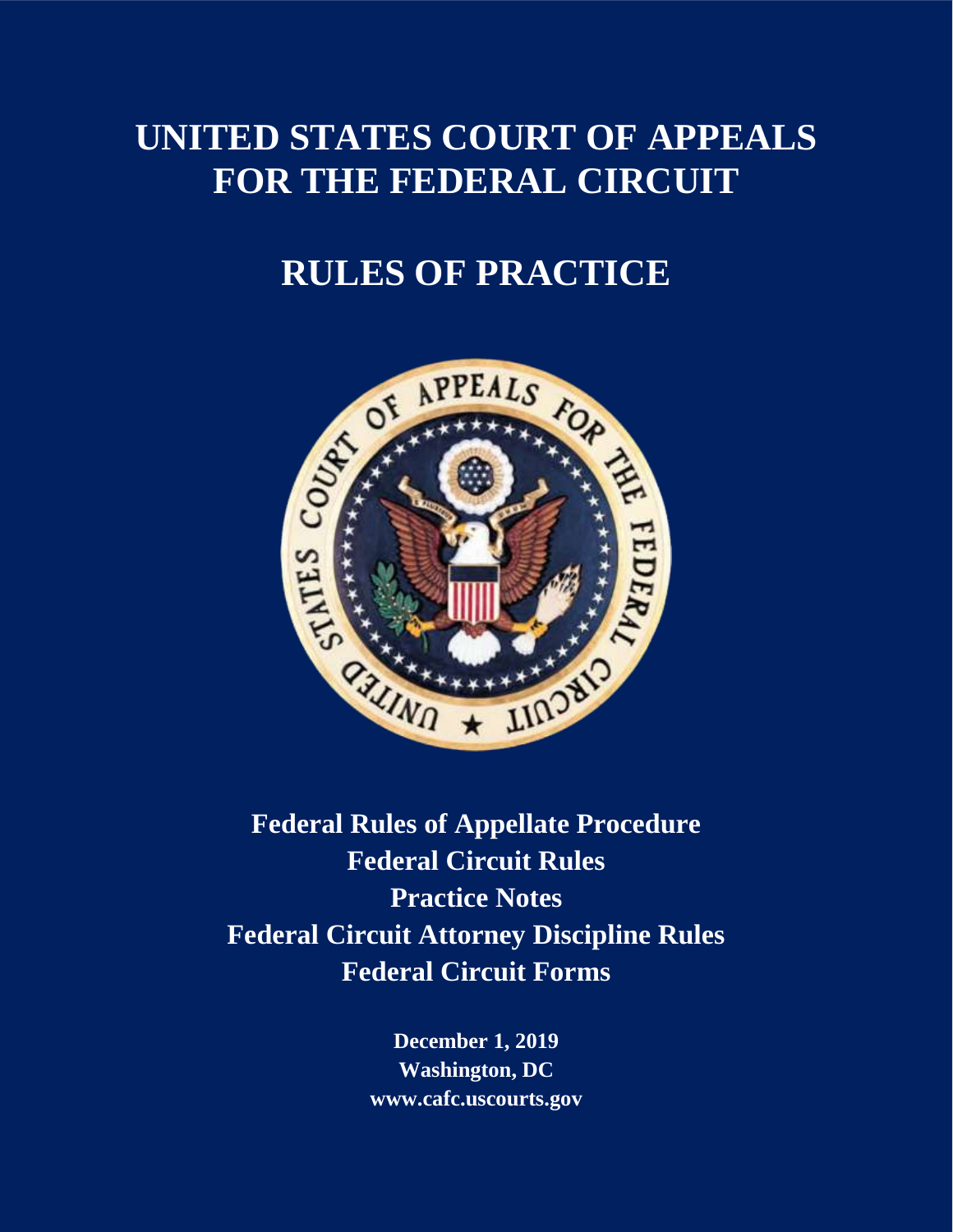Incorporating amendments to the Federal Rules of Appellate Procedure Appellate Rules 3, 5, 13, 21, 25, 26, 26.1, 28, 32, and 39.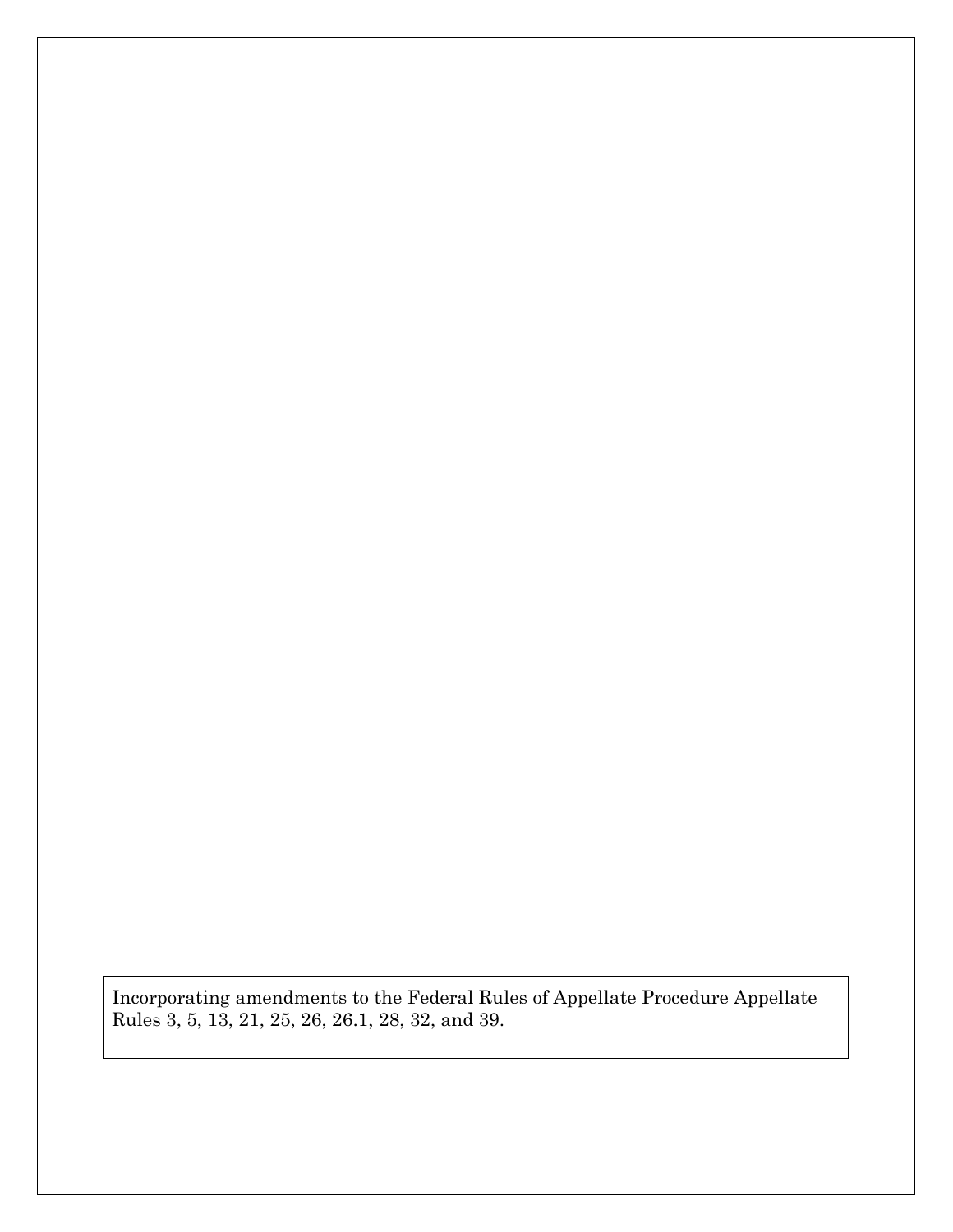# **UNITED STATES COURT OF APPEALS FOR THE FEDERAL CIRCUIT**

# **Circuit Justice**

The Chief Justice

# **Chief Judge**

Hon. Sharon Prost

# **Circuit and Senior Circuit Judges**

Hon. Pauline Newman Hon. Haldane Robert Mayer Hon. S. Jay Plager Hon. Alan D. Lourie Hon. Raymond C. Clevenger, III Hon. Alvin A. Schall Hon. William C. Bryson Hon. Richard Linn Hon. Timothy B. Dyk

| Hon. Kimberly A. Moore    |
|---------------------------|
| Hon. Kathleen M. O'Malley |
| Hon. Jimmie V. Reyna      |
| Hon. Evan J. Wallach      |
| Hon. Richard G. Taranto   |
| Hon. Raymond T. Chen      |
| Hon. Todd M. Hughes       |
| Hon. Kara F. Stoll        |
|                           |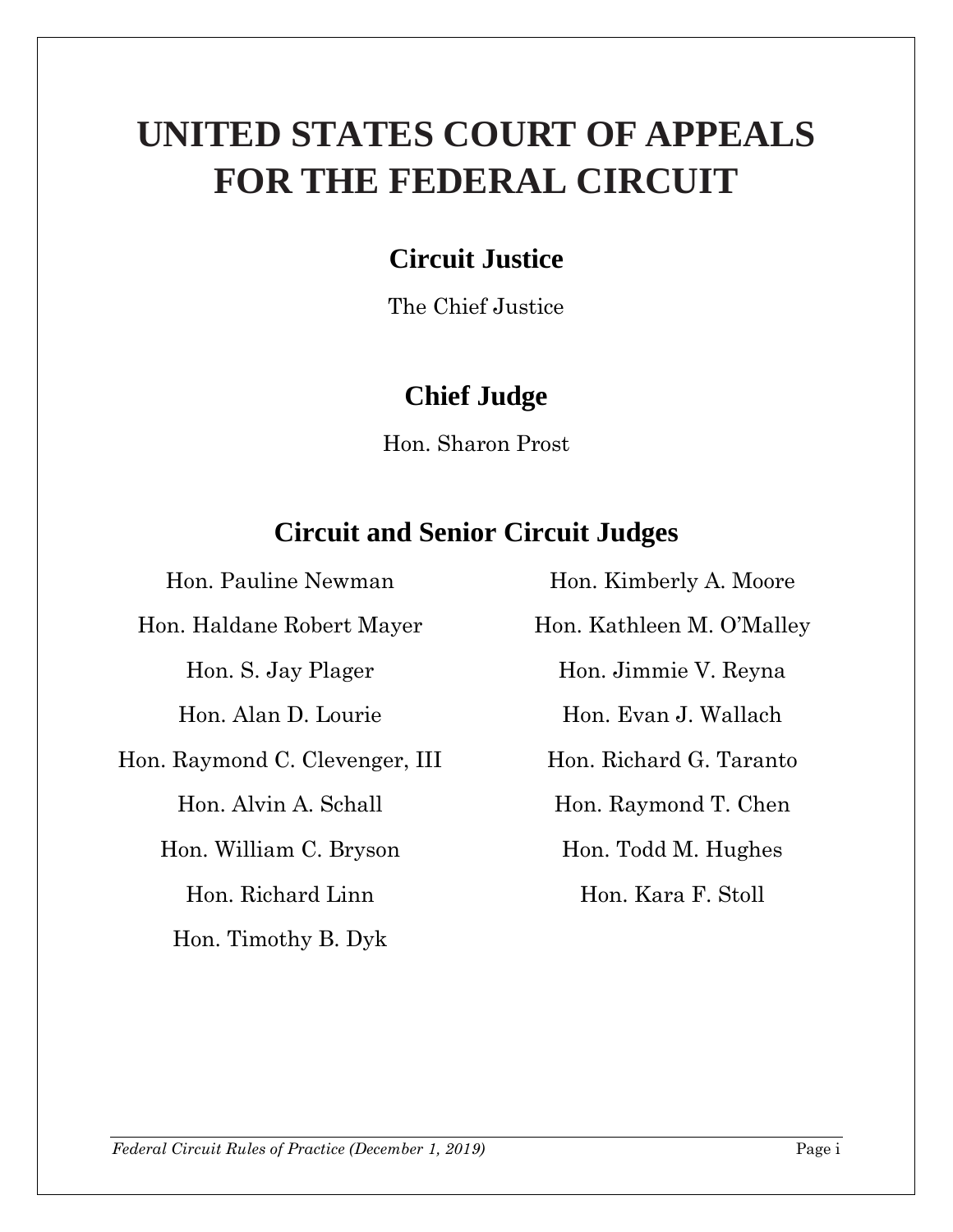# **Circuit Executive and Clerk of Court**

Peter R. Marksteiner

# **Officers of the Court and Senior Staff**

Jeffrey Goldberg *General Counsel*

Jarrett B. Perlow *Chief Deputy Clerk*

Marilyn Wennes *Senior Technical Assistant*

Dale Bosley *Operations and Administrative Services*

John D. Moore *Circuit Librarian*

Riley Toussaint *Director of Information Technology*

# **Advisory Council Members**

Carter G. Phillips, Chair

Hon. Leonard Davis (Retired) Tara D. Elliott Michael R. Franzinger Hon. Arthur J. Gajarsa (Retired) Martin F. Hockey, Jr. Hon. James F. Holderman (Retired)

Matthias Kamber Thomas W. Krause Deanna Tanner Okun Kevin Parton Adam R. Shartzer Robert L. Stoll David O. Taylor

*ex officio*

Peter R. Marksteiner Jeffrey Goldberg James E. Brookshire Jamie D. Underwood

Robert K. Huffman George F. Hutchinson Scott M. McCaleb Michael J. Schaengold

*Federal Circuit Rules of Practice (December 1, 2019)* Page ii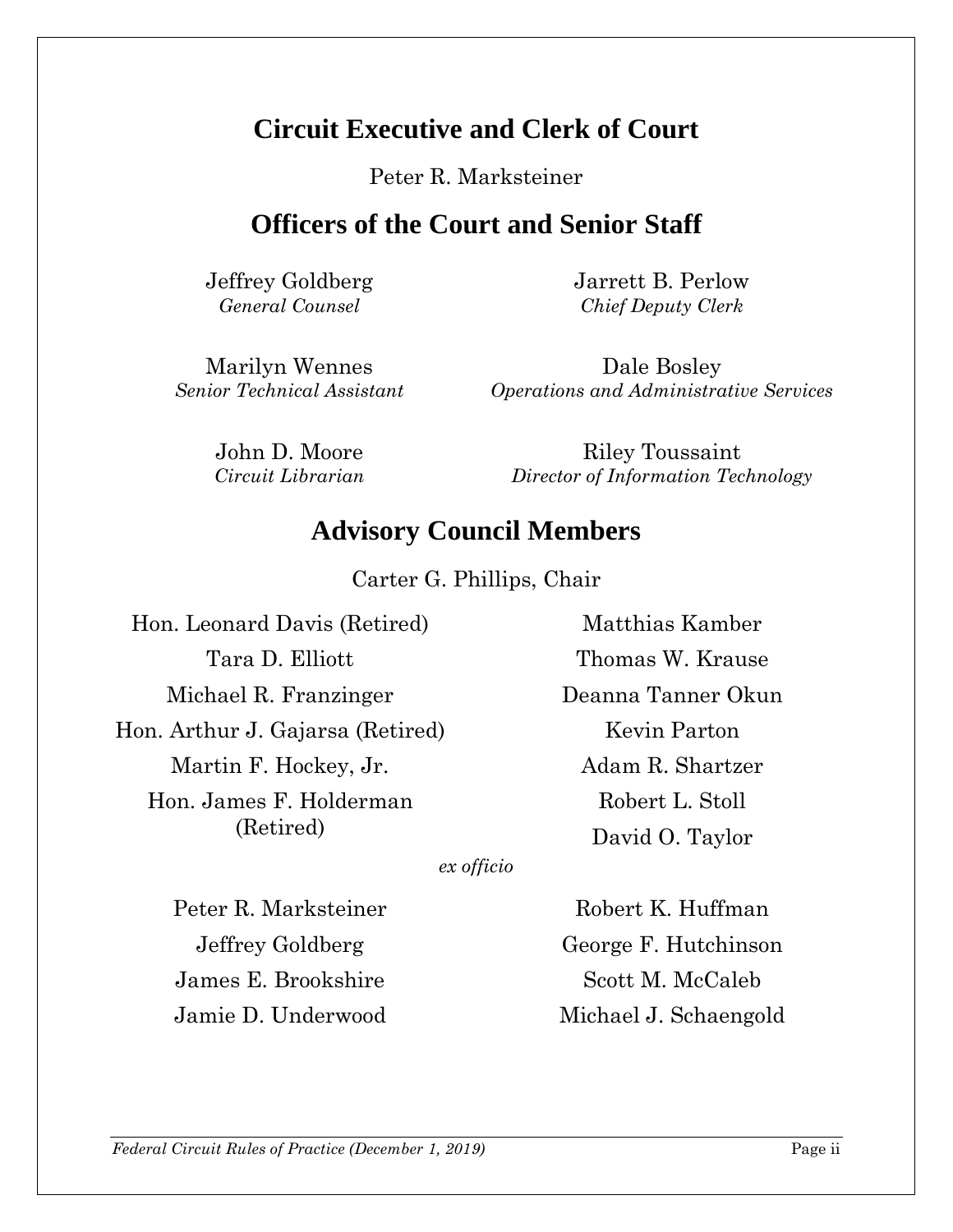# **Table of Contents**

*(click to move to the section)*

<span id="page-4-0"></span>

| Scope of Rules; Definition; Title                                                                                        |
|--------------------------------------------------------------------------------------------------------------------------|
|                                                                                                                          |
| Scope of Rules; Title                                                                                                    |
|                                                                                                                          |
| <b>Suspension of Rules</b>                                                                                               |
| TITLE II - APPEAL FROM A JUDGMENT OR ORDER OF A DISTRICT COURT 5                                                         |
|                                                                                                                          |
| Appeal as of Right-How Taken                                                                                             |
|                                                                                                                          |
| Appeal as of Right – How Taken                                                                                           |
| <b>Practice Notes to Rule 3</b>                                                                                          |
|                                                                                                                          |
| Appeal as of Right—When Taken                                                                                            |
|                                                                                                                          |
| Appeal as of Right – Untimely Notice                                                                                     |
| <i>Practice Notes to Rule 4</i>                                                                                          |
|                                                                                                                          |
| <i>Appeal by Permission</i>                                                                                              |
|                                                                                                                          |
| <i>Appeal by Permission</i>                                                                                              |
| <i>Practice Note to Rule 5</i>                                                                                           |
|                                                                                                                          |
| Appeal in a Bankruptcy Case from a Final Judgment, Order, or Decree<br>of a District Court or Bankruptcy Appellate Panel |
|                                                                                                                          |
| Bond for Costs on Appeal in a Civil Case                                                                                 |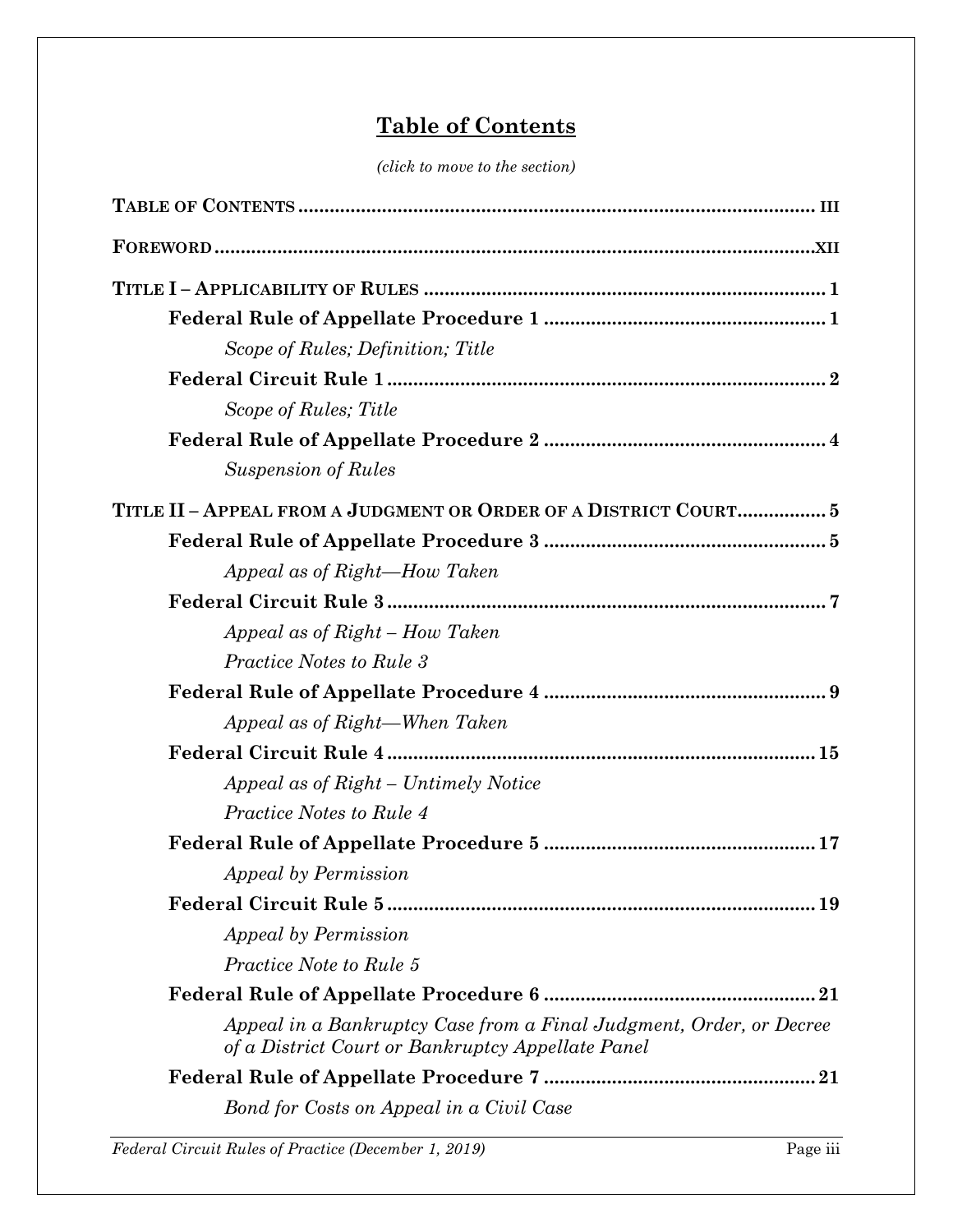| Stay or Injunction Pending Appeal                                                                                    |
|----------------------------------------------------------------------------------------------------------------------|
|                                                                                                                      |
| Stay or Injunction Pending Appeal                                                                                    |
| <i>Practice Notes to Rule 8</i>                                                                                      |
|                                                                                                                      |
| Release in a Criminal Case                                                                                           |
|                                                                                                                      |
| The Record on Appeal                                                                                                 |
|                                                                                                                      |
| The Record on Appeal                                                                                                 |
| <i>Practice Notes to Rule 10</i>                                                                                     |
|                                                                                                                      |
| Forwarding the Record                                                                                                |
|                                                                                                                      |
| Forwarding the Record                                                                                                |
|                                                                                                                      |
| Docketing the Appeal; Filing a Representation Statement; Filing the<br>Record                                        |
|                                                                                                                      |
| Notice of Docketing.                                                                                                 |
| <i>Practice Notes to Rule 12</i>                                                                                     |
|                                                                                                                      |
| Remand After an Indicative Ruling by the District Court on a Motion<br>for Relief That Is Barred by a Pending Appeal |
| TITLE III - APPEALS FROM THE UNITED STATES TAX COURT  38                                                             |
|                                                                                                                      |
| Review of a Decision of the Tax Court                                                                                |
|                                                                                                                      |
| Applicability of Other Rules to the Review of a Tax Court Decision                                                   |
| TITLE IV - REVIEW OR ENFORCEMENT OF AN ORDER OF AN ADMINISTRATIVE<br>39                                              |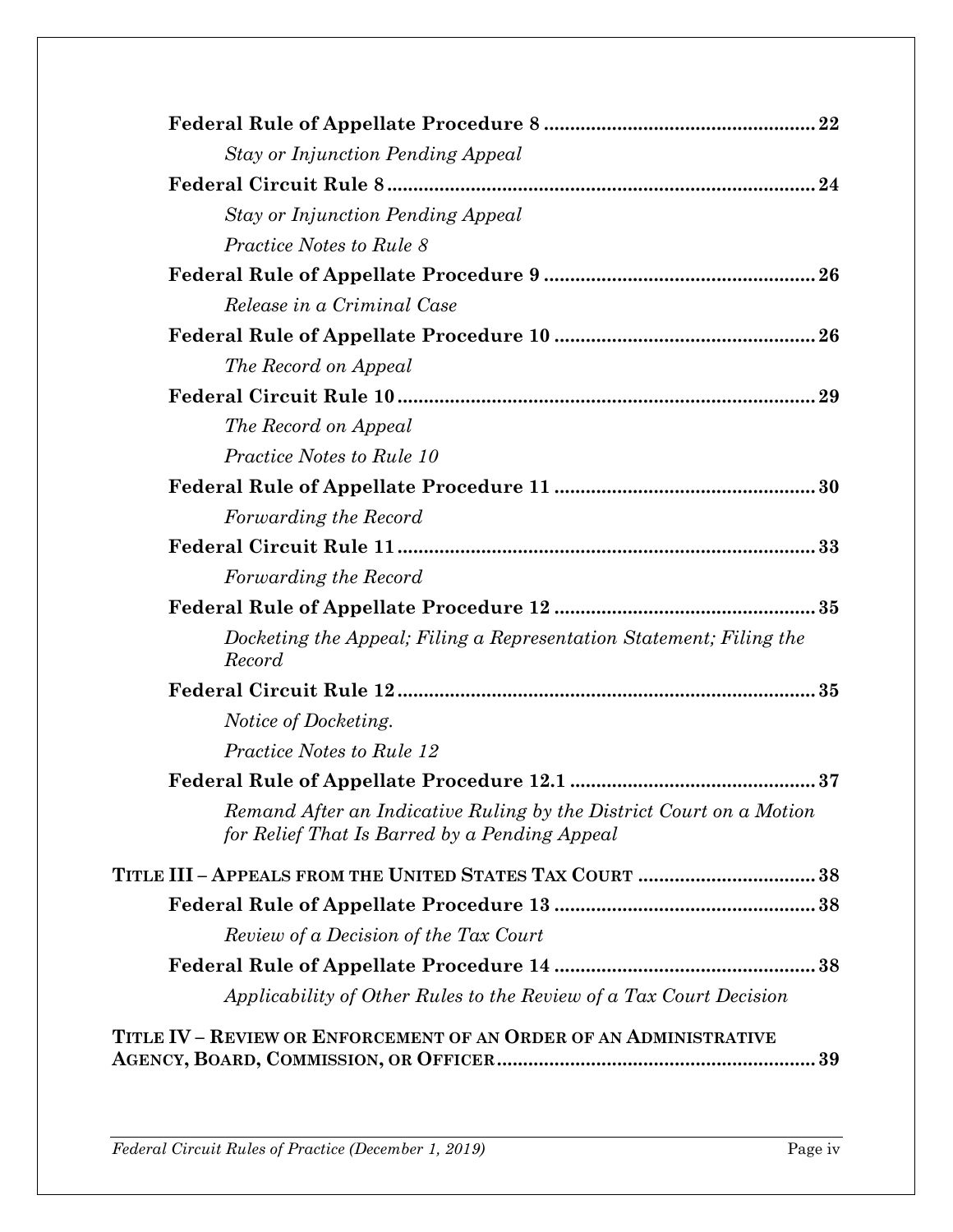| Review or Enforcement of an Agency Order                                   |  |
|----------------------------------------------------------------------------|--|
|                                                                            |  |
| Review of an Agency Order – How Obtained                                   |  |
| <i>Practice Notes to Rule 15</i>                                           |  |
|                                                                            |  |
| Briefs and Oral Argument in a National Labor Relations Board<br>Proceeding |  |
|                                                                            |  |
| The Record on Review or Enforcement                                        |  |
|                                                                            |  |
| Filing the Record                                                          |  |
|                                                                            |  |
| Filing the Record                                                          |  |
| Practice Notes to Rule 17                                                  |  |
|                                                                            |  |
| <b>Stay Pending Review</b>                                                 |  |
|                                                                            |  |
| <b>Stay Pending Review</b>                                                 |  |
| <i>Practice Notes to Rule 18</i>                                           |  |
|                                                                            |  |
| Settlement of a Judgment Enforcing an Agency Order in Part                 |  |
|                                                                            |  |
| Applicability of Rules to the Review or Enforcement of an Agency Order     |  |
|                                                                            |  |
| Applicability of Rules to the Review of an Agency Order                    |  |
|                                                                            |  |
|                                                                            |  |
| Writs of Mandamus and Prohibition, and Other Extraordinary Writs           |  |
| <b>Federal Circuit Rule 21.</b>                                            |  |
| Writs of Mandamus and Prohibition, and Other Extraordinary Writs           |  |
| TITLE VI - HABEAS CORPUS; PROCEEDINGS IN FORMA PAUPERIS 62                 |  |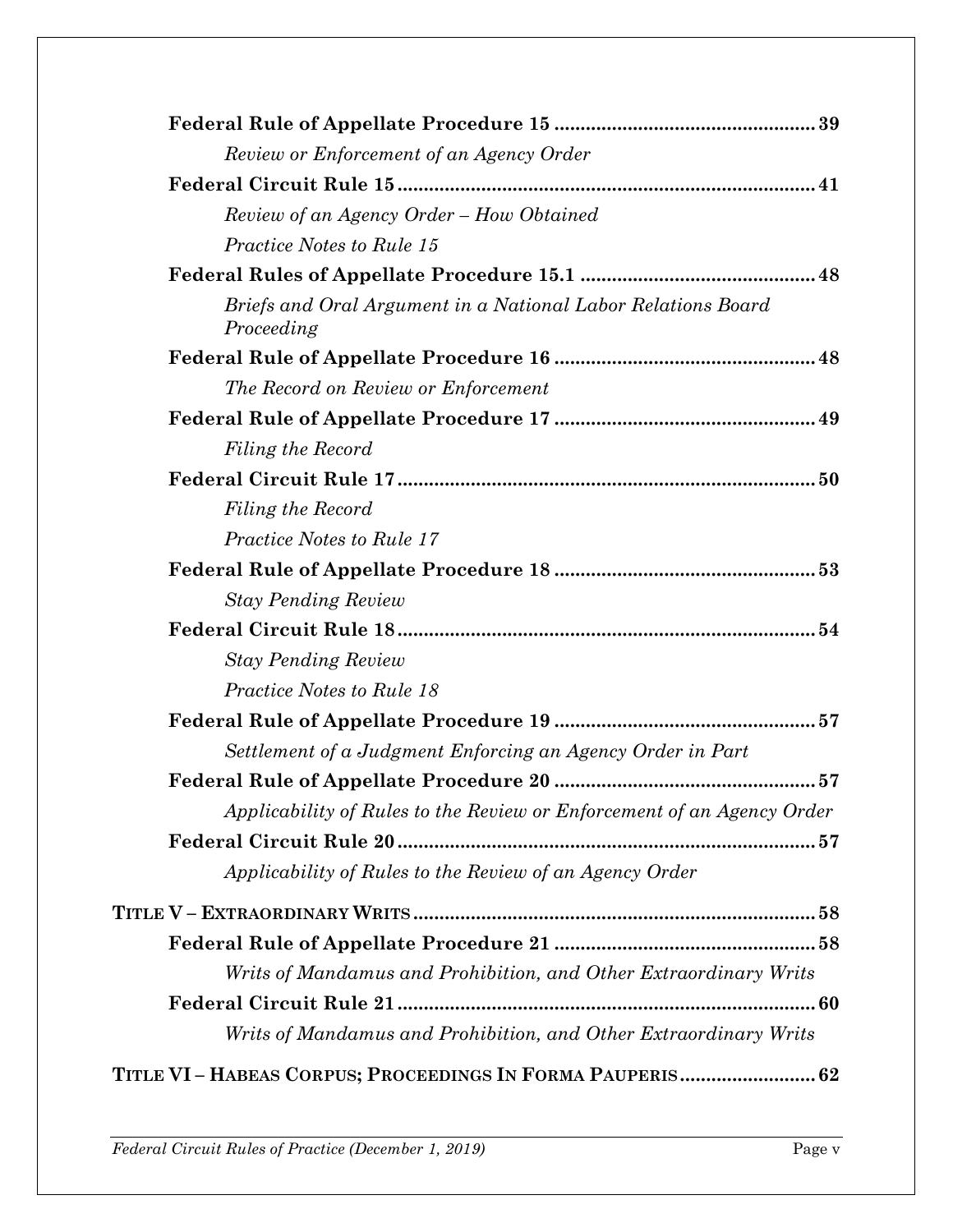| Habeas Corpus and Section 2255 Proceedings                     |  |
|----------------------------------------------------------------|--|
|                                                                |  |
| Custody or Release of a Prisoner in a Habeas Corpus Proceeding |  |
|                                                                |  |
| Proceeding in Forma Pauperis                                   |  |
|                                                                |  |
| Proceeding in Forma Pauperis                                   |  |
| <i>Practice Notes to Rule 24</i>                               |  |
|                                                                |  |
|                                                                |  |
| Filing and Service                                             |  |
|                                                                |  |
| Filing and Service                                             |  |
| <b>Practice Notes to Rule 25</b>                               |  |
|                                                                |  |
| Computing and Extending Time                                   |  |
|                                                                |  |
| Computing and Extending Time                                   |  |
| <b>Practice Notes to Rule 26</b>                               |  |
|                                                                |  |
| Disclosure Statement                                           |  |
|                                                                |  |
| Corporate Disclosure Statement                                 |  |
| Practice Notes to Rule 26.1                                    |  |
|                                                                |  |
| <b>Motions</b>                                                 |  |
|                                                                |  |
| <b>Motions</b>                                                 |  |
| <i>Practice Notes to Rule 27</i>                               |  |
|                                                                |  |
| <b>Briefs</b>                                                  |  |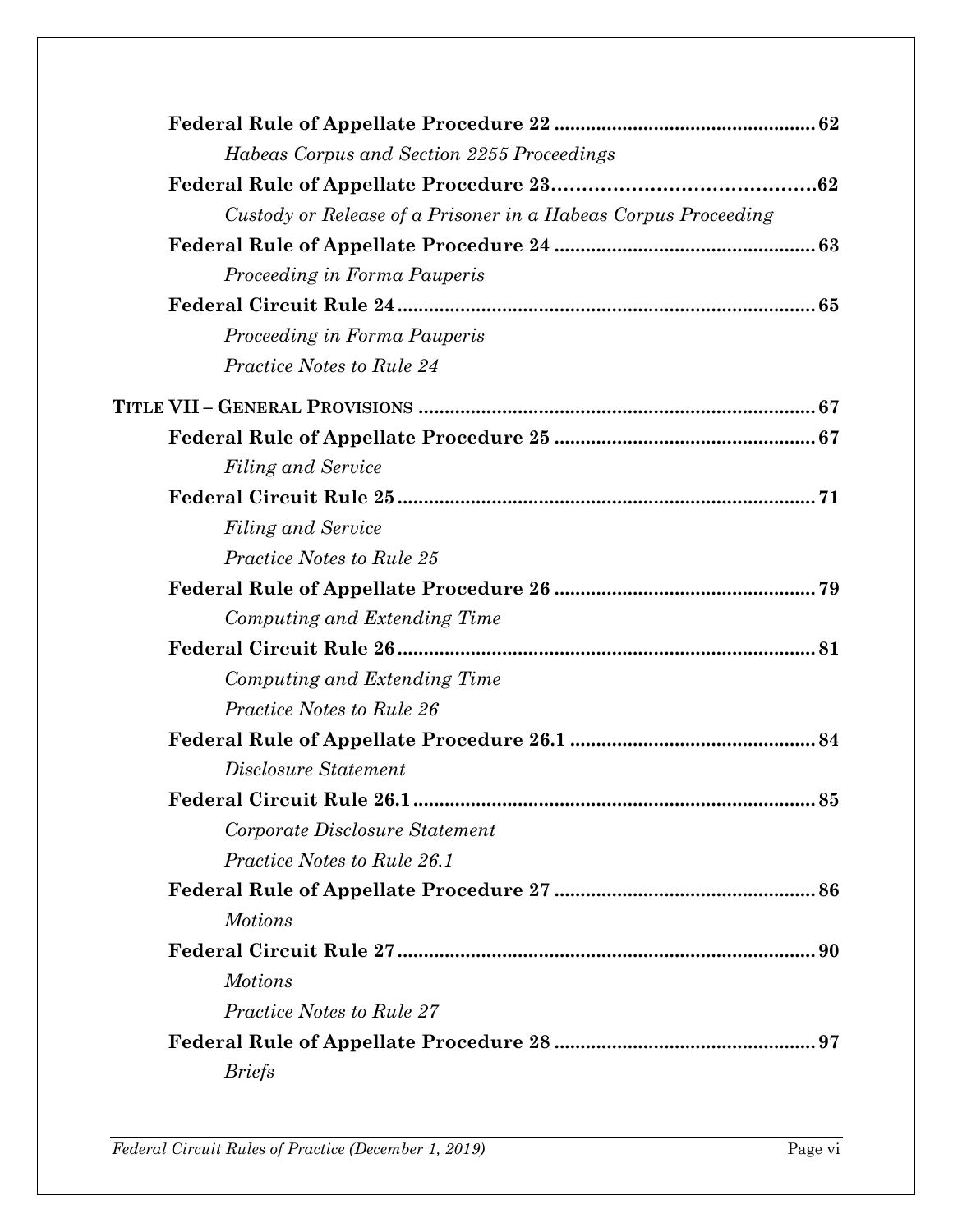| <b>Briefs</b>                                        |  |  |
|------------------------------------------------------|--|--|
| <i>Practice Notes to Rule 28</i>                     |  |  |
|                                                      |  |  |
| Cross-Appeals                                        |  |  |
|                                                      |  |  |
| Cross-Appeals                                        |  |  |
| <i>Practice Notes to Rule 28.1</i>                   |  |  |
|                                                      |  |  |
| <b>Brief of an Amicus Curiae</b>                     |  |  |
|                                                      |  |  |
| <b>Brief of an Amicus Curiae</b>                     |  |  |
| Practice Note to Rule 29                             |  |  |
|                                                      |  |  |
| <i>Appendix to the Briefs</i>                        |  |  |
|                                                      |  |  |
| Appendix to the Briefs                               |  |  |
| <i>Practice Notes to Rule 30</i>                     |  |  |
|                                                      |  |  |
| Serving and Filing Briefs                            |  |  |
|                                                      |  |  |
| Serving and Filing Briefs                            |  |  |
| <i>Practice Notes to Rule 31</i>                     |  |  |
|                                                      |  |  |
| Form of Briefs, Appendices, and Other Papers         |  |  |
|                                                      |  |  |
| Form of Briefs, Appendices, and Other Papers; Length |  |  |
| <i>Practice Notes to Rule 32</i>                     |  |  |
|                                                      |  |  |
| <b>Rule 32.1 Citing Judicial Dispositions</b>        |  |  |
|                                                      |  |  |
| Citing Judicial Dispositions                         |  |  |
| <i>Practice Notes to Rule 32.1</i>                   |  |  |

*Federal Circuit Rules of Practice (December 1, 2019)* Page vii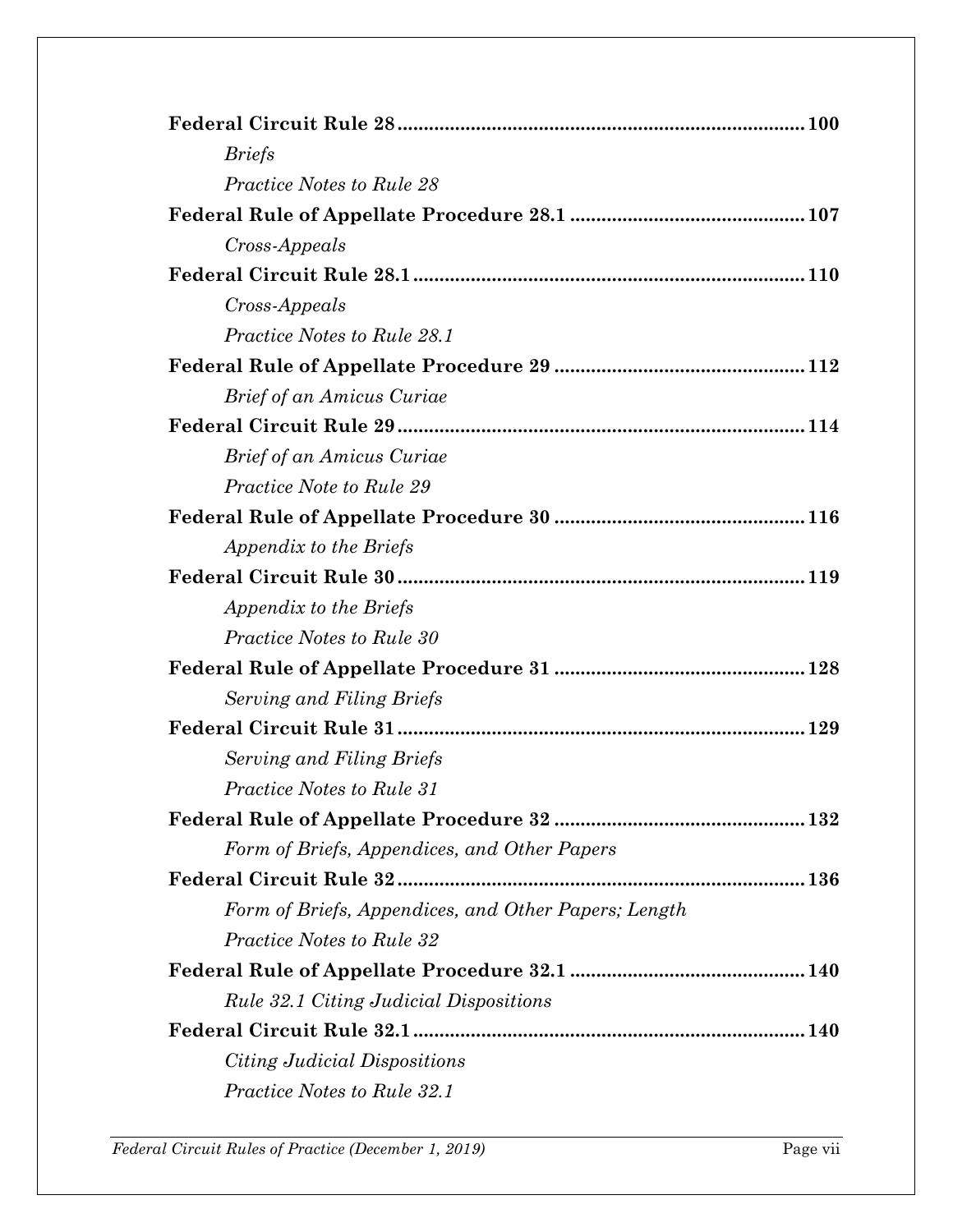| <i>Appeal Conferences</i>                                  |
|------------------------------------------------------------|
|                                                            |
| <i>Appeal Conferences</i>                                  |
|                                                            |
| <b>Mediation Guidelines</b>                                |
|                                                            |
| Oral Argument                                              |
|                                                            |
| Oral Argument                                              |
| <i>Practice Notes to Rule 34</i>                           |
|                                                            |
| <b>En Banc Determination</b>                               |
|                                                            |
| <b>En Banc Determination</b>                               |
| <i>Practice Notes to Rule 35</i>                           |
|                                                            |
| <i>Entry of Judgment; Notice</i>                           |
|                                                            |
| Entry of Judgment – Judgment of Affirmance Without Opinion |
| <i>Practice Note to Rule 36</i>                            |
|                                                            |
| Interest on Judgment                                       |
|                                                            |
| <i>Frivolous Appeal</i>                                    |
| <i>Practice Notes to Rule 38</i>                           |
|                                                            |
| Costs                                                      |
|                                                            |
| Costs                                                      |
| <i>Practice Notes to Rule 39</i>                           |
|                                                            |
| <b>Petition for Panel Rehearing</b>                        |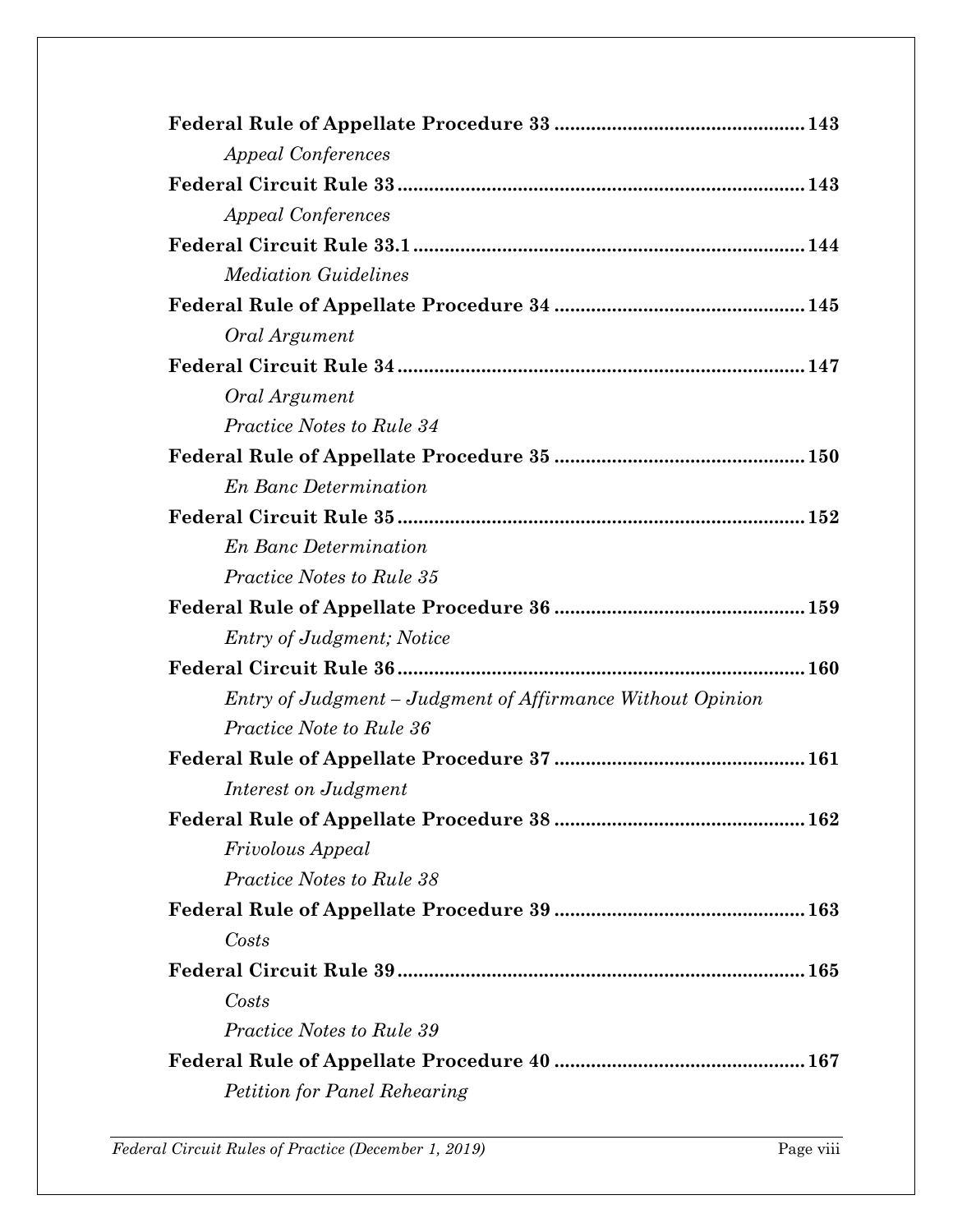| <b>Petition for Panel Rehearing</b>                                                                     |
|---------------------------------------------------------------------------------------------------------|
| <i>Practice Notes to Rule 40</i>                                                                        |
|                                                                                                         |
| Mandate: Contents; Issuance and Effective Date; Stay                                                    |
|                                                                                                         |
| <i><b>Issuance of Mandate</b></i>                                                                       |
| <i>Practice Note to Rule 41</i>                                                                         |
|                                                                                                         |
| Voluntary Dismissal                                                                                     |
|                                                                                                         |
| <b>Substitution of Parties</b>                                                                          |
|                                                                                                         |
| Case Involving a Constitutional Question When the United States or the<br>Relevant State is Not a Party |
| Practice Note to Rule 44                                                                                |
|                                                                                                         |
| Clerk's Duties                                                                                          |
|                                                                                                         |
| <b>Clerk of Court's Duties</b>                                                                          |
|                                                                                                         |
| Attorneys                                                                                               |
|                                                                                                         |
| <i>Attorneys</i>                                                                                        |
|                                                                                                         |
| Local Rules by Courts of Appeals                                                                        |
|                                                                                                         |
| Sessions and Places of Holding Court                                                                    |
|                                                                                                         |
| Rule 47.2. Panels                                                                                       |
|                                                                                                         |
| Appearance                                                                                              |
| <i>Practice Notes to Rule 47.3</i>                                                                      |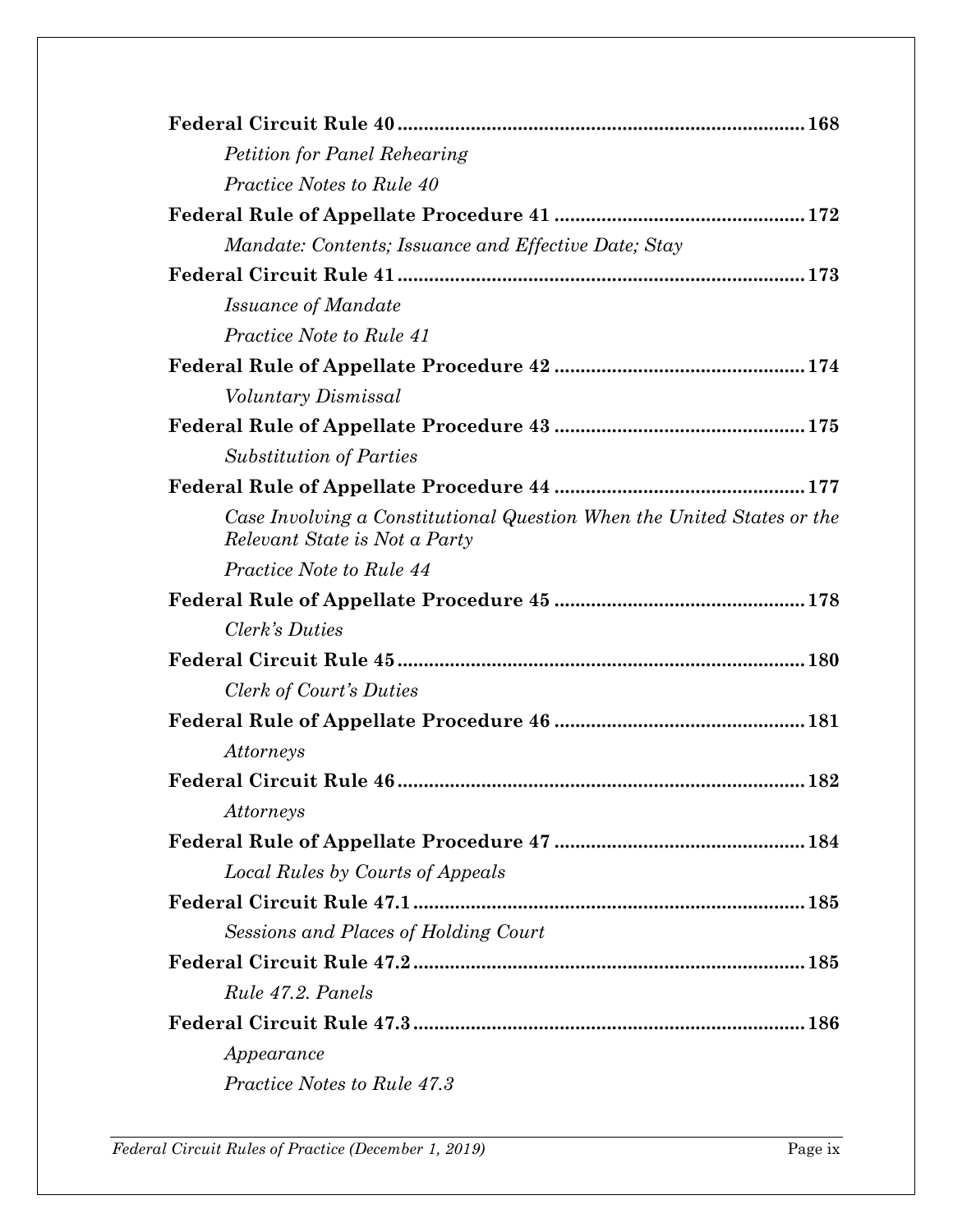| Certificate of Interest                               |  |
|-------------------------------------------------------|--|
|                                                       |  |
| <i>Rule 47.5. Statement of Related Cases</i>          |  |
| Practice Note to Rule 47.5                            |  |
|                                                       |  |
|                                                       |  |
| Attorney Fees and Expenses Incurred in This Court     |  |
|                                                       |  |
| In Camera Proceedings                                 |  |
|                                                       |  |
| Petition for Judicial Review Under 5 U.S.C. § 7703(d) |  |
|                                                       |  |
| Dismissal of a Bankruptcy Stay Case                   |  |
|                                                       |  |
| Quorum                                                |  |
|                                                       |  |
|                                                       |  |
| Action for Judicial Review Under 38 U.S.C. § 502      |  |
|                                                       |  |
| <i>Masters</i>                                        |  |
|                                                       |  |
| Seal of the Court                                     |  |
|                                                       |  |
| Rule 50. Employee and Former Employee                 |  |
| Practice Note to Rule 50                              |  |
|                                                       |  |
| Complaint of Judicial Misconduct or Disability        |  |
|                                                       |  |
| Fees                                                  |  |
| Practice Notes to Rule 52                             |  |
|                                                       |  |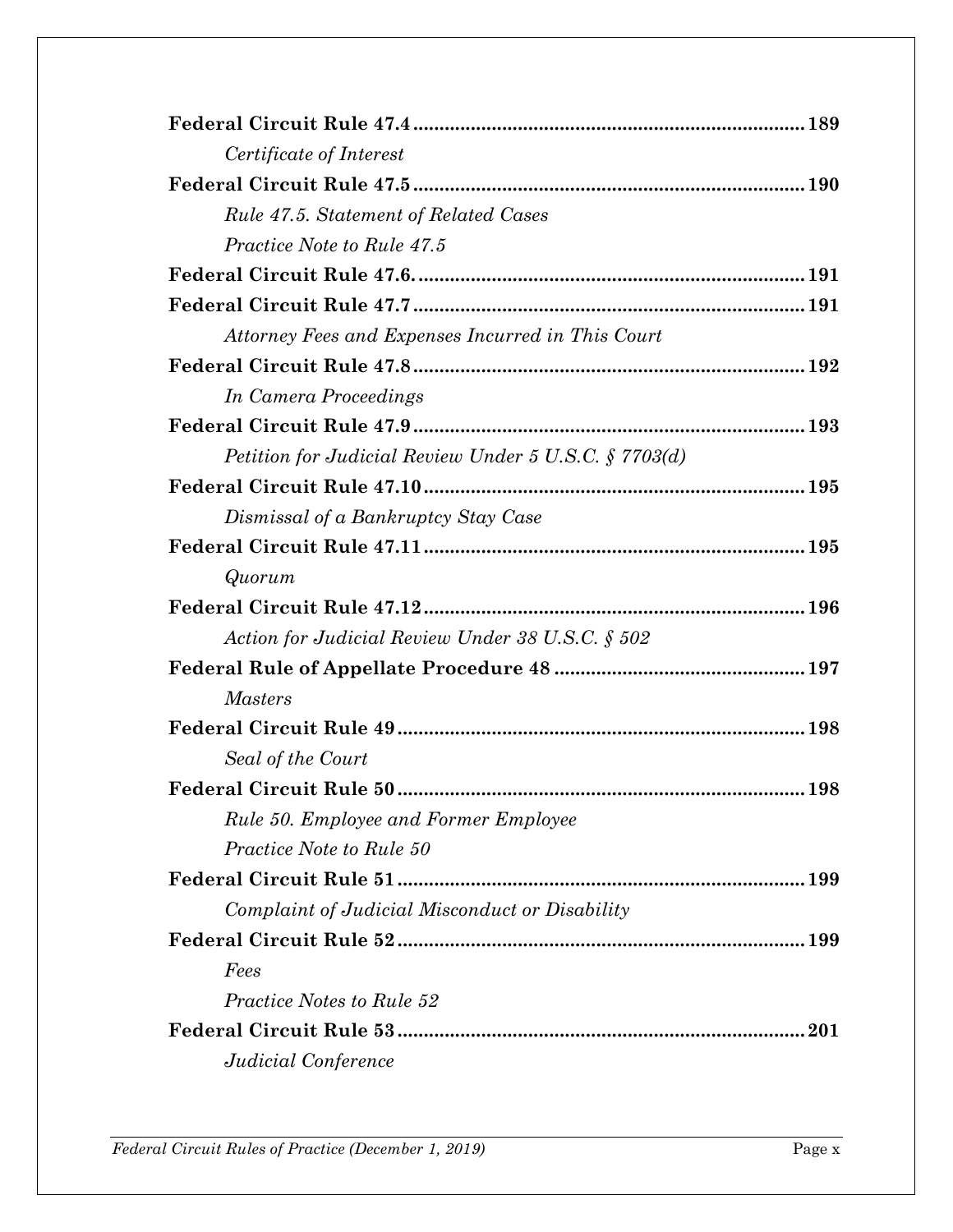| Library |  |
|---------|--|
|         |  |
|         |  |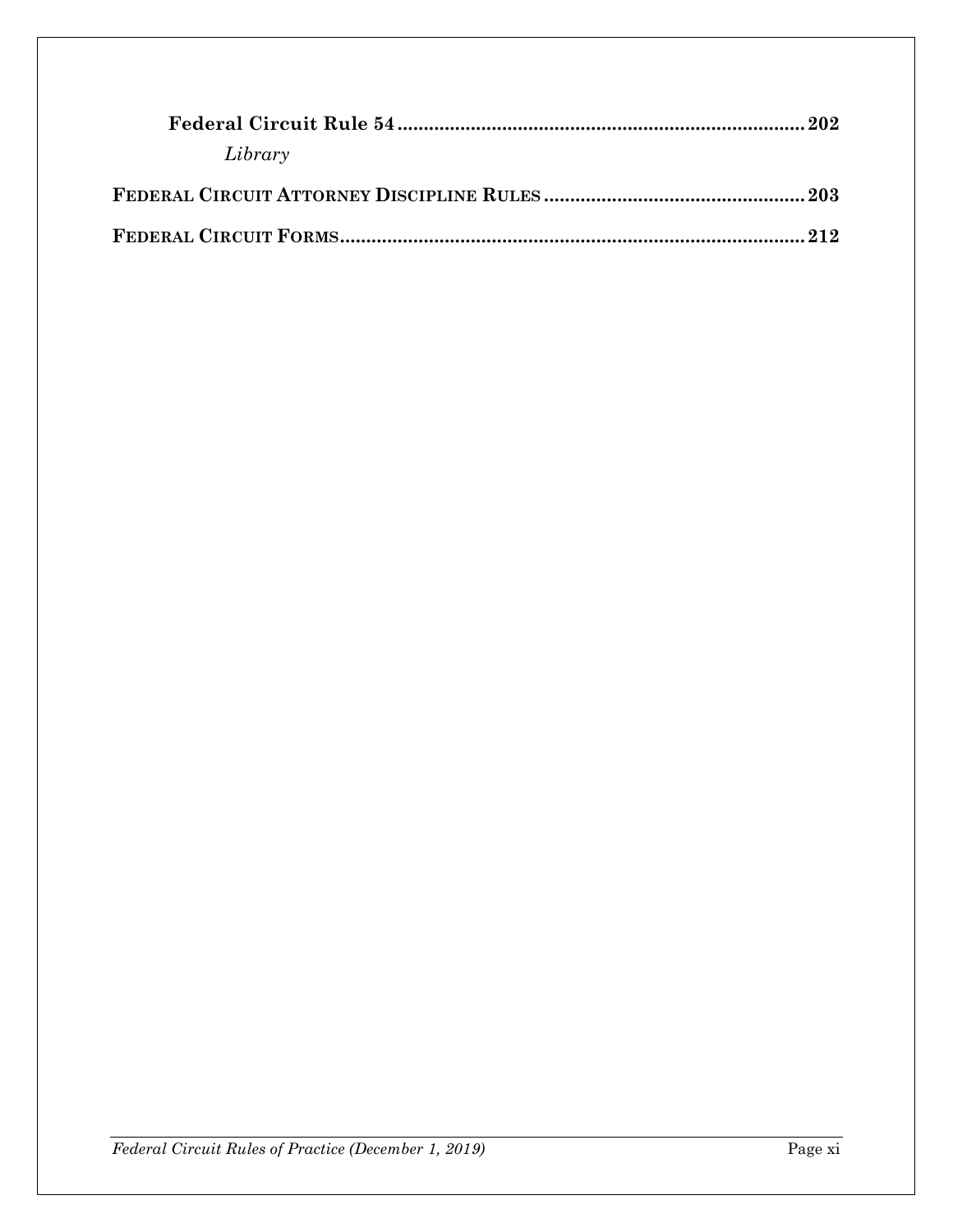# **Foreword**

<span id="page-13-0"></span>This document contains the rules for proceedings in the United States Court of Appeals for the Federal Circuit. These rules include the Federal Rules of Appellate Procedure and the corresponding Federal Circuit Rules. The Federal Rules of Appellate Procedure appear on a shaded blue background for ease in distinguishing them from the Federal Circuit Rules that are on a white background. Certain provisions within the Federal Rules of Appellate Procedure are inapplicable to this court or have been modified by the Federal Circuit Rule. Parties should review both the Federal Rule and the Federal Circuit Rule for each rule to determine whether a Federal Circuit Rule provides for additional requirements or limitations than what is stated in the Federal Rule of Appellate Procedure. Inapplicable provisions of the Federal Rules of Appellate Procedure are noted as [OMITTED].

Practice Notes following the various rules are in boxed informational sections. These Practice Notes discuss matters that are often asked of the Clerk's Office staff or provide additional explanatory information concerning the related. Parties may rely on the Practice Notes but they may not be used to avoid controlling statutes or rules.

The Federal Circuit Attorney Discipline Rules are included in this document. Other documents are available on the court's website at [www.cafc.uscourts.gov,](http://www.cafc.uscourts.gov/) include the [Internal Operating Procedures,](http://www.cafc.uscourts.gov/rules-of-practice/internal-operating-procedures) [Electronic Filing Procedures \(CM/ECF User's](http://www.cafc.uscourts.gov/sites/default/files/cmecf/ElectronicFilingProcedures.pdf)  [Guide\),](http://www.cafc.uscourts.gov/sites/default/files/cmecf/ElectronicFilingProcedures.pdf) Guide for Pro Se [Petitioners and Appellants,](http://www.cafc.uscourts.gov/pro-se) [Appellate Mediation Program](http://www.cafc.uscourts.gov/mediation/mediation)  [Guidelines,](http://www.cafc.uscourts.gov/mediation/mediation) Guide to Oral Argument, and [Federal Circuit Forms.](http://www.cafc.uscourts.gov/rules-of-practice/forms)

Inquiries about the Rules of Practice may be made to the Clerk's Office at 202-275- 8000. Public access, e-mail and telephone hours for the Clerk's Office are 8:30 a.m. to 4:30 p.m. (Eastern), Monday through Friday. Please refer to the court's website for additional <u>contact information</u> for the Clerk's Office and various [filing resources,](http://www.cafc.uscourts.gov/contact/clerks-office/filing-resources) [argument resources,](http://www.cafc.uscourts.gov/argument/argument-resources) [electronic filing resources,](http://www.cafc.uscourts.gov/cm/ecf/case-management/electronic-case-files) and [unrepresented filer resources](http://www.cafc.uscourts.gov/pro-se) developed by the Clerk's Office that may be of assistance to you.

Comments on the Rules of Practice are welcome at any time. Please send comments to [FederalCircuitRules@cafc.uscourts.gov](mailto:FederalCircuitRules@cafc.uscourts.gov) or Clerk of Court, United States Court of Appeals for the Federal Circuit, 717 Madison Place, NW, Washington, DC 20439.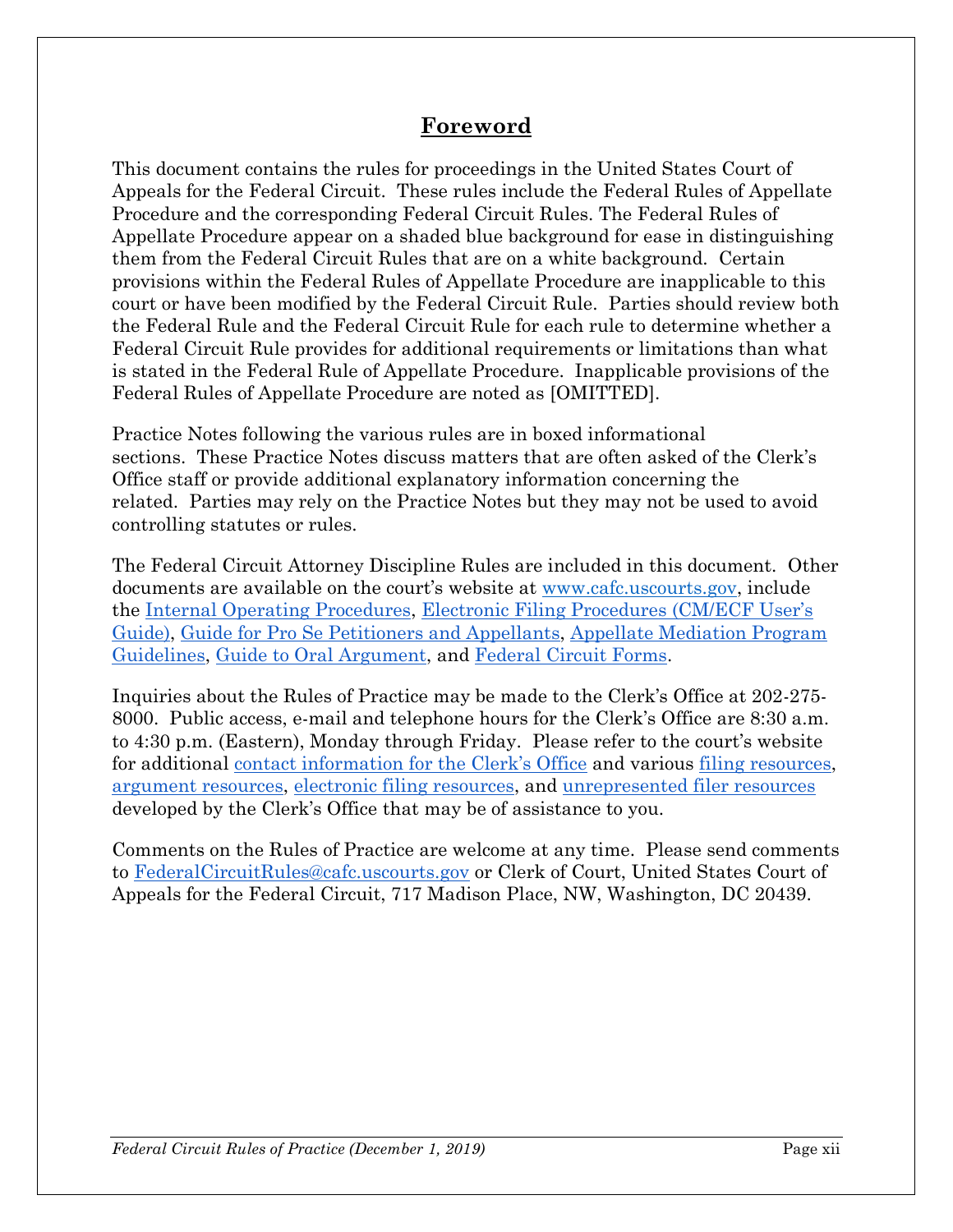# **Title I – Applicability of Rules**

# <span id="page-14-1"></span><span id="page-14-0"></span>**FEDERAL RULE OF APPELLATE PROCEDURE 1**

#### <span id="page-14-2"></span>**Scope of Rules; Definition; Title**

#### **(a) Scope of Rules.**

- (1) These rules govern procedure in the United States courts of appeals.
- (2) When these rules provide for filing a motion or other document in the district court, the procedure must comply with the practice of the district court.

#### **(b) Definition.**

In these rules, 'state' includes the District of Columbia and any United States commonwealth or territory.

#### **(c) Title.**

These rules are to be known as the Federal Rules of Appellate Procedure.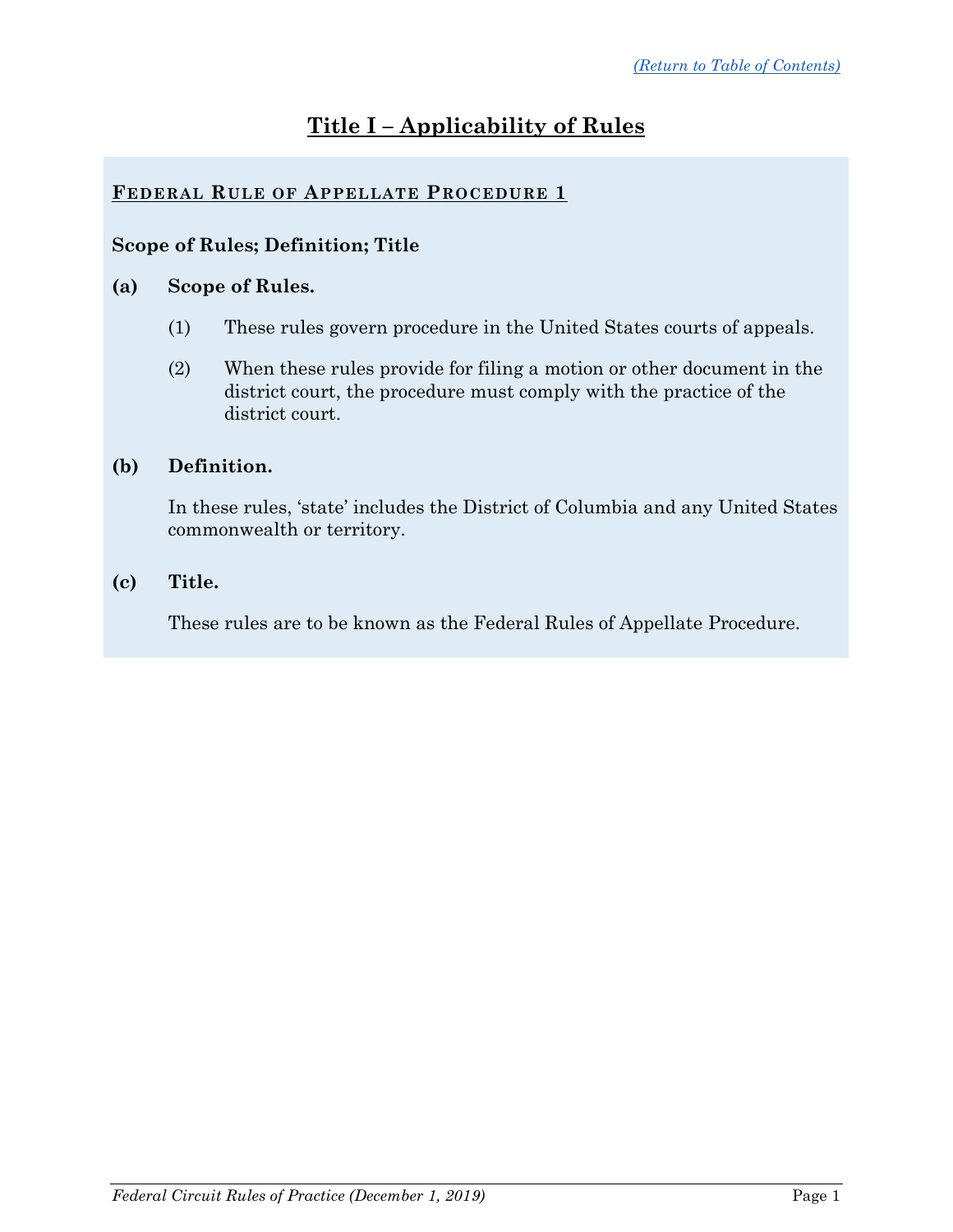### <span id="page-15-0"></span>**FEDERAL CIRCUIT RULE 1**

#### <span id="page-15-1"></span>**Scope of Rules; Title**

#### **(a) Reference to District and Trial Courts and Agencies.**

- (1) The terms "district court" and "trial court" include:
	- (A) the United States district courts;
	- (B) the United States Court of International Trade;
	- (C) the United States Court of Federal Claims; and
	- (D) if applicable, the United States Court of Appeals for Veterans Claims.
- (2) The term "agency" includes an administrative agency, board, commission, bureau, or officer of the United States, including each of the following:
	- (A) the Patent Trial and Appeal Board;
	- (B) the Director of the United States Patent and Trademark Office;
	- (C) the Trademark Trial and Appeal Board;
	- (D) the United States International Trade Commission;
	- (E) the Secretary of Commerce acting under U.S. note 6 to subchapter X of chapter 98 of the Harmonized Tariff Schedule of the United States (relating to importation of instruments or apparatus);
	- (F) the Secretary of Agriculture acting under 7 U.S.C. § 2461;
	- (G) the Merit Systems Protection Board;
	- (H) certain arbitrators;
	- (I) the Boards of Contract Appeals in federal agencies;
	- (J) the Secretary of Veterans Affairs acting under 38 U.S.C. § 502;
	- (K) the Equal Employment Opportunity Commission acting under 3 U.S.C. § 454;
	- (L) the Federal Labor Relations Authority acting under part D of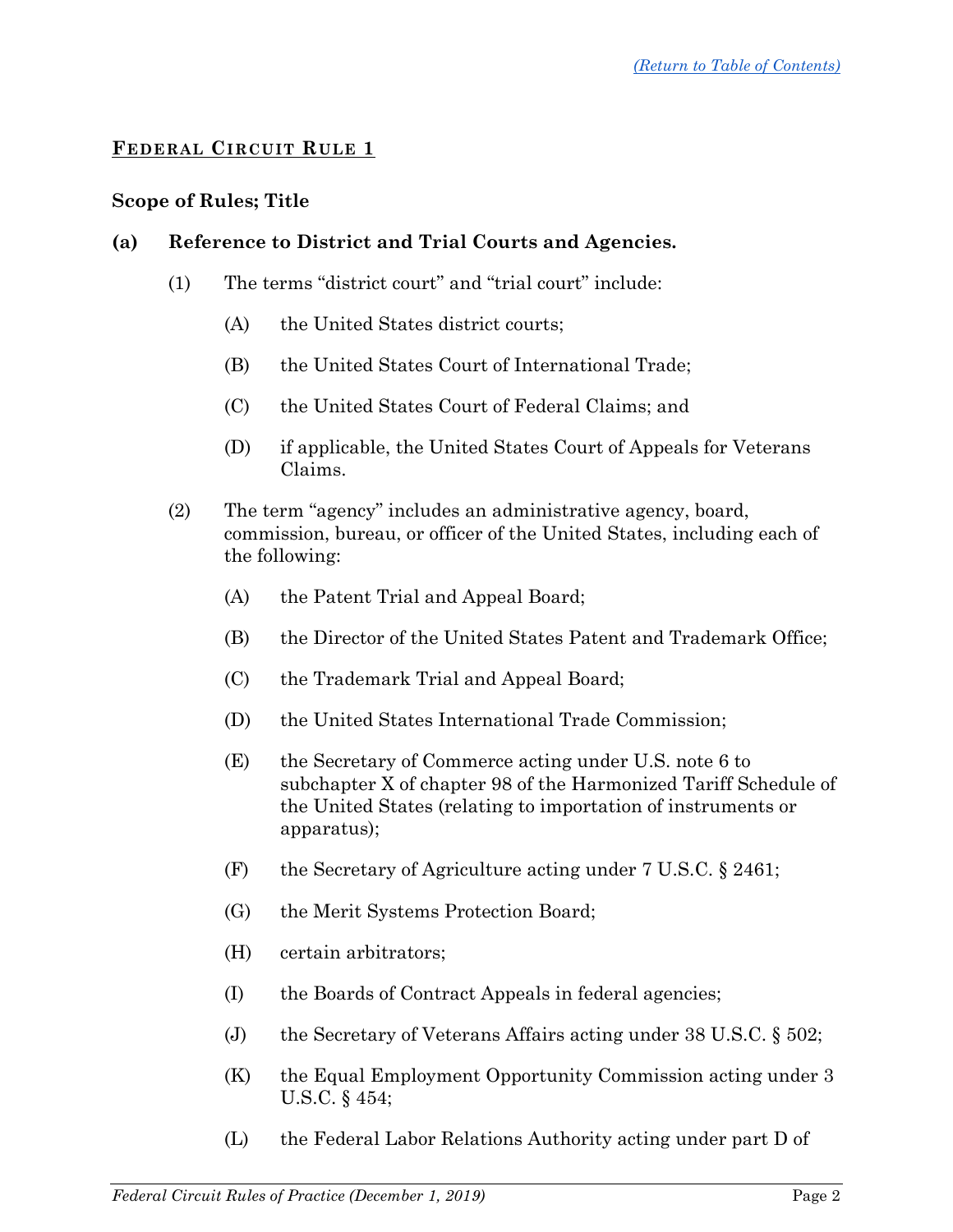#### **FEDERAL CIRCUIT RULE 1**

subchapter II of chapter 5 of title 3;

- (M) the Secretary of Labor or the Occupational Safety and Health Review Commission, under part C of subchapter II of chapter 5 of title 3;
- (N) the Office of Compliance acting under  $2 \text{ U.S.C.} \$   $1407(a)(1)$ ;
- (O) the Government Accountability Office Personnel Appeals Board; or
- (P) the Bureau of Justice Assistance.

#### **(b) Rules of the Court of International Trade, Court of Federal Claims, and Court of Appeals for Veterans Claims.**

- (1) Reference in these rules to the Federal Rules of Civil Procedure includes analogous rules of the Court of International Trade and the Court of Federal Claims.
- (2) Reference in these rules to the Federal Rules of Civil Procedure includes rules of the Court of Appeals for Veterans Claims only where applicable, because that court's rules are derived from the Federal Rules of Appellate Procedure.

# **(c) Title.**

These rules are to be known as the Federal Circuit Rules.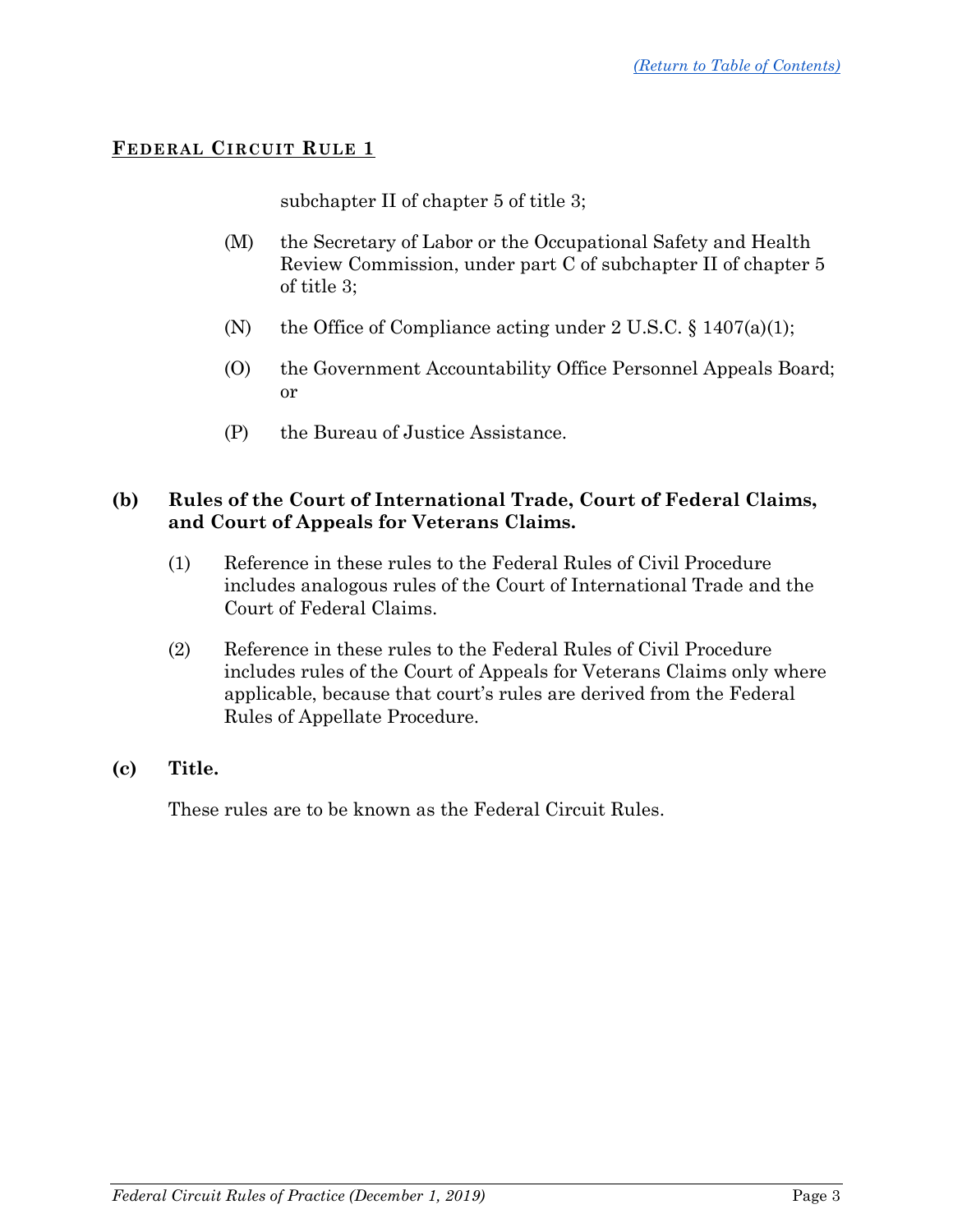#### <span id="page-17-1"></span><span id="page-17-0"></span>**Suspension of Rules**

On its own or a party's motion, a court of appeals may—to expedite its decision or for other good cause—suspend any provision of these rules in a particular case and order proceedings as it directs, except as otherwise provided in [Rule 26\(b\).](#page-93-0)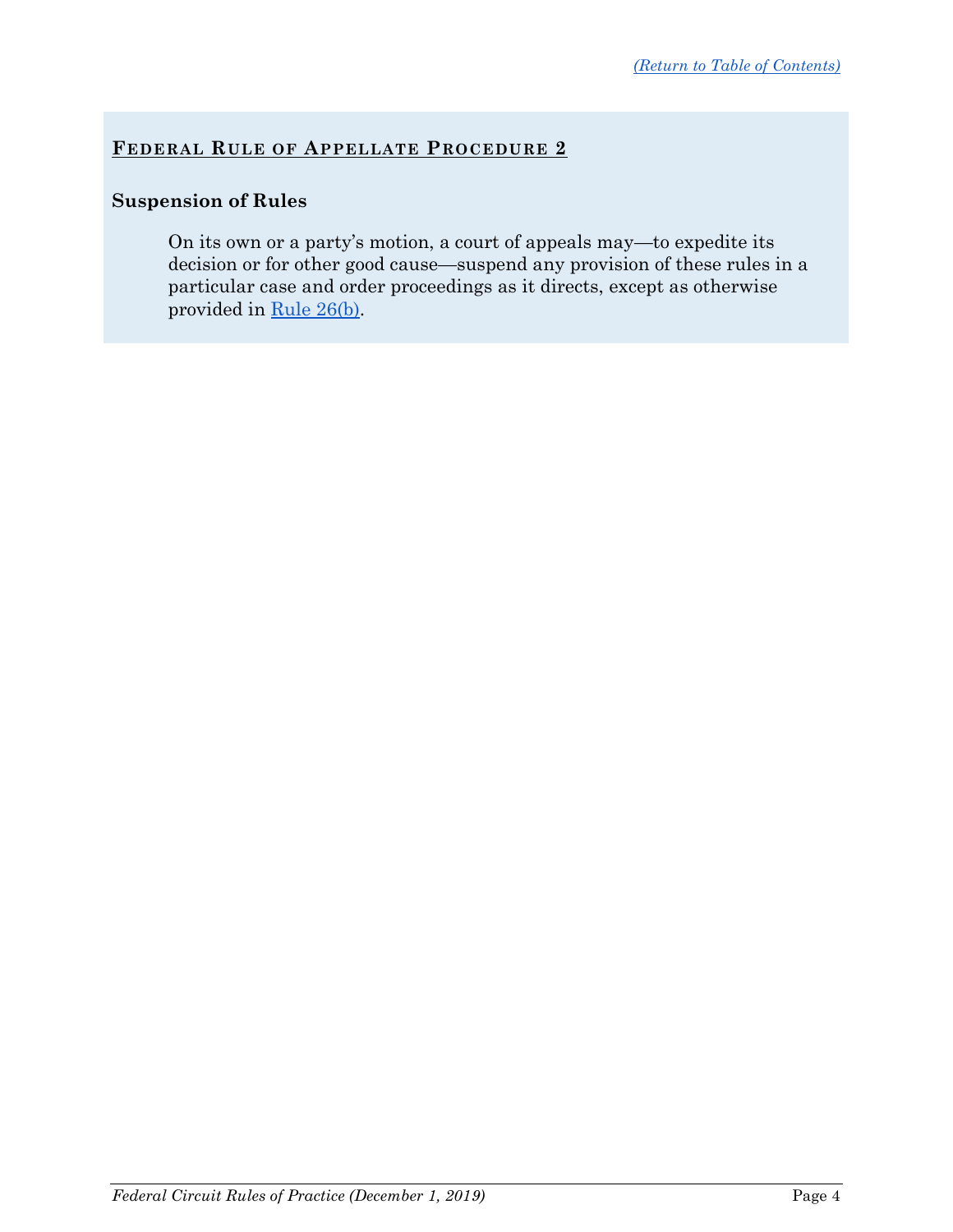# <span id="page-18-0"></span>**Title II – Appeal from a Judgment or Order of a District Court**

# <span id="page-18-1"></span>**FEDERAL RULE OF APPELLATE PROCEDURE 3**

### <span id="page-18-2"></span>**Appeal as of Right—How Taken**

### **(a) Filing the Notice of Appeal.**

- (1) An appeal permitted by law as of right from a district court to a court of appeals may be taken only by filing a notice of appeal with the district clerk within the time allowed by [Rule 4.](#page-22-0) At the time of filing, the appellant must furnish the clerk with enough copies of the notice to enable the clerk to comply with [Rule 3\(d\).](#page-19-0)
- (2) An appellant's failure to take any step other than the timely filing of a notice of appeal does not affect the validity of the appeal, but is ground only for the court of appeals to act as it considers appropriate, including dismissing the appeal.
- (3) An appeal from a judgment by a magistrate judge in a civil case is taken in the same way as an appeal from any other district court judgment.
- (4) An appeal by permission under 28 U.S.C. §1292(b) or an appeal in a bankruptcy case may be taken only in the manner prescribed by [Rules](#page-31-0)  [5](#page-31-0) and 6, respectively.

# **(b) Joint or Consolidated Appeals.**

- (1) When two or more parties are entitled to appeal from a district-court judgment or order, and their interests make joinder practicable, they may file a joint notice of appeal. They may then proceed on appeal as a single appellant.
- (2) When the parties have filed separate timely notices of appeal, the appeals may be joined or consolidated by the court of appeals.

# <span id="page-18-3"></span>**(c) Contents of the Notice of Appeal.**

- (1) The notice of appeal must:
	- (A) specify the party or parties taking the appeal by naming each one in the caption or body of the notice, but an attorney representing more than one party may describe those parties with such terms as "all plaintiffs," "the defendants," "the plaintiffs A, B, et al.," or "all defendants except X";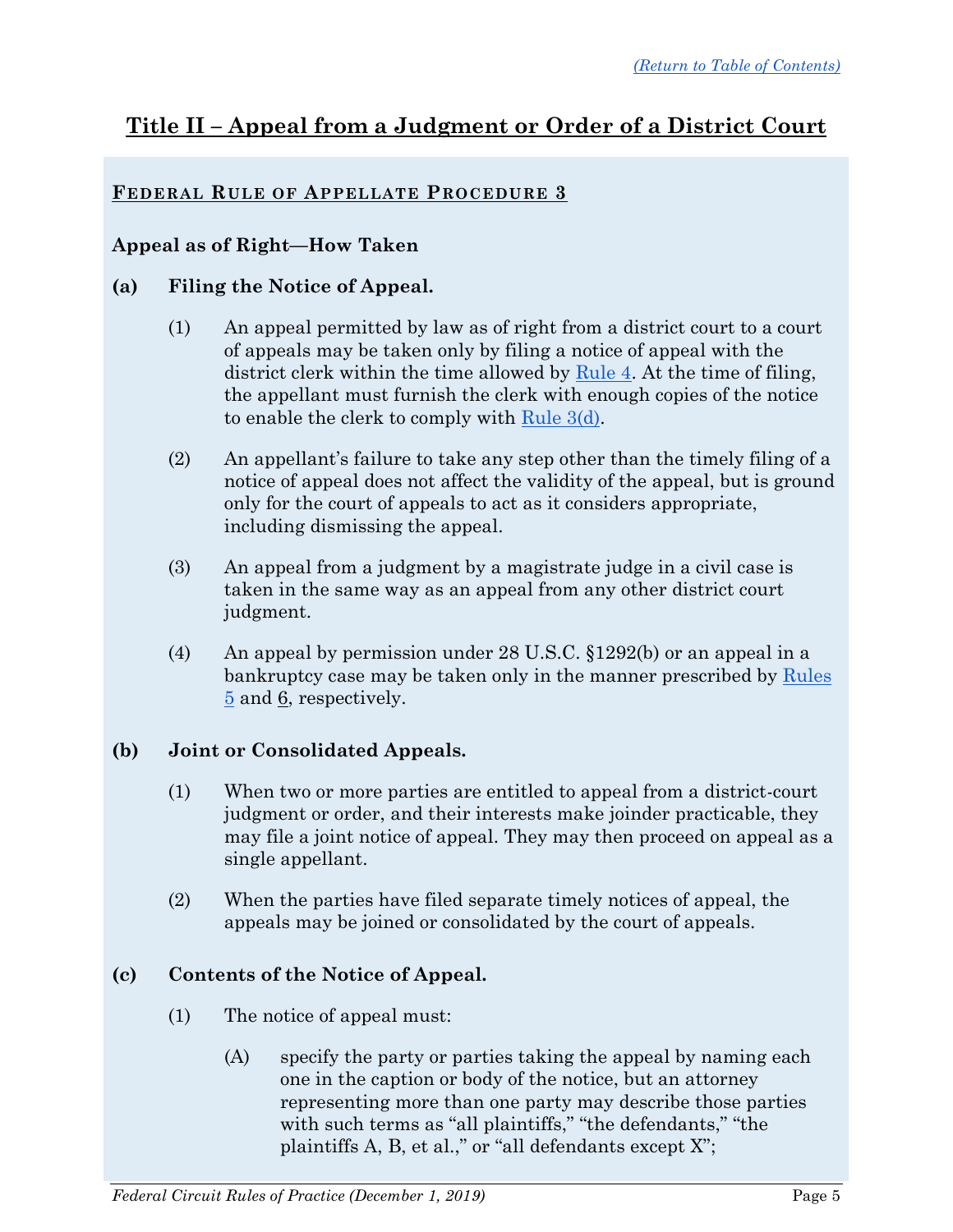- (B) designate the judgment, order, or part thereof being appealed; and
- (C) name the court to which the appeal is taken.
- (2) A pro se notice of appeal is considered filed on behalf of the signer and the signer's spouse and minor children (if they are parties), unless the notice clearly indicates otherwise.
- (3) In a class action, whether or not the class has been certified, the notice of appeal is sufficient if it names one person qualified to bring the appeal as representative of the class.
- (4) An appeal must not be dismissed for informality of form or title of the notice of appeal, or for failure to name a party whose intent to appeal is otherwise clear from the notice.
- (5) Form 1 in the Appendix of Forms is a suggested form of a notice of appeal.

# <span id="page-19-0"></span>**(d) Serving the Notice of Appeal.**

- (1) The district clerk must serve notice of the filing of a notice of appeal by sending a copy to each party's counsel of record—excluding the appellant's—or, if a party is proceeding pro se, to the party's last known address. When a defendant in a criminal case appeals, the clerk must also serve a copy of the notice of appeal on the defendant. The clerk must promptly send a copy of the notice of appeal and of the docket entries—and any later docket entries—to the clerk of the court of appeals named in the notice. The district clerk must note, on each copy, the date when the notice of appeal was filed.
- (2) If an inmate confined in an institution files a notice of appeal in the manner provided by Rule  $4(c)$ , the district clerk must also note the date when the clerk docketed the notice.
- (3) The district clerk's failure to serve notice does not affect the validity of the appeal. The clerk must note on the docket the names of the parties to whom the clerk sends copies, with the date of sending. Service is sufficient despite the death of a party or the party's counsel.

# **(e) Payment of Fees.**

Upon filing a notice of appeal, the appellant must pay the district clerk all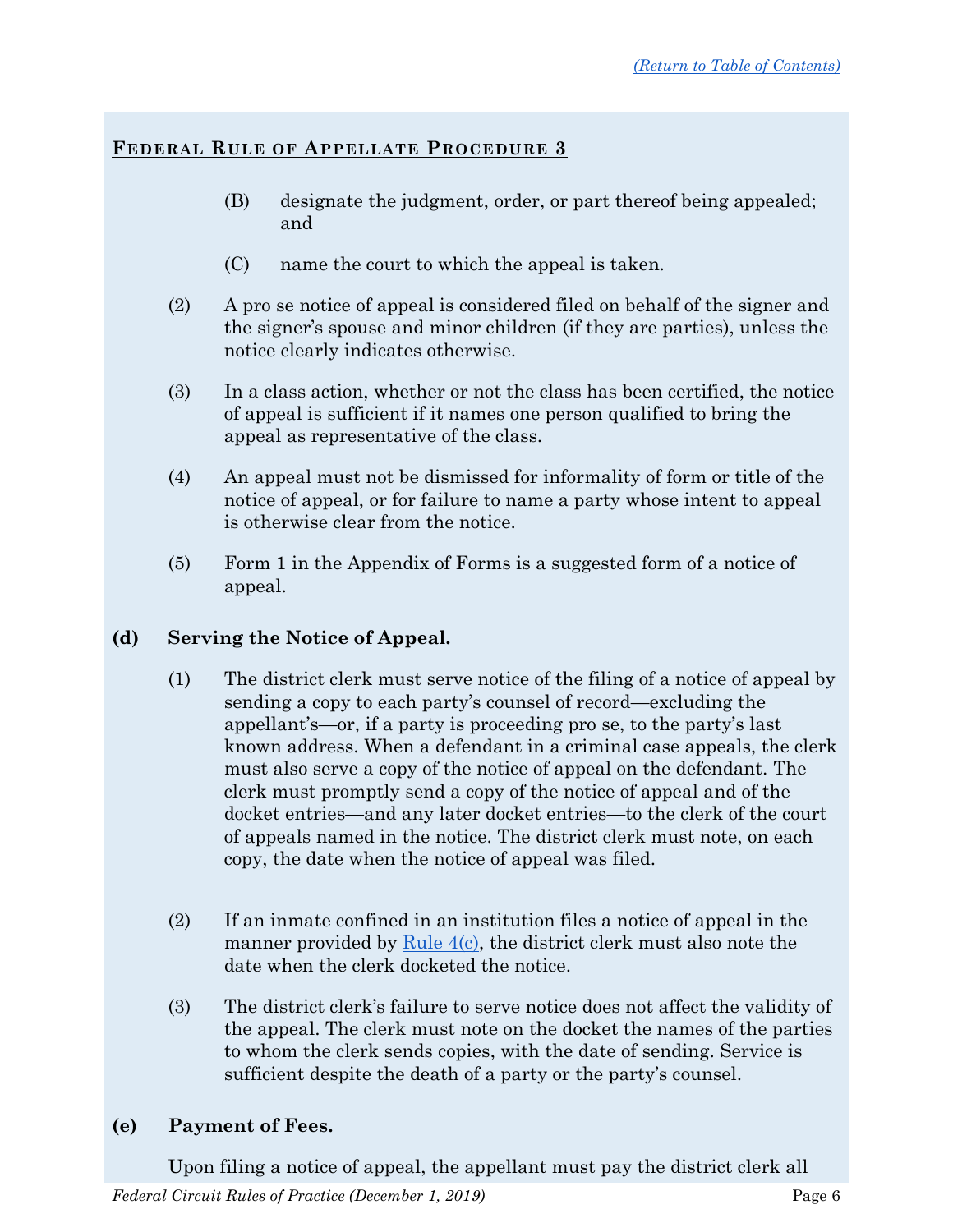required fees. The district clerk receives the appellate docket fee on behalf of the court of appeals.

# <span id="page-20-0"></span>**FEDERAL CIRCUIT RULE 3**

#### <span id="page-20-1"></span>**Appeal as of Right – How Taken**

#### **(a) Opinion; Certified Copy of Docket Entries.**

When a notice of appeal is filed, the trial court clerk of court must promptly send to this court's clerk of court a copy of the opinion, if any, that accompanied the judgment or order being appealed. The trial court clerk of court must certify the copy of the docket entries and send it with the notice of appeal.

#### **(b) Petition for Certification of Judgment of the High Court of the Trust Territory of the Pacific Islands.**

A petition for certification of a judgment of the High Court of the Trust Territory of the Pacific Islands under the Compact of Free Association: Federated States of Micronesia, Republic of Marshall Islands, Title II, Title One, Article VII, § 174(c), and the Compact of Free Association: Palau, Title II, Title One, Article VII, § 174(c), in 48 U.S.C. § 1901 note and § 1931 note, must be filed with this court's clerk of court, but otherwise is deemed to be an appeal from the judgment of a district court for purposes of these rules.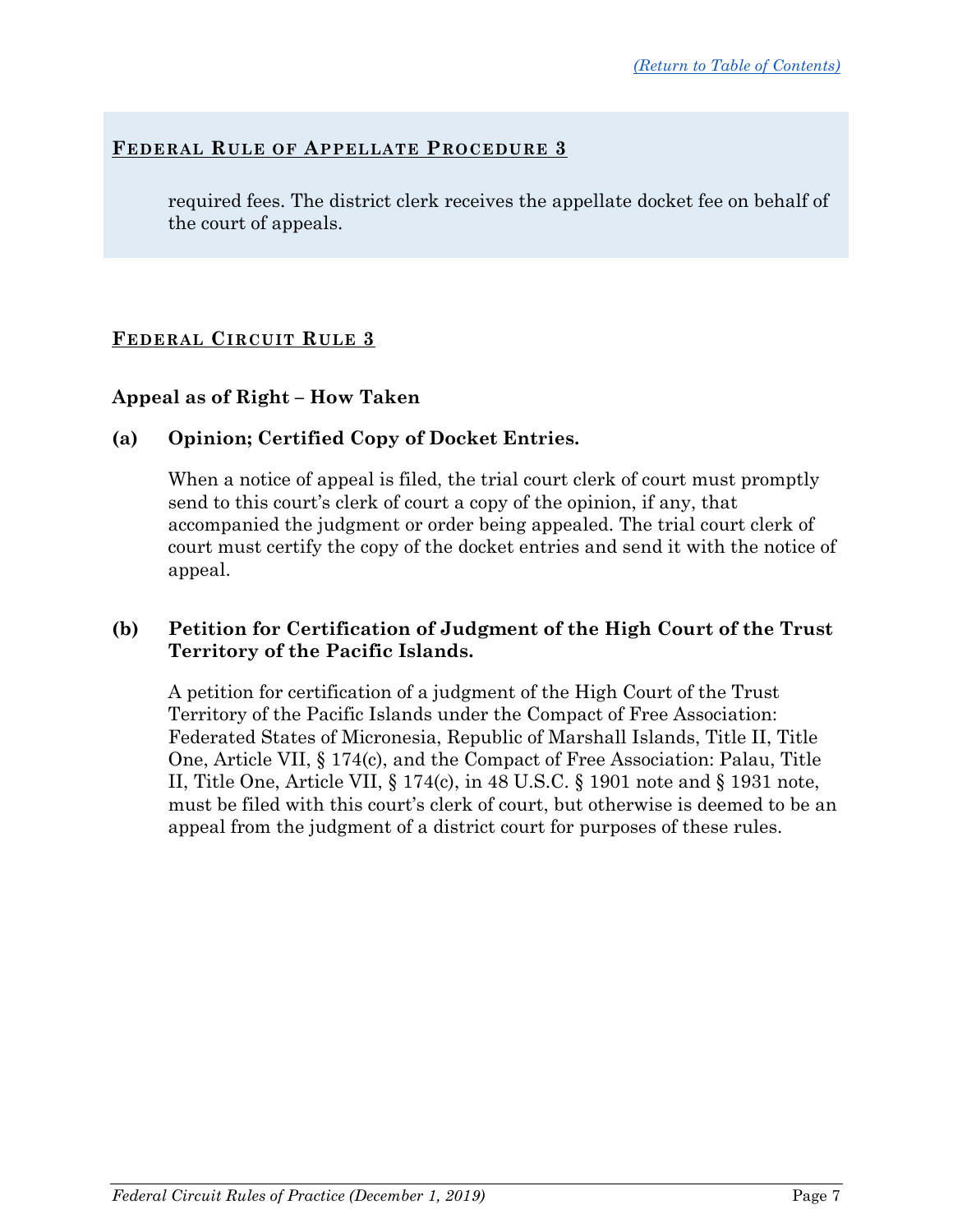# **Practice Notes to Rule 3**

# <span id="page-21-0"></span>**FAILURE TO FILE A NOTICE OF APPEAL.**

Only a party that has filed a notice of appeal may attack all or any part of the trial court judgment. Any other party in the trial court not filing a notice of appeal may participate in the appeal as an appellee but may not seek to overturn or modify the judgment.

# **FEES.**

The fee schedule is set forth in [Federal Circuit Rule 52.](#page-212-2) See also 28 U.S.C. § 1913, note 1 [Judicial Conference Schedule of Fees].

# **FILING AND DOCKETING AN APPEAL.**

An appeal is filed when the notice of appeal is received by the trial court. An appeal sent to this court by the trial court clerk of court is docketed when it is listed on the docket and assigned a docket number.

# **FILING AND DOCKETING APPEALS UNDER 15 U.S.C. § 3416(c) AND PETITIONS UNDER 42 U.S.C. § 300aa-12(f).**

Appeals under 15 U.S.C. § 3416(c) from the district courts and petitions under 42 U.S.C. § 300aa-12(f) from the Court of Federal Claims are filed in this court, unlike other appeals from those courts in which the notice of appeal is filed with the Clerks of those courts. However, once these appeals or petitions are filed in this court, they are forwarded to the Clerks of those courts with instructions to comply with [Federal](#page-19-0)  [Rule of Appellate Procedure 3\(d\).](#page-19-0)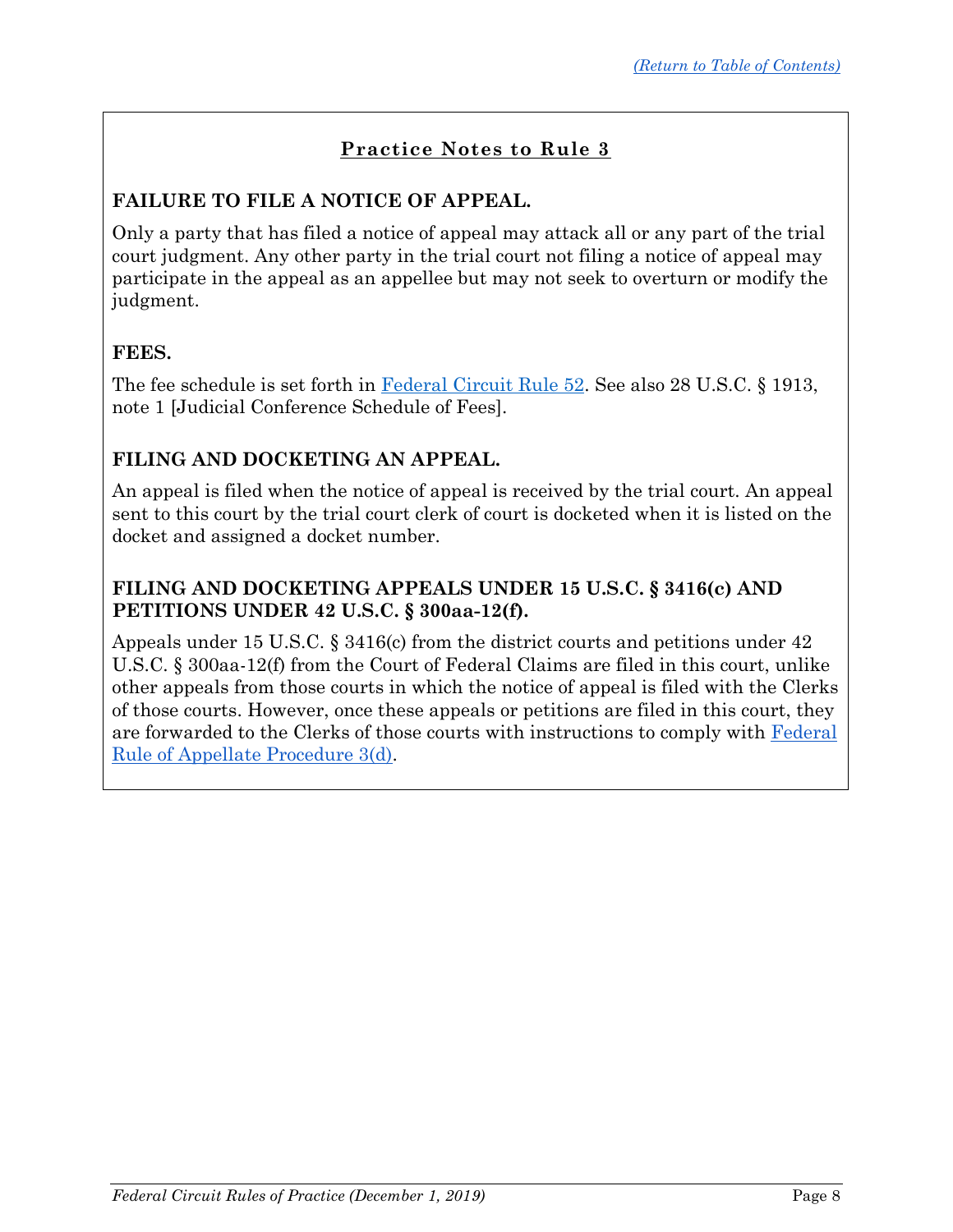#### <span id="page-22-1"></span><span id="page-22-0"></span>**Appeal as of Right—When Taken**

#### <span id="page-22-2"></span>**(a) Appeal in a Civil Case.**

- (1) Time for Filing a Notice of Appeal.
	- (A) In a civil case, except as provided in Rules  $4(a)(1)(B)$ ,  $4(a)(4)$ , and  $4(c)$ , the notice of appeal required by Rule 3 must be filed with the district clerk within 30 days after entry of the judgment or order appealed from.
	- (B) The notice of appeal may be filed by any party within 60 days after entry of the judgment or order appealed from if one of the parties is:
		- (i) the United States;
		- (ii) a United States agency;
		- (iii) a United States officer or employee sued in an official capacity; or
		- (iv) a current or former United States officer or employee sued in an individual capacity for an act or omission occurring in connection with duties performed on the United States' behalf—including all instances in which the United States represents that person when the judgment or order is entered or files the appeal for that person.
	- (C) An appeal from an order granting or denying an application for a writ of error coram nobis is an appeal in a civil case for purposes of [Rule 4\(a\).](#page-22-2)
- (2) **Filing Before Entry of Judgment.** A notice of appeal filed after the court announces a decision or order—but before the entry of the judgment or order—is treated as filed on the date of and after the entry.
- (3) **Multiple Appeals.** If one party timely files a notice of appeal, any other party may file a notice of appeal within 14 days after the date when the first notice was filed, or within the time otherwise prescribed by this Rule  $4(a)$ , whichever period ends later.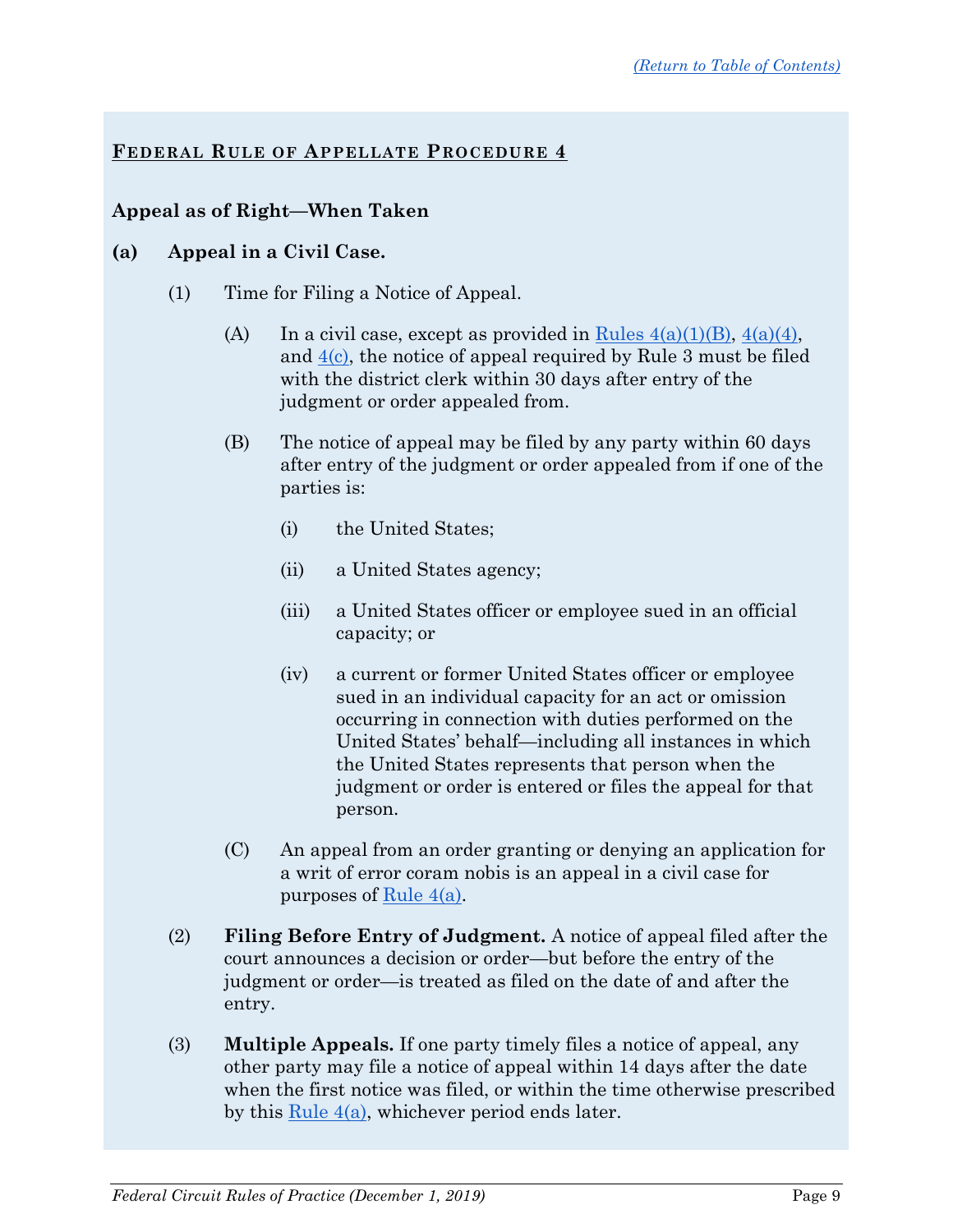#### (4) **Effect of a Motion on a Notice of Appeal.**

- (A) If a party timely files in the district court any of the following motions under the Federal Rules of Civil Procedure—and does so within the time allowed by those rules—the time to file an appeal runs for all parties from the entry of the order disposing of the last such remaining motion:
	- (i) for judgment under Rule  $50(b)$ ;
	- (ii) to amend or make additional factual findings under Rule 52(b), whether or not granting the motion would alter the judgment;
	- (iii) for attorney's fees under Rule 54 if the district court extends the time to appeal under Rule 58;
	- (iv) to alter or amend the judgment under Rule 59;
	- (v) for a new trial under Rule 59; or
	- (vi) for relief under Rule 60 if the motion is filed no later than 28 days after the judgment is entered.
- (B) (i) If a party files a notice of appeal after the court announces or enters a judgment—but before it disposes of any motion listed in Rule  $4(a)(4)(A)$ —the notice becomes effective to appeal a judgment or order, in whole or in part, when the order disposing of the last such remaining motion is entered.
	- (ii) A party intending to challenge an order disposing of any motion listed in Rule  $4(a)(4)(A)$ , or a judgment's alteration or amendment upon such a motion, must file a notice of appeal, or an amended notice of appeal—in compliance with Rule  $3(c)$ —within the time prescribed by this Rule measured from the entry of the order disposing of the last such remaining motion.
	- (iii) No additional fee is required to file an amended notice.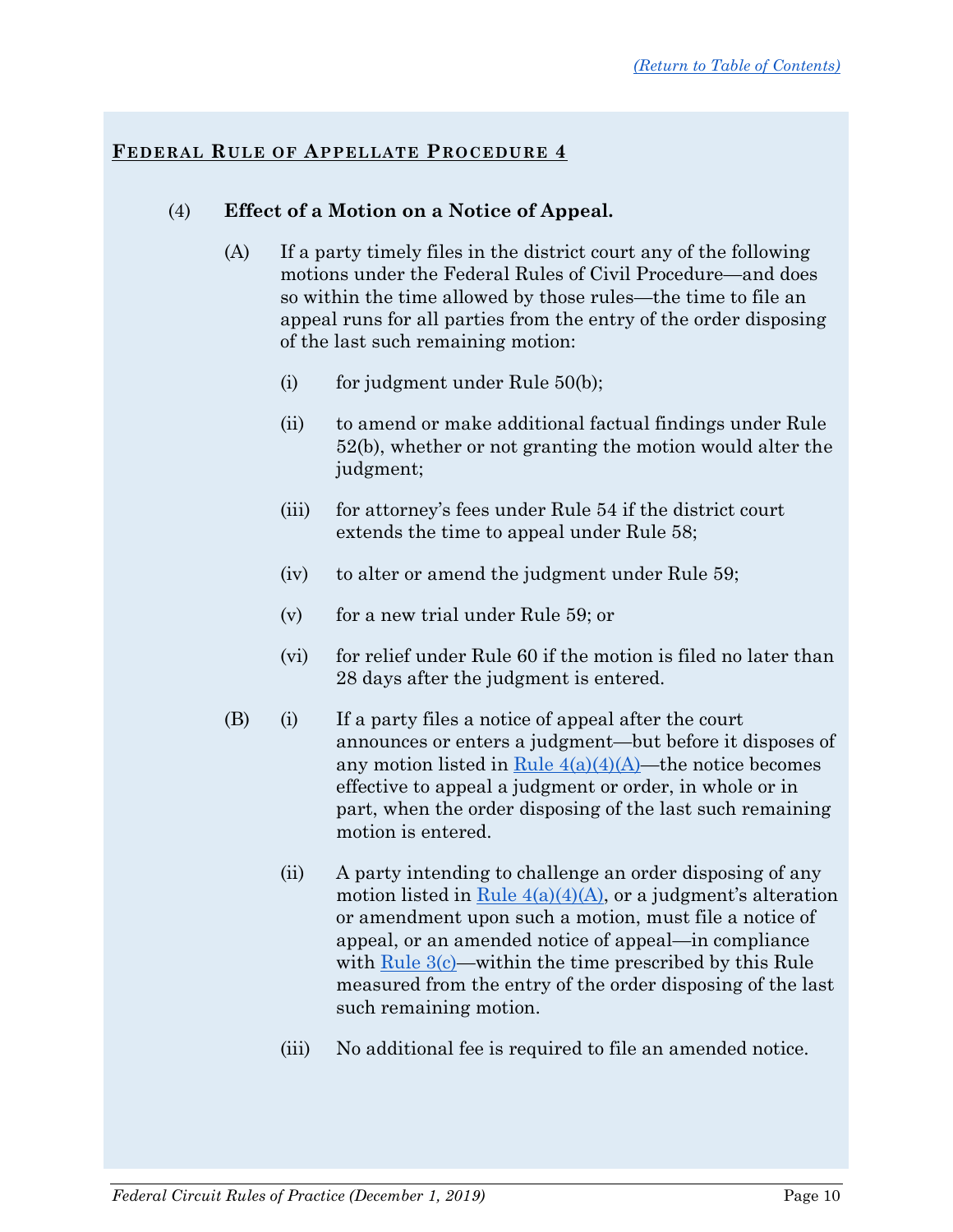#### (5) **Motion for Extension of Time.**

- (A) The district court may extend the time to file a notice **of** appeal if:
	- (i) a party so moves no later than 30 days after the time prescribed by this  $Rule 4(a)$  expires; and
	- (ii) regardless of whether its motion is filed before or during the 30 days after the time prescribed by this Rule  $4(a)$ expires, that party shows excusable neglect or good cause.
- (B) A motion filed before the expiration of the time prescribed in Rule  $4(a)(1)$  or  $(3)$  may be ex parte unless the court requires otherwise. If the motion is filed after the expiration of the prescribed time, notice must be given to the other parties in accordance with local rules.
- (C) No extension under this  $Rule 4(a)(5)$  may exceed 30 days after</u> the prescribed time or 14 days after the date when the order granting the motion is entered, whichever is later.
- (6) **Reopening the Time to File an Appeal.** The district court may reopen the time to file an appeal for a period of 14 days after the date when its order to reopen is entered, but only if all the following conditions are satisfied:
	- (A) the court finds that the moving party did not receive notice under Federal Rule of Civil Procedure 77(d) of the entry of the judgment or order sought to be appealed within 21 days after entry;
	- (B) the motion is filed within 180 days after the judgment or order is entered or within 14 days after the moving party receives notice under Federal Rule of Civil Procedure 77(d) of the entry, whichever is earlier; and
	- (C) the court finds that no party would be prejudiced.

# (7) **Entry Defined.**

- (A) A judgment or order is entered for purposes of this Rule  $4(a)$ :
	- (i) if Federal Rule of Civil Procedure 58(a) does not require a separate document, when the judgment or order is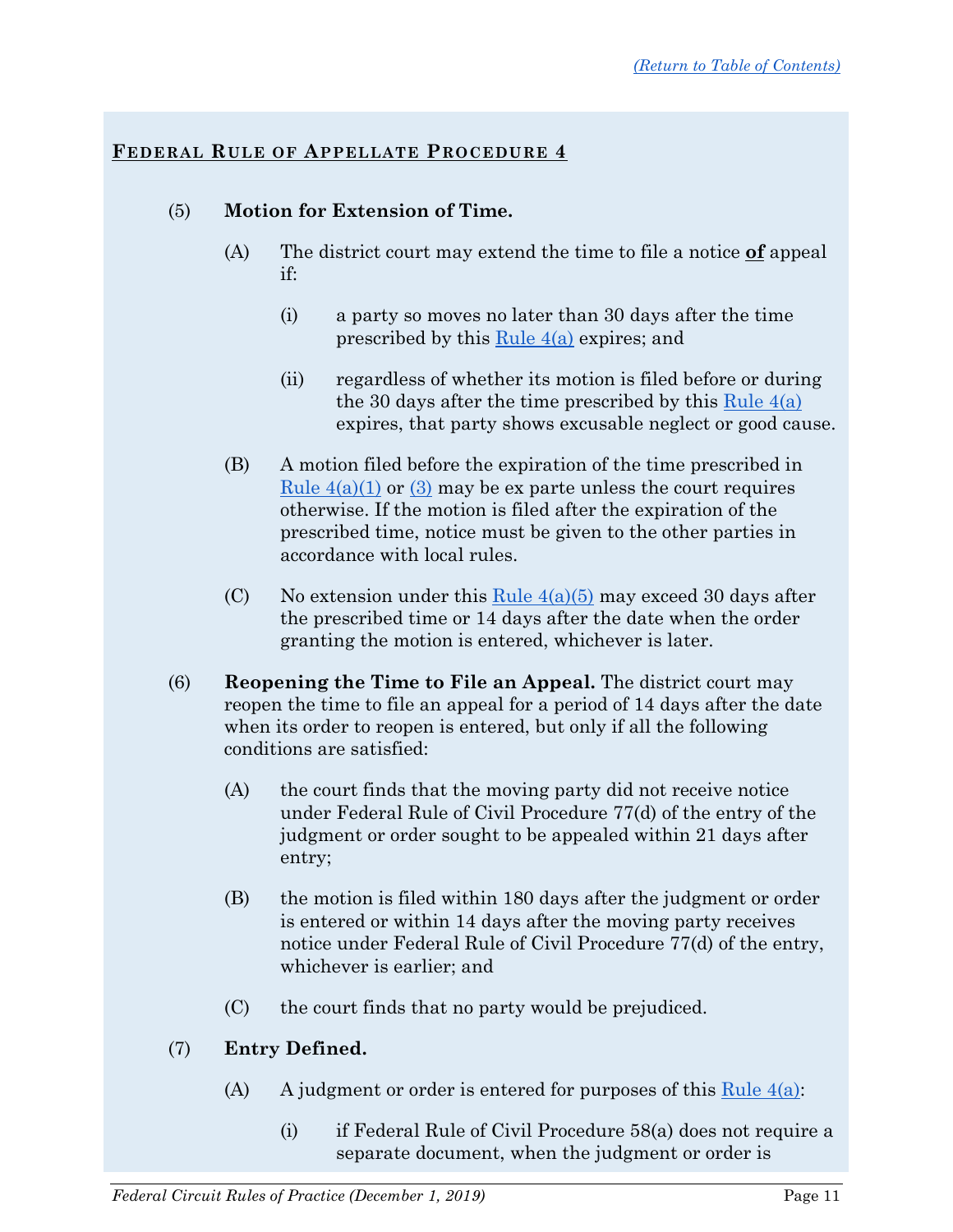entered in the civil docket under Federal Rule of Civil Procedure 79(a); or

- (ii) if Federal Rule of Civil Procedure 58(a) requires a separate document, when the judgment or order is entered in the civil docket under Federal Rule of Civil Procedure 79(a) and when the earlier of these events occurs:
	- the judgment or order is set forth on a separate document, or
	- 150 days have run from entry of the judgment or order in the civil docket under Federal Rule of Civil Procedure 79(a).
- (B) A failure to set forth a judgment or order on a separate document when required by Federal Rule of Civil Procedure 58(a) does not affect the validity of an appeal from that judgment or order.

# **(b) Appeal in a Criminal Case.**

# (1) **Time for Filing a Notice of Appeal.**

- <span id="page-25-0"></span>(A) In a criminal case, a defendant's notice of appeal must be filed in the district court within 14 days after the later of:
	- (i) the entry of either the judgment or the order being appealed; or
	- (ii) the filing of the government's notice of appeal.
- (B) When the government is entitled to appeal, its notice of appeal must be filed in the district court within 30 days after the later of:
	- (i) the entry of the judgment or order being appealed; or
	- (ii) the filing of a notice of appeal by any defendant.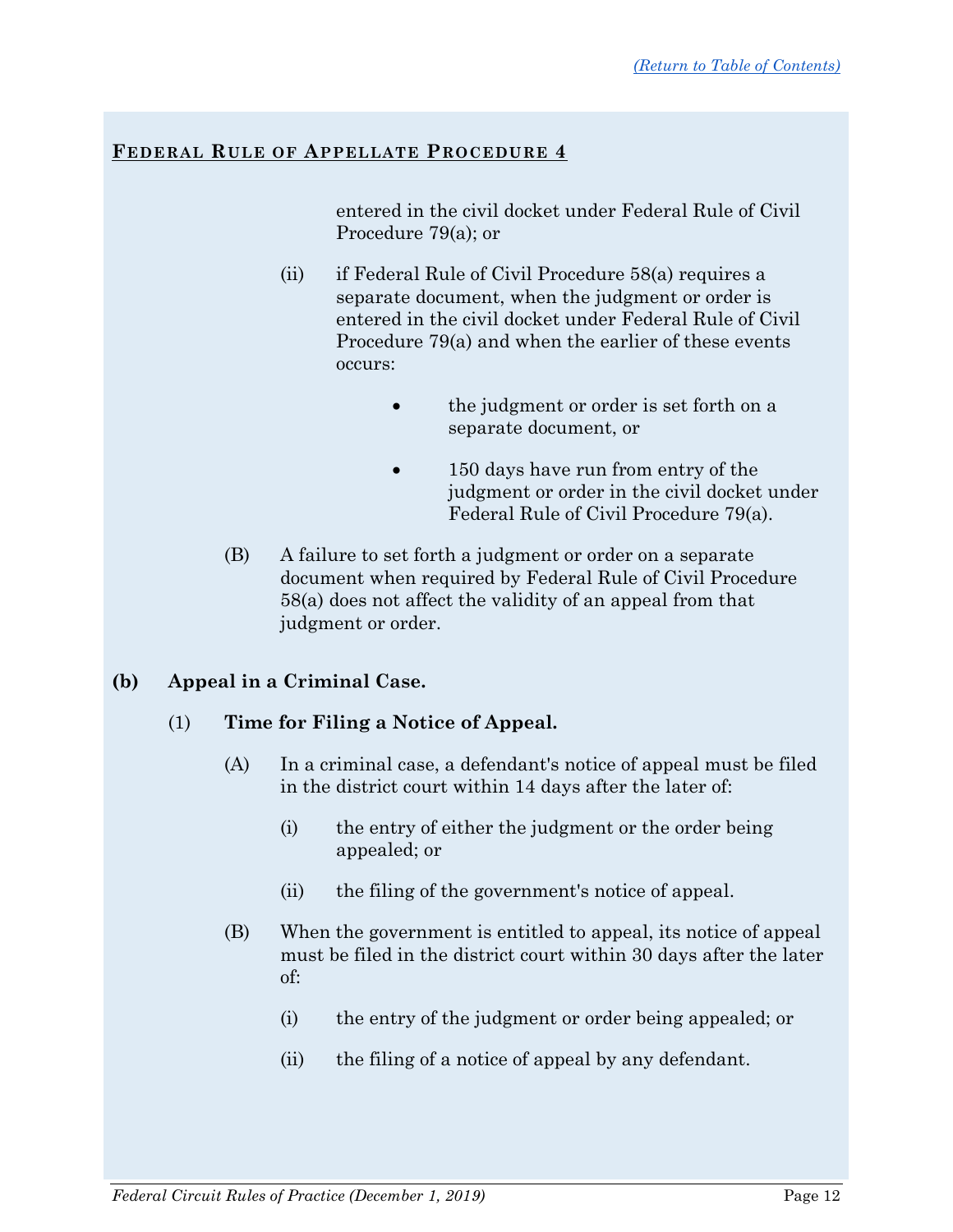(2) **Filing Before Entry of Judgment.** A notice of appeal filed after the court announces a decision, sentence, or order — but before the entry of the judgment or order -- is treated as filed on the date of and after the entry.

#### (3) **Effect of a Motion on a Notice of Appeal.**

- (A) If a defendant timely makes any of the following motions under the Federal Rules of Criminal Procedure, the notice of appeal from a judgment of conviction must be filed within 14 days after the entry of the order disposing of the last such remaining motion, or within 14 days after the entry of the judgment of conviction, whichever period ends later. This provision applies to a timely motion:
	- (i) for judgment of acquittal under Rule 29;
	- (ii) for a new trial under Rule 33, but if based on newly discovered evidence, only if the motion is made no later than 14 days after the entry of the judgment; or
	- (iii) for arrest of judgment under Rule 34.
- (B) A notice of appeal filed after the court announces a decision, sentence, or order -- but before it disposes of any of the motions referred to in Rule  $4(b)(3)(A)$  -- becomes effective upon the later of the following:
	- (i) the entry of the order disposing of the last such remaining motion; or
	- (ii) the entry of the judgment of conviction.
- $(C)$  A valid notice of appeal is effective without amendment to appeal from an order disposing of any of the motions referred to in Rule  $4(b)(3)(A)$ .
- (4) **Motion for Extension of Time.** Upon a finding of excusable neglect or good cause, the district court may — before or after the time has expired, with or without motion and notice -- extend the time to file a notice of appeal for a period not to exceed 30 days from the expiration of the time otherwise prescribed by this Rule 4(b).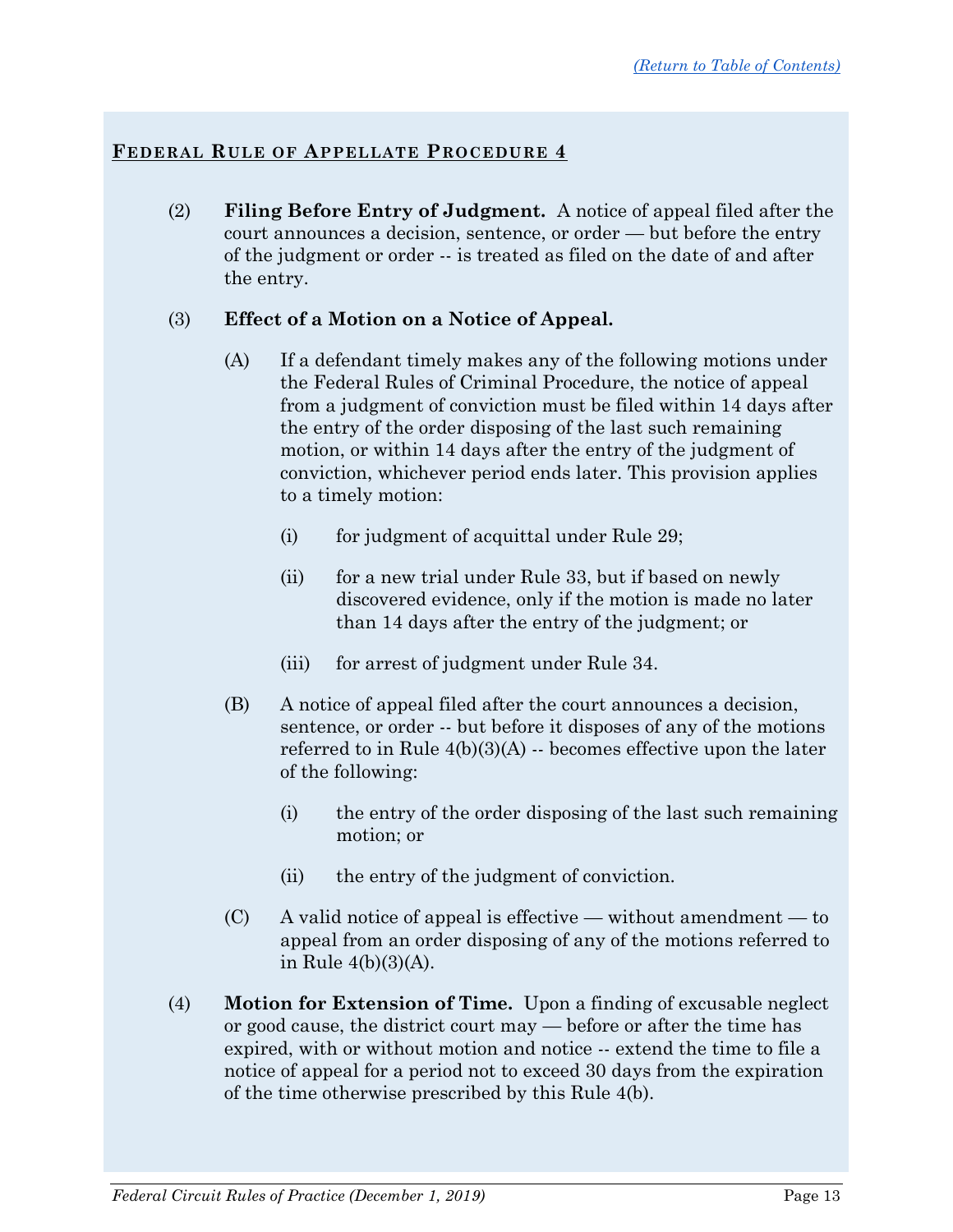- (5) **Jurisdiction.** The filing of a notice of appeal under this Rule 4(b) does not divest a district court of jurisdiction to correct a sentence under Federal Rule of Criminal Procedure 35(a), nor does the filing of a motion under 35(a) affect the validity of a notice of appeal filed before entry of the order disposing of the motion. The filing of a motion under Federal Rule of Criminal Procedure 35(a) does not suspend the time for filing a notice of appeal from a judgment of conviction.
- (6) **Entry Defined.** A judgment or order is entered for purposes of this Rule 4(b) when it is entered on the criminal docket.

#### **(c) Appeal by an Inmate Confined in an Institution.**

- (1) If an institution has a system designed for legal mail, an inmate confined there must use that system to receive the benefit of this [Rule](#page-25-0)   $4(c)(1)$ . If an inmate files a notice of appeal in either a civil or a criminal case, the notice is timely if it is deposited in the institution's internal mail system on or before the last day for filing and:
	- (A) it is accompanied by:
		- (i) a declaration in compliance with 28 U.S.C. § 1746—or a notarized statement—setting out the date of deposit and stating that first-class postage is being prepaid; or
		- (ii) evidence (such as a postmark or date stamp) showing that the notice was so deposited and that postage was prepaid; or
	- (B) the court of appeals exercises its discretion to permit the later filing of a declaration or notarized statement that satisfies [Rule](#page-25-0)   $4(c)(1)(A)(i)$ .
- (2) If an inmate files the first notice of appeal in a civil case under this Rule  $4(c)$ , the 14-day period provided in Rule  $4(a)(3)$  for another party to file a notice of appeal runs from the date when the district court dockets the first notice.
- (3) When a defendant in a criminal case files a notice of appeal under this Rule 4(c), the 30-day period for the government to file its notice of appeal runs from the entry of the judgment or order appealed from or from the district court's docketing of the defendant's notice of appeal, whichever is later.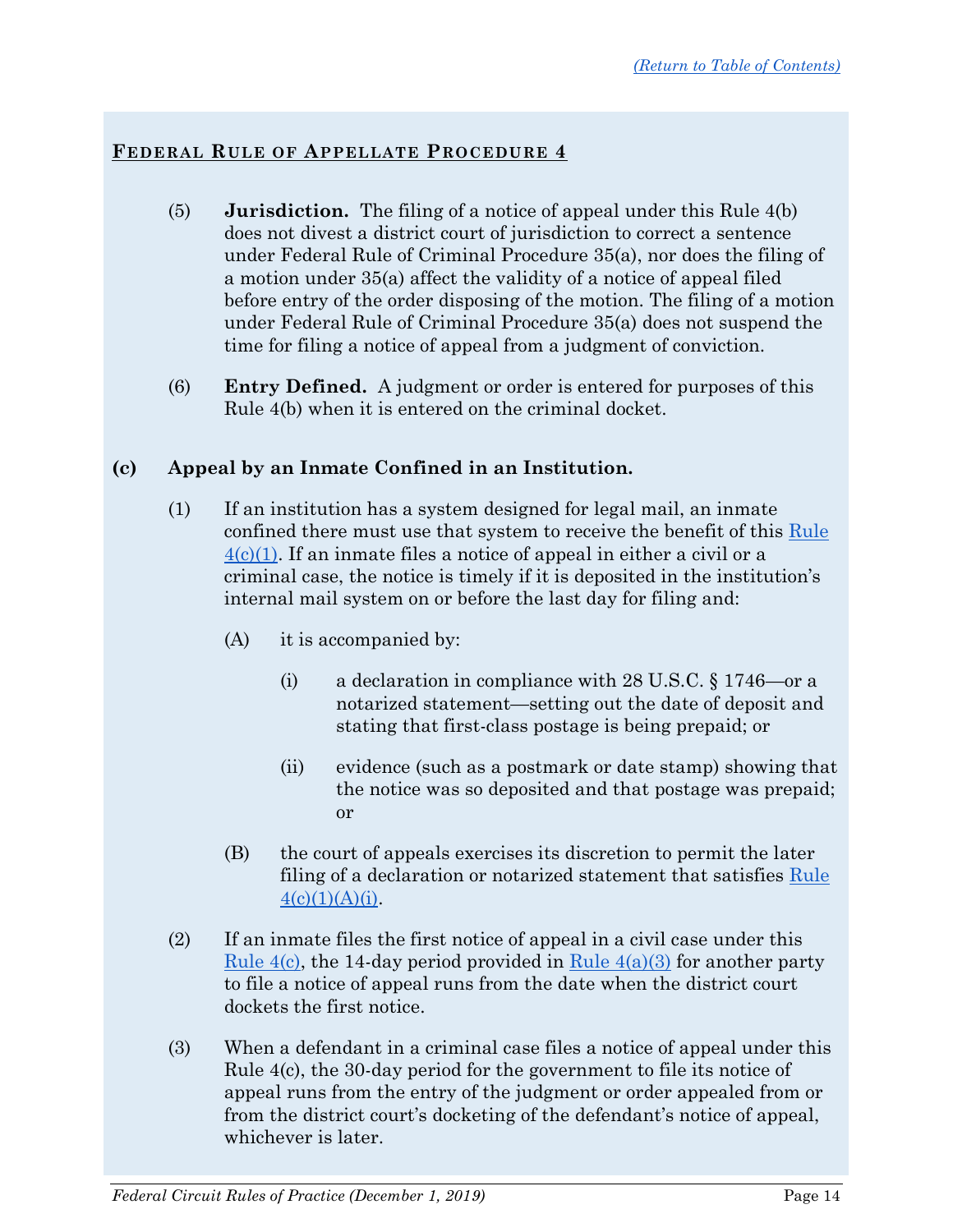#### **(d) Mistaken Filing in the Court of Appeals.**

If a notice of appeal in either a civil or a criminal case is mistakenly filed in the court of appeals, the clerk of that court must note on the notice the date when it was received and send it to the district clerk. The notice is then considered filed in the district court on the date so noted.

# <span id="page-28-0"></span>**FEDERAL CIRCUIT RULE 4**

#### <span id="page-28-1"></span>**Appeal as of Right – Untimely Notice**

The United States Court of Appeals for the Federal Circuit cannot waive the untimely filing of a notice of appeal. The clerk may return a notice of appeal that is untimely on its face.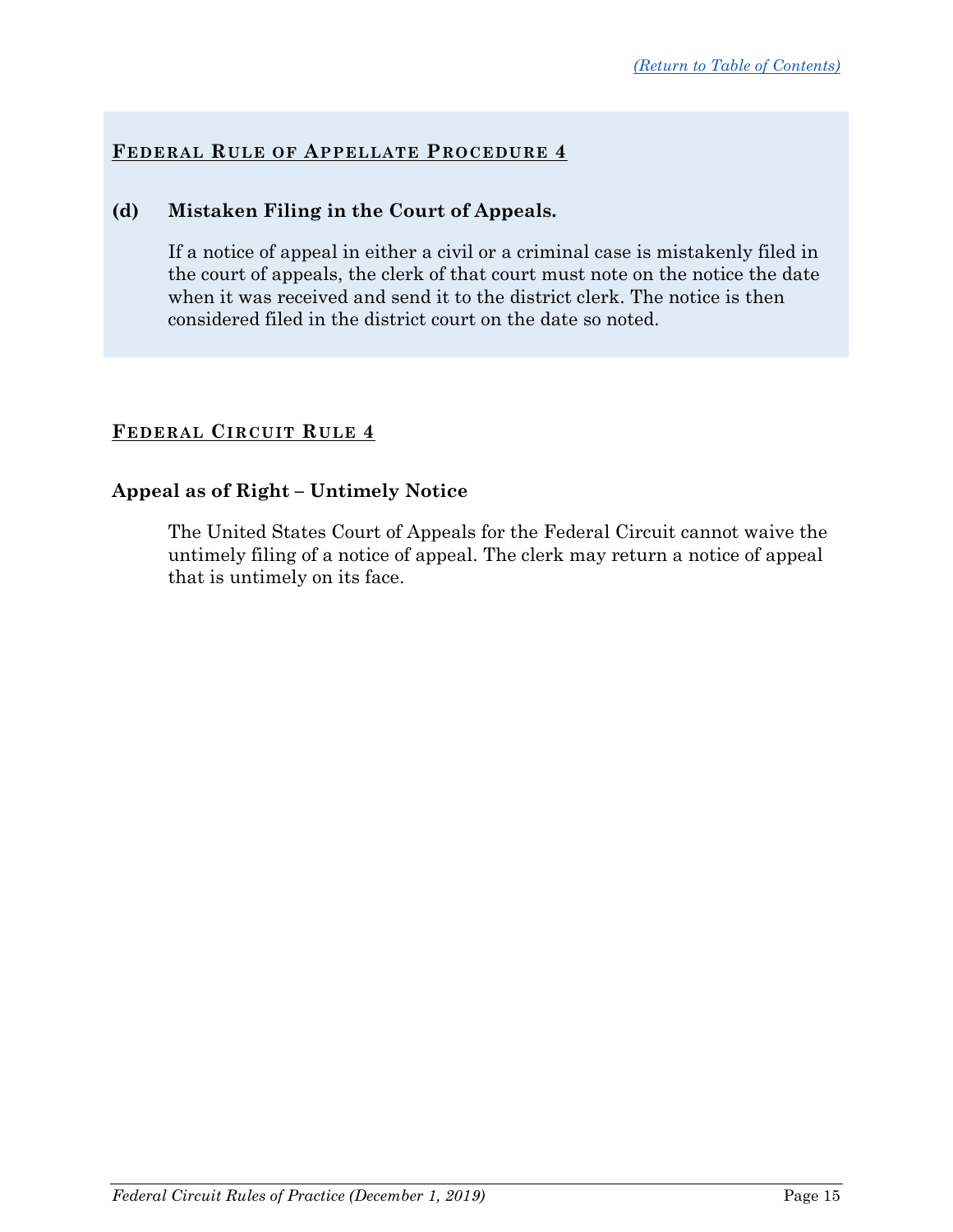# **Practice Notes to Rule 4**

# <span id="page-29-0"></span>**TIME TO APPEAL.**

The table below is provided only as a convenience for counsel, who should refer to the statutes and case law before determining the period available for taking an appeal. Counsel should also be aware of the district court's authority under [Federal Rule of Appellate Procedure 4](#page-22-0) to extend or reopen the time for appeal.

| <b>COURT</b>                            | <b>STATUTE</b>                        | TIME                                              |
|-----------------------------------------|---------------------------------------|---------------------------------------------------|
| District Courts                         | 28 U.S.C. § 2107                      | 30 days<br>$(60 \text{ days if U.S. is a party})$ |
|                                         | 15 U.S.C. § 3416(c)                   | 30 days                                           |
| Court of International<br>Trade         | 28 U.S.C. § 2645(c)                   | 60 days                                           |
| Court of Federal Claims                 | Appeals $28$ U.S.C. $\S 2522$         | 60 days                                           |
|                                         | Petitions 42 U.S.C.<br>$$300aa-12(f)$ | 60 days                                           |
| Court of Appeals for<br>Veterans Claims | 38 U.S.C. § 7292                      | 60 days                                           |

# **DUTY TO NOTIFY THE CLERK OF POSTJUDGMENT MOTIONS PENDING IN THE TRIAL COURT.**

Even though the district court clerk must forward copies of later docket entries under Federal Rule of Appellate Procedure  $3(d)$ , the appellant should promptly notify this court's clerk if any party in the case files a motion listed in [Federal](#page-22-2)  Rule of Appellate Procedure  $4(a)(4)$ . Any other party may also notify the clerk in such a case. Upon receiving the appropriate docket entries from the district court, the clerk will deactivate the appeal. Deactivation of the appeal suspends all further action in the court of appeals. Upon reactivation of the appeal, the clerk will reschedule the next required filing and notify counsel.

# **EXPEDITED PROCEEDINGS.**

The overall time for an appeal can be accelerated by the expeditious filing of a notice of appeal shortly after entry of final judgment in the trial forum. When a party is considering seeking expedited proceedings on appeal, the party should consider filing its notice of appeal and initial brief well before the applicable deadlines. For further information on expedition procedures, see [the Practice](#page-108-1)  [Note to Rule 27.](#page-108-1)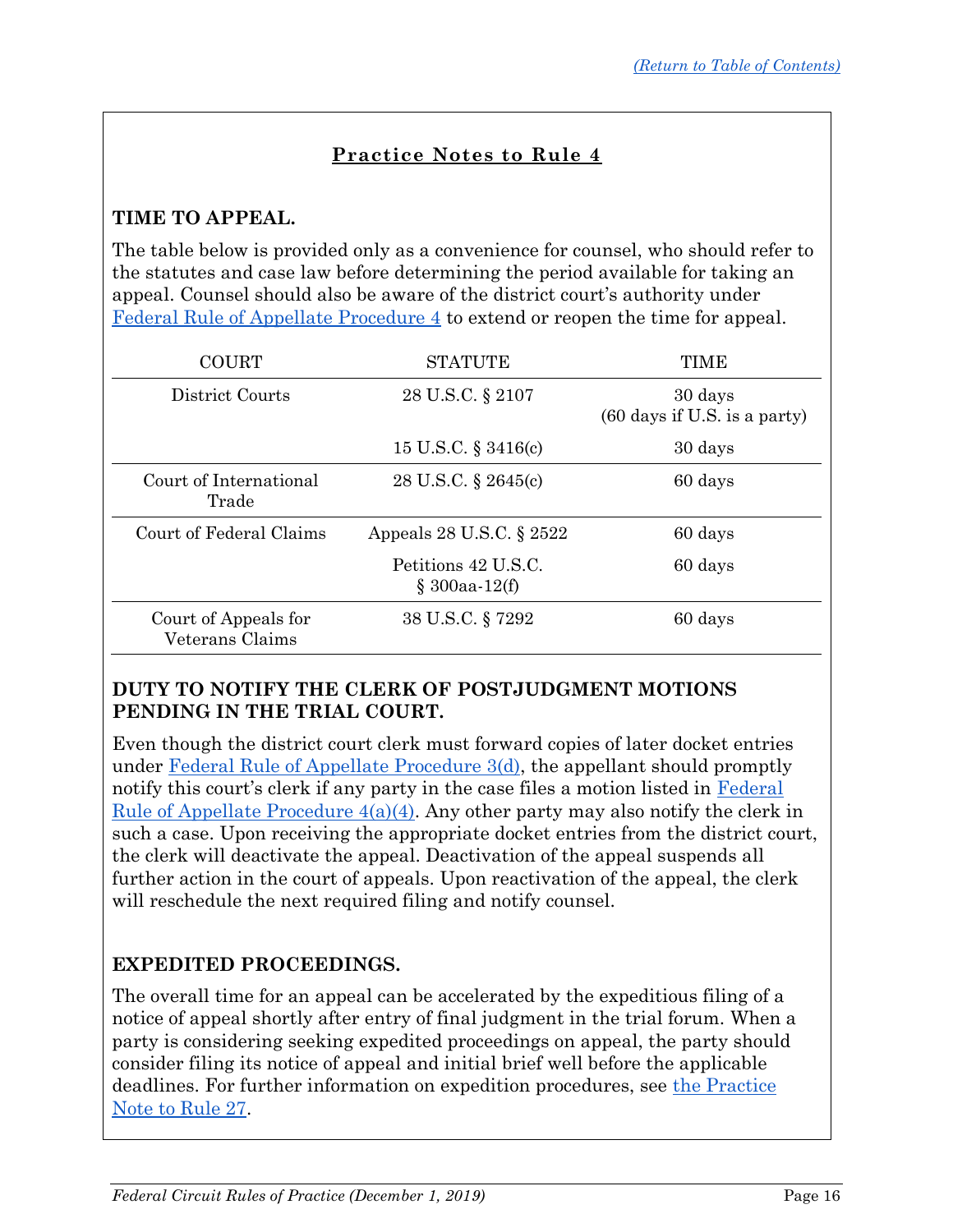#### <span id="page-30-1"></span><span id="page-30-0"></span>**Appeal by Permission**

#### **(a) Petition for Permission to Appeal.**

- (1) To request permission to appeal when an appeal is within the court of appeals' discretion, a party must file a petition with the circuit clerk and serve it on all other parties to the district-court action.
- (2) The petition must be filed within the time specified by the statute or rule authorizing the appeal or, if no such time is specified, within the time provided by  $Rule 4(a)$  for filing a notice of appeal.</u>
- (3) If a party cannot petition for appeal unless the district court first enters an order granting permission to do so or stating that the necessary conditions are met, the district court may amend its order, either on its own or in response to a party's motion, to include the required permission or statement. In that event, the time to petition runs from entry of the amended order.

#### <span id="page-30-2"></span>**(b) Contents of the Petition; Answer or Cross-Petition; Oral Argument.**

- (1) The petition must include the following:
	- (A) the facts necessary to understand the question presented;
	- (B) the question itself;
	- (C) the relief sought;
	- (D) the reasons why the appeal should be allowed and is authorized by a statute or rule; and
	- (E) an attached copy of:
		- (i) the order, decree, or judgment complained of and any related opinion or memorandum, and
		- (ii) any order stating the district court's permission to appeal or finding that the necessary conditions are met.
- (2) A party may file an answer in opposition or a cross-petition within 10 days after the petition is served.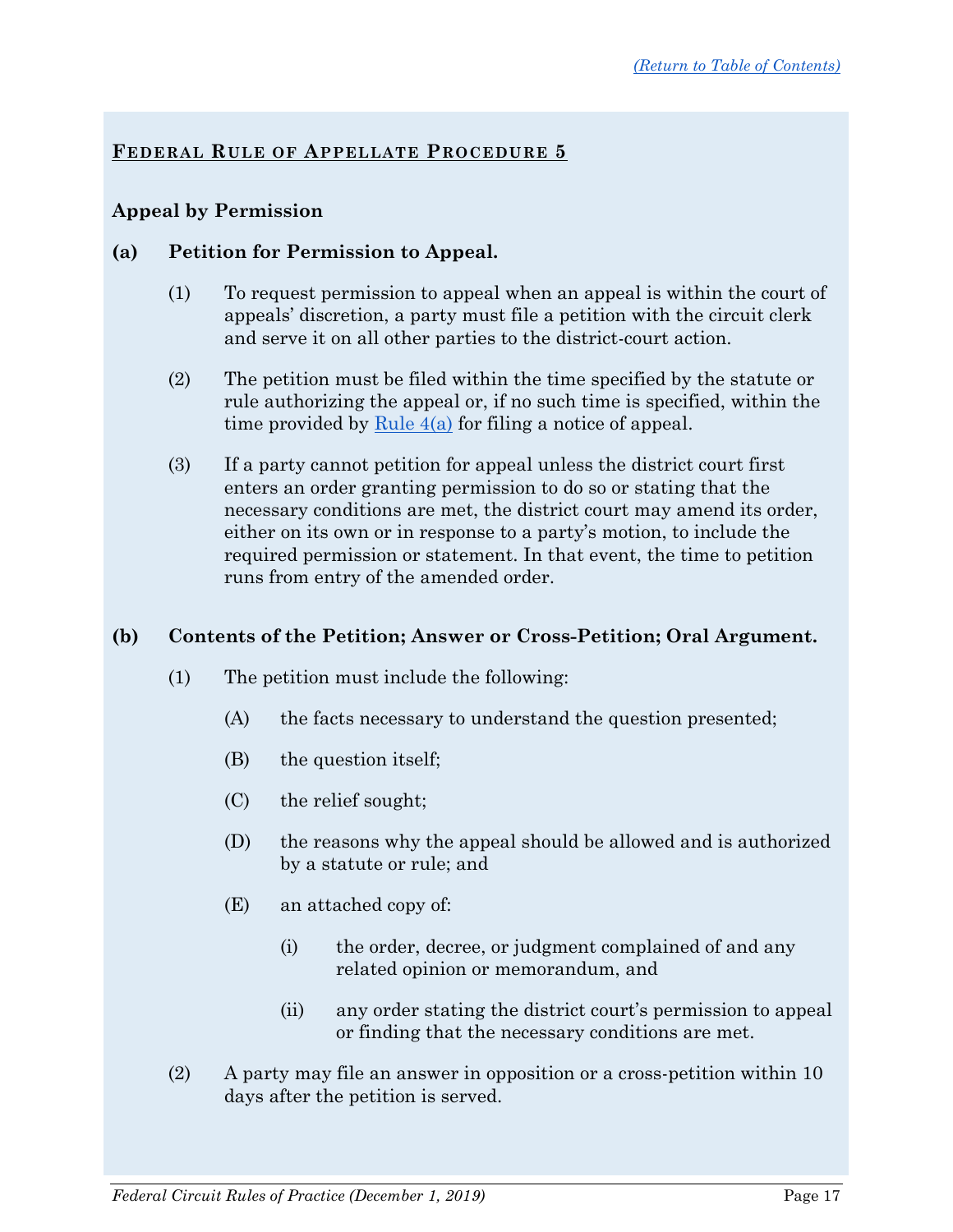(3) The petition and answer will be submitted without oral argument unless the court of appeals orders otherwise.

#### **(c) Form of Papers; Number of Copies; Length Limits.**

All papers must conform to Rule  $32(c)(2)$ . An original and 3 copies must be filed unless the court requires a different number by local rule or by order in a particular case. Except by the court's permission, and excluding the accompanying documents required by Rule  $5(b)(1)(E)$ :

- (1) a paper produced using a computer must not exceed 5,200 words; and
- (2) a handwritten or typewritten paper must not exceed 20 pages.

#### **(d) Grant of Permission; Fees; Cost Bond; Filing the Record.**

- (1) Within 14 days after the entry of the order granting permission to appeal, the appellant must:
	- (A) pay the district clerk all required fees; and
	- (B) file a cost bond if required under [Rule 7.](#page-34-2)
- (2) A notice of appeal need not be filed. The date when the order granting permission to appeal is entered serves as the date of the notice of appeal for calculating time under these rules.
- <span id="page-31-0"></span>(3) The district clerk must notify the circuit clerk once the petitioner has paid the fees. Upon receiving this notice, the circuit clerk must enter the appeal on the docket. The record must be forwarded and filed in accordance with Rules 11 and 12(c).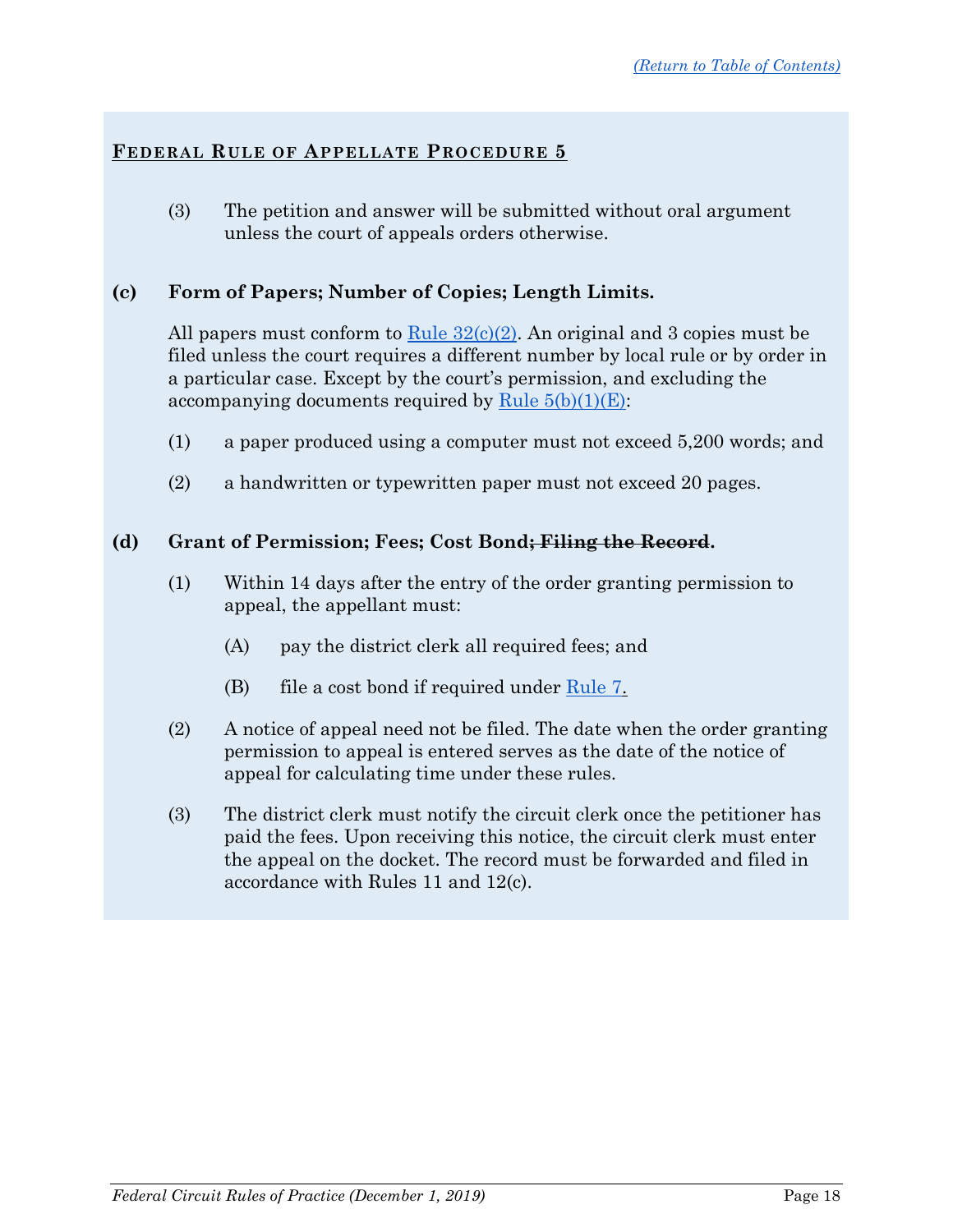### <span id="page-32-0"></span>**FEDERAL CIRCUIT RULE 5**

#### <span id="page-32-1"></span>**Appeal by Permission**

#### **(a) Petition.**

A petition for permission to appeal must be accompanied by a copy of the docket entries in the trial court.

#### **(b) Record; Certified Copy of Docket Entries.**

In an allowed appeal, the trial court must retain the record as provided in [Federal Rule of Appellate Procedure 11\(e\)](#page-44-0) and in [Federal Circuit Rule 11\(a\).](#page-46-2) The trial court clerk of court must send a certified copy of the docket entries instead of the record.

#### **(c) Filing.**

For information concerning how to file a petition for permission to appeal, which is a case-initiating document, see [Federal Circuit Rule 25.](#page-84-0)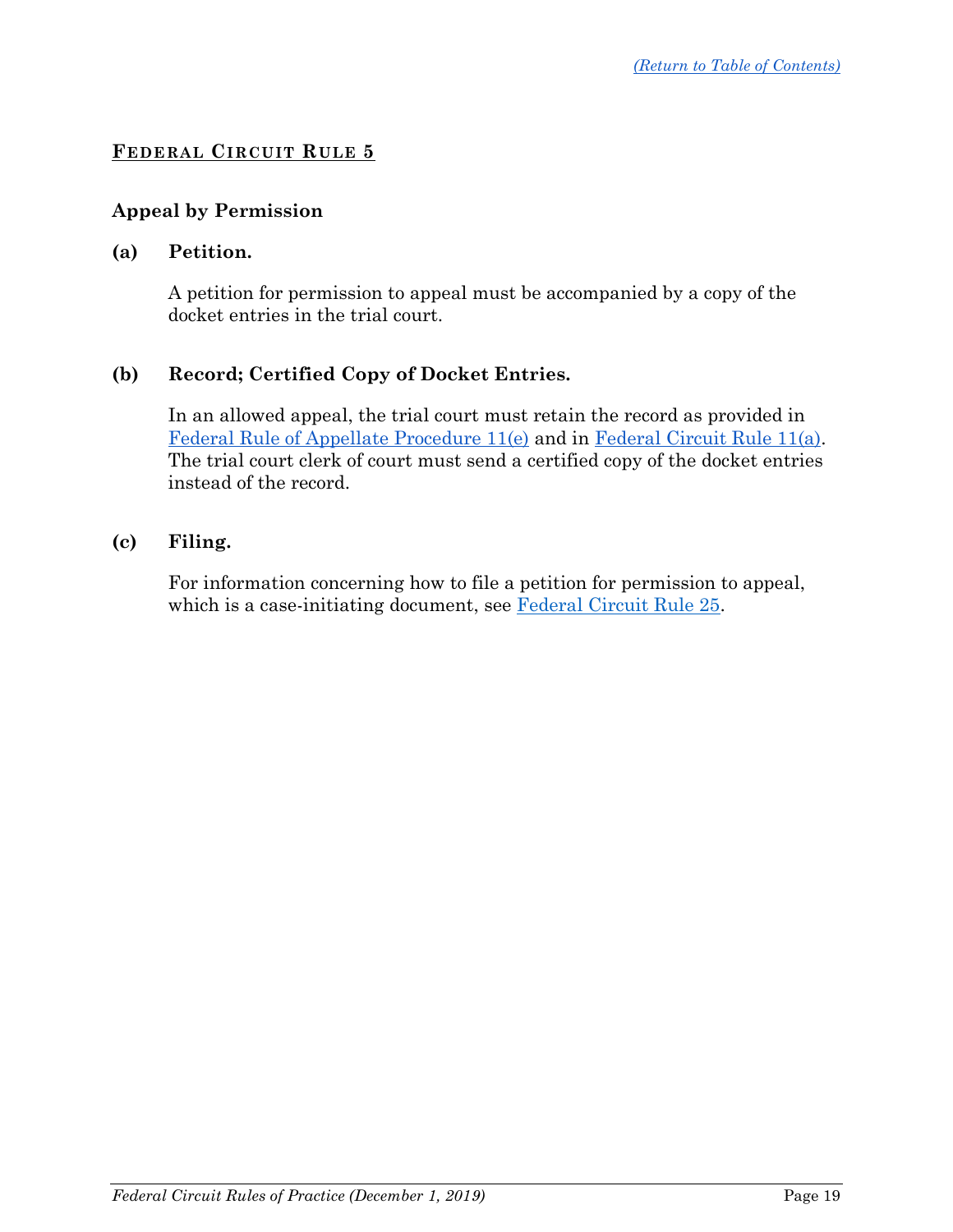# **Practice Note to Rule 5**

# <span id="page-33-0"></span>**CASE INITIATION.**

The court's case management/electronic case filing system (CM/ECF) provides for submission of case opening materials in cases in which parties are represented by counsel and requires payment of fees using pay.gov. Requirements are included in the court's electronic case filing User Guide [\(www.cafc.uscourts.gov\)](http://www.cafc.uscourts.gov/).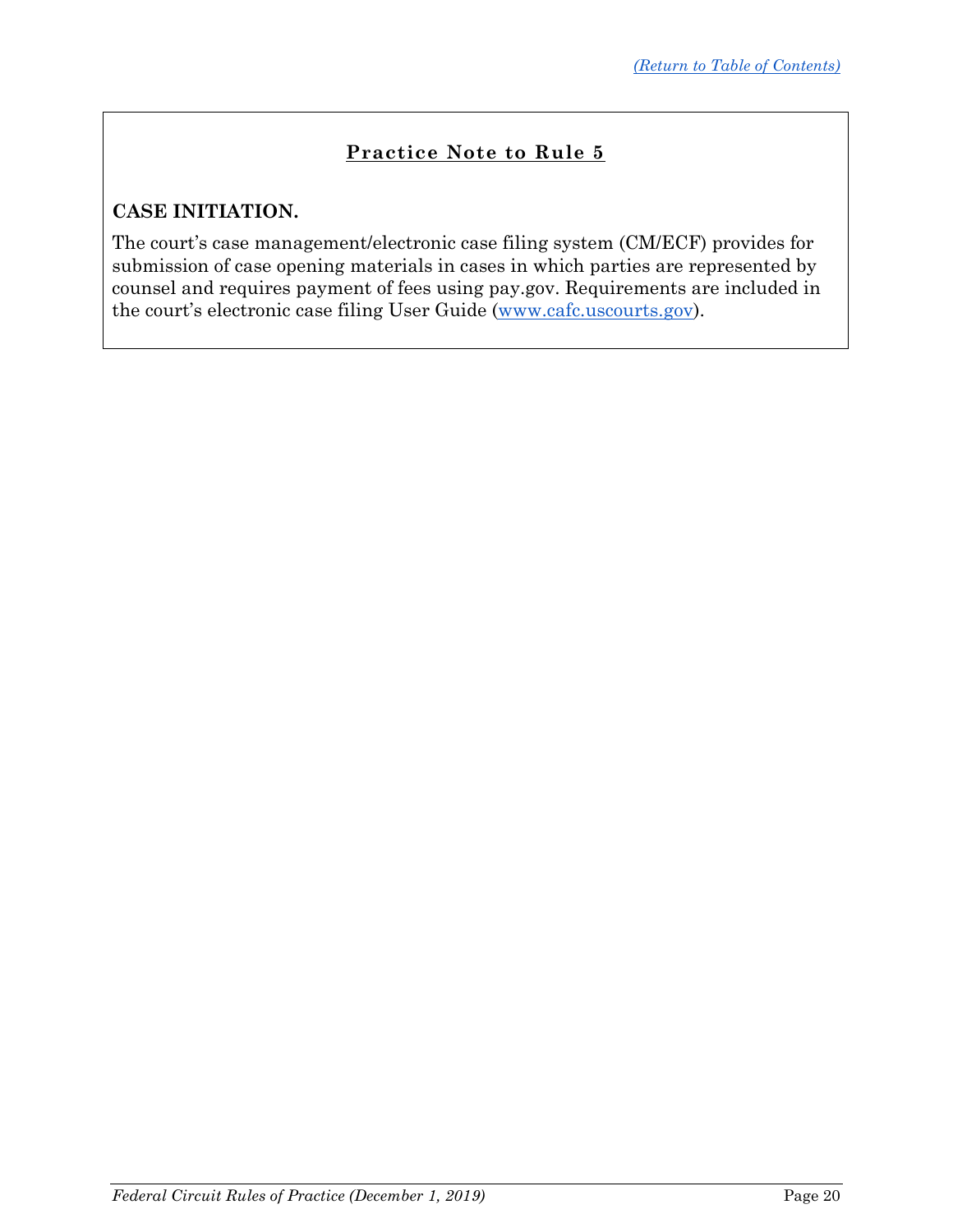#### <span id="page-34-1"></span><span id="page-34-0"></span>**Appeal in a Bankruptcy Case from a Final Judgment, Order, or Decree of a District Court or Bankruptcy Appellate Panel**

[OMITTED]

#### <span id="page-34-2"></span>**FEDERAL RULE OF APPELLATE PROCEDURE 7**

#### <span id="page-34-3"></span>**Bond for Costs on Appeal in a Civil Case**

In a civil case, the district court may require an appellant to file a bond or provide other security in any form and amount necessary to ensure payment of costs on appeal.  $\frac{\text{Rule } 8(b)}{\text{applies to a surely on a bond given under this}}$ rule.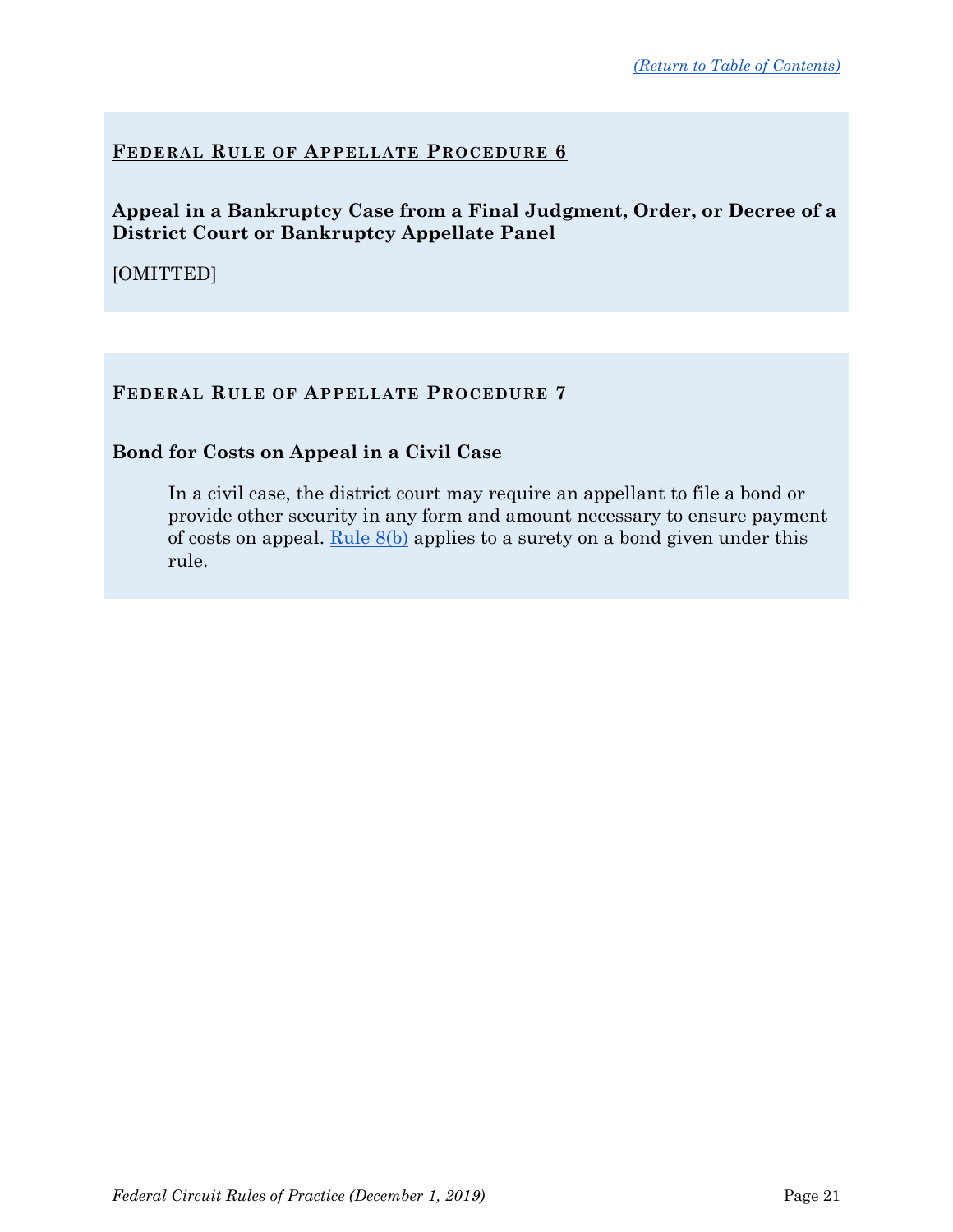#### <span id="page-35-1"></span><span id="page-35-0"></span>**Stay or Injunction Pending Appeal**

#### <span id="page-35-2"></span>**(a) Motion for Stay.**

- (1) **Initial Motion in the District Court.** A party must ordinarily move first in the district court for the following relief:
	- (A) a stay of the judgment or order of a district court pending appeal;
	- (B) approval of a bond or other security provided to obtain a stay of judgment; or
	- (C) an order suspending, modifying, restoring, or granting an injunction while an appeal is pending.
- (2) **Motion in the Court of Appeals; Conditions on Relief***.* A motion for the relief mentioned in Rule  $8(a)(1)$  may be made to the court of appeals or to one of its judges.
	- (A) The motion must:
		- (i) show that moving first in the district court would be impracticable; or
		- (ii) state that, a motion having been made, the district court denied the motion or failed to afford the relief requested and state any reasons given by the district court for its action.
	- (B) The motion must also include:
		- (i) the reasons for granting the relief requested and the facts relied on;
		- (ii) originals or copies of affidavits or other sworn statements supporting facts subject to dispute; and
		- (iii) relevant parts of the record.
	- (C) The moving party must give reasonable notice of the motion to all parties.
	- (D) A motion under this Rule  $8(a)(2)$  must be filed with the circuit clerk and normally will be considered by a panel of the court.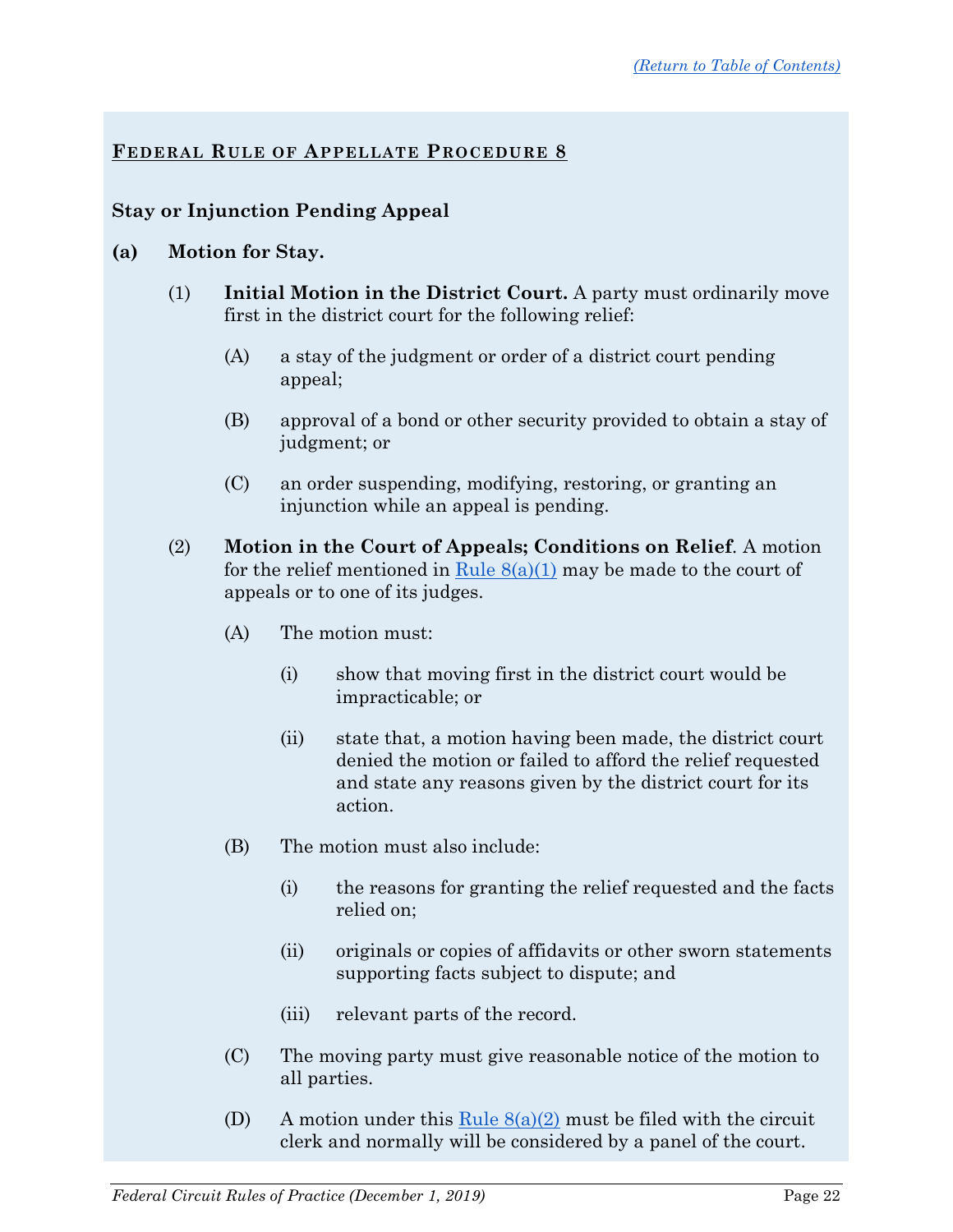But in an exceptional case in which time requirements make that procedure impracticable, the motion may be made to and considered by a single judge.

(E) The court may condition relief on a party's filing a bond or other security in the district court.

## **(b) Proceeding Against a Security Provider.**

If a party gives security with one or more security providers, each provider submits to the jurisdiction of the district court and irrevocably appoints the district clerk as its agent on whom any papers affecting its liability on the security may be served. On motion, a security provider's liability may be enforced in the district court without the necessity of an independent action. The motion and any notice that the district court prescribes may be served on the district clerk, who must promptly send a copy to each security provider whose address is known.

#### **(c) Stay in a Criminal Case.**

Rule 38 of the Federal Rules of Criminal Procedure governs a stay in a criminal case.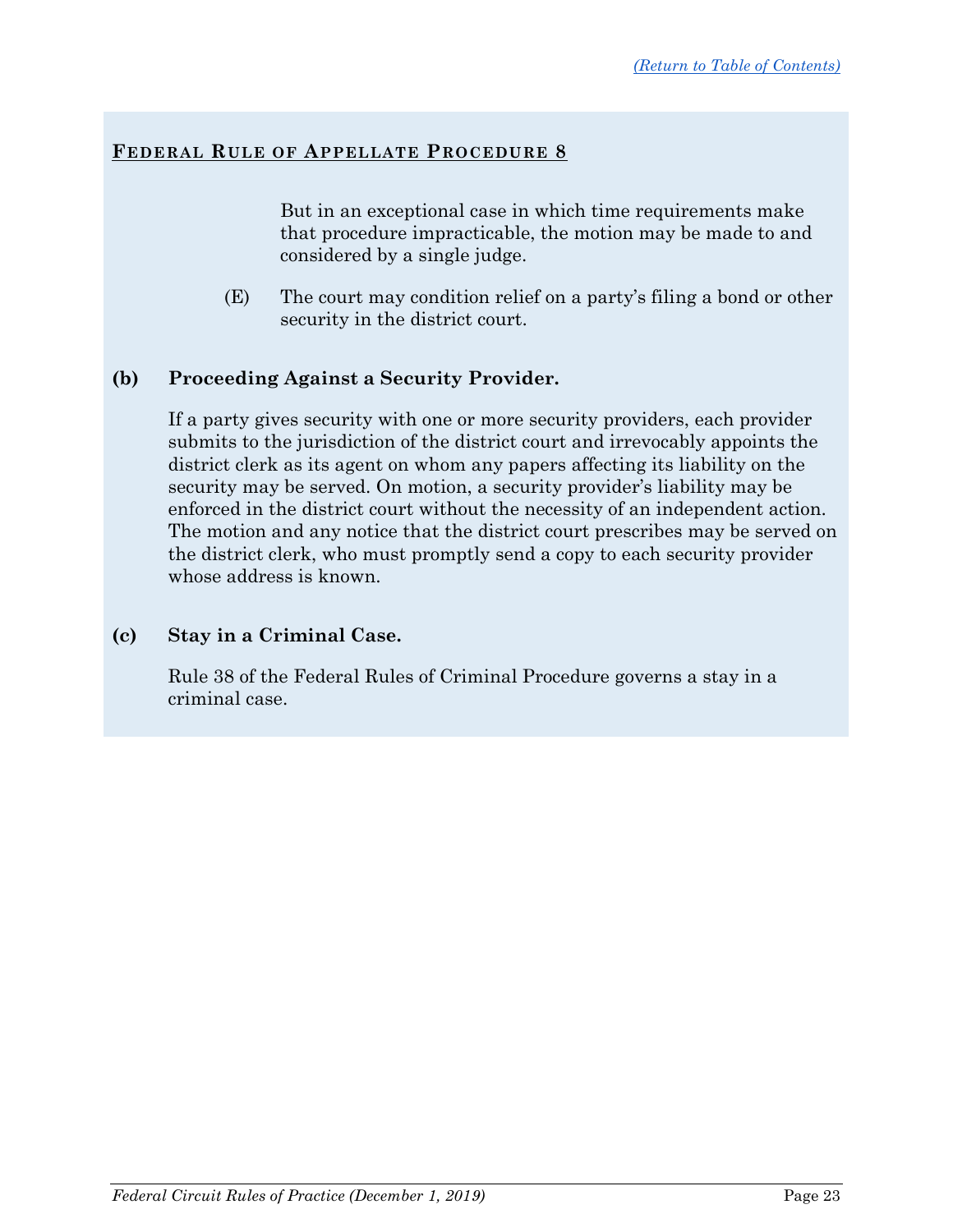## **Stay or Injunction Pending Appeal**

## **(a) Notice of Appeal; Trial Court's Judgment or Order. A motion for a stay or injunction pending appeal must be accompanied by:**

- (1) a copy of the notice of appeal that has been filed with the trial court clerk of court;
- (2) a copy of the trial court's judgment or order on the merits;
- (3) a copy of any order on the motion for a stay or injunction pending appeal; and
- (4) a certificate of interest.

## **(b) Length of Motion, Response, and Reply; Copies; Brief; Filing.**

- (1) A motion or a response to a motion for a stay or injunction pending appeal may not exceed 5,200 words if produced using a computer or 20 pages if handwritten or typewritten. A reply may not exceed 2,600 words if produced using a computer or 10 pages if handwritten or typewritten.
- (2) No paper copies are required if the motion is filed by counsel through Electronic Case Filing (ECF). If the motion is filed by a pro se party, then one paper copy must be filed.
- (3) A separate brief supporting a motion, response, or reply is not permitted.
- (4) For information on filing a motion under this rule, when an appeal has been filed by the trial court but not yet docketed in this court, see the information in [Federal Circuit Rule 25](#page-84-0) and instructions on the court's [website](http://www.cafc.uscourts.gov/) for how to file a case-initiating document.

## **(c) Notice and Service When Requesting Immediate Action; Facsimile or Email.**

(1) A party moving for a stay or injunction pending appeal who requests immediate action by the court must—before filing—notify all parties that a motion will be filed and must utilize an expedited method of service.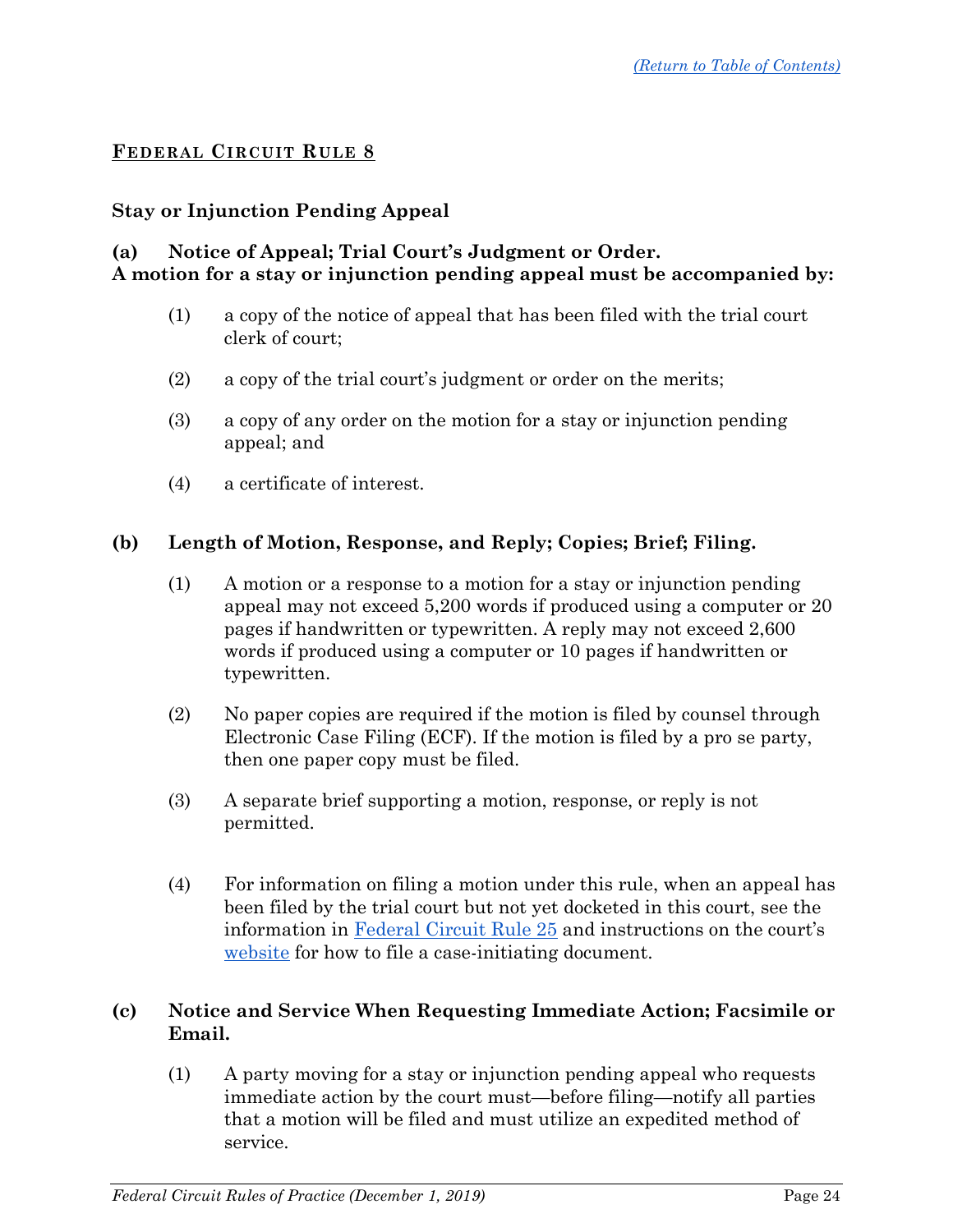(2) If a motion for a stay or injunction pending appeal is sent to the court by facsimile or email transmission, which is only permitted under [Federal Circuit Rule 25](#page-84-0) for pro se parties who cannot file electronically through CM/ECF, opposing counsel must be served in the same manner. The filing must state the name, address, and, if applicable, the facsimile numbers or email addresses of the persons served.

#### **(d) Statement.**

If an initial motion for a stay or injunction pending appeal was not made in the district court under Federal Rule of Appellate Procedure  $8(a)(1)$ , movant must include in its motion in this court a statement explaining why it was not practicable to do so. If an initial motion for a stay or injunction pending appeal was made in the district court under [Federal Rule of Appellate](#page-35-0)  Procedure  $8(a)(1)$  and remains pending, the movant must include in its motion in this court a statement specifically identifying when it filed the motion in the district court and why it is not practicable to await a ruling by the district court on that motion.

## **Practice Notes to Rule 8**

#### **FORM REQUIREMENTS.**

See [Federal Rule of Appellate Procedure 27\(d\)](#page-101-0) for form requirements concerning motions.

#### **CERTIFICATE OF INTEREST.**

The format is found in [Form 9.](http://www.cafc.uscourts.gov/rules-of-practice/forms)

## **CLERK'S OFFICE EMAIL.**

Email address [\(prose@cafc.uscourts.gov\)](mailto:prose@cafc.uscourts.gov) may only be used by pro se filers and only for submission under this Rule or [Federal Rule of Appellate Procedure 8.](#page-35-1)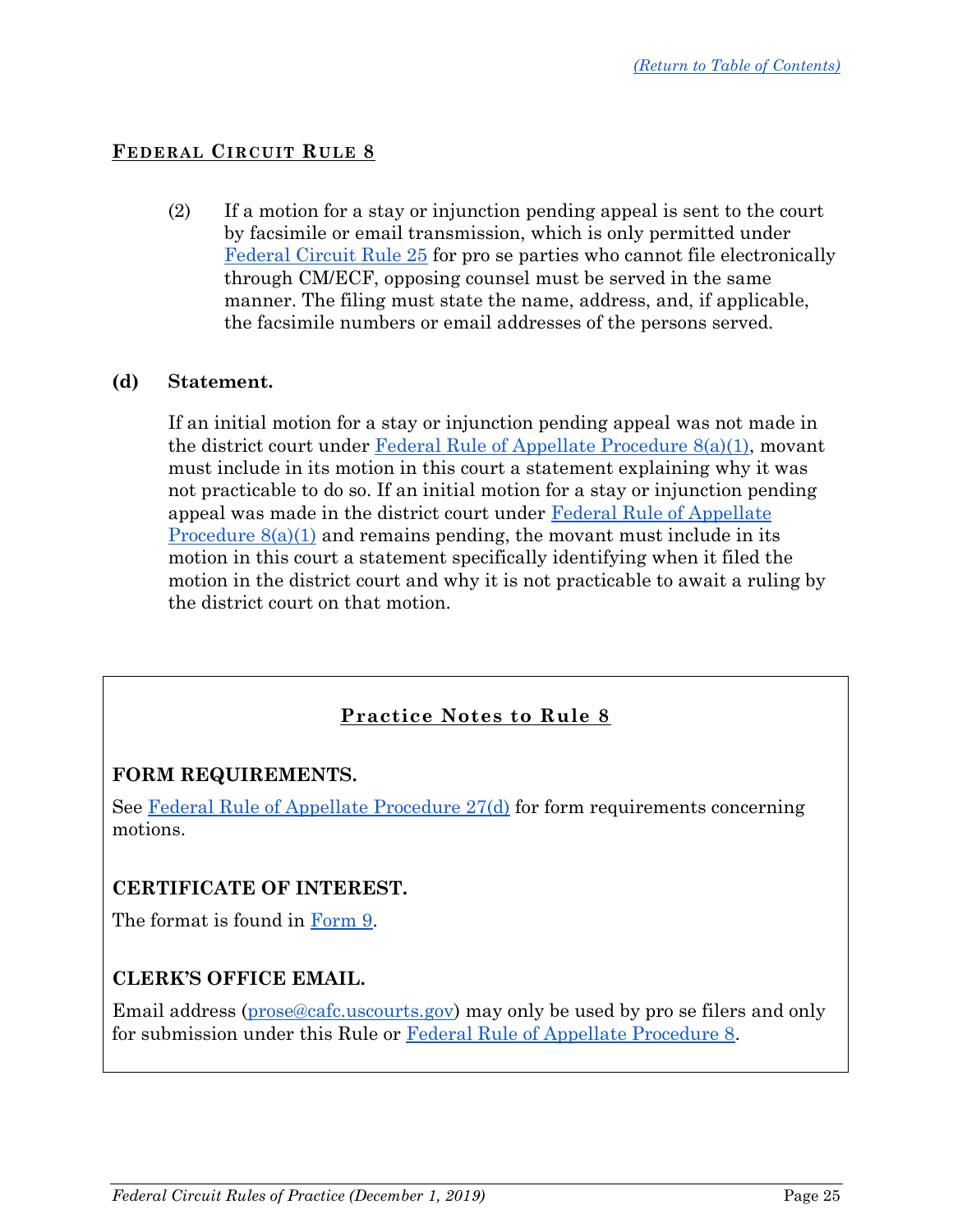#### **Release in a Criminal Case**

[OMITTED]

#### **FEDERAL RULE OF APPELLATE PROCEDURE 10**

#### **The Record on Appeal**

## <span id="page-39-1"></span>**(a) Composition of the Record on Appeal.**

The following items constitute the record on appeal:

- (1) the original papers and exhibits filed in the district court;
- (2) the transcript of proceedings, if any; and
- (3) a certified copy of the docket entries prepared by the district clerk.

#### <span id="page-39-0"></span>**(b) The Transcript of Proceedings.**

- (1) **Appellant's Duty to Order.** Within 14 days after filing the notice of appeal or entry of an order disposing of the last timely remaining motion of a type specified in Rule  $4(a)(4)(A)$ , whichever is later, the appellant must do either of the following:
	- (A) order from the reporter a transcript of such parts of the proceedings not already on file as the appellant considers necessary, subject to a local rule of the court of appeals and with the following qualifications:
		- (i) the order must be in writing;
		- (ii) if the cost of the transcript is to be paid by the United States under the Criminal Justice Act, the order must so state; and
		- (iii) the appellant must, within the same period, file a copy of the order with the district clerk; or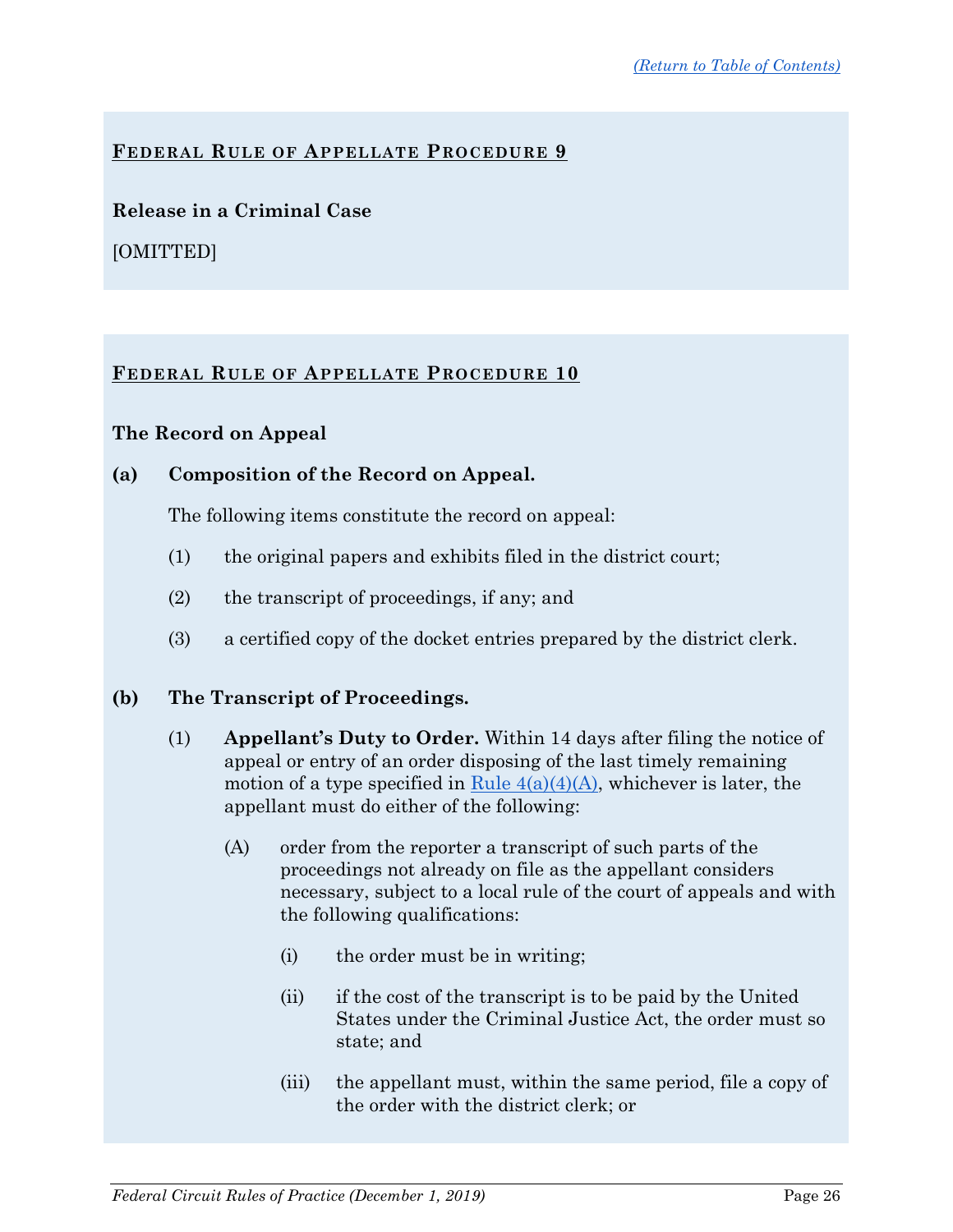- (B) file a certificate stating that no transcript will be ordered.
- (2) **Unsupported Finding or Conclusion.** If the appellant intends to urge on appeal that a finding or conclusion is unsupported by the evidence or is contrary to the evidence, the appellant must include in the record a transcript of all evidence relevant to that finding or conclusion.
- (3) **Partial Transcript.** Unless the entire transcript is ordered:
	- (A) the appellant must—within the 14 days provided in [Rule](#page-39-0)   $10(b)(1)$ —file a statement of the issues that the appellant intends to present on the appeal and must serve on the appellee a copy of both the order or certificate and the statement;
	- (B) if the appellee considers it necessary to have a transcript of other parts of the proceedings, the appellee must, within 14 days after the service of the order or certificate and the statement of the issues, file and serve on the appellant a designation of additional parts to be ordered; and
	- (C) unless within 14 days after service of that designation the appellant has ordered all such parts, and has so notified the appellee, the appellee may within the following 14 days either order the parts or move in the district court for an order requiring the appellant to do so.
- (4) **Payment.** At the time of ordering, a party must make satisfactory arrangements with the reporter for paying the cost of the transcript.

## <span id="page-40-0"></span>**(c) Statement of the Evidence When the Proceedings Were Not Recorded or When a Transcript Is Unavailable.**

If the transcript of a hearing or trial is unavailable, the appellant may prepare a statement of the evidence or proceedings from the best available means, including the appellant's recollection. The statement must be served on the appellee, who may serve objections or proposed amendments within 14 days after being served. The statement and any objections or proposed amendments must then be submitted to the district court for settlement and approval. As settled and approved, the statement must be included by the district clerk in the record on appeal.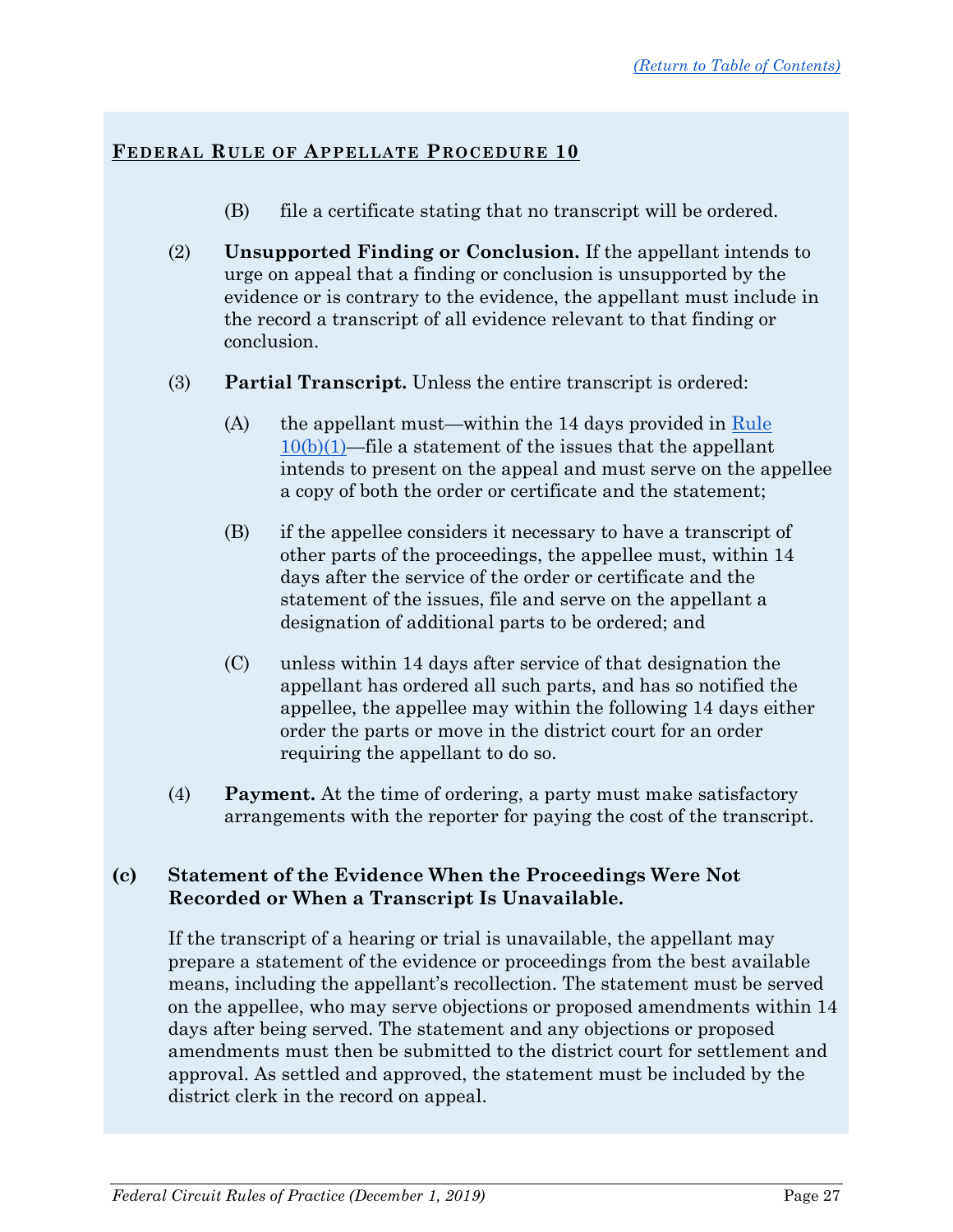#### <span id="page-41-0"></span>**(d) Agreed Statement as the Record on Appeal.**

In place of the record on appeal as defined in  $Rule 10(a)$ , the parties may prepare, sign, and submit to the district court a statement of the case showing how the issues presented by the appeal arose and were decided in the district court. The statement must set forth only those facts averred and proved or sought to be proved that are essential to the courts resolution of the issues. If the statement is truthful, it—together with any additions that the district court may consider necessary to a full presentation of the issues on appeal—must be approved by the district court and must then be certified to the court of appeals as the record on appeal. The district clerk must then send it to the circuit clerk within the time provided by [Rule 11.](#page-43-0) A copy of the agreed statement may be filed in place of the appendix required by [Rule 30.](#page-129-0)

#### **(e) Correction or Modification of the Record.**

- (1) If any difference arises about whether the record truly discloses what occurred in the district court, the difference must be submitted to and settled by that court and the record conformed accordingly.
- (2) If anything material to either party is omitted from or misstated in the record by error or accident, the omission or misstatement may be corrected and a supplemental record may be certified and forwarded:
	- (A) on stipulation of the parties;
	- (B) by the district court before or after the record has been forwarded; or
	- (C) by the court of appeals.
- (3) All other questions as to the form and content of the record must be presented to the court of appeals.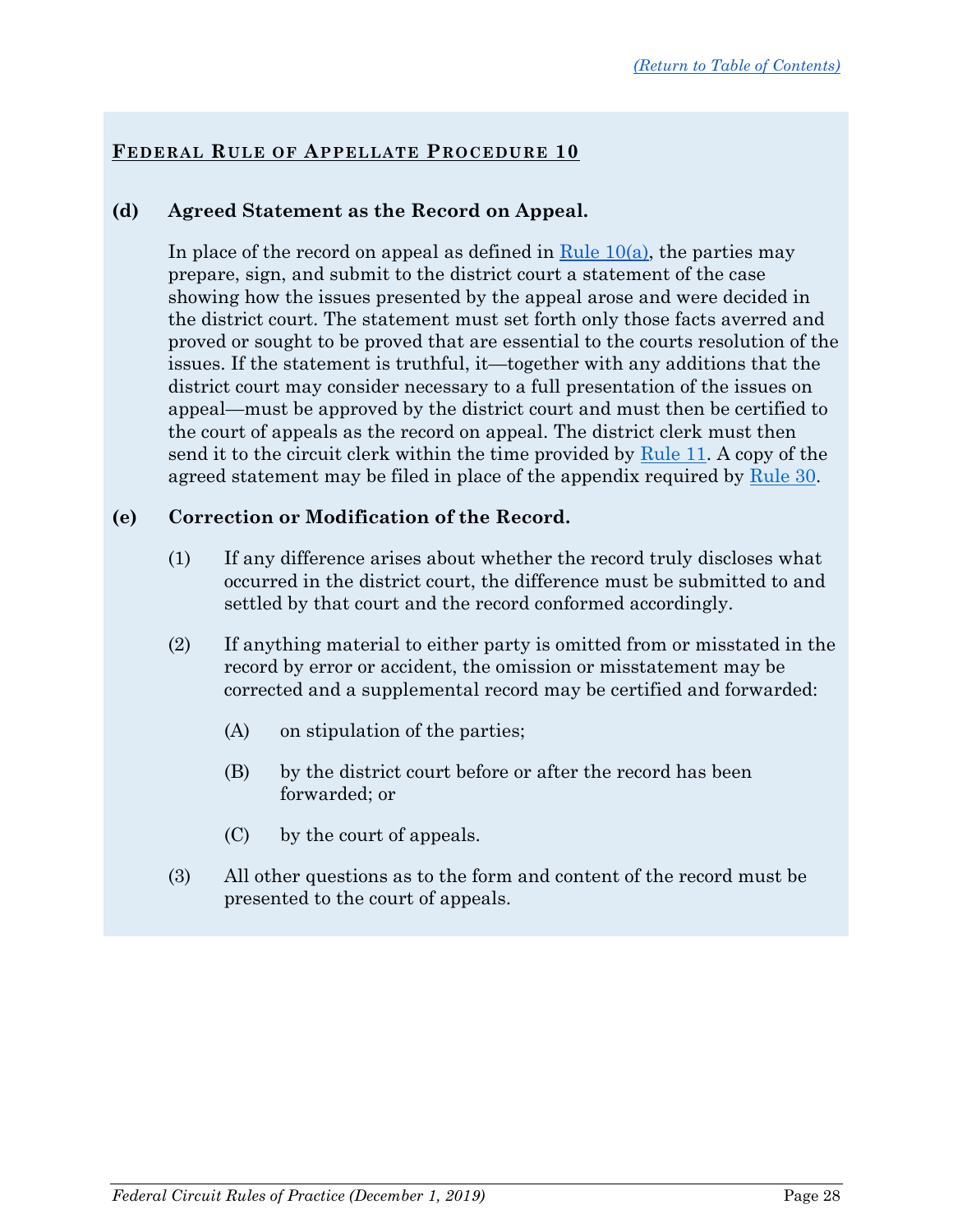## **The Record on Appeal**

**Delay in Preparing the Transcript***.* When a trial transcript is not filed in the trial court within 60 days after it was ordered, the clerk of court may direct the parties to proceed under  $\frac{\text{Rule }10(c)}{\text{or }(d)}$  of the Federal Rules of Appellate Procedure.

## **Practice Notes to Rule 10**

## **DAILY COPY.**

Using daily transcript copy in lengthy trial proceedings can reduce or eliminate appellate delay in awaiting transcription after trial.

## **PROCEDURES TO EXPEDITE DELIVERY OF TRANSCRIPTS.**

District courts and regional circuit councils have procedures to expedite transcripts that may be available to counsel experiencing difficulty with late delivery of transcripts by court reporters.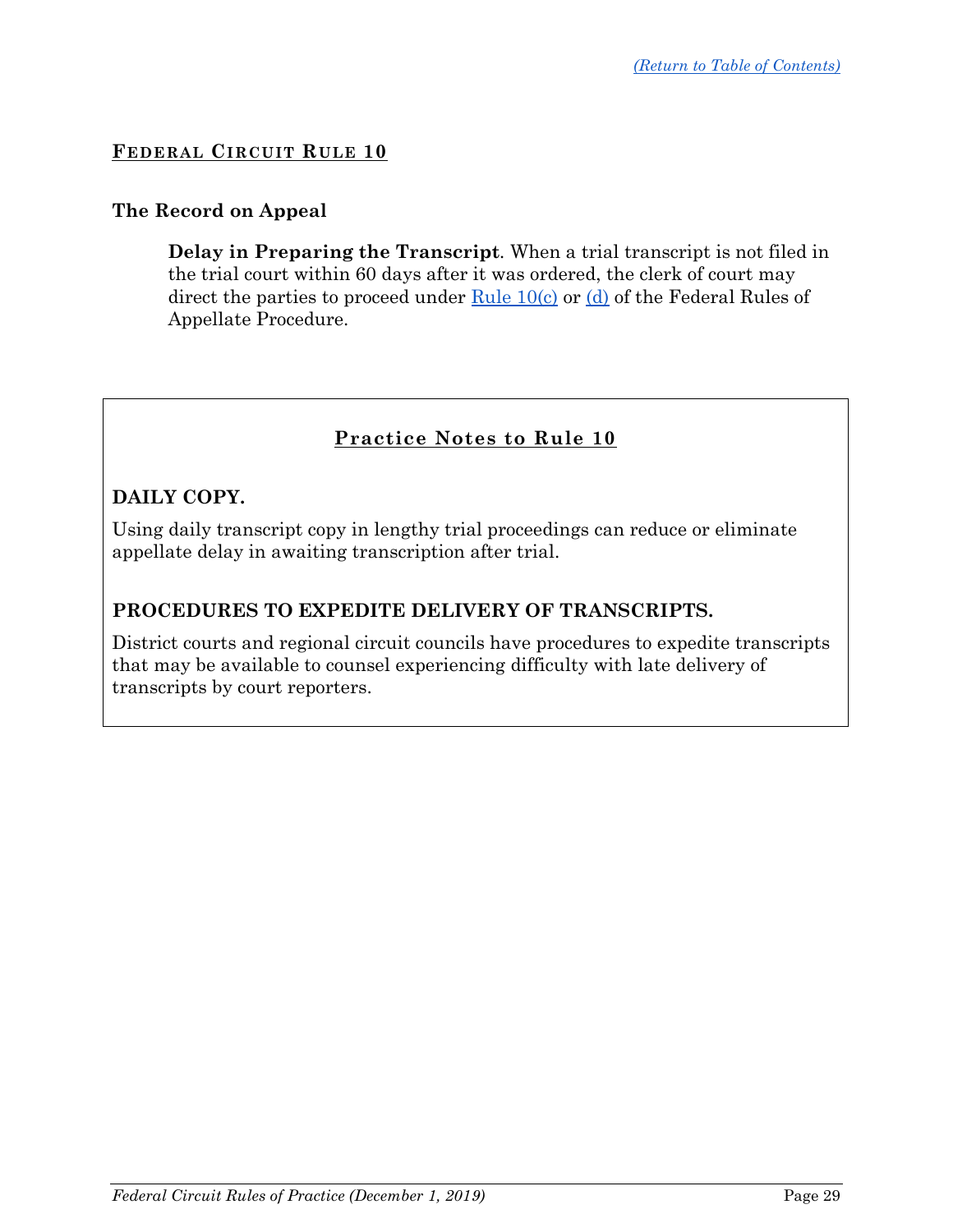## <span id="page-43-0"></span>**Forwarding the Record**

## **(a) Appellant's Duty.**

An appellant filing a notice of appeal must comply with  $Rule 10(b)$  and must do whatever else is necessary to enable the clerk to assemble and forward the record. If there are multiple appeals from a judgment or order, the clerk must forward a single record.

## **(b) Duties of Reporter and District Clerk.**

- (1) **Reporter's Duty to Prepare and File a Transcript.** The reporter must prepare and file a transcript as follows:
	- (A) Upon receiving an order for a transcript, the reporter must enter at the foot of the order the date of its receipt and the expected completion date and send a copy, so endorsed, to the circuit clerk.
	- (B) If the transcript cannot be completed within 30 days of the reporter's receipt of the order, the reporter may request the circuit clerk to grant additional time to complete it. The clerk must note on the docket the action taken and notify the parties.
	- (C) When a transcript is complete, the reporter must file it with the district clerk and notify the circuit clerk of the filing.
	- (D) If the reporter fails to file the transcript on time, the circuit clerk must notify the district judge and do whatever else the court of appeals directs.
- (2) **District Clerk's Duty to Forward.** When the record is complete, the district clerk must number the documents constituting the record and send them promptly to the circuit clerk together with a list of the documents correspondingly numbered and reasonably identified. Unless directed to do so by a party or the circuit clerk, the district clerk will not send to the court of appeals documents of unusual bulk or weight, physical exhibits other than documents, or other parts of the record designated for omission by local rule of the court of appeals. If the exhibits are unusually bulky or heavy, a party must arrange with the clerks in advance for their transportation and receipt.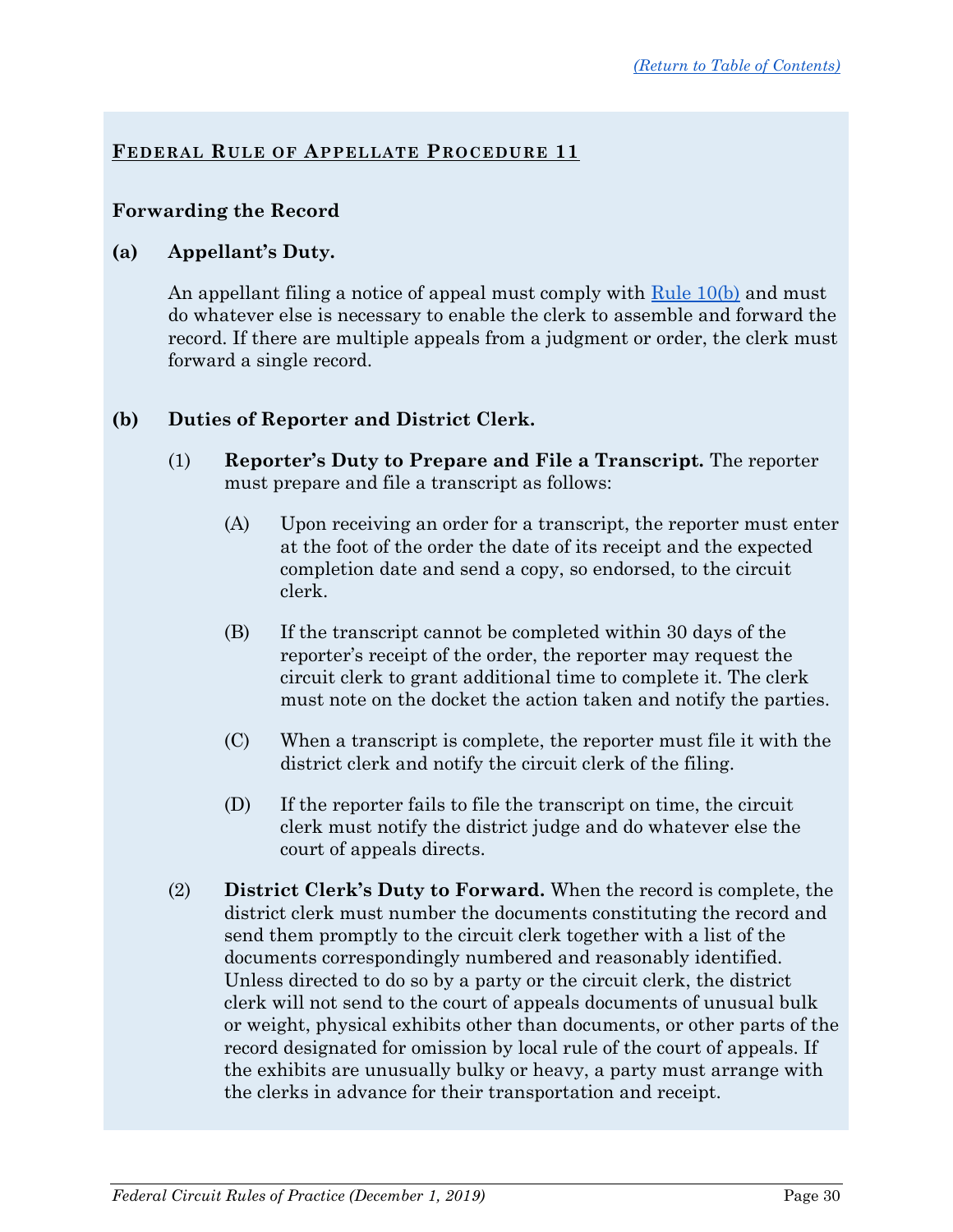#### **(c) Retaining the Record Temporarily in the District Court for Use in Preparing the Appeal.**

The parties may stipulate, or the district court on motion may order, that the district clerk retain the record temporarily for the parties to use in preparing the papers on appeal. In that event the district clerk must certify to the circuit clerk that the record on appeal is complete. Upon receipt of the appellee's brief, or earlier if the court orders or the parties agree, the appellant must request the district clerk to forward the record.

## **(d) [Abrogated.]**

## **(e) Retaining the Record by Court Order.**

- (1) The court of appeals may, by order or local rule, provide that a certified copy of the docket entries be forwarded instead of the entire record. But a party may at any time during the appeal request that designated parts of the record be forwarded.
- (2) The district court may order the record or some part of it retained if the court needs it while the appeal is pending, subject, however, to call by the court of appeals.
- (3) If part or all of the record is ordered retained, the district clerk must send to the court of appeals a copy of the order and the docket entries together with the parts of the original record allowed by the district court and copies of any parts of the record designated by the parties.

## **(f) Retaining Parts of the Record in the District Court by Stipulation of the Parties.**

The parties may agree by written stipulation filed in the district court that designated parts of the record be retained in the district court subject to call by the court of appeals or request by a party. The parts of the record so designated remain a part of the record on appeal.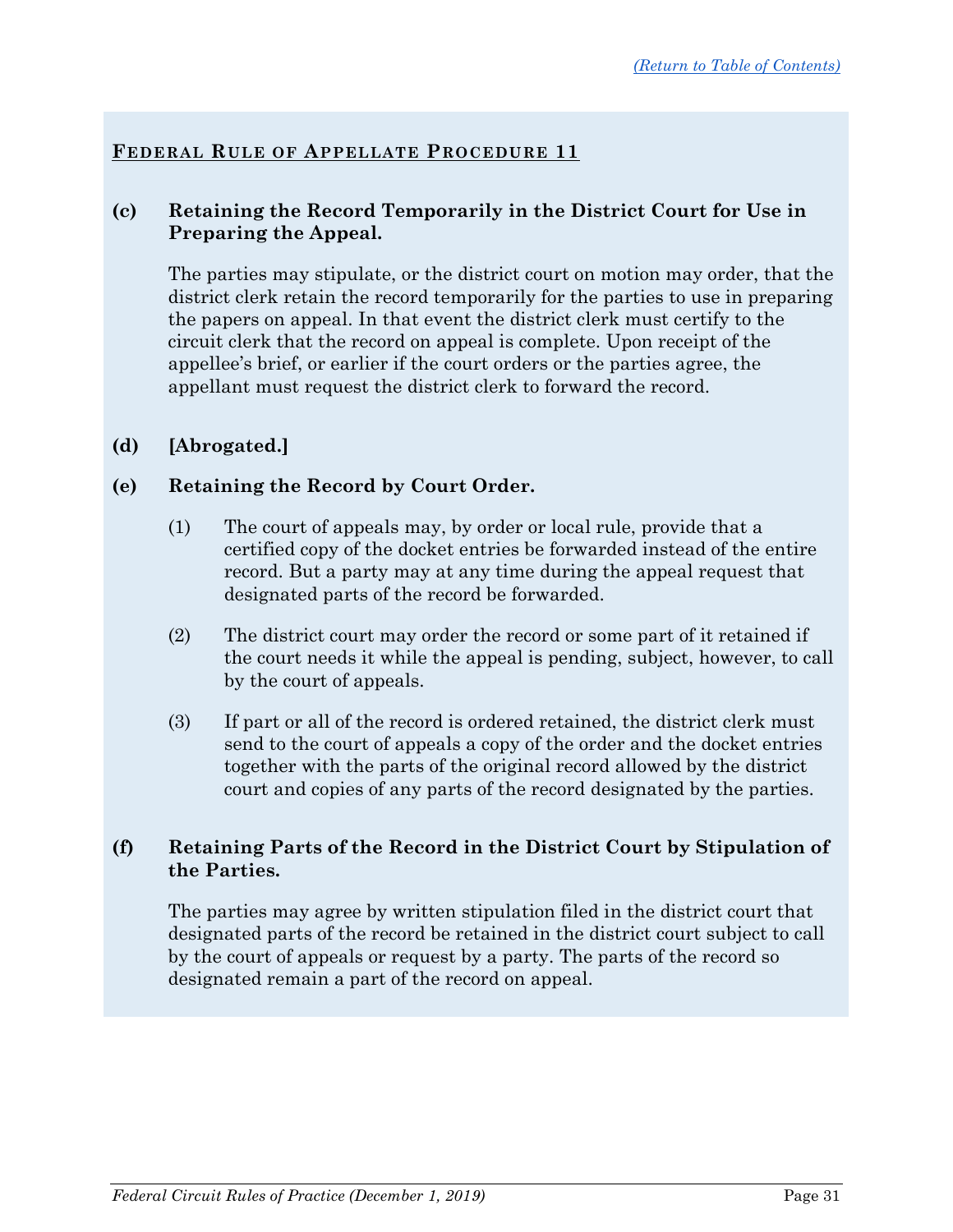#### **(g) Record for a Preliminary Motion in the Court of Appeals.**

If, before the record is forwarded, a party makes any of the following motions in the court of appeals:

- for dismissal;
- for release;
- for a stay pending appeal;
- for additional security on the bond on appeal or on a bond or other security provided to obtain a stay of judgment; or
- for any other intermediate order—

the district clerk must send the court of appeals any parts of the record designated by any party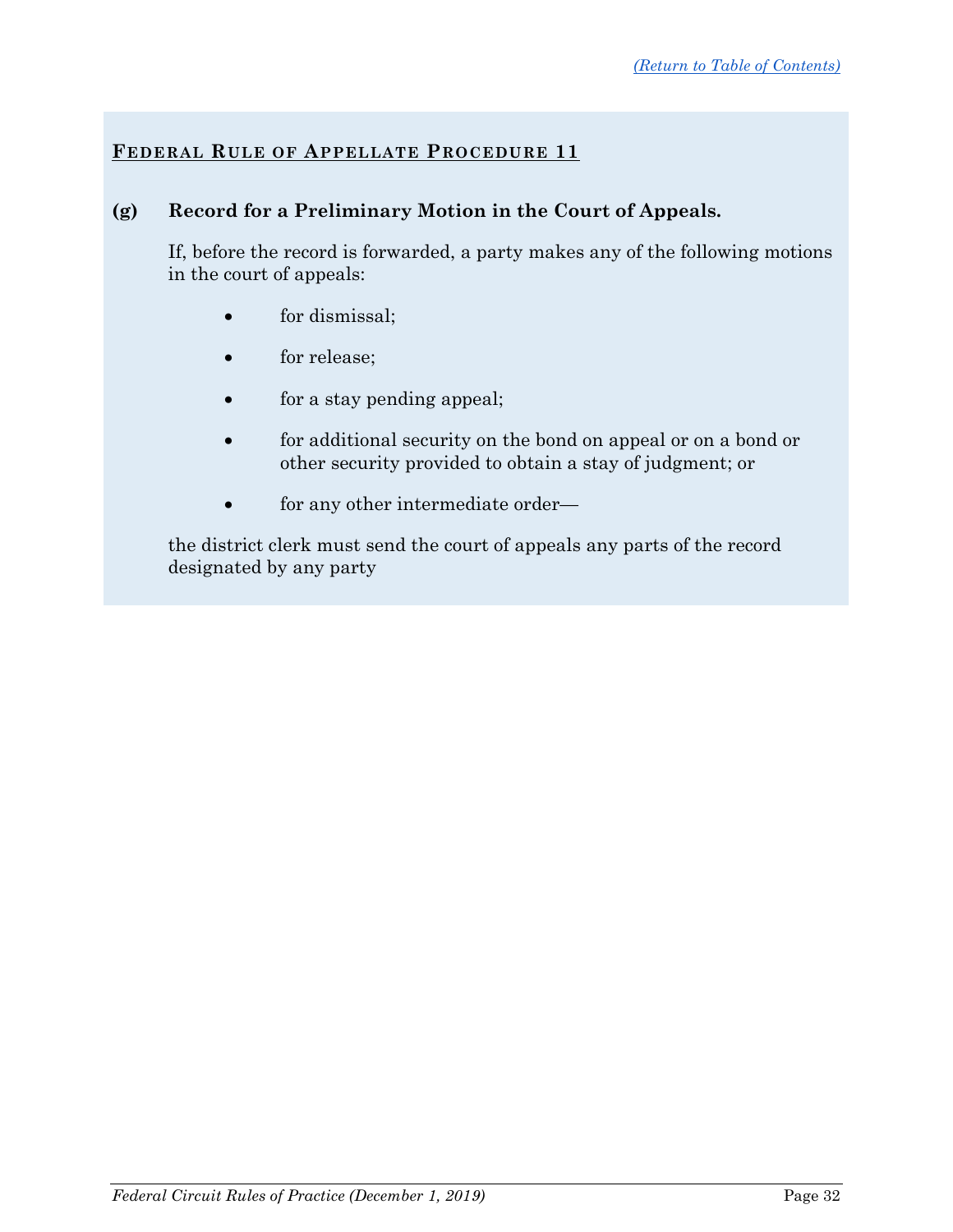## **Forwarding the Record**

## **(a) Retaining the Record; Certified Copy of the Docket Entries; Physical Exhibits; Archival Storage.**

- (1) The district court clerk must:
	- (A) retain the assembled record unless this court, on motion or sua sponte, orders otherwise; and
	- (B) send to this court a certified copy of the docket entries instead of the record.
- (2) **Archival Storage**. The district court clerk of court must not send the record to archival storage until this court issues its mandate.

#### **(b) Access of Parties and Counsel to the Original Record.**

- (1) **Material Not Subject to a Protective Order; Inspection and Copying.** When a notice of appeal is filed, the trial court clerk of court must permit a party or counsel for a party to inspect and copy the nonconfidential original papers, transcripts, and exhibits to prepare the appendix. This inspection and copying is subject to reasonable regulation by the trial court.
- (2) **Material Subject to a Protective Order; Inspection and Copying**. A party or counsel for a party must be permitted to inspect and copy material in the record governed by a protective order of the trial court in accordance with that order. If this court modifies or annuls the protective order, the access of a party or counsel is governed by the order of this court.

#### **(c) Status of a Protective Order on Appeal.**

In general, any portion of the record that was subject to a protective order in the trial court shall remain subject to that order on appeal. Material shall lose its status as subject to a protective order, however, if and when it has been removed from protected status under [Federal Circuit Rule 30\(h\)\(1\)\(B\)](#page-137-0) or has appeared, without being marked confidential, in motion papers under [Federal Circuit Rule 27](#page-103-0) or a brief under [Federal Circuit Rule 28](#page-113-0) in this court. Federal Circuit Rules  $27(m)(1)$  and  $28(d)(1)$  tightly limit confidentiality markings in a motion, response, or reply and in a brief.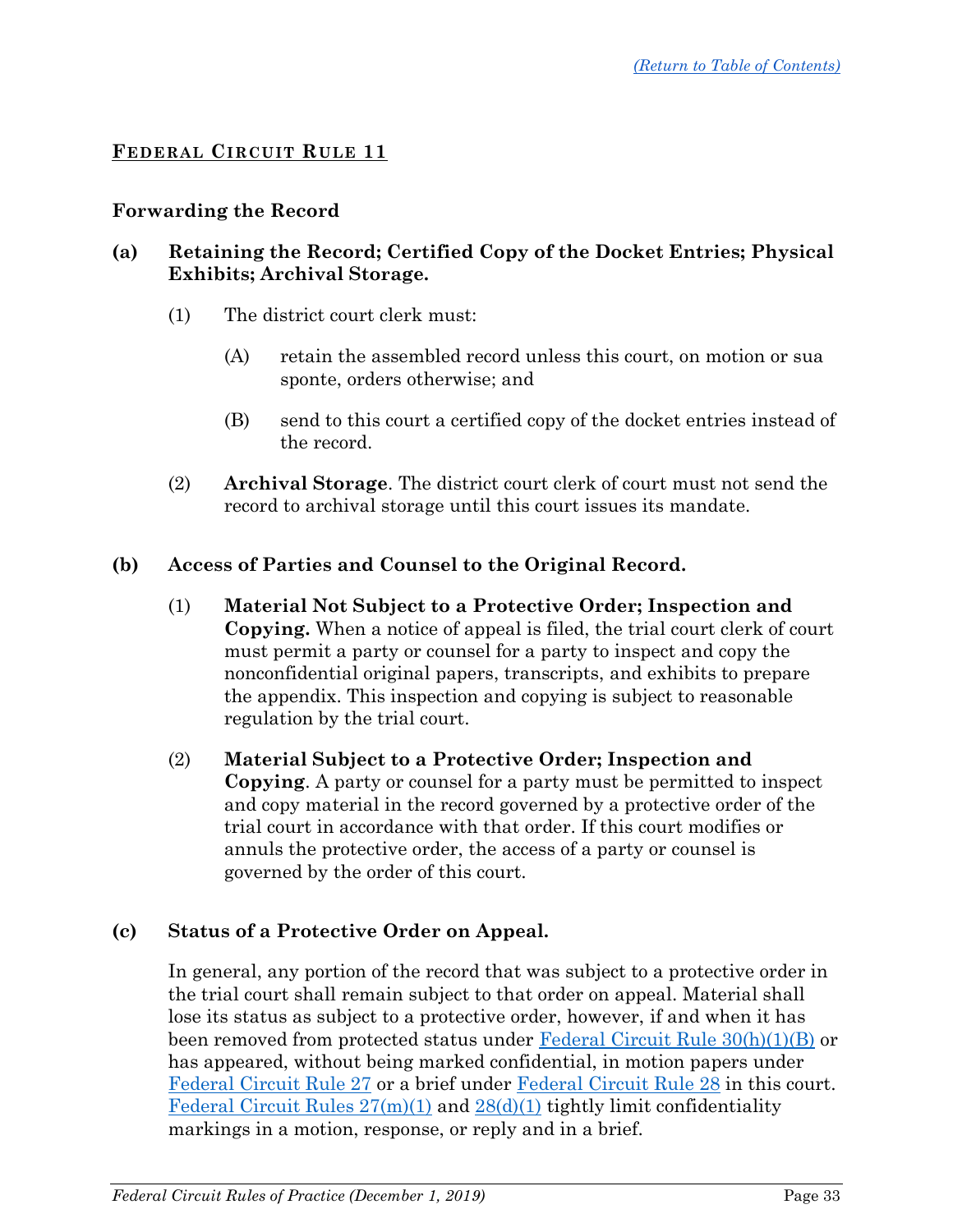#### <span id="page-47-0"></span>**(d) Agreement by Parties to Modify a Protective Order; Certificate of Compliance.**

If any portion of the record in the trial court is subject to a protective order and a notice of appeal has been filed, each party must promptly review the record to determine whether protected portions need to remain protected on appeal. If a party determines that some portions no longer need to be protected, that party must seek an agreement with the other party. Any agreement that is reached must be promptly presented to the trial court, which may issue an appropriate order. Whether or not an agreement is reached, each party must file a certificate of compliance no later than the time for filing the joint appendix stating it complied with this rule. This [Federal Circuit Rule 11\(d\)](#page-47-0) does not apply in a case arising under 19 U.S.C. § 1516a, or to third-party information marked as confidential.

## **(e) Motion to Modify the Protective Order.**

A party may move at any time in this court to modify a protective order to remove protection from some material or to include another person within its terms. This court may decide the motion or may remand the case to the trial court. This court, sua sponte, may direct the parties to show cause why a protective order should not be modified.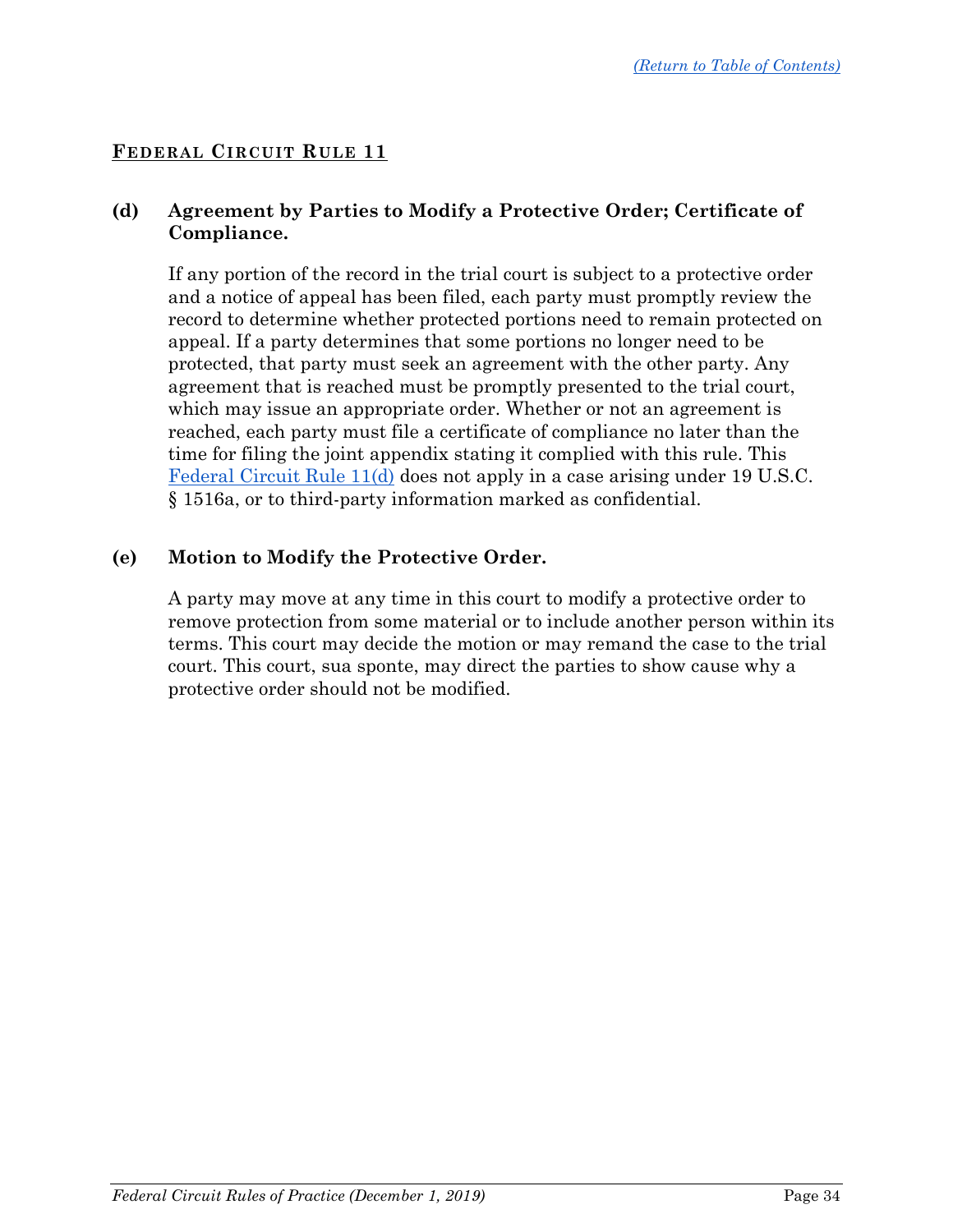#### **Docketing the Appeal; Filing a Representation Statement; Filing the Record**

#### **(a) Docketing the Appeal.**

Upon receiving the copy of the notice of appeal and the docket entries from the district clerk under  $\frac{\text{Rule } 3(d)}{\text{The circuit clerk}}$  must docket the appeal under the title of the district-court action and must identify the appellant, adding the appellant's name if necessary.

#### <span id="page-48-0"></span>**(b) Filing a Representation Statement.**

Unless the court of appeals designates another time, the attorney who filed the notice of appeal must, within 14 days after filing the notice, file a statement with the circuit clerk naming the parties that the attorney represents on appeal.

#### **(c) Filing the Record, Partial Record, or Certificate.**

Upon receiving the record, partial record, or district clerk's certificate as provided in <u>Rule 11</u>, the circuit clerk must file it and immediately notify all parties of the filing date.

## **FEDERAL CIRCUIT RULE 12**

#### **Notice of Docketing***.*

The clerk of court must notify all parties of the date the appeal is docketed.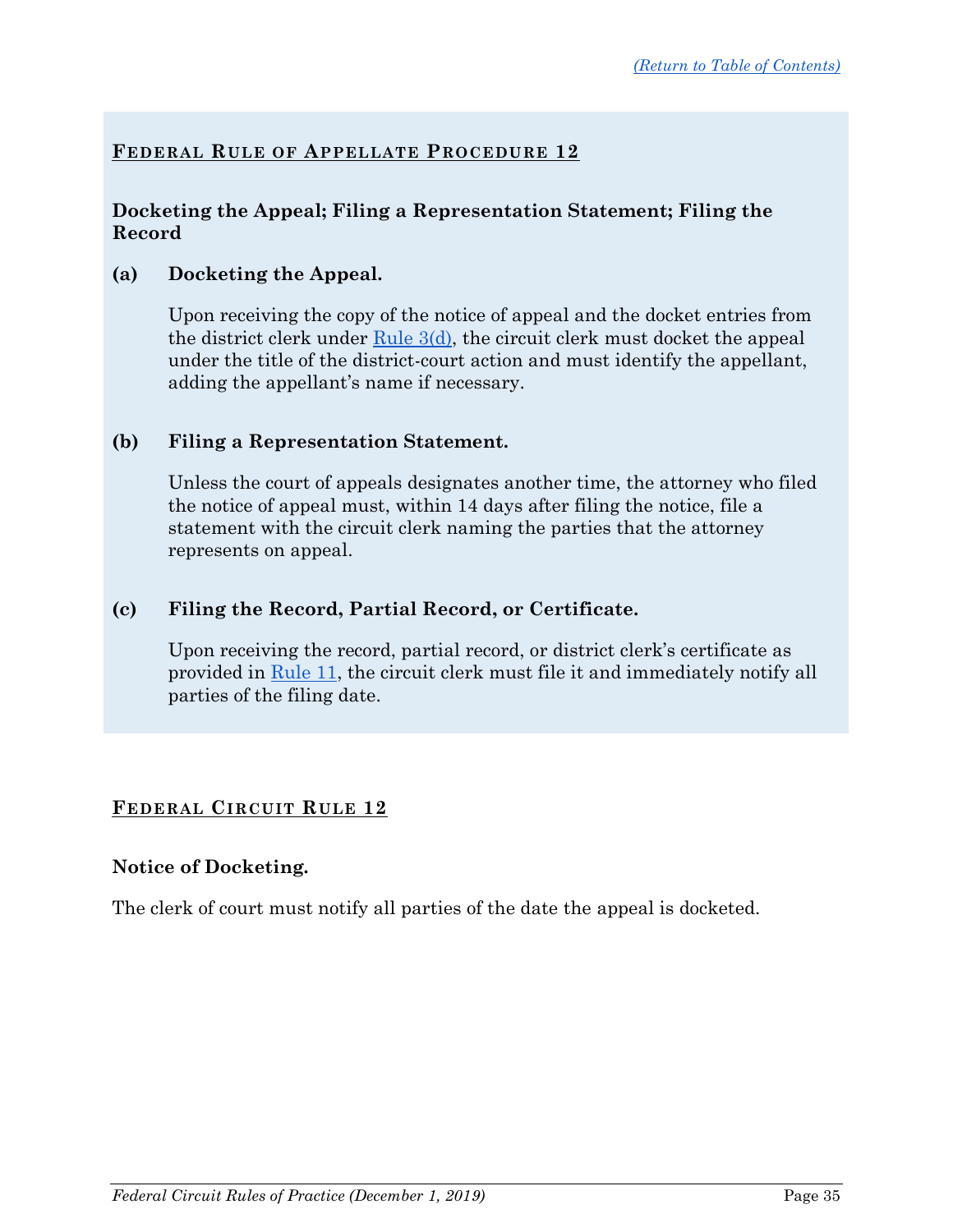# **Practice Notes to Rule 12**

## **FILING AND DOCKETING AN APPEAL.**

An appeal is filed when the notice of appeal is received by the trial court. An appeal sent to this court by the trial court clerk of court is docketed when it is listed on the docket and assigned a docket number.

## **DATE OF DOCKETING.**

The date of docketing starts the time running for filing briefs. See Federal Circuit Rule  $31(a)$ .

## **REPRESENTATION STATEMENT.**

The requirements of [Federal Rule of Appellate Procedure 12\(b\)](#page-48-0) are met by filing the entry of appearance and certificate of interest required under [Federal Circuit Rules](#page-199-0)  [47.3](#page-199-0) and [47.4.](#page-202-0)

## **OFFICIAL CAPTION; PARTICIPATION IN THE APPEAL BY APPELLEES; CONSOLIDATION OF PREVIOUSLY CONSOLIDATED CASES AND CROSS-APPEALS.**

The clerk will provide the parties with the official caption in the case at the time of docketing. Any objection to the official caption should be made promptly. It is the court's usual practice to include in the caption all parties that participated in the court below, even if they are no longer participating in the case on appeal. Parties included in the trial court title who have an adverse interest to the appellant but who are not cross-appealing will be deemed appellees. Parties permitted to intervene in the trial court as plaintiffs or defendants will be identified only as plaintiff or defendant to avoid confusion with any third party permitted to intervene in the appeal. An appellee desiring not to file a brief or join in another party's brief must notify the clerk of court who will strike the party's designation as an appellee from the official caption. An appeal in a case that was consolidated in the trial court will be docketed under the title used for the consolidated case. When more than one party appeals from the same trial court case, the appeals or cross-appeals will be consolidated by the clerk of court. Other appeals may be consolidated on motion or by the court sua sponte.

## **TRANSFERRED APPEAL.**

An appeal transferred from another court will be given a new docket number and will be consolidated by the clerk of court with any previously docketed appeal from the same judgment or order.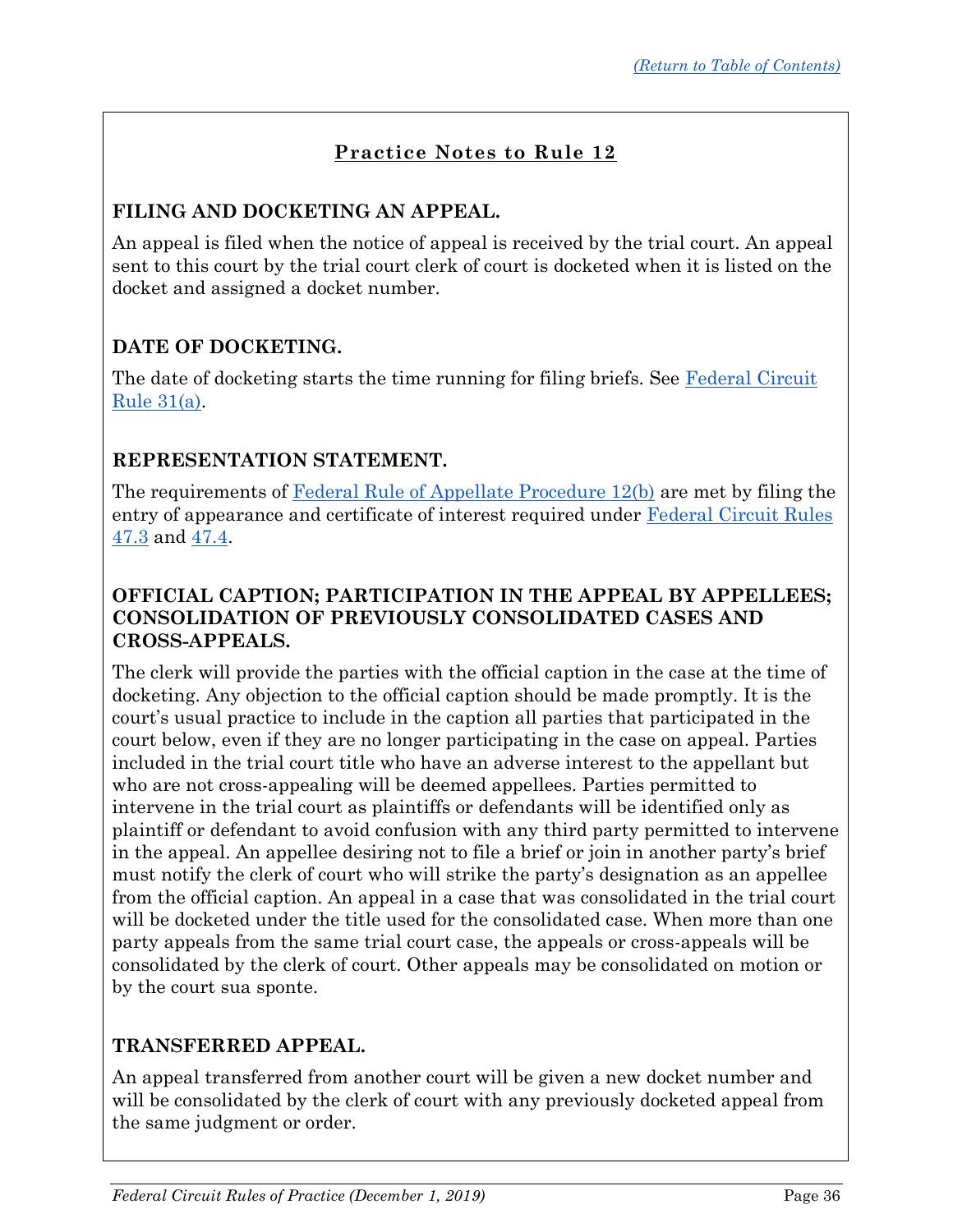## **Remand After an Indicative Ruling by the District Court on a Motion for Relief That Is Barred by a Pending Appeal**

#### **(a) Notice to the Court of Appeals.**

If a timely motion is made in the district court for relief that it lacks authority to grant because of an appeal that has been docketed and is pending, the movant must promptly notify the circuit clerk if the district court states either that it would grant the motion or that the motion raises a substantial issue.

## **(b) Remand After an Indicative Ruling.**

If the district court states that it would grant the motion or that the motion raises a substantial issue, the court of appeals may remand for further proceedings but retains jurisdiction unless it expressly dismisses the appeal. If the court of appeals remands but retains jurisdiction, the parties must promptly notify the circuit clerk when the district court has decided the motion on remand.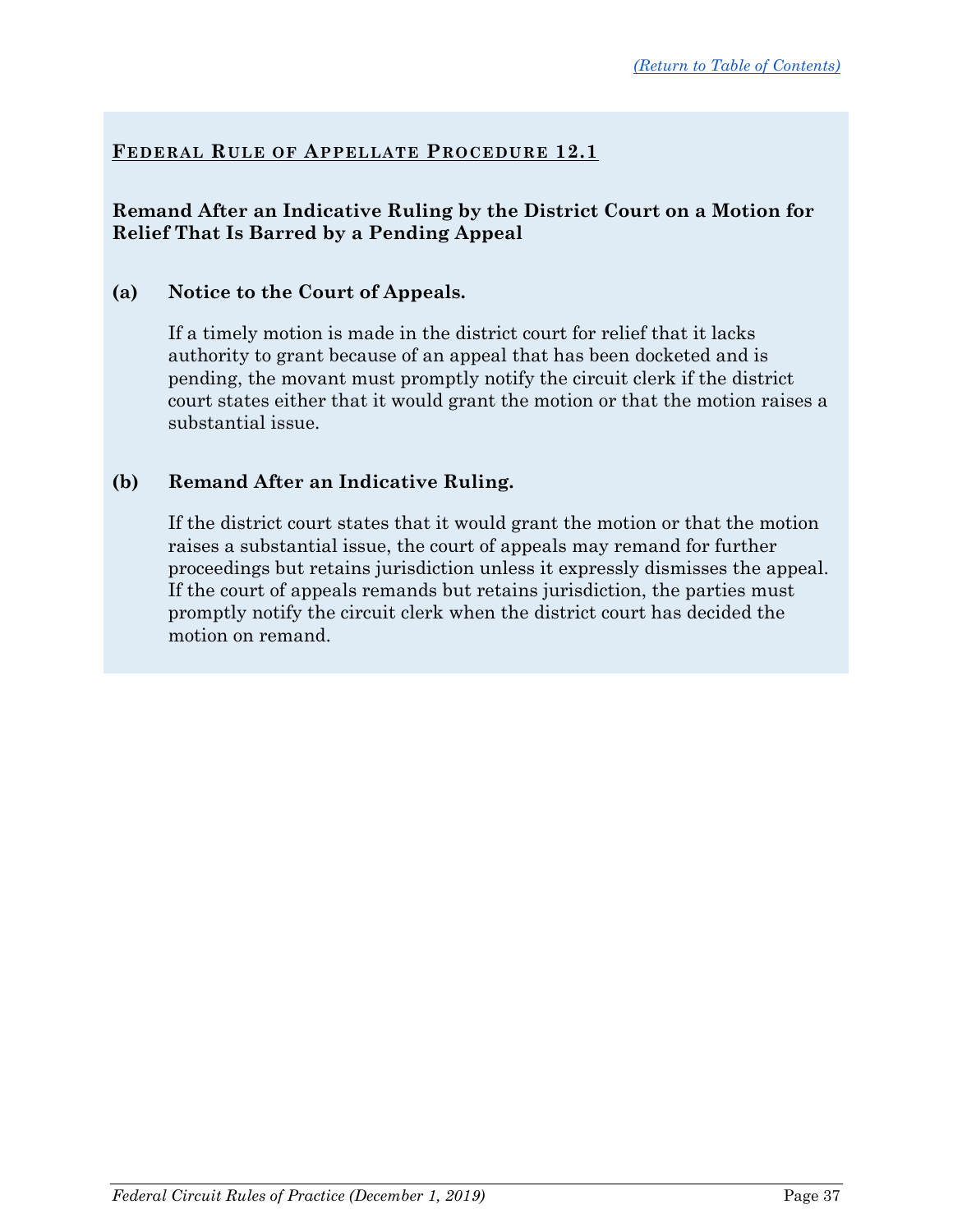# **Title III – Appeals from the United States Tax Court**

**FEDERAL RULE OF APPELLATE PROCEDURE 13**

**Review of a Decision of the Tax Court**

[OMITTED]

## **FEDERAL RULE OF APPELLATE PROCEDURE 14**

**Applicability of Other Rules to the Review of a Tax Court Decision** [OMITTED]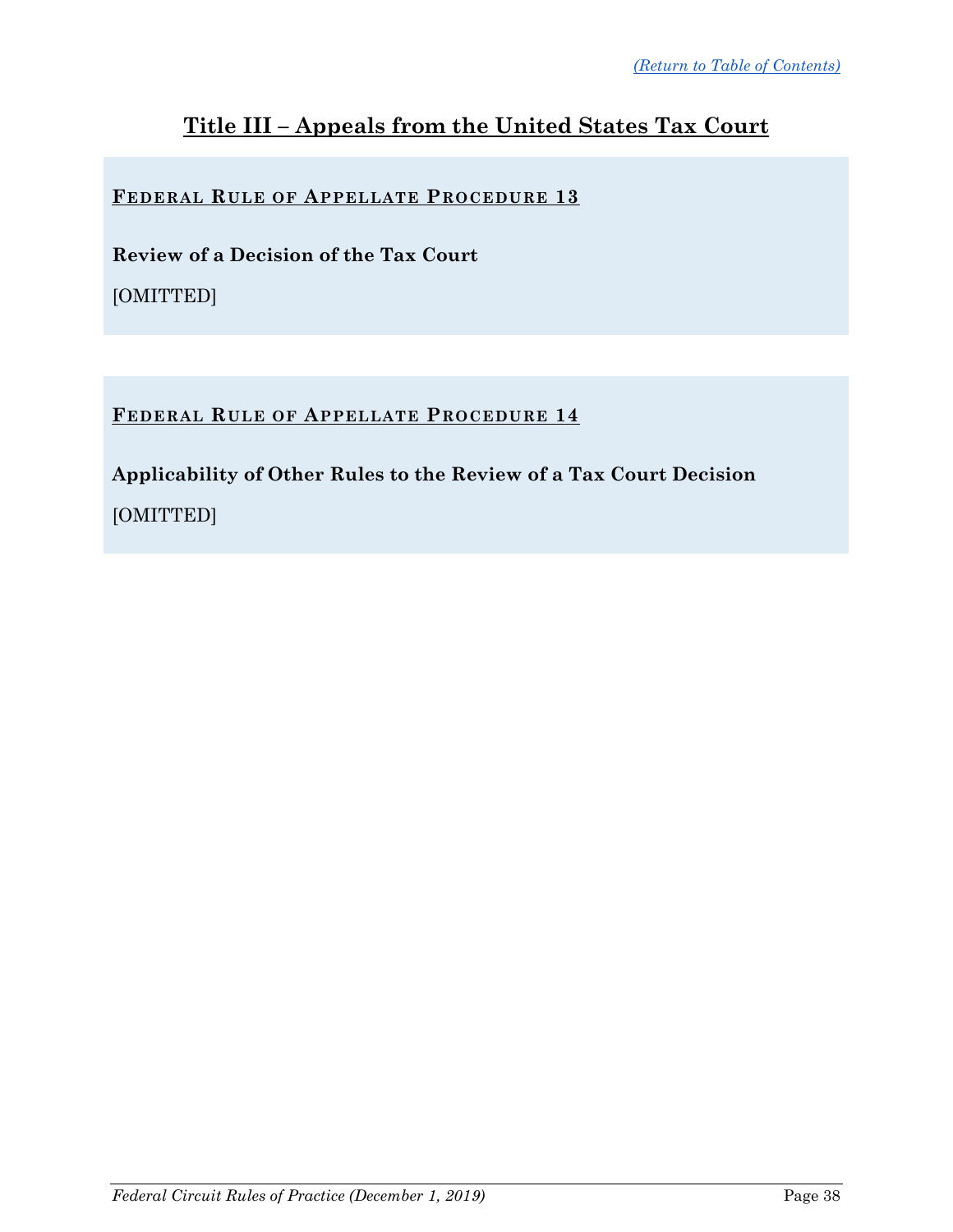# **Title IV – Review or Enforcement of an Order of an Administrative Agency, Board, Commission, or Officer**

## **FEDERAL RULE OF APPELLATE PROCEDURE 15**

#### **Review or Enforcement of an Agency Order**

#### **(a) Petition for Review; Joint Petition.**

- (1) Review of an agency order is commenced by filing, within the time prescribed by law, a petition for review with the clerk of a court of appeals authorized to review the agency order. If their interests make joinder practicable, two or more persons may join in a petition to the same court to review the same order.
- (2) The petition must:
	- (A) name each party seeking review either in the caption or the body of the petition—using such terms as "et al.," "petitioners," or "respondents" does not effectively name the parties;
	- (B) name the agency as a respondent (even though not named in the petition, the United States is a respondent if required by statute); and
	- (C) specify the order or part thereof to be reviewed.
- (3) Form 3 in the Appendix of Forms is a suggested form of a petition for review.
- (4) In this rule "agency" includes an agency, board, commission, or officer; "petition for review" includes a petition to enjoin, suspend, modify, or otherwise review, or a notice of appeal, whichever form is indicated by the applicable statute.

#### **(b) Application or Cross-Application to Enforce an Order; Answer; Default.**

- (1) An application to enforce an agency order must be filed with the clerk of a court of appeals authorized to enforce the order. If a petition is filed to review an agency order that the court may enforce, a party opposing the petition may file a cross-application for enforcement.
- (2) Within 21 days after the application for enforcement is filed, the respondent must serve on the applicant an answer to the application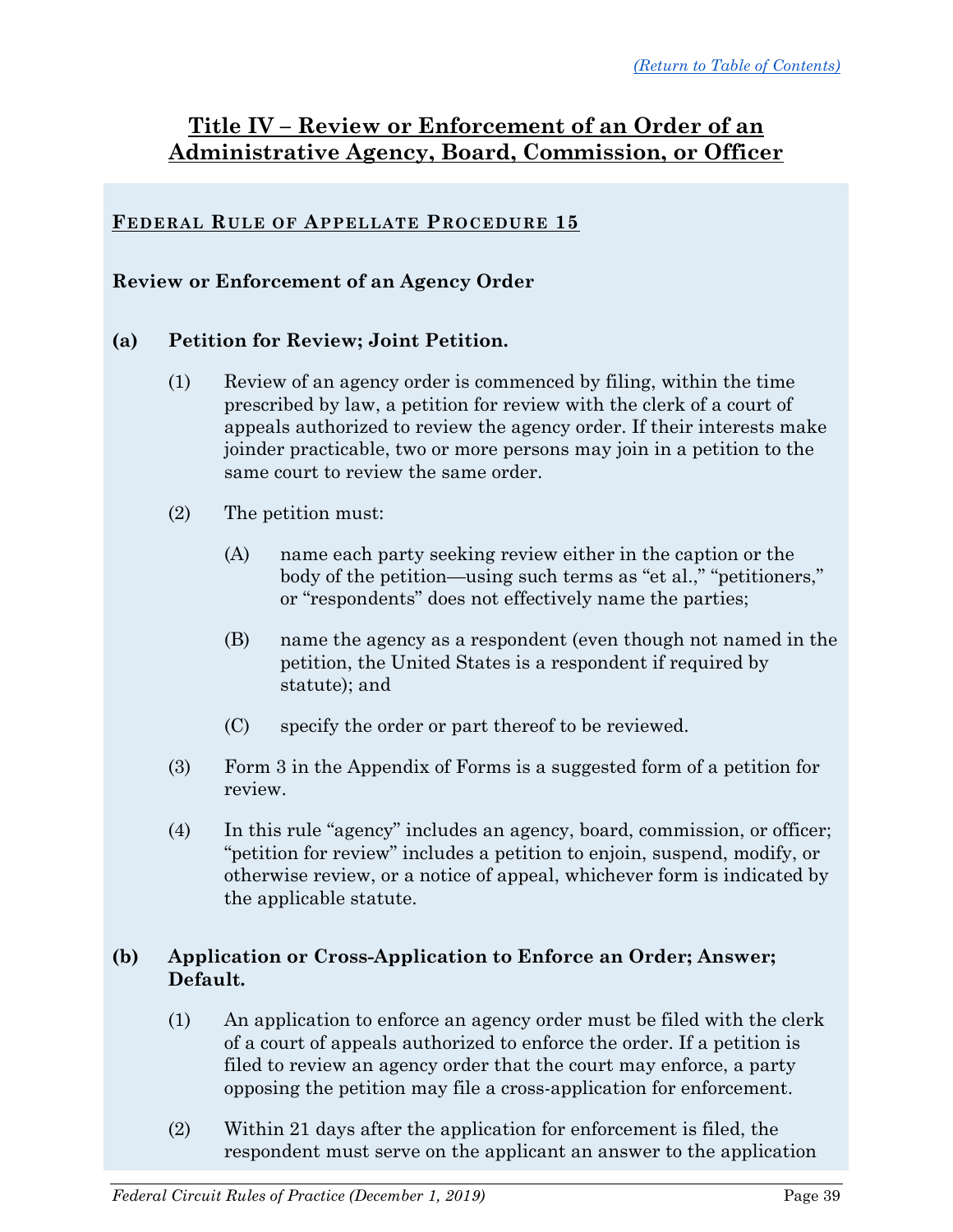and file it with the clerk. If the respondent fails to answer in time, the court will enter judgment for the relief requested.

(3) The application must contain a concise statement of the proceedings in which the order was entered, the facts upon which venue is based, and the relief requested.

## **(c) Service of the Petition or Application.**

The circuit clerk must serve a copy of the petition for review, or an application or cross-application to enforce an agency order, on each respondent as prescribed by Rule  $3(d)$ , unless a different manner of service is prescribed by statute. At the time of filing, the petitioner must:

- (1) serve, or have served, a copy on each party admitted to participate in the agency proceedings, except for the respondents;
- (2) file with the clerk a list of those so served; and
- (3) give the clerk enough copies of the petition or application to serve each respondent.

#### **(d) Intervention.**

Unless a statute provides another method, a person who wants to intervene in a proceeding under this rule must file a motion for leave to intervene with the circuit clerk and serve a copy on all parties. The motion—or other notice of intervention authorized by statute—must be filed within 30 days after the petition for review is filed and must contain a concise statement of the interest of the moving party and the grounds for intervention.

#### **(e) Payment of Fees.**

<span id="page-53-0"></span>When filing any separate or joint petition for review in a court of appeals, the petitioner must pay the circuit clerk all required fee.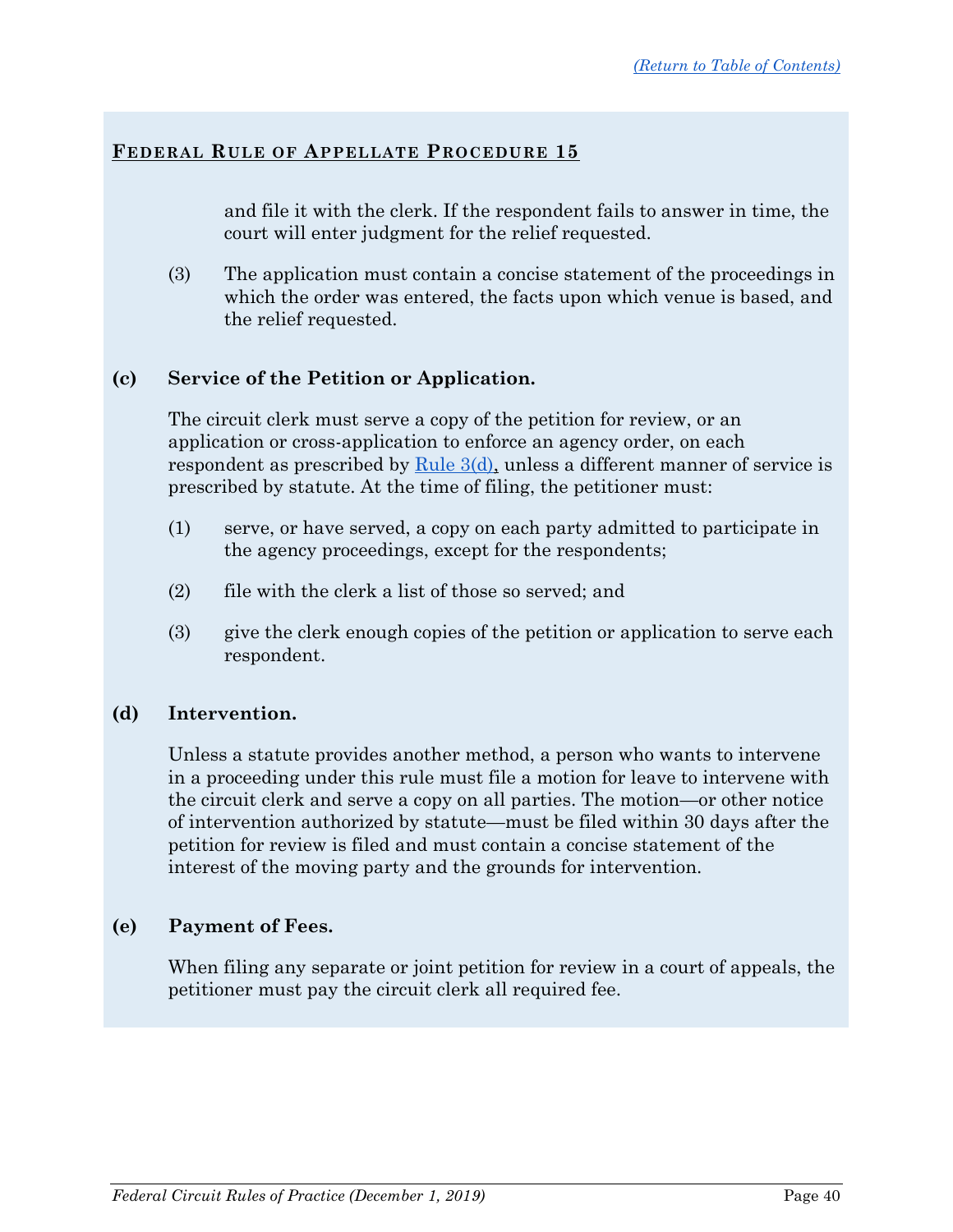## **Review of an Agency Order – How Obtained**

#### <span id="page-54-0"></span>**(a) Petition for Review or Notice of Appeal; Payment of Fees; Address and Telephone Number of Counsel or Pro Se Petitioner or Appellant; Number of Copies.**

(1) **From the Patent and Trademark Office**. To appeal a decision of the Patent Trial and Appeal Board, the Trademark Trial and Appeal Board, or the Director under 15 U.S.C. § 1071(a), the appellant must file in the Patent and Trademark Office a notice of appeal within the time prescribed by law. Notwithstanding Rule  $25(b)(1)$ , the appellant must simultaneously send to the clerk of court one paper copy of the notice and pay the fee set forth in [Federal Circuit Rule 52.](#page-212-0) The Director must promptly advise the clerk of court that the notice is or is not timely.

## (2) **From Another Agency.**

- (A) Except as provided in Federal Circuit Rule  $15(a)(1)$ , to petition or appeal from a decision or order of an agency, the petitioner must file a petition for review or notice of appeal with this court's clerk of court within the time prescribed by law. Within 14 days of filing, the petitioner must pay the clerk of court the fee set forth in [Federal Circuit Rule 52.](#page-212-0)
- (B) A petition filed by the Director of the Office of Personnel Management must be filed as prescribed in [Federal Circuit Rule](#page-206-0)  [47.9.](#page-206-0)
- (3) **Address and Telephone Number of Counsel or Pro Se Petitioner or Appellant***.* Each petition for review or notice of appeal must contain the counsel's—or the pro se petitioner's or appellant's name, current address, email address, and telephone number.
- (4) **Copies***.* No additional paper copies are required to be filed with the court.

## **(b) Docketing Petition or Appeal; Notice of Docketing.**

(1) **Docketing Upon Receipt**. In a petition for review or appeal from an administrative agency, the clerk of court will docket a timely appeal or petition upon receipt. Parties represented by counsel must file the petition or appeal and pay any required fees through CM/ECF and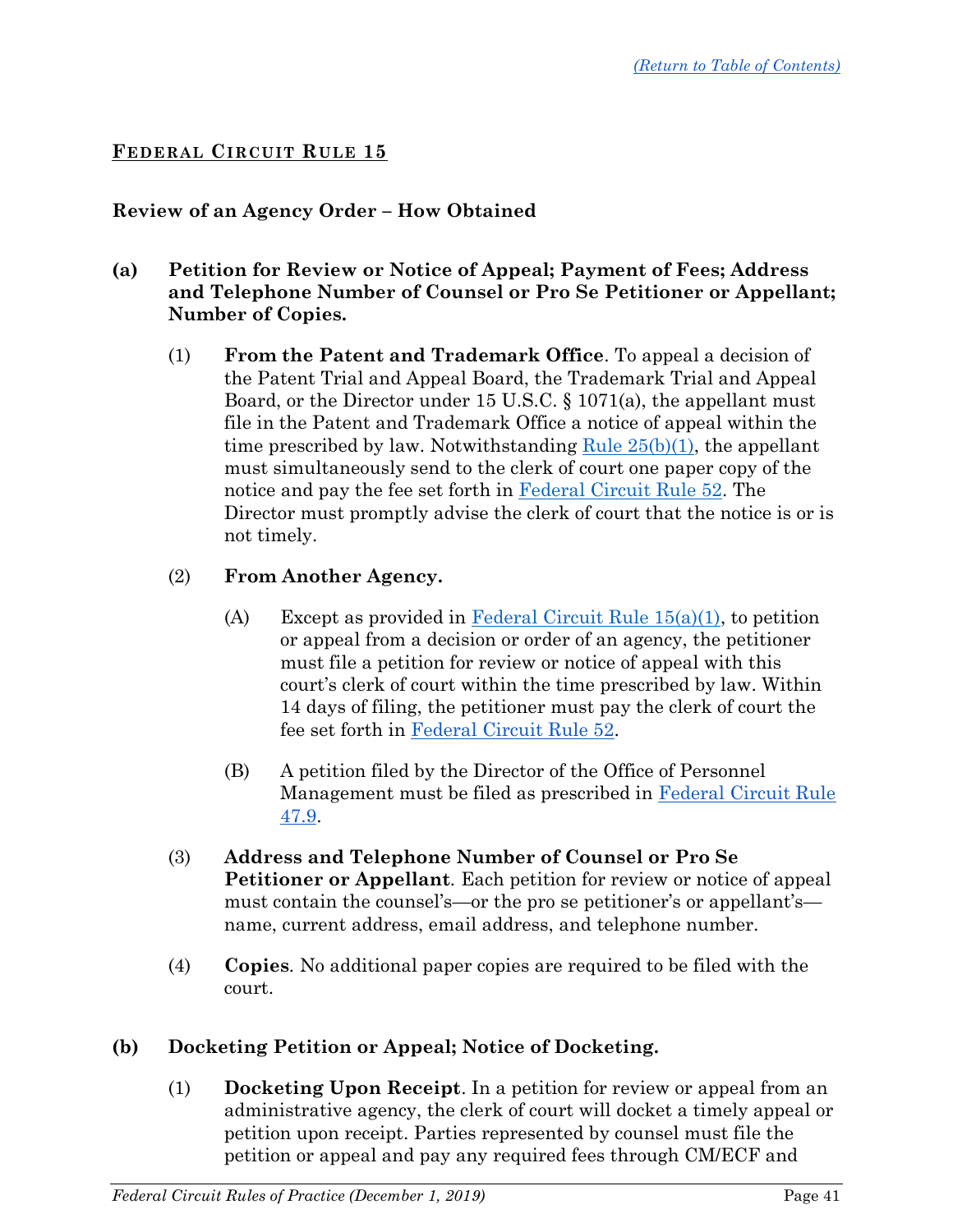pay.gov. Parties not represented by counsel must submit the petition or appeal in paper and pay the required fees by check within 14 days of docketing. Facsimile or email transmission is not permitted. Instructions for electronically filing case-initiating documents such as a petition or appeal are posted on the court's [website.](http://www.cafc.uscourts.gov/)

- (2) **Untimeliness***.* The agency may advise the clerk of court concerning the untimeliness of an appeal and the clerk may order the appellant to show cause why the appeal should not be dismissed and refer the appellant's response to the court.
- (3) **Notice of Docketing**. The clerk must notify all parties through CM/ECF of the date the appeal or petition for review is docketed.

#### **(c) Statement Concerning Discrimination.**

- (1) **Petitioner's Statement**. Within 14 days after a petition for review of a decision of the Merit Systems Protection Board or a decision of an arbitrator under 5 U.S.C. § 7121 is docketed, the petitioner must serve on the respondent and file with the clerk of court a statement whether or not a claim of discrimination by reason of race, sex, age, national origin, or handicapped condition has been or will be made in the case. See [Form 10.](http://www.cafc.uscourts.gov/rules-of-practice/forms)
- (2) **Response When a Claim of Discrimination is Raised in a Motion or Brief***.* If the petitioner in a case described in [Federal](#page-53-0)  [Circuit Rule 15\(c\)\(1\)](#page-53-0) files a motion or brief involving a claim of discrimination as to the case before the court, the respondent must state, in a responsive motion or brief, whether the respondent concurs or disagrees with the petitioner's statement concerning discrimination and indicate whether or not the respondent believes that the court has jurisdiction over the petition for review, with reasons provided as necessary.

#### **(d) Untimely Petition for Review or Notice of Appeal.**

The clerk of court may return a petition for review or notice of appeal that is untimely on its face.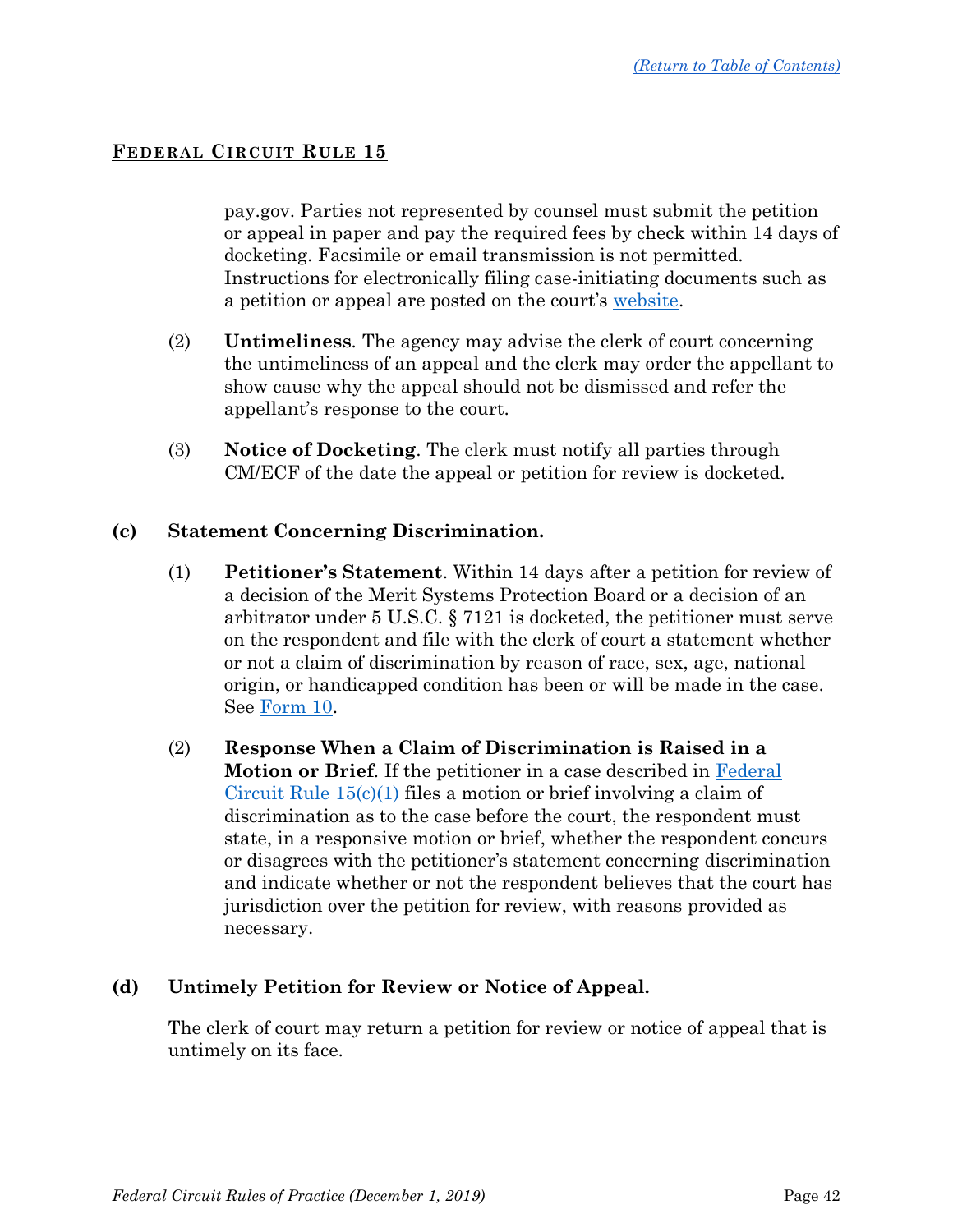## **(e) Notice of Election Under 35 U.S.C. § 141 or 15 U.S.C. § 1071(a)(1).**

A party filing a notice of election under 35 U.S.C. § 141 or 15 U.S.C. § 1071(a)(1) with the Director of Patents and Trademarks must file a copy of the notice with the clerk of court, and the clerk of court must dismiss the appeal.

## **(f) Judicial Review of Department of Veterans Affairs Rules and Regulations.**

See [Federal Circuit Rule 47.12.](#page-209-0)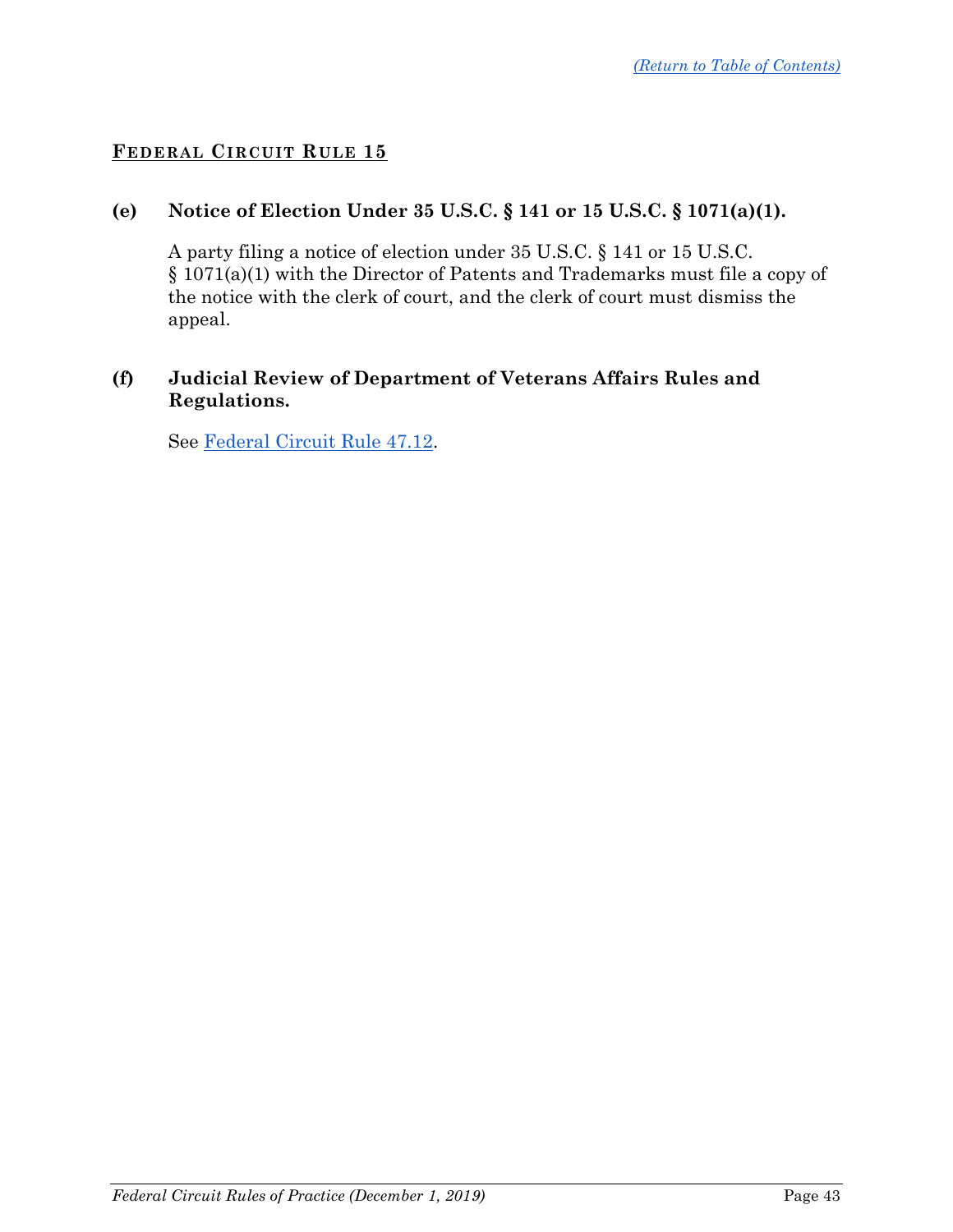## **Practice Notes to Rule 15**

## **TIME TO APPEAL OR PETITION.**

The table below is provided only as a convenience to counsel, who should refer to the statutes, rules, and case law before determining the period available for taking an appeal or filing a petition for review. Counsel should also note that the event that causes the period to run varies in each case.

| <b>AGENCY</b>                                                                                                | STATUTE                                                                  | TIME                |
|--------------------------------------------------------------------------------------------------------------|--------------------------------------------------------------------------|---------------------|
| Arbitrator                                                                                                   | 5 U.S.C. §§ 7121, 7703                                                   | 60 days             |
| Merit Systems Protection<br>Board                                                                            | 5 U.S.C. § 7703                                                          | 60 days             |
| Government Accountability<br>Office Personnel Appeals<br>Board                                               | 31 U.S.C. § 755                                                          | 30 days             |
| Patent Trial and Appeal<br>Board; Trademark Trial<br>and Appeal Board; Director<br>of Patents and Trademarks | 35 U.S.C. § 142<br>15 U.S.C. § 1071<br>37 C.F.R. §§ 90.3(a)(1),<br>2.145 | 2 months or 63 days |
| International Trade<br>Commission                                                                            | 19 U.S.C. § 1337                                                         | 60 days             |
| Board of Contract Appeals                                                                                    | 41 U.S.C. § 7107                                                         | $120$ days          |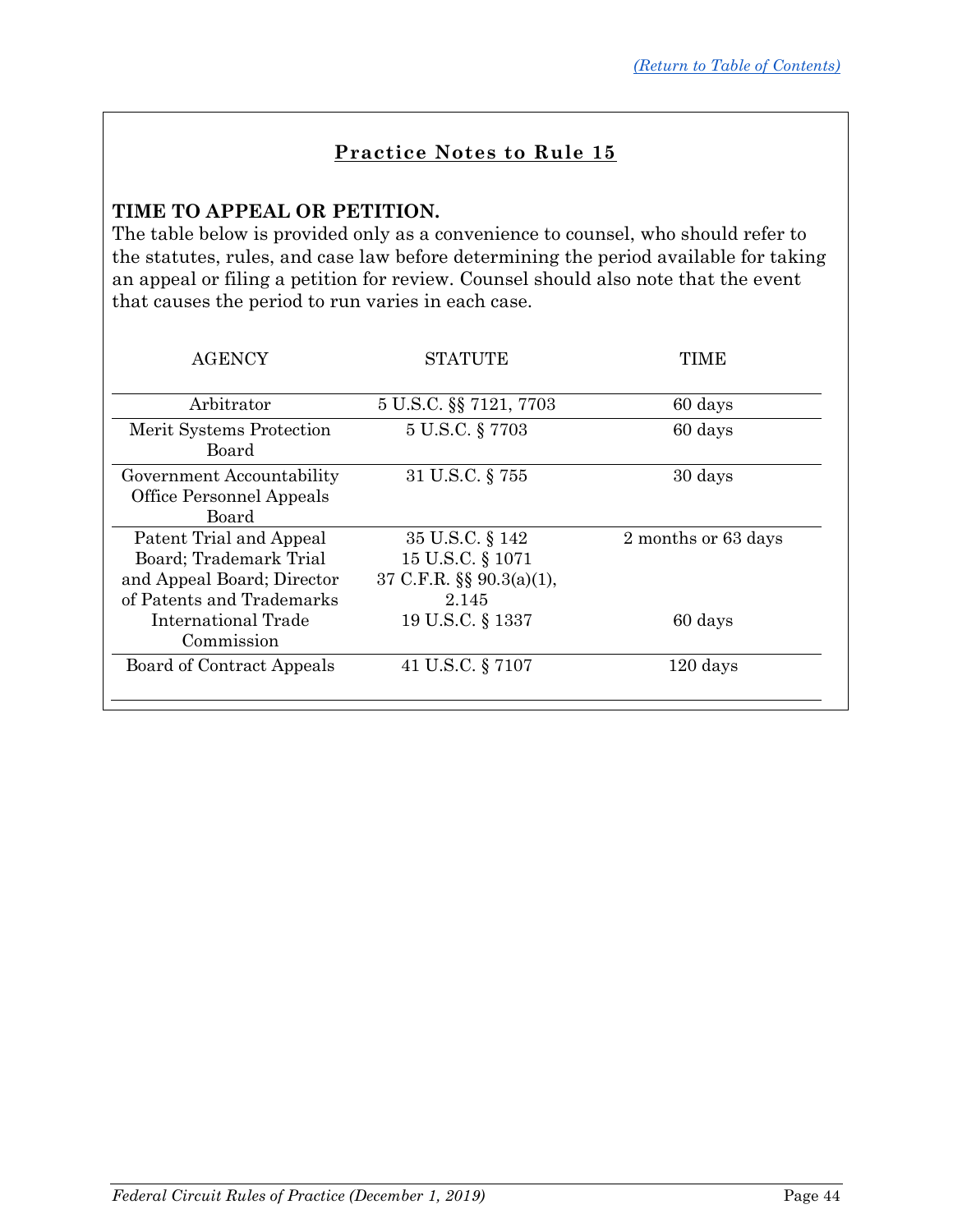| <b>Practice Notes to Rule 15</b>                                                                                                                                                                                                                 |                                            |         |  |
|--------------------------------------------------------------------------------------------------------------------------------------------------------------------------------------------------------------------------------------------------|--------------------------------------------|---------|--|
| <b>AGENCY</b>                                                                                                                                                                                                                                    | <b>STATUTE</b>                             | TIME    |  |
| Secretary of Agriculture                                                                                                                                                                                                                         | 7 U.S.C. § 2461                            | 60 days |  |
| Secretary of Veterans<br>Affairs                                                                                                                                                                                                                 | 38 U.S.C. § 502<br>Fed. Cir. R. $47.12(a)$ | 60 days |  |
| Secretary of Labor;<br>Occupational Safety and<br><b>Health Review</b><br>Commission; Federal<br>Labor Relations Authority;<br>certain Merit Systems<br>Protection Board cases and<br>Equal Employment<br><b>Opportunity Commission</b><br>cases | 28 U.S.C. § 1296                           | 30 days |  |
| Board of Directors, Office<br>of Compliance                                                                                                                                                                                                      | 2 U.S.C. $\S 1407(c)(3)$                   | 90 days |  |
| Bureau of Justice<br>Assistance                                                                                                                                                                                                                  | 42 U.S.C. § 3796c-2                        | 90 days |  |

## **FILING IN THE PATENT AND TRADEMARK OFFICE.**

A notice of appeal mailed to the Patent and Trademark Office should be addressed:

Office of the Solicitor United States Patent and Trademark Office Mail Stop 8 Post Office Box 1450 Alexandria, Virginia 22313-1450

The general counsel requests that hand delivery, if any, be made between the hours of 8:30 a.m. and 5:00 p.m. to:

> Office of the General Counsel Patent and Trademark Office Madison East 10B20 600 Dulany Street Alexandria, Virginia 22314

## **COPY OF DECISION OR ORDER.**

A party filing a petition for review or notice of appeal is urged to attach a copy of the decision or order of the agency for which review is sought.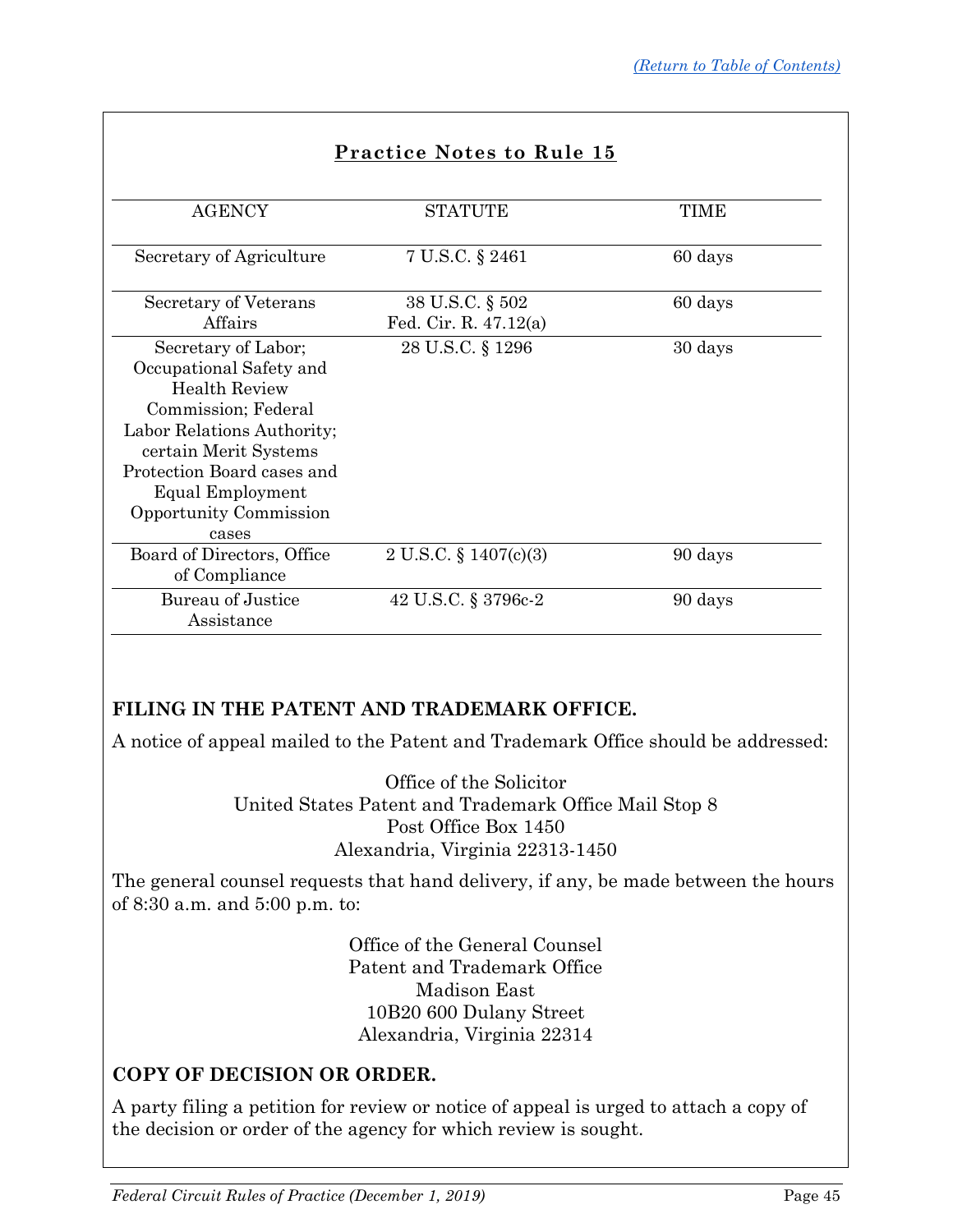## **Practice Notes to Rule 15**

## **INTERVENTION.**

A party with the right to appeal or to petition for review may not, instead of exercising that right, intervene in another appeal or petition to seek relief in its own cause. Because the United States or an agency of the United States is often the only appellee or respondent in cases under this rule, any other party seeking to intervene on the side of the appellee or respondent must move for leave to intervene within 30 days of the date when the petition for review or notice of appeal is filed. A motion for leave to intervene out of time will be granted only in extraordinary circumstances.

## **DISCRIMINATION STATEMENT.**

A discrimination statement form will be included in the docketing package provided to any petitioner seeking review of a decision of the Merit Systems Protection Board or an arbitrator. Failure to complete the discrimination statement will result in dismissal of the petition for review. See [Form 10.](http://www.cafc.uscourts.gov/rules-of-practice/forms)

## **TIMELINESS.**

Except in inter partes appeals from decisions of the Patent Trial and Appeal Board or the Trademark Trial and Appeal Board, parties in agency proceedings do not have the 14-day "cross-appeal" period that [Federal Rule of Appellate Procedure](#page-22-0)  [4\(a\)\(3\)](#page-22-0) grants to parties appealing from trial courts. The court cannot waive the statutory time requirements for filing a petition for review or notice of appeal.

## **CONSOLIDATION.**

When more than one party files a petition for review or notice of appeal from the same decision or order, the parties should inform the clerk of court and the petitions or appeals may be consolidated and an adjusted briefing schedule may be issued.

#### **ARBITRATION AWARDS IN THE UNITED STATES POSTAL SERVICE.**

These arbitration awards may not be appealed to this court.

## **PROPER GOVERNMENTAL PARTY IN APPEALS FROM BOARDS OF CONTRACT APPEALS.**

In appeals from the boards of contract appeals, the title of the head of the federal agency is listed in the caption along with the name of the agency he or she heads.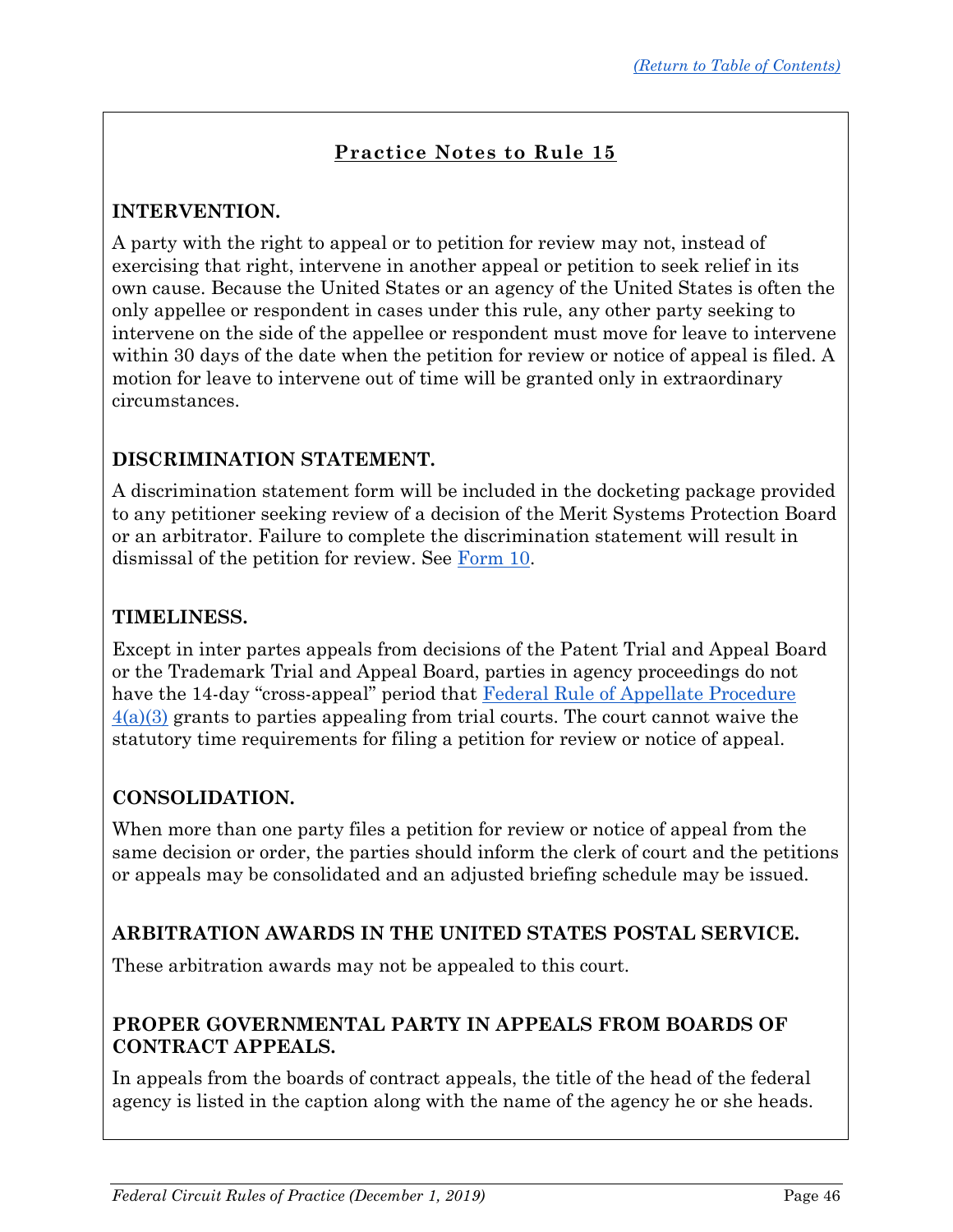# **Practice Notes to Rule 15**

## **FILING AND DOCKETING A PETITION FOR REVIEW OR APPEAL.**

A petition for review or appeal is filed when the petition for review or notice of appeal is received by the court or, in the case of an appeal from the Patent and Trademark Office, when the notice of appeal is received by the Director of the United States Patent and Trademark Office. A petition for review or appeal is docketed when it is listed on the docket and assigned a docket number in CM/ECF.

## **JUDICIAL REVIEW OF DEPARTMENT OF VETERANS AFFAIRS RULES AND REGULATIONS.**

[Federal Circuit Rule 47.12](#page-209-0) governs actions for judicial review of Department of Veterans Affairs rules and regulations under 38 U.S.C. § 502. The procedures to be followed in such actions are the same as provided in this rule, except as provided in [Federal Circuit Rule 47.12.](#page-209-0)

## **CHANGE OF HEAD OF AGENCY.**

In appeals in which the proper governmental party is the head of the agency, counsel for the government should promptly notify the clerk of court of any change that would affect the accuracy of the caption.

## **AGENCY.**

The term agency in these rules includes a board, commission, bureau, or arbitrator.

## **EXPEDITED PROCEEDINGS.**

The overall time for a review of an agency decision can be accelerated by the expeditious filing of a notice of appeal or petition for review shortly after entry of the reviewable agency order. When the appellant or petitioner is considering seeking expedited proceedings on appeal, the party should consider filing its notice of appeal or petition for review and initial brief well before the deadline for such actions. For further information on expedition procedures, see the [Practice Notes to](#page-108-0)  [Rule 27.](#page-108-0)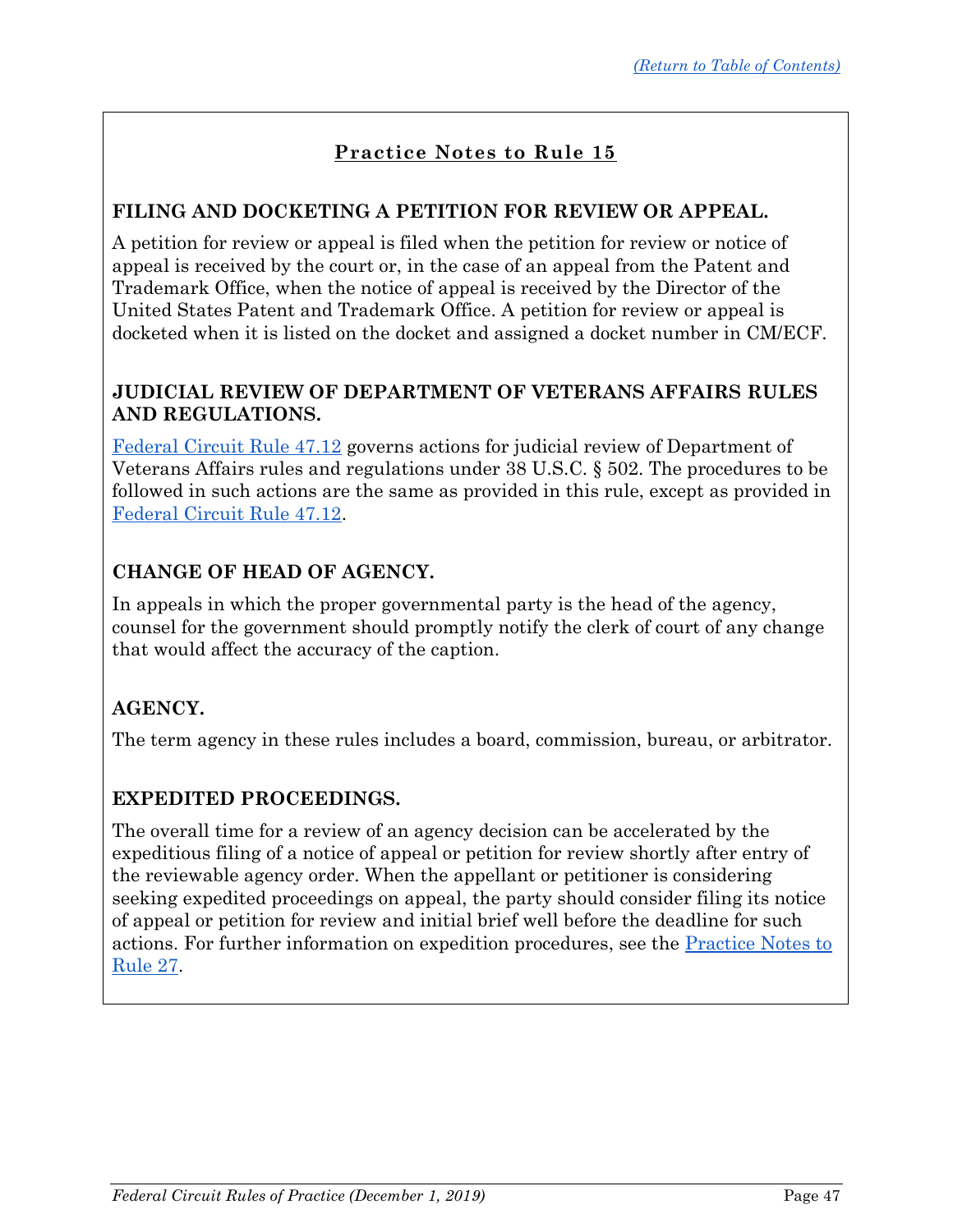# **Briefs and Oral Argument in a National Labor Relations Board Proceeding** [OMITTED]

## **FEDERAL RULE OF APPELLATE PROCEDURE 16**

#### **The Record on Review or Enforcement**

#### **(a) Composition of the Record.**

The record on review or enforcement of an agency order consists of:

- (1) the order involved;
- (2) any findings or report on which it is based; and
- (3) the pleadings, evidence, and other parts of the proceedings before the agency.

#### **(b) Omissions From or Misstatements in the Record.**

The parties may at any time, by stipulation, supply any omission from the record or correct a misstatement, or the court may so direct. If necessary, the court may direct that a supplemental record be prepared and filed.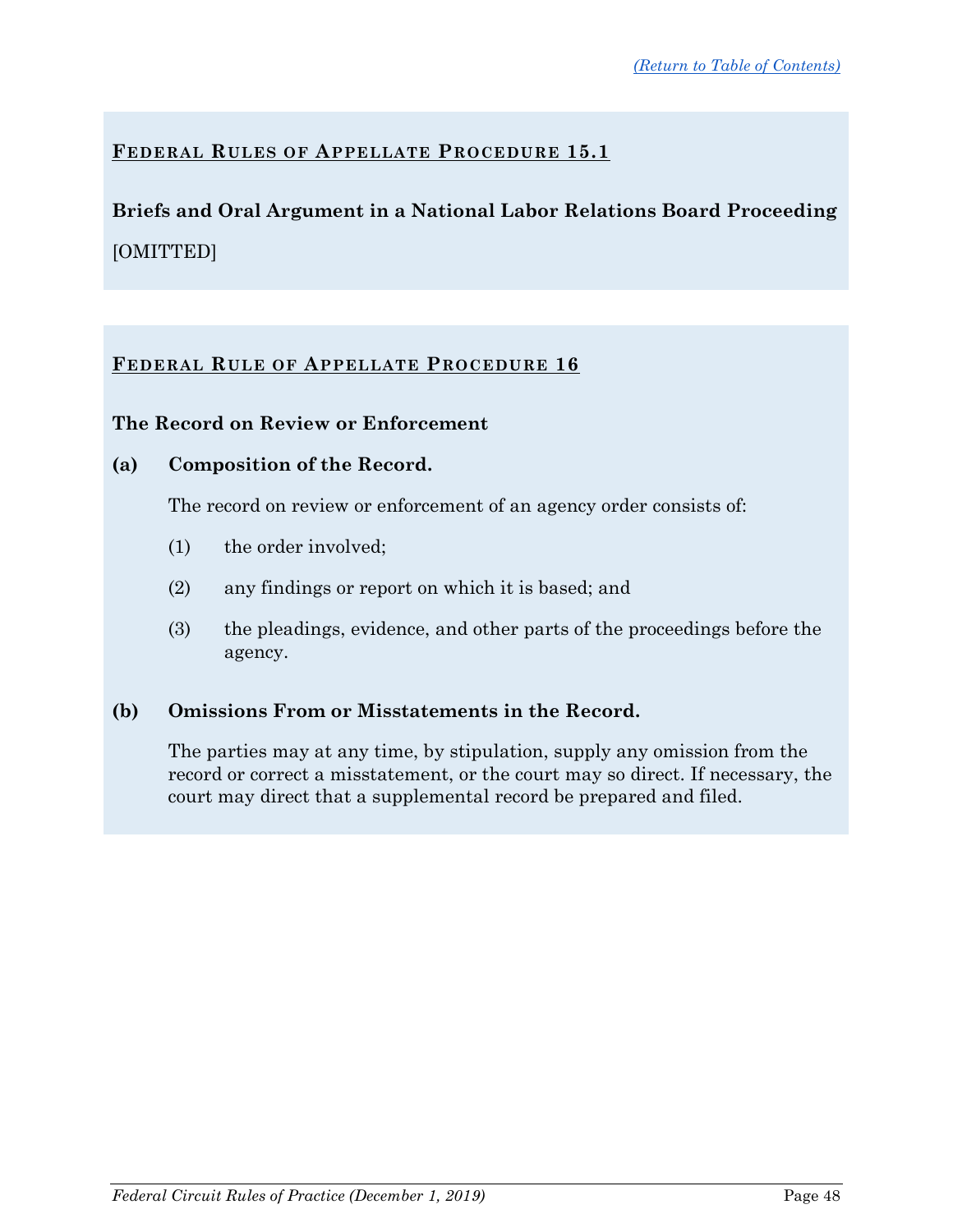## **Filing the Record**

## **(a) Agency to File; Time for Filing; Notice of Filing.**

The agency must file the record with the circuit clerk within 40 days after being served with a petition for review, unless the statute authorizing review provides otherwise, or within 40 days after it files an application for enforcement unless the respondent fails to answer or the court orders otherwise. The court may shorten or extend the time to file the record. The clerk must notify all parties of the date when the record is filed.

## **(b) Filing – What Constitutes.**

- (1) The agency must file:
	- (A) the original or a certified copy of the entire record or parts designated by the parties; or
	- (B) a certified list adequately describing all documents, transcripts of testimony, exhibits, and other material constituting the record, or describing those parts designated by the parties.
- (2) The parties may stipulate in writing that no record or certified list be filed. The date when the stipulation is filed with the circuit clerk is treated as the date when the record is filed.
- (3) The agency must retain any portion of the record not filed with the clerk. All parts of the record retained by the agency are a part of the record on review for all purposes and, if the court or a party so requests, must be sent to the court regardless of any prior stipulation.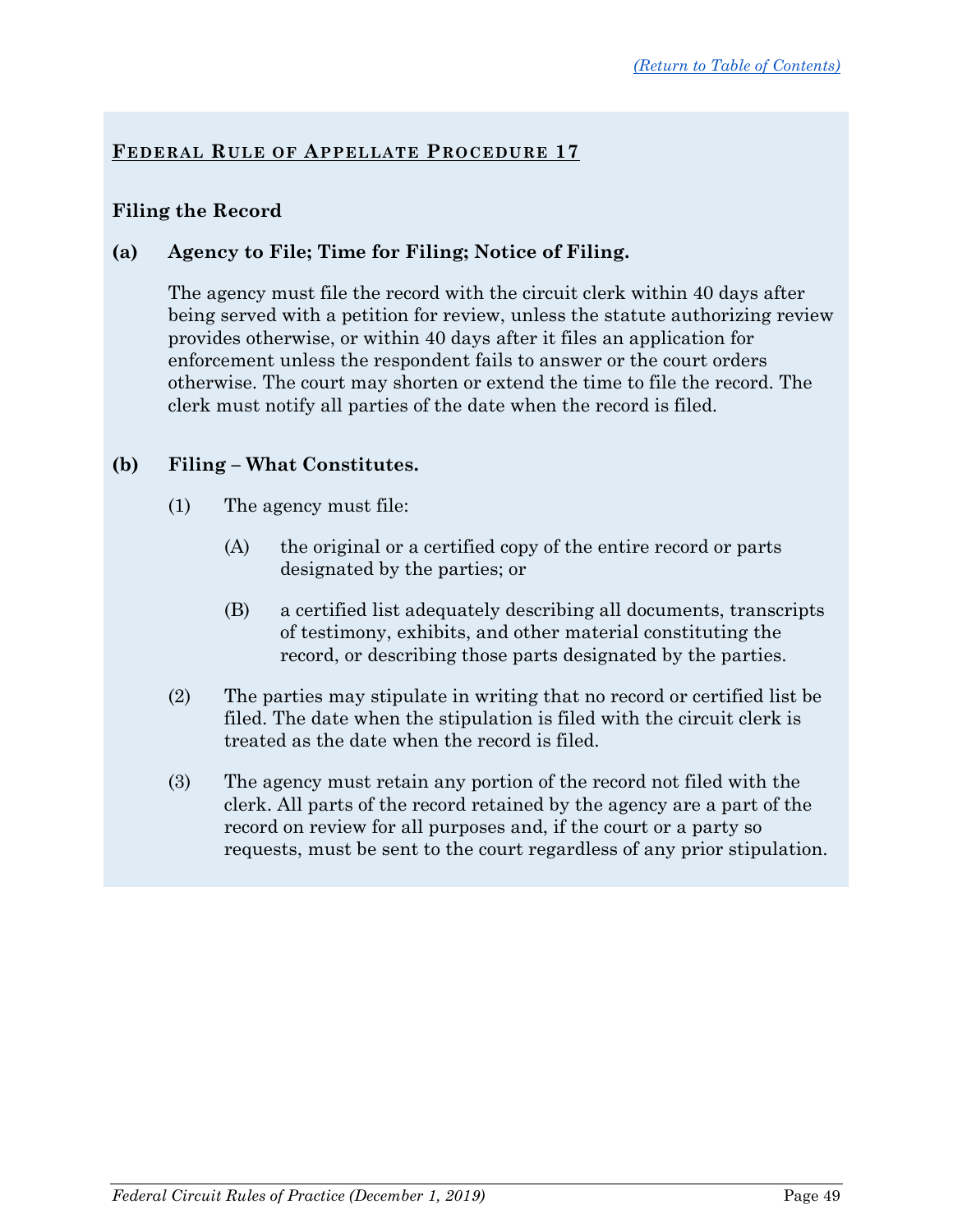#### **Filing the Record**

#### **(a) Retaining the Record; Sending the Certified List.**

The agency must retain the record and send to this court a certified list or index unless this court, on motion or sua sponte, orders otherwise.

#### <span id="page-63-0"></span>**(b) Certified List or Index.**

- (1) **From the United States Patent and Trademark Office**. No later than 40 days after receiving the notice of appeal, the Director must send to the clerk of court the certified list and a copy of the decision or order appealed. This constitutes compliance with the requirement of 35 U.S.C. § 143 and 15 U.S.C. § 1071(a)(3) for sending a certified record to the court.
- (2) **From Another Agency**. No later than 40 days after the court serves a petition for review or notice of appeal on an agency, the agency must send to the clerk of court the certified list or index and a copy of the decision or order being appealed.
- (3) **Index of VA Rulemaking Record**. In petitions for review under 38 U.S.C. § 502, if a petitioner has not adequately identified the rulemaking proceeding complained of, so that the Secretary of Veterans Affairs cannot send the certified list or index within the time provided in Federal Circuit Rule  $17(b)(2)$ , the Secretary must promptly move to waive or extend the time for filing the certified list or index.

#### **(c) Service of Certified List or Index by Agency.**

When an agency sends a certified list or index to the clerk of court, it must simultaneously serve a copy on the parties and provide a certificate of service to the clerk of court. Service must be made on counsel for the appellant or petitioner who has served the agency with a copy of an entry of appearance in this court; otherwise, service must be made on counsel who appeared before the agency or, if none, on the party. This service constitutes notice to the parties of the date the record was filed.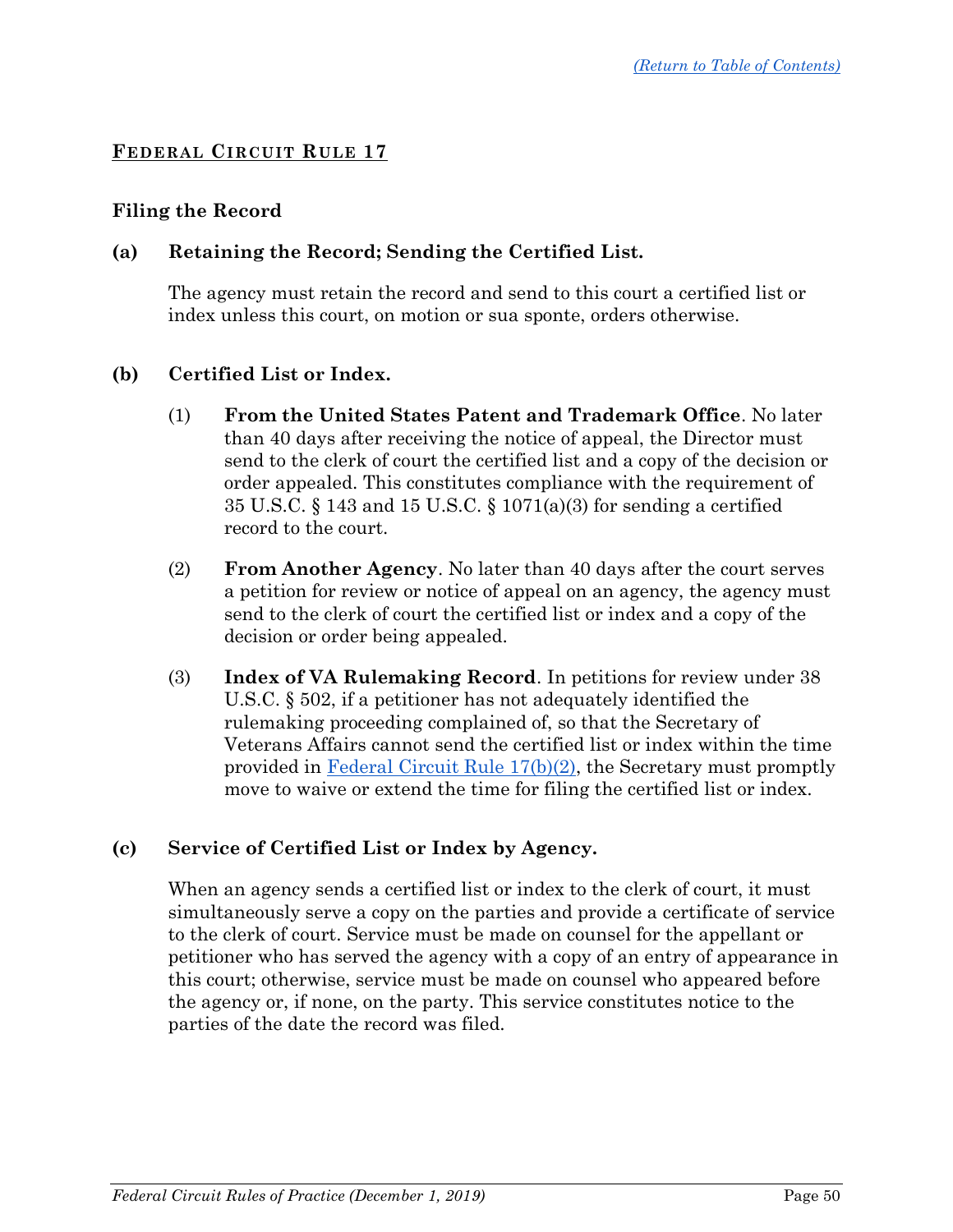## **(d) Access of Parties and Counsel to Original Record.**

- (1) **Material Not Subject to a Protective Order; Inspection and Copying**. When a petition for review or notice of appeal is filed, the agency must permit a party or counsel for a party to inspect and copy the nonconfidential original papers, transcripts, and exhibits to prepare the appendix. This inspection and copying is subject to reasonable regulation by the agency.
- (2) **Material Subject to a Protective Order; Inspection and Copying**. A party or counsel for a party must be permitted to inspect and copy material contained in the record governed by a protective order of an agency in accordance with that order. If this court modifies or annuls the protective order, the access of a party or counsel is governed by the order of this court.

## **(e) Status of a Protective Order on Appeal.**

In general, any portion of the record that was subject to a protective order in an agency shall remain subject to that order on appeal. Material shall lose its status as subject to a protective order, however, if and when it has been removed from protected status under [Federal Circuit Rule 30\(h\)\(1\)\(B\)](#page-137-0) or has appeared, without being marked confidential, in motion papers under [Federal Circuit Rule 27](#page-103-0) or a brief under [Federal Circuit Rule 28](#page-113-0) in this court. Federal Circuit Rules  $27(m)(1)$  and  $28(d)(1)$  tightly limit confidentiality markings in a motion, response, or reply and in a brief.

#### **(f) Agreement by Parties to Modify Protective Order; Certificate of Compliance.**

If any portion of the record in an agency is subject to a protective order and a petition for review or notice of appeal has been filed, each party must promptly review the record to determine whether protected portions need to remain protected on appeal. If a party determines that some portions no longer need to be protected, that party must seek an agreement with the other party. Any agreement that is reached must be promptly presented to the agency, which may issue an appropriate order. Whether or not an agreement is reached, each party must file a certificate of compliance no later than the time for filing the joint appendix stating it complied with this rule.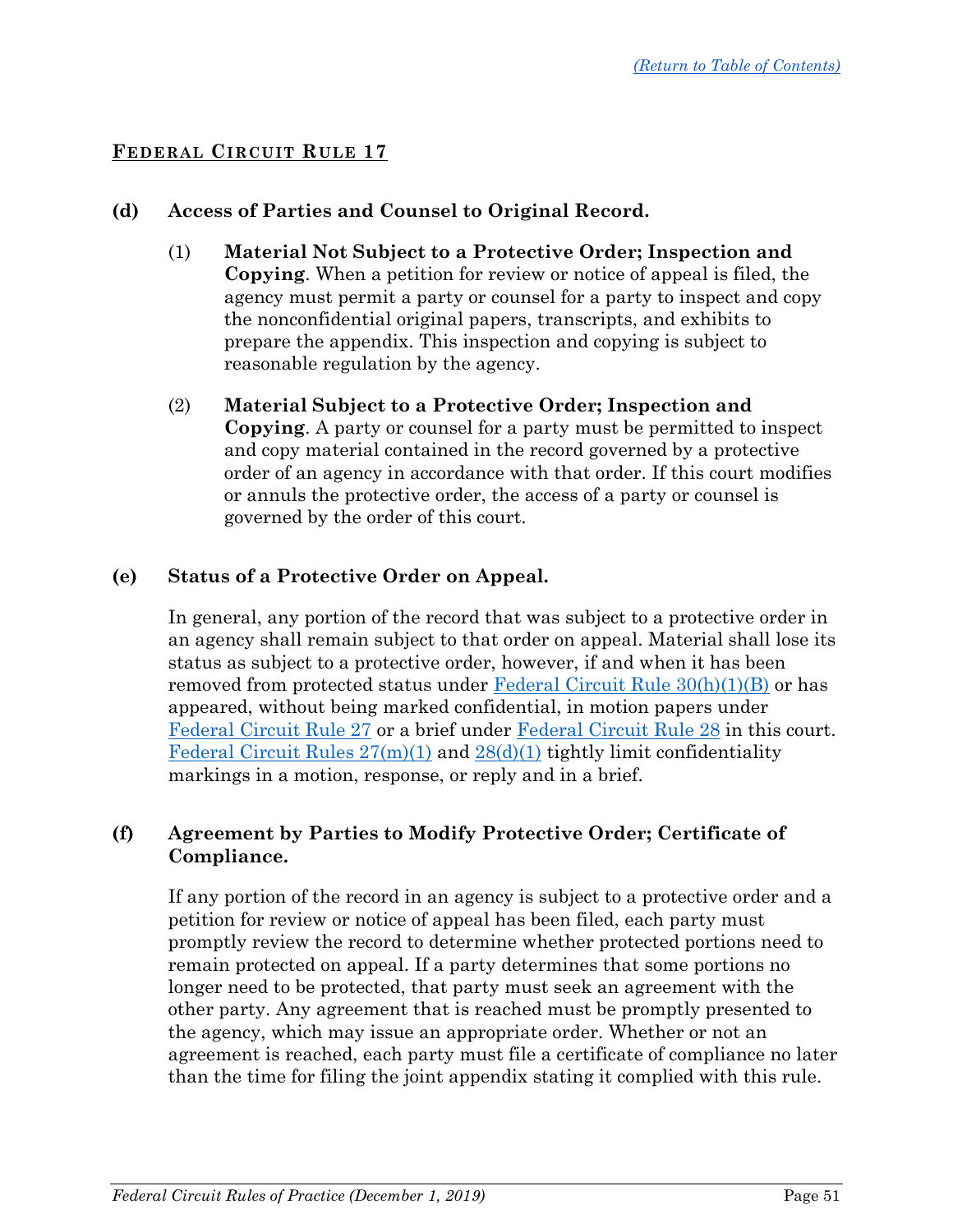## **(g) Motion to Modify the Protective Order.**

A party may move at any time in this court to modify a protective order to remove protection from some material or to include another person within its terms. This court may decide the motion or may remand the case to the agency. This court, sua sponte, may direct the parties to show cause why a protective order should not be modified.

## **Practice Notes to Rule 17**

## **TRANSCRIPT OF AGENCY PROCEEDING AT GOVERNMENT EXPENSE.**

These rules do not require an agency to provide a party with a written transcript at the agency's expense. Any party seeking a written transcript of a hearing should direct the request to the agency, not the court.

## **AGENCY.**

The term agency in these rules includes a board, commission, bureau, or arbitrator.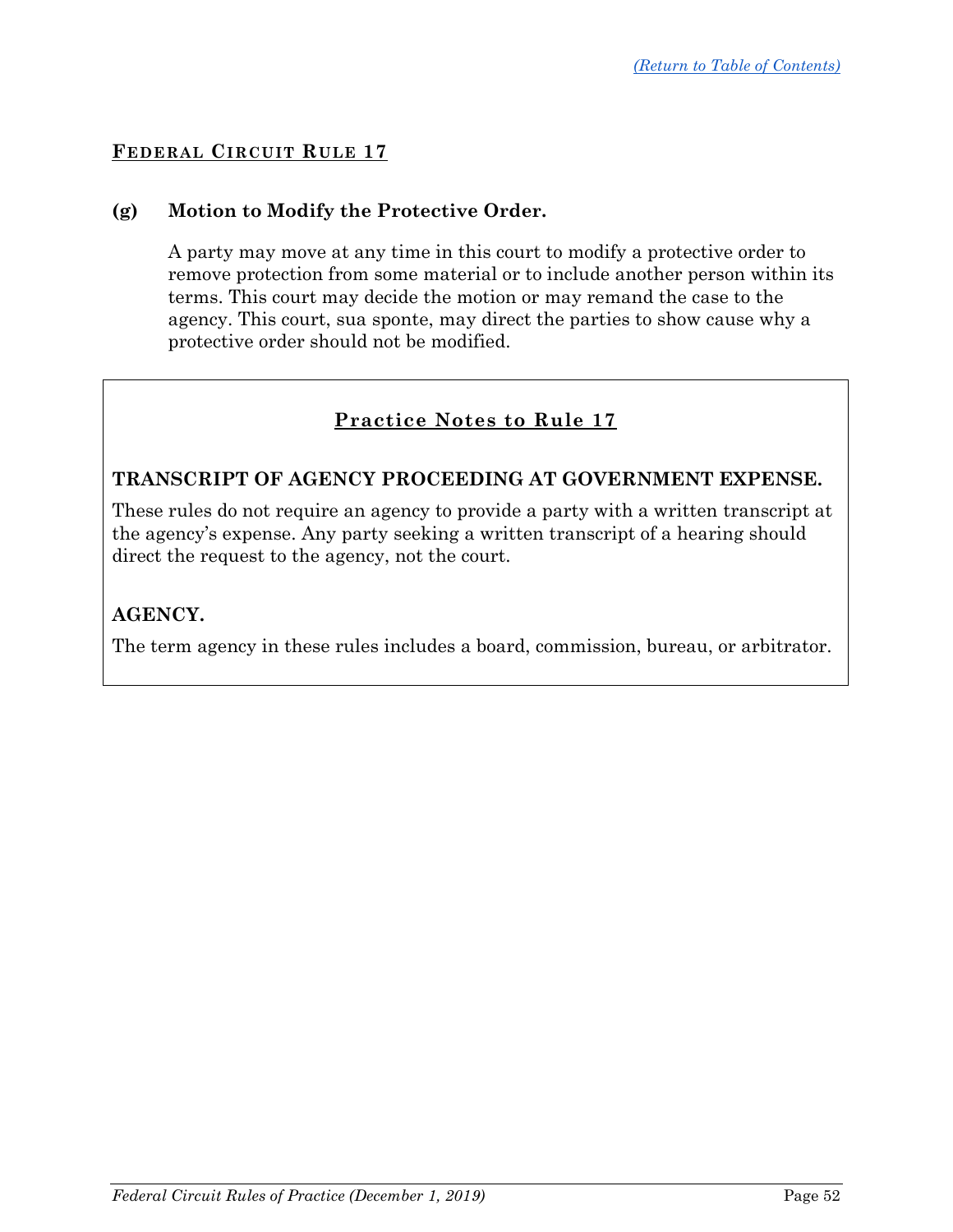## **Stay Pending Review**

#### <span id="page-66-0"></span>**(a) Motion for a Stay.**

- (1) **Initial Motion Before the Agency.** A petitioner must ordinarily move first before the agency for a stay pending review of its decision or order.
- (2) **Motion in the Court of Appeals.** A motion for a stay may be made to the court of appeals or one of its judges.
	- (A) The motion must:
		- (i) show that moving first before the agency would be impracticable; or
		- (ii) state that, a motion having been made, the agency denied the motion or failed to afford the relief requested and state any reasons given by the agency for its action.
	- (B) The motion must also include:
		- (i) the reasons for granting the relief requested and the facts relied on;
		- (ii) originals or copies of affidavits or other sworn statements supporting facts subject to dispute; and
		- (iii) relevant parts of the record.
	- (C) The moving party must give reasonable notice of the motion to all parties.
	- (D) The motion must be filed with the circuit clerk and normally will be considered by a panel of the court. But in an exceptional case in which time requirements make that procedure impracticable, the motion may be made to and considered by a single judge.

## **(b) Bond.**

The court may condition relief on the filing of a bond or other appropriate security.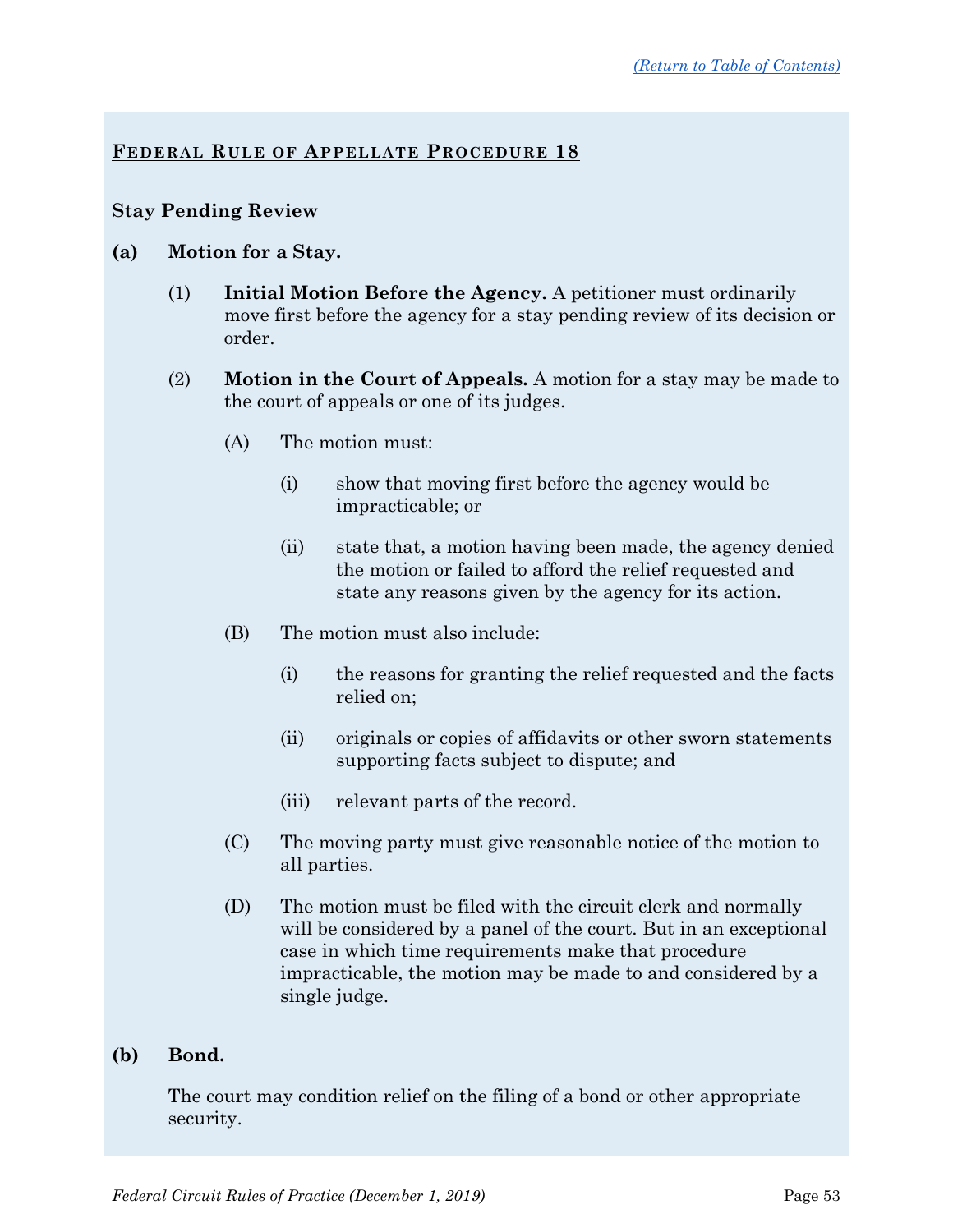#### **Stay Pending Review**

#### **(a) Petition for Review or Notice of Appeal; Agency Order.**

A petition for review or notice of appeal must be filed with this court before it will entertain a motion for a stay pending review. A motion for stay pending review must be accompanied by a copy of the agency decision on the merits and a copy of any agency order on the motion for a stay pending review.

#### **(b) Length of Motion, Response, and Reply; Copies; Brief.**

- (1) A motion or a response to a motion for a stay pending review may not exceed 5,200 words if produced using a computer or 20 pages if handwritten or typewritten. A reply may not exceed 2,600 words if produced using a computer or 10 pages if handwritten or typewritten.
- (2) No paper copies are required if the motion is filed by counsel through CM/ECF. If the motion is filed by a pro se party, then one paper copy must be filed.
- (3) A separate brief supporting a motion, response, or reply is not permitted.
- (4) For information on filing a motion along with a petition or appeal under this rule, see the information in [Federal Circuit Rule 25](#page-84-0) and instructions in the User's Guide on the court's [website](http://www.cafc.uscourts.gov/) (www.cafc.uscourts.gov) for how to file a case-initiating document through CM/ECF.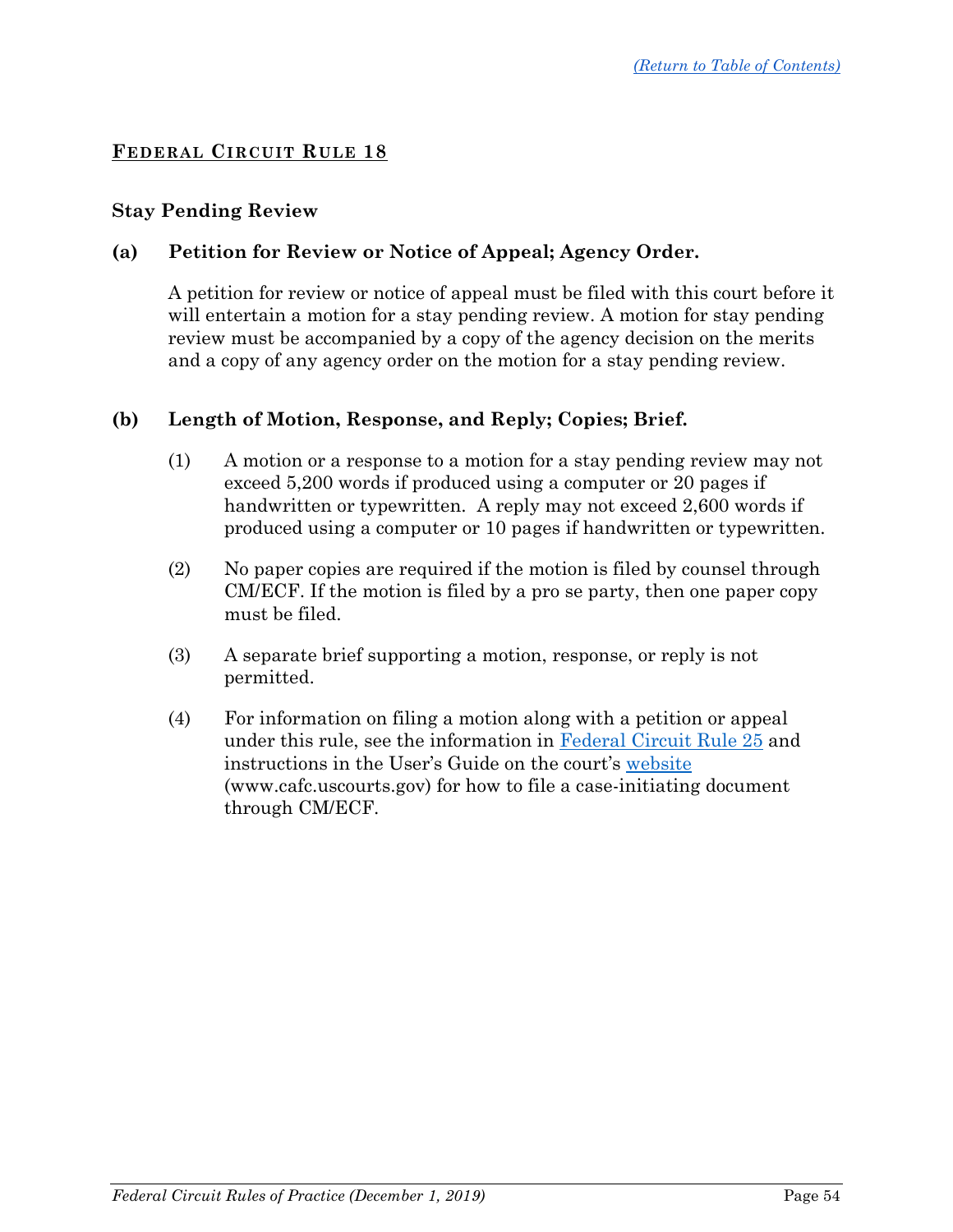#### **(c) Notice and Service When Requesting Immediate Action; Facsimile or Email.**

- (1) A party moving for a stay pending review who requests immediate action by the court must – before filing – notify all parties that a motion will be filed and must utilize an expedited method of service.
- (2) If a motion for stay pending review is sent to the court by facsimile or email transmission, which is only permitted under [Federal Circuit](#page-84-0)  [Rule 25](#page-84-0) for pro se parties who cannot file electronically through CM/ECF, a certificate of interest must be included and opposing counsel must be served in the same manner. The filing must state the name, address, and, if applicable, the facsimile numbers of the persons served.

#### **(d) Statement.**

If an initial motion for a stay pending review was not made in the agency under [Federal Rule of Appellate Procedure 18\(a\),](#page-66-0) movant must include in its motion in this court a statement explaining why it was not practicable to do so. If an initial motion for a stay pending review was made in the agency under [Federal Rule of Appellate Procedure 18\(a\)](#page-66-0) and remains pending, the movant must include in its motion in this court a statement specifically identifying when it filed the motion in the agency and why it is not practicable to await a ruling by the agency.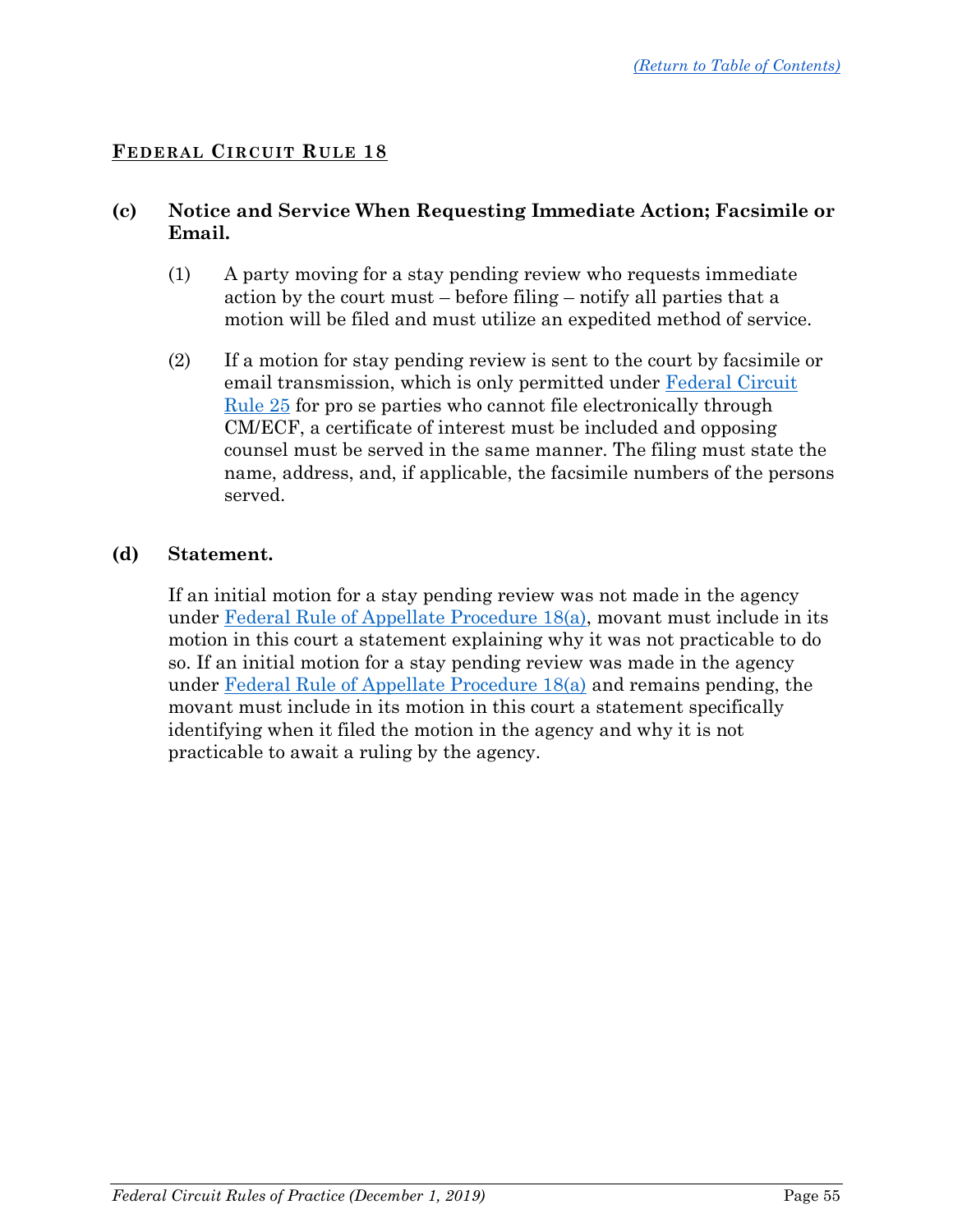# **Practice Notes to Rule 18**

## **FORM REQUIREMENTS.**

See [Federal Rule of Appellate Procedure 27\(d\)](#page-101-0) for form requirements concerning motions.

## **CERTIFICATE OF INTEREST.**

The form for the certificate of interest is found in [Form 9.](http://www.cafc.uscourts.gov/rules-of-practice/forms)

## **AGENCY.**

The term agency in these rules includes a board, commission, bureau, or arbitrator.

## **CLERK'S OFFICE EMAIL.**

Email address [\(prose@cafc.uscourts.gov\)](mailto:prose@cafc.uscourts.gov) may only be used by pro se filers.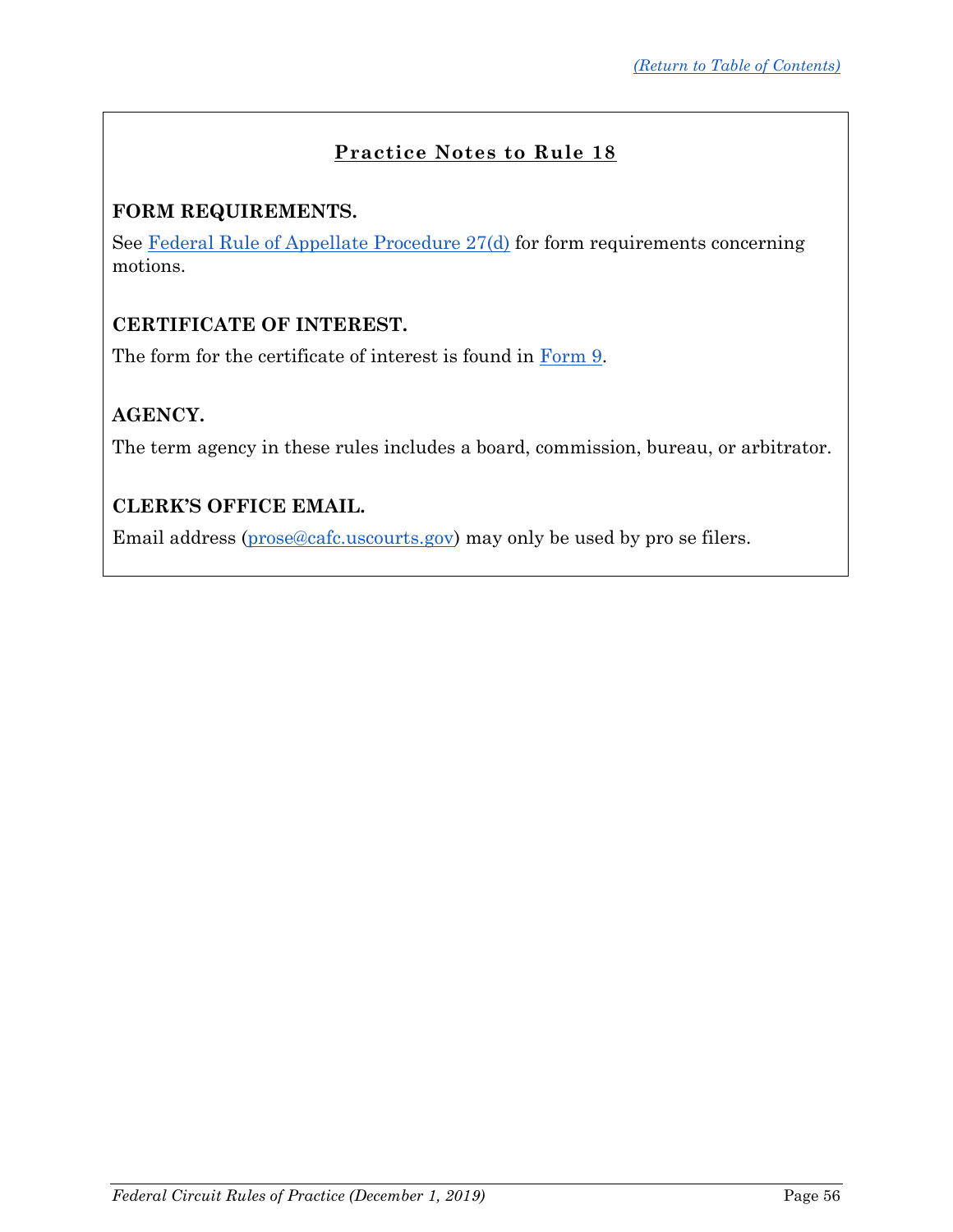## **Settlement of a Judgment Enforcing an Agency Order in Part**

When the court files an opinion directing entry of judgment enforcing the agency's order in part, the agency must within 14 days file with the clerk and serve on each other party a proposed judgment conforming to the opinion. A party who disagrees with the agency's proposed judgment must within 10 days file with the clerk and serve the agency with a proposed judgment that the party believes conforms to the opinion. The court will settle the judgment and direct entry without further hearing or argument.

## **FEDERAL RULE OF APPELLATE PROCEDURE 20**

## **Applicability of Rules to the Review or Enforcement of an Agency Order**

All provisions of these rules, except Rules 3–14 and 22–23, apply to the review or enforcement of an agency order. In these rules, "appellant" includes a petitioner or applicant, and "appellee" includes a respondent.

## **FEDERAL CIRCUIT RULE 20**

#### **Applicability of Rules to the Review of an Agency Order**

All provisions of these Federal Circuit Rules, except Federal Circuit Rules 3- 12, apply to the review of an agency order. In these Federal Circuit Rules, "appellant" includes a petitioner or applicant, and "appellee" includes a respondent.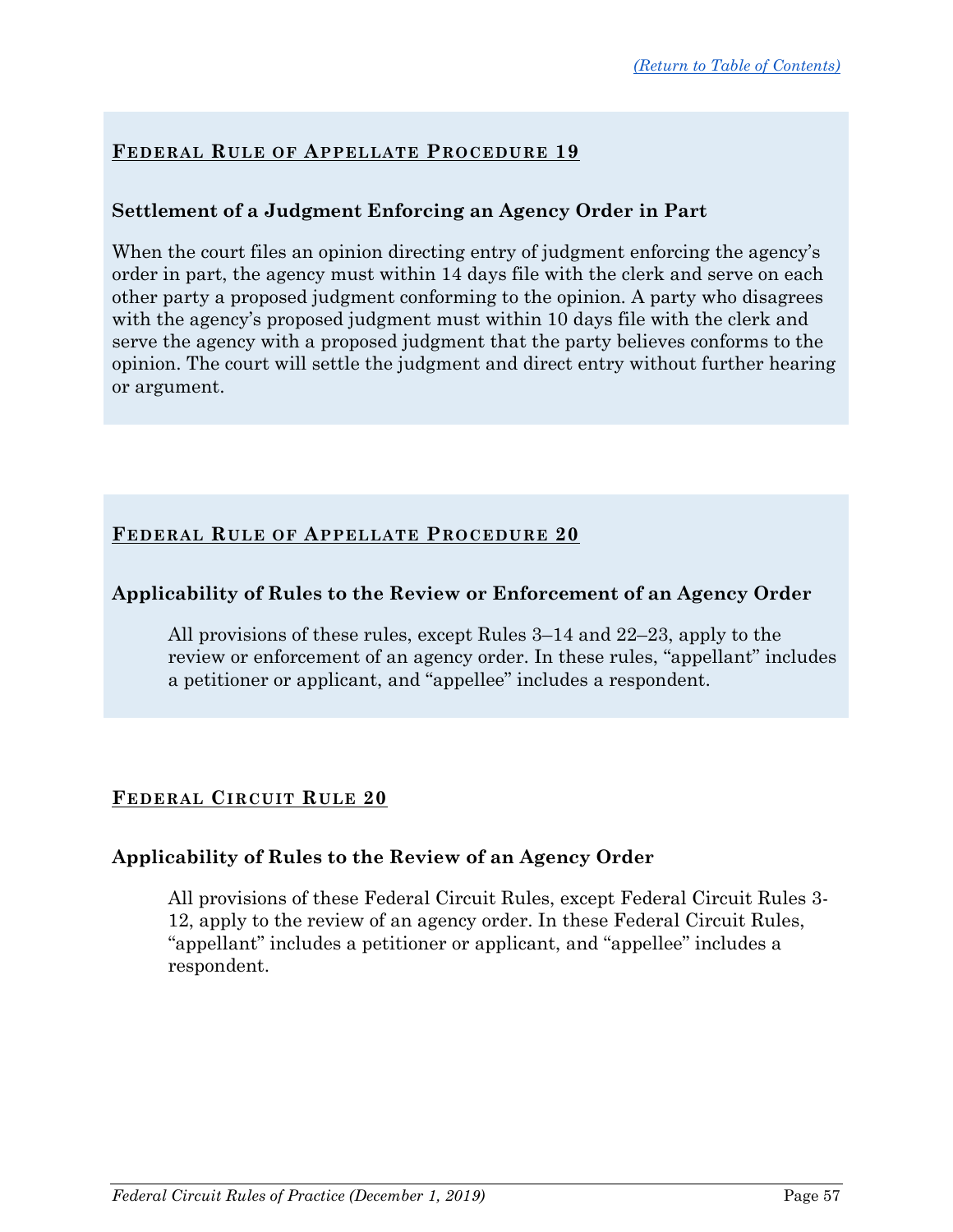# **Title V – Extraordinary Writs**

## **FEDERAL RULE OF APPELLATE PROCEDURE 21**

## **Writs of Mandamus and Prohibition, and Other Extraordinary Writs**

#### **(a) Mandamus or Prohibition to a Court: Petition, Filing, Service, and Docketing.**

- (1) A party petitioning for a writ of mandamus or prohibition directed to a court must file the petition with the circuit clerk and serve it on all parties to the proceeding in the trial court. The party must also provide a copy to the trial-court judge. All parties to the proceeding in the trial court other than the petitioner are respondents for all purposes.
- (2) (A) The petition must be titled "In re [name of petitioner]."
	- (B) The petition must state:
		- (i) the relief sought;
		- (ii) the issues presented;
		- (iii) the facts necessary to understand the issue presented by the petition; and
		- (iv) the reasons why the writ should issue.
	- (C) The petition must include a copy of any order or opinion or parts of the record that may be essential to understand the matters set forth in the petition.
- (3) Upon receiving the prescribed docket fee, the clerk must docket the petition and submit it to the court.

#### **(b) Denial; Order Directing Answer; Briefs; Precedence.**

- (1) The court may deny the petition without an answer. Otherwise, it must order the respondent, if any, to answer within a fixed time.
- (2) The clerk must serve the order to respond on all persons directed to respond.
- (3) Two or more respondents may answer jointly.
- (4) The court of appeals may invite or order the trial-court judge to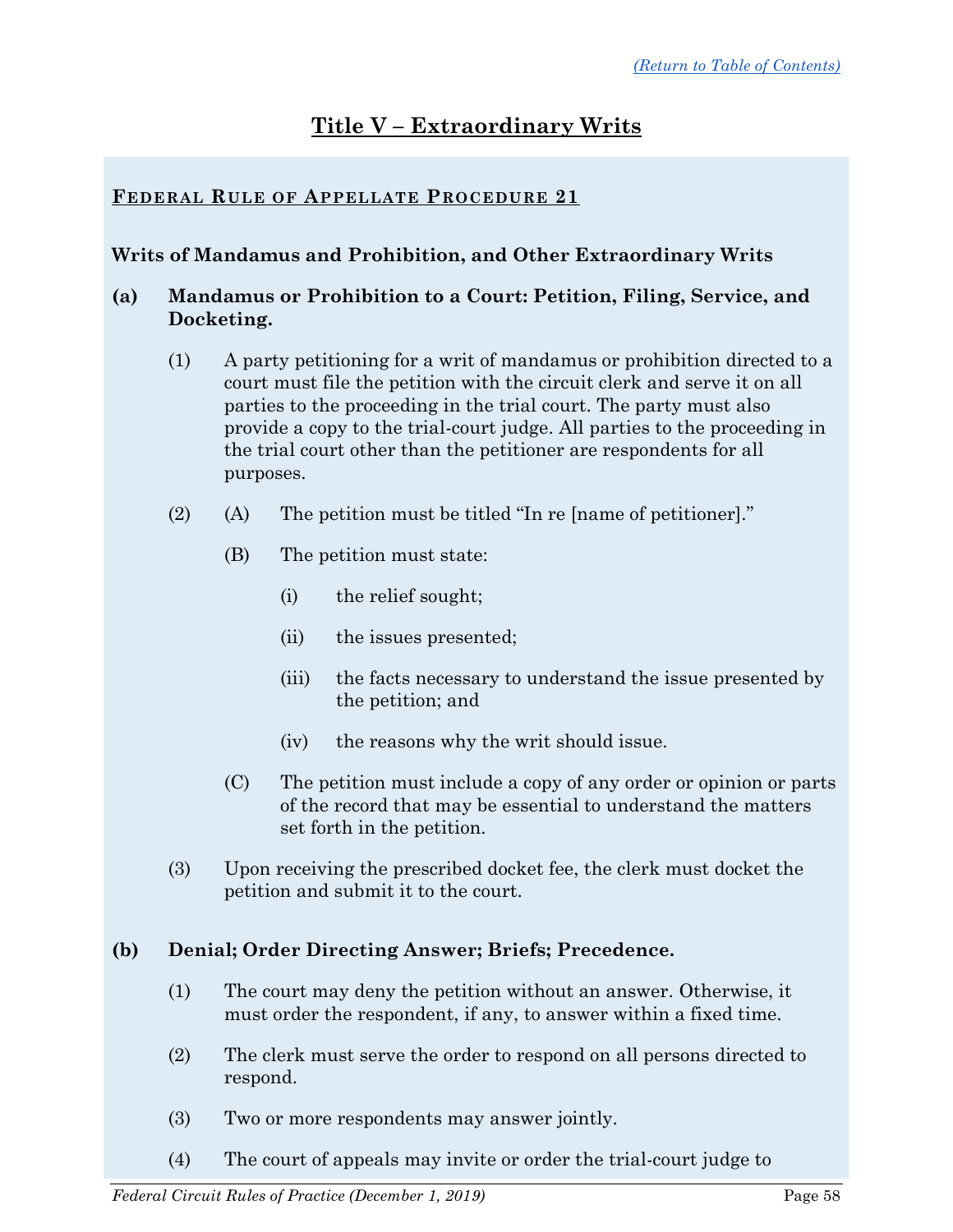address the petition or may invite an amicus curiae to do so. The trialcourt judge may request permission to address the petition but may not do so unless invited or ordered to do so by the court of appeals.

- (5) If briefing or oral argument is required, the clerk must advise the parties, and when appropriate, the trial-court judge or amicus curiae.
- (6) The proceeding must be given preference over ordinary civil cases.
- (7) The circuit clerk must send a copy of the final disposition to the trialcourt judge.

# **(c) Other Extraordinary Writs.**

An application for an extraordinary writ other than one provided for in Rule  $21(a)$  must be made by filing a petition with the circuit clerk and serving it on the respondents. Proceedings on the application must conform, so far as is practicable, to the procedures prescribed in Rule  $21(a)$  and [\(b\).](#page-71-1)

# **(d) Form of Papers; Number of Copies; Length Limits.**

All papers must conform to Rule  $32(c)(2)$ . An original and 3 copies must be filed unless the court requires the filing of a different number by local rule or by order in a particular case. Except by the court's permission, and excluding the accompanying documents required by Rule  $21(a)(2)(C)$ :

- (1) a paper produced using a computer must not exceed 7,800 words; and
- (2) a handwritten or typewritten paper must not exceed 30 pages.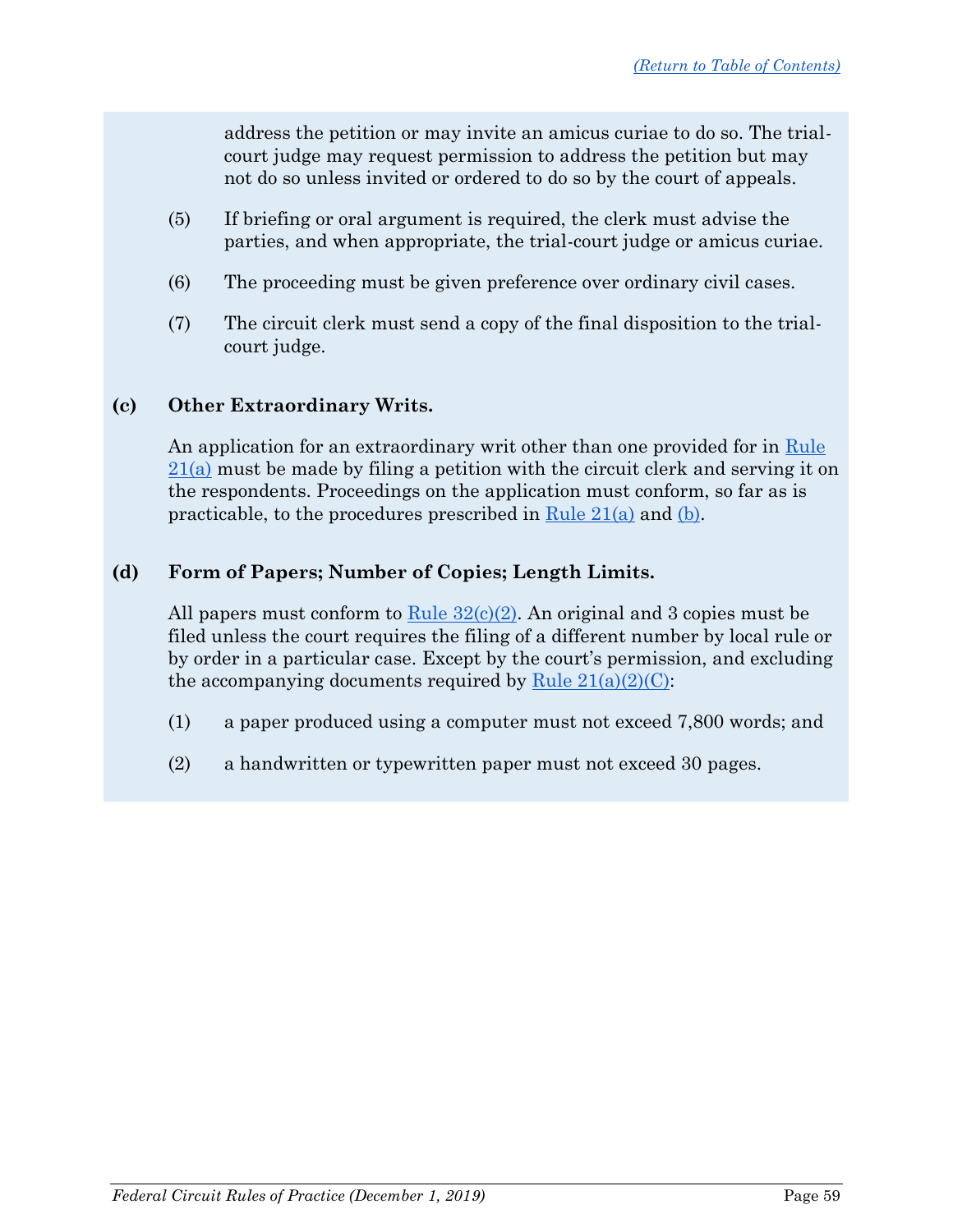#### **Writs of Mandamus and Prohibition, and Other Extraordinary Writs**

#### **(a) Title; Fee; Answer.**

- (1) A petition for writ of mandamus or prohibition directed to a court or an agency must be entitled: "In Re [name of petitioner], Petitioner."
- (2) The petition must include a certificate of interest. An entry of appearance must accompany the petition, unless the petitioner is pro se.
- (3) The petition must state the name, address, telephone number and, if applicable, facsimile number of each person served.
- (4) The fee set forth in [Federal Circuit Rule 52](#page-212-0) must accompany the petition. For counsel who must file the petition through CM/ECF, see the information in [Federal Circuit Rule 25](#page-212-0) and instructions in the User's Guide on the court's [website](http://www.cafc.uscourts.gov/) (www.cafc.uscourts.gov) for how to file a case-initiating document through CM/ECF and pay the fees through pay.gov.
- (5) No answer may be filed by any respondent unless ordered by the court.

#### **(b) Copies; Brief.**

- (1) If the petition is filed by a pro se party, then one paper copy is required. No paper copies are required if counsel files the petition through CM/ECF as a case-initiating document.
- (2) A separate brief supporting or answering a petition is not permitted.
- (3) No paper copies of a response or reply are required, if the response or reply is submitted through CM/ECF. If the respondent is pro se, then one paper copy of the response is required. If the petitioner is pro se, then one copy of the reply is required.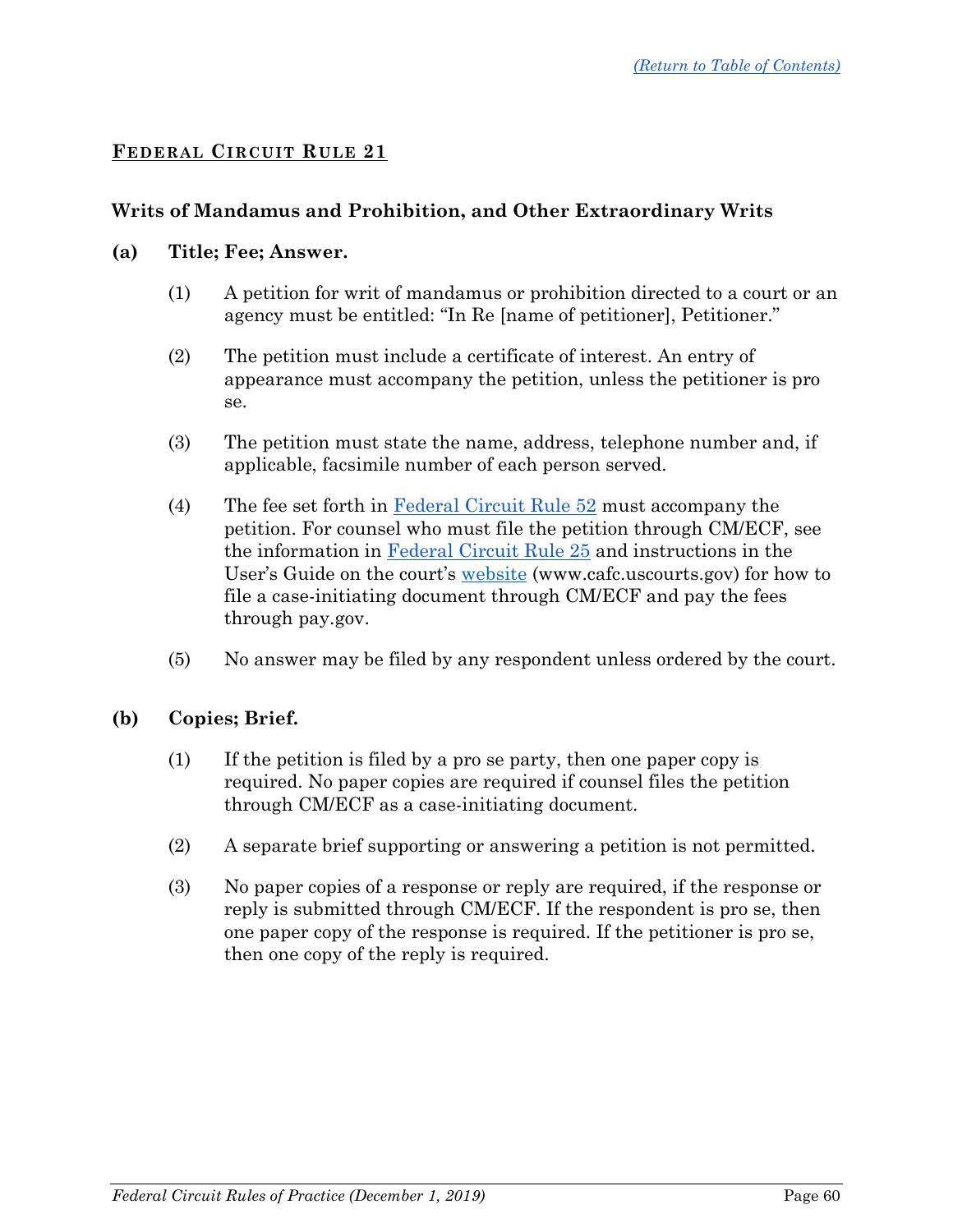#### **(c) Reply.**

If the court directs the filing of a response to a petition, then the petitioner may file a reply. Unless otherwise ordered, the petitioner may file a reply within 7 days of the date of the filing of the response. The court may act on the petition before receipt of any reply, and thus the filing of a reply should be expedited if appropriate. The reply may not exceed 3,900 words if produced using a computer or 15 pages if handwritten or typewritten.

# **(d) Service of Order Denying Petition.**

If the petition is denied, the petitioner must serve a copy of the order denying the petition on all persons served with the petition unless such a person has entered an appearance in the proceeding or has been sent a copy of the order by the clerk of court.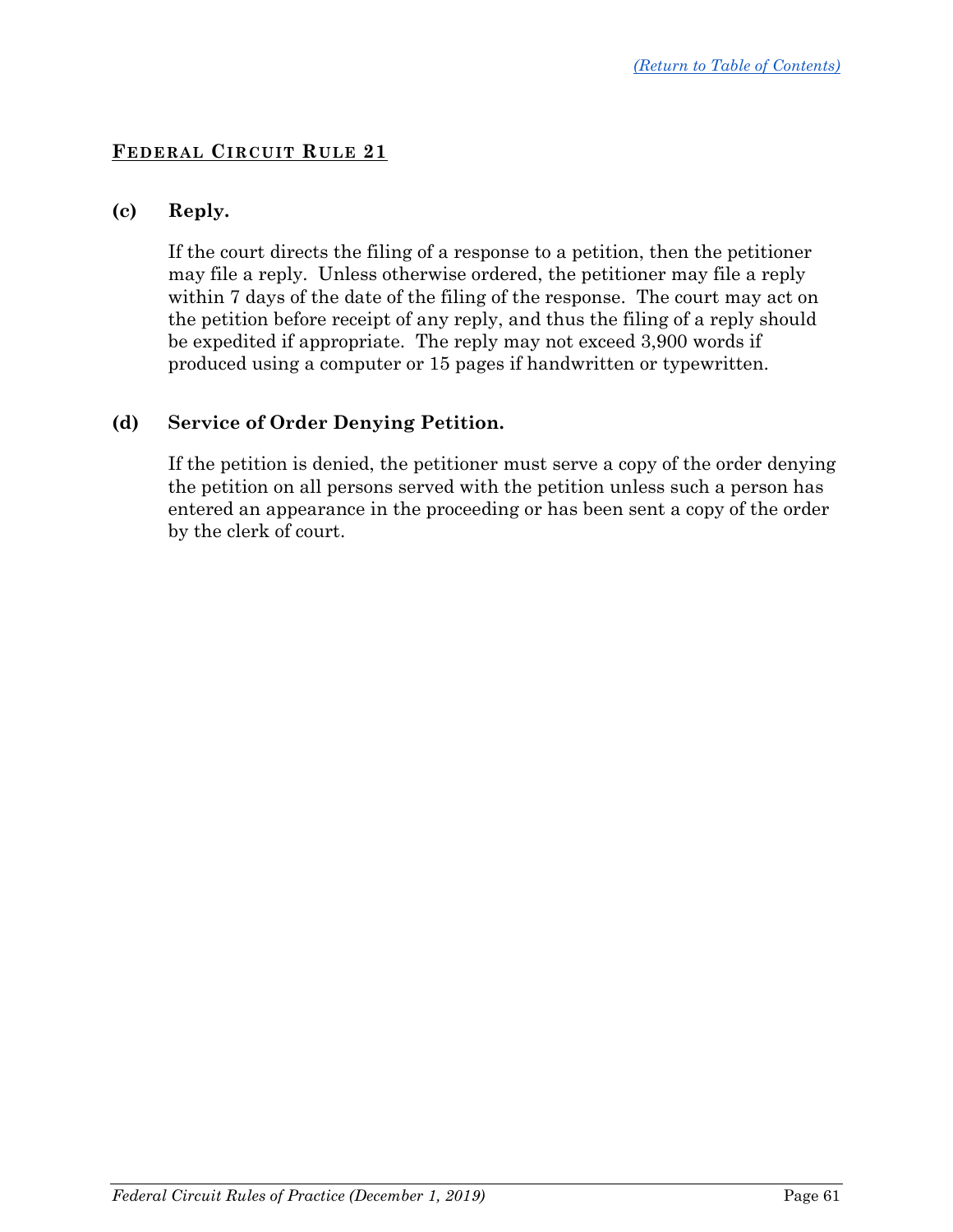# **Title VI – Habeas Corpus; Proceedings In Forma Pauperis**

**FEDERAL RULE OF APPELLATE PROCEDURE 22**

**Habeas Corpus and Section 2255 Proceedings**

[OMITTED]

# **Federal Rule of Appellate Procedure 23**

**Custody or Release of a Prisoner in a Habeas Corpus Proceeding** [OMITTED]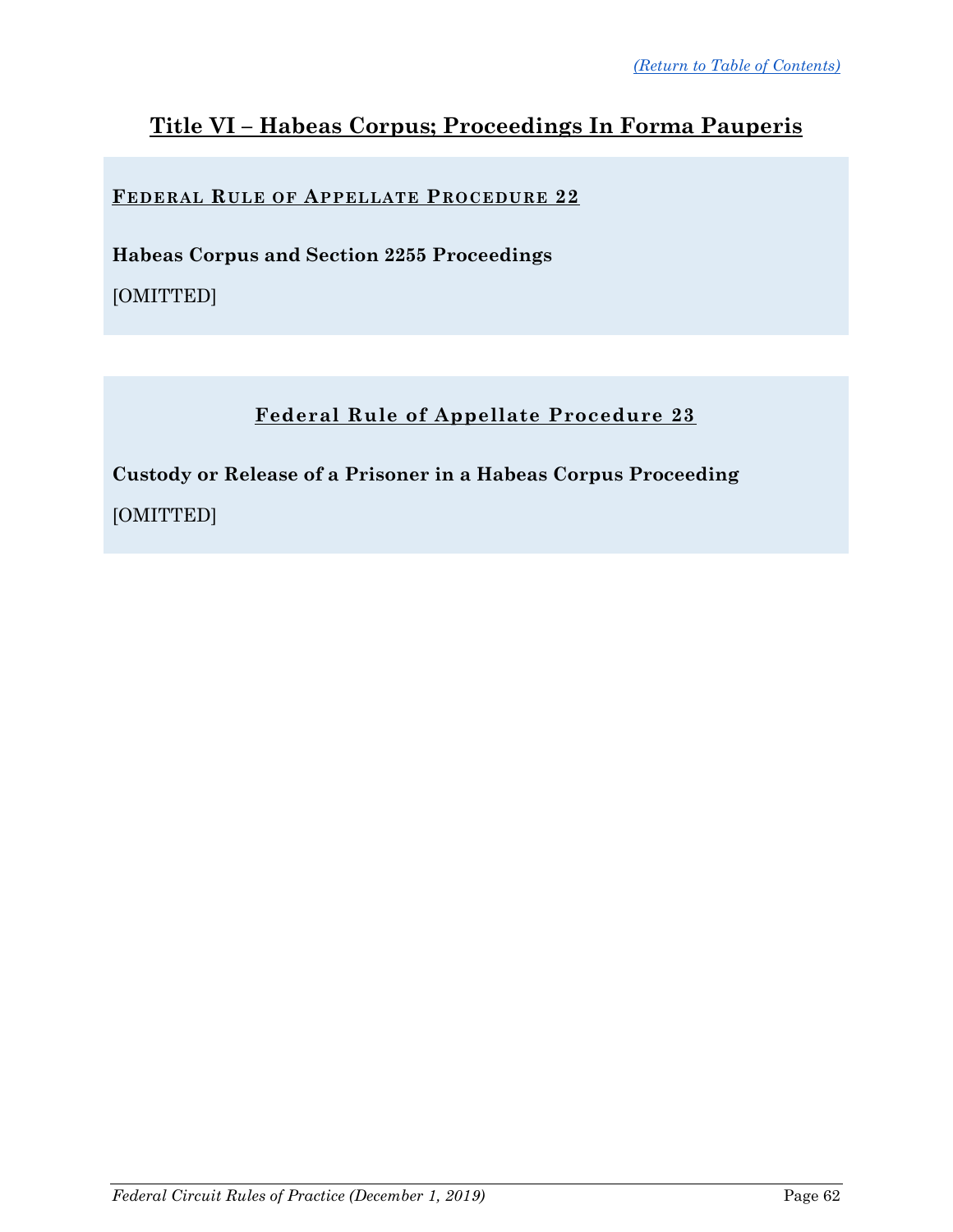### **Proceeding in Forma Pauperis**

### <span id="page-76-0"></span>**(a) Leave to Proceed in Forma Pauperis.**

- (1) **Motion in the District Court.** Except as stated in [Rule 24\(a\)\(3\),](#page-76-0) a party to a district-court action who desires to appeal in forma pauperis must file a motion in the district court. The party must attach an affidavit that:
	- (A) shows in the detail prescribed by Form 4 of the Appendix of Forms the party's inability to pay or to give security for fees and costs;
	- (B) claims an entitlement to redress; and
	- (C) states the issues that the party intends to present on appeal.
- (2) **Action on the Motion.** If the district court grants the motion, the party may proceed on appeal without prepaying or giving security for fees and costs, unless a statute provides otherwise. If the district court denies the motion, it must state its reasons in writing.
- (3) **Prior Approval.** A party who was permitted to proceed in forma pauperis in the district-court action, or who was determined to be financially unable to obtain an adequate defense in a criminal case, may proceed on appeal in forma pauperis without further authorization, unless:
	- (A) the district court—before or after the notice of appeal is filed certifies that the appeal is not taken in good faith or finds that the party is not otherwise entitled to proceed in forma pauperis and states in writing its reasons for the certification or finding; or
	- (B) a statute provides otherwise.
- (4) **Notice of District Court's Denial.** The district clerk must immediately notify the parties and the court of appeals when the district court does any of the following:
	- (A) denies a motion to proceed on appeal in forma pauperis;
	- (B) certifies that the appeal is not taken in good faith; or
	- (C) finds that the party is not otherwise entitled to proceed in forma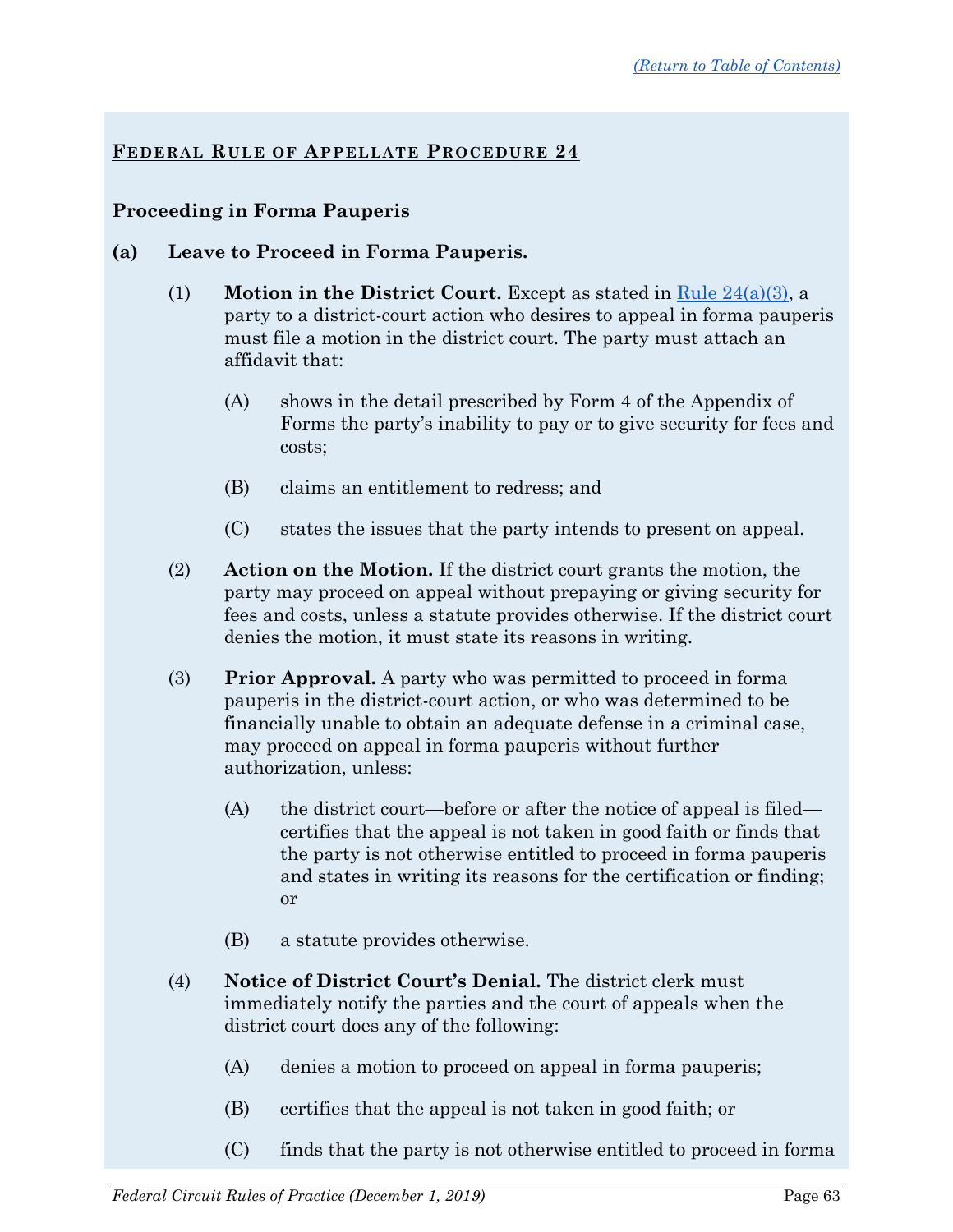pauperis.

(5) **Motion in the Court of Appeals.** A party may file a motion to proceed on appeal in forma pauperis in the court of appeals within 30 days after service of the notice prescribed in Rule  $24(a)(4)$ . The motion must include a copy of the affidavit filed in the district court and the district court's statement of reasons for its action. If no affidavit was filed in the district court, the party must include the affidavit prescribed by [Rule 24\(a\)\(1\).](#page-76-0)

#### **(b) Leave to Proceed in Forma Pauperis on Appeal from the United States Tax Court or on Appeal or Review of an Administrative-Agency Proceeding.**

A party may file in the court of appeals a motion for leave to proceed on appeal in forma pauperis with an affidavit prescribed by  $\frac{\text{Rule }24(a)(1)}{\text{Det}}$ 

- (1) in an appeal from the United States Tax Court; and
- (2) when an appeal or review of a proceeding before an administrative agency, board, commission, or officer proceeds directly in the court of appeals.

# **(c) Leave to Use Original Record.**

A party allowed to proceed on appeal in forma pauperis may request that the appeal be heard on the original record without reproducing any part.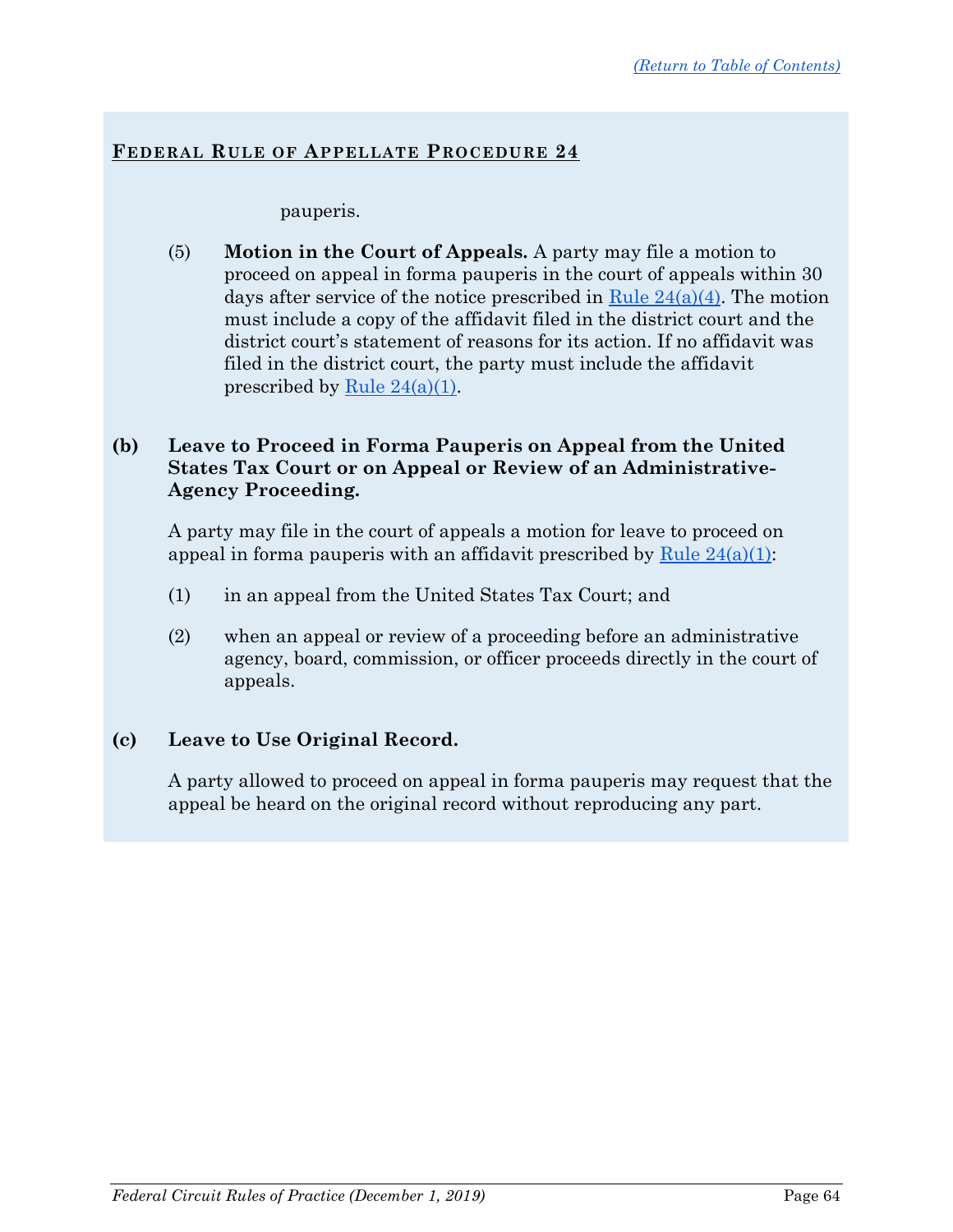#### **Proceeding in Forma Pauperis**

#### **(a) Form.**

If an appeal or petition for review is docketed without payment of the docketing fee, the clerk of court in providing notice of docketing will forward to the appellant or petitioner the form prescribed by this court for the motion to proceed on appeal in forma pauperis. (See [Form 6.](http://www.cafc.uscourts.gov/rules-of-practice/forms)) Except as provided in [Federal Rule of Appellate Procedure 24\(a\),](#page-76-0) if the clerk of court does not receive a completed motion, the docketing fee, or a completed [Form 6B](http://www.cafc.uscourts.gov/rules-of-practice/forms) within 14 days of the date of docketing of the appeal or petition, the clerk of court is authorized to dismiss the appeal or petition. See also [Federal Circuit Rule](#page-213-0)  [52\(d\).](#page-213-0)

The motion and affidavit may be made on the form provided in the Federal Rules of Appellate Procedure, but the court may request additional information from the movant.

#### **(b) Supplemental Form.**

If movant is incarcerated, in addition to [Form 6](http://www.cafc.uscourts.gov/rules-of-practice/forms) movant must file a supplemental form for prisoners, [Form 6A.](http://www.cafc.uscourts.gov/rules-of-practice/forms)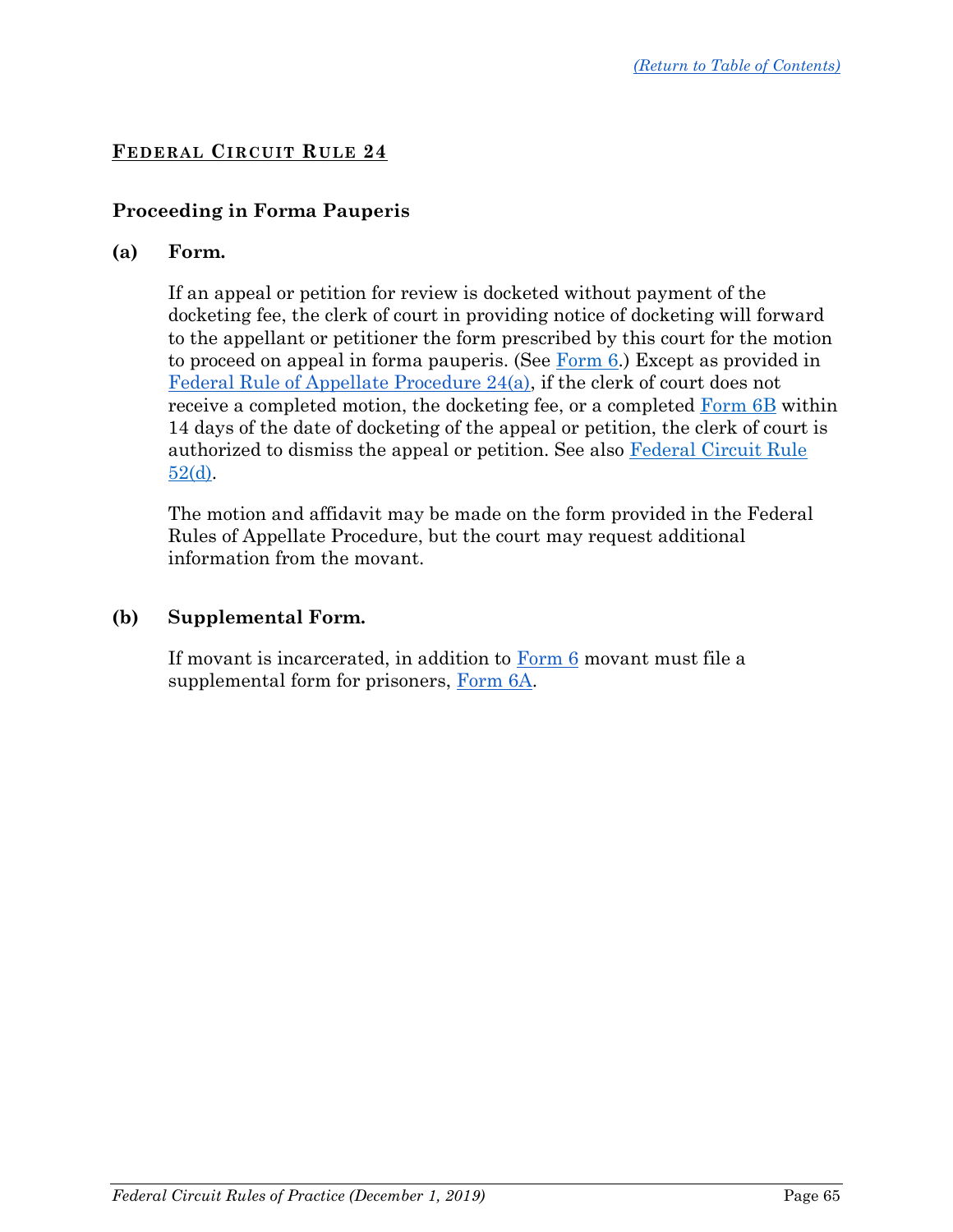# **Practice Notes to Rule 24**

### **DOCKETING FEE; TRANSCRIPT REQUEST.**

A party permitted to proceed in forma pauperis on appeal is not required to pay the docketing fee. Any request for a transcript of an agency proceeding at government expense is governed by agency regulations and must be directed to the agency.

# **PROCEEDING ON ORIGINAL RECORD.**

A request under Federal Rule of Appellate Procedure 24(c) that an appeal be heard on the original record is rarely granted because the available informal brief procedure permits an appendix consisting only of a copy of the decision or order sought to be reviewed. See Federal Circuit Rules  $28(g)$ ;  $30(i)$ ;  $31(e)$ ; and  $32(e)$ . See [Forms 11-16.](http://www.cafc.uscourts.gov/rules-of-practice/forms)

# **EFFECT OF PRISON LITIGATION REFORM ACT.**

Under the Prison Litigation Reform Act of 1995, a prisoner granted pauper status before the district court is not automatically entitled to pauper status on appeal. See 28 U.S.C. § 1915. A prisoner seeking to proceed in forma pauperis is directed to the [Guide for Pro Se Petitioners and Appellants](http://www.cafc.uscourts.gov/pro-se) for further information.

# **USERRA CASES.**

In a petition for review of a Merit Systems Protection Board decision, a petitioner is not required to pay the docketing fee or costs if the case involved a claim under the Uniformed Services Employment and Reemployment Rights Act of 1994 (USERRA). 38 U.S.C. § 4323, 4324. A petitioner claiming exemption from the fee pursuant to USERRA should submit [Form 6B](http://www.cafc.uscourts.gov/rules-of-practice/forms) within 14 days of the date of docketing of the petition and may be required to submit documentation that his or her case before the Board involved a USERRA claim.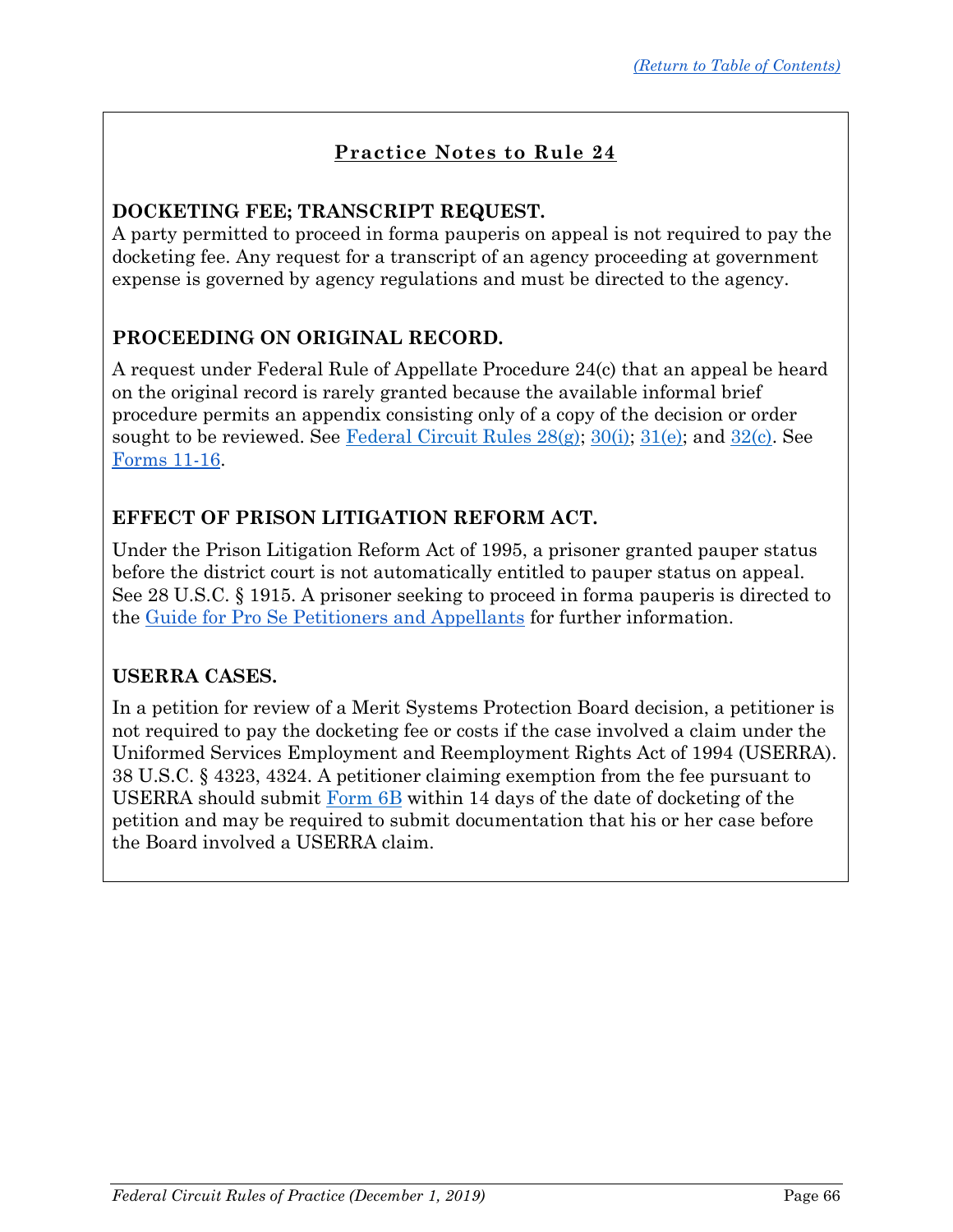# **Title VII – General Provisions**

# **FEDERAL RULE OF APPELLATE PROCEDURE 25**

#### **Filing and Service**

#### <span id="page-80-0"></span>**(a) Filing.**

(1) **Filing with the Clerk.** A paper required or permitted to be filed in a court of appeals must be filed with the clerk.

#### (2) **Filing: Method and Timeliness.**

#### (A) **Nonelectronic Filing**

- (i) **In General.** For a paper not filed electronically, filing may be accomplished by mail addressed to the clerk, but filing is not timely unless the clerk receives the papers within the time fixed for filing.
- (ii) **A Brief or Appendix.** A brief or appendix not filed electronically is timely filed, however, if on or before the last day for filing, it is:
	- mailed to the clerk by first-class mail, or other class of mail that is at least as expeditious, postage prepaid; or
	- dispatched to a third-party commercial carrier for delivery to the clerk within 3 days.
- (iii) **Inmate Filing.** If an institution has a system designed for legal mail, an inmate confined there must use that system to receive the benefit of this Rule  $25(a)(2)(A)(iii)$ . A paper not filed electronically by an inmate is timely if it is deposited in the institution's internal mail system on or before the last day for filing and:
	- it is accompanied by: a declaration in compliance with 28 U.S.C. § 1746—or a notarized statement—setting out the date of deposit and stating that first-class postage is being prepaid; or evidence (such as a postmark or date stamp) showing that the

paper was so deposited and that postage was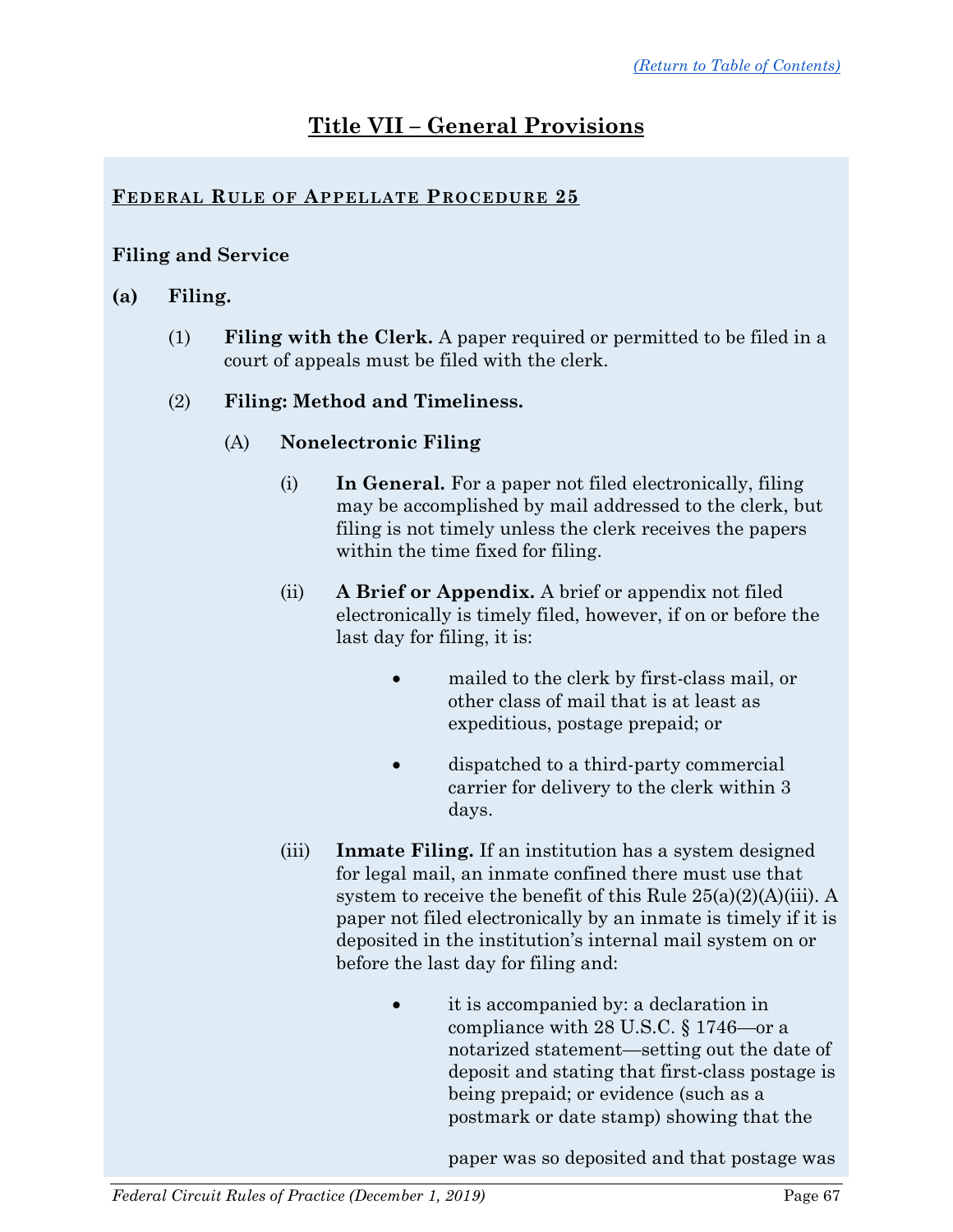#### prepaid; or

• the court of appeals exercises its discretion to permit the later filing of a declaration or notarized statement that satisfies [Rule](#page-80-0)   $25(a)(2)(A)(iii)$ .

# (B) **Electronic Filing and Signing.**

- (i) **By a Represented Person – Generally Required; Exceptions.** A person represented by an attorney must file electronically, unless nonelectronic filing is allowed by the court for good cause or is allowed or required by local rule.
- (ii) **By an Unrepresented Person – When Allowed or Required.** A person not represented by an attorney:
	- may file electronically only if allowed by court order or by local rule; and
	- may be required to file electronically only by court order, or by a local rule that includes reasonable exceptions.
- (iii) **Signing***.* A filing made through a person's electronicfiling account and authorized by that person, together with that person's name on a signature block, constitutes the person's signature.
- (iv) **Same as a Written Paper***.* A paper filed electronically is a written paper for purposes of these rules.
- (3) **Filing a Motion with a Judge.** If a motion requests relief that may be granted by a single judge, the judge may permit the motion to be filed with the judge; the judge must note the filing date on the motion and give it to the clerk.
- (4) **Clerk's Refusal of Documents.** The clerk must not refuse to accept for filing any paper presented for that purpose solely because it is not presented in proper form as required by these rules or by any local rule or practice.
- (5) **Privacy Protection.** An appeal in a case whose privacy protection was governed by Federal Rule of Bankruptcy Procedure 9037, Federal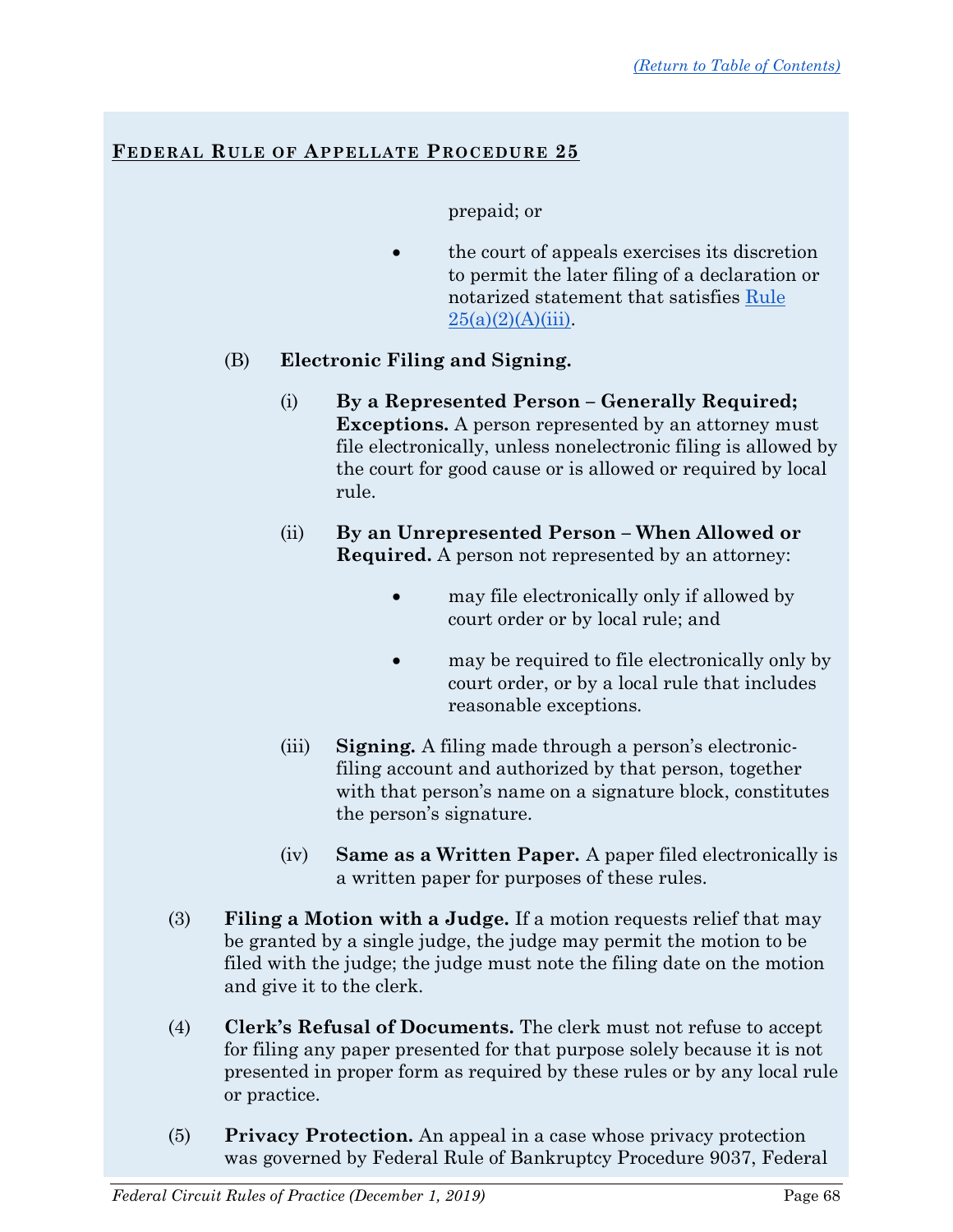Rule of Civil Procedure 5.2, or Federal Rule of Criminal Procedure 49.1 is governed by the same rule on appeal. In all other proceedings, privacy protection is governed by Federal Rule of Civil Procedure 5.2, except that Federal Rule of Criminal Procedure 49.1 governs when an extraordinary writ is sought in a criminal case.

# **(b) Service of All Papers Required.**

Unless a rule requires service by the clerk, a party must, at or before the time of filing a paper, serve a copy on the other parties to the appeal or review. Service on a party represented by counsel must be made on the party's counsel.

#### <span id="page-82-0"></span>**(c) Manner of Service.**

- (1) Nonelectronic service may be any of the following:
	- (A) personal, including delivery to a responsible person at the office of counsel;
	- (B) by mail;
	- (C) by third-party commercial carrier for delivery within 3 days; or
- (2) Electronic service of a paper may be made (A) by sending it to a registered user by filing it with the court's electronic-filing system or (B) by sending it by other electronic means that the person to be served consented to in writing.
- (3) When reasonable considering such factors as the immediacy of the relief sought, distance, and cost, service on a party must be by a manner at least as expeditious as the manner used to file the paper with the court.
- (4) Service by mail or by commercial carrier is complete on mailing or delivery to the carrier. Service by electronic means is complete on filing or sending, unless the party making service is notified that the paper was not received by the party served.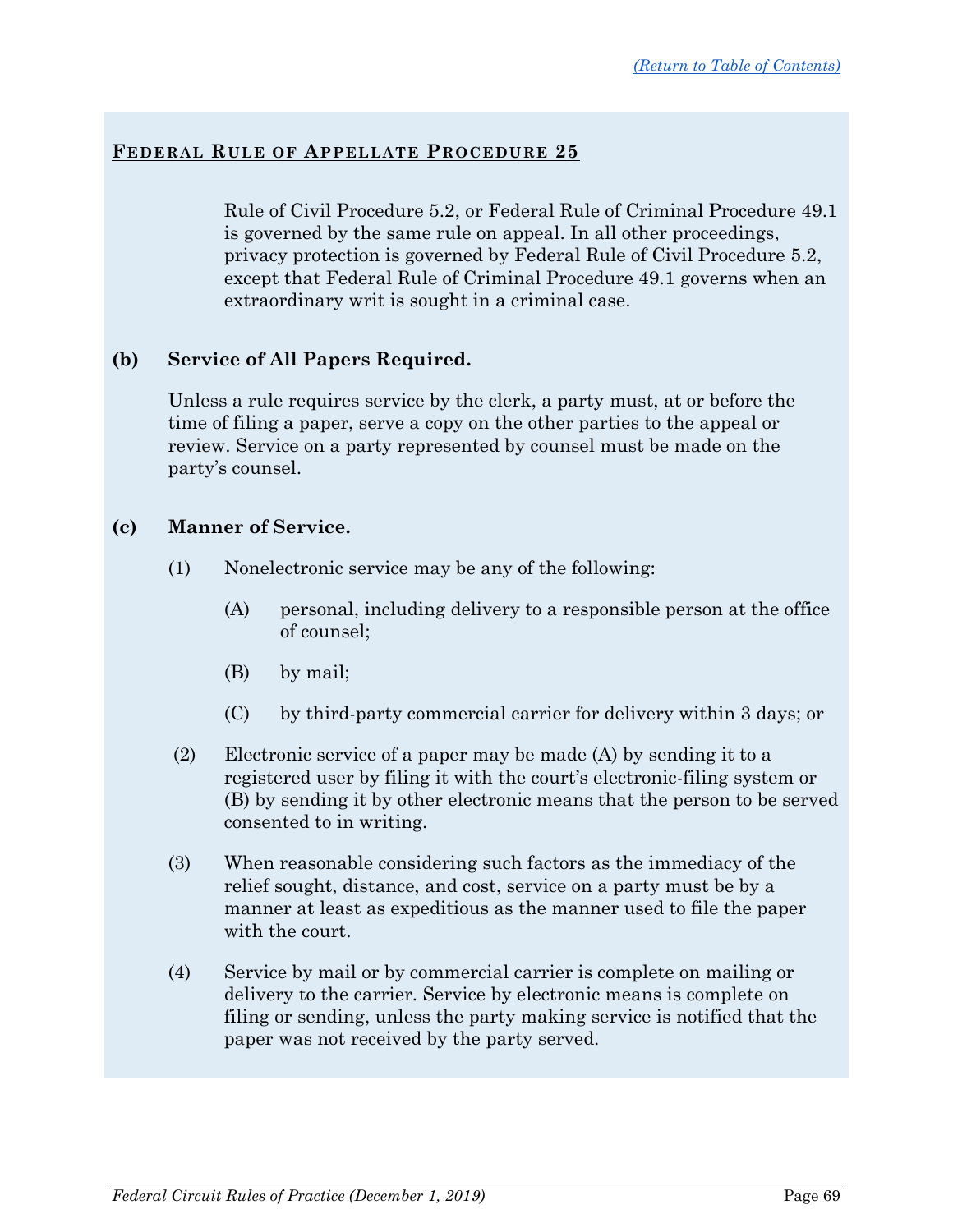#### <span id="page-83-0"></span>**(d) Proof of Service.**

- (1) A paper presented for filing must contain either of the following if it was served other than through the court's electronic-filing system:
	- (A) an acknowledgment of service by the person served; or
	- (B) proof of service consisting of a statement by the person who made service certifying:
		- (i) the date and manner of service;
		- (ii) the names of the persons served; and
		- (iii) their mail or electronic addresses, facsimile numbers, or the addresses of the places of delivery, as appropriate for the manner of service.
- (2) When a brief or appendix is filed by mailing or dispatch in accordance with Rule  $25(a)(2)(A)(ii)$ , the proof of service must also state the date and manner by which the document was mailed or dispatched to the clerk.
- (3) Proof of service may appear on or be affixed to the papers filed.

#### **(e) Number of Copies.**

When these rules require the filing or furnishing of a number of copies, a court may require a different number by local rule or by order in a particular case.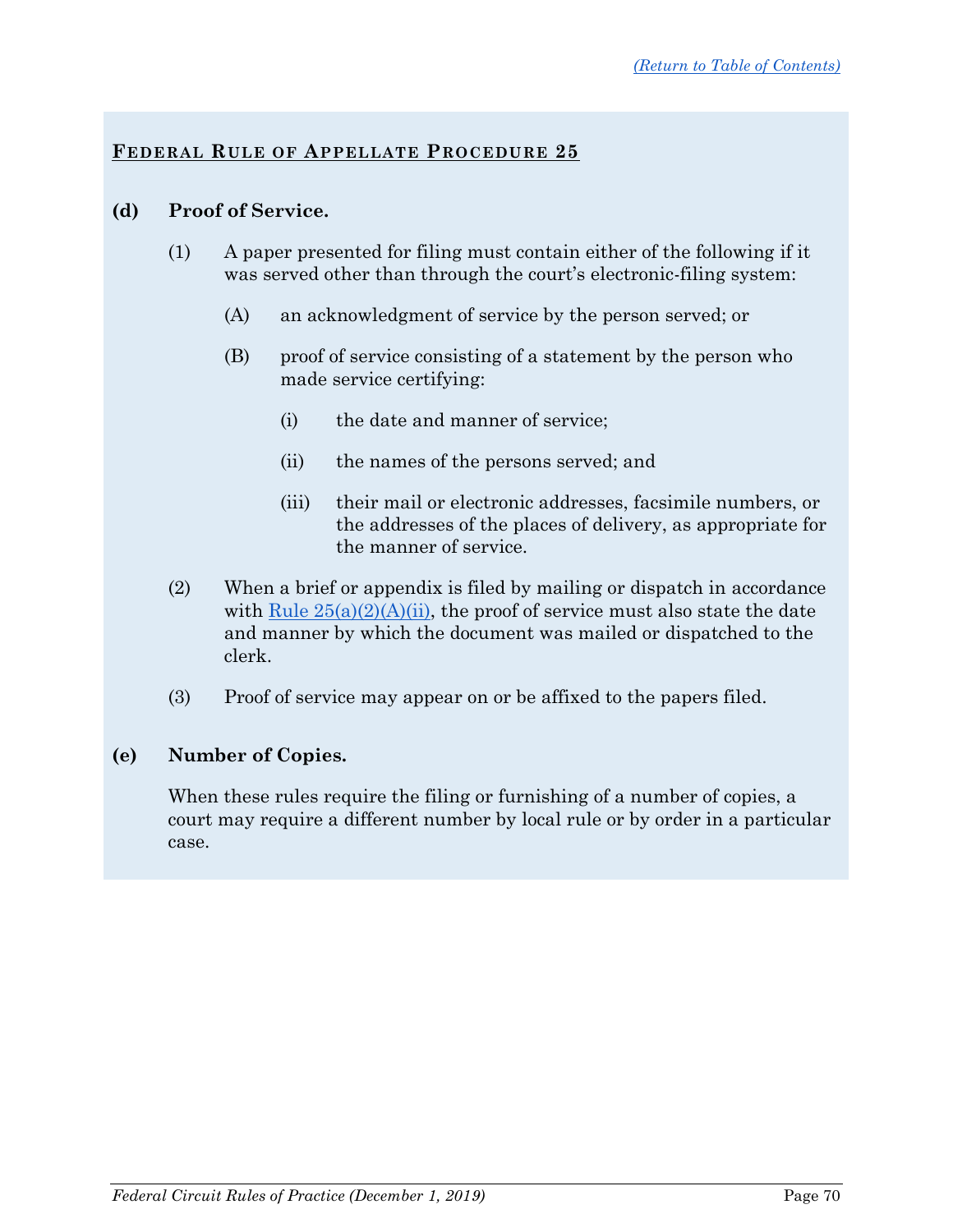# <span id="page-84-0"></span>**Filing and Service**

# **(a) Filing in General; Payment of Fees; Registration; Admission to Bar.**

- (1) **Filing in General; Payment of Fees**. Except as noted below, parties represented by counsel must submit all documents, including appeals and petitions when applicable, through Case Management/Electronic Case Filing (CM/ECF). Pro se parties must submit any documents in paper form, providing one copy to the court. Payment of any required fees must be made by counsel through pay.gov. Instructions are available on the court's [website](http://www.cafc.uscourts.gov/) concerning use of pay.gov. Payment of any required fees must be made by pro se parties through check or money order. See also [Federal Circuit Rule 52.](#page-212-0) A [User's Guide for](http://www.cafc.uscourts.gov/sites/default/files/cmecf/ElectronicFilingProcedures.pdf)  [CM/ECF](http://www.cafc.uscourts.gov/sites/default/files/cmecf/ElectronicFilingProcedures.pdf) and instructions for the use of pay.gov are posted on the court's [website.](http://www.cafc.uscourts.gov/)
- (2) **Registration; Admission to Bar**. Attorneys who appear before this court must register for the court's CM/ECF system. Registration requirements are posted on the court's [website.](http://www.cafc.uscourts.gov/) Registration for CM/ECF is not a substitute for counsel's application for admission to the bar or entry of appearance in a case. Applications for admission to the bar must be filed using the CM/ECF system by following the instructions posted on the court's [website.](http://www.cafc.uscourts.gov/)

#### **(b) Case-initiating Documents.**

Documents such as appeals filed directly with this court, petitions for review, petitions for writs of mandamus, and motions for stays or injunctions under [Fed. R. App. P. 8](#page-35-0) or [18,](#page-67-0) are considered case-initiating documents if the appeal or petition has not otherwise been opened.

- (1) **Submissions by Counsel**. Case-initiating documents must be filed in Portable Document Format (PDF) by parties represented by counsel through CM/ECF and pay.gov. See the instructions on the court's [website](http://www.cafc.uscourts.gov/) for how to file a case-initiating document through CM/ECF and pay the fees through pay.gov. A case-initiating document is considered filed at the time and date registered by CM/ECF. No paper copy is required.
- (2) **Submissions by Pro Se Parties**. Case-initiating documents submitted by pro se parties must be provided to the court in paper. Only one copy is required. The paper document must be served on opposing counsel at the same time it is mailed or delivered to the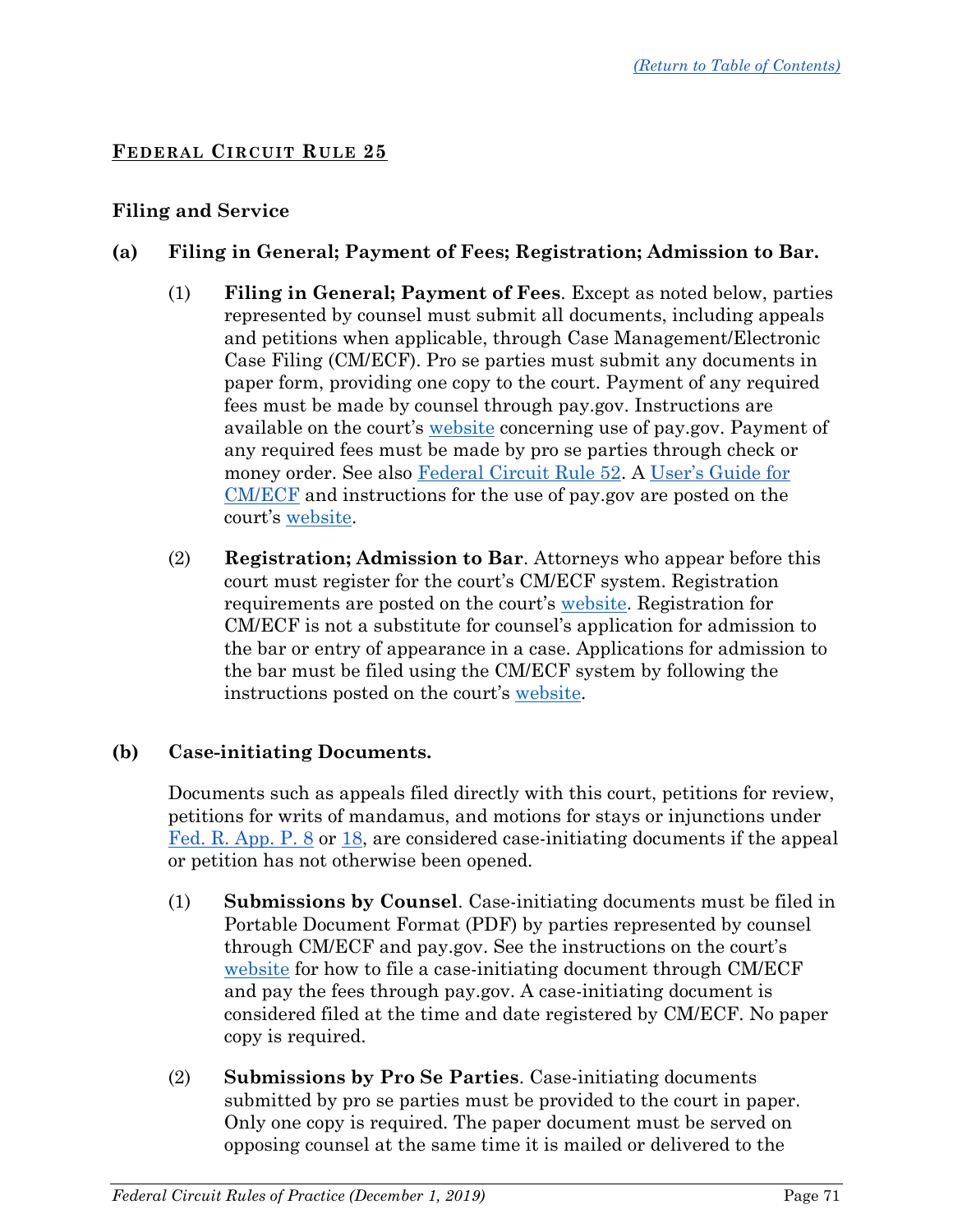court.

#### <span id="page-85-0"></span>**(c) All Other Documents.**

(1) **Submissions by Counsel**. All other documents must be submitted in PDF through the court's electronic filing system. A document filed electronically is deemed filed on the date and time stated on the Notice of Docket Activity from the court. Unless a time for filing is specified by the court, filing must be completed before midnight Eastern Time to be considered timely filed on that day.

For documents covered by this subsection  $(c)(1)$ , counsel must not submit paper copies except as required by court order or by the following provisions.

- (A) **Briefs***.* In cases to be heard by a three-judge panel, six paper copies are required to be provided to the court within five business days of the court's issuance of a notice requesting paper copies.
- (B) **Appendices***.* In cases to be heard by a three-judge panel, six paper copies are required to be provided to the court within five business days of the court's issuance of a notice requesting paper copies.
- (C) **Petitions for Panel Rehearing**. Three paper copies are required to be provided to the court within two business days of filing the petition through CM/ECF, unless otherwise ordered.
- (D) **Petitions for En Banc Hearing or Rehearing.** Eighteen paper copies are required to be provided to the court within two business days of the filing of the petition through CM/ECF, unless otherwise ordered.
- (E) **Combined Petition for Panel Rehearing and Rehearing En Banc.** Unless otherwise ordered, 18 paper copies are required to be provided to the court within two business days of the filing of the petition through CM/ECF.
- (F) **Briefs in En Banc Cases.** If the court grants a petition for hearing en banc, unless otherwise ordered, 28 paper copies of all briefs and appendices shall be filed within five business days of the court's acceptance of the electronic brief. If the court grants a petition for rehearing en banc, unless otherwise ordered, 28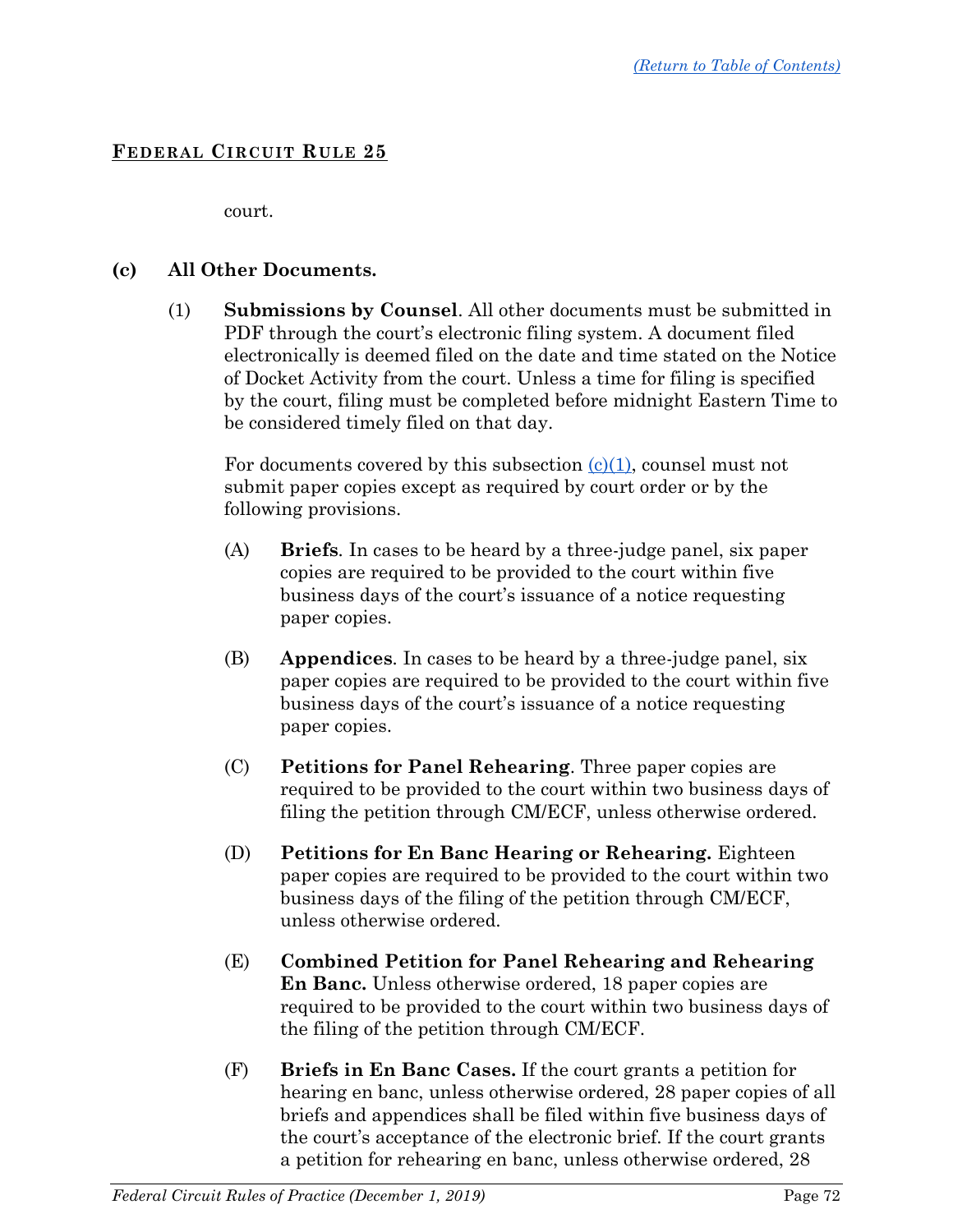paper copies of the original briefs and appendices (in cases where briefs were filed in CM/ECF prior to the court's order granting an en banc rehearing) shall be filed within seven business days of the court's order granting en banc rehearing. Additionally, if the court grants a petition for rehearing en banc, 28 paper copies of any ordered supplemental briefs, appendices, and amicus briefs must be filed within five business days of the court's acceptance of the electronic brief or appendices. If a brief is accompanied by a motion for leave, paper copies of the motion shall also be submitted in the quantity required of the brief by this subsection.

- (G) **Confidential Versions**. If confidential and nonconfidential versions of the briefs, appendices, or petitions were filed through CM/ECF, paper copies of only the confidential version(s) are required to be submitted to the court. One paper copy of the confidential version of any document submitted to the court through CM/ECF must be served on any party, whether that party is or is not represented by counsel, except if that party or its counsel has not been authorized access to the confidential information under a governing protective order. Electronic access to confidential versions of documents is restricted to the court only.
- (H) **Other Documents**. Exhibits, attachments, or appendices that are not in a format that readily permits electronic filing—such as those which are illegible when scanned or which, because of their odd shape, are unable to be scanned—may be filed in paper form without leave of court. Counsel must then file electronically a Notice of Paper Filing. The party must serve documents filed pursuant to this subsection by providing two paper copies to all other parties. If such documents are submitted with a brief or appendix, then an original and six copies must be filed within five business days of electronic submission of the Notice of Paper Filing. For all other filings of documents that may not be scanned, an original and three copies must be filed.
- (I) **Motion for Exemption***.* A motion for exemption from the court's CM/ECF requirements may be submitted in paper form. Only one paper copy is required. Upon a showing of good cause, the court may exempt a party from CM/ECF requirements and authorize filing by means other than use of CM/ECF.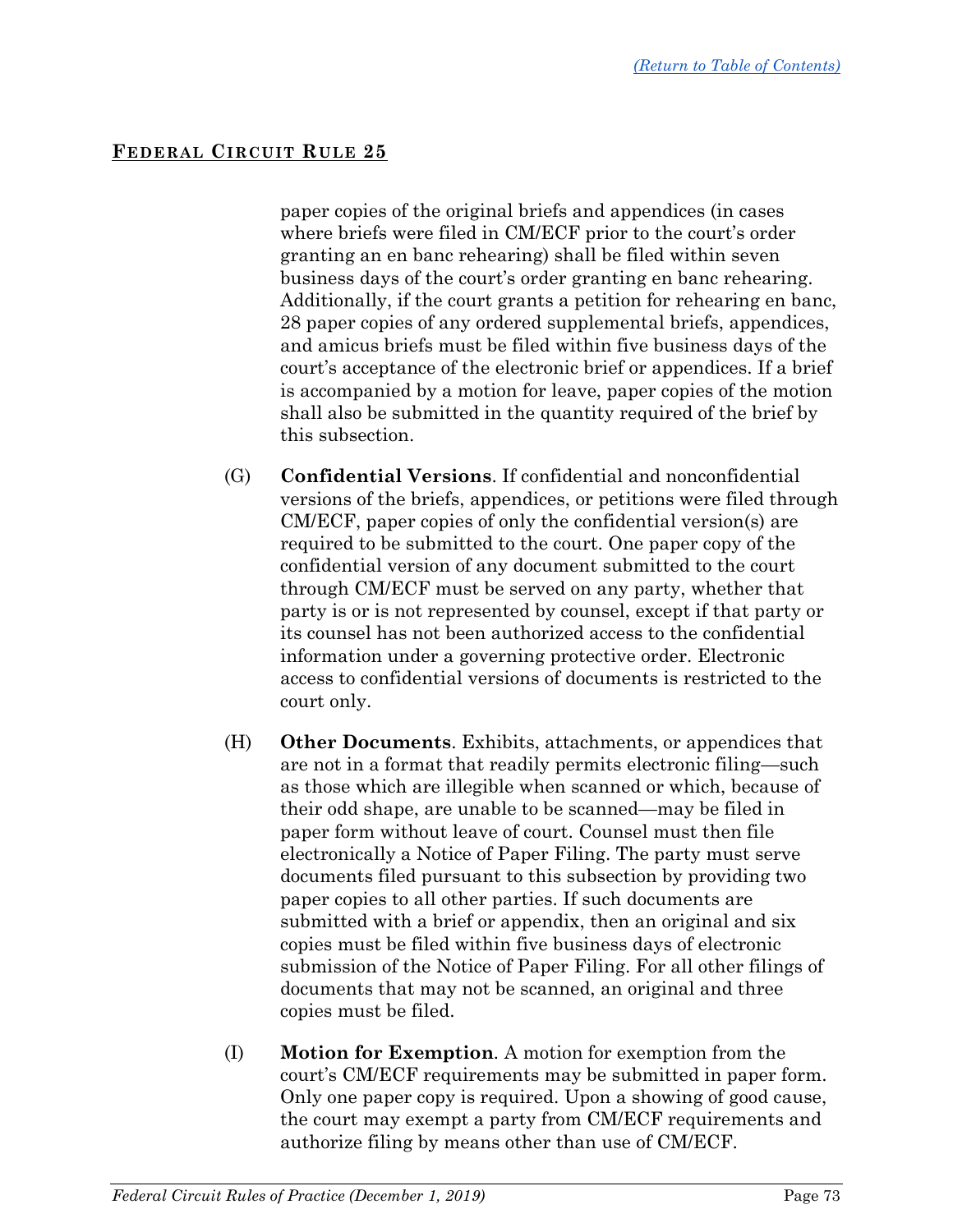- (J) **Technical or System Failures**. A CM/ECF filer whose filing is made untimely as the result of a technical or system failure may seek appropriate relief from the court, and must include in that submission a declaration or affidavit attesting to the filer's failed attempts to file electronically.
- (K) **Corrected Versions.** If a party has not yet filed paper copies of a document and that party has electronically filed a corrected version of that document, only paper copies of the corrected version must be provided to the court.
- (L) **Sanctions for Failure to Comply**. Failure to comply with the court's rules may result in dismissal of the appeal or other action as deemed appropriate by the court. For example, failure to timely provide the required paper copies of a brief or appendix may result in dismissal of the appeal or in the case proceeding solely on the appellant's opening brief.
- (2) **Submissions by Pro Se Parties**. All documents from pro se parties must be provided to the court in paper form. The court will scan the documents provided by the pro se parties and place them on the electronic docket. The court will discard other paper documents once they have been scanned and made a part of the official record unless the electronic file thereby produced is incomplete or of questionable quality in accordance with judiciary records management policies.
	- (A) **Facsimile and Email Transmission***.* A motion, response to a motion, reply to a response, or letter may be filed by email or facsimile transmission if submitted by a pro se party. The certificate of service must state whether a copy has been served on all parties by email or facsimile transmission. No other document, including for example an appeal or petition, may be filed or served by email or facsimile. A petition or appeal submitted by a pro se party **must** be filed with the court by mail or delivery, and the court must **receive** the document by the due date.
	- (B) **Copies***.* Unless otherwise ordered in a particular case, three paper copies of any briefs, appendices, or petition for rehearing must be submitted to the court by a pro se party on or before the due dates provided in these rules. For all other documents, including for example motions or letters, only one paper copy is required.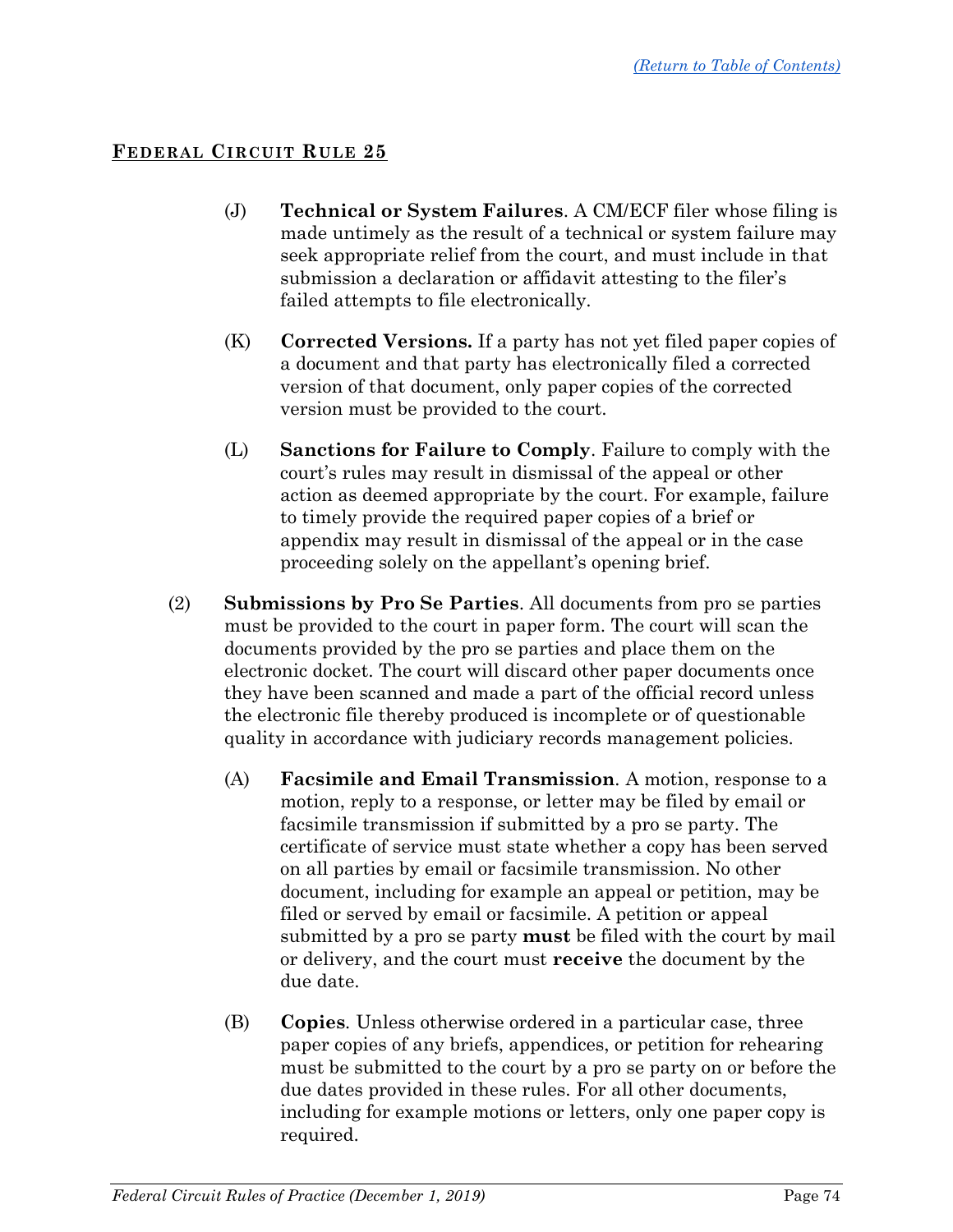- (3) **Entries by the Court**. Unless otherwise provided, all orders, opinions, judgments, and other court-issued documents in cases maintained in the CM/ECF system will be issued electronically. Such issuance constitutes entry on the docket kept by the clerk of court. Electronic transmission of the Notice of Docket Activity constitutes any notice and service required by the court's rules. Any document released electronically by the court without the original signature of a judge, clerk of court, or authorized court representative shall have the same force and effect as if signed. The clerk of court shall give notice in paper form to a person who is not an electronic filer.
- (4) **Review and Correction by the Clerk of Court.** The clerk of court may require the filing of a corrected copy of any submission that fails to comply with the court's rules or the Electronic Filing Procedures. If a party fails to file a timely corrected copy in response to a notice requiring correction from the clerk of court, the clerk of court may strike the non-compliant document from the docket. The clerk of court may also edit docket entries to correct or add text or attachments and any such revision will be identified on the docket.

#### **(d) Format of Documents; Signatures.**

Documents filed electronically and in paper must comply with the format requirements set forth in the Federal Rules of Appellate Procedure, the Federal Circuit Rules, and any other requirements established by the court or by the CM/ECF User Manual. Where the court's rules require a signature on a document, the name of the filer whose log-in and password is used to submit a document may be preceded by "/s/" and typed in the space where the signature would otherwise appear.

#### **(e) Service.**

(1) **Documents Submitted by Counsel**. Registration as a CM/ECF filer constitutes consent to electronic service of all documents. If a document is filed by counsel through CM/ECF, the Notice of Docketing Activity generated by that filing constitutes service on opposing counsel. A certificate of service should indicate that the document was served through CM/ECF. Service of a filing to an invalid email address constitutes valid service if the individual has failed to timely provide a current email address. If one of the other parties is proceeding pro se, then counsel must serve a paper copy of any document as provided in [Federal Rules of Appellate Procedure 25\(c\),](#page-82-0) [\(d\),](#page-83-0) and a certificate of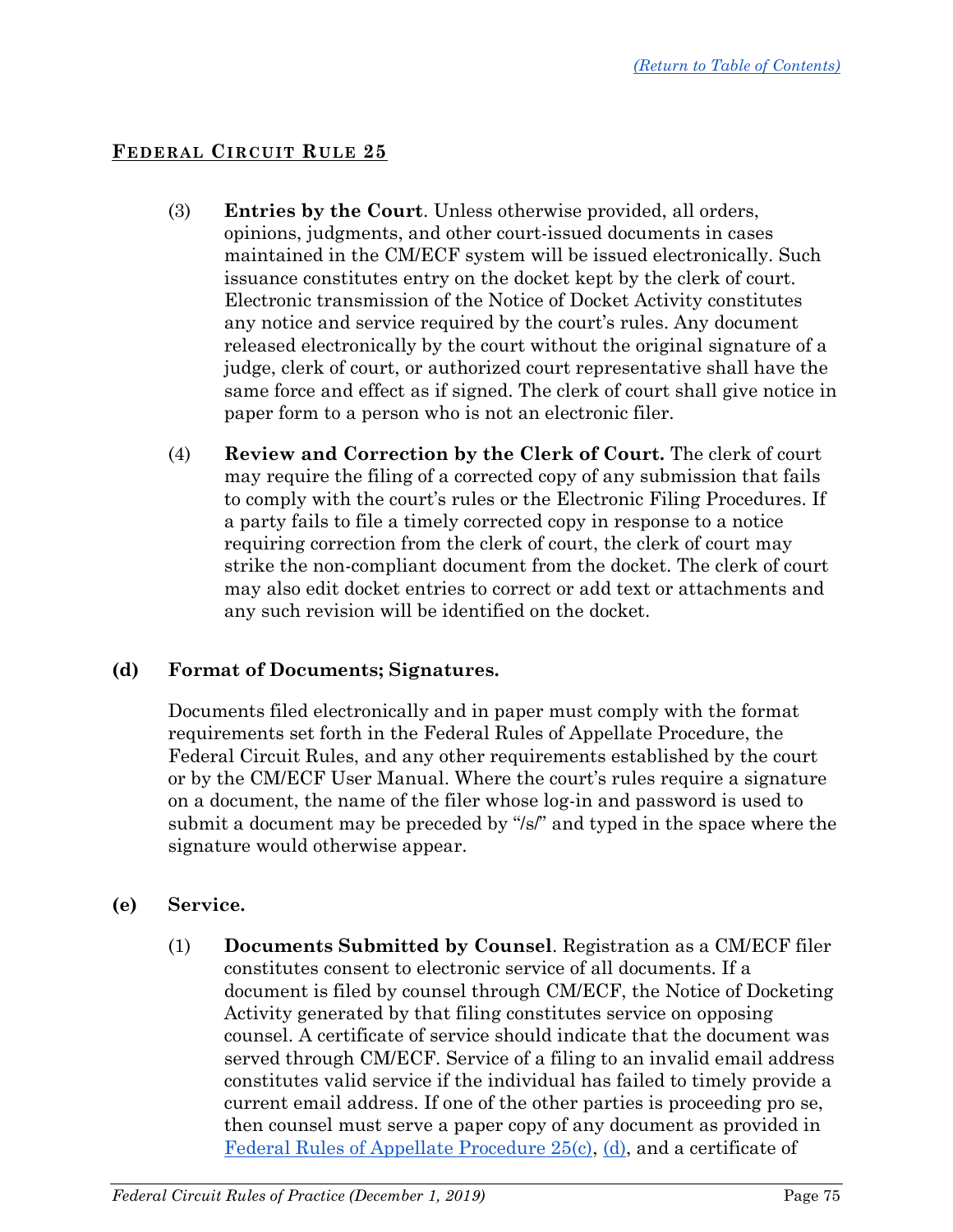service must be included to explain how service was achieved on the pro se party. If a document is filed and served electronically on a nonbusiness day, timeliness and calculation of any responsive deadlines will begin on the next business day. Three additional days are NOT added to the time to file a responsive document because the court considers service by email through CM/ECF to be delivered when transmitted.

(2) **Documents Submitted by Pro Se Parties**. A copy of any document submitted to the court by a pro se party must be mailed, delivered or transmitted by the pro se party to all other parties as provided in [Federal Rules of Appellate Procedure 25\(c\),](#page-82-0) [\(d\).](#page-83-0) A certificate of service is required to be included with the document to explain how the document was provided to the other parties in the case. See [Form 30.](http://www.cafc.uscourts.gov/rules-of-practice/forms)

# **(f) Privacy.**

Unless ordered otherwise, all parties (including pro se parties) must refrain from including or must redact the following personal data identifiers from documents filed with the court: Social Security numbers; financial account numbers; names of minors (use instead the minor's initials); dates of birth (use the year only); home addresses (use the city and state only). If a party refers to materials in appendices that a party determines for good reason and in compliance with court rules should not be made available to the public on the Internet through PACER, then two versions of the appendices must be filed: a nonconfidential public version with the sensitive materials redacted, and an unredacted confidential version of the full document. The responsibility for redacting restricted or sensitive materials from documents and assuring that all materials contained in the public version of documents rests solely with the parties and counsel. The clerk of court will not review documents filed for compliance with this requirement.

#### **(g) Retention of Documents.**

Documents that are electronically filed and require original signatures other than that of the CM/ECF filer (such as an affidavit signed by a person other than the CM/ECF filer) must be maintained in paper form by the CM/ECF filer until the case is terminated with finality and with no right of appeal or until such later date as the court prescribes. On request of the court, the CM/ECF filer must provide original documents for review.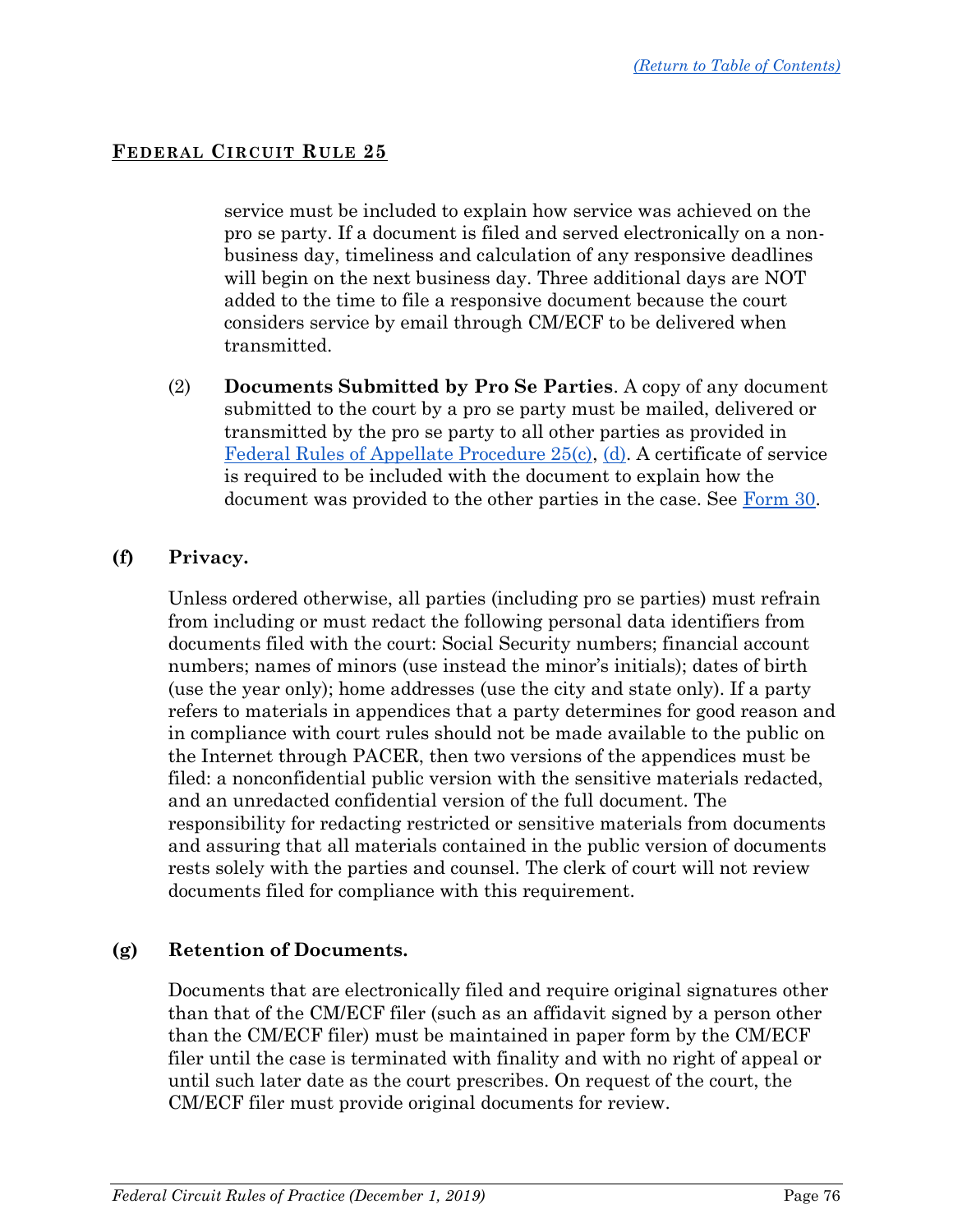# **Practice Notes to Rule 25**

# **LOCATION OF CLERK'S OFFICE; HOURS OF OPERATION; NIGHT BOX.**

The clerk's office is in Room 401 of the National Courts Building, 717 Madison Place, NW, Washington, DC 20439, and is open from 8:30 a.m. to 4:30 p.m. on workdays. After the office closes on workdays, papers may be deposited until midnight in a night box at the garage entrance on H Street NW, between 15th Street and Madison Place.

# **CLERK'S MAILING ADDRESS.**

Address mail as follows:

Clerk of Court United States Court of Appeals for the Federal Circuit 717 Madison Place NW Washington, DC 20439

The clerk of court will not pay postage due.

# **CLERK'S FACSIMILE NUMBER.**

Documents which [Federal Circuit Rule 25](#page-84-0) permits to be sent by facsimile to the clerk of court by pro se parties should be sent to: 202-275-9678. Note that appeals and petitions for review may NOT be filed by facsimile.

# **CLERK'S OFFICE EMAIL.**

Email address [\(prose@cafc.uscourts.gov\)](mailto:prose@cafc.uscourts.gov) may only be used by pro se filers.

# **PROOF OF SERVICE.**

Each brief, petition, motion, response, or reply must contain proof of service. If filed by counsel through CM/ECF, the certificate of service may state that the brief or other document was filed through CM/ECF and thereby served electronically. If filed by or to a pro se party, the certificate must state how the document was mailed or delivered. The original filed pro se with the court must be signed.

# **RETURN COPY MARKED RECEIVED.**

When a brief or other paper is presented for filing and the filer provides a copy to be marked "received," the clerk of court will mark it received and return it. If the filing is by mail or if the night box is used, a self-addressed, postage-paid (first class) return envelope must accompany the request.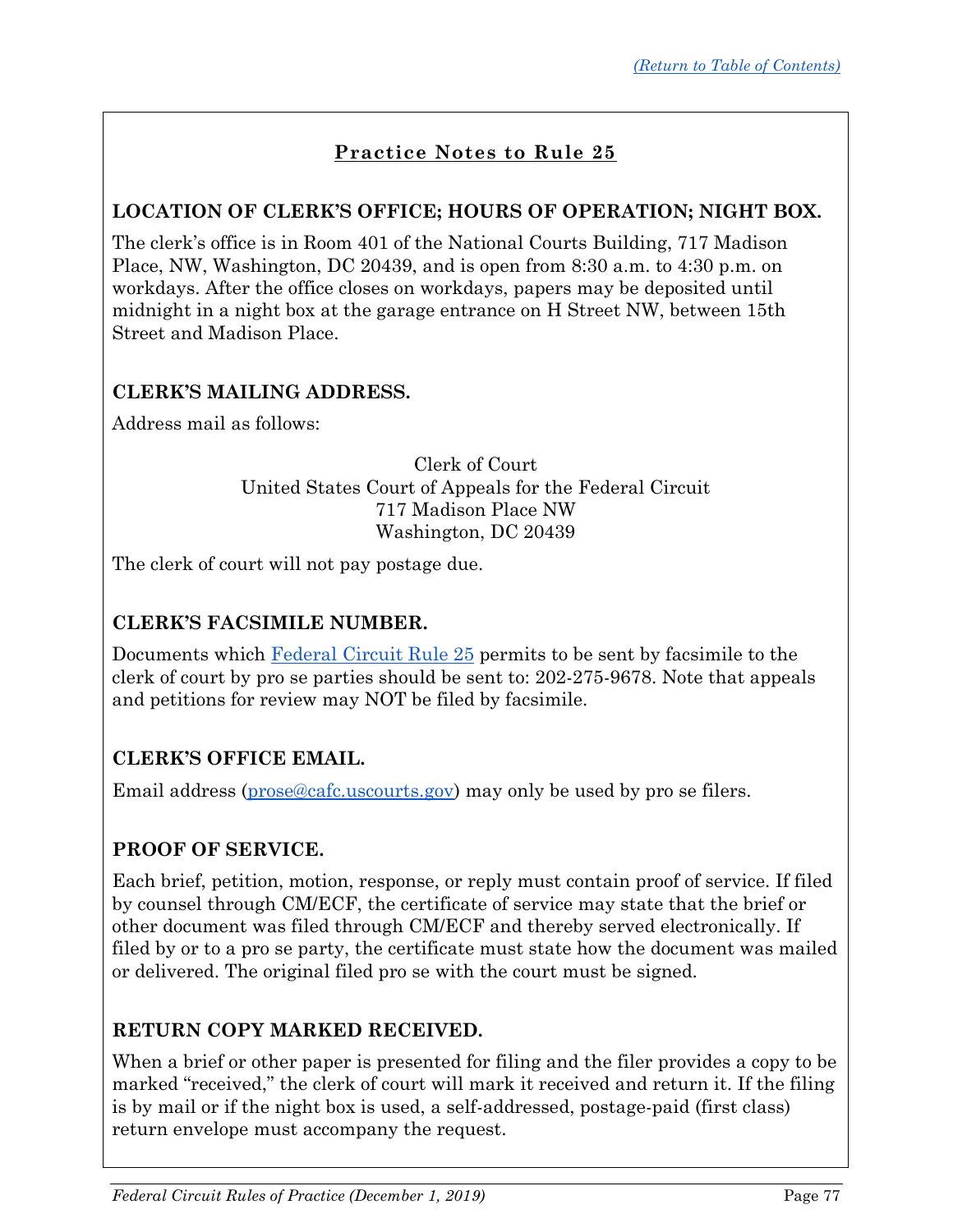# **Practice Notes to Rule 25**

# **FILING REVIEW AND CORRECTION BY THE CLERK.**

The clerk of court may review material submitted for filing and require correction to conform with the Federal Rules of Appellate Procedure and the Federal Circuit Rules. The clerk of court will issue a notice advising of the nature of the nonconformity and guidelines for resubmission. Opposing counsel will be notified of the required correction. The timeliness of a response is computed from date of service of the original material. Because of occasional delays with some mail transmitted by the United States Postal Service, due to screening or other issues, if a document such as a notice of appeal, petition for review, motion, or other document must be received by the court on a particular date, then the pro se filer might consider using an alternative method of delivering the document to the court, such as a commercial carrier or hand-delivery. The court cannot waive the deadlines for filing a notice of appeal or petition for review, even if the document was deposited in the mail in a timely fashion. Federal Rule of Appellate Procedure  $26(b)$ .

# **PRO SE PARTIES WHO ARE ATTORNEYS.**

**If a pro se party is also an attorney, that individual may use CM/ECF only if the attorney is registered as a member of the court's bar and if the attorney enters an appearance. If the pro se party who also happens to be an attorney is not registered as a member of the bar, that pro se party must proceed by following the rules applicable to pro se parties and thus may not use CM/ECF.**

# **PAPER COPIES OF BRIEFS AND APPENDICES.**

Counsel should not submit paper copies of any briefs or appendices required under Federal Circuit Rule  $25(c)(1)(A)-B$ ) until after the court issues a notice indicating that the copies are due and the deadline for filing these copies. In typical, nonexpedited cases, the clerk of court issues this notice shortly after briefing concludes. Paper copies for petitions and briefs related to panel rehearing, en banc hearing, or en banc rehearing are due after the filing of the electronic version as required by Federal Circuit Rule  $25(c)(1)(C)$ -(F). Unrepresented parties must provide paper copies at the time for filing of the original brief.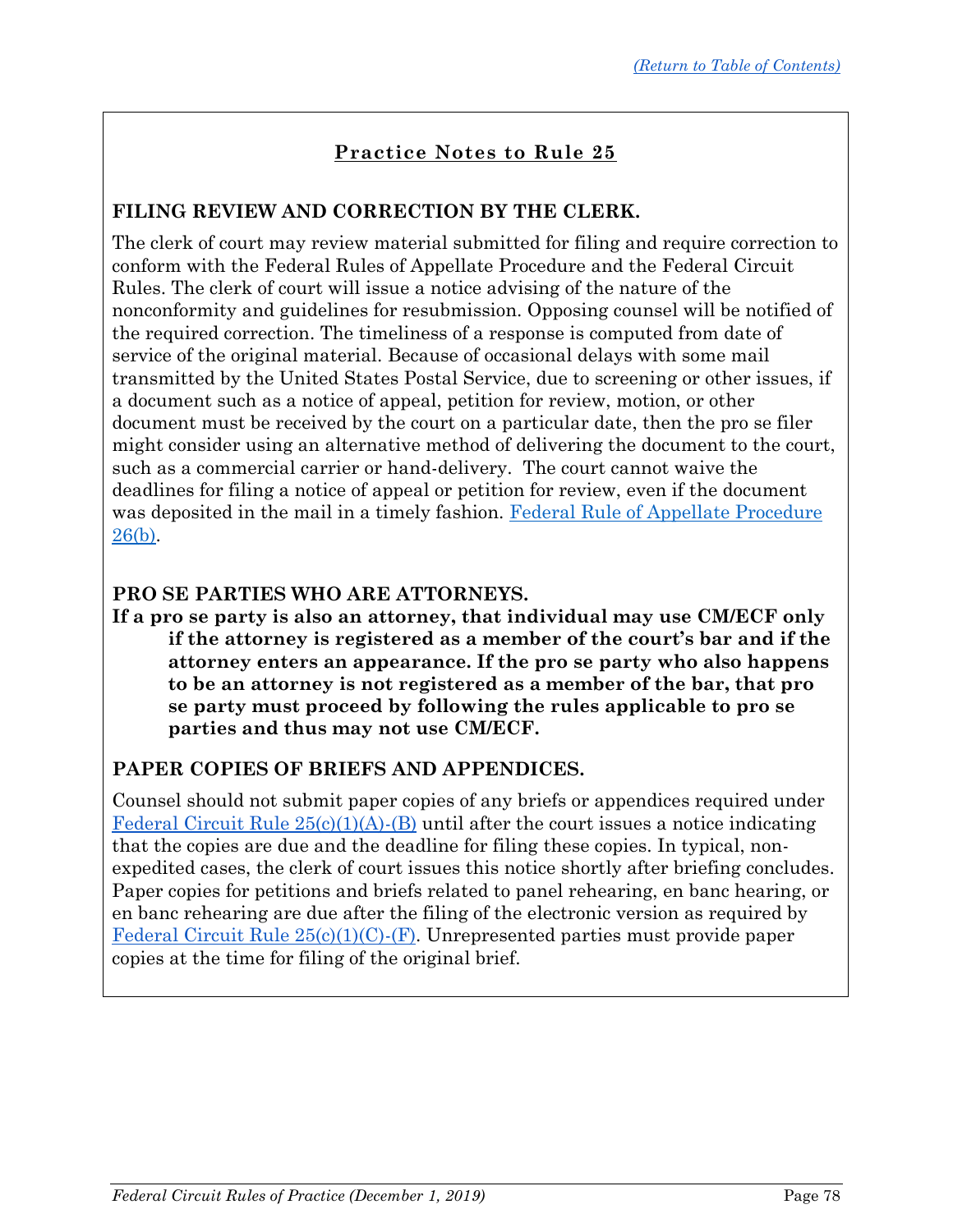#### **Computing and Extending Time**

#### <span id="page-92-0"></span>**(a) Computing Time.**

The following rules apply in computing any time period specified in these rules, in any local rule or court order, or in any statute that does not specify a method of computing time.

- (1) **Period Stated in Days or a Longer Unit.** When the period is stated in days or a longer unit of time:
	- (A) exclude the day of the event that triggers the period;
	- (B) count every day, including intermediate Saturdays, Sundays, and legal holidays; and
	- (C) include the last day of the period, but if the last day is a Saturday, Sunday, or legal holiday, the period continues to run until the end of the next day that is not a Saturday, Sunday, or legal holiday.
- (2) **Period Stated in Hours.** When the period is stated in hours:
	- (A) begin counting immediately on the occurrence of the event that triggers the period;
	- (B) count every hour, including hours during intermediate Saturdays, Sundays, and legal holidays; and
	- (C) if the period would end on a Saturday, Sunday, or legal holiday, the period continues to run until the same time on the next day that is not a Saturday, Sunday, or legal holiday.
- (3) **Inaccessibility of the Clerk's Office.** Unless the court orders otherwise, if the clerk's office is inaccessible:
	- (A) on the last day for filing under Rule  $26(a)(1)$ , then the time for filing is extended to the first accessible day that is not a Saturday, Sunday, or legal holiday; or
	- (B) during the last hour for filing under <u>Rule 26(a)(2)</u>, then the time for filing is extended to the same time on the first accessible day that is not a Saturday, Sunday, or legal holiday.
- (4) **''Last Day'' Defined.** Unless a different time is set by a statute, local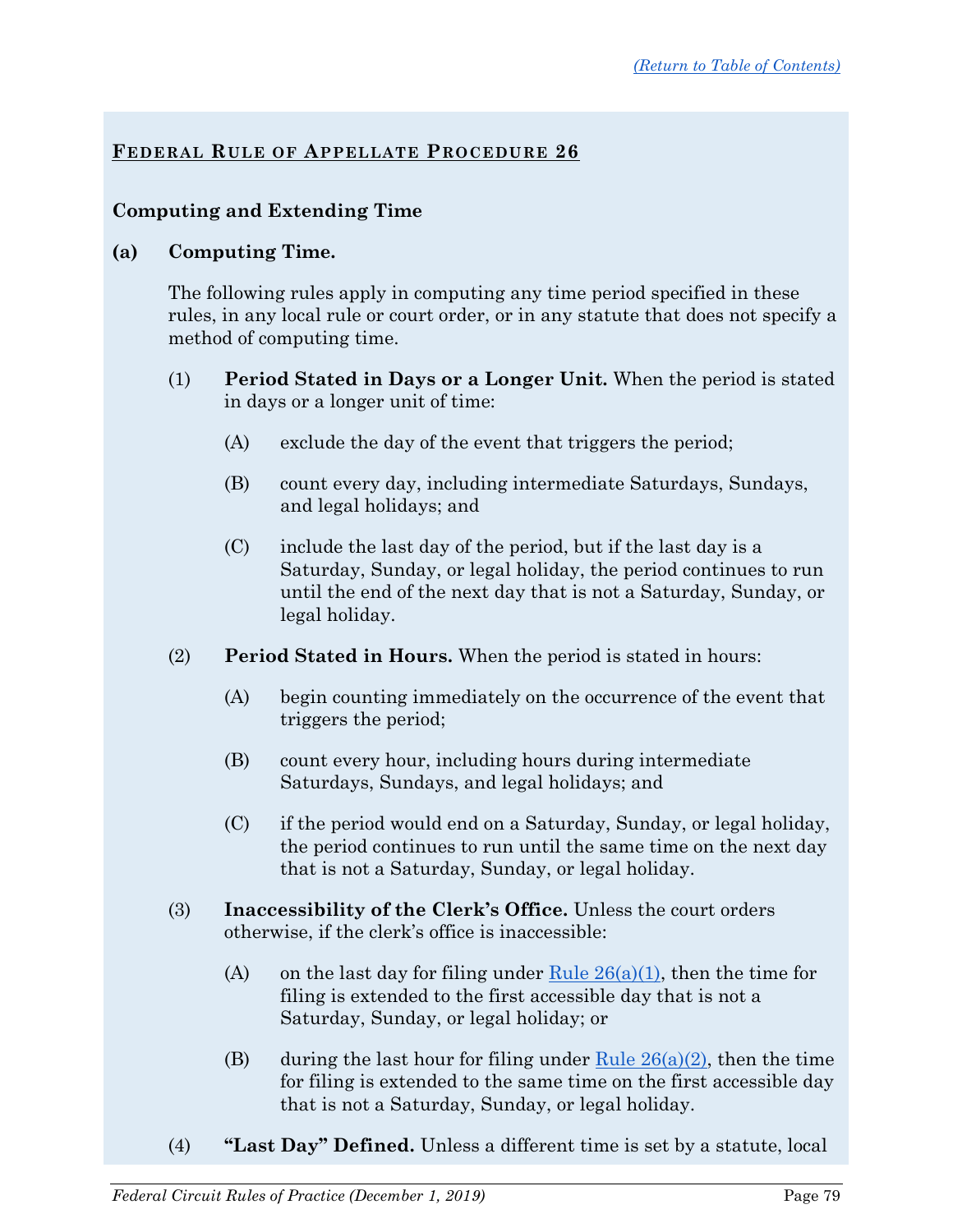rule, or court order, the last day ends:

- (A) for electronic filing in the district court, at midnight in the court's time zone;
- (B) for electronic filing in the court of appeals, at midnight in the time zone of the circuit clerk's principal office;
- (C) for filing under Rules  $4(c)(1)$ ,  $25(a)(2)(A)(ii)$ , and  $25(a)(2)(A)(iii)$ —and filing by mail under <u>Rule 13(a)(2</u>)—at the latest time for the method chosen for delivery to the post office, third-party commercial carrier, or prison mailing system; and
- (D) for filing by other means, when the clerk's office is scheduled to close.
- (5) **"Next Day" Defined.** The "next day" is determined by continuing to count forward when the period is measured after an event and backward when measured before an event.
- (6) **"Legal Holiday" Defined.** "Legal holiday" means:
	- (A) the day set aside by statute for observing New Year's Day, Martin Luther King Jr.'s Birthday, Washington's Birthday, Memorial Day, Independence Day, Labor Day, Columbus Day, Veterans' Day, Thanksgiving Day, or Christmas Day;
	- (B) any day declared a holiday by the President or Congress; and
	- (C) for periods that are measured after an event, any other day declared a holiday by the state where either of the following is located: the district court that rendered the challenged judgment or order, or the circuit clerk's principal office.

# <span id="page-93-0"></span>**(b) Extending Time.**

For good cause, the court may extend the time prescribed by these rules or by its order to perform any act, or may permit an act to be done after that time expires. But the court may not extend the time to file:

- (1) a notice of appeal (except as authorized in Rule 4) or a petition for permission to appeal; or
- (2) a notice of appeal from or a petition to enjoin, set aside, suspend,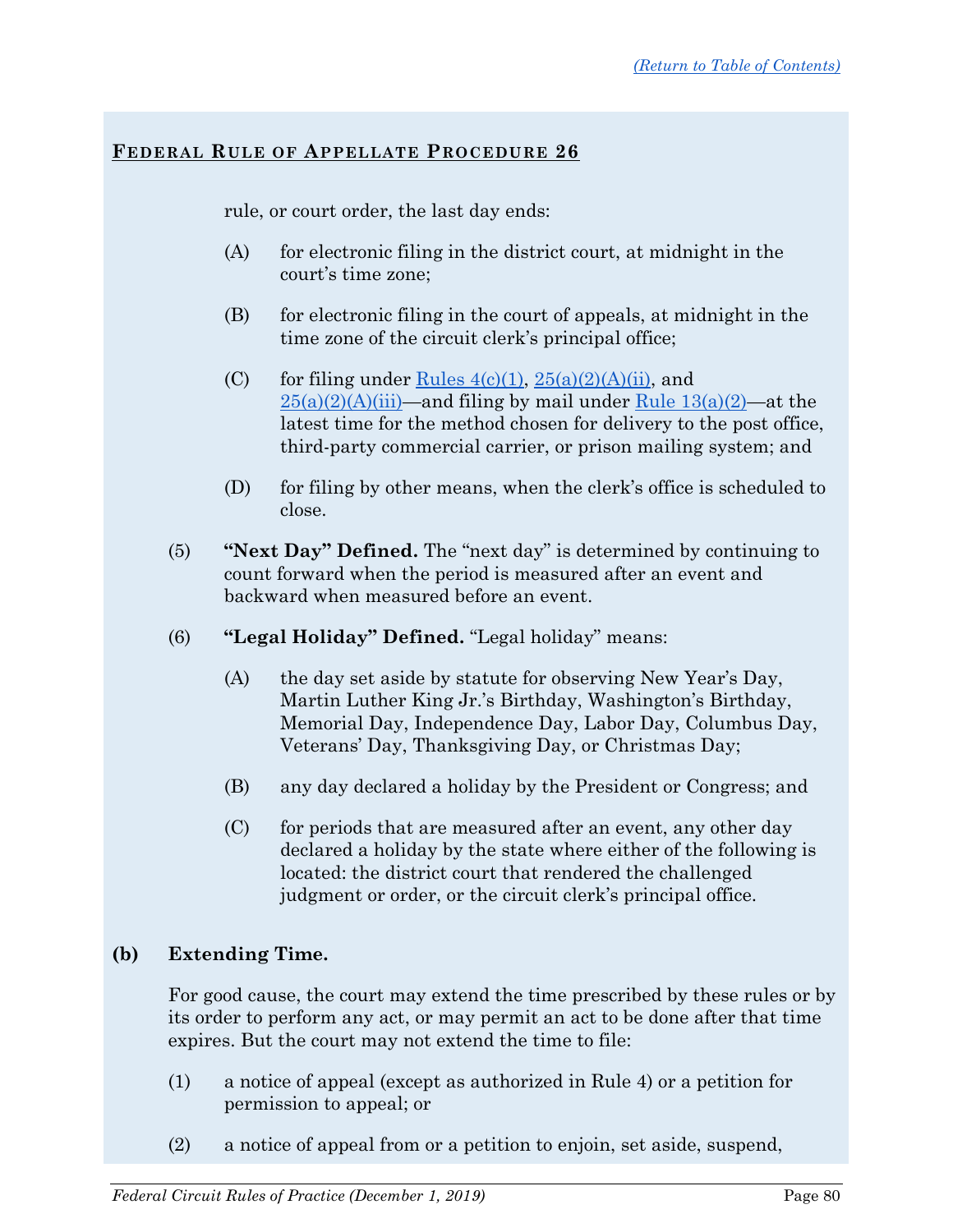modify, enforce, or otherwise review an order of an administrative agency, board, commission, or officer of the United States, unless specifically authorized by law.

# <span id="page-94-0"></span>**(c) Additional Time after Certain Kinds of Service.**

When a party may or must act within a specified time after being served, and the paper is not served electronically on the party or delivered to the party on the date stated in the proof of service, 3 days are added after the period would otherwise expire under  $Rule 26(a)$ .

# **FEDERAL CIRCUIT RULE 26**

#### **Computing and Extending Time**

#### **(a) Computation of Time; Closing the Clerk's Office.**

"Legal holiday" also means a day on which the clerk's office is closed by order of the court or the chief judge. Such an order will be posted publicly.

#### **(b) Motion to Extend Time.**

- (1) A motion to extend the time prescribed by the Federal Rules of Appellate Procedure, the Federal Circuit Rules, or an order of this court must be made at least 7 days before the date sought to be extended, except that in extraordinary circumstances a motion may be made later than that deadline if accompanied by an affidavit or unsworn declaration under penalty of perjury under 28 U.S.C. § 1746 that describes the extraordinary circumstances.
- (2) Before filing the motion, the movant must inform all other parties that it will seek an extension.
- (3) The movant must state in the motion whether any other parties object and, if so, whether a response in opposition will be filed.
- (4) In addition to showing good cause, the motion must state: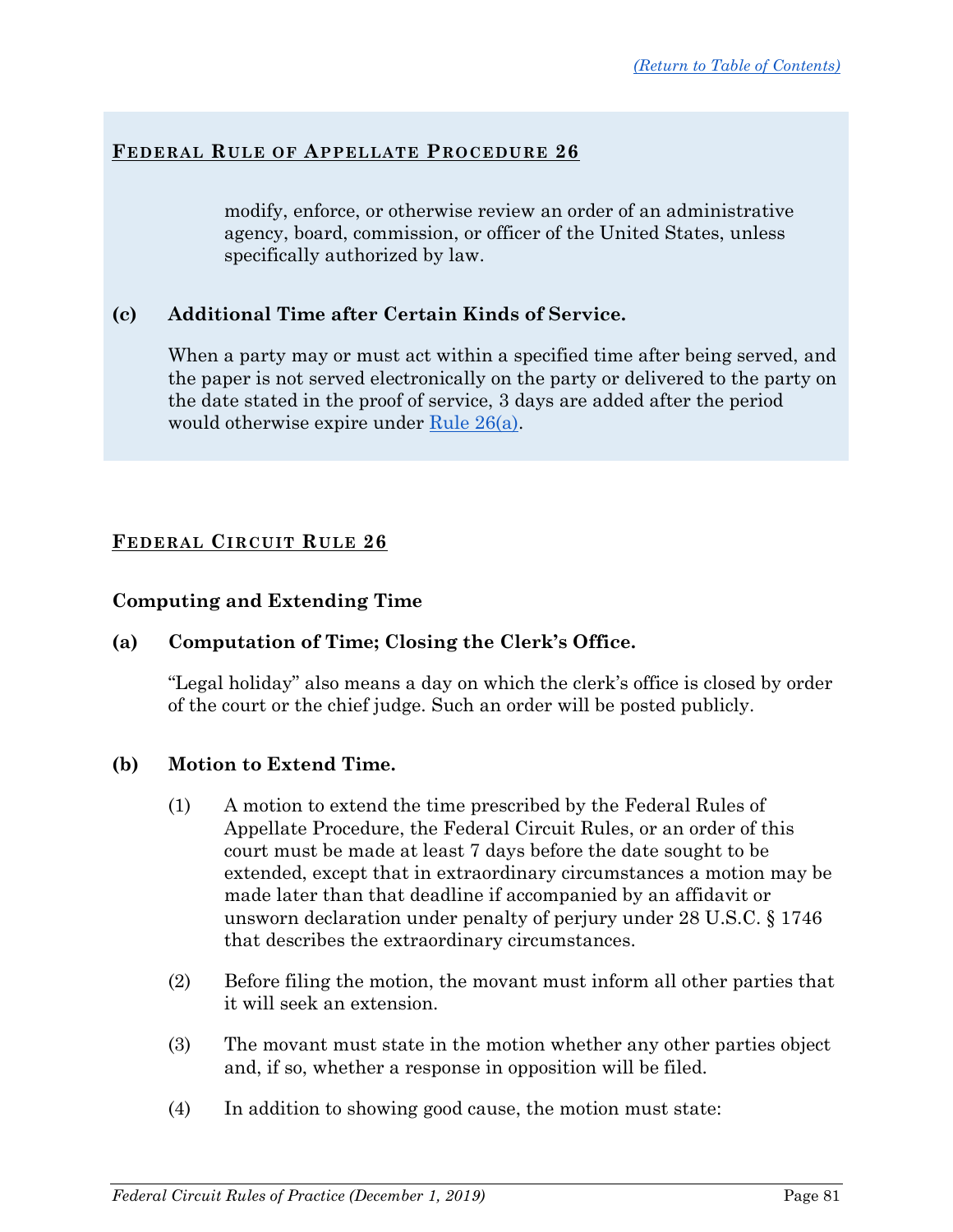- (A) the date to be extended;
- (B) the revised date sought;
- (C) the number of days of extension sought; and
- (D) the total number of days of extension previously granted to the movant.
- (5) A request for an extension of more than 14 days must be accompanied by an affidavit or unsworn declaration of counsel or a pro se party under penalty of perjury under 28 U.S.C. §1746 showing good cause for the extension.

# **(c) Electronic Service of Documents by Counsel Through CM/ECF.**

Three additional days are NOT added to the time to file a responsive document, when the original document was filed through CM/ECF, because the court considers service by email through CM/ECF to be delivered when transmitted.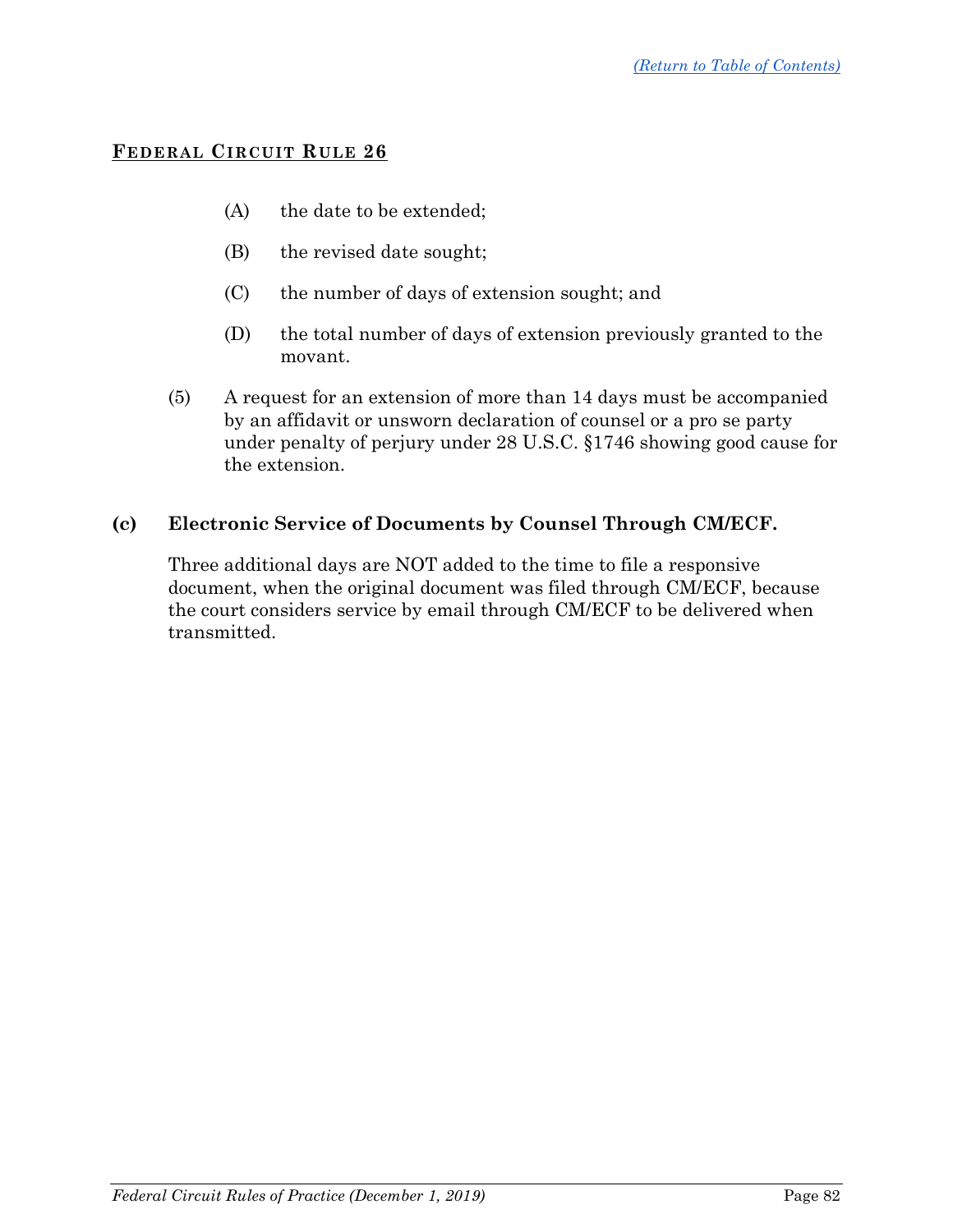# **Practice Notes to Rule 26**

# **OPPOSITION TO EXTENSION.**

If a party opposes a motion for extension of time, that party should file its response promptly. The court will not necessarily wait for an opposition before ruling on a motion.

# **BENEFIT OF TIMELY EXTENSION REQUEST.**

Unless the court has previously ordered that there will be no further extensions, an appeal will not be dismissed for failure to file appellant's brief if appellant's motion to extend the time for filing was filed and served at least seven days before the due date for the brief, but the motion has not been acted on by the due date.

# **EXTENSION DURING SETTLEMENT NEGOTIATIONS.**

Parties jointly stipulating that they are actively pursuing settlement of the case will be granted a reasonable extension of time to accomplish settlement.

# **COURT ORDER.**

[Federal Rule of Appellate Procedure 26\(c\)](#page-94-0) does not apply when a court order requires action within a specified time; the due date is as specified in the order.

# **EXTENSION TO RESOLVE CONFIDENTIALITY ISSUES.**

The Court will grant a 5-day extension of time to file any brief, motion, response, or reply upon certification by counsel for the filer that additional time is needed to resolve confidentiality issues.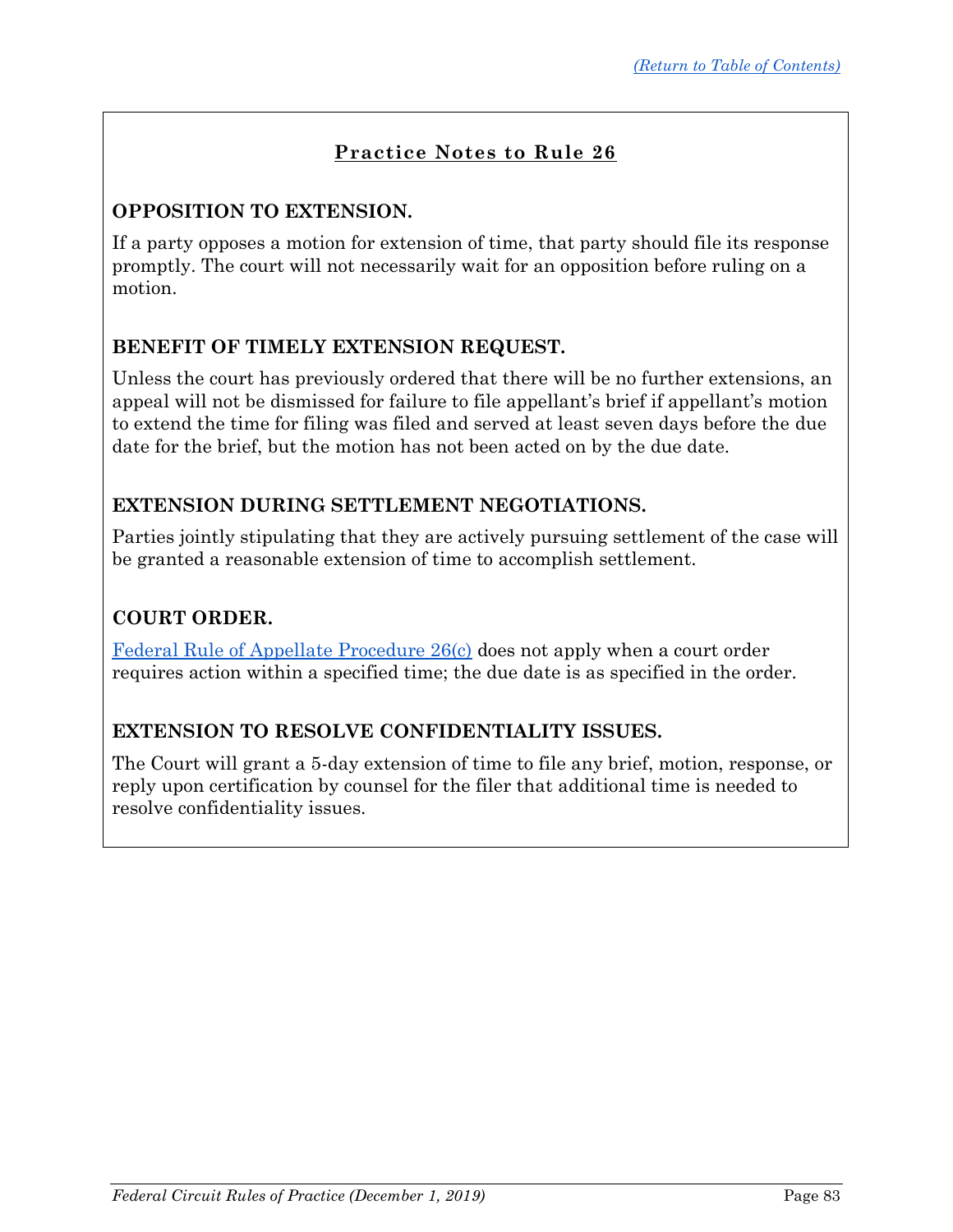#### <span id="page-97-1"></span>**Disclosure Statement**

#### <span id="page-97-0"></span>**(a) Nongovernmental Corporations.**

Any nongovernmental corporation that is a party to a proceeding in a court of appeals must file a statement that identifies any parent corporation and any publicly held corporation that owns 10% or more of its stock or states that there is no such corporation. The same requirement applies to a nongovernmental corporation that seeks to intervene.

#### **(b) Organizational Victims in Criminal Cases.**

In a criminal case, unless the government shows good cause, it must file a statement that identifies any organizational victim of the alleged criminal activity. If the organizational victim is a corporation, the statement must also disclose the information required by Rule 26.1(a) to the extent it can be obtained through due diligence.

#### **(c) Bankruptcy Cases.**

In a bankruptcy case, the debtor, the trustee, or, if neither is a party, the appellant must file a statement that:

- (1) identifies each debtor not named in the caption; and
- (2) for each debtor that is a corporation, discloses the information required by Rule 26.1(a).

#### **(d) Time for Filing; Supplemental Filing.**

The [Rule 26.1](#page-97-0) statement must:

- (1) be filed with the principal brief or upon filing a motion, response, petition, or answer in the court of appeals, whichever occurs first, unless a local rule requires earlier filing;
- (2) be included before the table of contents in the principal brief; and
- (3) be supplemented whenever the information required under Rule  $26.1$ changes.

#### **(e) Number of Copies.**

If the [Rule 26.1](#page-97-0) statement is filed before the principal brief, or if a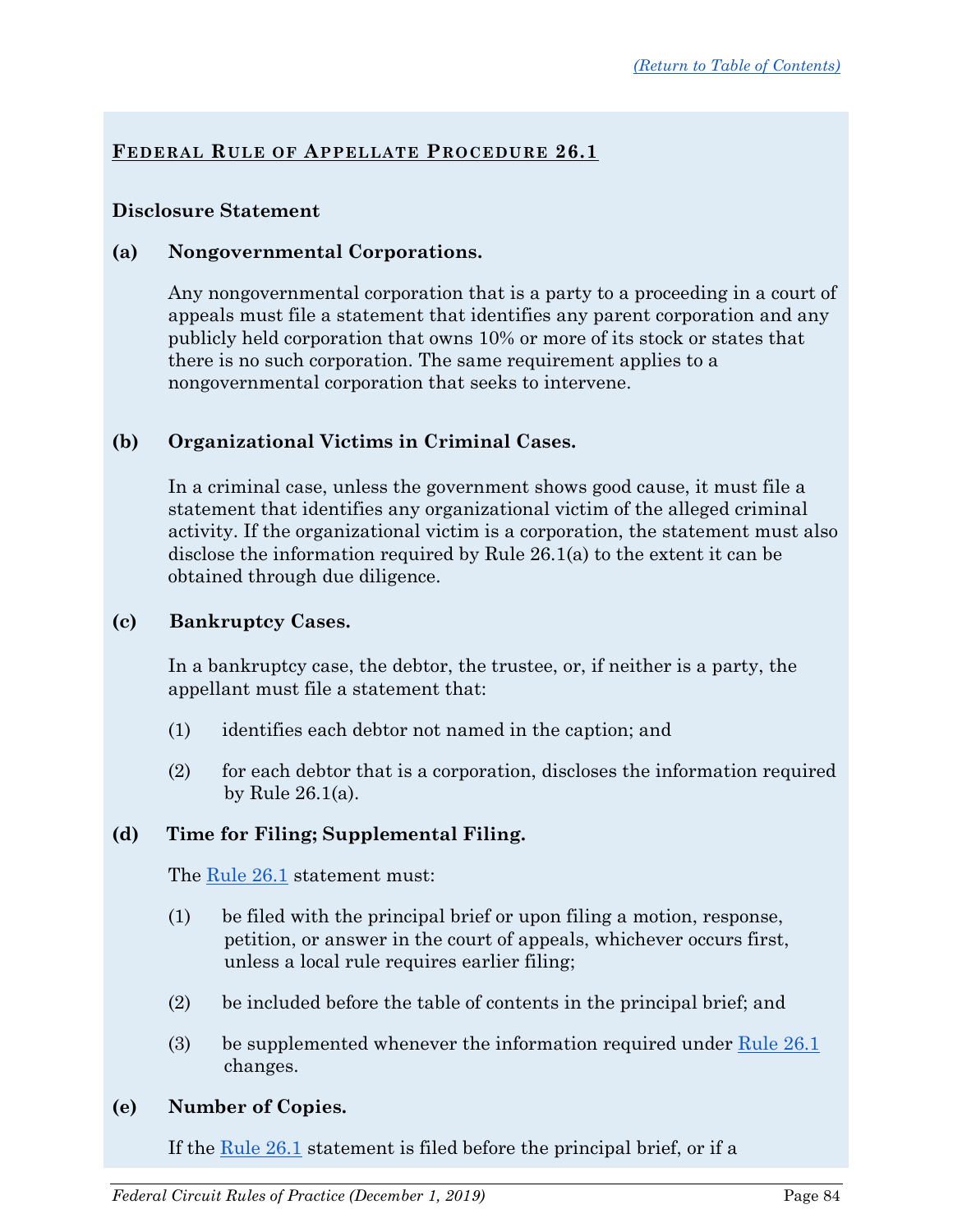supplemental statement is filed, an original and 3 copies unless the court requires a different number by local rule or by order in a particular case.

# **FEDERAL CIRCUIT RULE 26.1**

#### **Corporate Disclosure Statement**

The corporate disclosure statement must be included in the certificate of interest prescribed in [Federal Circuit Rule 47.4.](#page-215-0) A certificate of interest must be filed by any party represented by counsel within 14 days of the date of docketing of the appeal or petition. See [Federal Circuit Rule 47.4](#page-202-0) for additional requirements. Each brief, petition or motion filed by counsel must also include a certificate of interest. A party represented by counsel must file an amended certificate of interest promptly when any of the information required by the certificate changes.

# **Practice Notes to Rule 26.1**

#### **CERTIFICATE OF INTEREST.**

The requirements of [Federal Rule of Appellate Procedure 26.1](#page-97-1) are satisfied by filing a certificate of interest under [Federal Circuit Rule 47.4.](#page-202-0) See [Form 9.](http://www.cafc.uscourts.gov/rules-of-practice/forms)

# **TIMELY UPDATES.**

The court uses the Certificate of Interest to determine when recusal of a judge may be appropriate. Thus, timely correction and updating of the certificate is required to identify potential conflicts.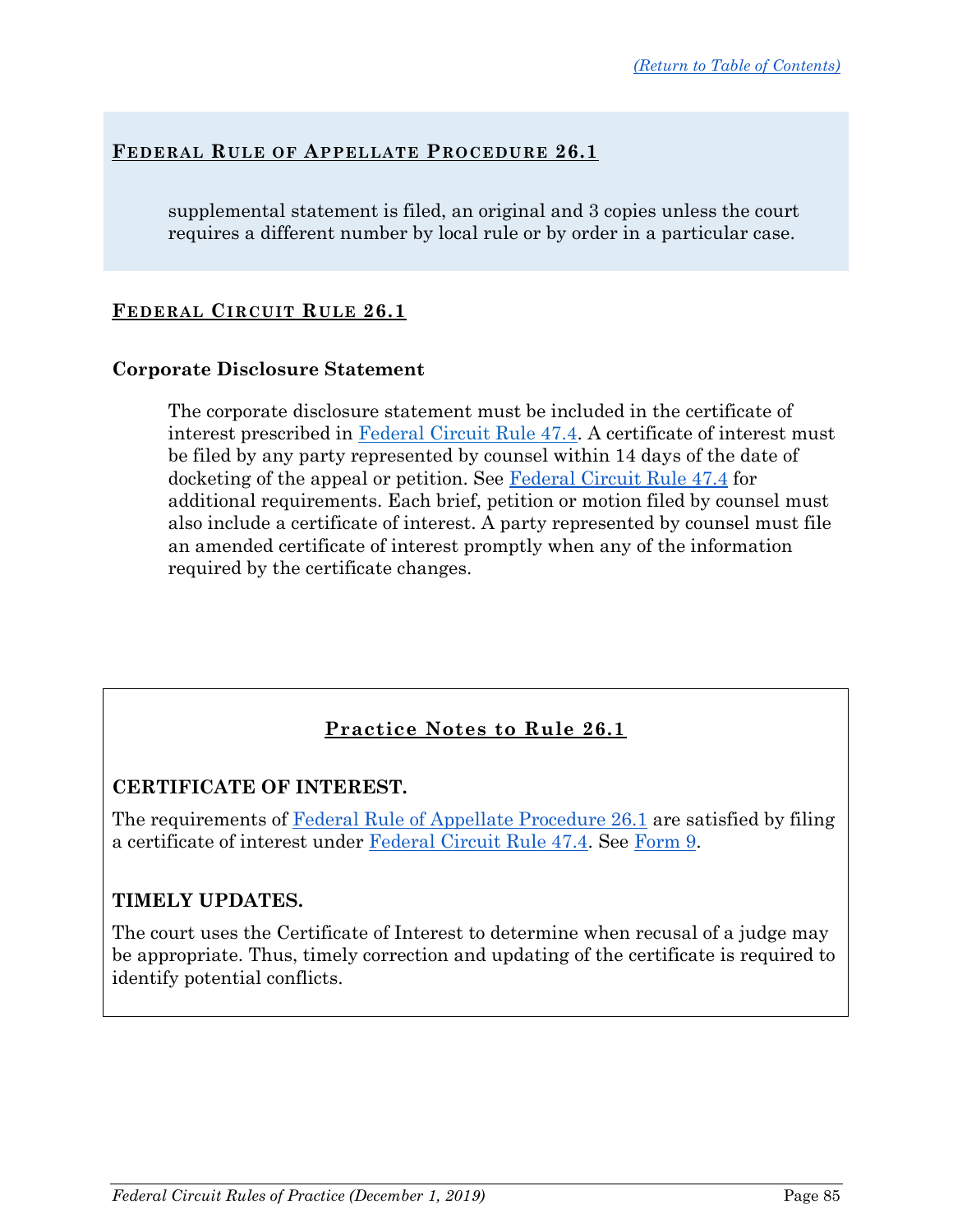# **Motions**

#### <span id="page-99-0"></span>**(a) In General.**

(1) **Application for Relief.** An application for an order or other relief is made by motion unless these rules prescribe another form. A motion must be in writing unless the court permits otherwise.

# (2) **Contents of a Motion.**

(A) **Grounds and Relief Sought.** A motion must state with particularity the grounds for the motion, the relief sought, and the legal argument necessary to support it.

# (B) **Accompanying Documents.**

- (i) Any affidavit or other paper necessary to support a motion must be served and filed with the motion.
- (ii) An affidavit must contain only factual information, not legal argument.
- (iii) A motion seeking substantive relief must include a copy of the trial court's opinion or agency's decision as a separate exhibit.

# (C) **Documents Barred or Not Required.**

- (i) A separate brief supporting or responding to a motion must not be filed.
- (ii) A notice of motion is not required.
- (iii) A proposed order is not required.

#### (3) **Response.**

(A) **Time to File.** Any party may file a response to a motion; [Rule](#page-99-0)   $27(a)(2)$  governs its contents. The response must be filed within 10 days after service of the motion unless the court shortens or extends the time. A motion authorized by [Rules 8,](#page-35-0) [9,](#page-39-0) [18,](#page-66-0) or [41](#page-185-0) may be granted before the 10-day period runs only if the court gives reasonable notice to the parties that it intends to act sooner.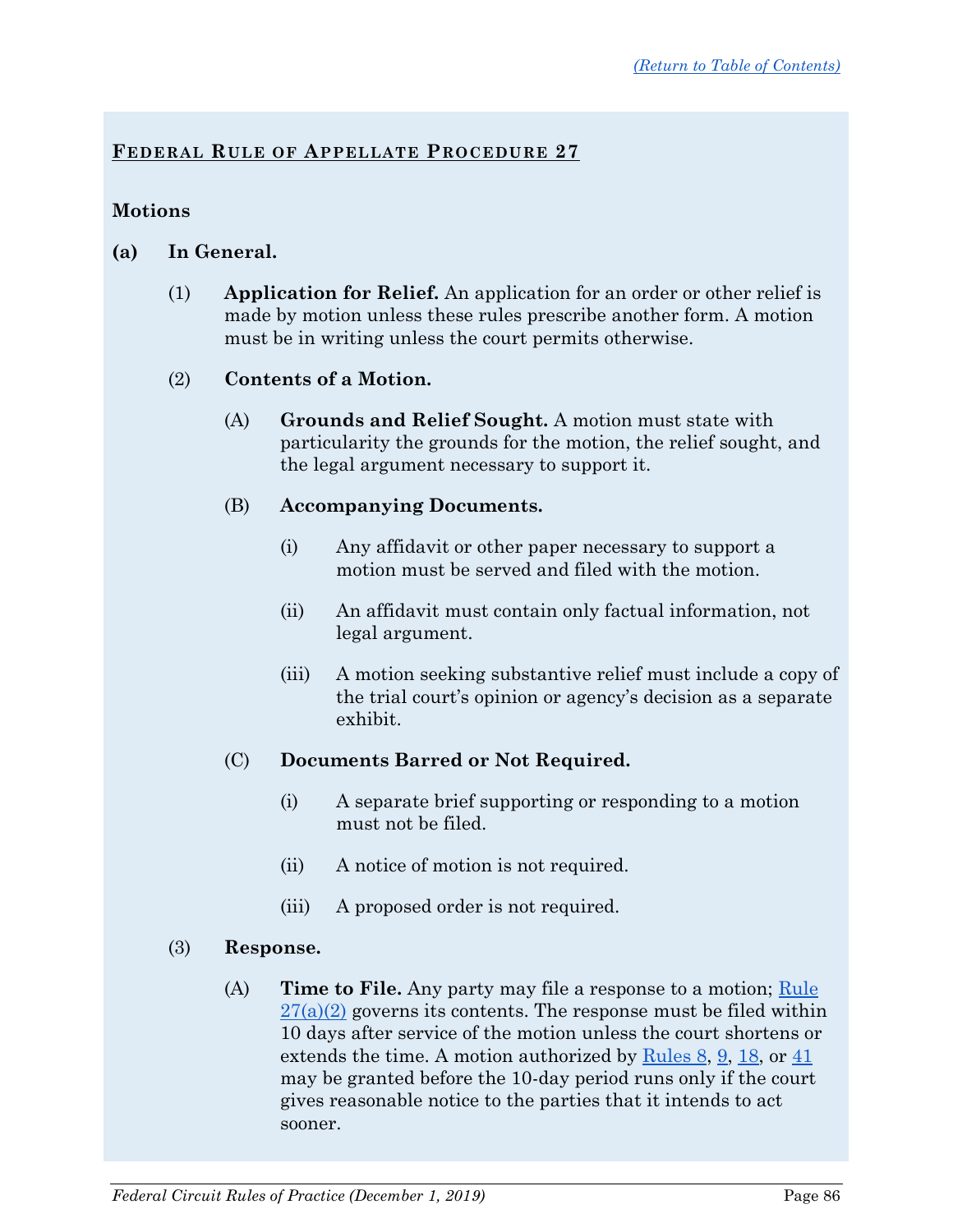- (B) **Request for Affirmative Relief.** A response may include a motion for affirmative relief. The time to respond to the new motion, and to reply to that response, are governed by [Rule](#page-99-0)   $27(a)(3)(A)$  and  $(a)(4)$ . The title of the response must alert the court to the request for relief.
- (4) **Reply to Response.** Any reply to a response must be filed within 7 days after service of the response. A reply must not present matters that do not relate to the response.

#### **(b) Disposition of a Motion for a Procedural Order.**

The court may act on a motion for a procedural order—including a motion under Rule  $26(b)$ —at any time without awaiting a response, and may, by rule or by order in a particular case, authorize its clerk to act on specified types of procedural motions. A party adversely affected by the court's, or the clerk's, action may file a motion to reconsider, vacate, or modify that action. Timely opposition filed after the motion is granted in whole or in part does not constitute a request to reconsider, vacate, or modify the disposition; a motion requesting that relief must be filed.

#### **(c) Power of a Single Judge to Entertain a Motion.**

A circuit judge may act alone on any motion, but may not dismiss or otherwise determine an appeal or other proceeding. A court of appeals may provide by rule or by order in a particular case that only the court may act on any motion or class of motions. The court may review the action of a single judge.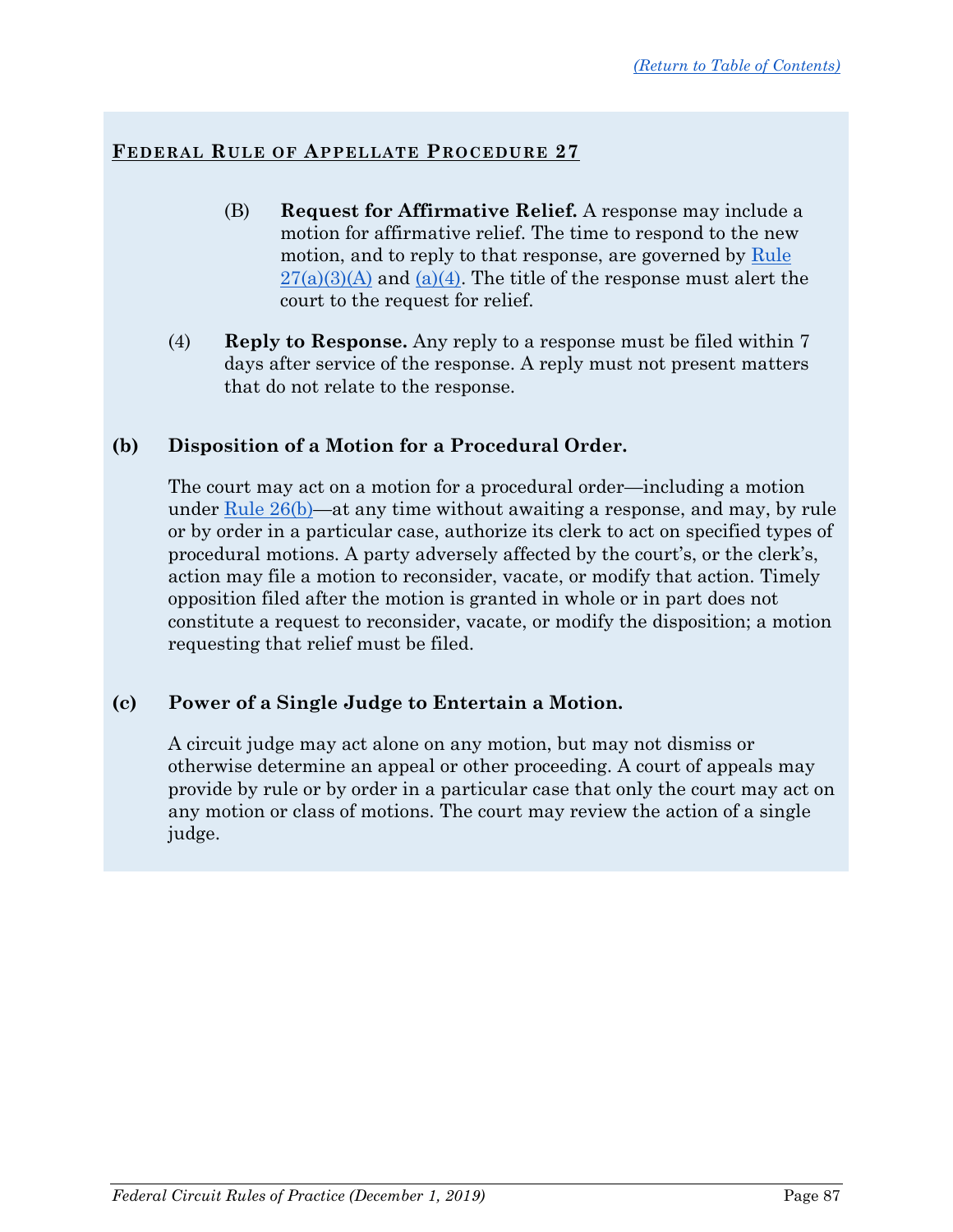### <span id="page-101-0"></span>**(d) Form of Papers; Page Limits; and Number of Copies.**

- (1) **Format.**
	- (A) **Reproduction.** A motion, response, or reply may be reproduced by any process that yields a clear black image on light paper. The paper must be opaque and unglazed. Only one side of the paper may be used.
	- (B) **Cover.** A cover is not required, but there must be a caption that includes the case number, the name of the court, the title of the case, and a brief descriptive title indicating the purpose of the motion and identifying the party or parties for whom it is filed. If a cover is used, it must be white.
	- (C) **Binding.** The document must be bound in any manner that is secure, does not obscure the text, and permits the document to lie reasonably flat when open.
	- (D) **Paper Size, Line Spacing, and Margins.** The document must be on 8 1/2 by 11 inch paper. The text must be double-spaced, but quotations more than two lines long may be indented and single-spaced. Headings and footnotes may be single-spaced. Margins must be at least one inch on all four sides. Page numbers may be placed in the margins, but no text may appear there.
	- (E) **Typeface and Type Styles.** The document must comply with the typeface requirements of Rule  $32(a)(5)$  and the type-style requirements of [Rule 32\(a\)\(6\).](#page-145-0)
- (2) **Length Limits.** Except by the court's permission, and excluding the accompanying documents authorized by Rule  $27(a)(2)(B)$ :
	- (A) a motion or response to a motion produced using a computer must not exceed 5,200 words;
	- (B) a handwritten or typewritten motion or response to a motion must not exceed 20 pages;
	- (C) a reply produced using a computer must not exceed 2,600 words; and
	- (D) a handwritten or typewritten reply to a response must not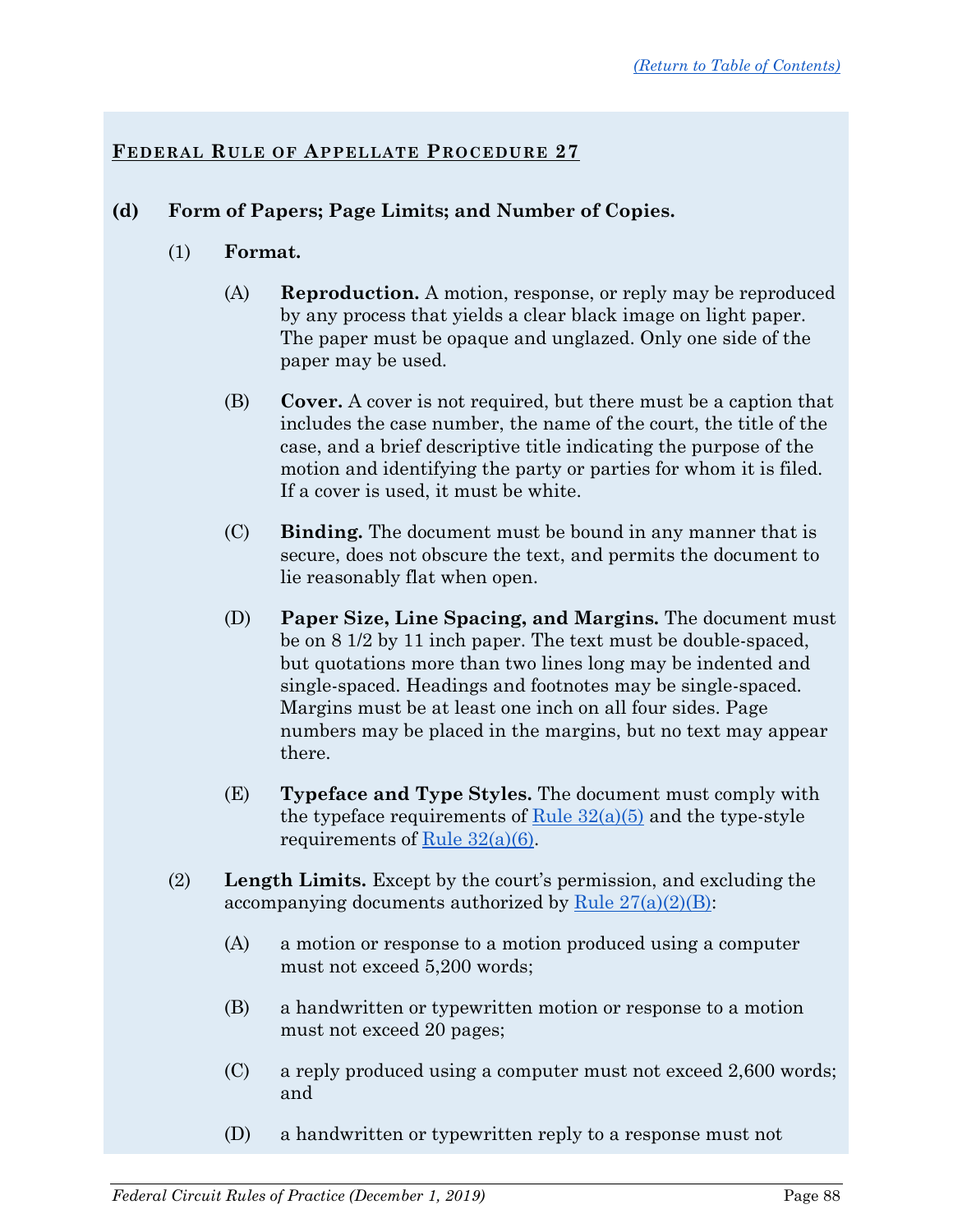exceed 10 pages.

(3) **Number of Copies.** An original and 3 copies must be filed unless the court requires a different number by local rule or by order in a particular case.

# **(e) Oral Argument.**

A motion will be decided without oral argument unless the court orders otherwise.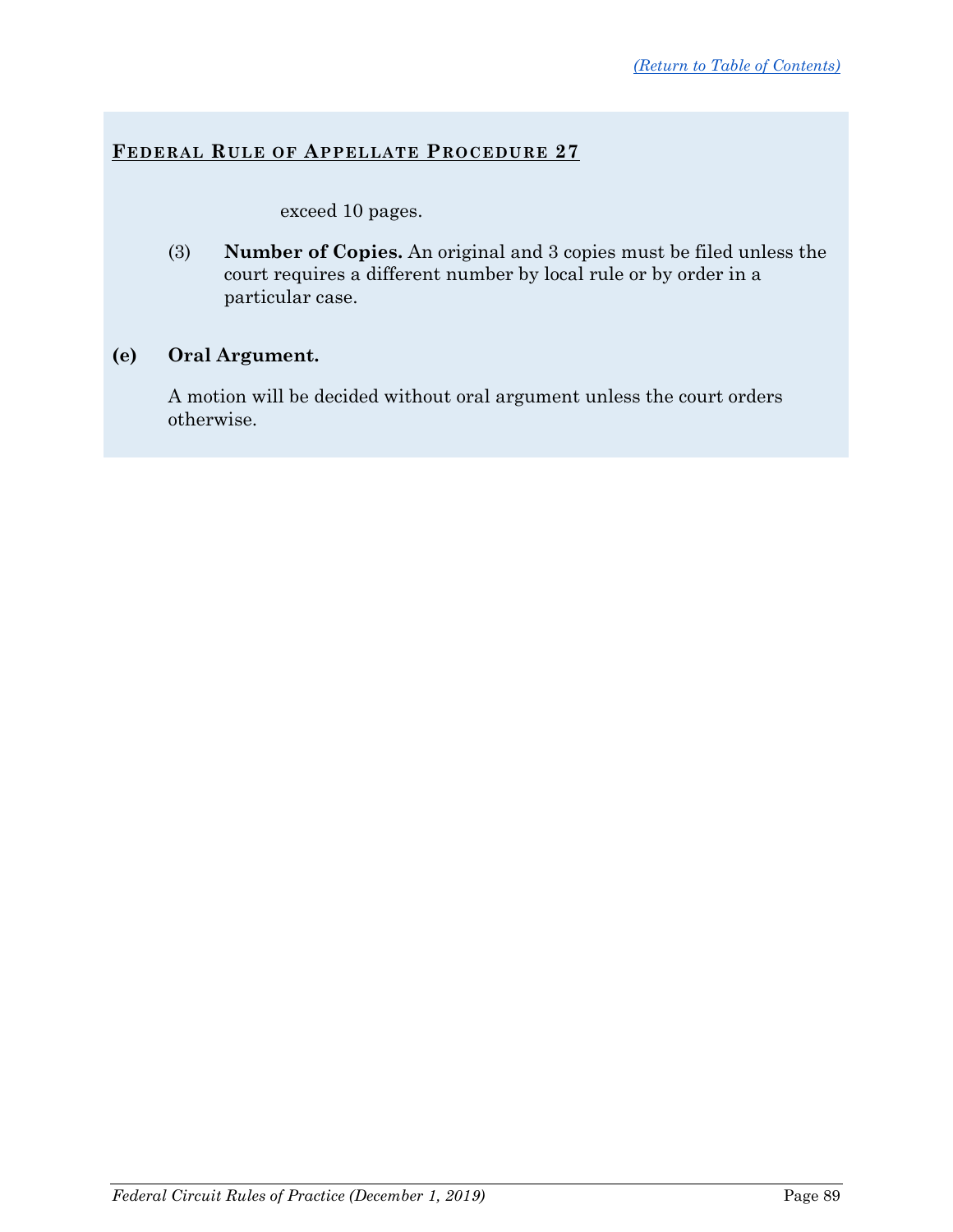#### **Motions**

#### <span id="page-103-0"></span>**(a) Content of Motion.**

The preferred content and organization of a motion are:

- (1) the name of this court;
- (2) the caption. If the motion is for a procedural order on consent, the short caption may be used. For any other motion, the official caption must be used;
- (3) the title of the motion;
- (4) the grounds for the motion, the relief sought, and the legal argument to support the motion;
- (5) the movant's statement of consent or opposition to the motion. The movant must state in the motion that the movant has discussed the motion with the other parties, whether any party will object, and whether any party will file a response;
- (6) counsel's or pro se party's signature;
- (7) the certificate of interest. The certificate of interest (see  $Federal$ </u> [Circuit Rule 47.4\)](#page-202-0) must be included in each motion;
- (8) supporting affidavit. If the facts relied on in the motion are subject to dispute, an affidavit or unsworn declaration under penalty of perjury under 28 U.S.C. § 1746 must be attached to the motion;
- (9) the proof of service (see Federal Rule of Appellate Procedure  $25(d)$ ).

#### **(b) Response; When Filed; Content.**

If a motion states that it is consented to or unopposed, a response is not required. If a motion does not state whether—or incorrectly states that—it is consented to or unopposed, a response should be filed as soon as the omission or error becomes known. The preferred organization of a response is comparable to the organization of a motion provided in [\(a\)](#page-103-0) of this rule and the preferred content of a response is:

- (1) as provided in  $(a)(1)$ ,  $(2)$ ,  $(6)$ ,  $(7)$ ,  $(8)$ , and  $(9)$  of this rule; and
- (2) the grounds for denying the motion, limiting the relief granted, or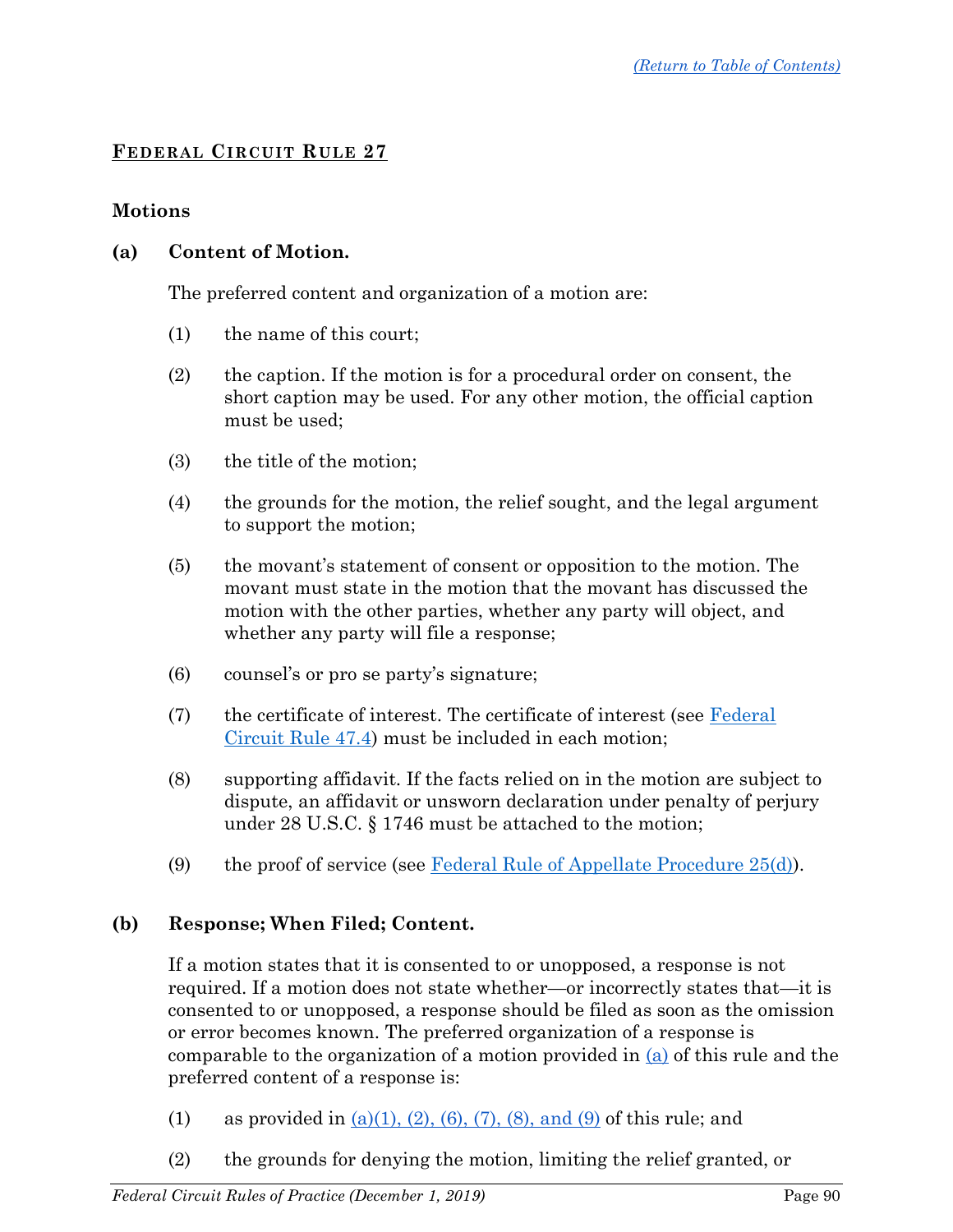modifying the order sought, and the legal argument to support the response; or the responding party's statement of consent or lack of opposition.

#### **(c) Content of Reply.**

The preferred organization of a reply is comparable to the organization of a motion as provided in [\(a\)](#page-103-0) of this rule and the preferred content of the reply is:

- (1) as provided in [\(a\)\(1\), \(2\), \(6\), \(7\), \(8\), and \(9\)](#page-80-0) of this rule; and
- (2) the reply to the response and the legal argument to support it.

#### **(d) Length of Motion, Response, or Reply; Cover and Backing; Attachments.**

Items listed in Federal Circuit Rule  $27(a)(7)$ -(9) do not count toward the word limitation in [Federal Rule of Appellate Procedure 27\(d\)\(2\).](#page-101-0) Cover and backing for a motion, response, or reply are not required. If a motion includes several attachments or exhibits, the court prefers that the attachments or exhibits be separately tabbed for ease of reference.

#### <span id="page-104-0"></span>**(e) Motion to Strike; Response.**

A motion to strike all or part of a brief, except to strike scandalous matter, is prohibited as long as the party seeking to strike has the right to file a responsive brief in which the objection could be made. A response, if any, in opposition to a motion to strike must be included in the responsive brief if one is authorized, or may be filed if leave is sought and obtained, or may be made at oral argument.

#### <span id="page-104-1"></span>**(f) Motion to Dismiss or to Remand; Response.**

A motion to dismiss for lack of jurisdiction or to remand should be made as soon after docketing as the grounds for the motion are known. After the appellant or petitioner has filed the principal brief, the argument supporting dismissal for lack of jurisdiction or remand should be made in the brief of the appellee or respondent. A response in opposition, if any, should be included in the responsive brief. Joint or unopposed motions or stipulations to dismiss or to remand may be made at any time.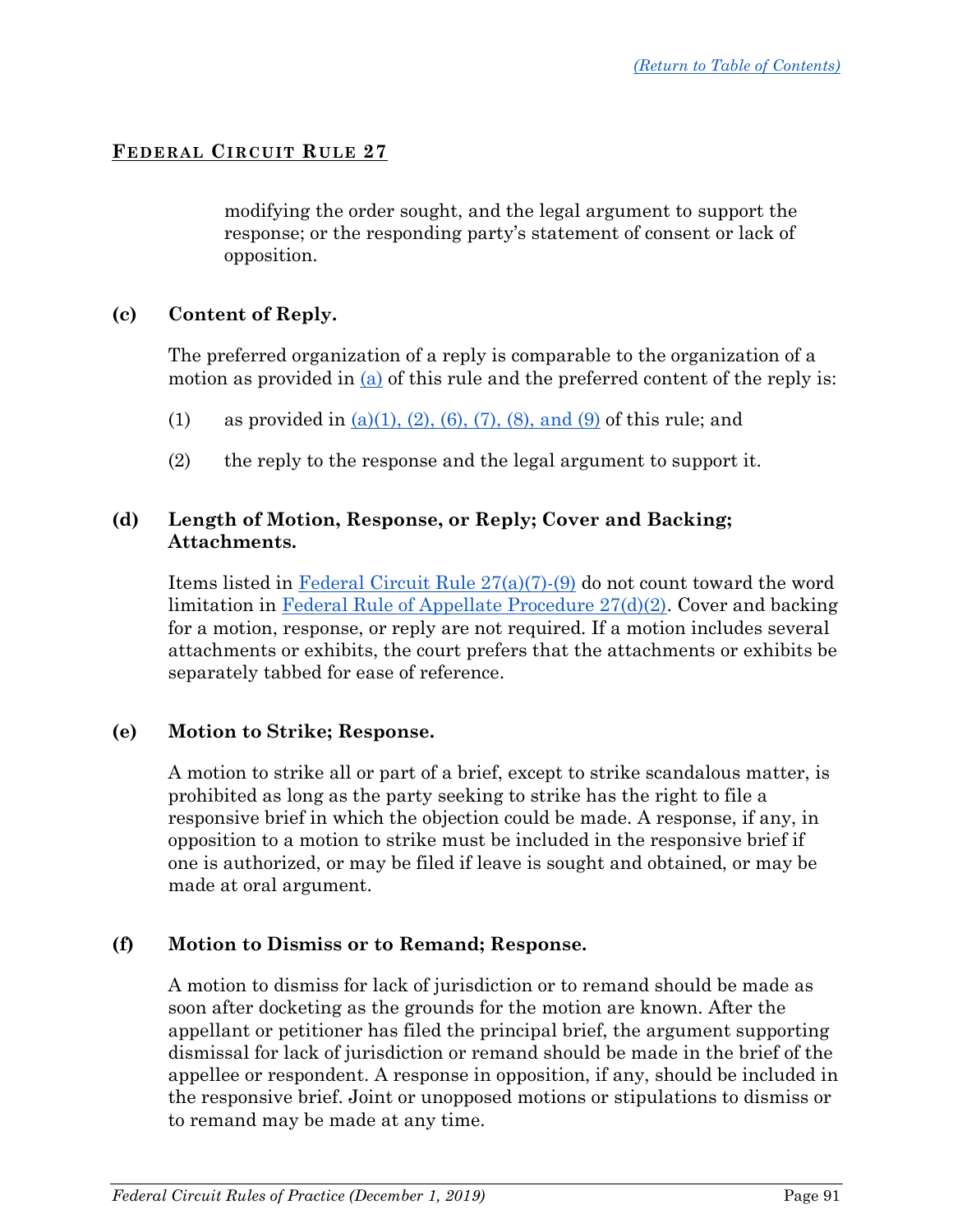# **(g) Motion Incorporated in a Brief.**

Except as provided in Federal Circuit Rule  $27(e)$  and  $(f)$ , a motion must not be incorporated in a brief.

# **(h) Delegation of Authority to the Clerk of Court.**

The clerk of court is authorized to act on any procedural motion or unopposed nonprocedural motion, but may not act on an opposed nonprocedural motion or any motion that requires action by a judge or panel of judges. The clerk of court may also direct an expedited response to a motion or petition and may direct the parties to show cause why an appeal or petition should not be dismissed. Even if the clerk of court is authorized to act on a particular motion, the clerk of court may nonetheless refer the matter to a judge or panel, or may defer the matter to the merits panel, when appropriate.

# **(i) Ex Parte Application.**

Neither the court nor any judge of the court will conduct an ex parte hearing on an application for relief.

#### **(j) Copies.**

No paper copies are required to be provided to the court for any motion, response, or reply that is submitted by counsel through CM/ECF. If a motion, response or reply is filed by a pro se party, then one paper copy must be provided by the court.

# **(k) Application for Consideration, Vacation, or Modification of Procedural Order.**

A party adversely affected by a procedural order entered on a motion without awaiting the response time or by an order of the clerk of court may move for relief within 14 days of the order or action. The application must be made by motion.

# **(l) Review or Reconsideration of the Order of a Single Judge or Panel of Judges.**

Except for a dispositive order issued by a panel, which time will be governed by [Federal Rule of Appellate Procedure 40\(a\)\(1\),](#page-180-0) a party seeking review by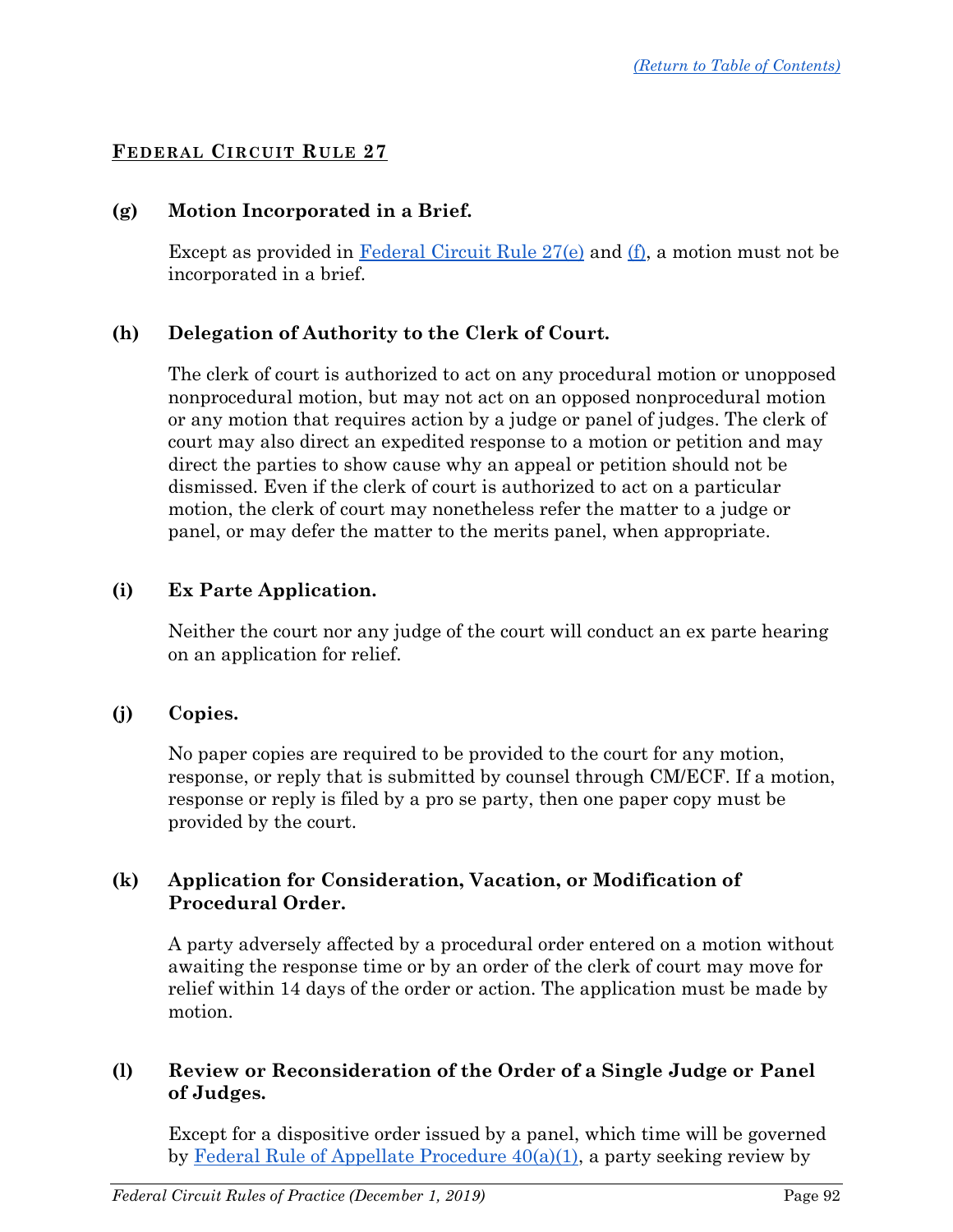the court of the action of a single judge or reconsideration of the action of a panel of judges must file a motion for reconsideration within 14 days of the entry of the order.

# <span id="page-106-0"></span>**(m) Motions Containing Material Subject to a Protective Order.**

- (1) Confidentiality.
	- (A) Except as provided herein, no material in a motion, response, or reply shall be marked confidential, including references to information previously treated as confidential pursuant to a protective order. The exceptions are as follows: In cases other than those arising under 19 U.S.C. § 1516a or 28 U.S.C. § 1491(b), each motion, response, or reply may mark confidential up to fifteen (15) words (including numbers) if the information (1) was treated in the matter under review as confidential pursuant to a judicial or administrative protective order and (2) such marking is authorized by statute, administrative regulation, or court rule (such as Federal Rule of Civil Procedure  $26(c)(1)$ . When words are marked confidential in a motion, response, or reply, repeating the marked words in the same motion, response, or reply shall not add to the count toward the fifteen-word allotment. A response need not count toward its allotment any words that were already marked confidential in the motion to which it responds; a reply need not count words that were marked confidential in the response but not in the motion. A party seeking to mark confidential more than fifteen words must file a motion with this court establishing that the additional confidentiality markings are appropriate and necessary pursuant to a statute, administrative regulation, or court rule. For example, a party may establish that an argument cannot be properly developed without additional disclosure of confidential information in the motion, response, or reply, and public disclosure will risk causing competitive injury. Such a motion shall be made contemporaneously with the filing of the underlying motion, response, or reply, and the marked material shall be treated as confidential until the court acts on the motion. If the motion to mark additional material confidential is denied in whole or in part, an amended motion, response or reply shall be filed within ten (10) days of the action on the motion. In cases arising under 19 U.S.C. § 1516a or 28 U.S.C. § 1491(b), each motion, response, or reply may mark confidential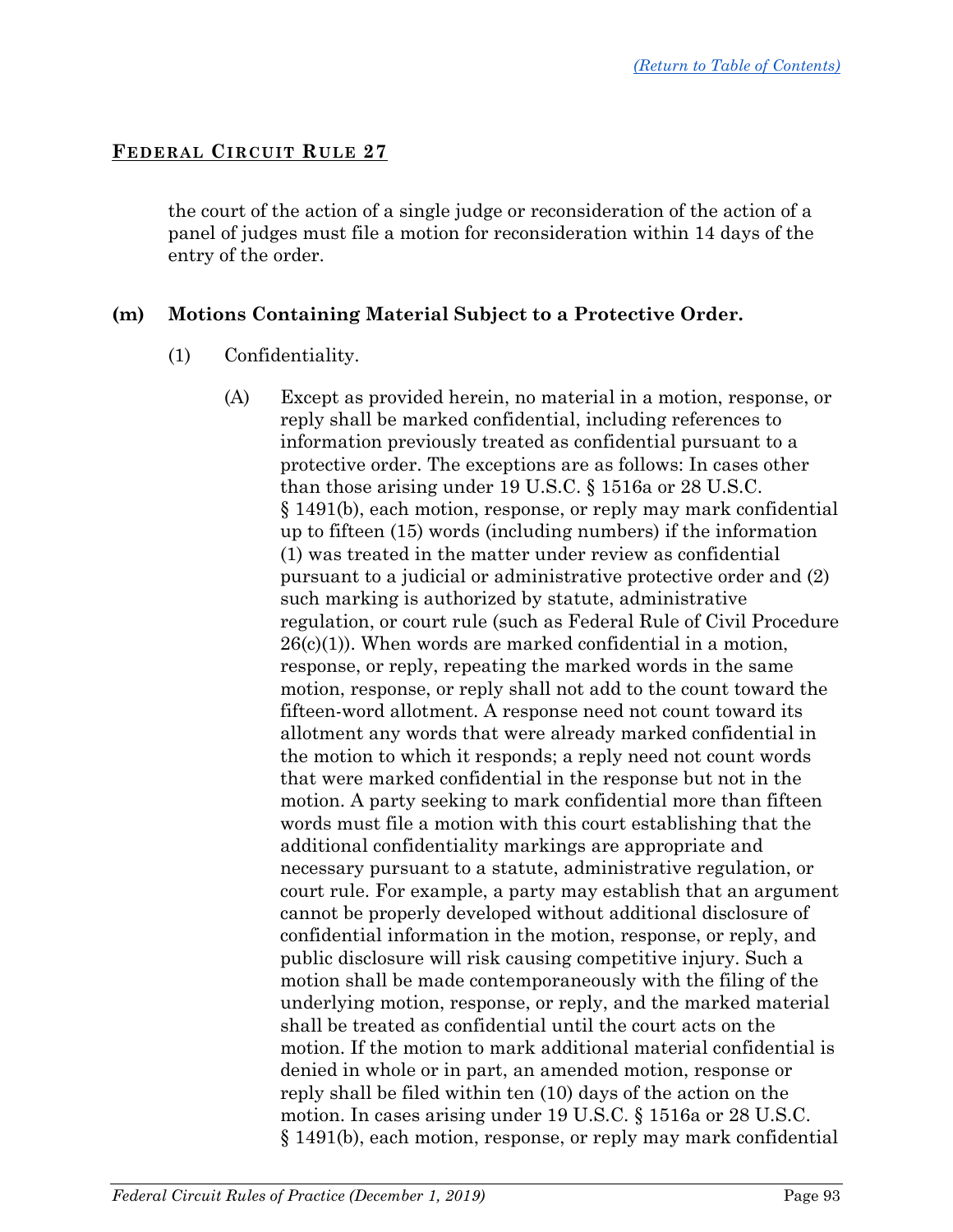up to fifty (50) words (including numbers).

- (B) Attachments and exhibits to a motion, response, or reply may be marked confidential to the extent permitted for appendix material under [Federal Circuit Rule 30\(h\).](#page-137-0)
- (2) **Two Versions of the Motions Documents.** If a party refers in a motion to material subject to confidentiality as permitted by [Federal](#page-106-0)  Circuit Rule  $27(m)(1)$  two versions of motions documents must be filed.
	- (A) **Confidential Version**; One version of motion documents must be labeled "confidential" and filed with the court. If confidentiality will end on a date certain or upon the happening of an event, this must be stated on the cover, e.g., "CONFIDENTIAL UNTIL [DATE]," or "CONFIDENTIAL DURING JUDICIAL REVIEW." Each page containing confidential material must enclose this material in brackets or indicate this material by highlighting.
	- (B) **Nonconfidential Version**; The second version of motion documents from which confidential matter has been deleted, must be labeled "nonconfidential" and filed with the court. Each page from which material subject to a protective order has been deleted must bear a legend so stating. The introductory paragraph of the nonconfidential motion or response must describe the general nature of the confidential material that has been deleted.
- (3) **Service.** Each party to the appeal must be served two copies of the confidential motion documents if otherwise permitted by the applicable protective order.
- (4) **Availability to the Public.** The confidential motion documents will be made available only to authorized court personnel and must not be made available to the public. After five years following the end of all proceedings in the court, the parties may be directed to show cause why confidential motion papers (except those protected by statute) should not be made available to the public.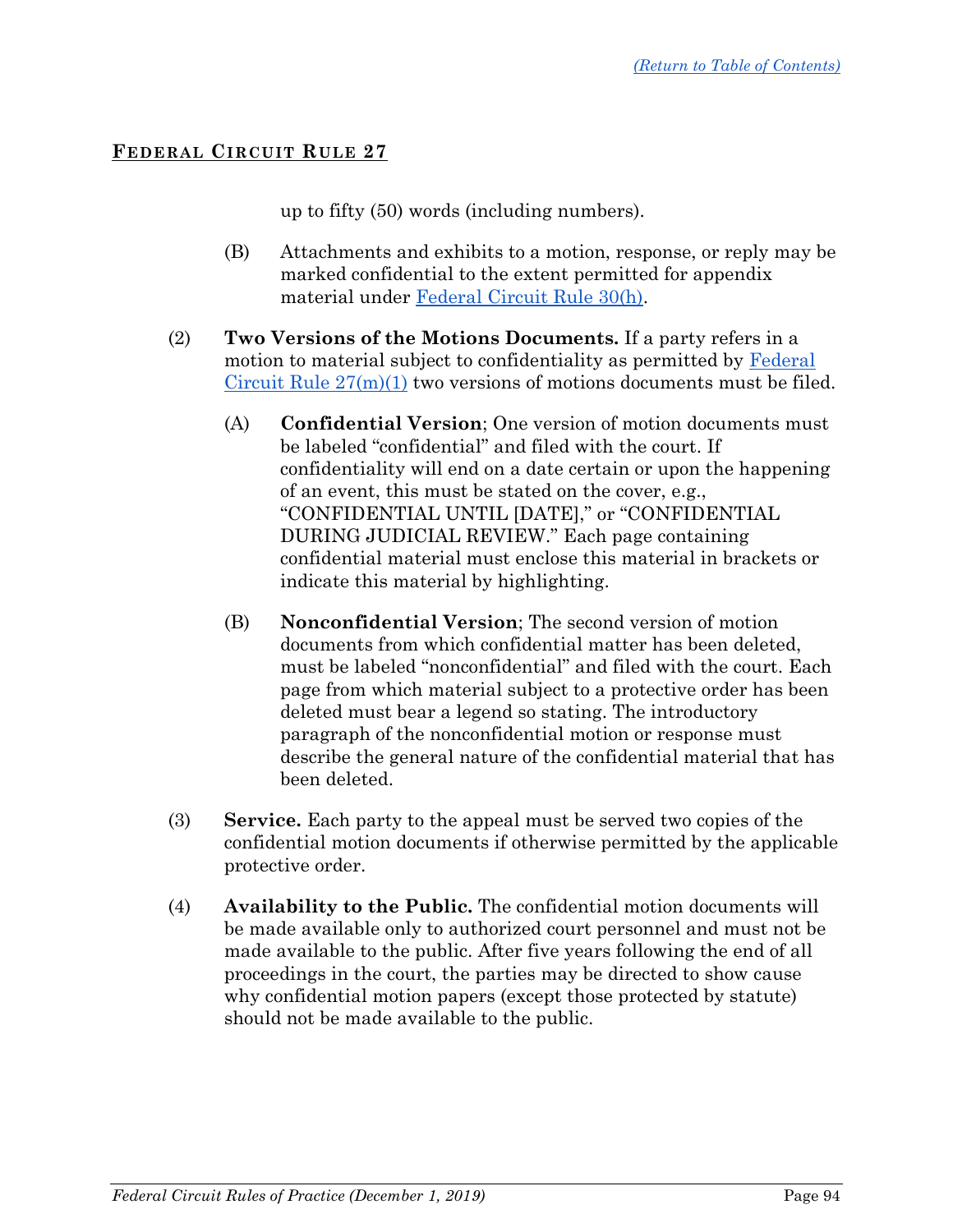# **Practice Notes to Rule 27**

# **CONTENT OF A MOTION, RESPONSE, OR REPLY.**

Using Federal Circuit Rule 27's preferred content and organization for a motion, response, or reply will help avoid delays caused by the need for additional information. Although motions, responses, and replies need not have the formality of briefs, a motion, response, or reply may be rejected if it is not substantially complete.

# **MOOT RESPONSE.**

A response to a motion for a procedural order that is received after the motion has been acted on is considered moot.

# **AUTHORITY TO ACT ON MOTIONS; MOTIONS REFERRED TO PANEL.**

Neither the clerk of court nor the court is required to grant relief just because the parties agree it should be granted. The clerk of court's authority to act on procedural or unopposed nonprocedural motions includes the authority to grant or deny the requested relief in whole or in part or to refer the motion to a judge or a panel.

Examples of procedural motions include motions for extensions of time, motions to reform the caption, motions for leave to file various documents, motions for leave to proceed in forma pauperis, etc.

Examples of nonprocedural motions include motions to dismiss, motions to remand, motions to transfer, motions to summarily affirm judgments, motions for stays of injunctions, motions to strike portions of briefs or appendices, motions for leave to intervene, motions for leave to file briefs as amici curiae, etc. Motions to exceed the permitted word or page limitation for a brief will be decided by a judge. If the clerk of court grants a motion to extend the time to file a principal brief by 60 days, no further extensions should be anticipated. Once a case is assigned to a merits panel, the clerk of court refers all motions to the merits panel.

## **TELEPHONE INQUIRY ABOUT PENDING MOTIONS; ACCESS TO ORDERS ON WEBSITE.**

Telephone inquiries about pending motions are discouraged because they divert the clerk's office staff from more pressing duties. Most orders are considered routine and counsel may await notification by mail or Notice of Docket Activity (NDA). Counsel or the parties may often determine the status of a pending motion and obtain copies of court orders through CM/ECF or PACER. Many pertinent orders, including en banc orders, are promptly posted on the court's opinions and orders page. Under no circumstances should anyone telephone a judge or the office of the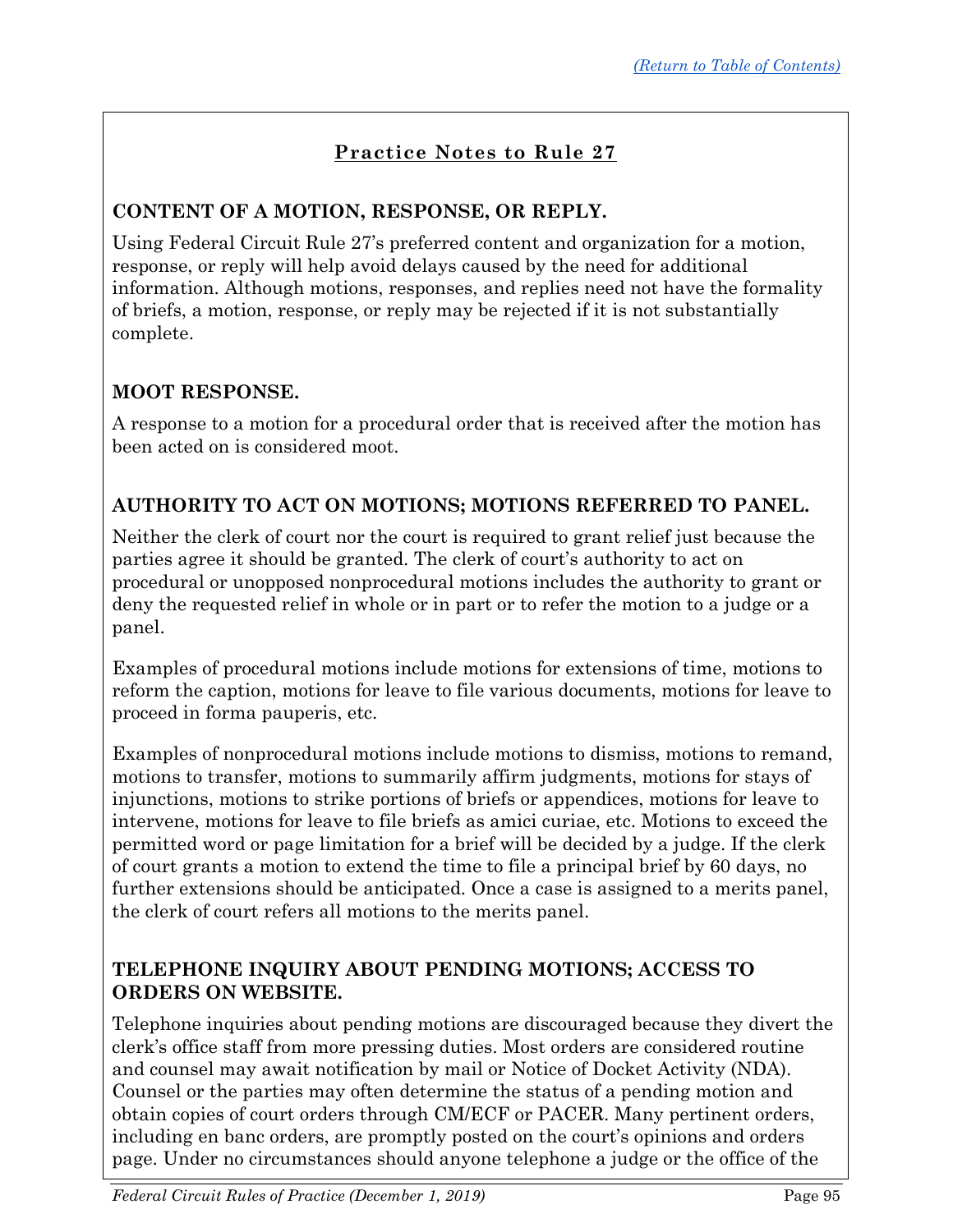# **Practice Notes to Rule 27**

senior staff attorney about a motion. In an emergency, you may call the clerk's office.

# **MOTION TO EXPEDITE PROCEEDINGS.**

While motions to expedite proceedings are not routinely granted, they may be filed in an appropriate case. A motion for expedited proceedings is the procedural vehicle to request the court to accelerate consideration of an appeal or petition for review, and should be filed immediately upon filing of an appeal or petition for review. Such a motion is appropriate where the normal briefing and disposition schedule may adversely affect one of the parties, such as appeals involving preliminary or permanent injunctions, or government contract bid protests. A motion for expedited proceedings should be styled as an "Emergency Motion." Unopposed emergency motions should still include a brief review of the grounds for the motion, the specific relief sought by way of a proposed briefing schedule, and the legal argument to support the motion, per Federal Circuit Rule  $27(a)(4)$ . A motion for expedited proceedings should also include as part of the relief sought a request for an expedited briefing schedule for the motion.

## **CERTIFICATE OF COMPLIANCE WITH CONFIDENTIALITY REQUIREMENTS.**

[Federal Circuit Rule 27\(m\)](#page-106-0) limits the amount of material that can be marked confidential in motions, responses and replies. A motion, response or reply including confidential material must be accompanied by a certificate that the motion, response or reply complies with the word limitation. [Federal Circuit Form](http://www.cafc.uscourts.gov/rules-of-practice/forms)  [31](http://www.cafc.uscourts.gov/rules-of-practice/forms) is a suggested form of a certificate of compliance with this rule. It is the responsibility of the filing party to ensure that its certificate of compliance is accurate.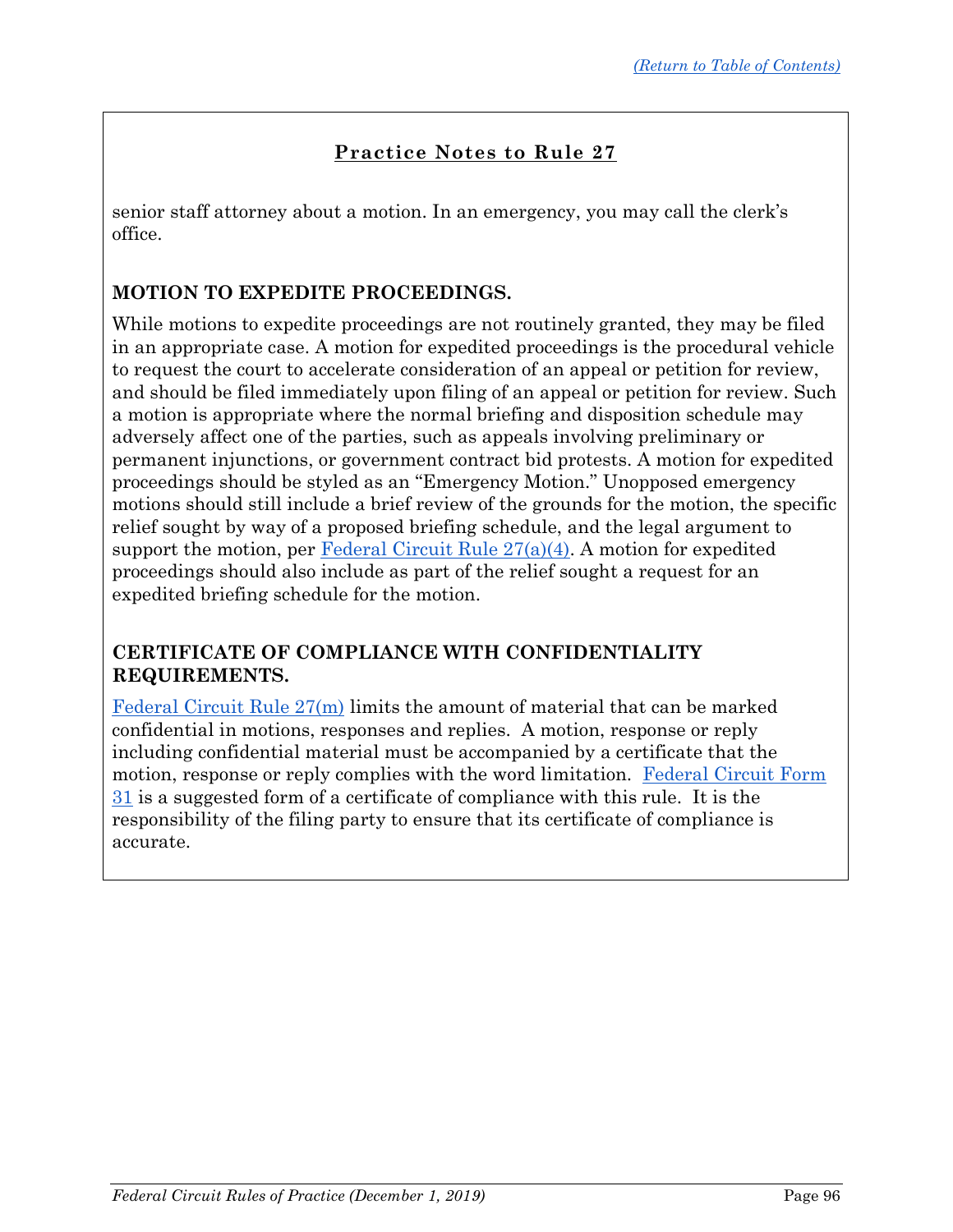## <span id="page-110-1"></span>**Briefs**

## <span id="page-110-0"></span>**(a) Appellant's Brief.**

The appellant's brief must contain, under appropriate headings and in the order indicated:

- (1) a disclosure statement if required by Rule  $26.1$ ;
- (2) a table of contents, with page references;
- (3) a table of authorities—cases (alphabetically arranged), statutes, and other authorities—with references to the pages of the brief where they are cited;
- (4) a jurisdictional statement, including:
	- (A) the basis for the district court's or agency's subject-matter jurisdiction, with citations to applicable statutory provisions and stating relevant facts establishing jurisdiction;
	- (B) the basis for the court of appeals' jurisdiction, with citations to applicable statutory provisions and stating relevant facts establishing jurisdiction;
	- (C) the filing dates establishing the timeliness of the appeal or petition for review; and
	- (D) an assertion that the appeal is from a final order or judgment that disposes of all parties' claims, or information establishing the court of appeals' jurisdiction on some other basis;
- (5) a statement of the issues presented for review;
- (6) a concise statement of the case setting out the facts relevant to the issues submitted for review, describing the relevant procedural history, and identifying the rulings presented for review, with appropriate references to the record (see Rule  $28(e)$ );
- (7) a summary of the argument, which must contain a succinct, clear, and accurate statement of the arguments made in the body of the brief, and which must not merely repeat the argument headings;
- (8) the argument, which must contain: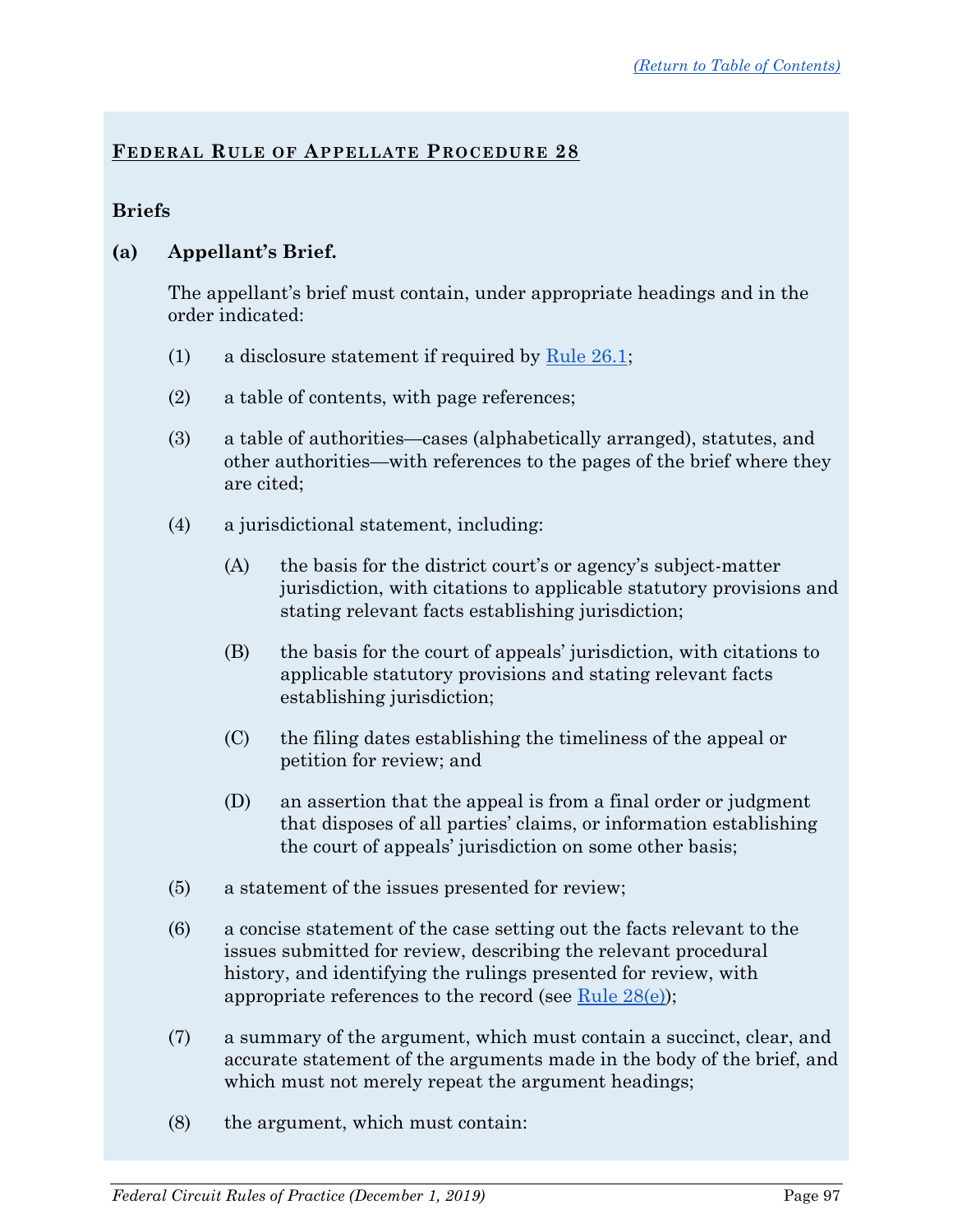- (A) appellant's contentions and the reasons for them, with citations to the authorities and parts of the record on which the appellant relies; and
- (B) for each issue, a concise statement of the applicable standard of review (which may appear in the discussion of the issue or under a separate heading placed before the discussion of the issues);
- (9) a short conclusion stating the precise relief sought; and
- (10) the certificate of compliance, if required by Rule  $32(g)(1)$ .

# **(b) Appellee's Brief.**

The appellee's brief must conform to the requirements of <u>Rule  $28(a)(1)$ – $(8)$ </u> [and \(10\),](#page-110-0) except that none of the following need appear unless the appellee is dissatisfied with the appellant's statement:

- (1) the jurisdictional statement;
- (2) the statement of the issues;
- (3) the statement of the case; and
- (4) the statement of the standard of review.

# **(c) Reply Brief.**

The appellant may file a brief in reply to the appellee's brief. Unless the court permits, no further briefs may be filed. A reply brief must contain a table of contents, with page references, and a table of authorities—cases (alphabetically arranged), statutes, and other authorities—with references to the pages of the reply brief where they are cited.

# **(d) References to Parties.**

In briefs and at oral argument, counsel should minimize use of the terms "appellant" and "appellee." To make briefs clear, counsel should use the parties' actual names or the designations used in the lower court or agency proceeding, or such descriptive terms as "the employee," "the injured person," "the taxpayer," "the ship," "the stevedore."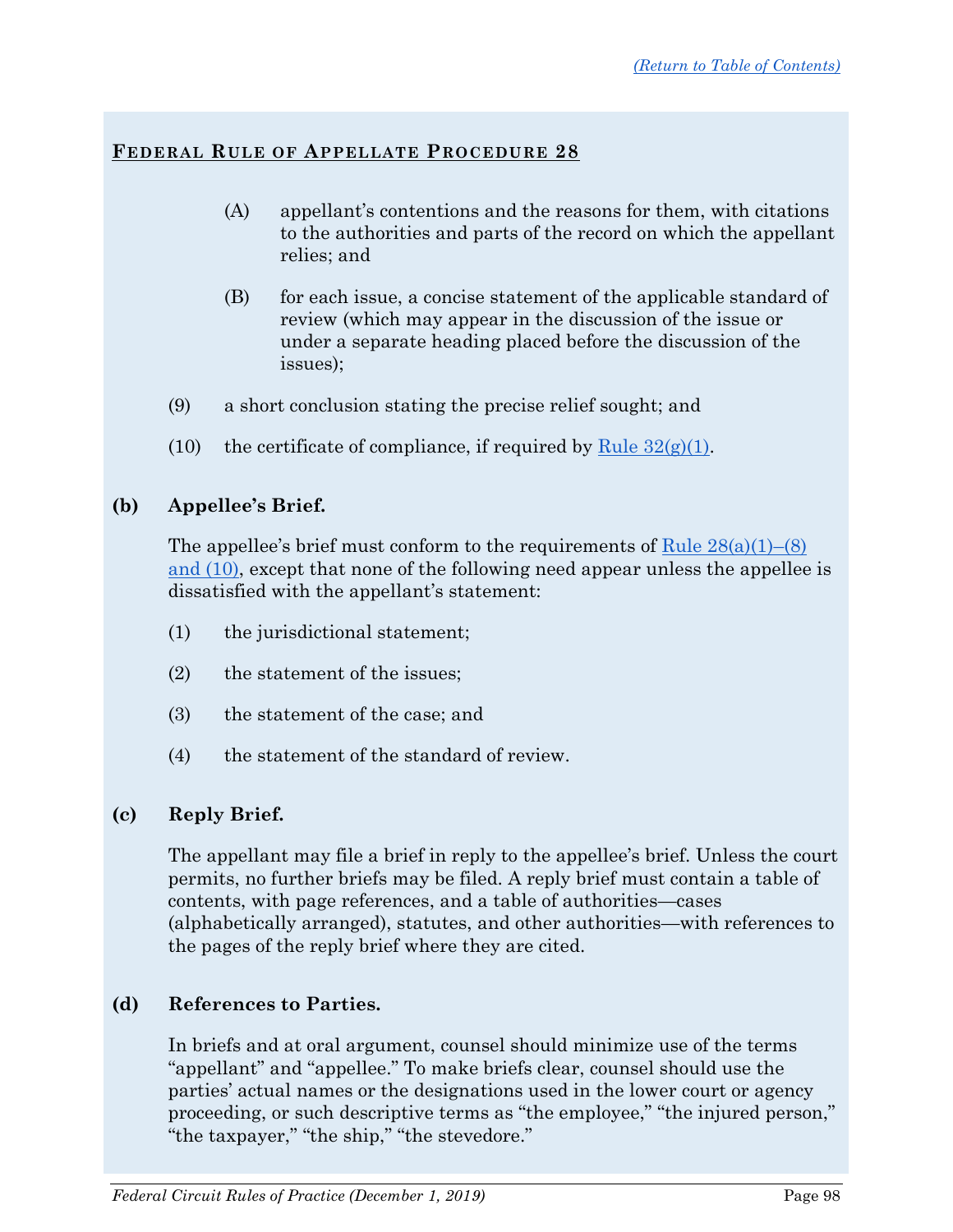#### <span id="page-112-0"></span>**(e) References to the Record.**

References to the parts of the record contained in the appendix filed with the appellant's brief must be to the pages of the appendix. If the appendix is prepared after the briefs are filed, a party referring to the record must follow one of the methods detailed in Rule 30(c). If the original record is used under Rule 30(f) and is not consecutively paginated, or if the brief refers to an unreproduced part of the record, any reference must be to the page of the original document. For example:

- Answer p. 7;
- Motion for Judgment p. 2;
- Transcript p. 231.

Only clear abbreviations may be used. A party referring to evidence whose admissibility is in controversy must cite the pages of the appendix or of the transcript at which the evidence was identified, offered, and received or rejected.

#### **(f) Reproduction of Statutes, Rules, Regulations, etc.**

If the court's determination of the issues presented requires the study of statutes, rules, regulations, etc., the relevant parts must be set out in the brief or in an addendum at the end, or may be supplied to the court in pamphlet form.

#### **(g) [Reserved]**

#### **(h) [Reserved]**

#### **(i) Briefs in a Case Involving Multiple Appellants or Appellees.**

In a case involving more than one appellant or appellee, including consolidated cases, any number of appellants or appellees may join in a brief, and any party may adopt by reference a part of another's brief. Parties may also join in reply briefs.

# **(j) Citation of Supplemental Authorities.**

If pertinent and significant authorities come to a party's attention after the party's brief has been filed—or after oral argument but before decision—a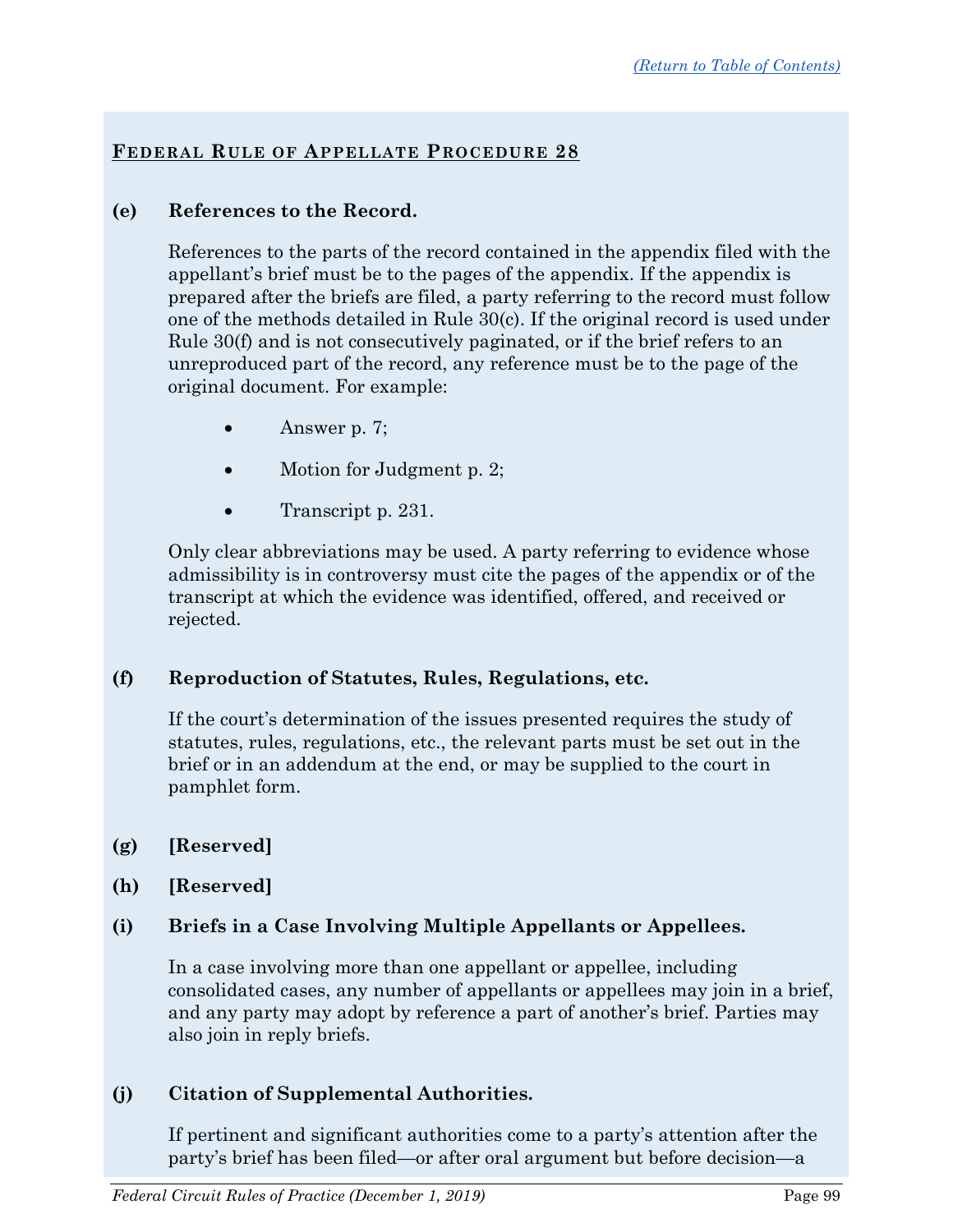party may promptly advise the circuit clerk by letter, with a copy to all other parties, setting forth the citations. The letter must state the reasons for the supplemental citations, referring either to the page of the brief or to a point argued orally. The body of the letter must not exceed 350 words. Any response must be made promptly and must be similarly limited.

## **FEDERAL CIRCUIT RULE 28**

#### **Briefs**

#### <span id="page-113-0"></span>**(a) Contents of Brief; Organization of Contents; Addendum; Binding.**

Briefs must be bound as prescribed in <u>Rule 32</u> of the Federal Rules of Appellate Procedure and must contain the following in the order listed:

- (1) the certificate of interest (see [Federal Circuit Rule 47.4\)](#page-202-0);
- (2) the table of contents;
- (3) the table of authorities;
- (4) the statement of related cases (see [Federal Circuit Rule 47.5\)](#page-203-0);
- (5) the jurisdictional statement including a representation that the judgment or order appealed from is final or, if not final, the basis for appealability (e.g., preliminary injunction, Fed. R. Civ. P. 54(b) certification of final judgment as to fewer than all of the claims or parties, etc.);
- (6) the statement of the issues;
- (7) the statement of the case setting out the facts relevant to the issues, including the citation of any published decision of the trial tribunal in the proceedings;
- (8) the summary of the argument;
- (9) the argument, including statement of the standard of review;
- (10) the conclusion and statement of relief sought;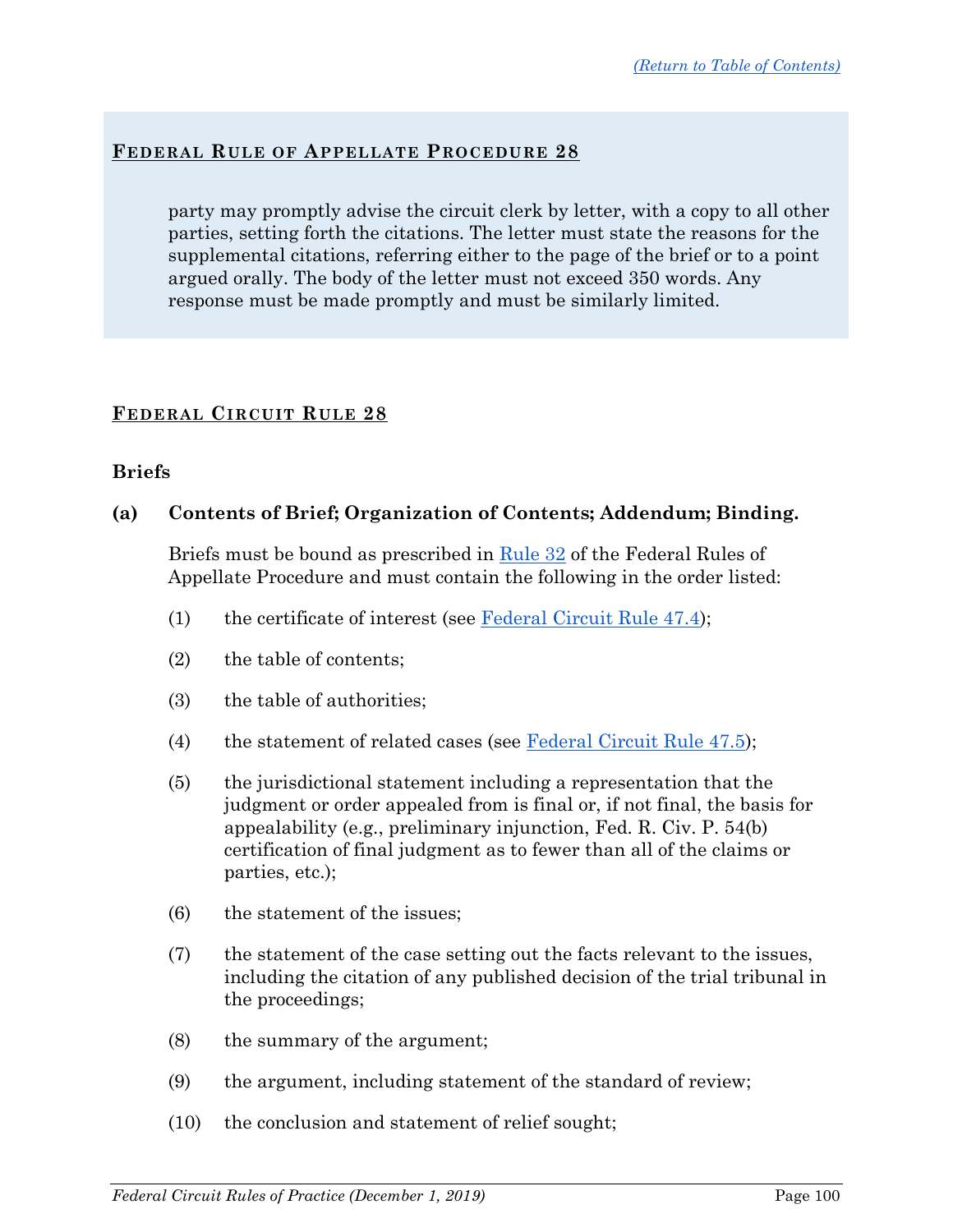- (11) the judgment, order, or decision in question, and any opinion, memorandum, or findings and conclusions supporting it, as an addendum placed last within the initial brief of the appellant or petitioner. This requirement is met when the appendix is bound with the brief. (See Federal Circuit Rule  $30(c)(1)$  and [\(d\)](#page-136-1) for a duplicative requirement of the appendix.) Additionally, in an appeal involving a patent, the patent in suit may be included within the addendum of the initial brief and, if included, must be reproduced in its entirety. (See also [Federal Circuit Rule 30\(a\)\(2\)\(A\)\(iii\)](#page-132-0) and [Federal Circuit Rule](#page-132-0)   $30(a)(3)$  for a requirement that the patent in suit be included in its entirety in the appendix). Addendum material must be paginated with the corresponding appendix page numbers following the numbering format specified in [Federal Circuit Rule 30\(b\)\(4\)\(E\),](#page-134-0) e.g. "Appx134," "Appx3-17," or "SAppx1185";
- (12) the proof of service (see Federal Rule of Appellate Procedure  $25(d)$ ); and
- (13) the certificate of compliance, if required by  $Federal Rule of Appellate$ </u> Procedure  $32(g)(1)$ .

#### **(b) Appellee's Jurisdictional Statement and Statements of the Issues, the Case, the Facts, and the Standard of Review.**

The appellee's jurisdictional statement and statements of the issues, the case, the facts, and the standard of review must be limited to specific areas of disagreement with those of the appellant. Absent disagreement, the appellee must not include any of those statements. The statement of the case must include the citation of any published decision of the trial tribunal in the proceedings that is not included in the appellant's statement of the case.

# **(c) Motion to File Extended Brief.**

The court looks with disfavor on a motion to file an extended brief and grants it only for extraordinary reasons. Unless the order granting a motion to file an extended brief provides otherwise, when additional pages or words are allowed in the principal brief of an appellant or cross-appellant, a responsive brief permitted by the rules may contain the same number of additional pages or words.

# <span id="page-114-0"></span>**(d) Brief Containing Material Subject to a Protective Order.**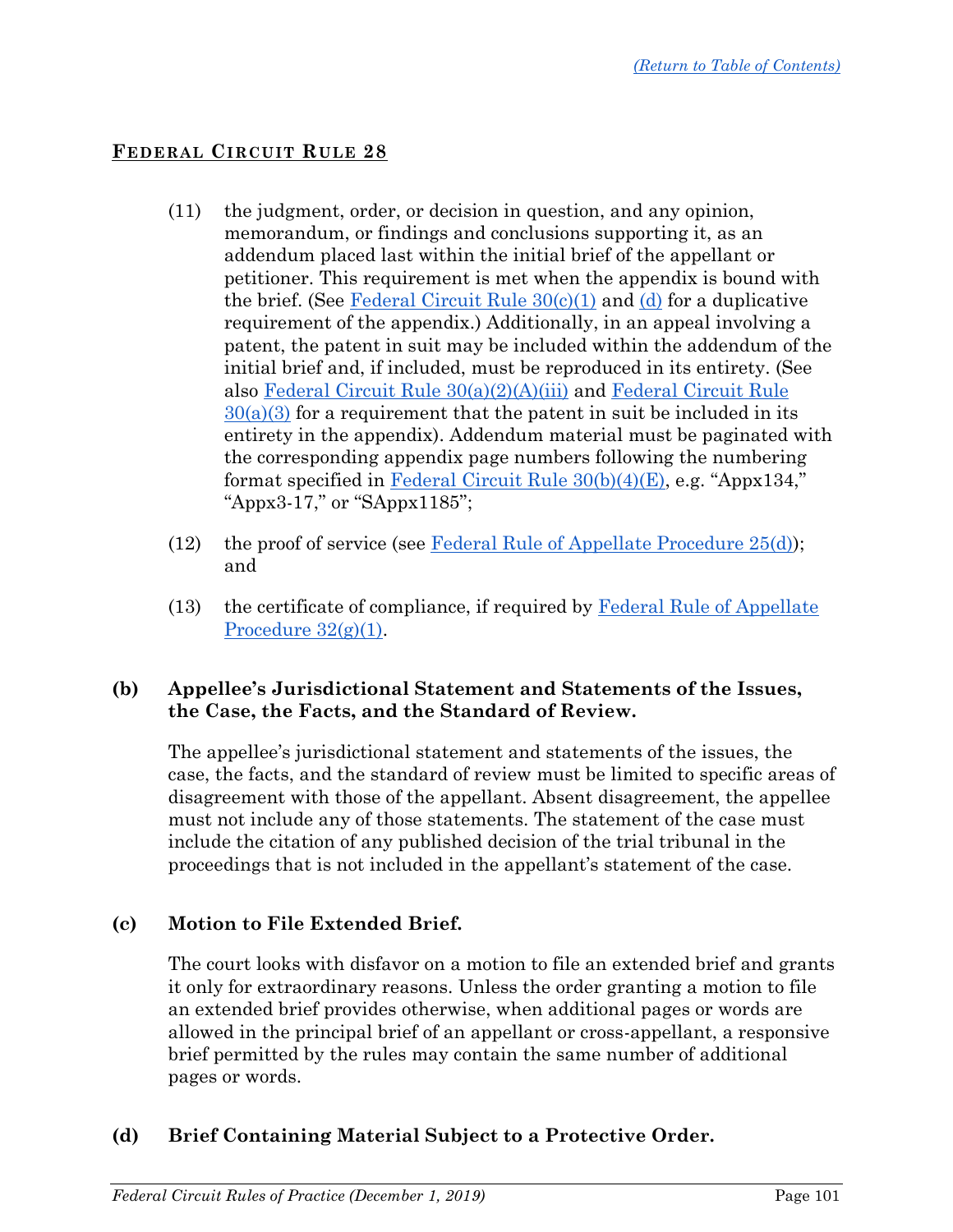- (1) Confidentiality*.*
	- (A) Except as provided herein, no material in briefs shall be marked confidential, including references to information previously treated as confidential pursuant to a protective order. The exceptions are as follows: In cases other than those arising under 19 U.S.C. § 1516a or 28 U.S.C. § 1491(b), each brief may mark confidential up to fifteen (15) words (including numbers) if the information (1) was treated in the matter under review as confidential pursuant to a judicial or administrative protective order and (2) such marking is authorized by statute, administrative regulation, or court rule (such as Federal Rule of Civil Procedure 26(c)(1)). When words are marked confidential in a brief, repeating the marked words in the same brief shall not add to the count toward the fifteen-word allotment. A brief need not count toward its allotment words that were marked confidential for the first time in the briefing cycle in an immediately preceding brief to which it is responding. A party seeking to mark confidential more than fifteen words in any brief must file a motion with this court establishing that the additional confidentiality markings are appropriate and necessary pursuant to a statute, administrative regulation, or court rule. For example, a party may establish that an argument cannot be properly developed without additional disclosure of confidential information in the brief, and public disclosure will risk causing competitive injury. Such a motion shall be made contemporaneously with the filing of the brief, and the marked material shall be treated as confidential until the court acts on the motion. If the motion is denied in whole or in part, an amended brief shall be filed within ten (10) days of the action on the motion. In cases arising under 19 U.S.C. § 1516a or 28 U.S.C. § 1491(b), each brief may mark confidential up to fifty (50) words (including numbers).
	- (B) Addendum material may be marked confidential to the extent permitted for appendix material. See [Federal Circuit Rule 30\(h\).](#page-137-0)
	- (C) For purposes of this subsection  $(d)$ , petitions for en banc or panel rehearing and responses thereto shall be considered to be briefs.
- (2) **Two Versions of Briefs***.* If a party refers in a brief to material subject to confidentiality as permitted by Federal Circuit Rule  $28(d)$ ,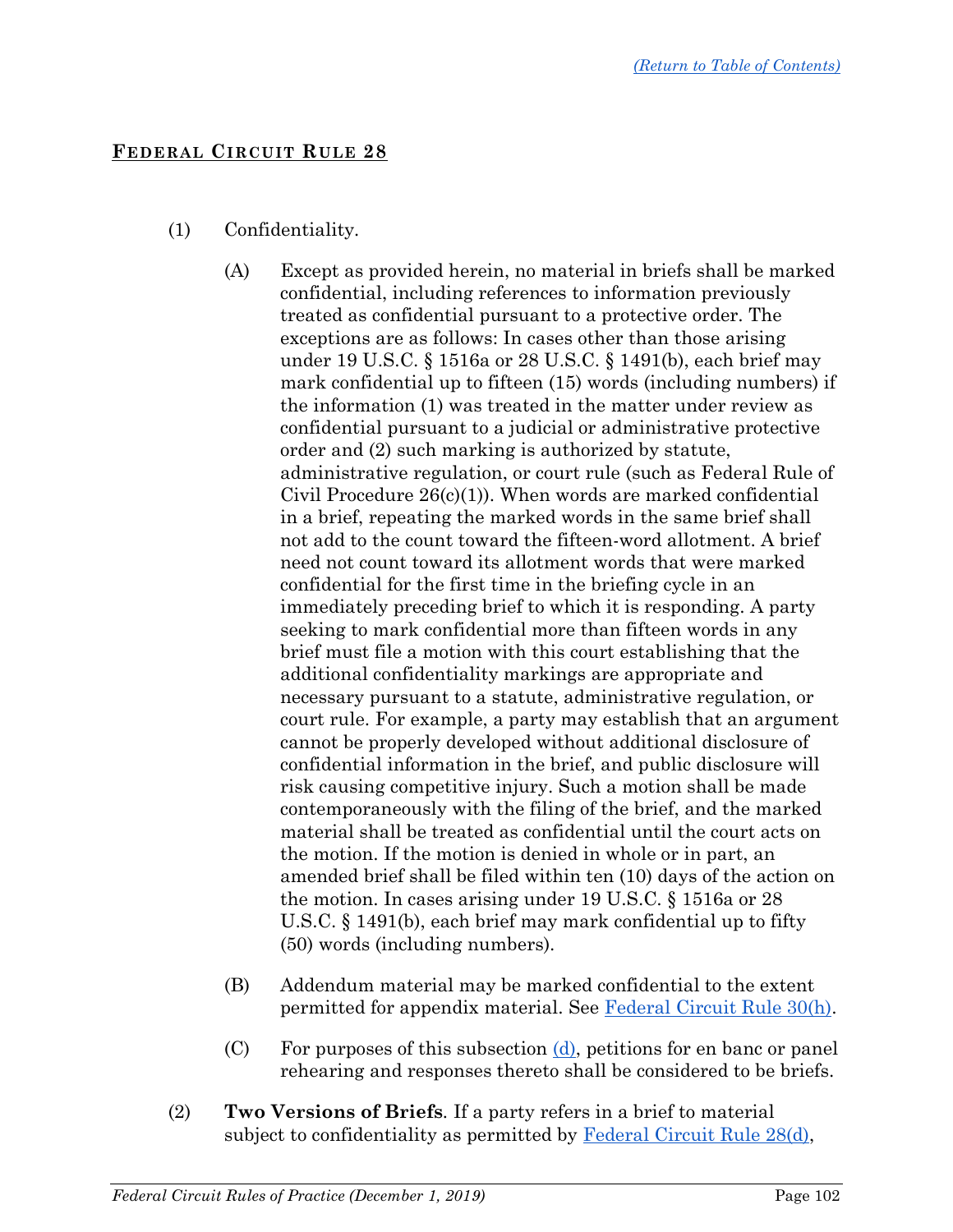then two versions of the briefs must be filed.

- (A) **Confidential Version; Labeling; Number of Copies**. Counsel should file one version of paper briefs, consisting of six copies, which must be labeled "confidential." If confidentiality will end on a date certain or upon the happening of an event, this must be stated on the cover, e.g., "CONFIDENTIAL UNTIL [DATE]," or "CONFIDENTIAL DURING JUDICIAL REVIEW." Each page containing confidential material must enclose this material in brackets or indicate this material by highlighting.
- (B) **Nonconfidential Brief; Labeling; Number of Copies**. Counsel should file the nonconfidential brief through CM/ECF. No paper copies are required if the nonconfidential brief was filed through CM/ECF and paper copies of the confidential brief were filed, unless otherwise ordered. The nonconfidential brief, from which confidential matter has been deleted, must be labeled "nonconfidential" and each page from which confidential material has been deleted must bear a legend so stating. The table of contents of a nonconfidential brief must describe the general nature of the confidential material that has been deleted.
- (3) **Service.** A nonconfidential brief filed by counsel through CM/ECF is served on each party through a Notice of Docket Activity (NDA). Each party to the appeal must be served two paper copies of any confidential brief when permitted by the applicable protective order.
- (4) **Availability to the Public**. The confidential briefs will be made available only to authorized court personnel and must not be made available to the public. After 5 years following the end of all proceedings in the court, the parties may be directed to show cause why confidential briefs (except those protected by statute) should not be made available to the public.
- (5) **Agreement to Remove Confidentiality Markings**. Before the filing of any motion to mark material as confidential and thereafter if a motion is filed, the parties shall attempt to reach agreement that material should not be marked confidential in briefs or motions pursuant to [Federal Circuit Rules 11\(d\)](#page-47-0) or [17\(f\).](#page-64-0)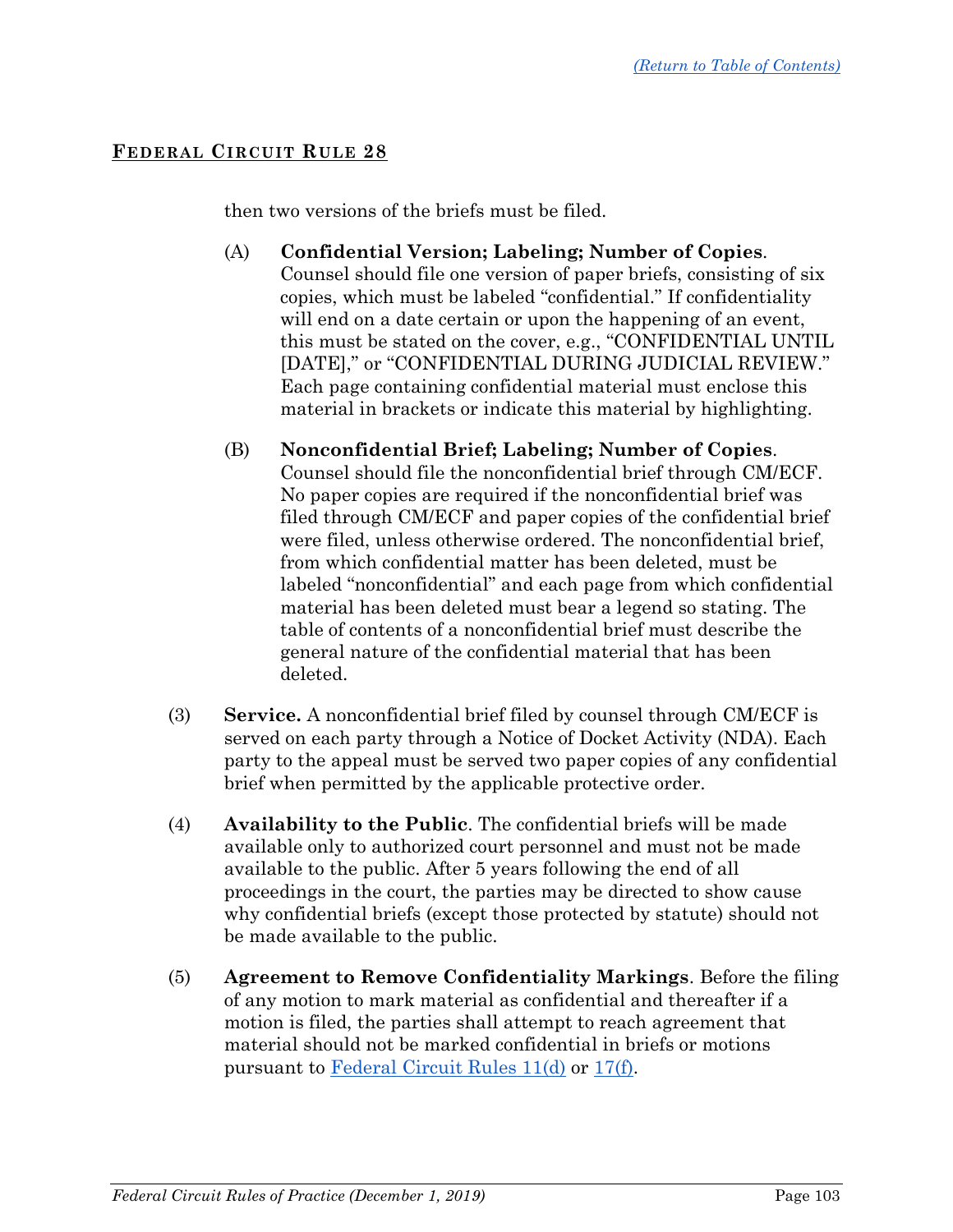#### **(e) Citations.**

Opinions of this court and its predecessors should be cited as found in the Federal Reporter. Parallel citations to any other reporters are discouraged. Examples of acceptable citations are:

*Guotos v. United States*, 552 F.2d 992 (Ct. Cl. 1976).

*In re Sponnable*, 405 F.2d 578 (CCPA 1969).

*South Corporation v. United States*, 690 F.2d 1368 (Fed. Cir. 1982) (en banc).

*Doe v. Roe*, No. 12-345, slip op. (Fed. Cir. Oct. 1, 1982).

## **(f) Reference to Appendix.**

Reference in the brief to pages of the joint appendix and, if permitted, of a supplemental appendix must be as short as possible consistent with clarity and must follow the numbering format specified in [Federal Circuit Rule](#page-134-0)   $30(b)(4)(E)$ , e.g., "Appx134," "Appx3-17" or "SAppx1185."

#### **(g) Pro Se Briefs; Response.**

- (1) **Informal Brief; Appellee's Brief***.* A pro se party may file a formal brief or an informal brief, but not both. A pro se party may file an informal brief on the form prescribed by the court. When the appellant or petitioner files an informal brief, the appellee or respondent may elect to file an informal brief. An informal brief filed by an appellee or respondent must contain a statement of the case but otherwise follow the format prescribed for the pro se party. Three paper copies of an informal brief are required to be filed. See [Federal Circuit Rule](#page-85-0)   $25(c)(2)(B)$ .
- (2) **Formal Brief.** If a pro se party chooses to file a formal brief, then an informal brief may not be filed. If a formal brief is filed, it must comply with the various rules of this court regarding format and content, and six paper copies must be filed.
- (3) **Response.** In a responsive brief, the respondent must state whether or not respondent believes the court has jurisdiction over the petition for review, with reasons provided.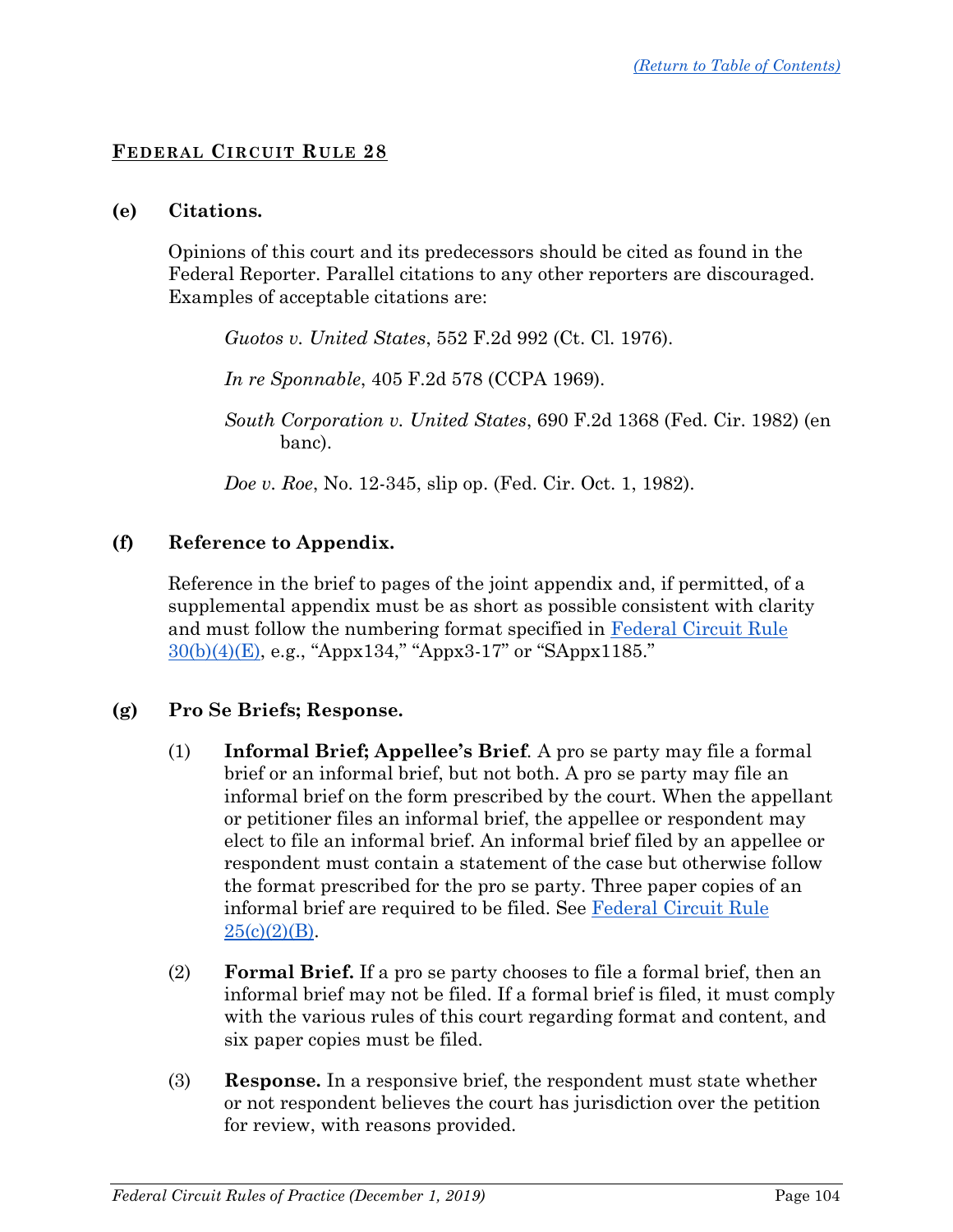#### **(h) Briefs in a Transferred Case.**

When an appeal is transferred to this court by another court of appeals after briefs have been filed, the parties may stipulate to proceed on those briefs instead of filing briefs prescribed by these rules. The stipulation must be filed within 14 days of docketing, and the briefs must be filed by counsel through CM/ECF, with the required number of paper copies to follow. See [Federal](#page-85-0)  [Circuit Rule 25\(c\).](#page-85-0) The court may order supplemental briefs.

#### **(i) Citation of Supplemental Authorities.**

Any citation of supplemental authorities must be submitted through CM/ECF by counsel. If filed by a pro se party, then 3 copies must be filed.

# **Practice Notes to Rule 28**

# **INFORMAL BRIEF.**

The informal brief procedure is explained in the Guide for Pro Se Petitioners and Appellants.

# **MULTIPLE PARTIES.**

When there are multiple parties represented by the same counsel or counsel from the same firm, a combined brief must be filed on behalf of all the parties represented by that counsel or firm.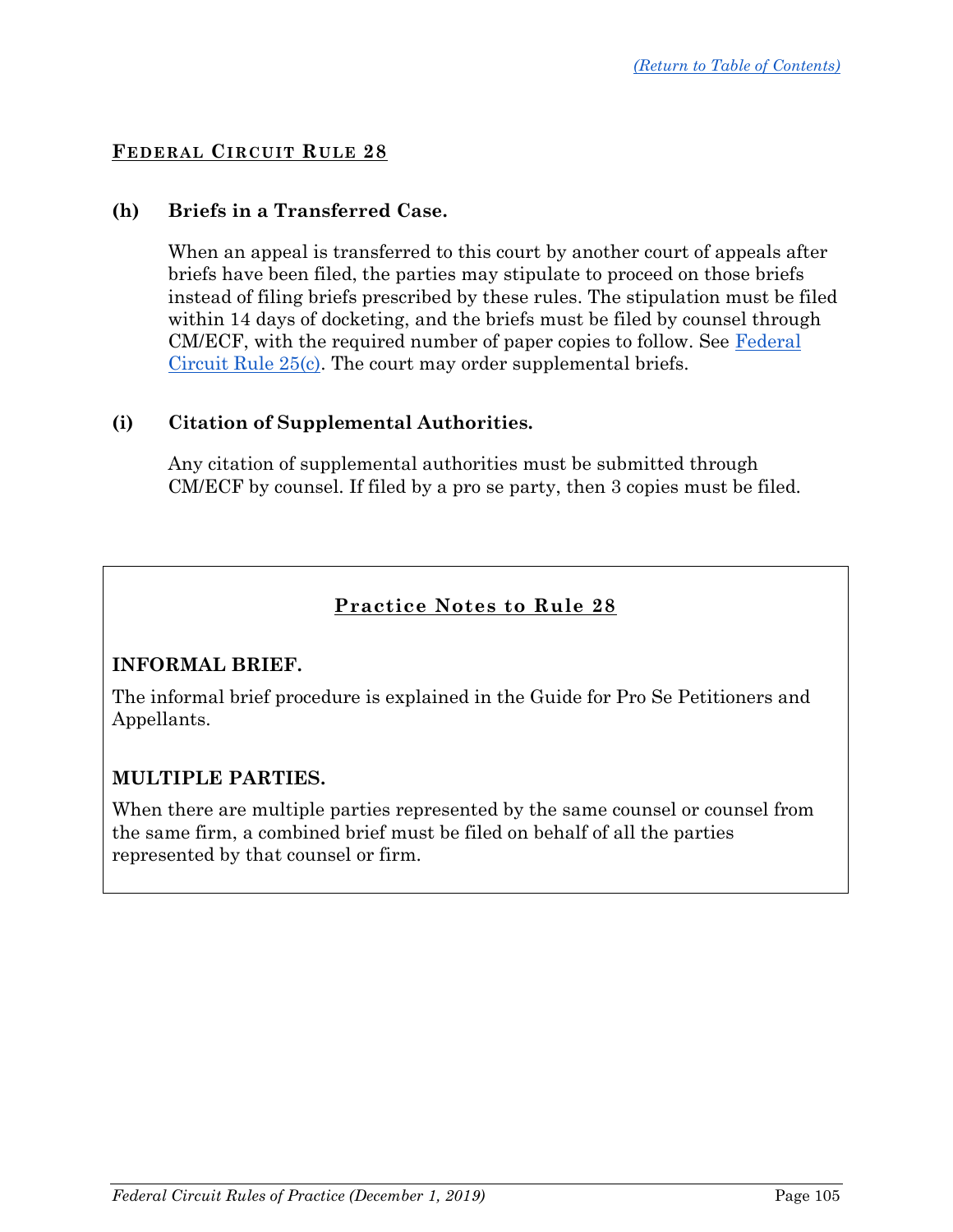# **Practice Notes to Rule 28**

## **DESCRIBING THE GENERAL NATURE OF CONFIDENTIAL MATERIAL DELETED FROM THE NONCONFIDENTIAL BRIEF.**

The following example is acceptable:

### CONFIDENTIAL MATERIAL OMITTED

The material omitted on page 42 describes the circumstances of an alleged lost sale; the material omitted in the first line of page 43 indicates the dollar amount of an alleged revenue loss; the material omitted on page 44 indicates the quantity of the party's inventory and its market share; the material omitted in the text on page 45 describes the distributor's experiences concerning the inventories and order lead times; and the material omitted in the footnote on page 45 describes non-price factors affecting customers' preferences between competing methods.

# **JUSTIFICATION FOR CLAIM OF CONFIDENTIALITY.**

Unnecessarily designating material in the briefs and appendix as confidential may hinder the court's preparation and issuance of opinions. Counsel must be prepared to justify at oral argument any claim of confidentiality.

# **INCLUSION OF PATENT CLAIMS.**

Any party or intervenor may include the language of a patent or claim at issue beginning on the inside of the front cover of the brief (this duplicate language is not counted pursuant to Fed. R. App. P.  $32(g)(1)$ , provided the same language is included in the brief.

## **CERTIFICATE OF COMPLIANCE WITH CONFIDENTIALITY REQUIREMENTS.**

[Federal Circuit Rule 28\(d\)](#page-114-0) limits the amount of material that can be marked confidential in briefs. A brief including confidential material must be accompanied by a certificate that the brief complies with the word limitation. Federal Circuit [Form 31](http://www.cafc.uscourts.gov/rules-of-practice/forms) is a suggested form of a certificate of compliance with this rule. The form can be embedded within the brief or filed separately. It is the responsibility of the filing party to ensure that its certificate of compliance is accurate.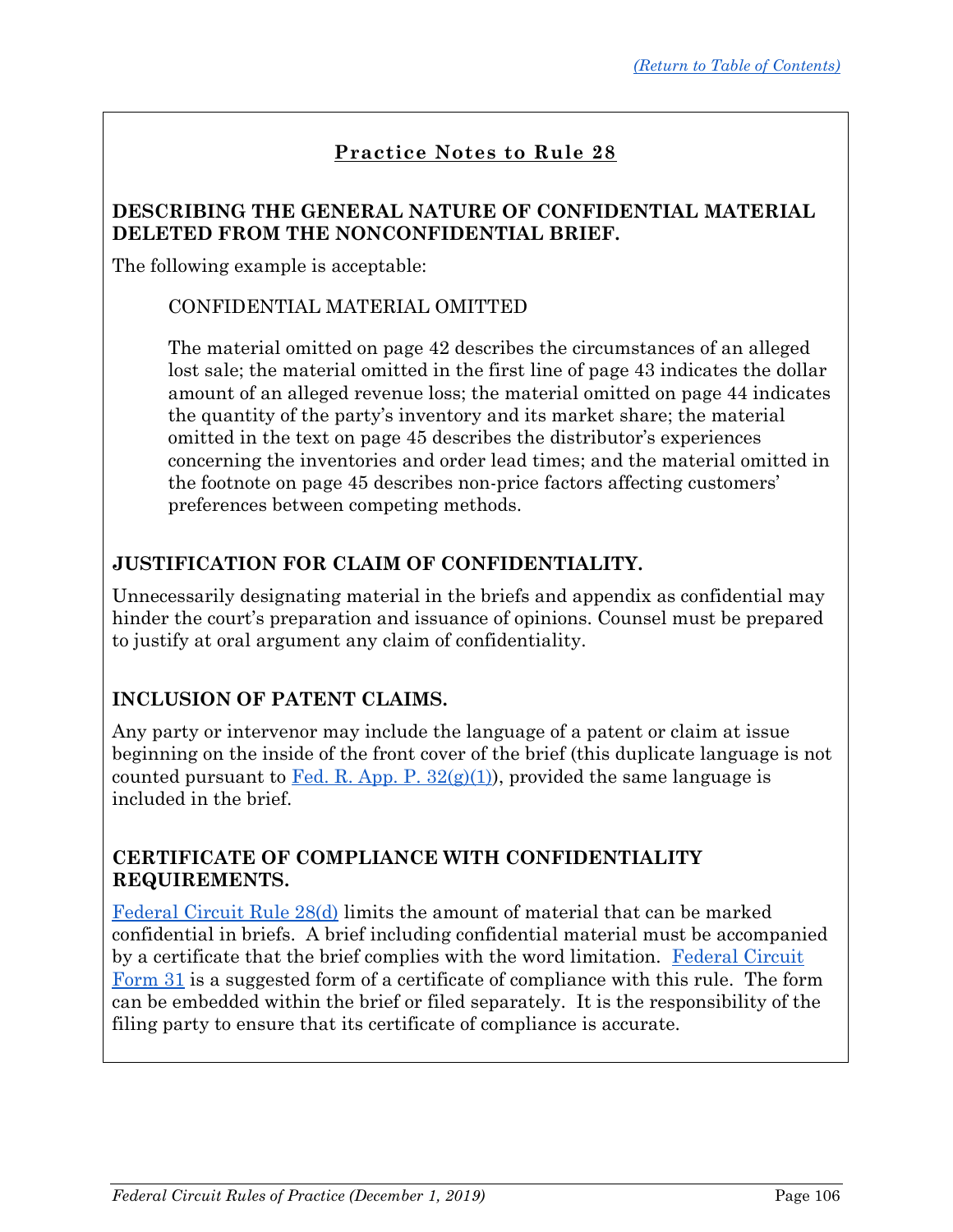# **Cross-Appeals**

## **(a) Applicability.**

This rule applies to a case in which a cross-appeal is filed. Rules  $28(a)$ –(c),  $31(a)(1)$ ,  $32(a)(2)$ , and  $32(a)(7)(A)$ –(B) do not apply to such a case, except as otherwise provided in this rule.

#### **(b) Designation of Appellant.**

The party who files a notice of appeal first is the appellant for the purposes of this rule and  $\frac{\text{Rules }30}{\text{and }34}$ . If notices are filed on the same day, the plaintiff in the proceeding below is the appellant. These designations may be modified by the parties' agreement or by court order.

## **(c) Briefs.**

In a case involving a cross-appeal:

- (1) **Appellant's Principal Brief**. The appellant must file a principal brief in the appeal. That brief must comply with [Rule 28\(a\).](#page-110-0)
- (2) **Appellee's Principal and Response Brief.** The appellee must file a principal brief in the cross-appeal and must, in the same brief, respond to the principal brief in the appeal. That appellee's brief must comply with  $Rule 28(a)$ , except that the brief need not include a statement of the case unless the appellee is dissatisfied with the appellant's statement.
- (3) **Appellant's Response and Reply Brief.** The appellant must file a brief that responds to the principal brief in the cross-appeal and may, in the same brief, reply to the response in the appeal. That brief must comply with Rule  $28(a)(2)$ –(8) and (10), except that none of the following need appear unless the appellant is dissatisfied with the appellee's statement in the cross-appeal:
	- (A) the jurisdictional statement;
	- (B) the statement of the issues;
	- (C) the statement of the case; and
	- (D) the statement of the standard of review.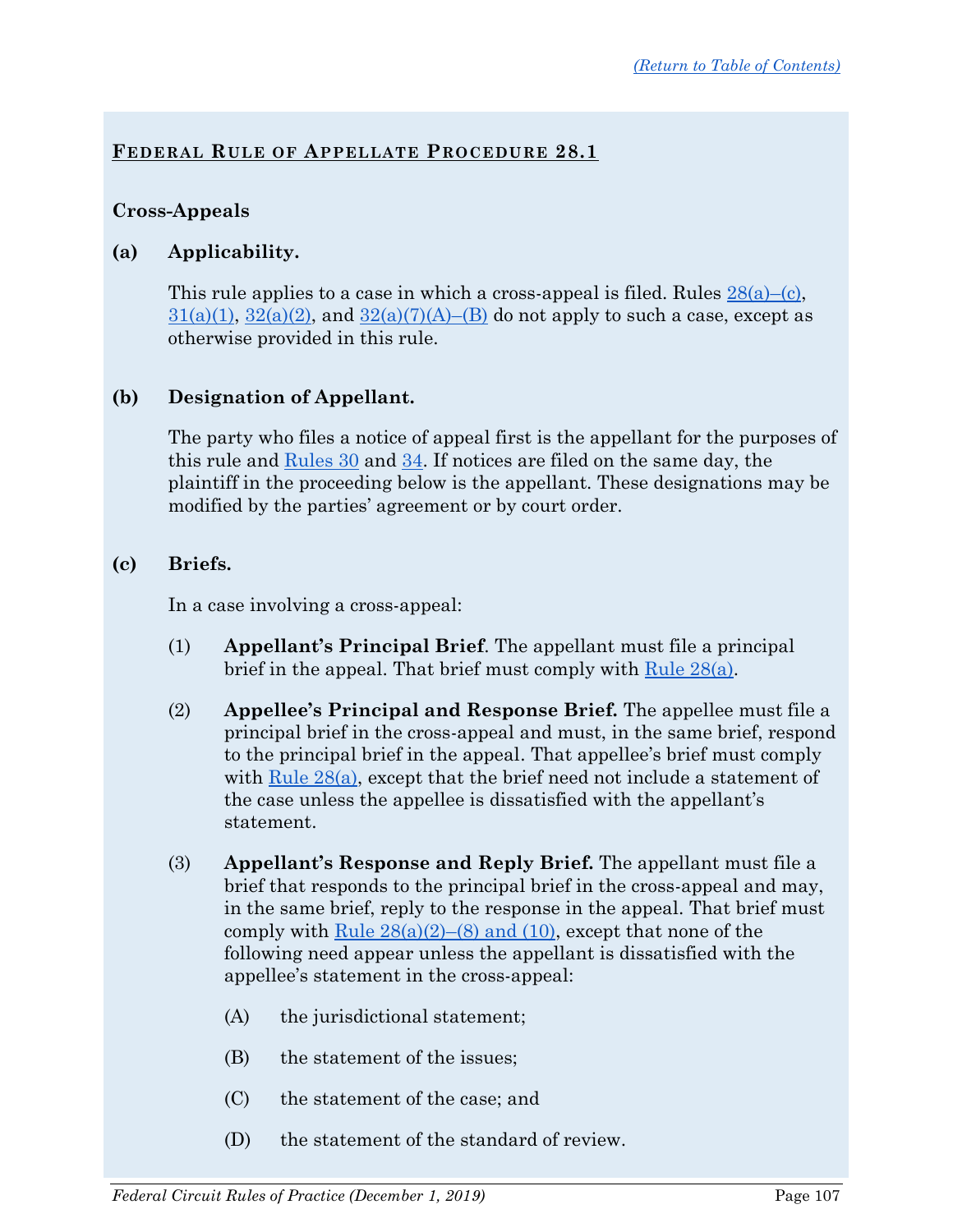- (4) **Appellee's Reply Brief***.* The appellee may file a brief in reply to the response in the cross-appeal. That brief must comply with [Rule](#page-110-0)   $28(a)(2)$ –[\(3\) and \(10\)](#page-110-0) and must be limited to the issues presented by the cross-appeal.
- (5) **No Further Briefs**. Unless the court permits, no further briefs may be filed in a case involving a cross-appeal.

#### **(d) Cover.**

Except for filings by unrepresented parties, the cover of the appellant's principal brief must be blue; the appellee's principal and response brief, red; the appellant's response and reply brief, yellow; the appellee's reply brief, gray; an intervenor's or amicus curiae's brief, green; and any supplemental brief, tan. The front cover of a brief must contain the information required by <u>Rule  $32(a)(2)$ .</u>

# <span id="page-121-0"></span>**(e) Length.**

(1) **Page Limitation.** Unless it complies with [Rule 28.1\(e\)\(2\),](#page-121-0) the appellant's principal brief must not exceed 30 pages; the appellee's principal and response brief, 35 pages; the appellant's response and reply brief, 30 pages; and the appellee's reply brief, 15 pages.

# (2) **Type-Volume Limitation.**

- (A) The appellant's principal brief or the appellant's response and reply brief is acceptable if it:
	- (i) contains no more than 13,000 words; or
	- (ii) uses a monospaced face and contains no more than 1,300 lines of text.
- (B) The appellee's principal and response brief is acceptable if it:
	- (i) contains no more than 15,300 words; or
	- (ii) uses a monospaced face and contains no more than 1,500 lines of text.
- (C) The appellee's reply brief is acceptable if it contains no more than half of the type volume specified in Rule  $28.1(e)(2)(A)$ .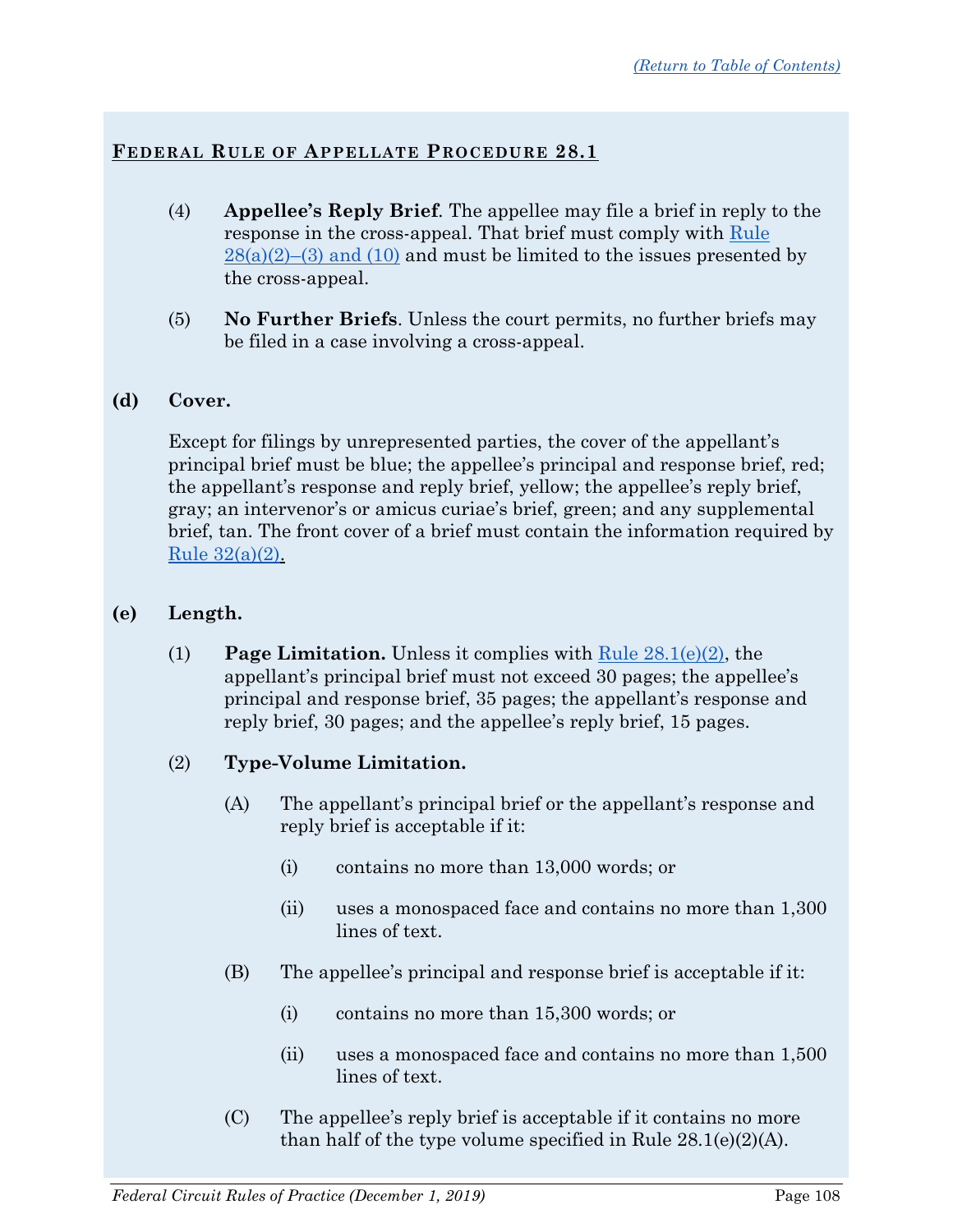(3) **Certificate of Compliance.** A brief submitted under Rule 28.1(e)(2) must comply with Rule  $32(g)(1)$ .

### **(f) Time to Serve and File a Brief.**

Briefs must be served and filed as follows:

- (1) the appellant's principal brief, within 40 days after the record is filed;
- (2) the appellee's principal and response brief, within 30 days after the appellant's principal brief is served;
- (3) the appellant's response and reply brief, within 30 days after the appellee's principal and response brief is served; and
- (4) the appellee's reply brief, within 21 days after the appellant's response and reply brief is served, but at least 7 days before argument unless the court, for good cause, allows a later filing.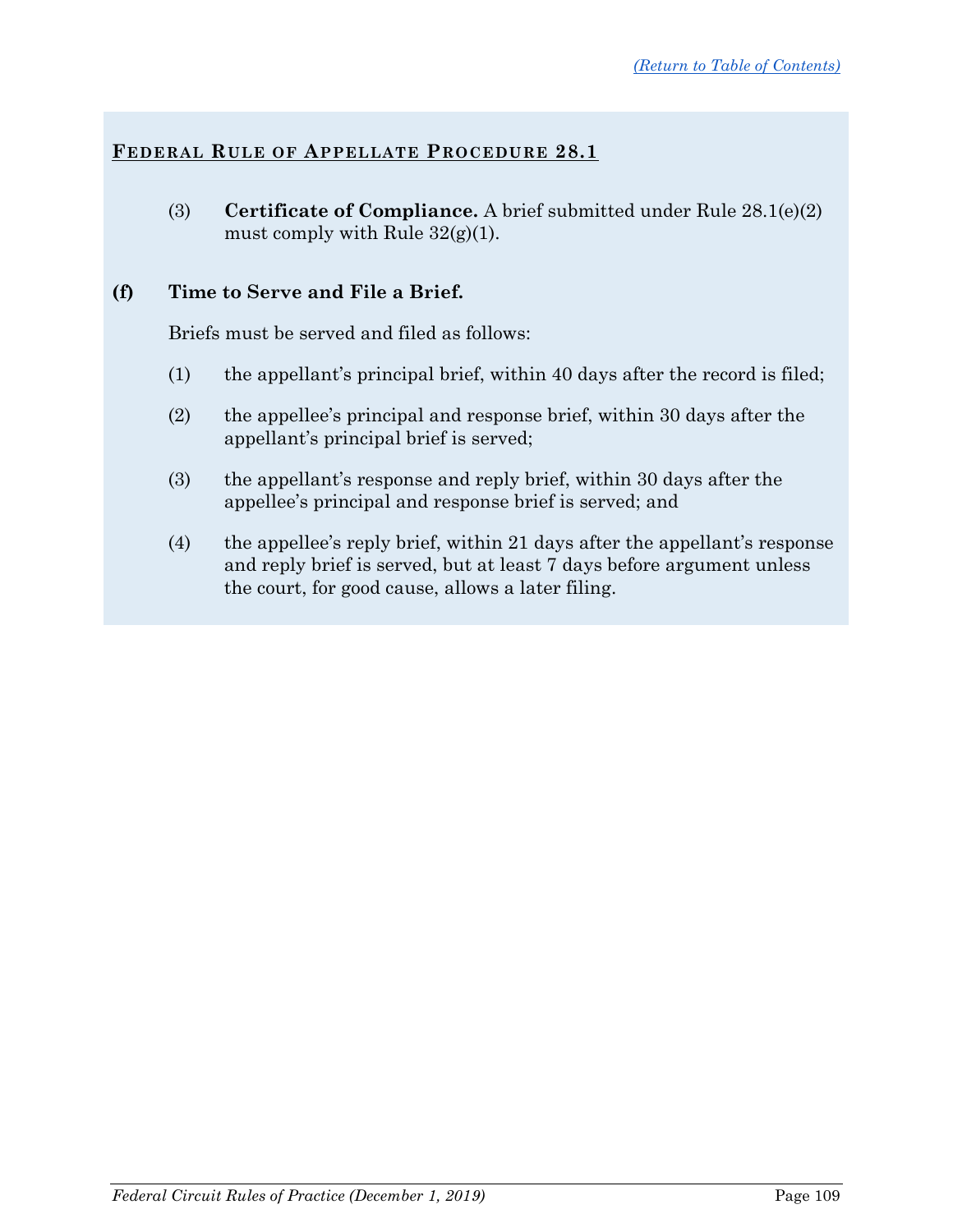#### **Cross-Appeals**

#### **(a) Page Limitation.**

Unless it complies with [Federal Circuit Rule 28.1\(b\),](#page-123-0) the appellant's principal brief must not exceed 30 pages; the appellee's principal and response brief, 35 pages; the appellant's response and reply brief, 30 pages; and the appellee's reply brief, 15 pages.

#### <span id="page-123-0"></span>**(b) Type-Volume Limitation.**

- (1) The appellant's principal brief or the appellant's response and reply brief is acceptable if:
	- (A) it contains no more than 14,000 words; or
	- (B) it uses a monospaced face and contains no more than 1,300 lines of text.
- (2) The appellee's principal and response brief is acceptable if:
	- (A) it contains no more than 16,500 words; or
	- (B) it uses a monospaced face and contains no more than 1,500 lines of text.
- (3) The appellee's reply brief is acceptable if it contains no more than 7,000 words.

#### **(c) Certificate of Compliance.**

A brief submitted under this rule must comply with Rule  $32(g)(1)$ .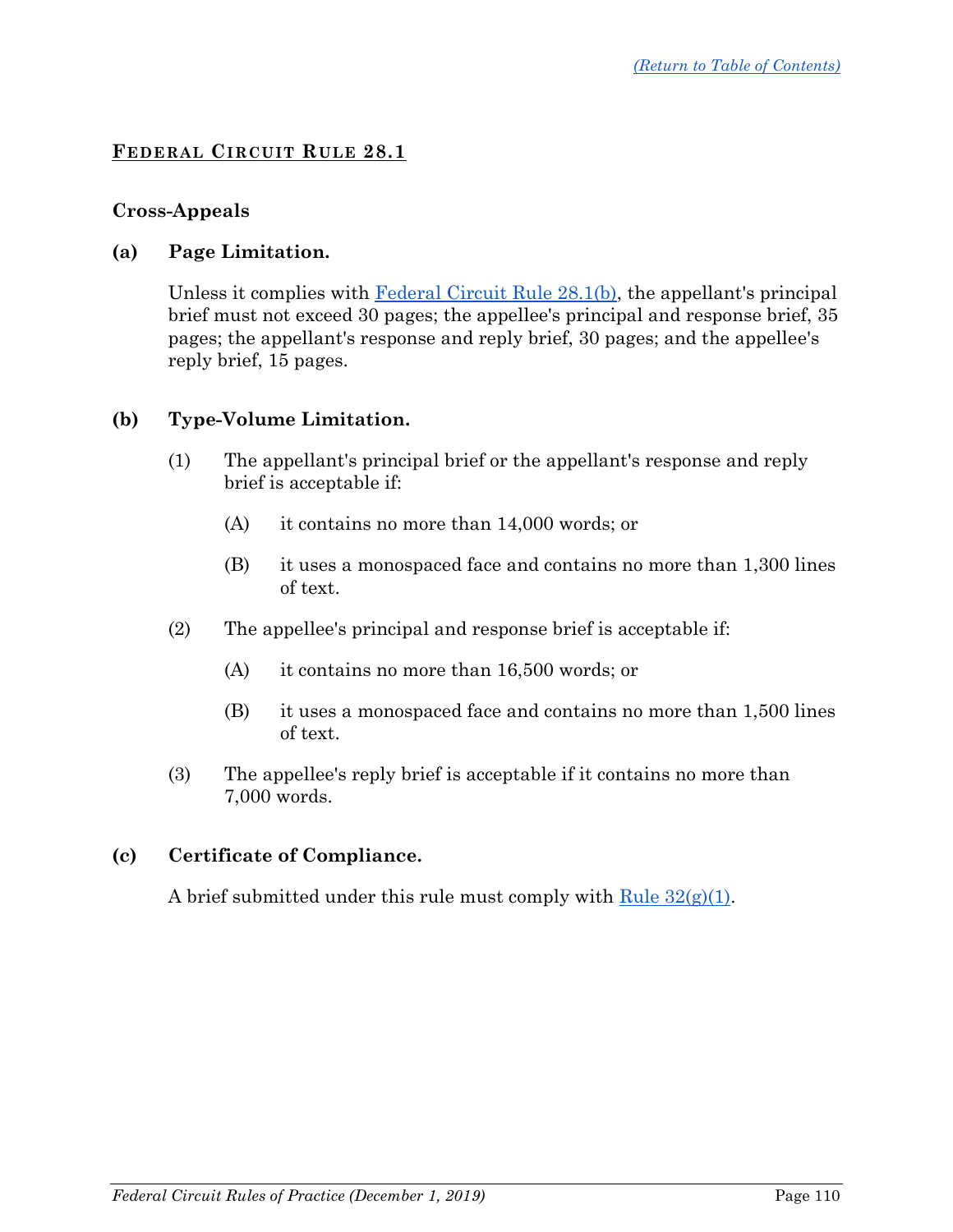# **Practice Notes to Rule 28.1**

# **CROSS-APPEALS.**

A party may file a cross-appeal only when it seeks to modify or overturn the judgment of a trial tribunal. Although a party may present additional arguments in support of the judgment as an appellee, counsel are cautioned against improperly designating an appeal as a cross-appeal when they merely present arguments in support of the judgment. See *Bailey v. Dart Container Corp.*, 292 F.3d 1360 (Fed. Cir. 2002). Further, counsel are cautioned, in cases involving a proper cross-appeal, to limit the fourth brief to the issues presented by the cross-appeal. In all cases, counsel should be prepared to defend the filing of a cross-appeal and the propriety of arguments presented in the fourth brief at oral argument.

# **TIME TO SERVE AND FILE A BRIEF.**

Please refer to [Federal Circuit Rule 31\(a\)](#page-142-0) for brief due dates when there is a crossappeal.

# **CLARIFICATION TO FEDERAL RULE OF APPELLATE PROCEDURE 28.1(4).**

Where the term "appellee" is used, it refers to the "cross-appellant."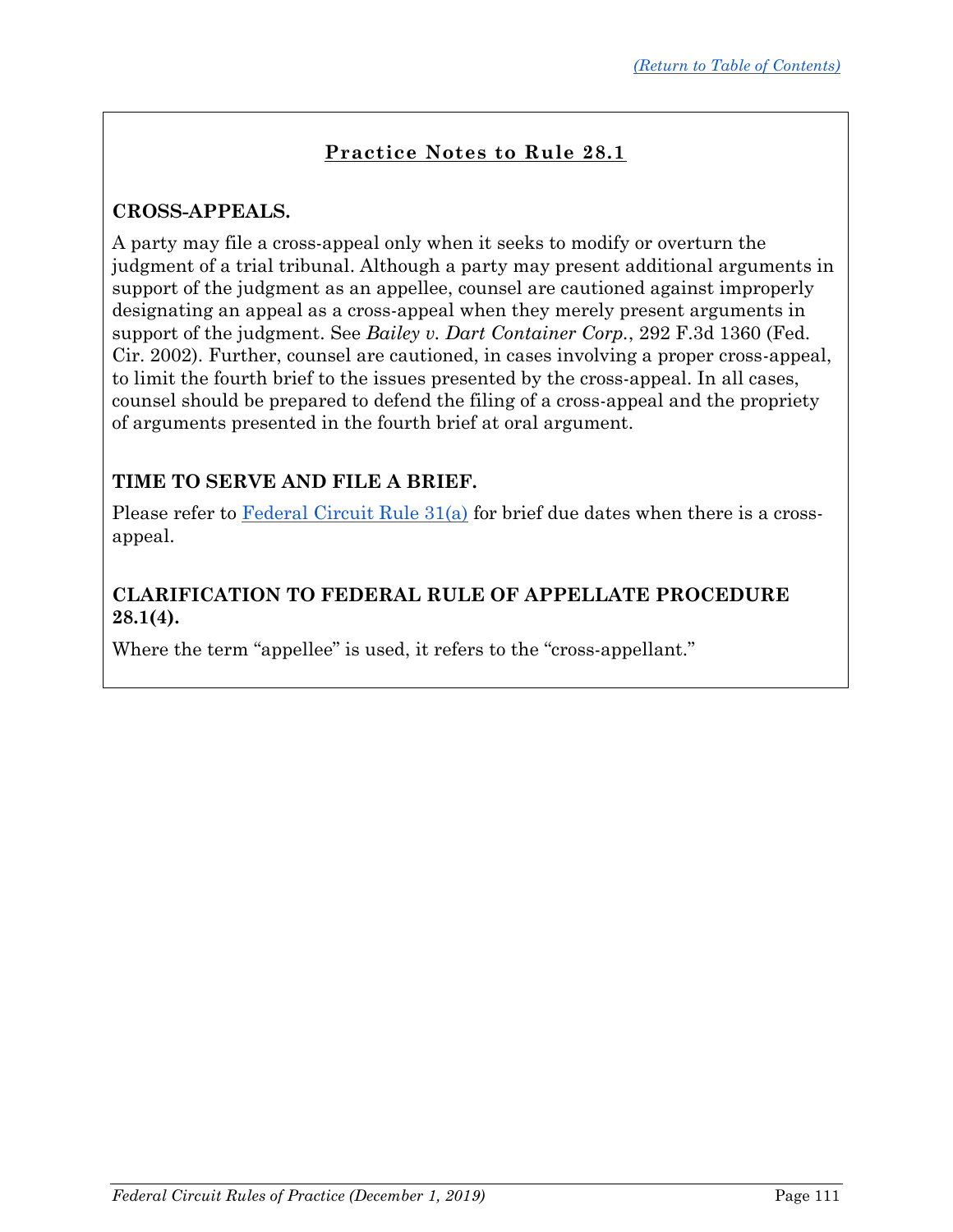### **Brief of an Amicus Curiae**

### <span id="page-125-0"></span>**(a) During Initial Consideration of a Case on the Merits.**

- (1) **Applicability***.* This [Rule 29\(a\)](#page-125-0) governs amicus filings during a court's initial consideration of a case on the merits.
- (2) **When Permitted.** The United States or its officer or agency or a state may file an amicus brief without the consent of the parties or leave of court. Any other amicus curiae may file a brief only by leave of court or if the brief states that all parties have consented to its filing, but a court of appeals may prohibit the filing of or may strike an amicus brief that would result in a judge's disqualification.
- (3) **Motion for Leave to File.** The motion must be accompanied by the proposed brief and state:
	- (A) the movant's interest; and
	- (B) the reason why an amicus brief is desirable and why the matters asserted are relevant to the disposition of the case.
- (4) **Contents and Form.** An amicus brief must comply with [Rule 32.](#page-145-0) In addition to the requirements of  $Rule 32$ , the cover must identify the</u> party or parties supported and indicate whether the brief supports affirmance or reversal. An amicus brief need not comply with [Rule 28,](#page-110-1) but must include the following:
	- (A) if the amicus curiae is a corporation, a disclosure statement like that required of parties by [Rule 26.1;](#page-97-0)
	- (B) a table of contents, with page references;
	- (C) a table of authorities—cases (alphabetically arranged), statutes, and other authorities—with references to the pages of the brief where they are cited;
	- (D) a concise statement of the identity of the amicus curiae, its interest in the case, and the source of its authority to file;
	- (E) unless the amicus curiae is one listed in the first sentence of Rule  $29(a)(2)$ , a statement that indicates whether:
		- (i) a party's counsel authored the brief in whole or in part;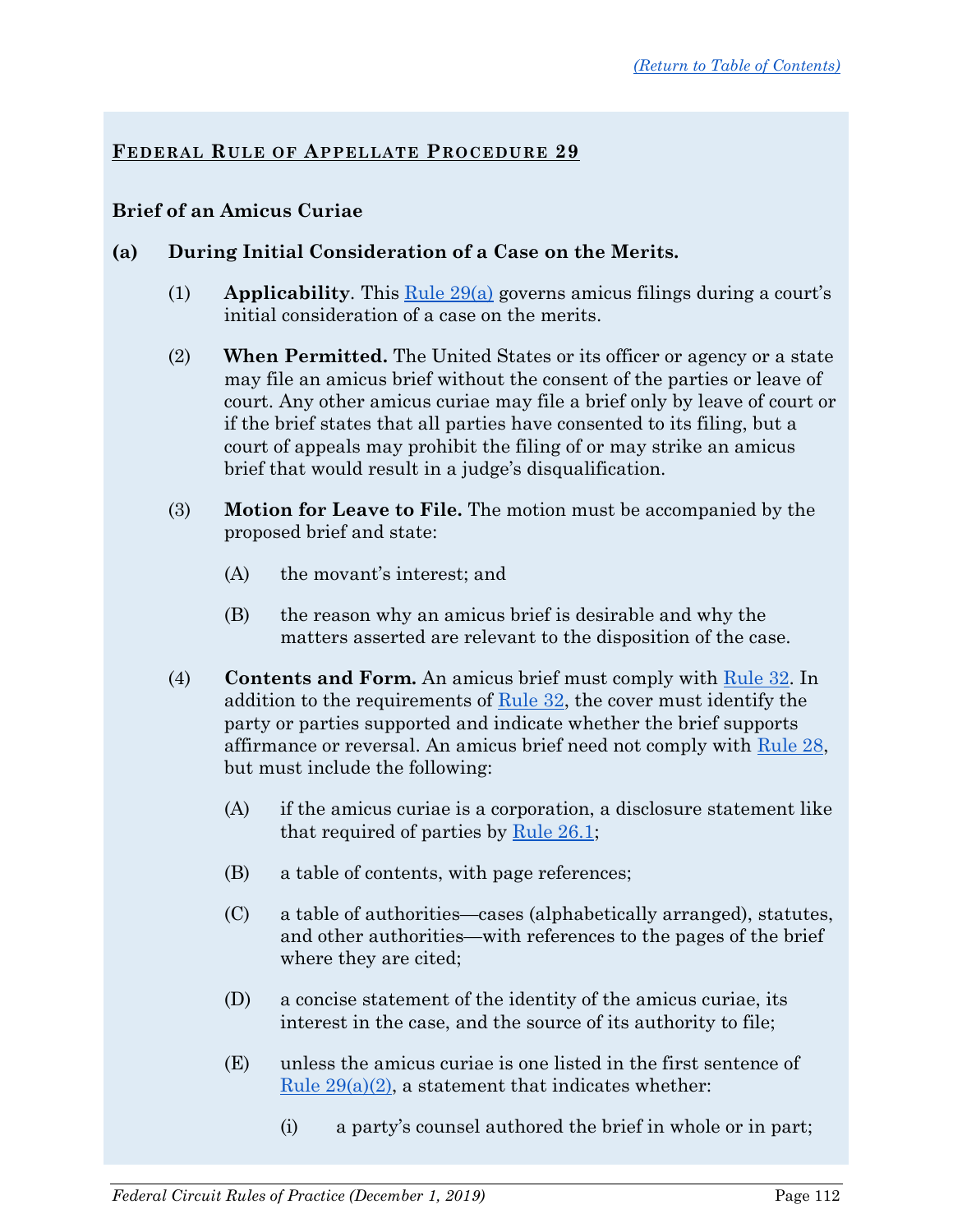- (ii) a party or a party's counsel contributed money that was intended to fund preparing or submitting the brief; and
- (iii) a person—other than the amicus curiae, its members, or its counsel— contributed money that was intended to fund preparing or submitting the brief and, if so, identifies each such person;
- (F) an argument, which may be preceded by a summary and which need not include a statement of the applicable standard of review; and
- (G) a certificate of compliance under Rule  $32(g)(1)$ , if length is computed using a word or line limit.
- (5) **Length.** Except by the court's permission, an amicus brief may be no more than one-half the maximum length authorized by these rules for a party's principal brief. If the court grants a party permission to file a longer brief, that extension does not affect the length of an amicus brief.
- (6) **Time for Filing.** An amicus curiae must file its brief, accompanied by a motion for filing when necessary, no later than 7 days after the principal brief of the party being supported is filed. An amicus curiae that does not support either party must file its brief no later than 7 days after the appellant's or petitioner's principal brief is filed. A court may grant leave for later filing, specifying the time within which an opposing party may answer.
- (7) **Reply Brief.** Except by the court's permission, an amicus curiae may not file a reply brief.
- (8) **Oral Argument.** An amicus curiae may participate in oral argument only with the court's permission.

#### <span id="page-126-0"></span>**(b) During Consideration of Whether to Grant Rehearing.**

- (1) **Applicability.** This [Rule 29\(b\)](#page-126-0) governs amicus filings during a court's consideration of whether to grant panel rehearing or rehearing en banc, unless a local rule or order in a case provides otherwise.
- (2) **When Permitted.** The United States or its officer or agency or a state may file an amicus brief without the consent of the parties or leave of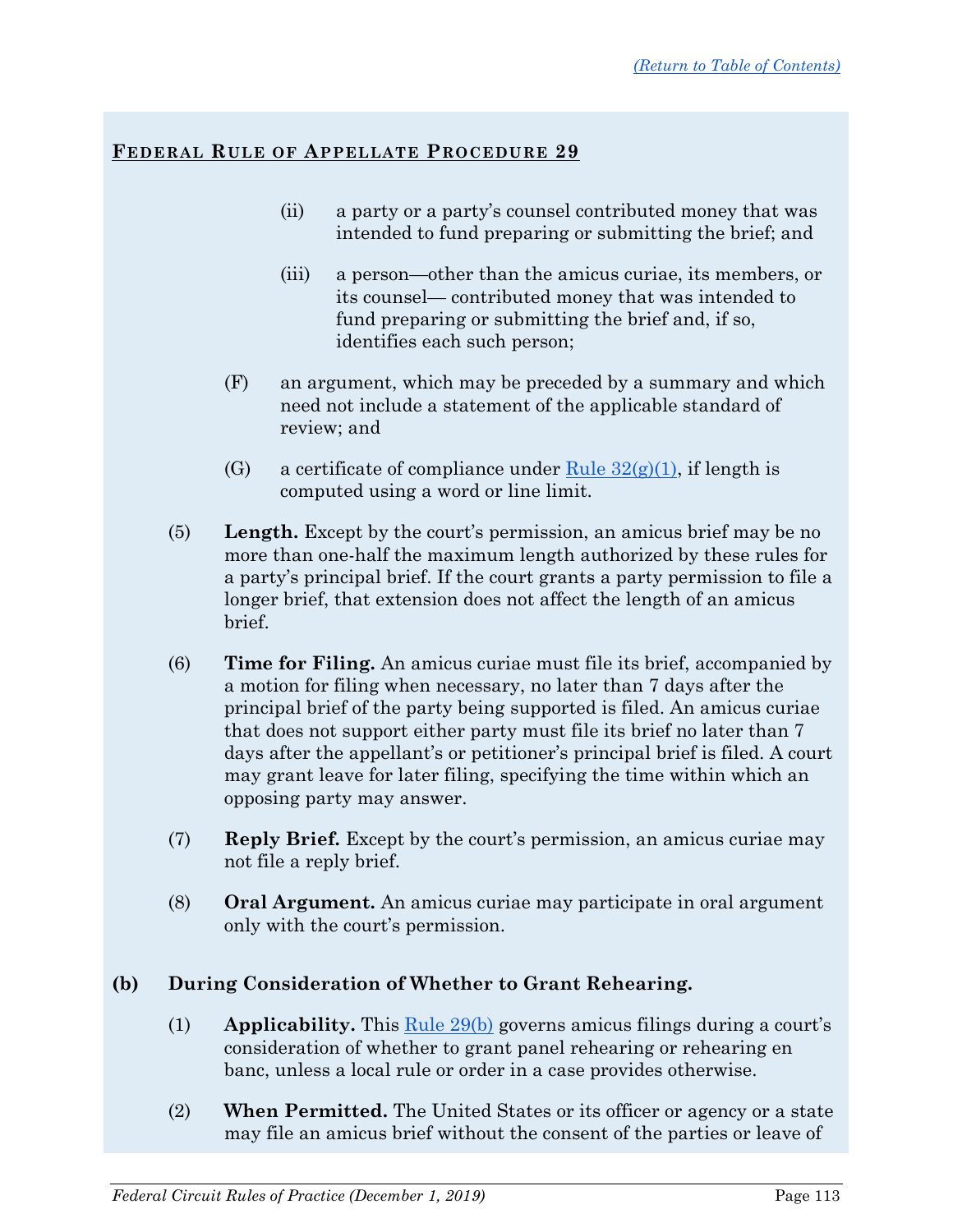court. Any other amicus curiae may file a brief only by leave of court.

- (3) **Motion for Leave to File.** Rule  $29(a)(3)$  applies to a motion for leave.
- (4) **Contents, Form, and Length.** Rule  $29(a)(4)$  applies to the amicus brief. The brief must not exceed 2,600 words.
- (5) **Time for Filing.** An amicus curiae supporting the petition for rehearing or supporting neither party must file its brief, accompanied by a motion for filing when necessary, no later than 7 days after the petition is filed. An amicus curiae opposing the petition must file its brief, accompanied by a motion for filing when necessary, no later than the date set by the court for the response.

# **FEDERAL CIRCUIT RULE 29**

# **Brief of an Amicus Curiae**

#### **(a) Content; Form.**

In addition to the contents required by [Federal Rule of Appellate Procedure](#page-125-0)  [29,](#page-125-0) the brief of an amicus curiae must include a certificate of interest (see [Federal Circuit Rule 47.4\)](#page-202-0) in front of the table of contents.

#### **(b) List of Amicus Curiae.**

The clerk will maintain a list of bar associations and other organizations to be invited to file amicus curiae briefs when the court directs. Bar associations and other organizations will be placed on the list if they request. The request must be renewed annually not later than October 1.

#### **(c) Consent.**

If an amicus brief is filed on consent of all parties, then no motion for leave is required and the brief should state, pursuant to [Federal Rule of Appellate](#page-125-0)  [Procedure 29\(a\),](#page-125-0) that all parties have consented to its filing.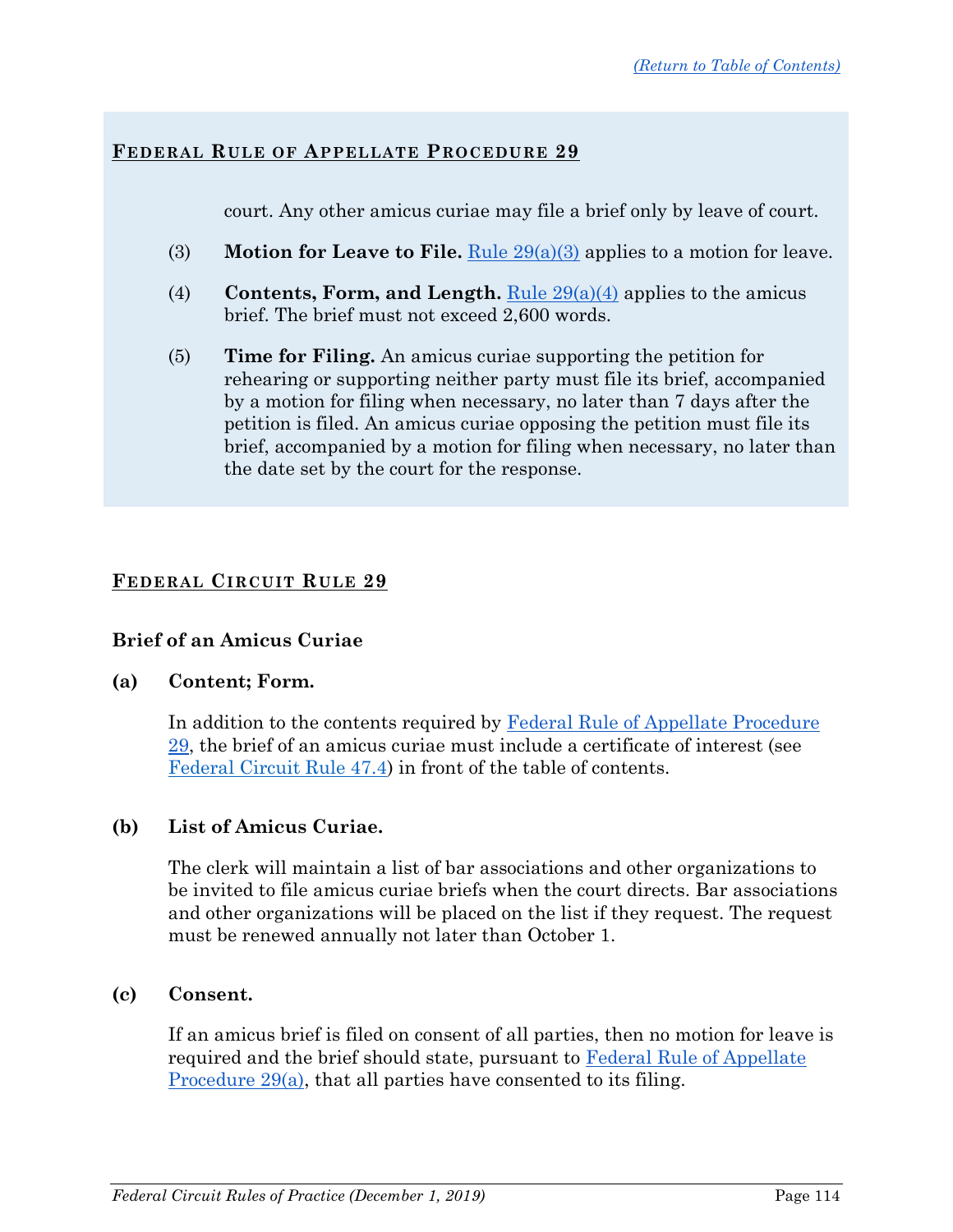# **Practice Note to Rule 29**

An amicus curiae must file an entry of appearance and a certificate of interest, if applicable. See [Federal Circuit Rules 47.3,](#page-199-0) [47.4,](#page-202-0) and [Forms 8 and 9.](http://www.cafc.uscourts.gov/rules-of-practice/forms)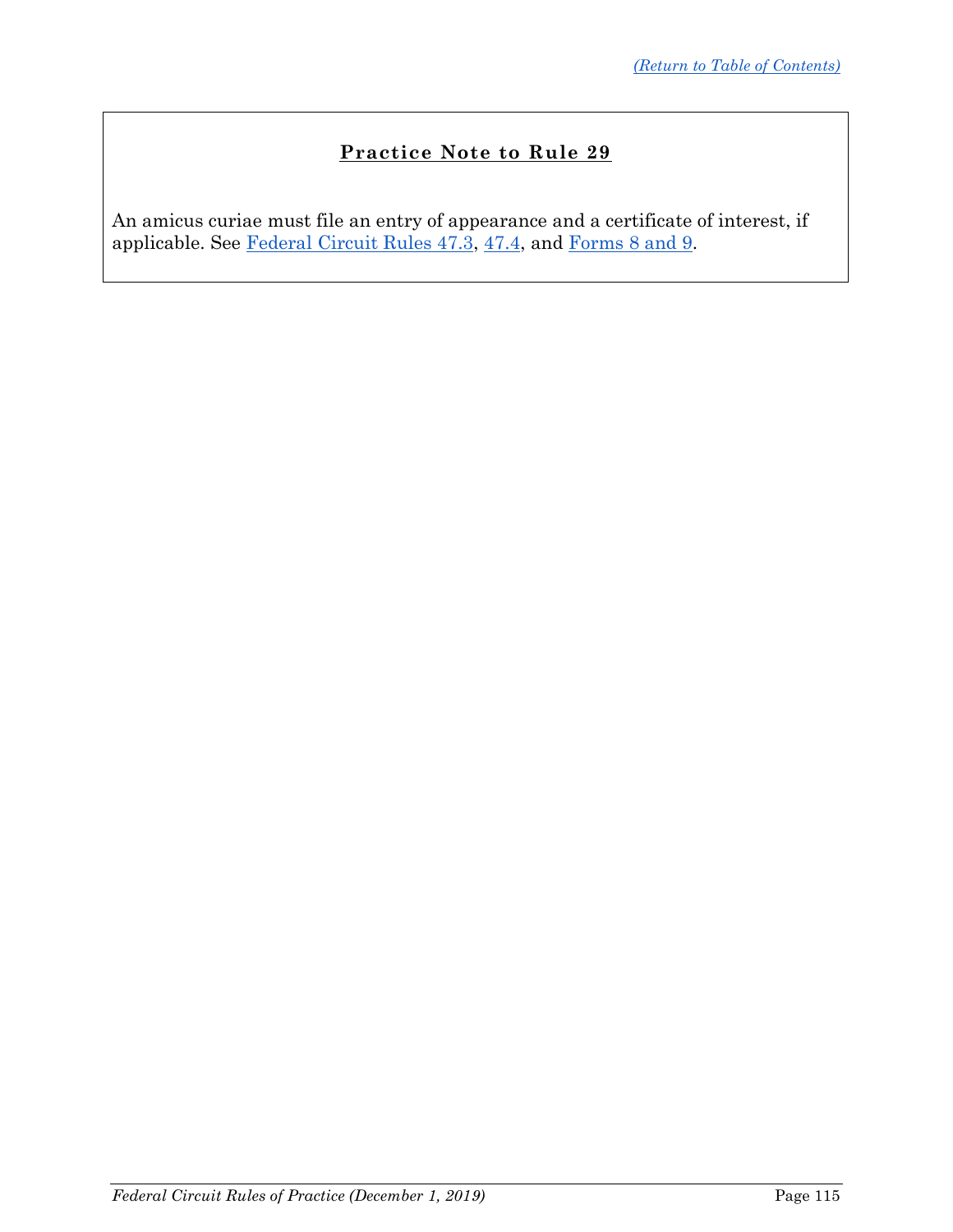## <span id="page-129-0"></span>**Appendix to the Briefs**

### <span id="page-129-1"></span>**(a) Appellant's Responsibility.**

- (1) **Contents of the Appendix.** The appellant must prepare and file an appendix to the briefs containing:
	- (A) the relevant docket entries in the proceeding below;
	- (B) the relevant portions of the pleadings, charge, findings, or opinion;
	- (C) the judgment, order, or decision in question; and
	- (D) other parts of the record to which the parties wish to direct the court's attention.
- (2) **Excluded Material.** Memoranda of law in the district court should not be included in the appendix unless they have independent relevance. Parts of the record may be relied on by the court or the parties even though not included in the appendix.
- (3) **Time to File; Number of Copies.** Unless filing is deferred under [Rule 30\(c\),](#page-130-0) the appellant must file 10 copies of the appendix with the brief and must serve one copy on counsel for each party separately represented. An unrepresented party proceeding in forma pauperis must file 4 legible copies with the clerk, and one copy must be served on counsel for each separately represented party. The court may by local rule or by order in a particular case require the filing or service of a different number.

# <span id="page-129-2"></span>**(b) All Parties' Responsibilities.**

(1) **Determining the Contents of the Appendix.** The parties are encouraged to agree on the contents of the appendix. In the absence of an agreement, the appellant must, within 14 days after the record is filed, serve on the appellee a designation of the parts of the record the appellant intends to include in the appendix and a statement of the issues the appellant intends to present for review. The appellee may, within 14 days after receiving the designation, serve on the appellant a designation of additional parts to which it wishes to direct the court's attention. The appellant must include the designated parts in the appendix. The parties must not engage in unnecessary designation of parts of the record, because the entire record is available to the court.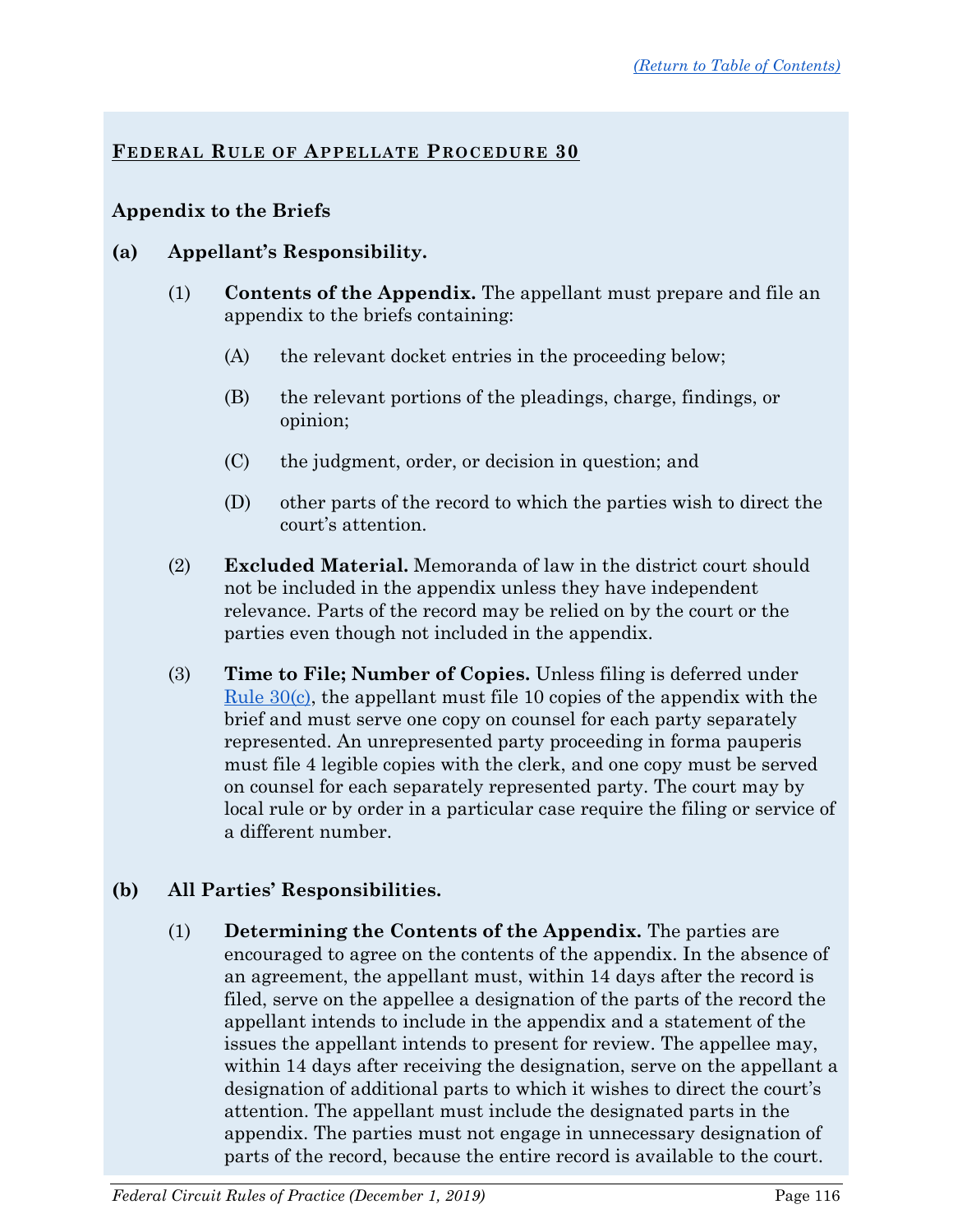This paragraph applies also to a cross-appellant and a cross-appellee.

(2) **Costs of Appendix.** Unless the parties agree otherwise, the appellant must pay the cost of the appendix. If the appellant considers parts of the record designated by the appellee to be unnecessary, the appellant may advise the appellee, who must then advance the cost of including those parts. The cost of the appendix is a taxable cost. But if any party causes unnecessary parts of the record to be included in the appendix, the court may impose the cost of those parts on that party. Each circuit must, by local rule, provide for sanctions against attorneys who unreasonably and vexatiously increase litigation costs by including unnecessary material in the appendix.

# <span id="page-130-0"></span>**(c) Deferred Appendix.**

(1) **Deferral Until After Briefs Are Filed.** The court may provide by rule for classes of cases or by order in a particular case that preparation of the appendix may be deferred until after the briefs have been filed and that the appendix may be filed 21 days after the appellee's brief is served. Even though the filing of the appendix may be deferred, Rule 30(b) applies; except that a party must designate the parts of the record it wants included in the appendix when it serves its brief, and need not include a statement of the issues presented.

# (2) **References to the Record.**

- (A) If the deferred appendix is used, the parties may cite in their briefs the pertinent pages of the record. When the appendix is prepared, the record pages cited in the briefs must be indicated by inserting record page numbers, in brackets, at places in the appendix where those pages of the record appear.
- (B) A party who wants to refer directly to pages of the appendix may serve and file copies of the brief within the time required by Rule 31(a), containing appropriate references to pertinent pages of the record. In that event, within 14 days after the appendix is filed, the party must serve and file copies of the brief, containing references to the pages of the appendix in place of or in addition to the references to the pertinent pages of the record. Except for the correction of typographical errors, no other changes may be made to the brief.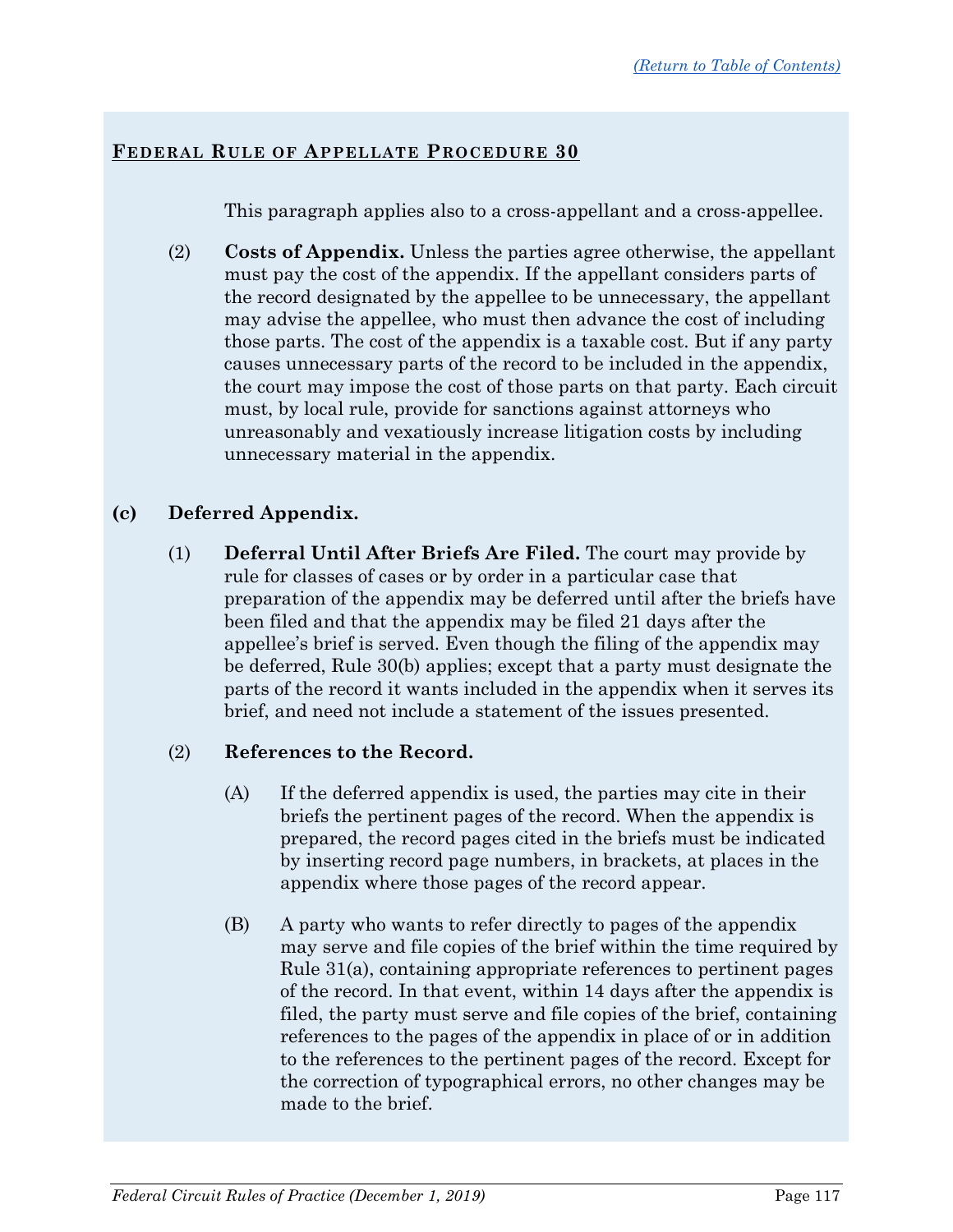#### <span id="page-131-0"></span>**(d) Format of the Appendix.**

The appendix must begin with a table of contents identifying the page at which each part begins. The relevant docket entries must follow the table of contents. Other parts of the record must follow chronologically. When pages from the transcript of proceedings are placed in the appendix, the transcript page numbers must be shown in brackets immediately before the included pages. Omissions in the text of papers or of the transcript must be indicated by asterisks. Immaterial formal matters (captions, subscriptions, acknowledgments, etc.) should be omitted.

#### **(e) Reproduction of Exhibits.**

Exhibits designated for inclusion in the appendix may be reproduced in a separate volume, or volumes, suitably indexed. Four copies must be filed with the appendix, and one copy must be served on counsel for each separately represented party. If a transcript of a proceeding before an administrative agency, board, commission, or officer was used in a district-court action and has been designated for inclusion in the appendix, the transcript must be placed in the appendix as an exhibit.

#### **(f) Appeal on the Original Record Without an Appendix.**

The court may, either by rule for all cases or classes of cases or by order in a particular case, dispense with the appendix and permit an appeal to proceed on the original record with any copies of the record, or relevant parts, that the court may order the parties to file.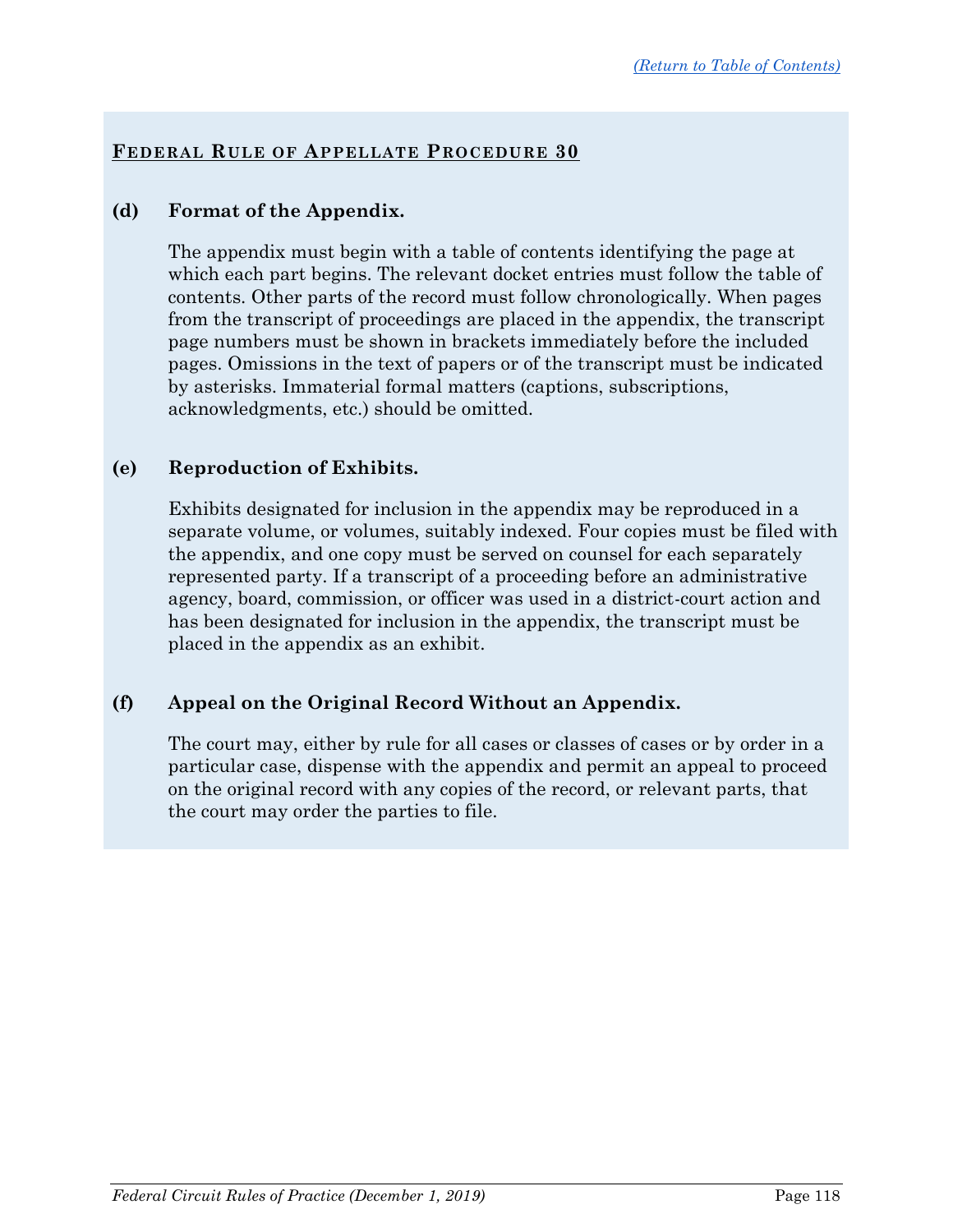#### <span id="page-132-1"></span>**Appendix to the Briefs**

### <span id="page-132-0"></span>**(a) Purpose; Content of Appendix; Time for Filing; Number of Copies; Cover; Service.**

(1) **Purpose***.* The purpose of this rule is to limit the size of the appendix of documentary materials that is printed and filed with the court. The rule also authorizes a supplementary video recording media appendix under some circumstances.

#### (2) **Contents; Indiscriminate Referencing to Blocks of the Record Prohibited.**

- (A) In addition to the matters required by [Federal Rule of Appellate](#page-129-1)  Procedure  $30(a)(1)(A), (B)$ , and  $(C)$ , the appendix must include:
	- (i) the entire docket sheet from the proceedings below;
	- (ii) in an appeal from a jury case, the judge's charge, the jury's verdict, and the jury's responses to interrogatories;
	- (iii) in an appeal involving a patent, the patent in suit in its entirety. The patent in suit may also be included as an addendum to appellant's initial brief. Any other patents included in an appendix must be included in their entirety; and
	- (iv) any nonprecedential opinion or order cited in accordance with [Federal Circuit Rule 32.1\(c\).](#page-154-0)
- (B) Parts of the record authorized by [Federal Rule of Appellate](#page-129-1)  Procedure  $30(a)(1)(D)$  must not be included in the appendix unless they are actually referenced in the briefs, but the parties are encouraged to include in the appendix sufficient surrounding transcript pages to provide context for a referenced transcript excerpt.
- (C) Indiscriminate referencing in briefs to blocks of record pages or inclusion of unnecessary pages in the appendix is prohibited.
- (D) If the appellant considers that parts of the record have been referenced in violation of this rule, the appellant may so advise the appellee and the appellee must advance the costs of including those parts in the appendix.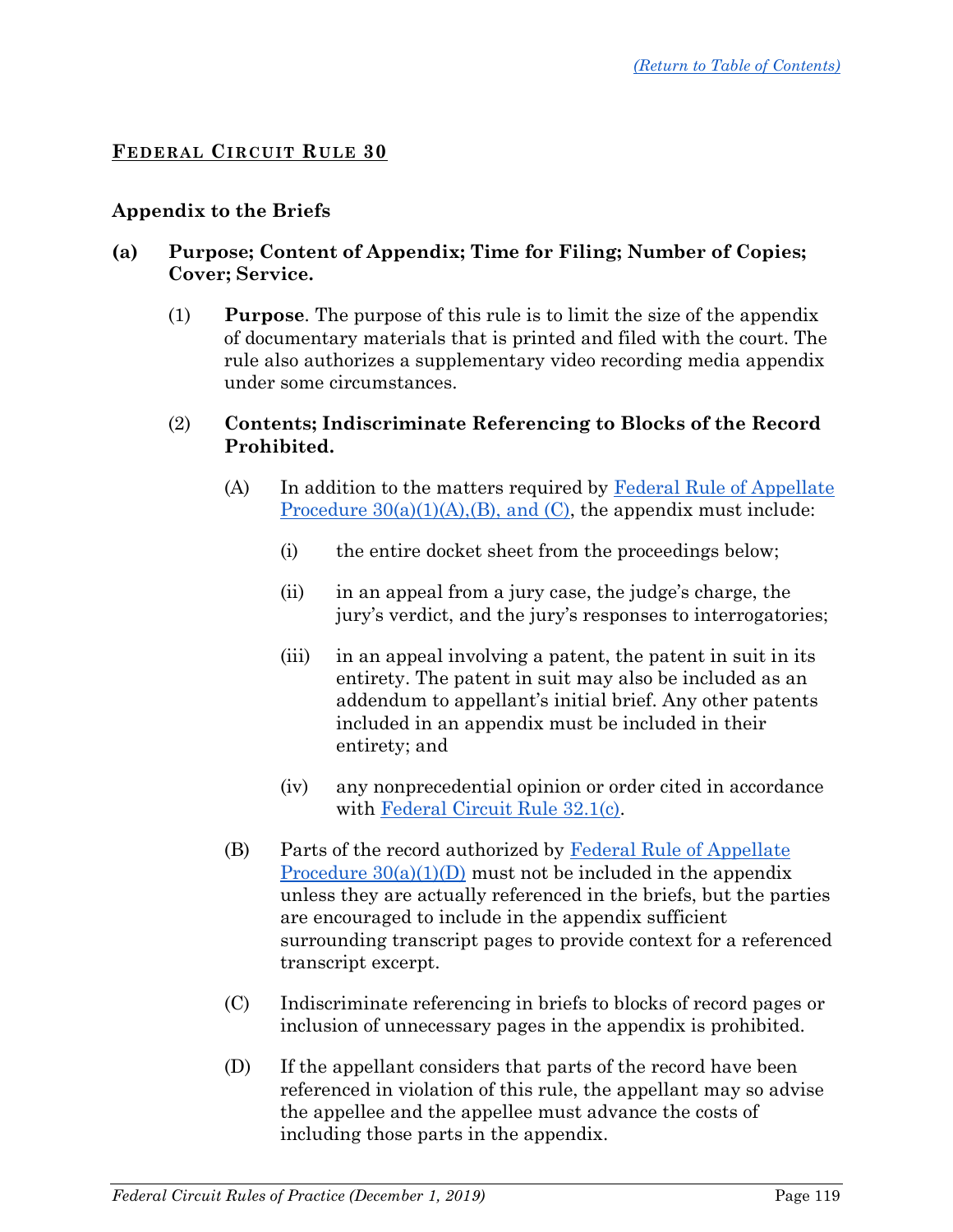- (E) The following must not be included in the appendix except by leave of the court, and any motion for leave must state the number of pages requested to be included:
	- (i) briefs and memoranda in their entirety (except as otherwise provided in [Federal Circuit Rule 30\)](#page-132-1);
	- (ii) notices;
	- (iii) subpoenas—except where the enforcement or validity of a subpoena is at issue;
	- (iv) summonses—except in appeals from the Court of International Trade;
	- (v) motions to extend time; or
	- (vi) jury lists.
- (F) Nothing in this [Federal Circuit Rule 30](#page-132-1) prohibits from designation and inclusion in an appendix:
	- (i) an examiner's answer in an ex parte patent case;
	- (ii) a trademark examining attorney's appeal brief in an ex parte trademark case; or
	- (iii) the briefs and memoranda in their entirety in a case where the only issue is the propriety of summary judgment.
- (3) **Additional Mandatory Appendix Items in Patent and Trademark Office Appeals.** In an appeal from the Patent and Trademark Office, unless the parties mutually agree otherwise, the appendix must include:
	- (A) a copy of all rejected claims in an ex parte patent appeal;
	- (B) a copy of all counts in a patent interference appeal; or
	- (C) a copy of the trademark sought to be registered or cancelled and a copy of any registration relied on to refuse or oppose registration or to seek cancellation of a registered mark in an ex parte or an inter partes trademark appeal.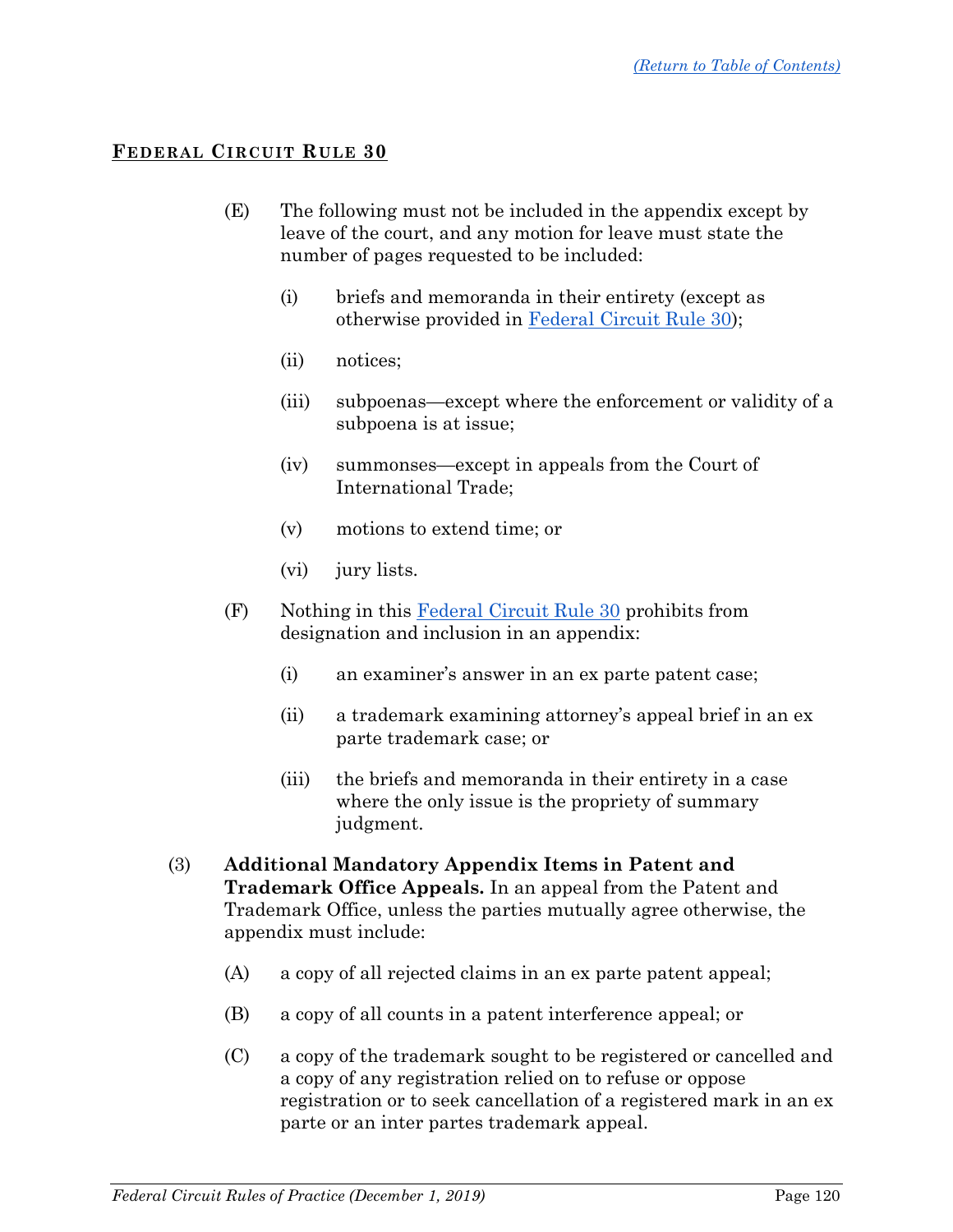- (4) **Time for Filing.** The appellant must serve and file an appendix within seven days after the last reply brief is served and filed. When there is no cross- appeal, if the appellant does not file a reply brief, the appendix must be served and filed within the time for filing the reply brief. In a cross appeal, if the cross- appellant does not file a reply brief, the appendix must be served and filed within 7 days after the time for filing the cross- appellant's reply brief has expired.
- (5) **Number of Copies.** Six paper copies of the appendix must be filed with the court in accordance with [Federal Circuit Rule 25\(c\).](#page-85-0)
- (6) **Multi-Volume Appendix:** Covers and Page Numbers. A multivolume appendix must have a volume number in roman numerals and the pages included in the volume listed at the top of the cover of each volume (e.g., Volume II, Pages 542 to 813).
- (7) **Service.** One paper copy must be served on, or by, each pro se party. In a case in which all parties are represented by counsel, service of nonconfidential material is made through CM/ECF and no paper copies are required to be served on the parties. See Rule  $30(h)(3)$  for provisions related to service of confidential appendixes.
- (8) **Consequence of Failing to File an Appendix.** If the appellant fails to file an appendix, the clerk of court is authorized to dismiss the case.

## <span id="page-134-0"></span>**(b) Determination of Contents of Appendix; Designation of Materials; Extension of Time.**

- (1) The parties are encouraged to agree on the contents of an appendix that will comply with this [Federal Circuit Rule 30.](#page-132-1)
- (2) In the absence of an agreement, the appellant must, within 14 days after docketing in an appeal from a court or after service of the certified list or index in a petition for review or appeal from an agency, serve on the appellee or cross- appellant a designation of materials from which the appendix will be prepared and a statement of the issues to be presented for review. The appellee or cross-appellant may, within 14 days after receiving the designation, serve on the appellant a counter-designation of additional parts to be included in the appendix.
- (3) A designation or counter-designation must not be filed with the court.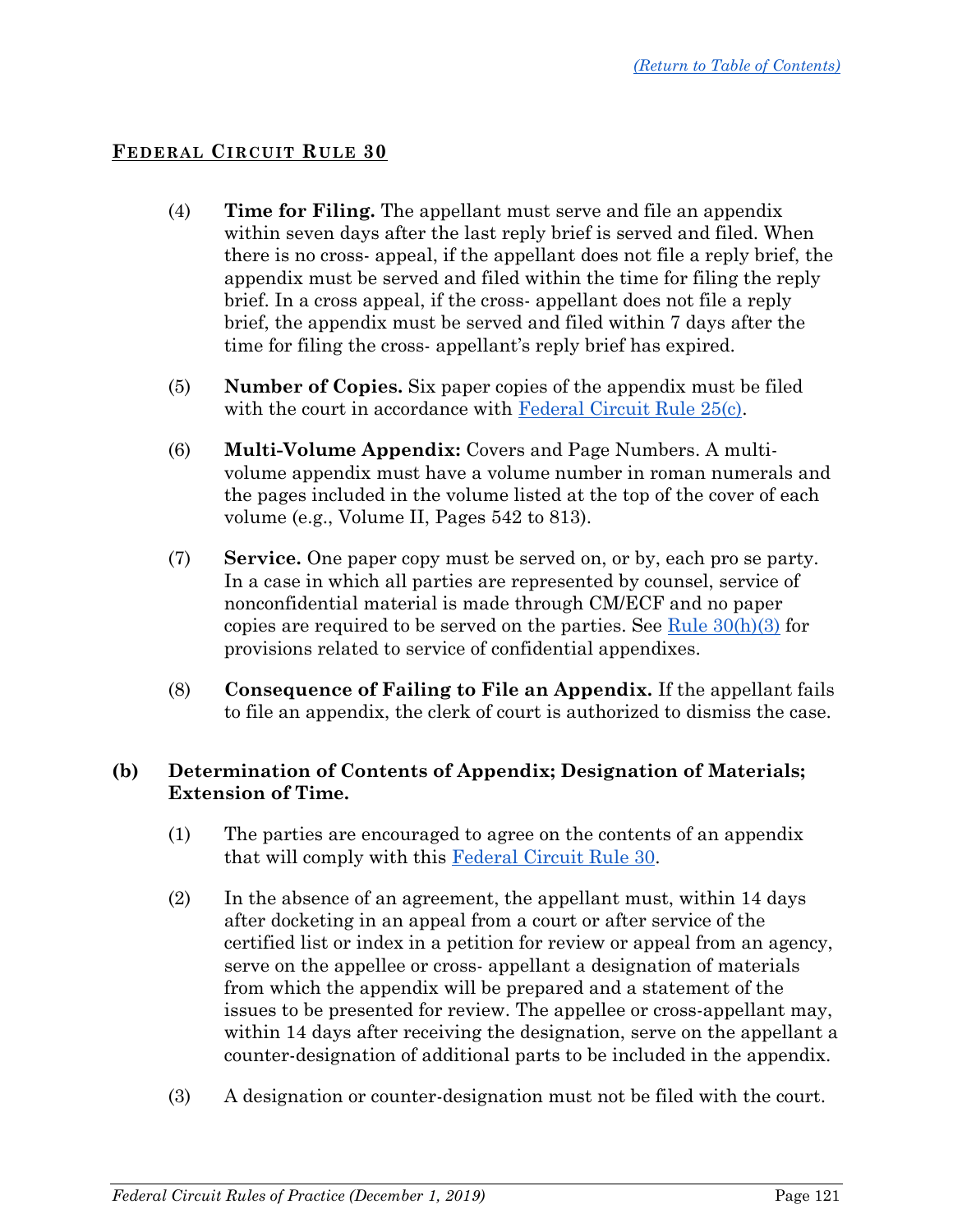### (4) **Table of Page Numbers; Physical Compilation.**

- (A) Within 14 days after the parties have designated the material for the appendix, the appellant must assign consecutive page numbers to the designated material and serve on all parties a table reflecting the page numbers of each item designated.
- (B) If not prohibited in an outstanding protective order, instead of the table the appellant may—at the appellant's option—serve on the parties one copy of a physical compilation of the designated material with the assigned page numbers shown. This copy may be in micrographic format.
- (C) The first page numbers in the designated material must be assigned to the judgment or order appealed from and any opinion, memorandum, or findings and conclusions supporting it.
- (D) The table of page numbers or the physical compilation of the designated material, whichever is used, must not be filed with the court. If all designated material comprises no more than 100 pages, [Federal Circuit Rule 30\(d\)](#page-136-1) applies.
- (E) The pages of the appendix or supplemental appendix shall be numbered by the automated Bates numbering feature of the software used to convert the appendix to a .pdf document and must be in the format "Appx" or "SAppx" followed by the page number(s); e.g., "Appx134," "Appx3-17," or "SAppx1385."
- (5) **Extension of Time Limits**. The time limits for designating, counterdesignating, and compiling the table may be extended by agreement of the parties without seeking leave of the court, as long as an extension of the time is not required for filing appellant's brief. But if a transcript of the proceedings is required before the material can be designated and if the transcript has been ordered but not completed within the time prescribed by this rule, the appellant must move for an extension of time within which to designate the material. An affidavit explaining in detail what has been done to expedite transcription of the trial proceedings must be attached to the motion.
- (6) **Preparation of Appendix.** The appellant must prepare the appendix to be filed with the court from the designated material by selecting from that material only items required by these rules and pages specifically referred to in the briefs of the parties. Pages of the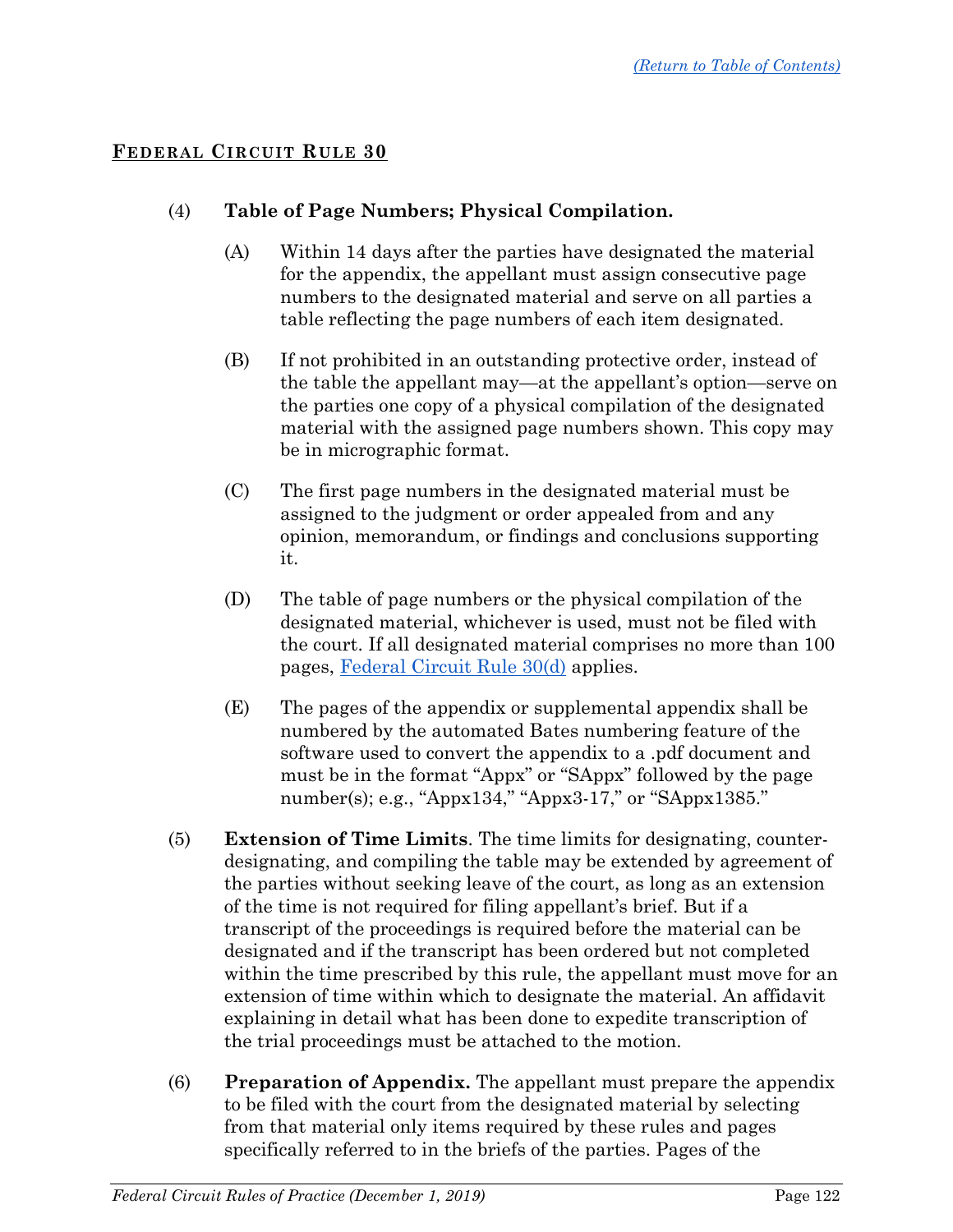designated material not referenced in the briefs—other than items required by these rules—must be omitted from the appendix filed with the court.

## <span id="page-136-0"></span>**(c) Format of Appendix; Pagination.**

- (1) **Arrangement of Appendix.** [Federal Rule of Appellate Procedure](#page-131-0)  [30\(d\)](#page-131-0) governs the arrangement of the appendix, except the judgment or order appealed from and any opinion, memorandum, or findings and conclusions supporting it must be placed first in the appendix. (See [Federal Circuit Rule 28\(a\)\(11\)](#page-113-0) for a duplicative requirement of the appellant's or petitioner's initial brief.)
- (2) **Pagination.** The page numbers used in the appendix must be the page numbers assigned by the appellant or petitioner to the designated material in accordance with [Federal Circuit Rule 30\(b\).](#page-134-0) The page number must appear centered in the bottom margin of each page in the appendix. Other pagination marks must be redacted if necessary to avoid confusion. The materials in the appendix must be in numerical order according to the page numbers the appellant assigned to the

designated materials. Omission of pages need not be noted, e.g., page 102 may be followed by page 230 without stating that pages 103-229 are not reproduced in the appendix. References in the briefs must be only to the page numbers of the appendix.

(3) **Printing.** Pages in an appendix—even when filing a combined brief and appendix—may be printed on both sides. To the extent possible, the court encourages this.

# <span id="page-136-1"></span>**(d) Combined Brief and Appendix.**

- (1) When a brief and appendix are combined, the cover must so indicate.
- (2) If all designated material comprises no more than 100 pages, all of it may be included in the appendix, in which case it may be bound together with the appellant's or petitioner's initial brief and the brief must be filed as provided in [Federal Circuit Rule 31\(a\).](#page-142-0)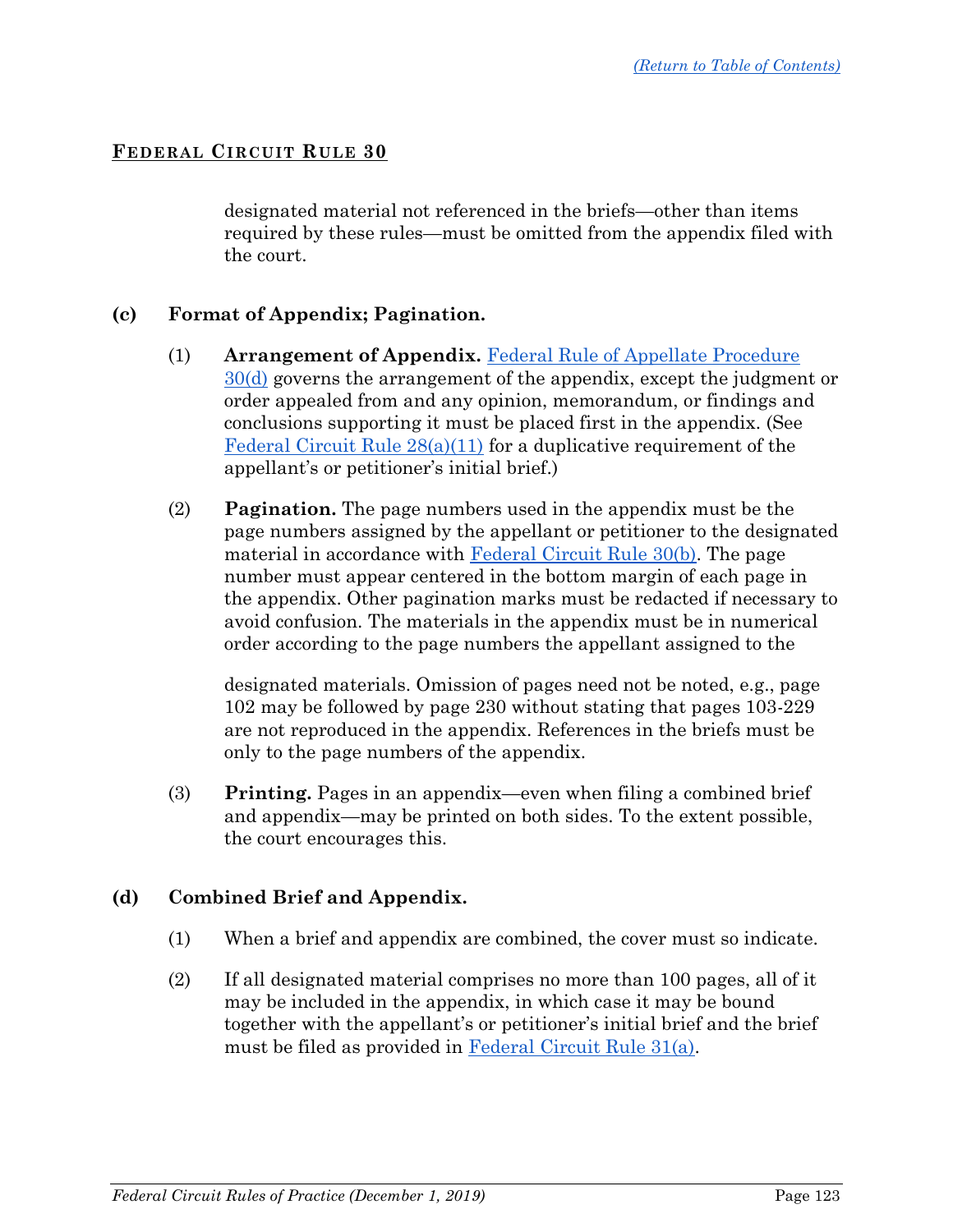### <span id="page-137-1"></span>**(e) Appendix in a Pro Se Case.**

If an appellant appearing pro se files an inadequate appendix, the appellee may file with its brief an appendix containing material permitted by [Federal](#page-132-0)  [Circuit Rule 30\(a\)\(2\).](#page-132-0)

## <span id="page-137-2"></span>**(f) Separate or Supplemental Appendix.**

If the appellant has failed to participate in determining the contents of an appendix or has filed an inadequate appendix, the United States or an officer or agency of the United States, as the appellee, may file a separate or supplemental appendix containing material permitted by [Federal Circuit](#page-132-0)  Rule  $30(a)(2)$ . The cover must be red. If the separate or supplemental appendix contains no more than 100 pages, it may be bound together with the appellee's initial brief. Except as provided in [Federal Circuit Rule 30\(e\)](#page-137-1) and  $(f)$ , no party may file a separate or supplemental appendix without leave of the court.

#### **(g) Costs.**

The costs of the table of page numbers or the copy of the physical compilation of the designated material authorized in [Federal Circuit Rule 30\(b\)\(4\)](#page-134-0) and of the appendix, including the separate segments authorized in [Federal Circuit](#page-137-0)  [Rule 30\(h\),](#page-137-0) may be assessed as provided in [Federal Rule of Appellate](#page-129-2)  [Procedure 30\(b\)\(2\).](#page-129-2)

#### <span id="page-137-0"></span>**(h) Appendices Containing Material Subject to a Protective Order.**

- (1) (A) **Confidentiality.** Material that retains its status as covered by a protective order may be marked confidential in appendices (and addenda to briefs). Material that has lost its coverage under a protective order under [Federal Circuit Rule 11\(c\)](#page-46-0) or [17\(e\)](#page-64-1)—based on [Federal Circuit Rules 30\(h\)\(1\)\(B\),](#page-137-0) [27\(m\)\(1\),](#page-106-0) or  $28(d)(1)$ —may not be marked confidential in appendices (or addenda).
	- (B) **Agreement by Parties to Modify a Protective Order; Certificate of Compliance.** If any portion of the record in the trial court or an agency is subject to a protective order and a notice of appeal has been filed, each party must promptly review the record to determine whether protected portions need to remain protected on appeal. If a party determines that some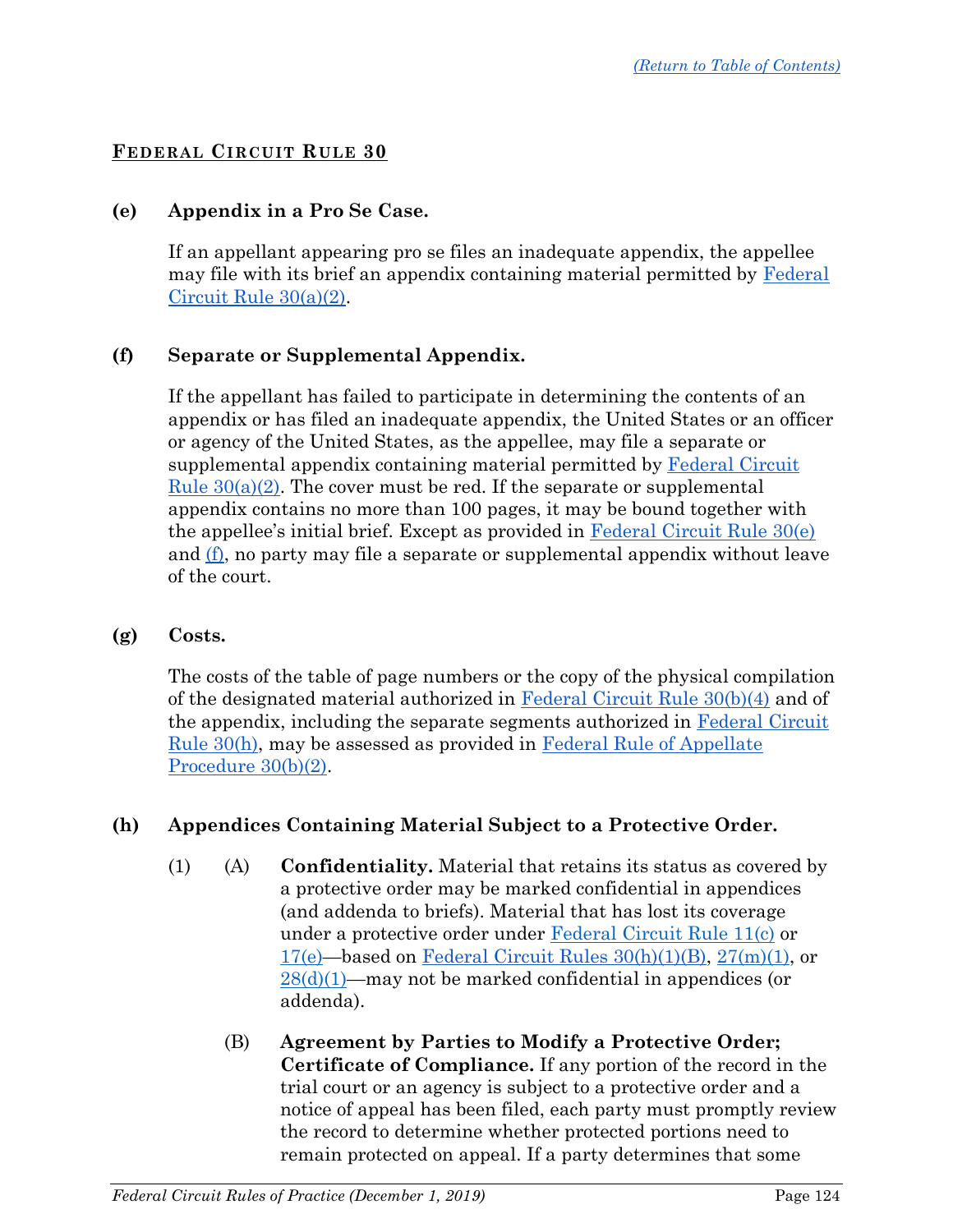portions no longer need to be protected, that party must seek an agreement with the other party. Any agreement that is reached must be promptly presented to the trial court or the agency, which may issue an appropriate order. Whether or not an agreement is reached, each party must file a certificate of compliance no later than the time for filing the joint appendix stating it complied with this rule. This [Federal Circuit Rule](#page-137-0)   $30(h)(1)(B)$  does not apply in a case arising under 19 U.S.C. § 1516a, or to third-party information marked as confidential.

- (C) **Motion to Modify the Protective Order**. A party may move at any time in this court to modify a protective order to remove protection from some material or to include another person within its terms. This court may decide the motion or may remand the case to the trial court. This court, sua sponte, may direct the parties to show cause why a protective order should not be modified.
- (2) **Two Versions of Appendices.** If a party refers in appendices to material subject to confidentiality mandated by statute or to a judicial or administrative protective order, consistent with [Federal Circuit](#page-137-0)  Rule  $30(h)(1)$ , two versions of appendices must be filed.
	- (A) **Confidential Version; Labeling; Number of Copies.** One set of appendices, consisting of six paper copies of the complete appendix, must be labeled "confidential" and filed with the court. If confidentiality will end on a date certain or upon the happening of an event, this must be stated on the cover, e.g., "CONFIDENTIAL UNTIL [DATE]," or "CONFIDENTIAL DURING JUDICIAL REVIEW." The confidential appendix must include at the beginning (i.e., in front of the judgment or order appealed from) pertinent excerpts of any statutes imposing confidentiality or the entirety of any judicial or administrative protective order. Each page containing confidential material must enclose this material in brackets or indicate this material by highlighting.
	- (B) **Nonconfidential Version; Labeling.** The second version of appendices from which confidential matter has been deleted, must be labeled "nonconfidential" and filed with the court. Each page from which material subject to a protective order has been deleted must bear a legend so stating. The table of contents of a nonconfidential appendix must describe the general nature of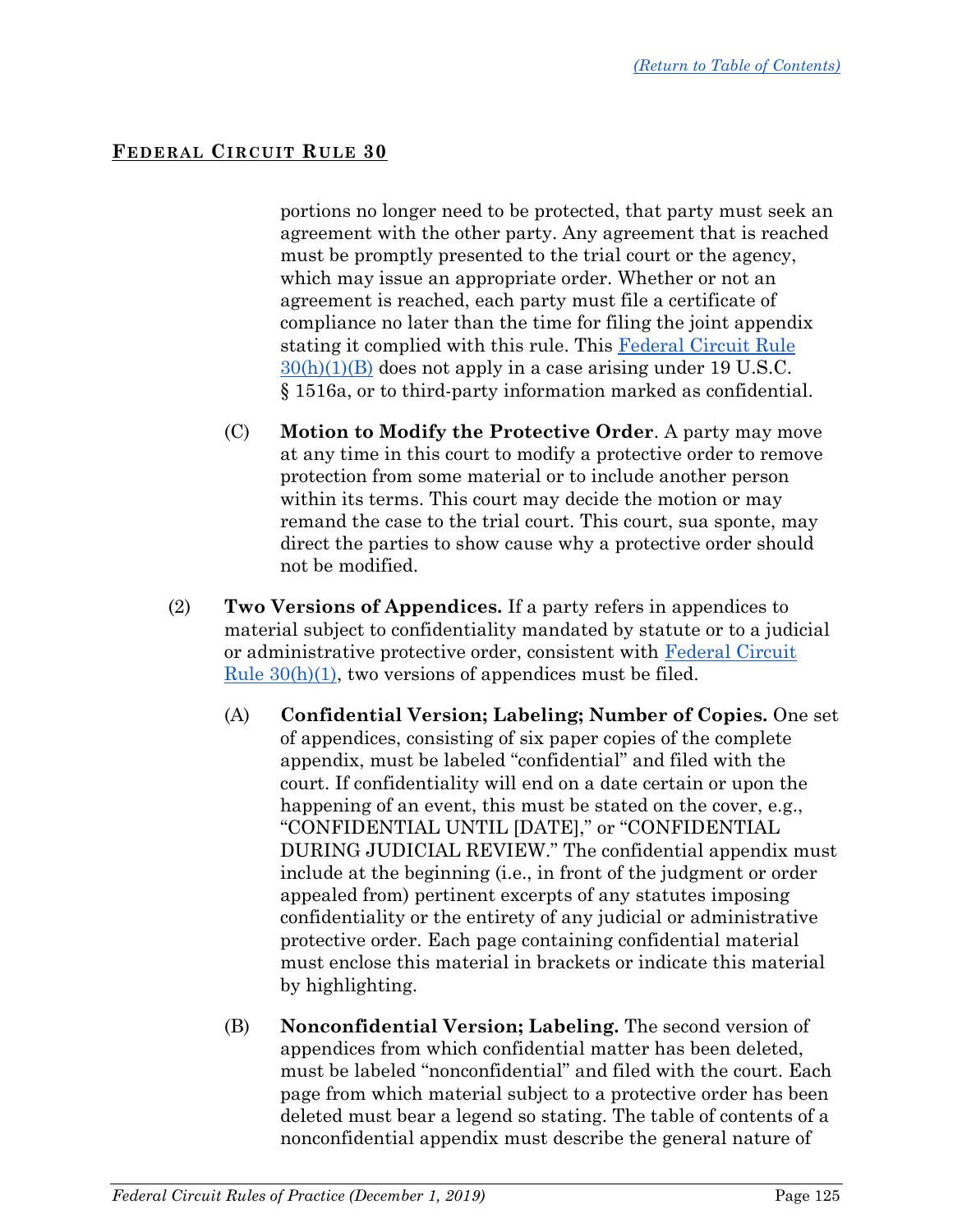the confidential material that has been deleted.

- (3) **Service.** In a pro se case, each party to the appeal must be served one copy of the nonconfidential appendices and, when permitted by the applicable protective order, one copy of the confidential appendices. In a case in which all parties are represented by counsel, service is made through CM/ECF of a nonconfidential appendix; one paper copy of the confidential version must be served.
- (4) **Availability to the Public.** The confidential appendices will be made available only to authorized court personnel and must not be made available to the public. After 5 years following the end of all proceedings in the court, the parties may be directed to show cause why confidential appendices (except those protected by statute) should not be made available to the public.

# **(i) Appendix to Informal Brief.**

The appendix to an informal brief must contain the judgment and opinion of the trial court or the final order of an administrative agency. The initial decision of the administrative judge must also be included in the appendix in a Merit Systems Protection Board case.

# **(j) Supplementary Video Recording Media Appendix.**

When the record on appeal or review has been perpetuated in whole or in part on video recording media in accordance with the rules of the court or agency, those video recording media portions of the record that would properly be included in the appendix if they were in documentary form may be included in a supplementary video recording media appendix. Four copies must be filed.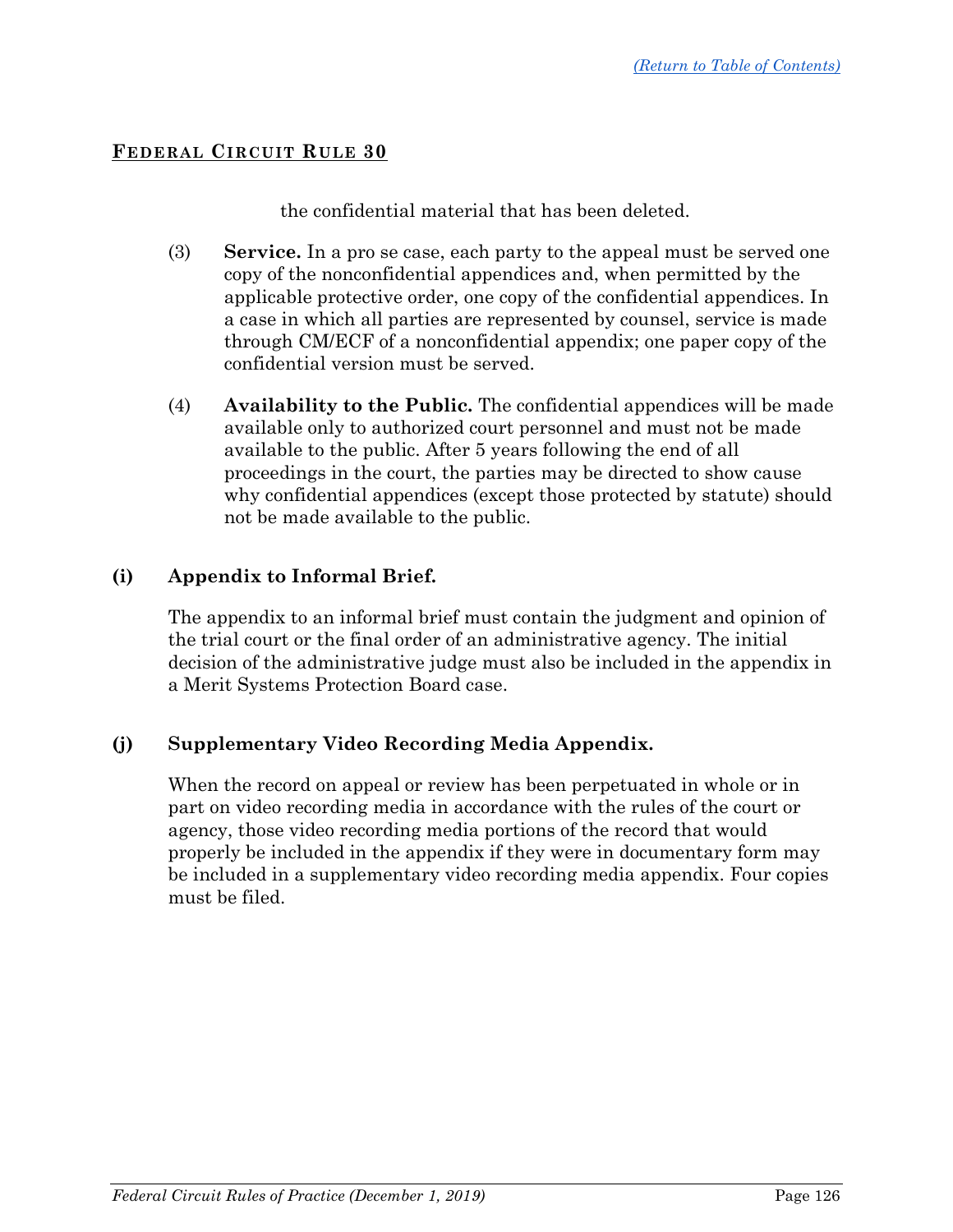# **Practice Notes to Rule 30**

# **FILING PAGE PROOF COPIES PROHIBITED; NOTICE OF NEW REFERENCES IN CROSS-APPELLANT'S REPLY BRIEF.**

Preparing the appendix requires extensive cooperation between the parties. [Federal](#page-132-1)  [Circuit Rule 30,](#page-132-1) unlike [Federal Rule of Appellate Procedure 30,](#page-129-0) does not permit filing page proof copies of briefs. An appendix prepared without careful attention to [Federal Circuit Rule 30](#page-132-1) may be rejected when submitted and may result in dismissal. To expedite preparing the joint appendix, a cross-appellant will notify the appellant promptly on being served appellant's reply brief whether the crossappellant will file a reply brief and, if so, whether it will refer to pages not referenced in the briefs already filed, listing any such pages.

# **DISPENSING WITH THE APPENDIX.**

A motion to dispense with the appendix will be granted only in extraordinary circumstances.

## **BRIEFS AND MEMORANDA.**

Briefs and memoranda presented to the trial court or agency may not ordinarily be included in their entirety in the appendix, but individual pages may be included when it is necessary to refer to them in the appellate briefs.

# **TABLE OF CONTENTS OR INDEX.**

Parties are encouraged to include a table of contents or index in each volume of the appendix.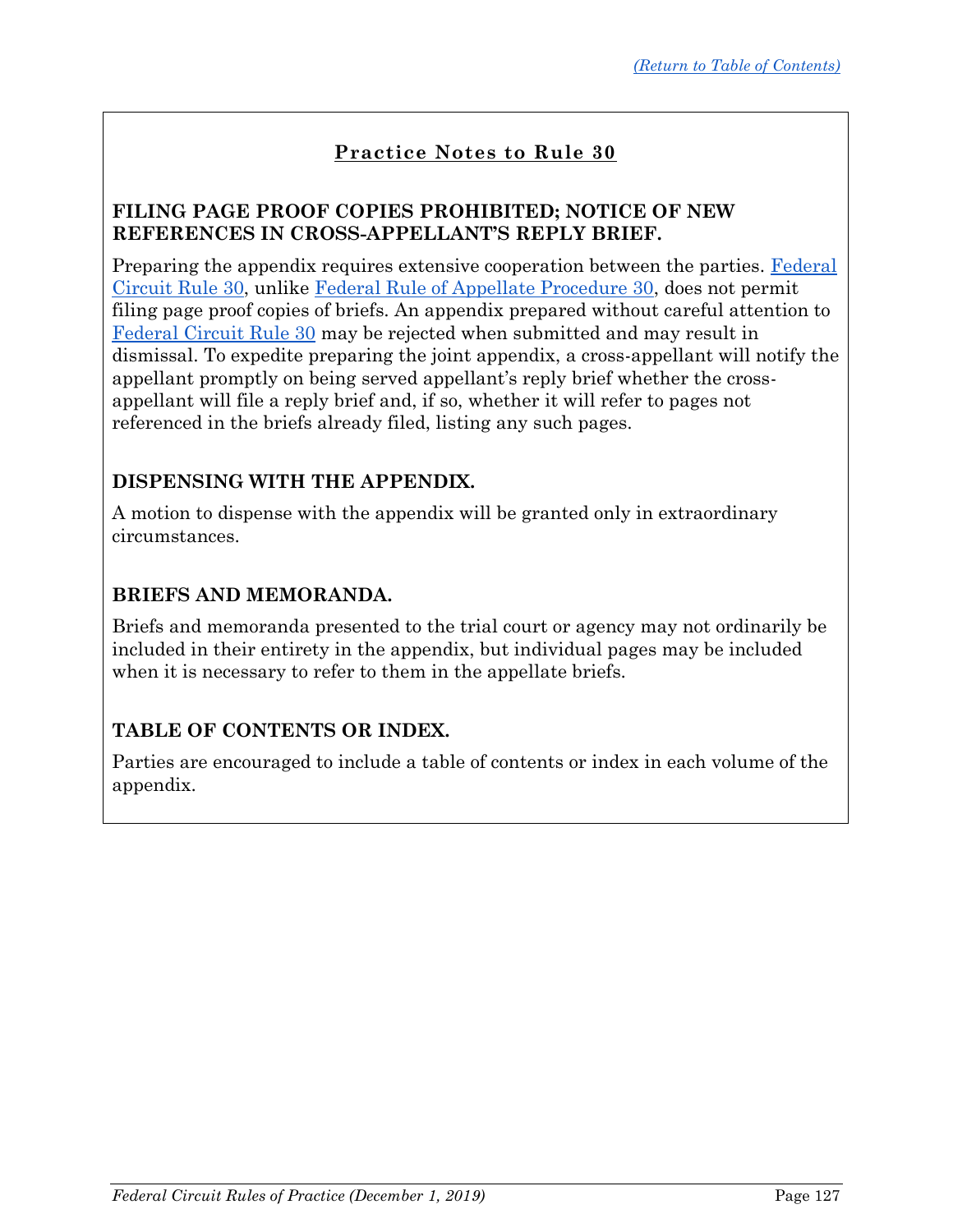### **Serving and Filing Briefs**

#### <span id="page-141-0"></span>**(a) Time to Serve and File a Brief.**

- (1) The appellant must serve and file a brief within 40 days after the record is filed. The appellee must serve and file a brief within 30 days after the appellant's brief is served. The appellant may serve and file a reply brief within 21 days after service of the appellee's brief but a reply brief must be filed at least 7 days before argument, unless the court, for good cause, allows a later filing.
- (2) A court of appeals that routinely considers cases on the merits promptly after the briefs are filed may shorten the time to serve and file briefs, either by local rule or by order in a particular case.

#### **(b) Number of Copies.**

Twenty-five copies of each brief must be filed with the clerk and 2 copies must be served on each unrepresented party and on counsel for each separately represented party. An unrepresented party proceeding in forma pauperis must file 4 legible copies with the clerk, and one copy must be served on each unrepresented party and on counsel for each separately represented party. The court may by local rule or by order in a particular case require the filing or service of a different number.

#### **(c) Consequence of Failure to File.**

If an appellant fails to file a brief within the time provided by this rule, or within an extended time, an appellee may move to dismiss the appeal. An appellee who fails to file a brief will not be heard at oral argument unless the court grants permission.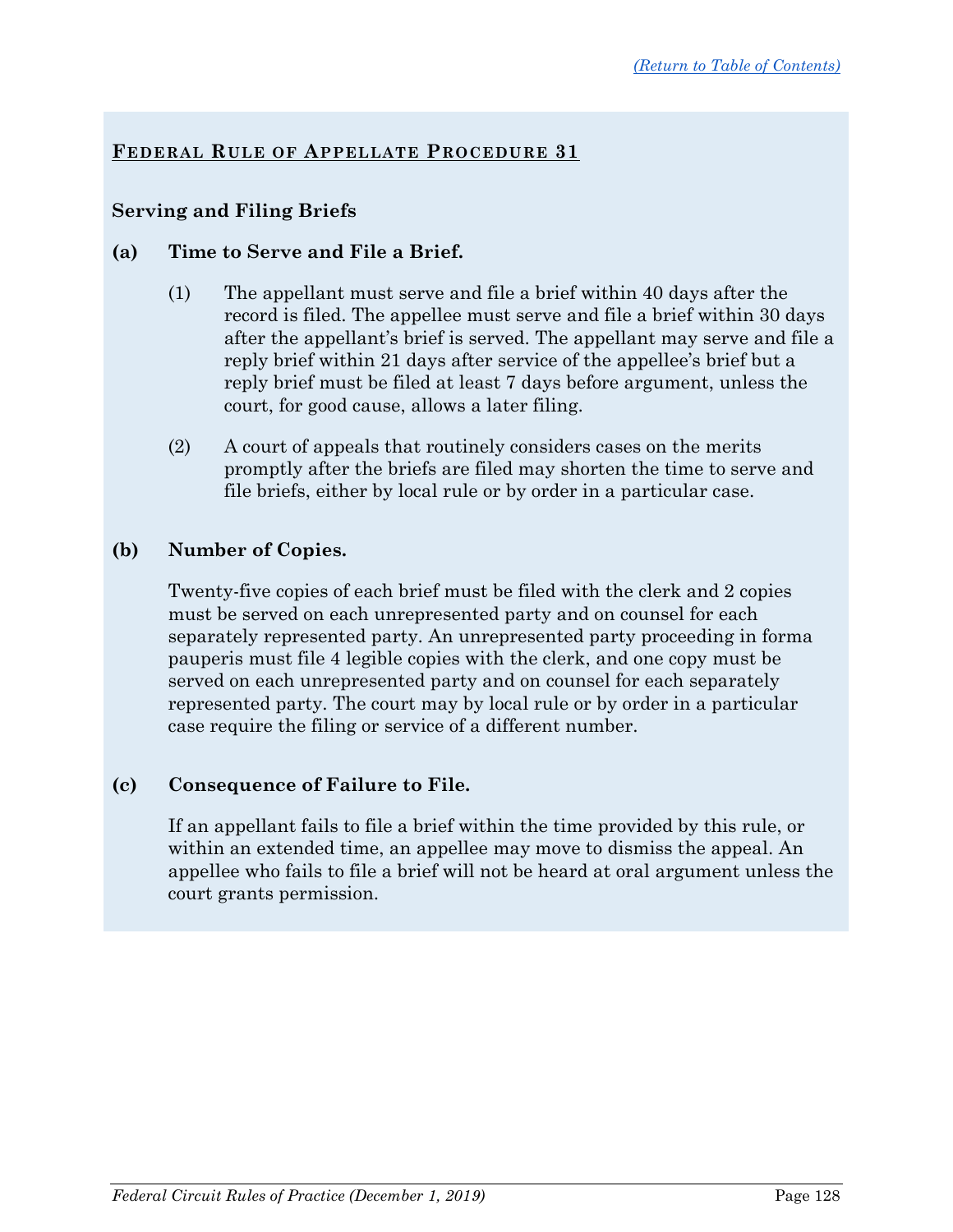# **Serving and Filing Briefs**

### <span id="page-142-0"></span>**(a) Time for Service and Filing.**

## (1) **Brief of Appellant or Petitioner.**

- (A) In an appeal from a court, the appellant must serve and file its initial brief within 60 days after docketing. Docketing a crossappeal does not affect the time for serving and filing the appellant's initial brief.
- (B) In an appeal from an agency, the petitioner or appellant must serve and file its initial brief within 60 days after the certified list or index is served pursuant to [Federal Circuit Rule 17\(c\).](#page-63-0)
- (C) When two or more appellants or petitioners choose to proceed by filing a single brief, the initial brief must be served and filed no later than the latest date on which the initial brief of any of these appellants or petitioners is due.
- (2) **Brief of Appellee or Cross-Appellant**. The appellee or crossappellant must serve and file its initial brief within 40 days after appellant's brief is served.
- (3) **Cross-Appeal.** In a cross-appeal:
	- (A) the appellant must serve and file its reply brief within 40 days after cross-appellant's brief is served; and
	- (B) the cross-appellant must serve and file its reply brief within 21 days after appellant's reply brief is served.
- (4) **Single Brief Responding to Multiple Parties.** A single brief that responds to the briefs of multiple parties must be served and filed within the time prescribed after service of the last of these briefs or, if no such brief is filed, after the time expires for filing the last of these briefs.

# **(b) Number of Copies.**

Six paper copies of each brief, or three paper copies if filing an informal brief, shall be provided to the court in accordance with [Federal Circuit Rule 25\(c\).](#page-85-0)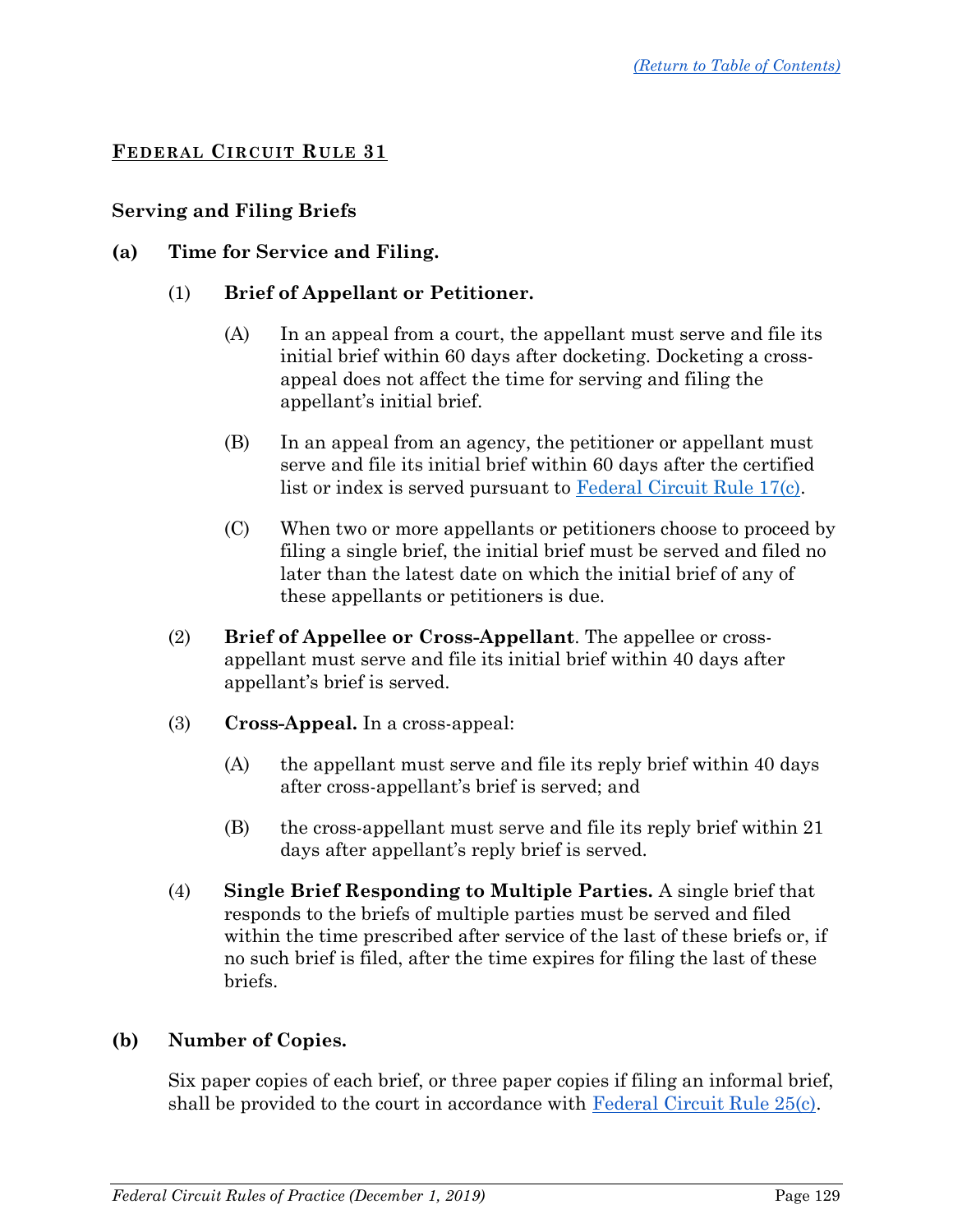#### **(c) Certain Motions Suspend the Due Date of the Next Brief.**

When a motion is filed that, if granted, would terminate the appeal, the time to serve and file the next brief due is suspended. If the motion is denied, the next brief becomes due, unless the court orders otherwise, within the balance of the time remaining under this rule when the motion was filed, but not fewer than 14 days from the date of the order.

#### **(d) Consequence of Failure to File a Brief by Appellant or Petitioner.**

If the appellant fails to file an initial brief, the clerk of court is authorized to dismiss the case.

#### **(e) Informal Brief; Time for Filing; Number of Copies.**

#### (1) **Brief of Appellant or Petitioner.**

- (A) In an appeal from a court, a pro se appellant filing an informal brief must serve and file the brief within 21 days after the appeal is docketed.
- (B) In a petition for review or an appeal from an agency, a pro se petitioner or appellant filing an informal brief must serve and file the brief within 21 days after the certified list or index is served pursuant to [Federal Circuit Rule 17\(c\)](#page-63-0) or within 21 days after docketing, whichever is later.
- (2) **Brief of Appellee or Respondent.** An appellee or respondent filing an informal brief must serve and file the brief within 21 days after petitioner's or appellant's brief is served or within 21 days after the certified list or index is served pursuant to  $Federal$  Circuit Rule  $17(c)$ , whichever is later.
- (3) **Reply Brief.** When an informal brief is used, any reply brief must be served within 14 days after respondent's or appellee's brief is served.
- (4) **Number of Copies.** Three paper copies of each informal brief must be filed with the court and one copy must be served on each party.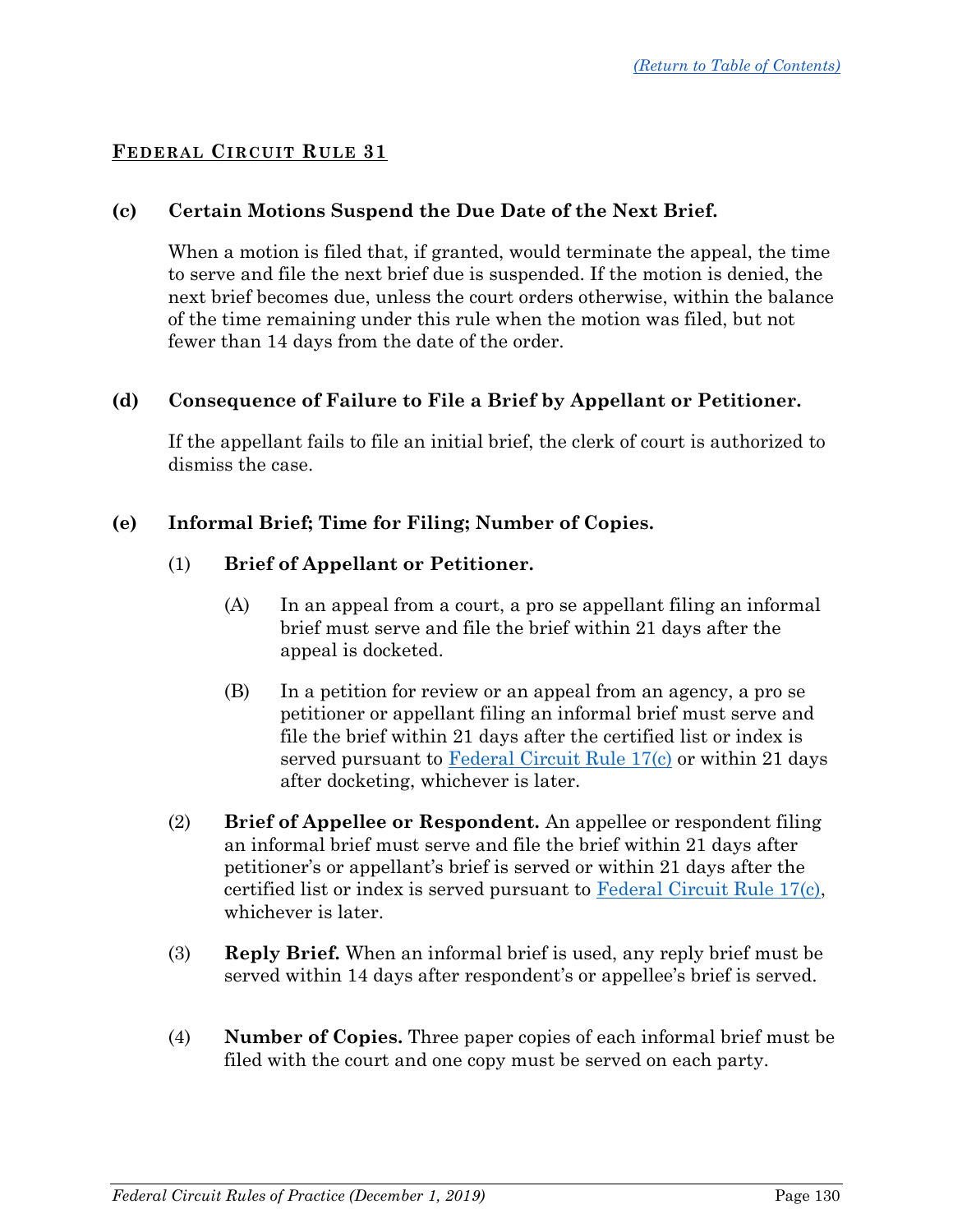# **Practice Notes to Rule 31**

## **CONSOLIDATED APPEALS.**

In consolidated appeals in which more than one appellant filed a notice of appeal, the opening brief of all appellants will be governed by the docketing date of the last filed appeal.

# **CONSOLIDATED CROSS-APPEALS.**

In consolidated cross-appeals, the briefing schedule is computed according to the docketing date of the first appeal.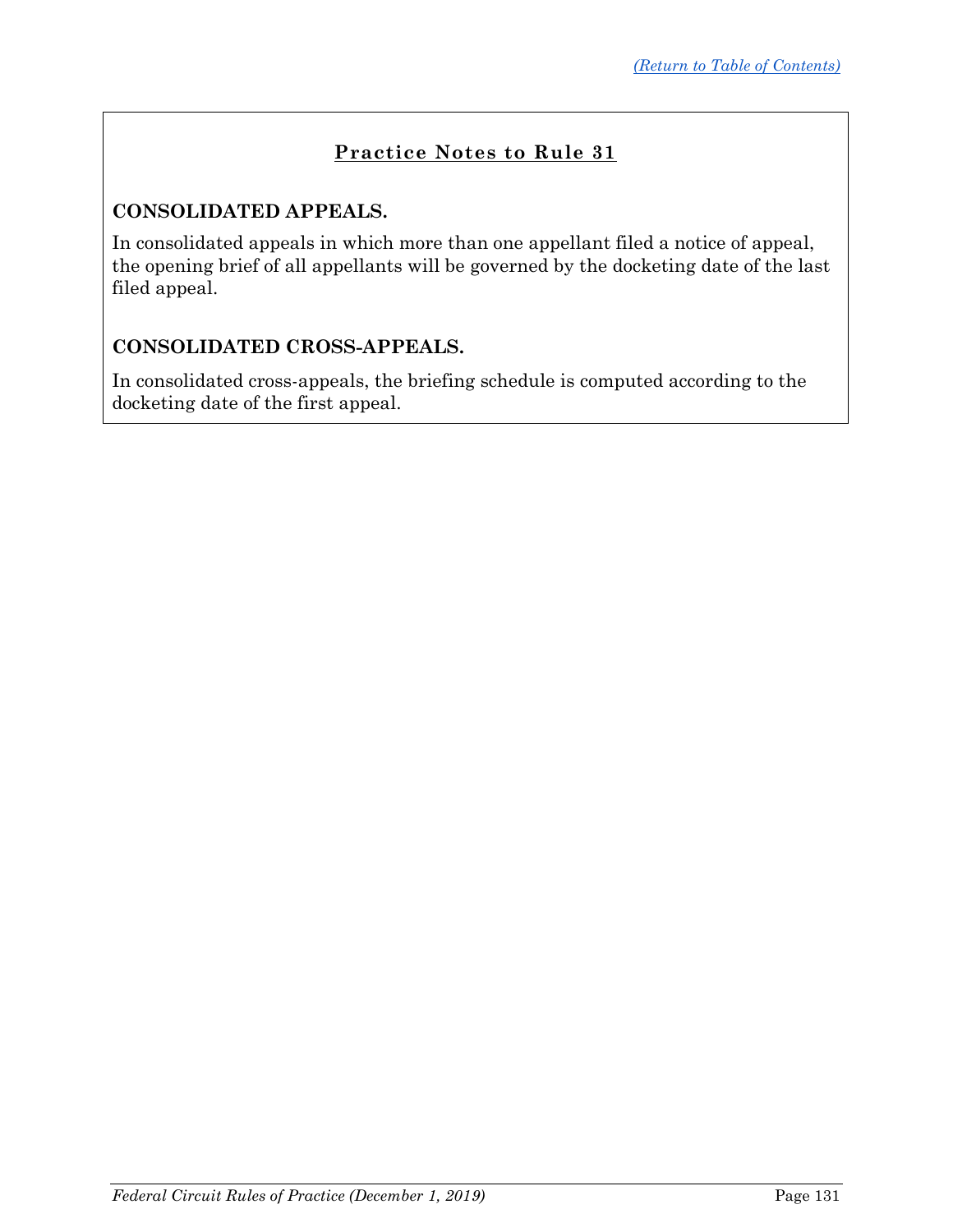## <span id="page-145-1"></span>**Form of Briefs, Appendices, and Other Papers**

## <span id="page-145-0"></span>**(a) Form of a Brief.**

- (1) Reproduction.
	- (A) A brief may be reproduced by any process that yields a clear black image on light paper. The paper must be opaque and unglazed. Only one side of the paper may be used.
	- (B) Text must be reproduced with a clarity that equals or exceeds the output of a laser printer.
	- (C) Photographs, illustrations, and tables may be reproduced by any method that results in a good copy of the original; a glossy finish is acceptable if the original is glossy.
- (2) **Cover.** Except for filings by unrepresented parties, the cover of the appellant's brief must be blue; the appellee's, red; an intervenor's or amicus curiae's, green; any reply brief, gray; and any supplemental brief, tan. The front cover of a brief must contain:
	- (A) the number of the case centered at the top;
	- (B) the name of the court;
	- (C) the title of the case (see Rule  $12(a)$ );
	- (D) the nature of the proceeding (e.g., Appeal, Petition for Review) and the name of the court, agency, or board below;
	- (E) the title of the brief, identifying the party or parties for whom the brief is filed; and
	- (F) the name, office address, and telephone number of counsel representing the party for whom the brief is filed.
- (3) **Binding.** The brief must be bound in any manner that is secure, does not obscure the text, and permits the brief to lie reasonably flat when open.
- (4) **Paper Size, Line Spacing, and Margins.** The brief must be on 8 1/2 by 11 inch paper. The text must be double-spaced, but quotations more than two lines long may be indented and single-spaced. Headings and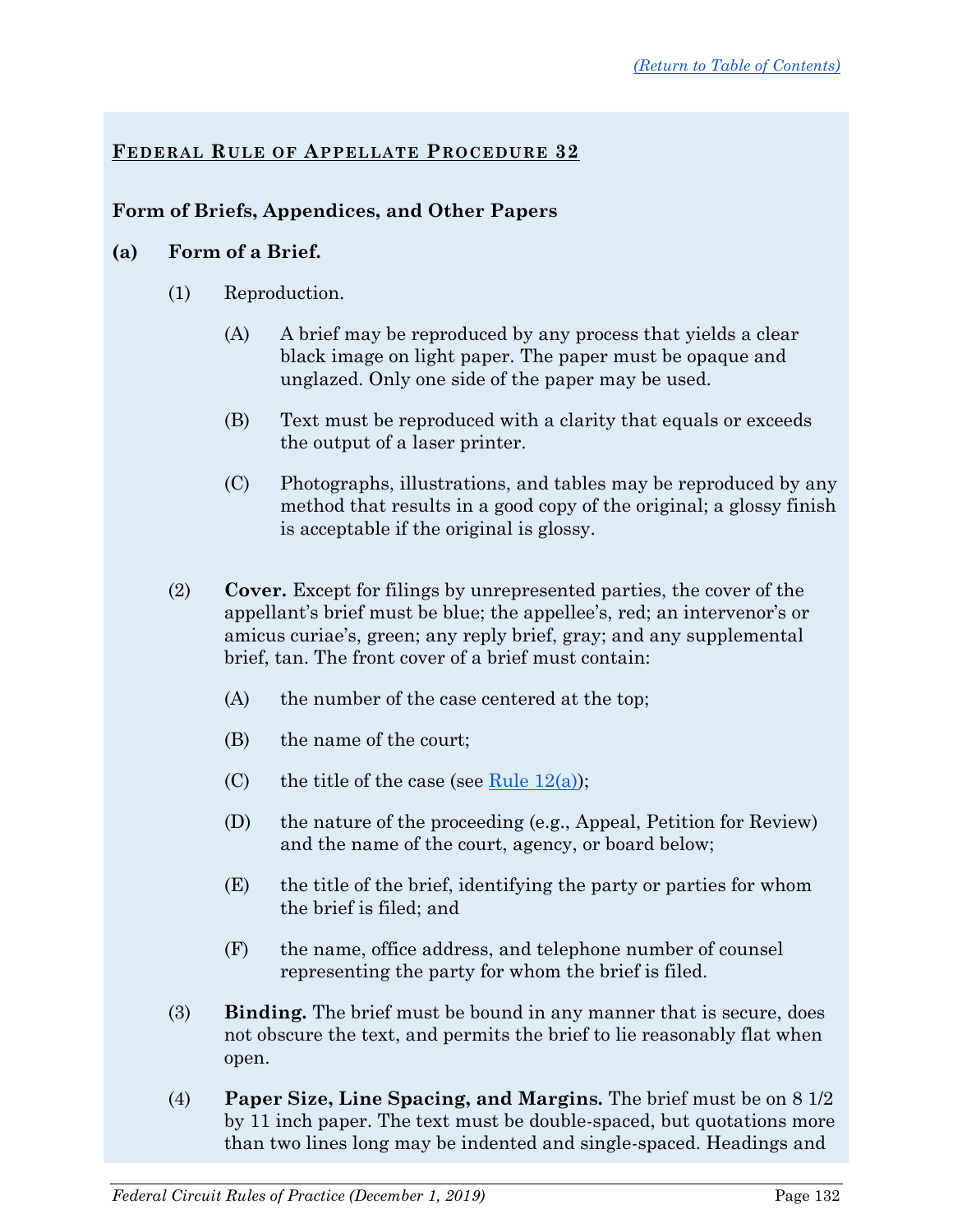footnotes may be single-spaced. Margins must be at least one inch on all four sides. Page numbers may be placed in the margins, but no text may appear there.

- (5) **Typeface.** Either a proportionally spaced or a monospaced face may be used.
	- (A) A proportionally spaced face must include serifs, but sans-serif type may be used in headings and captions. A proportionally spaced face must be 14-point or larger.
	- (B) A monospaced face may not contain more than 10 1/2 characters per inch.
- (6) **Type Styles.** A brief must be set in a plain, roman style, although italics or boldface may be used for emphasis. Case names must be italicized or underlined.
- (7) **Length.**
	- (A) **Page Limitation.** A principal brief may not exceed 30 pages, or a reply brief 15 pages, unless it complies with Rule  $32(a)(7)(B)$ .
	- (B) **Type-Volume Limitation.**
		- (i) A principal brief is acceptable if it:
			- contains no more than 13,000 words; or
			- uses a monospaced face and contains no more than 1,300 lines of text.
		- (ii) A reply brief is acceptable if it contains no more than half of the type volume specified in Rule  $32(a)(7)(B)(i)$ .

# **(b) Form of an Appendix.**

An appendix must comply with Rule  $32(a)(1)$ ,  $(2)$ ,  $(3)$ , and  $(4)$ , with the following exceptions:

- (1) The cover of a separately bound appendix must be white.
- (2) An appendix may include a legible photocopy of any document found in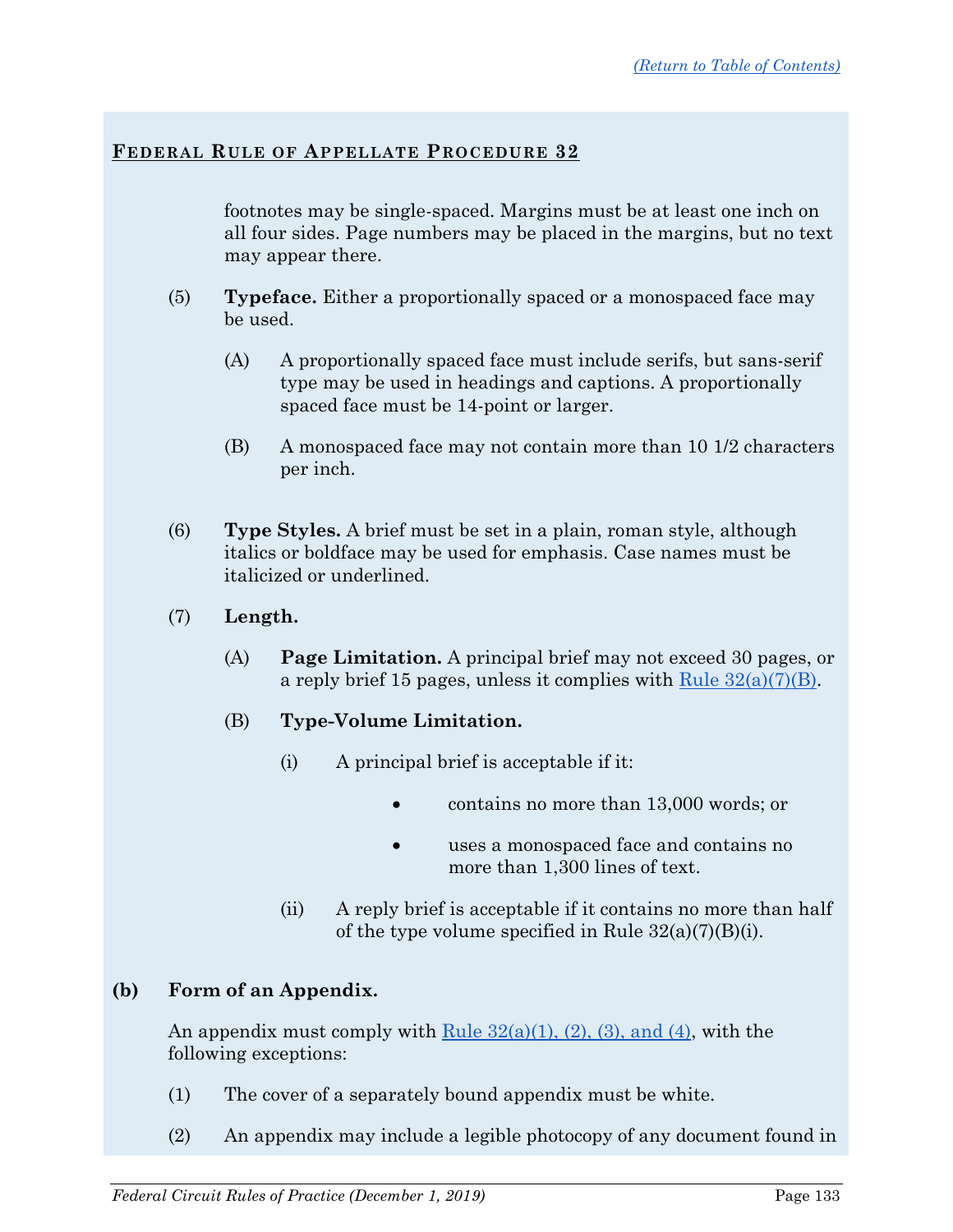the record or of a printed judicial or agency decision.

(3) When necessary to facilitate inclusion of odd-sized documents such as technical drawings, an appendix may be a size other than 8 1/2 by 11 inches, and need not lie reasonably flat when opened.

## **(c) Form of Other Papers.**

- (1) **Motion.** The form of a motion is governed by [Rule 27\(d\).](#page-101-0)
- (2) **Other Papers.** Any other paper, including a petition for panel rehearing and a petition for hearing or rehearing en banc, and any response to such a petition, must be reproduced in the manner prescribed by Rule  $32(a)$ , with the following exceptions:
	- (A) A cover is not necessary if the caption and signature page of the paper together contain the information required by [Rule](#page-145-0)   $32(a)(2)$ . If a cover is used, it must be white.
	- (B) Rule  $32(a)(7)$  does not apply.

## **(d) Signature.**

Every brief, motion, or other paper filed with the court must be signed by the party filing the paper or, if the party is represented, by one of the party's attorneys.

# **(e) Local Variation.**

Every court of appeals must accept documents that comply with the form requirements of this rule and the length limits set by these rules. By local rule or order in a particular case, a court of appeals may accept documents that do not meet all the form requirements of this rule or the length limits set by these rules.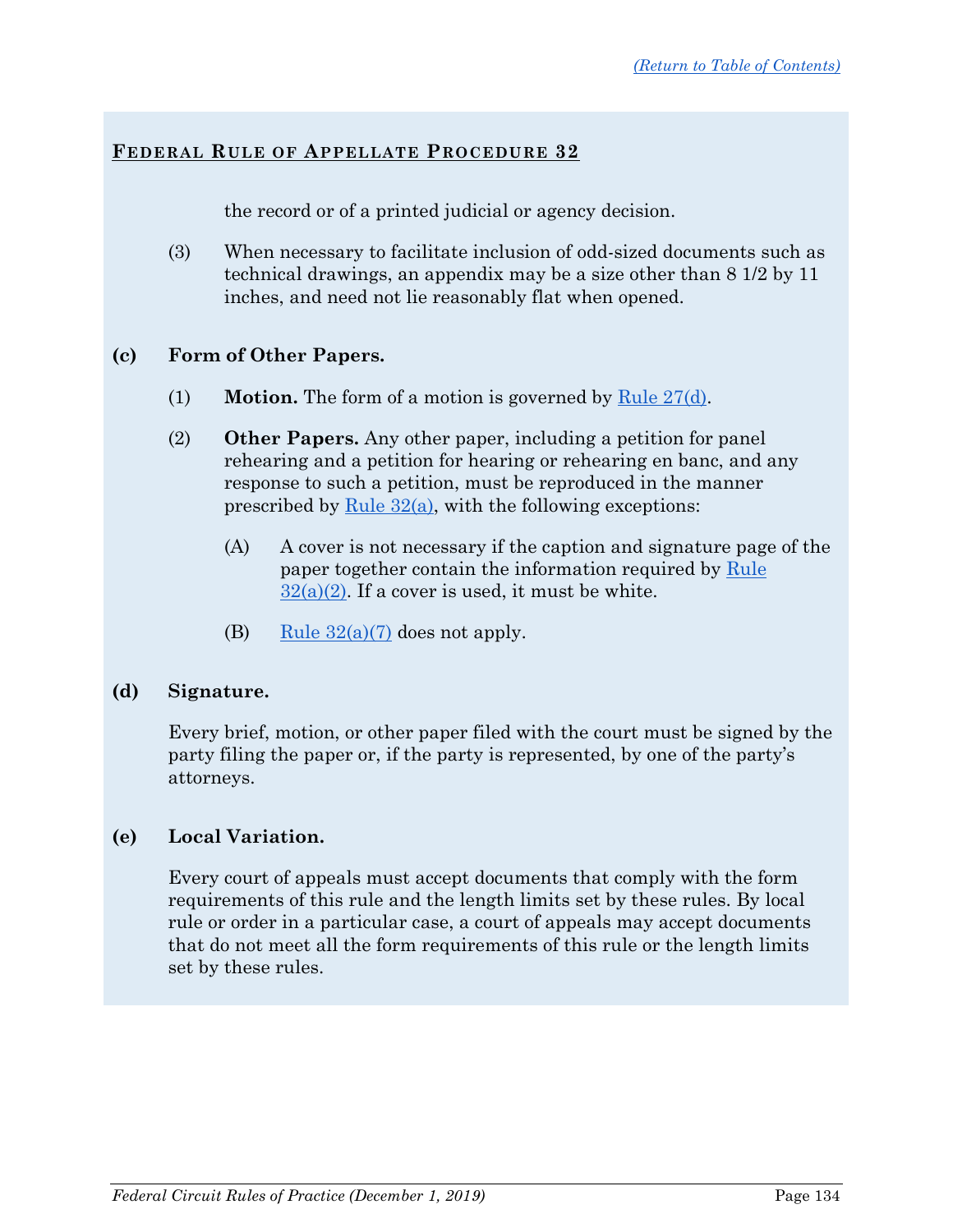## <span id="page-148-0"></span>**(f) Items Excluded from Length.**

In computing any length limit, headings, footnotes, and quotations count toward the limit but the following items do not:

- cover page;
- disclosure statement;
- a table of contents:
- a table of citations;
- a statement regarding oral argument;
- addendum containing statutes, rules, or regulations;
- certificates of counsel;
- signature block;
- proof of service; and
- any item specifically excluded by these rules or by local rule.

## <span id="page-148-1"></span>**(g) Certificate of Compliance.**

- (1) **Briefs and Papers That Require a Certificate**. A brief submitted under Rules  $28.1(e)(2)$ ,  $29(b)(4)$ , or  $32(a)(7)(B)$ —and a paper submitted under Rules  $5(c)(1)$ ,  $21(d)(1)$ ,  $27(d)(2)(A)$ ,  $27(d)(2)(C)$ ,  $35(b)(2)(A)$ , or  $40(b)(1)$ —must include a certificate by the attorney, or an unrepresented party, that the document complies with the typevolume limitation. The person preparing the certificate may rely on the word or line count of the word-processing system used to prepare the document. The certificate must state the number of words—or the number of lines of monospaced type—in the document.
- (2) **Acceptable Form**. Form 6 in the Appendix of Forms meets the requirements for a certificate of compliance.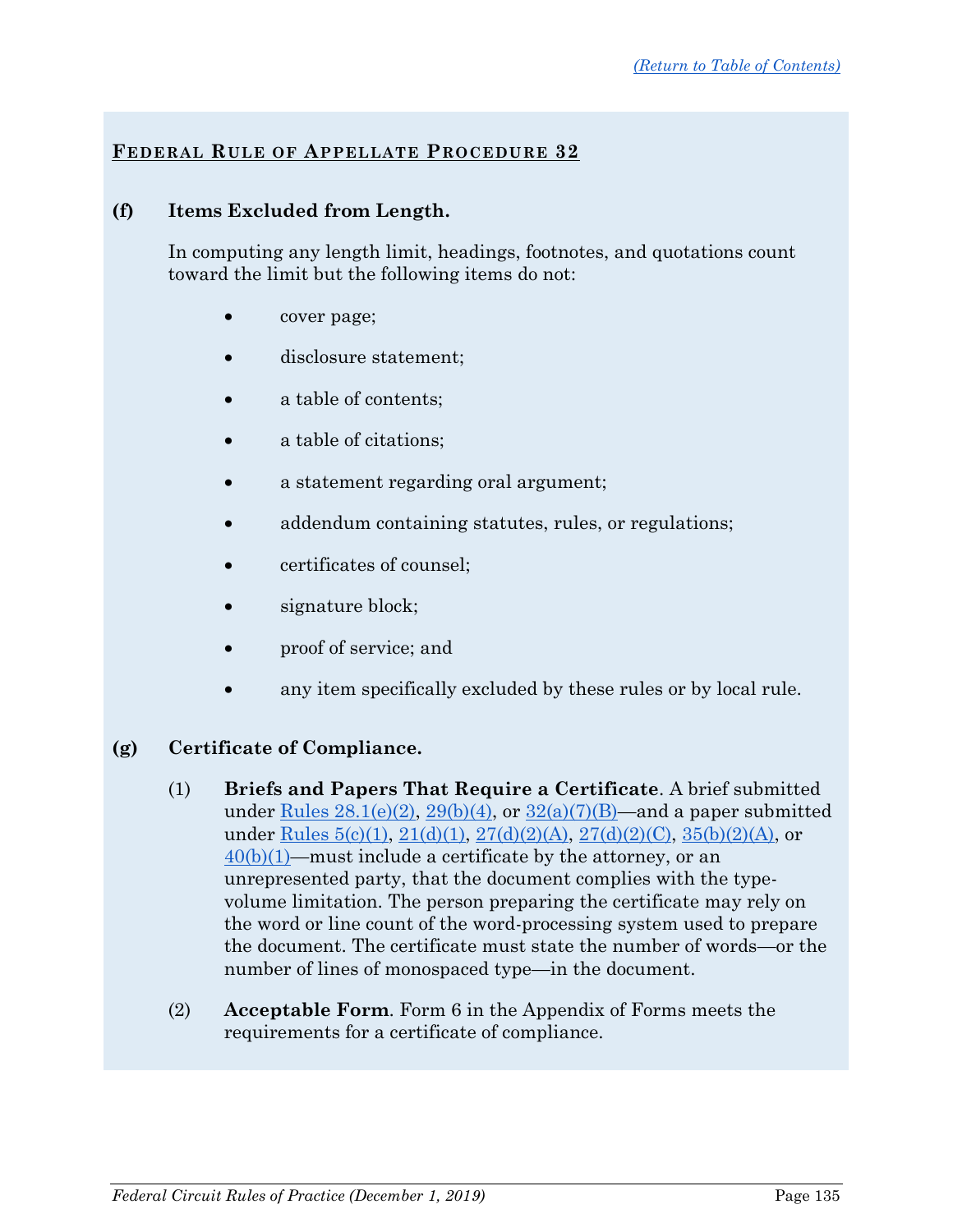## **Form of Briefs, Appendices, and Other Papers; Length**

#### **(a) Nonconforming Brief.**

The clerk of court may require corrections to any brief that has not been prepared in conformity with [Federal Rule of Appellate Procedure 32;](#page-145-1) as to word count, an appellant's and appellee's opening brief is acceptable if it contains no more than 14,000 words or uses a monospaced face and contains no more than 1,300 lines of text, and an appellant's reply brief is acceptable if it contains no more than 7,000 words.

## **(b) Exclusion from Type-Volume Limitation.**

In addition to the items listed in [Federal Rule of Appellate Procedure 32\(f\)](#page-148-0) that are not counted in the type-volume limitation of [Federal Rule of](#page-145-0)  Appellate Procedure  $32(a)(7)(B)$ , the following items do not count toward that limitation:

- (1) the certificate of interest;
- (2) the statement of related cases; and
- (3) the addendum in an initial brief of an appellant or petitioner.

## **(c) Informal Brief.**

An informal brief must be prepared on a form provided by the clerk of court. The form contains instructions for preparing and filing an informal brief. An informal brief should be typewritten, but block printing or, as a last resort, legible handwriting is permitted. An informal brief including continuation pages must not exceed 30 pages of typewritten double-spaced text or its equivalent.

## **(d) Form of Appendix.**

Pages in an appendix—even when filing a combined brief and appendix may be printed on both sides. To the extent possible, the court encourages this.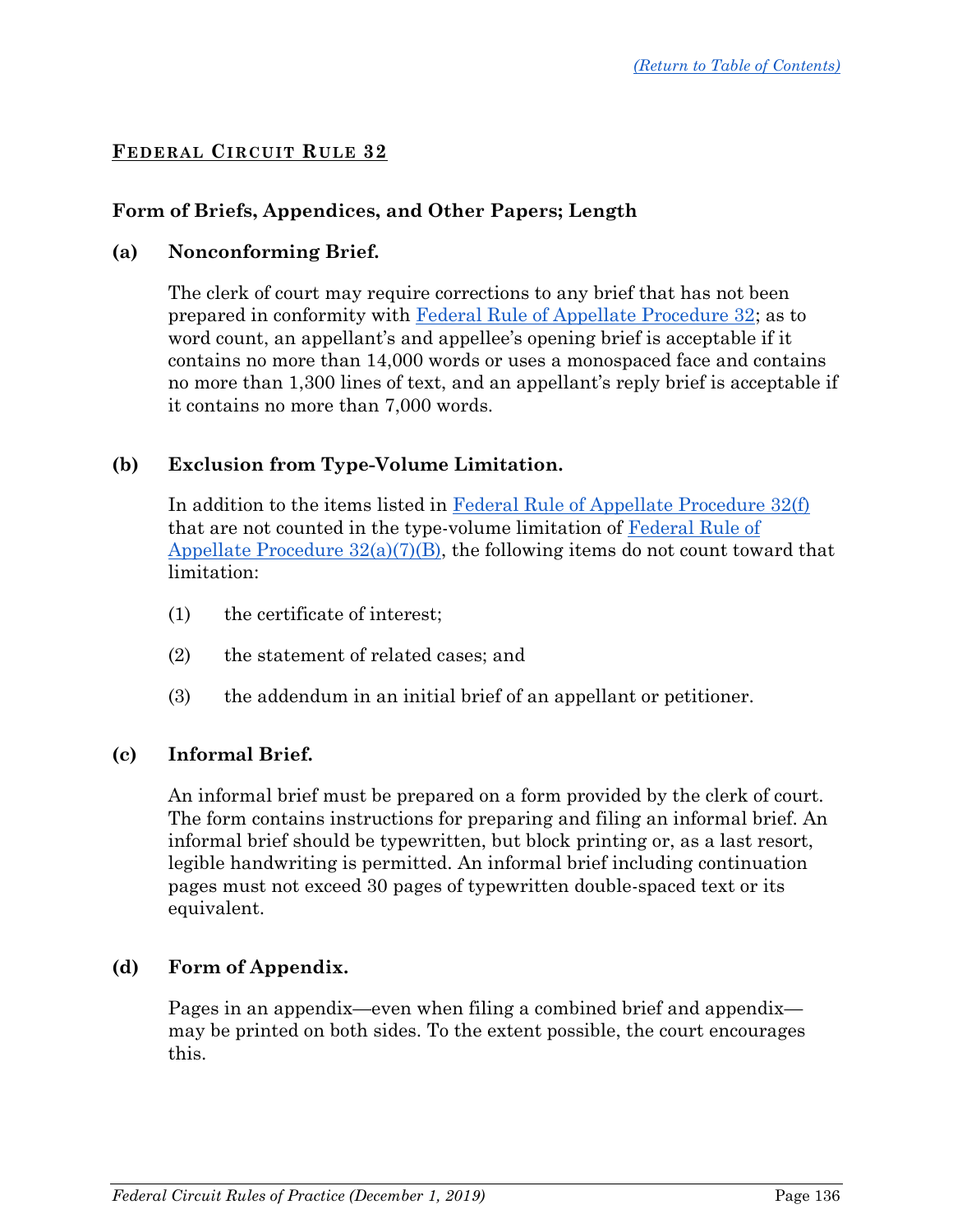## **(e) Filing Corresponding Brief on Compact Disc.**

In addition to the filing of a paper brief, a party may file a corresponding brief contained on a compact disc-read only memory (CD-ROM), subject to the following requirements.

- (1) **Consent; Motion.** Within 14 days of docketing an appeal, a party intending to file a corresponding brief must ascertain whether any other party consents or objects. If the other parties consent, the filing party must promptly file with the court a notice of intent to file a corresponding brief. If any other party does not consent, the party seeking to file a corresponding brief must promptly file a motion for leave with the court. If no response is filed within seven days, the clerk will grant the motion for leave to file a corresponding brief. The court will deny a motion for leave to file a corresponding brief only if an opposing party demonstrates substantial prejudice.
- (2) **Content**. A corresponding brief must be identical in content to the paper brief. A corresponding brief may provide hypertext links to the complete versions of material that was part of the record below. Hypertext links to other material must be confined to materials such as cases, statutes, treatises, law review articles, and similar authorities. A corresponding brief must be self-contained and static.
- (3) **Statement Concerning Instructions and Viruses**. A corresponding brief must be accompanied by a statement, preferably within or attached to the packaging, that:
	- (A) sets forth the instructions for viewing the brief and the minimum equipment required for viewing; and
	- (B) verifies the absence of computer viruses and lists the software used to ensure that the brief is virus-free.
- (4) **Time for Filing.** A corresponding brief, if any, must be filed no later than the time for filing the joint appendix.
- (5) **Filing and Service**. Except for the time of filing, a corresponding brief must be filed and served in the same manner and the same number of copies as the paper brief.
- (6) **Single CD-ROM**. All parties to an appeal who intend to file a corresponding CD-ROM brief are encouraged to cooperate in placing all such briefs on a single CD-ROM.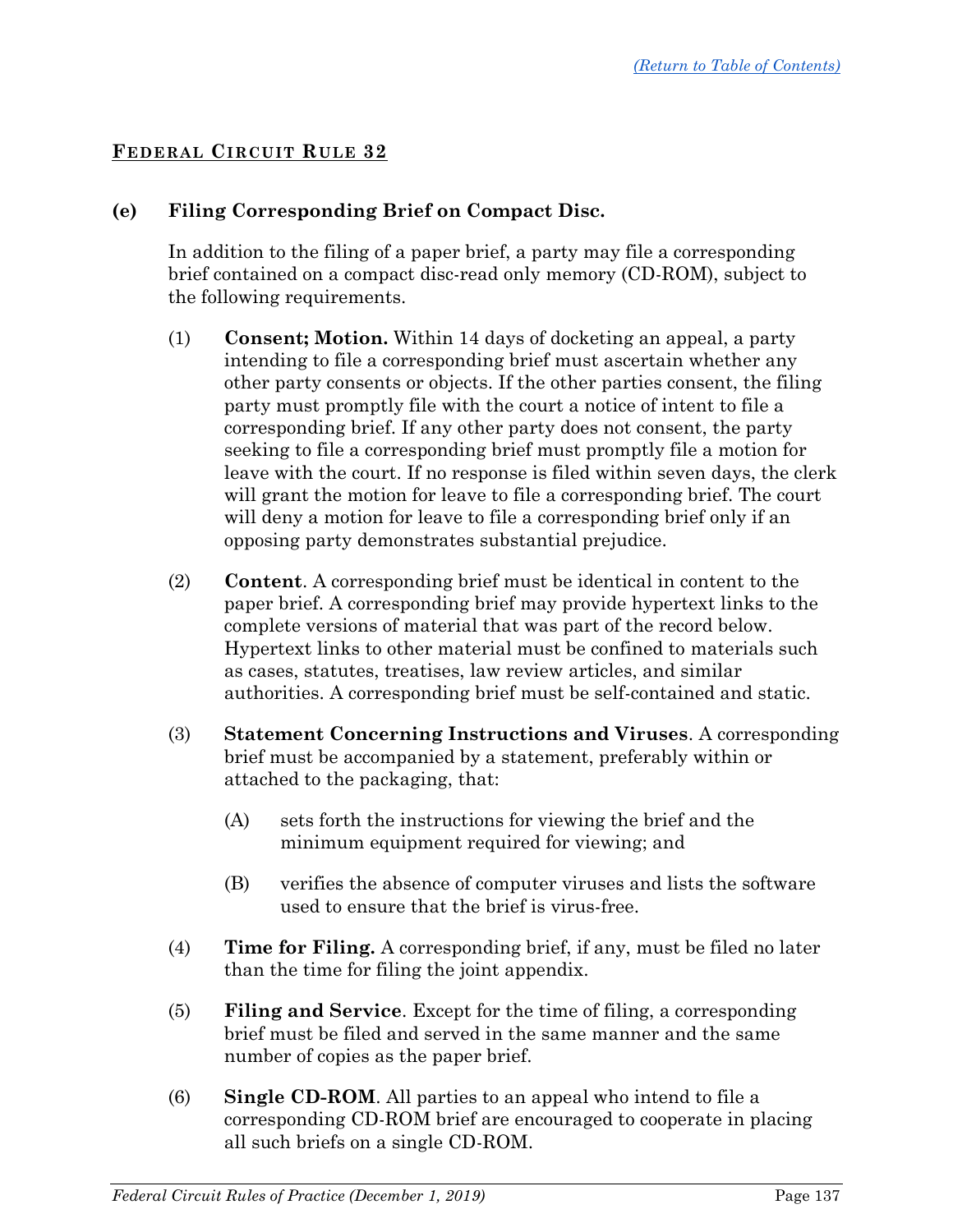- (7) **Table of Contents**. Parties filing a corresponding brief are encouraged to include a table of contents with links to all of the items required in a joint appendix under [Federal Rule of Appellate](#page-129-0)  [Procedure 30](#page-129-0) and [Federal Circuit Rule 30](#page-132-0) and to all other parts of the record contained on the corresponding brief.
- (8) **Labeling**. A label with the caption of the case, the number of the case, and the types of briefs included on the CD-ROM must be included on both the packaging and the CD-ROM.

# **Practice Notes to Rule 32**

## **PREFERRED COVER.**

In addition to the requirements of Federal Rule of Appellate Procedure  $32(a)(2)(D)$ , the court encourages inclusion on the cover of the name of the judge, when applicable, from whose judgment appeal is taken.

# **PREFERRED BINDING.**

The court prefers that a brief be securely bound along the left margin to ensure that the bound copy will not loosen or fall apart; that a brief lie flat when open; that a ring- type binding, plastic or metal, or a binding that protrudes from the front and back covers not be used; and that any externally positioned staple be covered with tape.

## **PRINT SIZE OF BRIEFS.**

Counsel should avoid photo-reproduction that reduces the print size of the original smaller than the size required by [Federal Rule of Appellate Procedure 32.](#page-145-1)

# **FOOTNOTES.**

The typeface requirements of [Federal Rule of Appellate Procedure 32\(a\)\(5\)](#page-145-0) apply to all text in the brief, including footnotes.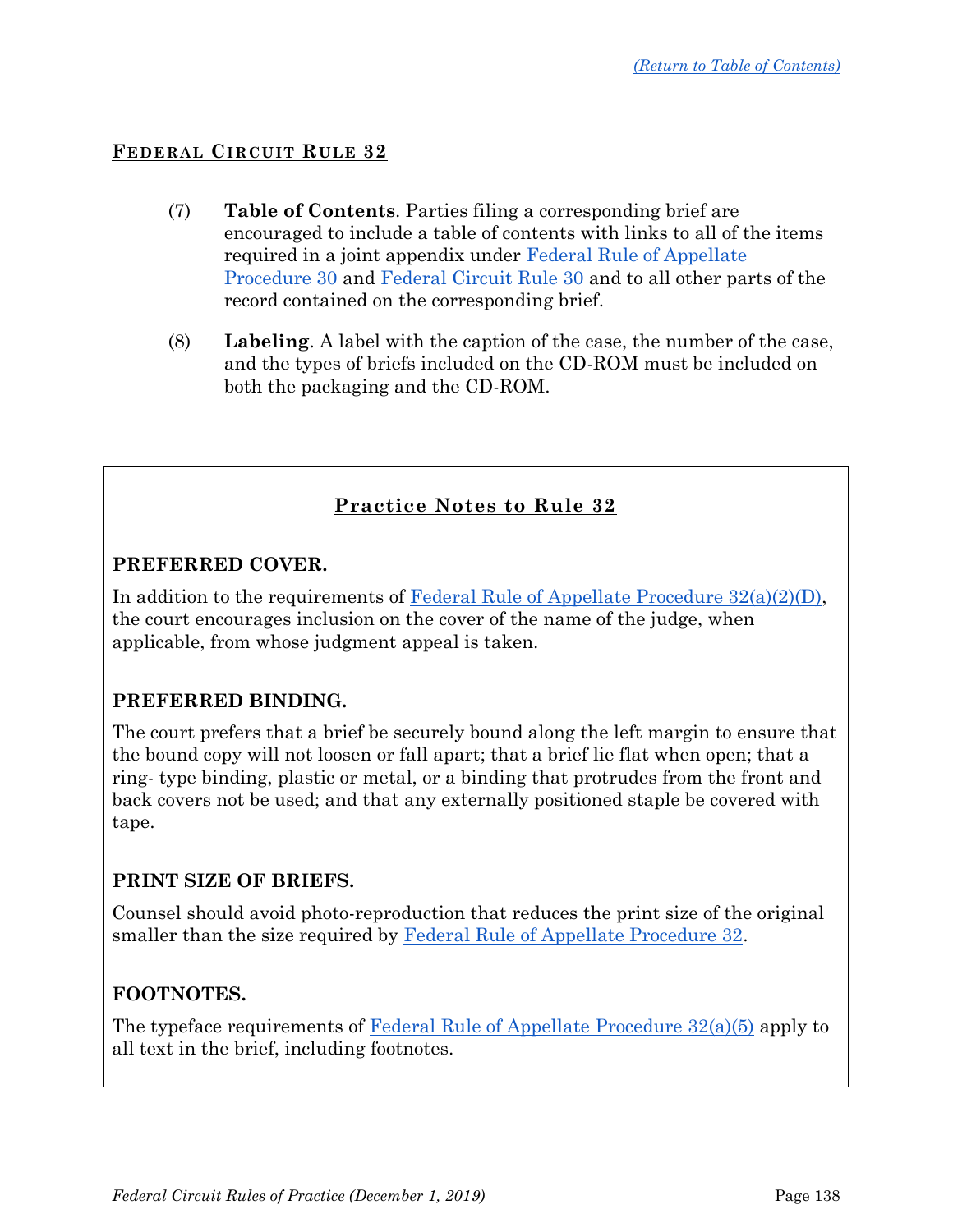# **Practice Notes to Rule 32**

# **BRIEF COVERS IN CROSS-APPEALS.**

The color of the cover of the cross-appellant's principal brief is red. The color of the covers of appellant's reply brief is yellow and cross-appellant's reply brief is gray.

# **COPIES OF PATENT DOCUMENTS.**

Oversize patent documents reproduced in a brief or appendix should be photoreduced to 8 1/2 by 11 inches if readability can be maintained; otherwise, they should be folded and bound so they do not protrude from the covers of the brief or appendix.

# **ERRATA; CORRECTIONS TO BE MADE BY COUNSEL OR A PARTY.**

A brief may not be corrected merely by appending an errata sheet. Corrections, which must be limited to nonsubstantive matters, must be made by counsel or a party using suitable means directly in the paper briefs in the clerk's office. As a last resort, briefs may be replaced. Corrected or replacement briefs must also be submitted through CM/ECF. The time to file a brief in response to a corrected or replaced brief runs from service of the original brief. A corrected or replacement brief should so indicate on the cover. Counsel or a party must file a "Notice of Correction" with the court through CM/ECF and serve any unrepresented party with a paper copy, specifically delineating each correction. Any pro se party filing a corrected brief must file and original and three paper copies of the corrected brief. Any individual making corrections to the paper briefs in the clerk's office must provide written authorization and present proper photo identification.

# **TESTIMONY IN THE APPENDIX.**

To reduce bulk in the appendix, the use of condensed, columnar transcripts of testimony is encouraged.

# **CERTIFICATE OF COMPLIANCE.**

[Federal Rule of Appellate Procedure 32\(g\)](#page-148-1) states that the use of Federal Rules of Appellate Procedure Form 6 is sufficient to satisfy the requirements of Rule  $32(g)$ . That form is reproduced as [Federal Circuit Form 19.](http://www.cafc.uscourts.gov/rules-of-practice/forms) Parties are reminded that some software programs do not automatically include footnotes. When certain text is marked for word count or line count purposes, a party may need to separately mark text in footnotes and include those words or lines in the certified count. It is the responsibility of the filing party to ensure that its certificate of compliance is accurate.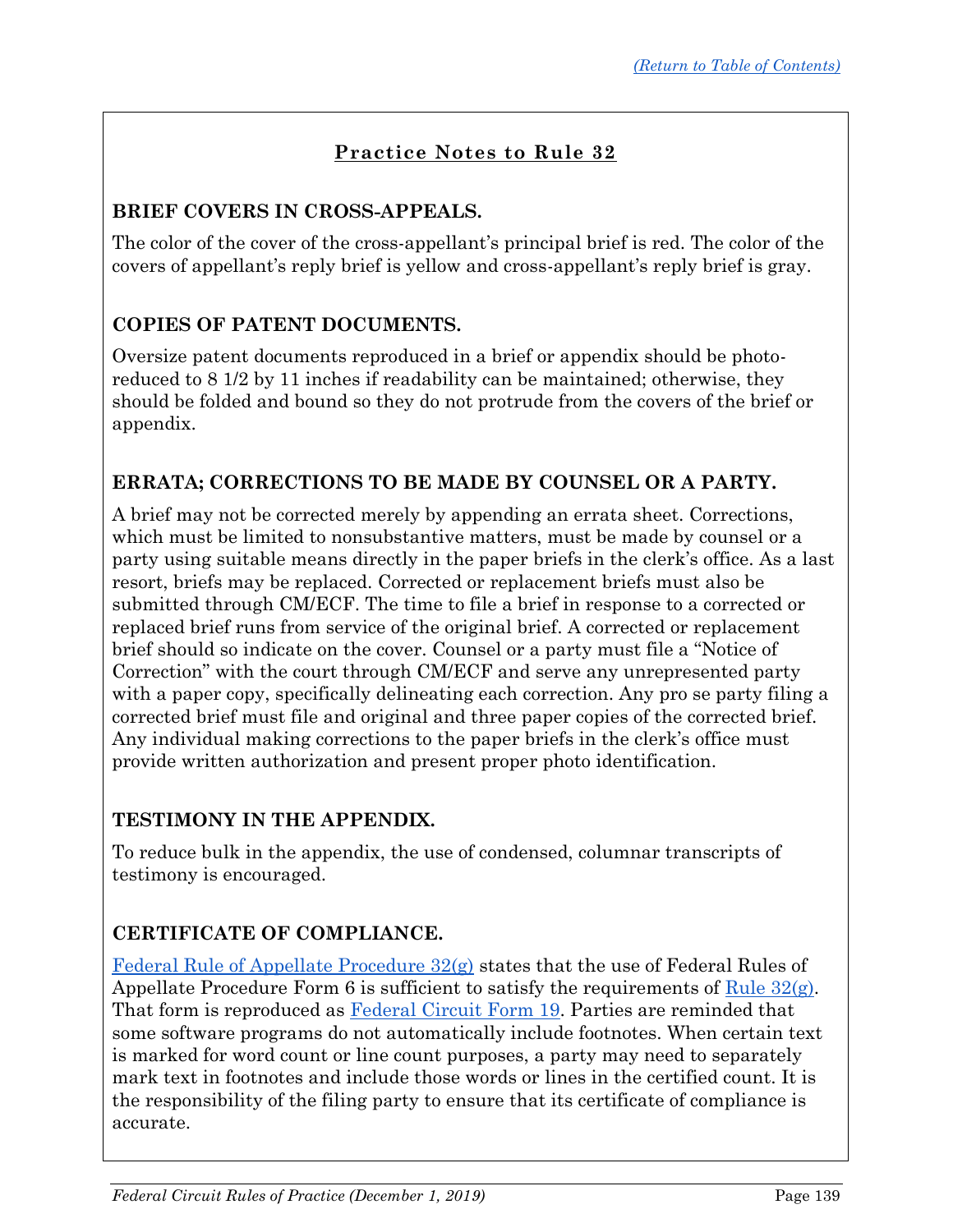## **Rule 32.1 Citing Judicial Dispositions**

#### **(a) Citation Permitted.**

A court may not prohibit or restrict the citation of federal judicial opinions, orders, judgments, or other written dispositions that have been:

- (i) designated as "unpublished," "not for publication," "nonprecedential," "not precedent," or the like; and
- (ii) issued on or after January 1, 2007.

## **(b) Copies Required.**

If a party cites a federal judicial opinion, order, judgment, or other written disposition that is not available in a publicly accessible electronic database, the party must file and serve a copy of that opinion, order, judgment, or disposition with the brief or other paper in which it is cited.

## **FEDERAL CIRCUIT RULE 32.1**

## **Citing Judicial Dispositions**

## **(a) Disposition of Appeal, Motion, or Petition.**

Disposition of an appeal may be announced in an opinion; disposition of a motion or petition may be announced in an order. An appeal may also be disposed of in a judgment of affirmance without opinion pursuant to Federal [Circuit Rule 36.](#page-173-0) A nonprecedential disposition shall bear a legend designating it as nonprecedential. A precedential disposition shall bear no legend.

## **(b) Nonprecedential Opinion or Order.**

An opinion or order which is designated as nonprecedential is one determined by the panel issuing it as not adding significantly to the body of law.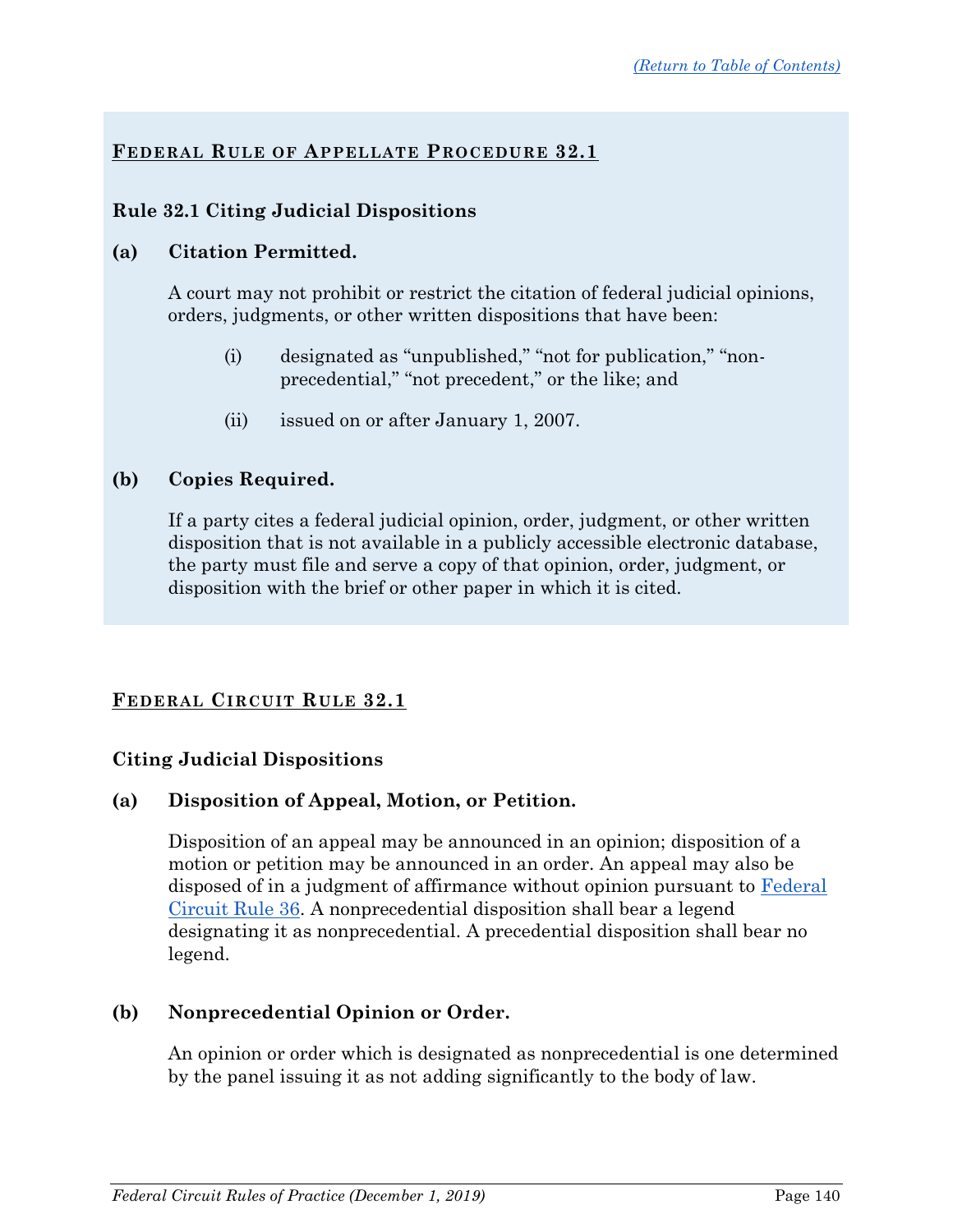#### **(c) Parties' Citation of Nonprecedential Dispositions.**

Parties are not prohibited or restricted from citing nonprecedential dispositions issued after January 1, 2007. This rule does not preclude assertion of claim preclusion, issue preclusion, judicial estoppel, law of the case, and the like based on a nonprecedential disposition issued before that date.

## **(d) Court's Consideration of Nonprecedential Dispositions.**

The court may refer to a nonprecedential disposition in an opinion or order and may look to a nonprecedential disposition for guidance or persuasive reasoning, but will not give one of its own nonprecedential dispositions the effect of binding precedent. The court will not consider nonprecedential dispositions of another court as binding precedent of that court unless the rules of that court so provide.

#### **(e) Request to Make an Opinion or Order Precedential; Time for Filing.**

Within 60 days after any nonprecedential opinion or order is issued, any person may request, with accompanying reasons, that the opinion or order be reissued as precedential. An original and six paper copies of the request must be filed with the court unless the request is made by an electronic filer. All electronic filers must file documents through CM/ECF in accordance with Federal Circuit Rule  $25(a)(2)$ . The request will be considered by the panel that rendered the disposition. The requester must notify the court and the parties of any case that person knows to be pending that would be determined or affected by reissuance as precedential. Parties to pending cases who have a stake in the outcome of a decision to make precedential must be given an opportunity to respond. If the request is granted, the opinion or order may be revised as appropriate.

## **(f) Public Records.**

All dispositions by the court in any form will be in writing and are public records.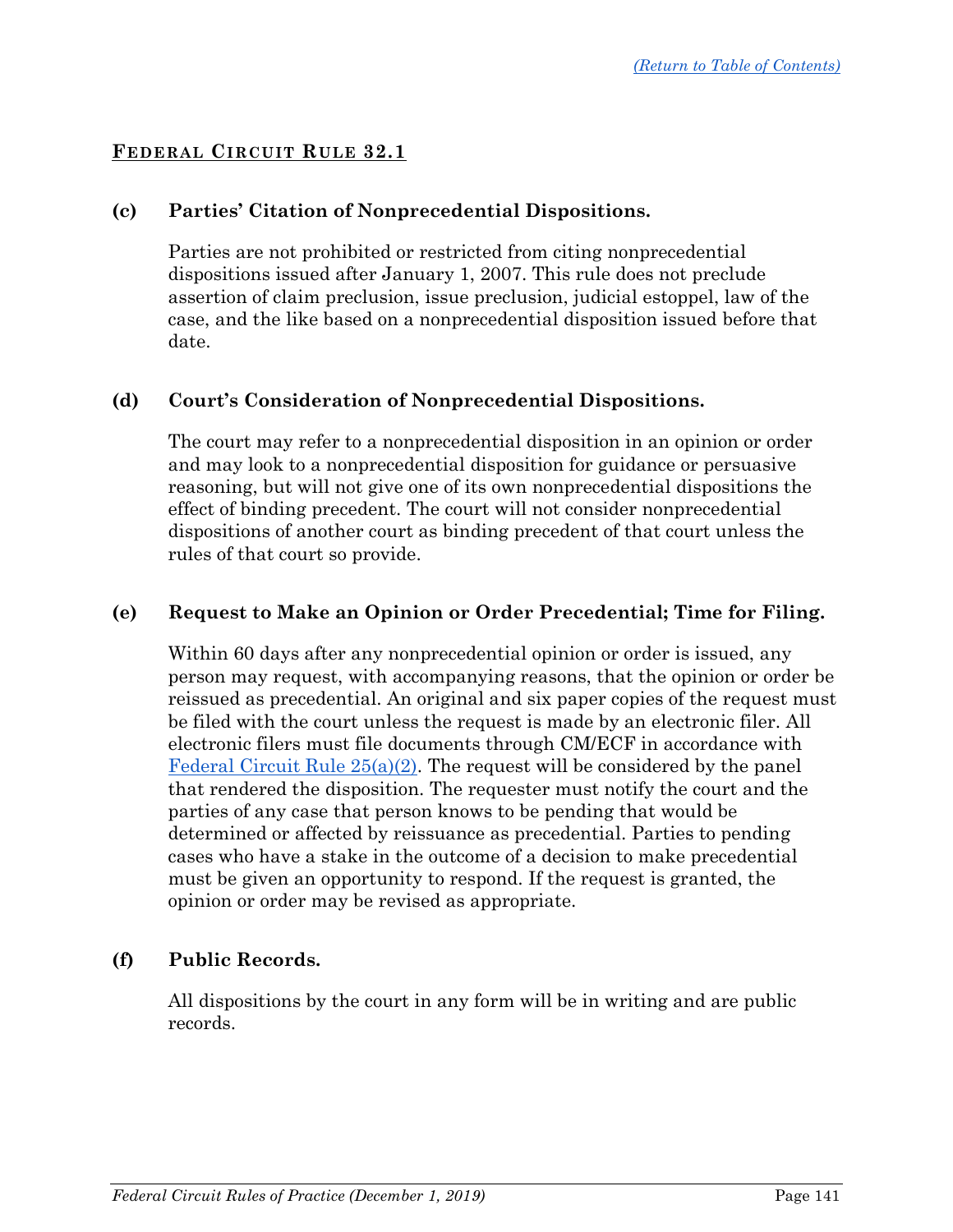# **Practice Notes to Rule 32.1**

# **FILING AN OPINION.**

An opinion is issued when ready. No particular day of the week is considered a "down day." An opinion is not issued on a holiday, as defined in [Federal Rule of](#page-92-0)  [Appellate Procedure 26](#page-92-0) and [Federal Circuit Rule 26.](#page-94-0) The judgment is entered on the day the opinion is filed with the clerk of court and transmitted to the parties.

# **AVAILABILITY OF AN OPINION.**

The court's precedential and nonprecedential opinions are available in a variety of commercially available print and electronic media.

# **SUBSCRIPTIONS.**

Subscriptions to opinions are not available from the court, but are available from several commercial sources.

# **INFORMATION ABOUT AN OPINION.**

Information about decisions rendered, opinions issued, and actions taken on petitions for rehearing is posted daily on the court's [website,](http://www.cafc.uscourts.gov/) www.cafc.uscourts.gov. The court's opinions, rules, and other information are also available on the Federal Circuit website.

# **REQUEST TO MAKE AN OPINION OR ORDER PRECEDENTIAL.**

It is improper to refer in a brief to a request to make an opinion or order precedential before the request has been acted on. The opinion or order that is subject to the request remains nonprecedential unless and until the court grants the request.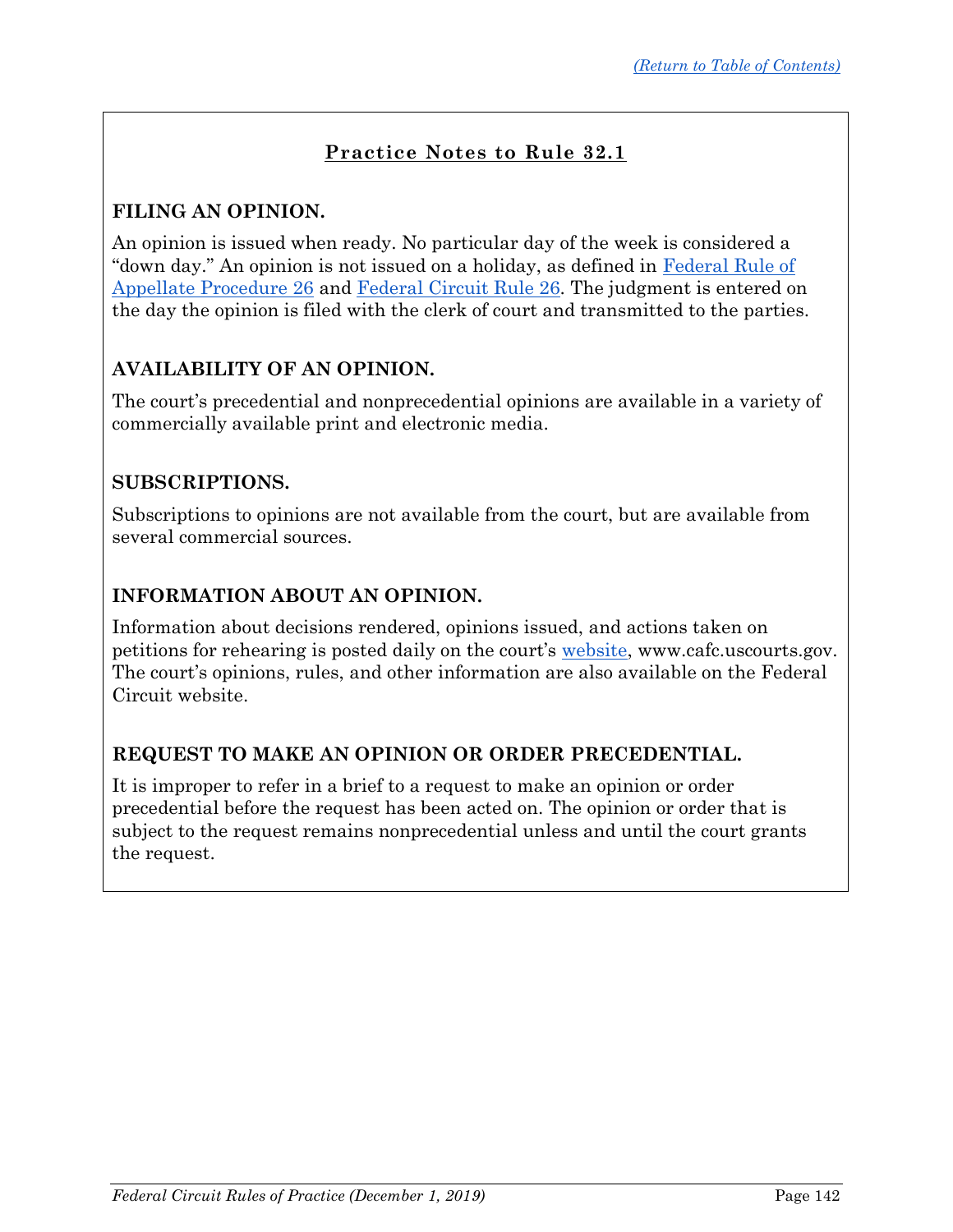## **Appeal Conferences**

The court may direct the attorneys—and, when appropriate, the parties—to participate in one or more conferences to address any matter that may aid in disposing of the proceedings, including simplifying the issues and discussing settlement. A judge or other person designated by the court may preside over the conference, which may be conducted in person or by telephone. Before a settlement conference, the attorneys must consult with their clients and obtain as much authority as feasible to settle the case. The court may, as a result of the conference, enter an order controlling the course of the proceedings or implementing any settlement agreement.

## **FEDERAL CIRCUIT RULE 33**

## **Appeal Conferences**

#### **(a) Settlement Discussion; Joint Statement of Compliance or Agreement to Dismiss.**

- (1) When all the parties are represented by counsel, within 7 days after the first two briefs in an appeal or the first three briefs in a crossappeal are served and filed, the parties through counsel must discuss settlement in appeals under 28 U.S.C. §§ 1292(c)(1)-(2); 1295(a)(1); 1295(a)(4)(A) [with respect to patent interferences only]; 1295(a)(4)(B) [with respect to inter partes proceedings only]; 1295(a)(4)(C) [with respect to civil actions under 35 U.S.C.  $\S$  146 only]; and 1295(a)(6).
- (2) No later than the time for filing a separate appendix under [Federal](#page-132-1)  Circuit Rule  $30(a)(4)$ , the parties must file one copy of either of the following (select only one):
	- (A) a joint statement of compliance with this rule indicating that settlement discussions have been conducted; or
	- $(B)$  an agreement that the proceeding be dismissed under Federal [Rule of Appellate Procedure 42\(b\).](#page-187-0)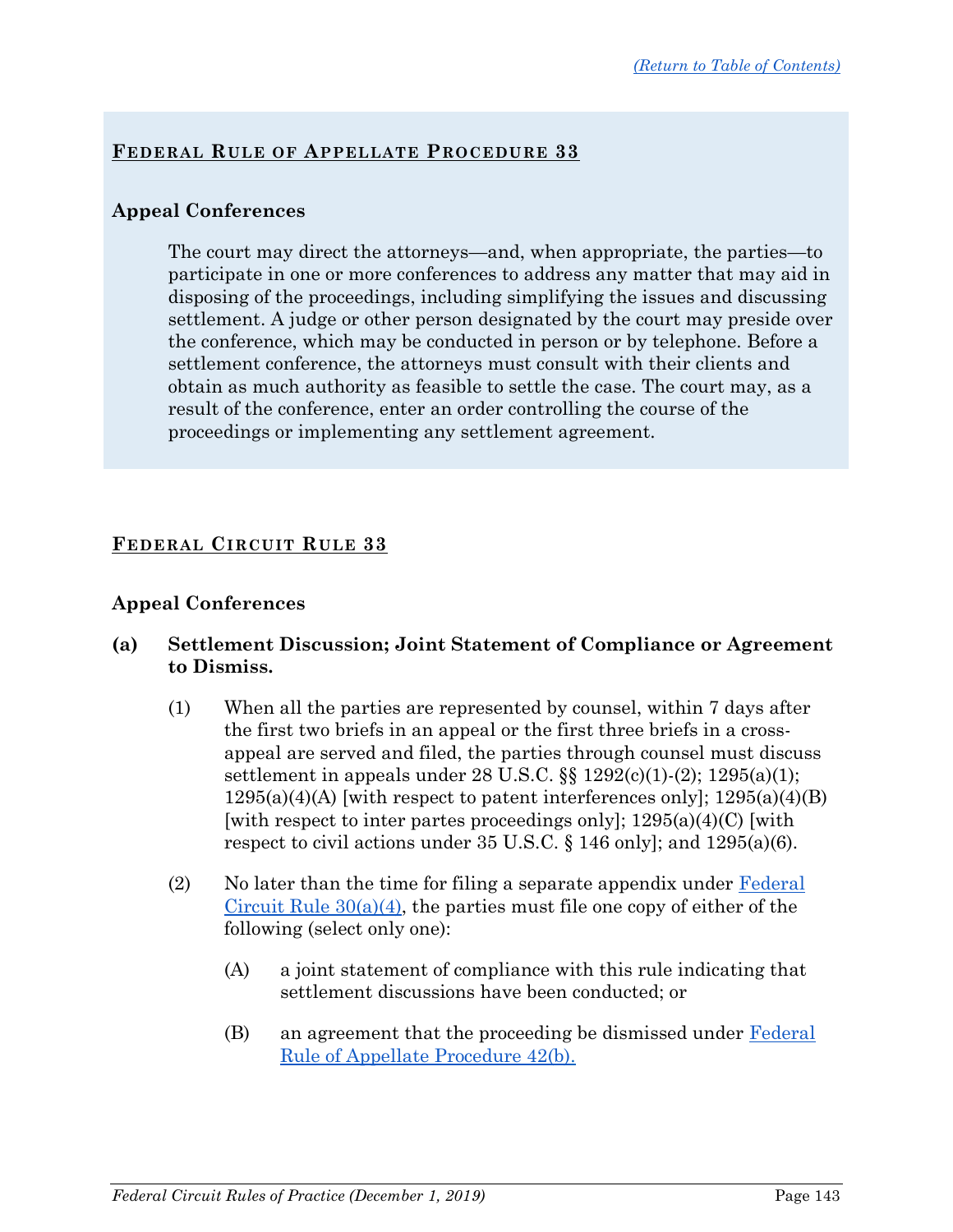#### **(b) Other Settlement Discussions.**

This rule does not preclude the parties from discussing settlement or agreeing to dismiss the proceedings at other times, including after oral argument but before decision.

## **FEDERAL CIRCUIT RULE 33.1**

## **Mediation Guidelines**

The court may adopt mediation guidelines with respect to mediation of the cases pending before the court. These guidelines shall be binding on the parties.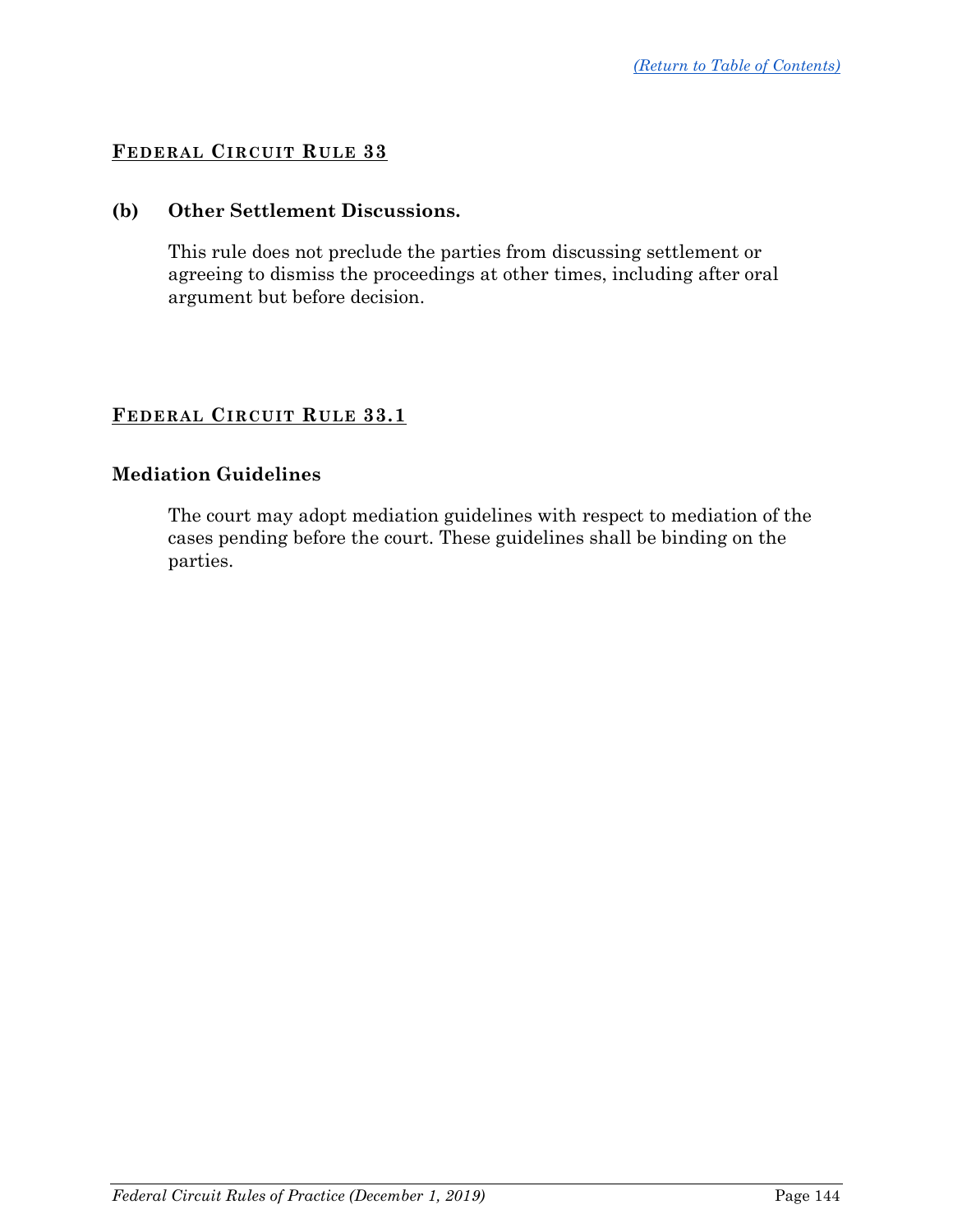# **Oral Argument**

## **(a) In General.**

- (1) **Party's Statement.** Any party may file, or a court may require by local rule, a statement explaining why oral argument should, or need not, be permitted.
- (2) **Standards.** Oral argument must be allowed in every case unless a panel of three judges who have examined the briefs and record unanimously agrees that oral argument is unnecessary for any of the following reasons:
	- (A) the appeal is frivolous;
	- (B) the dispositive issue or issues have been authoritatively decided; or
	- (C) the facts and legal arguments are adequately presented in the briefs and record, and the decisional process would not be significantly aided by oral argument.

## **(b) Notice of Argument; Postponement.**

The clerk must advise all parties whether oral argument will be scheduled, and, if so, the date, time, and place for it, and the time allowed for each side. A motion to postpone the argument or to allow longer argument must be filed reasonably in advance of the hearing date.

## **(c) Order and Contents of Argument.**

The appellant opens and concludes the argument. Counsel must not read at length from briefs, records, or authorities.

# **(d) Cross-Appeals and Separate Appeals.**

If there is a cross-appeal,  $Rule 28.1(b)$  determines which party is the appellant and which is the appellee for purposes of oral argument. Unless the court directs otherwise, a cross-appeal or separate appeal must be argued when the initial appeal is argued. Separate parties should avoid duplicative argument.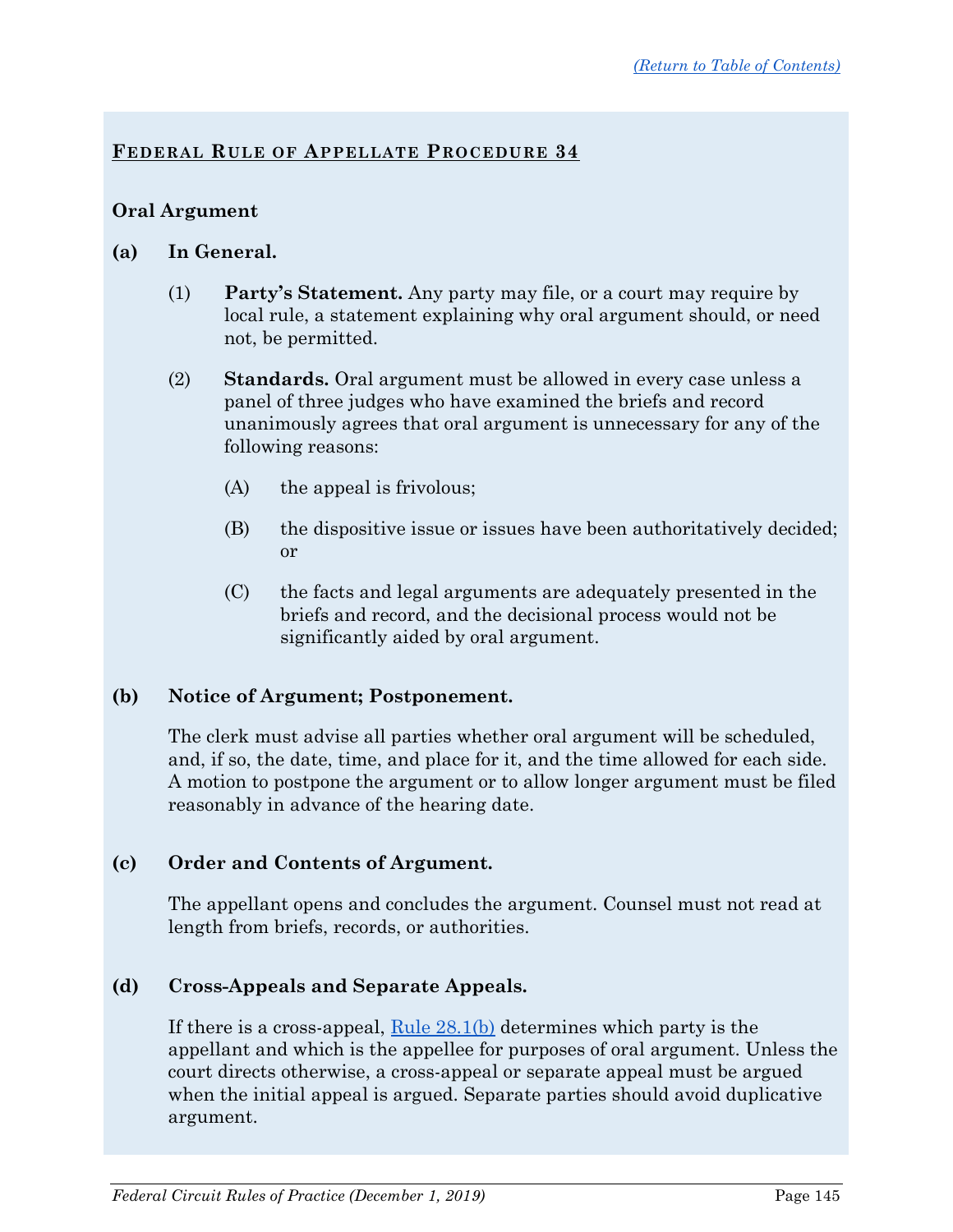#### **(e) Nonappearance of a Party.**

If the appellee fails to appear for argument, the court must hear appellant's argument. If the appellant fails to appear for argument, the court may hear the appellee's argument. If neither party appears, the case will be decided on the briefs, unless the court orders otherwise.

## **(f) Submission on Briefs.**

The parties may agree to submit a case for decision on the briefs, but the court may direct that the case be argued.

## **(g) Use of Physical Exhibits at Argument; Removal.**

Counsel intending to use physical exhibits other than documents at the argument must arrange to place them in the courtroom on the day of the argument before the court convenes. After the argument, counsel must remove the exhibits from the courtroom, unless the court directs otherwise. The clerk may destroy or dispose of the exhibits if counsel does not reclaim them within a reasonable time after the clerk gives notice to remove them.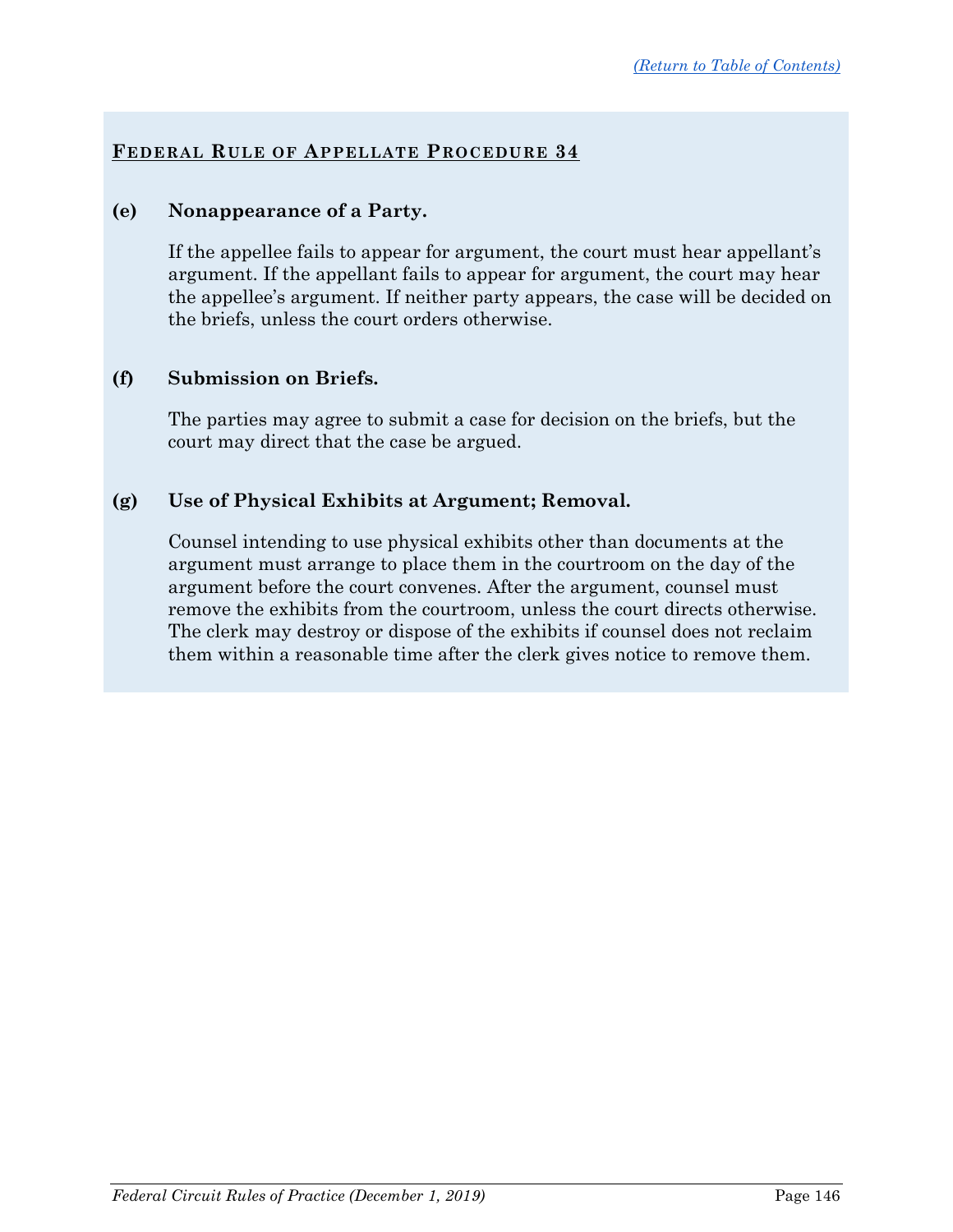## **Oral Argument**

## **(a) Reply Brief Instead of Oral Argument.**

If an appeal is not called for oral argument and the appellant declined to file a reply brief in anticipation of replying during oral argument, the appellant may file a reply brief within 14 days after the notice that the appeal will be submitted on the briefs.

## **(b) Time Allowed.**

The time allowed each side for oral argument will be determined by the court. The clerk of court will advise counsel of the time allotted. A party is not obliged to use all the time allowed. The court may terminate the argument if it deems further argument unnecessary.

## **(c) Visual Aids.**

- (1) **Visual Aids Used at a Trial or Administrative Hearing; Notice**. If counsel intends to use at oral argument a visual aid used at a trial or administrative hearing, counsel must advise the clerk through CM/ECF no later than 14 days before argument of the proposed visual aid.
- (2) **Visual Aids Not Used at a Trial or Administrative Hearing; Notice**. If counsel intends to use at oral argument a visual aid that was not used at a trial or administrative hearing, counsel must give notice to opposing counsel and notify the clerk of court by letter through CM/ECF no later than 21 days before the oral argument.
- (3) **Objection to the Use of Visual Aids**. An objection to the proposed use of a visual aid at oral argument must be submitted through CM/ECF as a letter and filed no later than 7 days before the oral argument. If a party objects, the parties' submissions will be treated as a motion and response and will be referred to the panel.
- (4) **Scope.** This rule does not preclude use of a chalkboard or equivalent during oral argument.
- (5) **Disposition**. The clerk of court may dispose of visual aids not removed by the parties.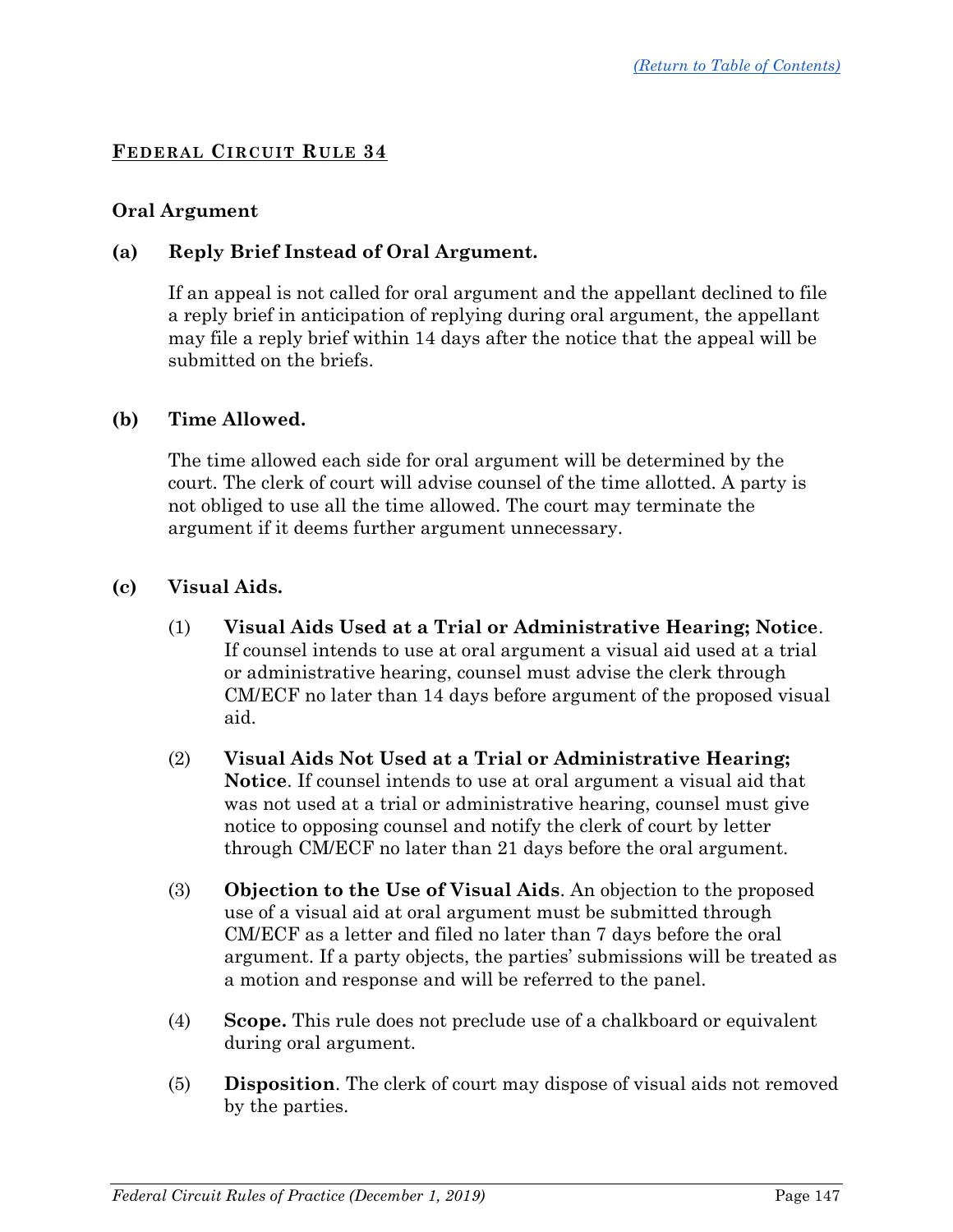# **Practice Notes to Rule 34**

## **COURT SESSIONS; HEARING DATE.**

Sessions of the court will be held as announced by the court. Sessions are held regularly in Washington, DC, but the court may sit elsewhere. Appeals are usually calendared for oral argument or submission without argument within 2 months after the briefs and joint appendix are filed. Counsel are advised of the firm date of hearing approximately 30 days before the session. Once scheduled, a case will not be postponed except on motion showing **compelling reasons**. The clerk's office will issue a Notice of Docket Activity (NDA) when a case is fully briefed. Counsel should advise the clerk of court in writing within 7 days of such NDA of scheduling conflicts for the next three court weeks, or thereafter as soon as such conflicts are known, and should not wait until an actual conflict arises. Counsel requiring a courtroom accessible to the disabled, if oral argument is scheduled, should notify the clerk of court of this requirement when counsel files the entry of appearance. Counsel may elect to submit on the briefs to avoid delay in disposition or for any other reason.

# **ORAL ARGUMENT.**

Counsel must report to the clerk's office at least 30 minutes before the scheduled session and before proceeding to the courtroom. The members of the panel will have read the briefs before oral argument. Counsel should, therefore, emphasize the dispositive issue or issues. Time allotted for oral argument is ordinarily 15 minutes per side (not per party or attorney), although the court may vary this depending on the nature of the case. The court may extend the allotted time during the argument, or it may terminate the argument, if it deems it appropriate.

# **JUSTIFICATION FOR CLAIM OF CONFIDENTIALITY.**

Unnecessarily designating material in the briefs and appendix as confidential may hinder the court's preparation and issuance of opinions. Counsel must be prepared to justify at oral argument any claim of confidentiality.

# **CONDUCT OF ORAL ARGUMENT.**

Guidelines for the conduct of oral argument are available on the court's [website](http://www.cafc.uscourts.gov/) and should be viewed once a case is assigned for argument.

# **COPIES OF RECORDINGS AVAILABLE.**

Oral arguments are recorded for the convenience of the court. Recordings are available on the court's [website,](http://www.cafc.uscourts.gov/) www.cafc.uscourts.gov, free of charge.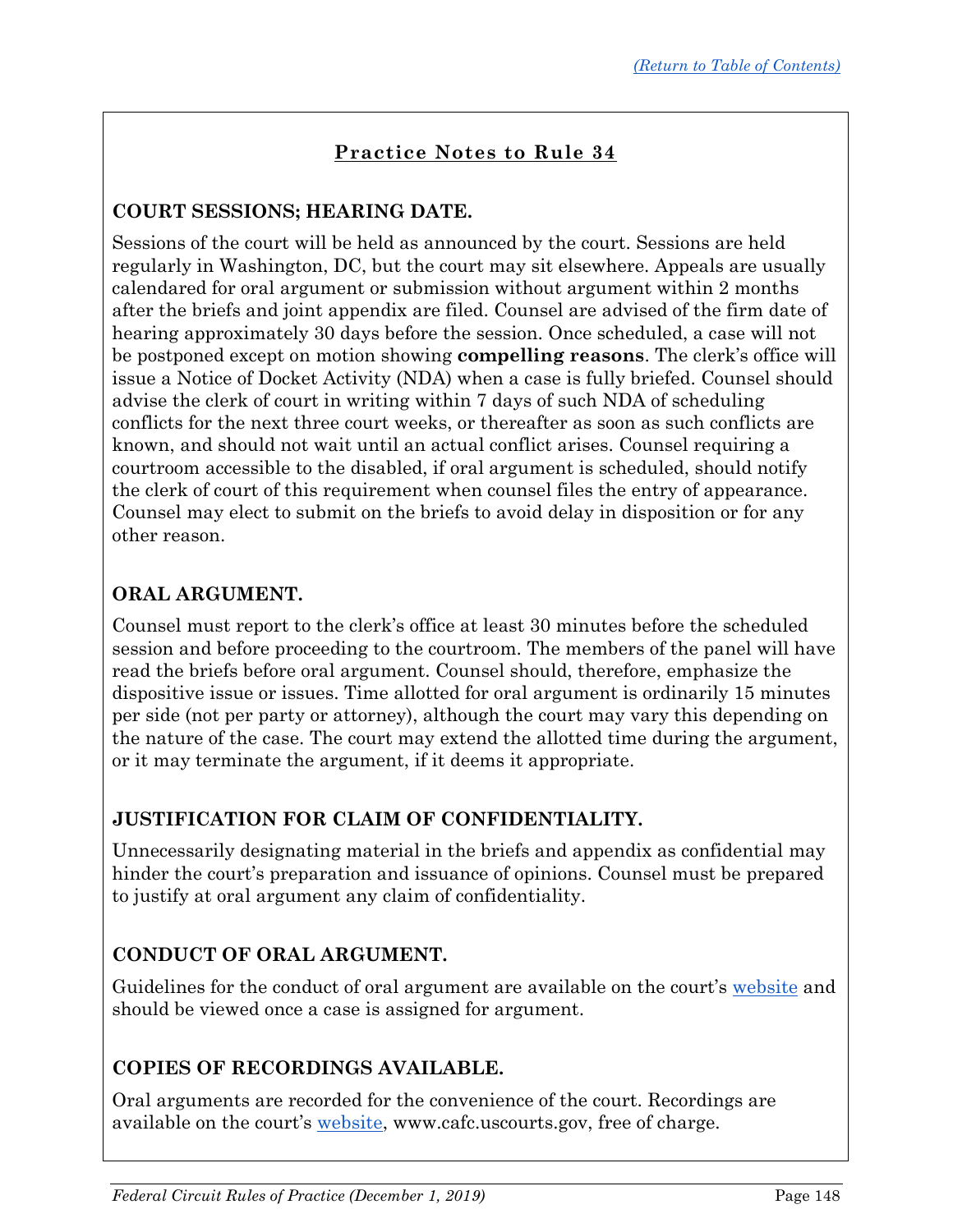# **Practice Notes to Rule 34**

# **OPEN TO PUBLIC.**

Unless held in camera, oral arguments are open to the public. Those in attendance whose attire or behavior reflects adversely on the dignity of the proceedings will be asked to leave.

# **ORAL ARGUMENT ON MOTIONS.**

Oral argument is ordinarily not granted on motions. See [Federal Rule of Appellate](#page-102-0)  [Procedure 27\(e\).](#page-102-0)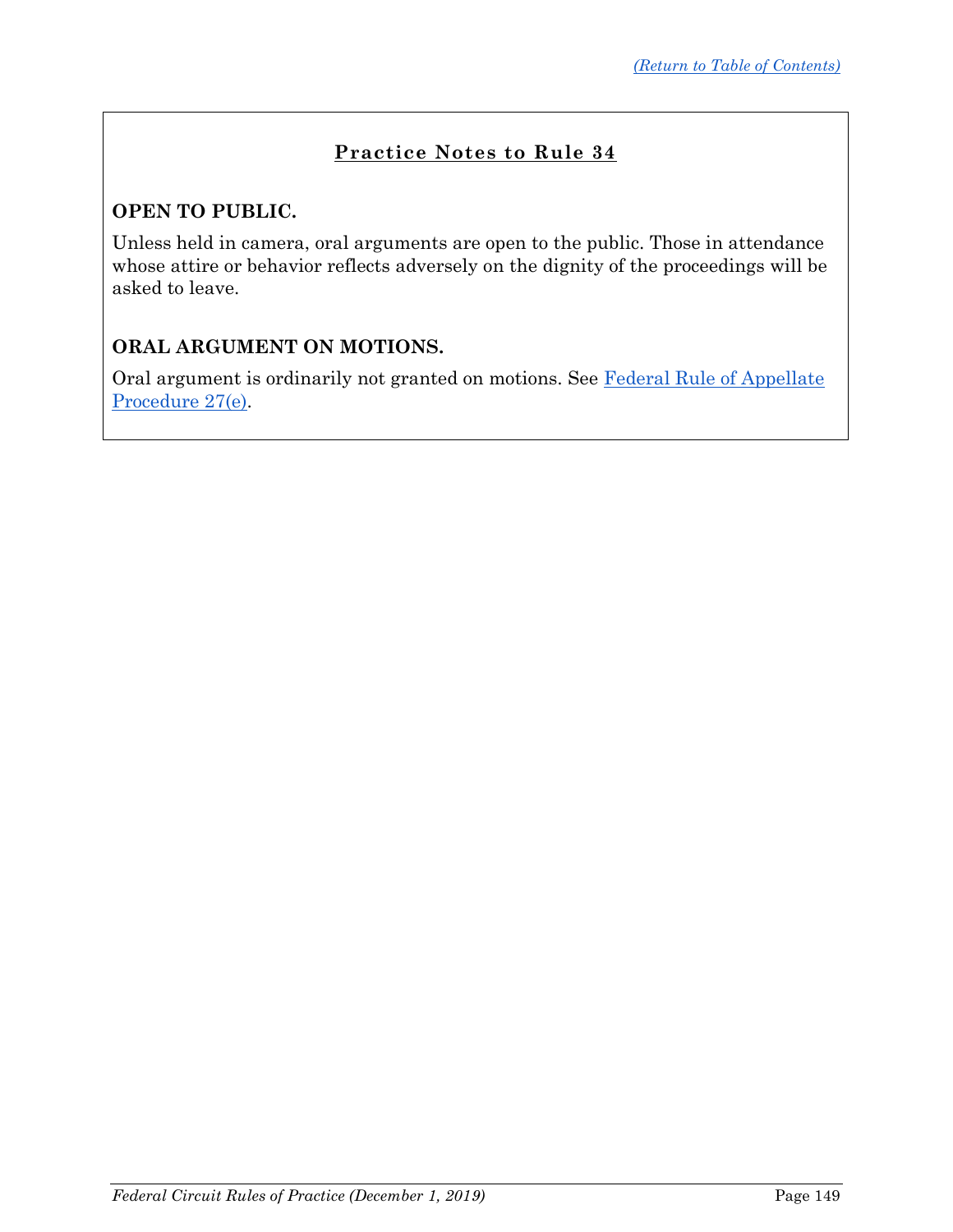#### **En Banc Determination**

## <span id="page-163-1"></span>**(a) When Hearing or Rehearing En Banc May Be Ordered**

A majority of the circuit judges who are in regular active service and who are not disqualified may order that an appeal or other proceeding be heard or reheard by the court of appeals en banc. An en banc hearing or rehearing is not favored and ordinarily will not be ordered unless:

- (1) en banc consideration is necessary to secure or maintain uniformity of the court's decisions; or
- (2) the proceeding involves a question of exceptional importance.

## <span id="page-163-0"></span>**(b) Petition for Hearing or Rehearing En Banc.**

A party may petition for a hearing or rehearing en banc.

- (1) The petition must begin with a statement that either:
	- (A) the panel decision conflicts with a decision of the United States Supreme Court or of the court to which the petition is addressed (with citation to the conflicting case or cases) and consideration by the full court is therefore necessary to secure and maintain uniformity of the court's decisions; or
	- (B) the proceeding involves one or more questions of exceptional importance, each of which must be concisely stated; for example, a petition may assert that a proceeding presents a question of exceptional importance if it involves an issue on which the panel decision conflicts with the authoritative decisions of other United States Courts of Appeals that have addressed the issue.
- (2) Except by the court's permission:
	- (A) a petition for an en banc hearing or rehearing produced using a computer must not exceed 3,900 words; and
	- (B) a handwritten or typewritten petition for an en banc hearing or rehearing must not exceed 15 pages.
- (3) For purposes of the limits in <u>Rule  $35(b)(2)$ </u>, if a party files both a petition for panel rehearing and a petition for rehearing en banc, they are considered a single document even if they are filed separately,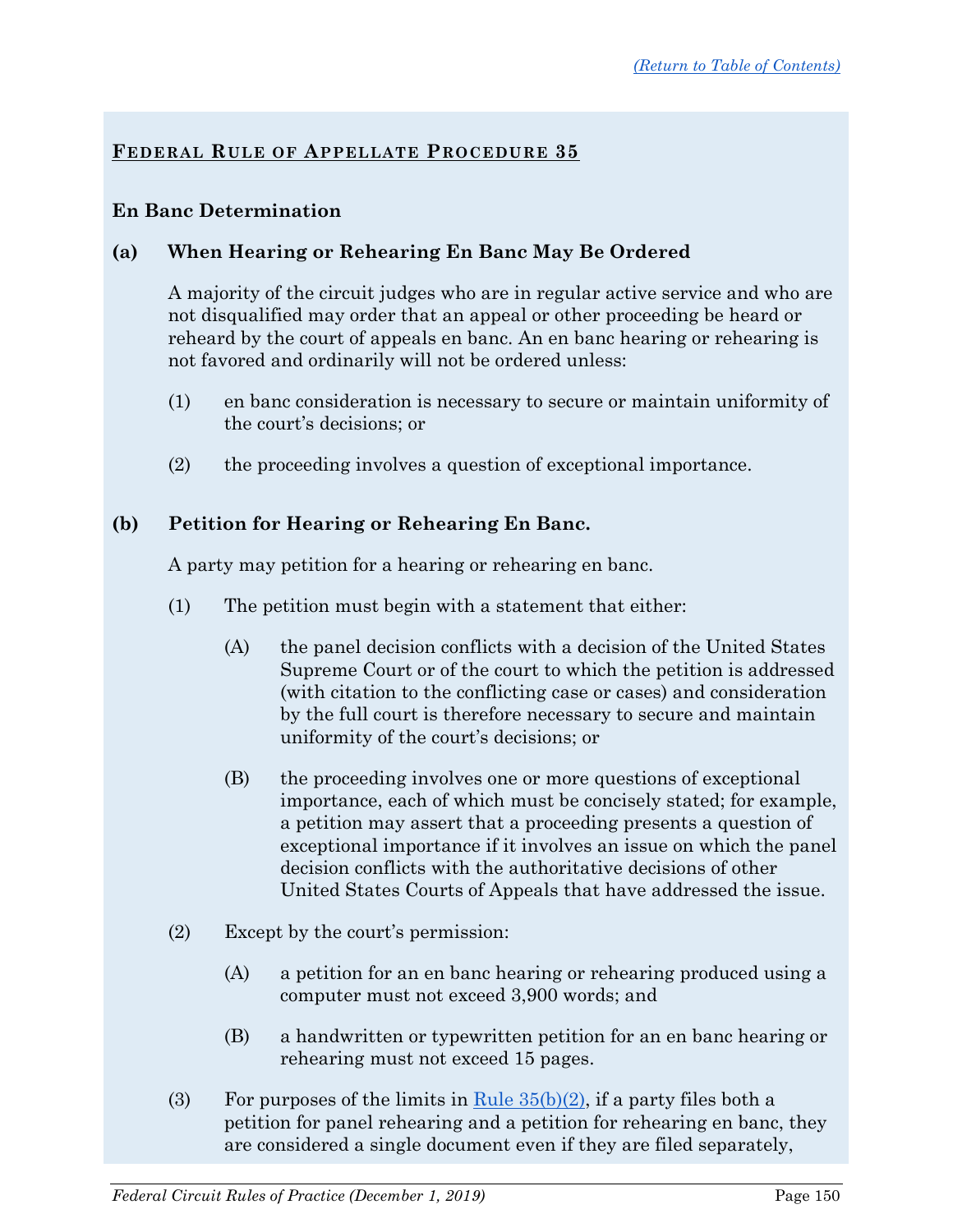unless separate filing is required by local rule.

## **(c) Time for Petition for Hearing or Rehearing En Banc**

A petition that an appeal be heard initially en banc must be filed by the date when the appellee's brief is due. A petition for a rehearing en banc must be filed within the time prescribed by  $Rule 40$  for filing a petition for rehearing.</u>

#### **(d) Number of Copies.**

The number of copies to be filed must be prescribed by local rule and may be altered by order in a particular case.

#### **(e) Response.**

No response may be filed to a petition for an en banc consideration unless the court orders a response.

## **(f) Call for a Vote.**

A vote need not be taken to determine whether the case will be heard or reheard en banc unless a judge calls for a vote.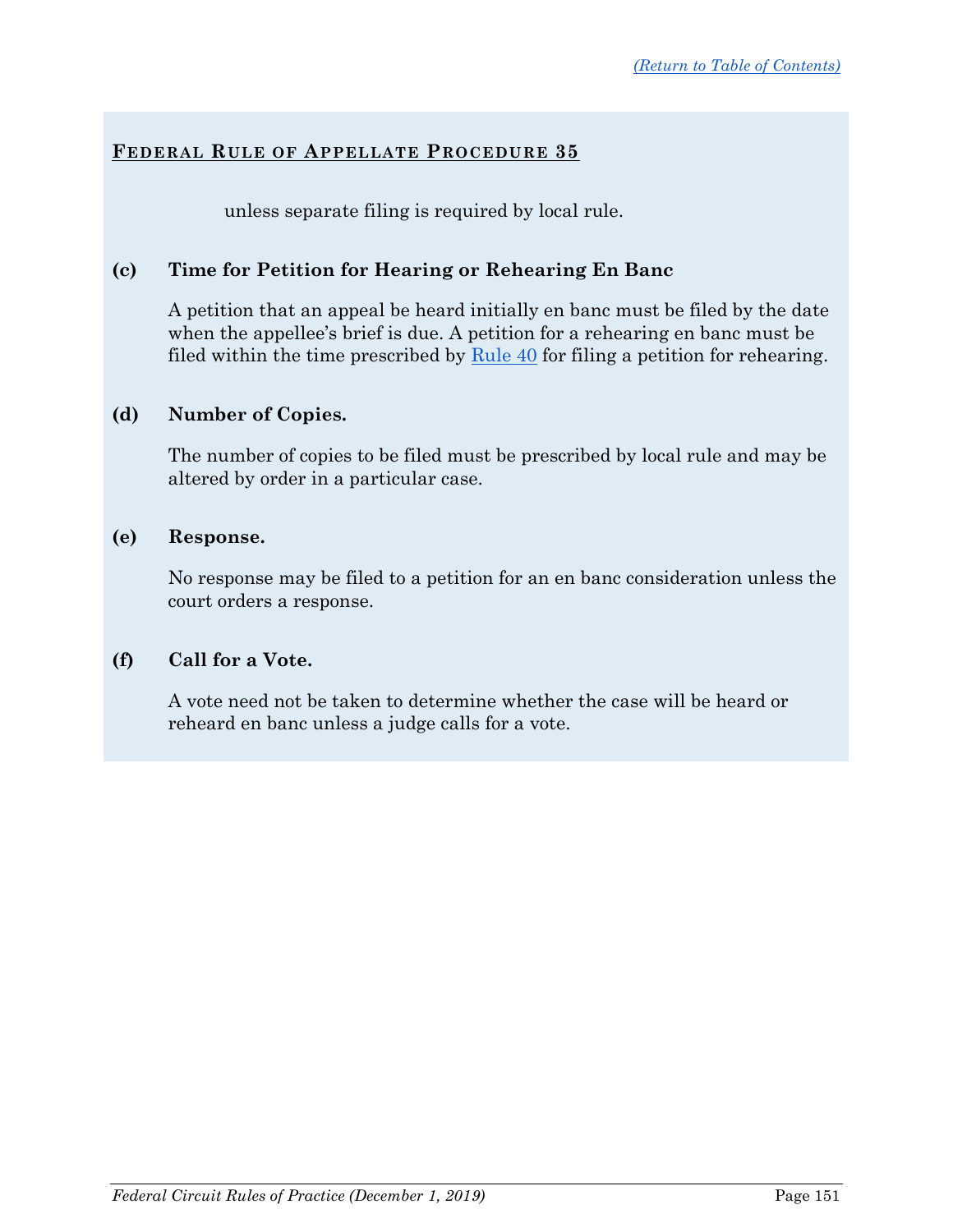#### **En Banc Determination**

#### **(a) General.**

- (1) **Arguing to a Panel to Overrule a Precedent.** Although only the court en banc may overrule a binding precedent, a party may argue, in its brief and oral argument, to overrule a binding precedent without petitioning for hearing en banc. The panel will decide whether to ask the regular active judges to consider hearing the case en banc.
- (2) **Frivolous Petition.** A petition for hearing or rehearing en banc that does not meet the standards of [Federal Rule of Appellate Procedure](#page-163-1)  [35\(a\)](#page-163-1) may be deemed frivolous and subject to sanctions.

#### <span id="page-165-0"></span>**(b) Statement of Counsel.**

(1) **Petition for Hearing En Banc**. A petition that an appeal be initially heard en banc must contain the following statement of counsel at the beginning:

Based on my professional judgment, I believe this appeal requires an answer to one or more precedent-setting questions of exceptional importance: (set forth each question in a separate sentence).

 $\sqrt{s}$ /

ATTORNEY OF RECORD FOR \_\_\_\_\_\_\_\_\_\_\_\_\_\_\_\_\_

(2) **Petition for Rehearing En Banc.** A petition that an appeal be reheard en banc must contain one or both of the following statements of counsel at the beginning:

Based on my professional judgment, I believe the panel decision is contrary to the following decision(s) of the Supreme Court of the United States or the precedent(s) of this court: (cite specific decisions).

Based on my professional judgment, I believe this appeal requires an answer to one or more precedent-setting questions of exceptional importance: (set forth each question in a separate sentence).

 $\sqrt{s}$ /

ATTORNEY OF RECORD FOR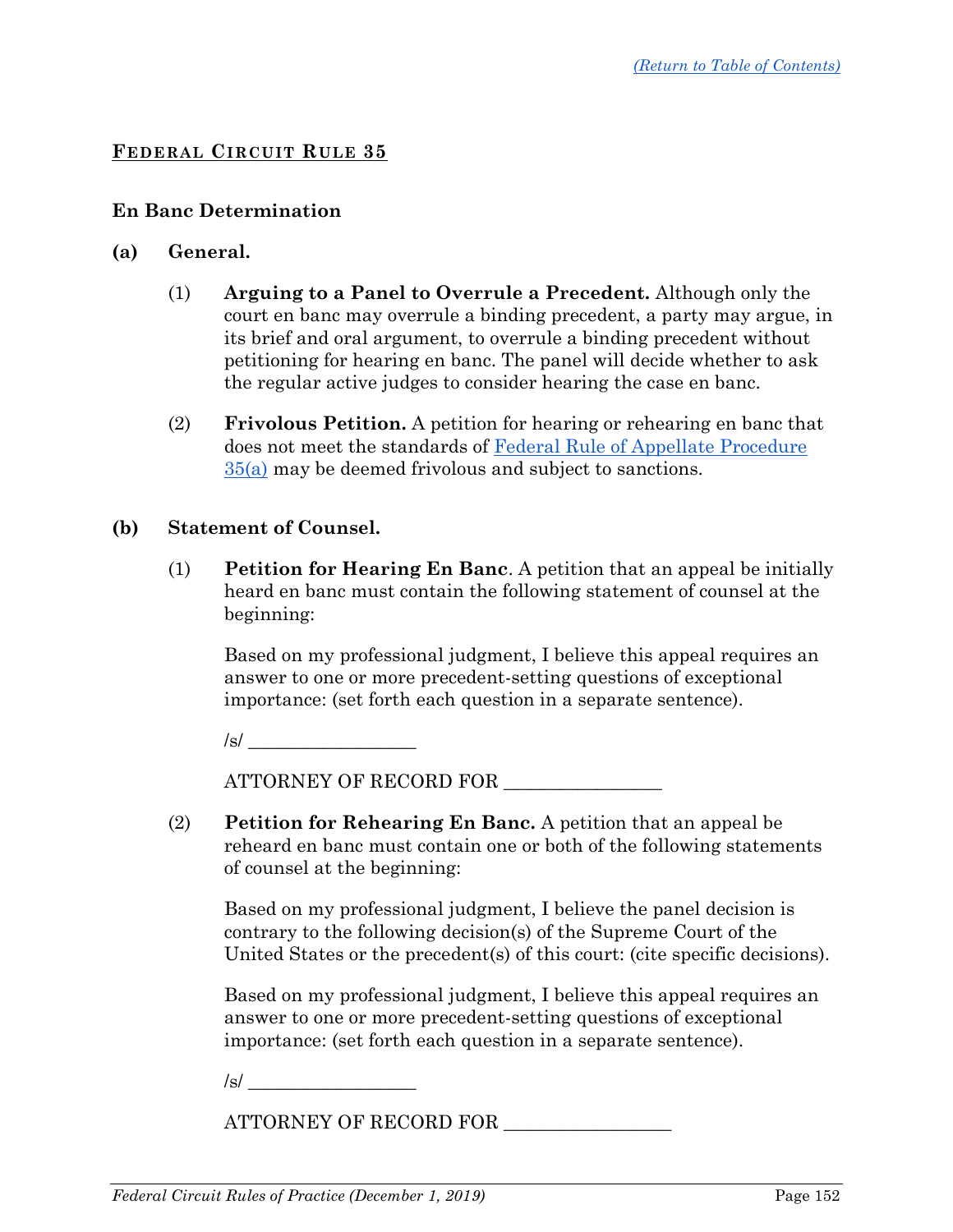## <span id="page-166-0"></span>**(c) Petition for Hearing or Rehearing En Banc; Response.**

- (1) **Certificate of Interest**. A certificate of interest (see [Federal Circuit](#page-202-0)  [Rule 47.4\)](#page-202-0) must be included in a petition for a hearing or rehearing en banc or a response to such a petition. The certificate must appear immediately following the cover.
- (2) **Items Excluded from Page or Word Limitation**. The following items do not count against the page or word limitation in Federal Rule [of Appellate Procedure 35\(b\)\(2\):](#page-163-0)
	- (A) the certificate of interest;
	- (B) the table of contents;
	- (C) the table of citations; and
	- (D) any addendum containing statutes, rules, regulations, and similar matters.
- (3) **Rehearing En Banc: Copy of Opinion or Judgment**. A petition for a rehearing must include a copy of the opinion or the judgment of affirmance without opinion. The copy must be bound with the petition as an addendum.
- (4) **Number of Copies**. If only nonconfidential copies are filed, in addition to the copy filed through CM/ECF, eighteen copies of a petition for hearing or rehearing en banc must be filed with the court. If confidential and nonconfidential copies are filed, in addition to the copies filed through CM/ECF, eighteen copies of the confidential petition and three copies of the nonconfidential petition must be filed with the court. Two copies of the confidential petition must be served on each party separately represented.

## **(d) Combined Petition for Panel Rehearing and Rehearing En Banc.**

If a party chooses to file both a petition for panel rehearing, see Federal [Circuit Rule 40,](#page-181-1) and a petition for a rehearing en banc, then the two must not be filed separately and they must be combined. A combined petition for panel rehearing and rehearing en banc must comply with [Federal Circuit Rule](#page-166-0)  [35\(c\).](#page-166-0) The cover of a combined petition must indicate that it is a combined petition.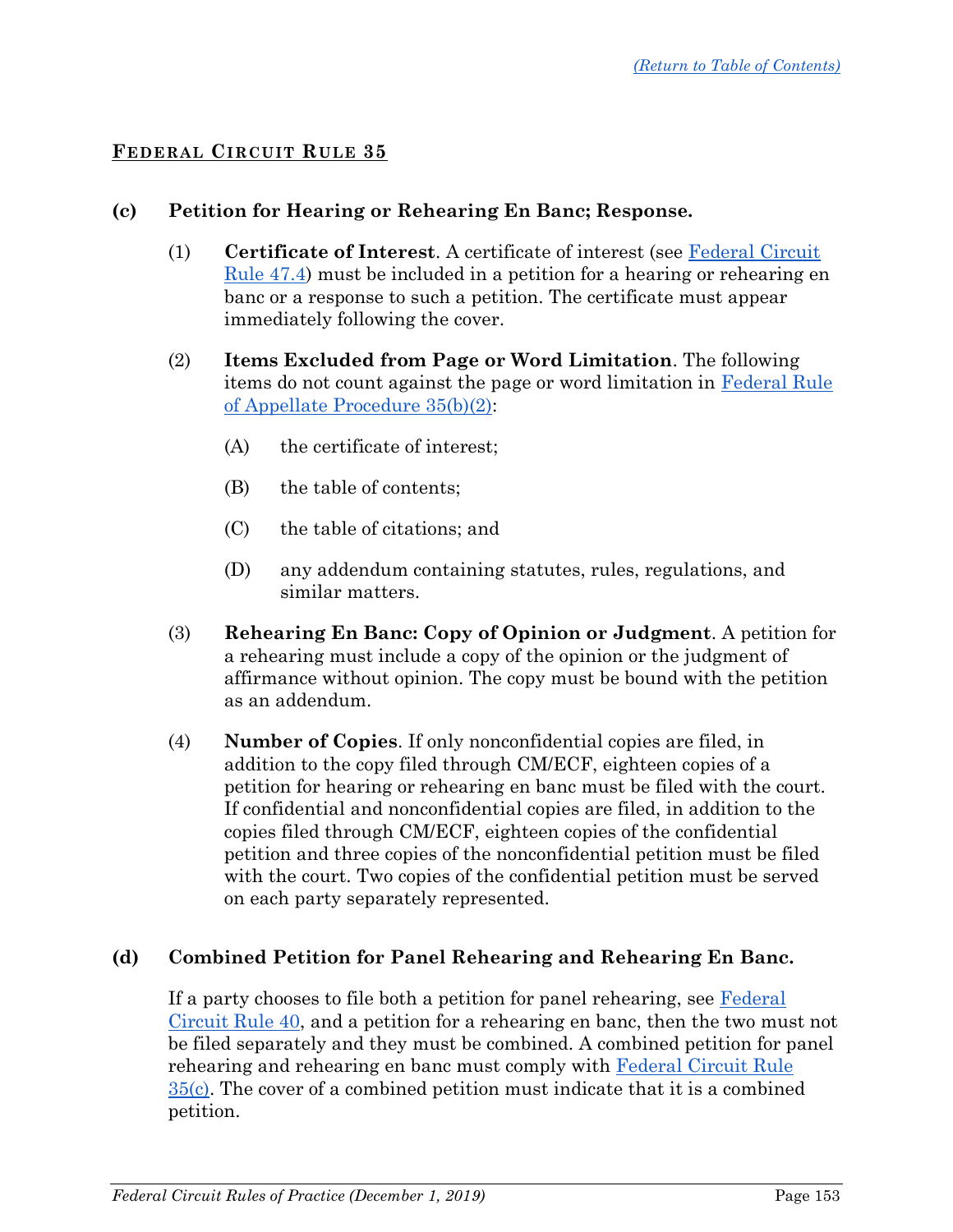#### **(e) Contents of Petition for Hearing En Banc, Rehearing En Banc, and Combined Petition; Response.**

- (1) **Petition for Hearing En Banc**. The preferred contents and organization for a petition for a hearing en banc are:
	- (A) white cover or first sheet with the information prescribed in [Federal Rule of Appellate Procedure 32\(a\)\(2\);](#page-145-0)
	- (B) the certificate of interest (see [Federal Circuit Rule 47.4\)](#page-202-0);
	- (C) the table of contents;
	- (D) the table of authorities;
	- (E) the statement of counsel required in [Federal Circuit Rule 35\(b\);](#page-165-0)
	- (F) the argument; and
	- (G) the proof of service (see [Federal Rule of Appellate Procedure](#page-83-0)   $25(d)$ ).
- (2) **Petition for Rehearing En Banc**. The preferred contents and organization for a petition for a rehearing en banc are:
	- (A) white cover or first sheet with the information prescribed in [Federal Rule of Appellate Procedure 32\(a\)\(2\);](#page-145-0)
	- (B) the certificate of interest (see [Federal Circuit Rule 47.4\)](#page-202-0);
	- (C) the table of contents;
	- (D) the table of authorities;
	- (E) the statement of counsel required in Federal Circuit Rule  $35(b)$ ;
	- (F) the argument;
	- (G) the addendum containing a copy of the court's opinion or judgment of affirmance without opinion sought to be reheard; and
	- (H) the proof of service (see [Federal Rule of Appellate Procedure](#page-83-0)   $25(d)$ ).

## (3) **Combined Petition for Panel Rehearing and Rehearing En**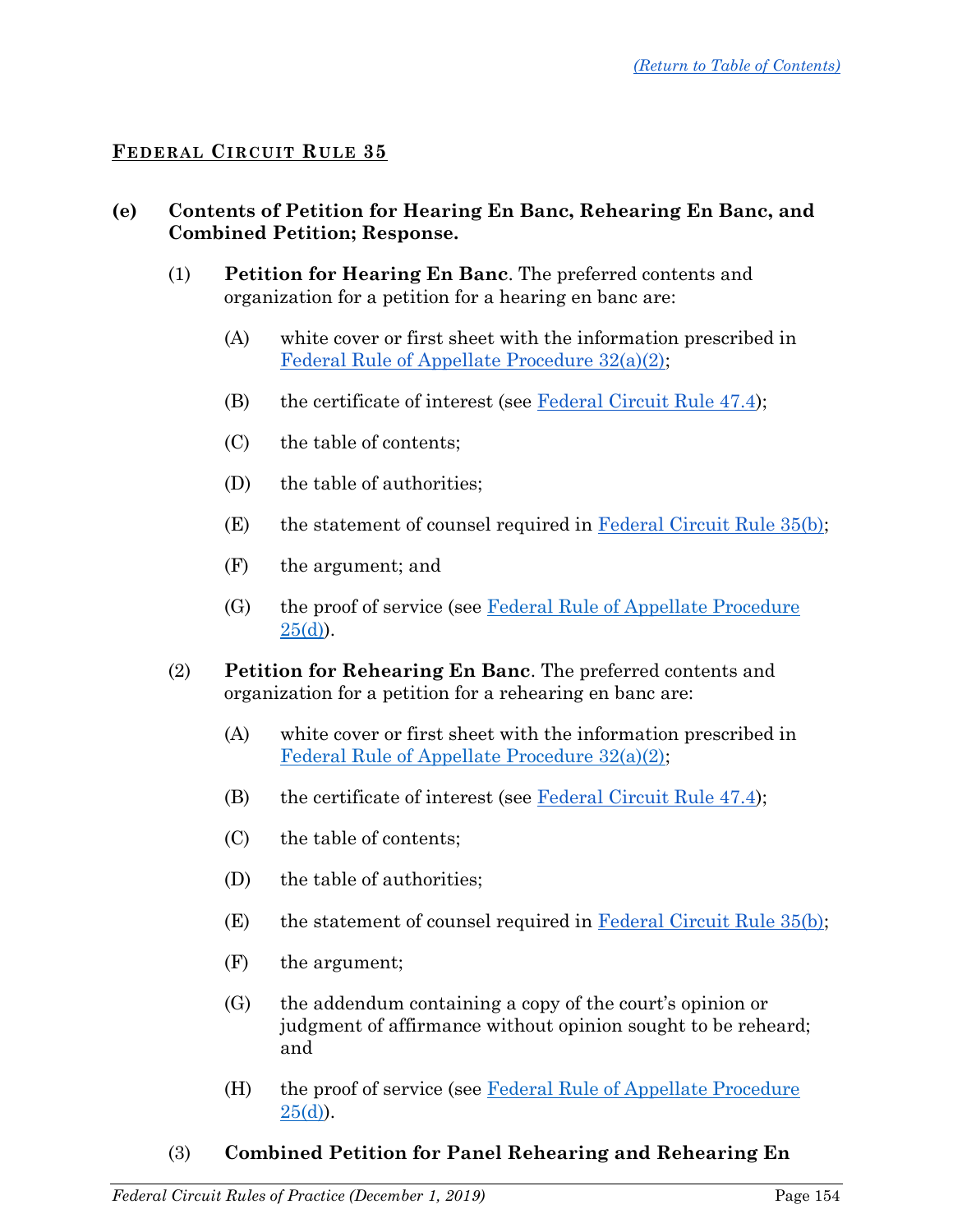**Banc**. The preferred contents and organization for a combined petition for panel rehearing and a rehearing en banc are:

- (A) white cover or first sheet with the information prescribed in [Federal Rule of Appellate Procedure 32\(a\)\(2\);](#page-145-0)
- (B) the certificate of interest (see [Federal Circuit Rule 47.4\)](#page-202-0);
- (C) the table of contents;
- (D) the table of authorities;
- (E) the statement of counsel required in [Federal Circuit Rule 35\(b\);](#page-165-0)
- (F) the points of law or fact overlooked or misapprehended by the panel of the court;
- (G) the argument in support of a rehearing;
- (H) the argument in support of rehearing en banc;
- (I) the addendum containing a copy of the court's opinion or judgment of affirmance without opinion sought to be reheard; and
- (J) the proof of service (see [Federal Rule of Appellate Procedure](#page-83-0)   $25(d)$ ).
- (4) **Response**. If the court requests a response, which must not exceed 3,900 words if produced using a computer or 15 pages if handwritten or typewritten, the preferred contents and organization are:
	- (A) white cover or first sheet with the information prescribed in [Federal Rule of Appellate Procedure 32\(a\)\(2\);](#page-145-0)
	- (B) the certificate of interest (see [Federal Circuit Rule 47.4\)](#page-202-0);
	- (C) the table of contents;
	- (D) the table of authorities;
	- (E) argument against a rehearing, rehearing en banc, or both; and
	- (F) the proof of service (see [Federal Rule of Appellate Procedure](#page-83-0)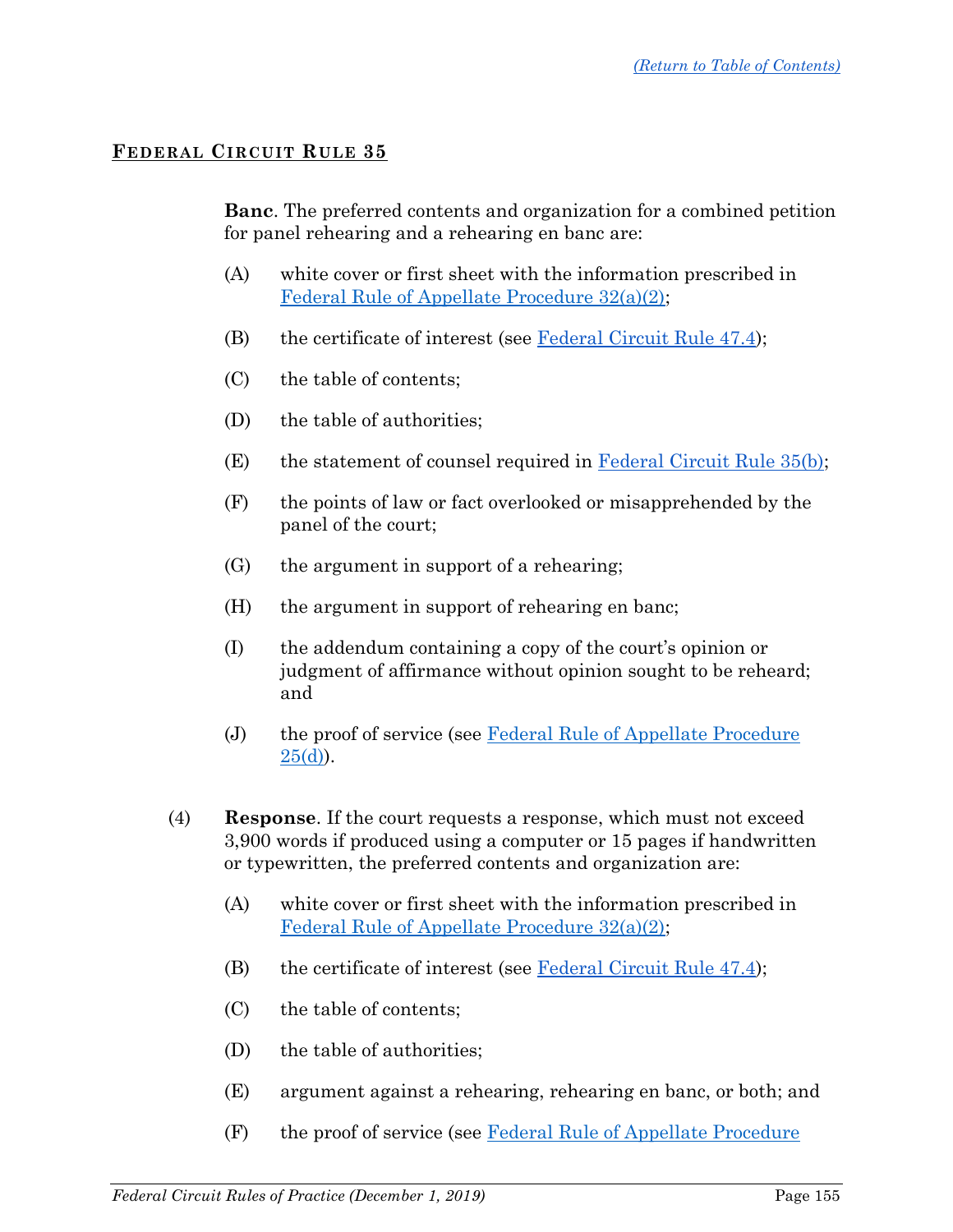#### $25(d)$ ).

## **(f) Additional Copies of Briefs in Cases to be Heard En Banc.**

Within 7 days after the order granting a rehearing en banc, counsel must file 30 paper sets of the briefs and appendices that were before the panel that initially heard the appeal, unless the court directs otherwise.

## **(g) Amicus Curiae Brief.**

Except by the court's permission or direction, an amicus curiae brief submitted in connection with a petition for hearing en banc, a petition for rehearing en banc, or a combined petition for panel rehearing and rehearing en banc, must be accompanied by a motion for leave and must not exceed 2,600 words if produced using a computer or 10 pages if handwritten or typewritten. Except by the court's permission or direction, any brief amicus curiae or any motion for leave to file a brief amicus curiae must be filed within 14 days of the date of filing of the petition or response that the amicus curiae supports. If the amicus curiae does not support either party, then the brief or motion for leave to file the brief must be filed within 14 days of the date of filing of the petition.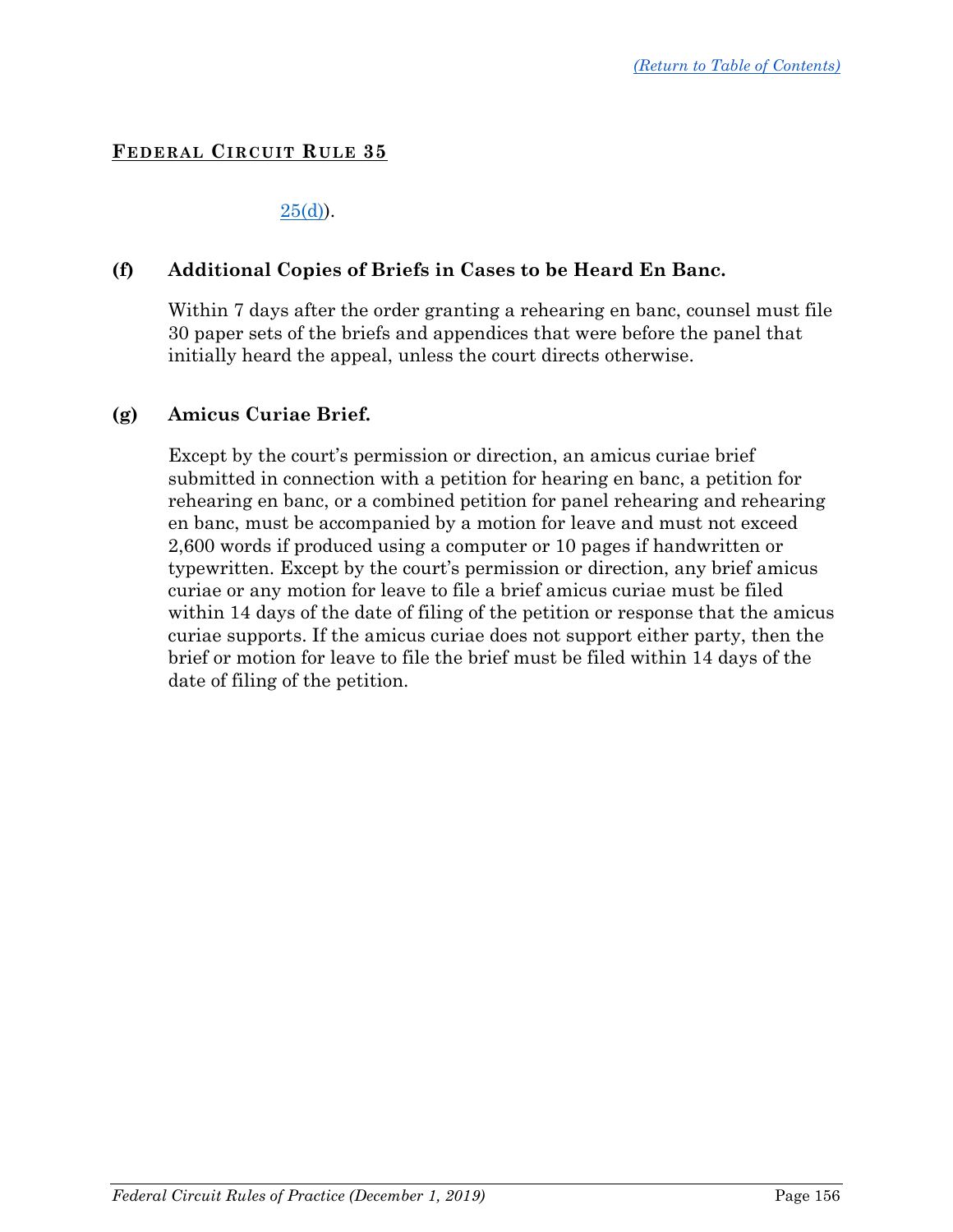# **Practice Notes to Rule 35**

## **HEARING OR REHEARING EN BANC.**

The court may sua sponte order that an appeal be initially heard or be reheard en banc. The panel or a judge on the panel that is considering a case may at any time request the active judges of the court to hear or rehear the case en banc with or without further briefs or argument by counsel.

# **REHEARING EN BANC; SENIOR JUDGES.**

If a senior judge participated in the original hearing and disposition of a case for which rehearing en banc is granted, that senior judge may participate fully in the rehearing.

## **COMBINED PETITION FOR PANEL REHEARING AND REHEARING EN BANC.**

When a combined petition for panel rehearing and petition for rehearing en banc is filed, the petition for panel rehearing is decided first in the same manner as a petition for panel rehearing without an accompanying petition for rehearing en banc. If the panel grants the requested relief, the petition for rehearing en banc is deemed moot.

# **PETITION FOR REHEARING EN BANC REFERRED TO PANEL.**

A petition for rehearing en banc is presumed to request relief that can be granted by the panel that heard the appeal, and action on the petition for rehearing en banc will be deferred until the panel has an opportunity to grant the relief requested.

# **TIMELINESS.**

A petition for hearing or rehearing en banc is filed when the court receives it, not on mailing. The clerk of court will return an untimely petition for hearing or rehearing en banc.

# **NONPRECEDENTIAL OPINIONS.**

A petition for rehearing en banc is rarely appropriate if the appeal was the subject of a nonprecedential opinion by the panel of judges that heard it.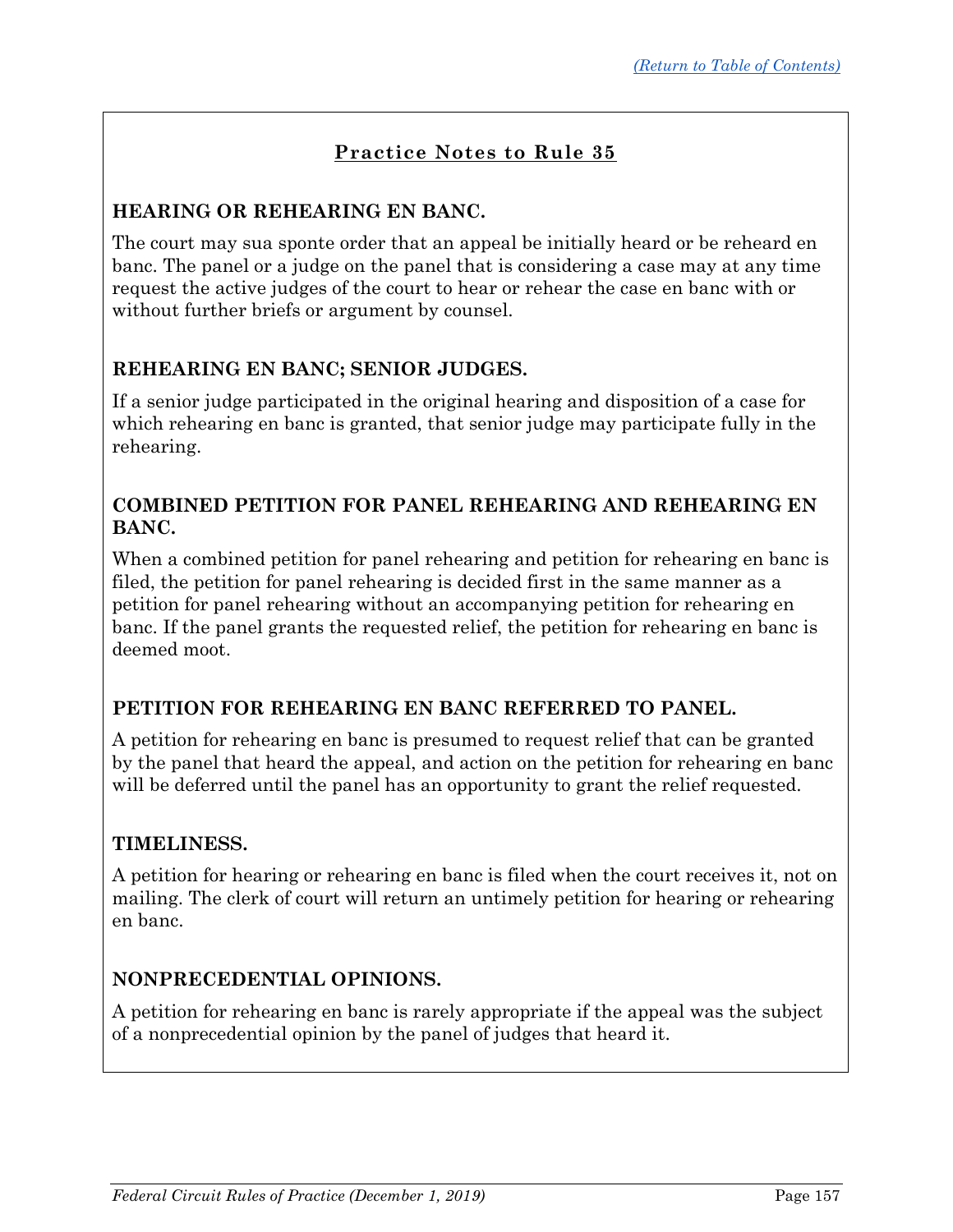# **Practice Notes to Rule 35**

## **WRIT OF CERTIORARI.**

Filing a petition for a panel rehearing or for rehearing en banc is not a prerequisite to filing a petition for a writ of certiorari in the Supreme Court.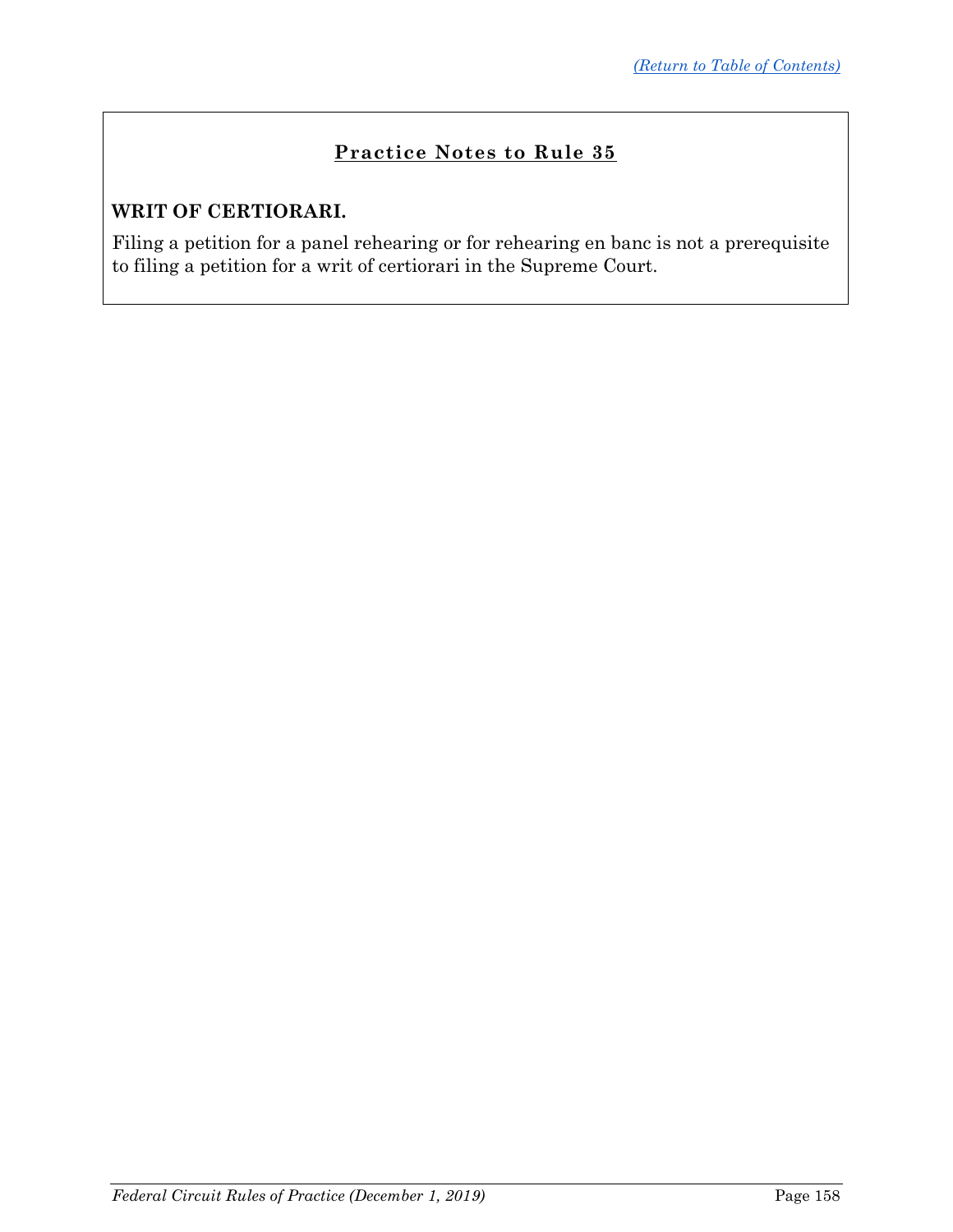## **Entry of Judgment; Notice**

#### **(a) Entry.**

A judgment is entered when it is noted on the docket. The clerk must prepare, sign, and enter the judgment:

- (1) after receiving the court's opinion—but if settlement of the judgment's form is required, after final settlement; or
- (2) if a judgment is rendered without an opinion, as the court instructs.

#### **(b) Notice.**

On the date when judgment is entered, the clerk must serve on all parties a copy of the opinion—or the judgment, if no opinion was written—and a notice of the date when the judgment was entered.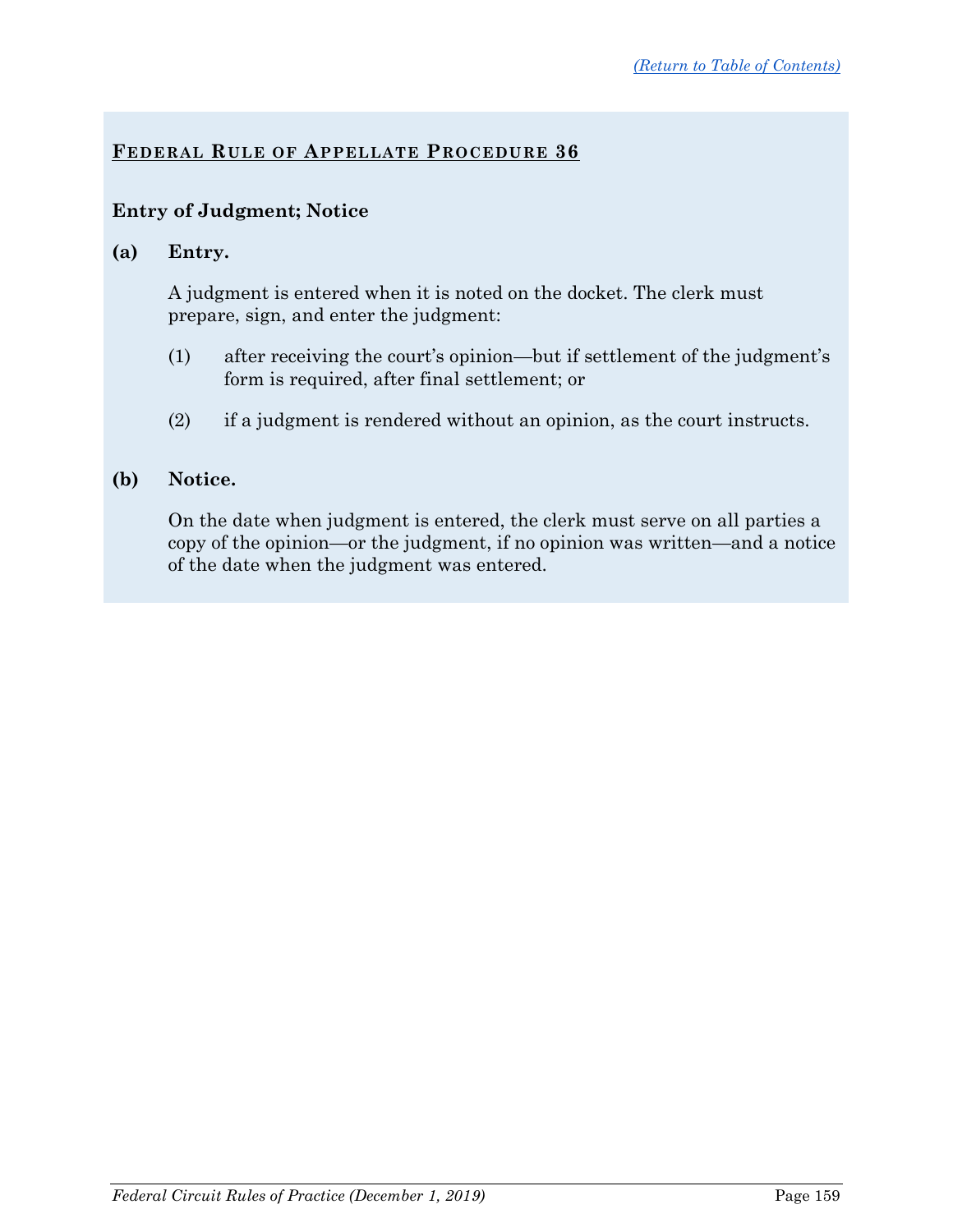#### <span id="page-173-0"></span>**Entry of Judgment – Judgment of Affirmance Without Opinion**

The court may enter a judgment of affirmance without opinion, citing this rule, when it determines that any of the following conditions exist and an opinion would have no precedential value:

- (a) the judgment, decision, or order of the trial court appealed from is based on findings that are not clearly erroneous;
- (b) the evidence supporting the jury's verdict is sufficient;
- (c) the record supports summary judgment, directed verdict, or judgment on the pleadings;
- (d) the decision of an administrative agency warrants affirmance under the standard of review in the statute authorizing the petition for review; or
- (e) a judgment or decision has been entered without an error of law.

# **Practice Note to Rule 36**

## **SEPARATE JUDGMENT NOT PREPARED IN CERTAIN INSTANCES.**

A separate judgment is not prepared when a case is dismissed on consent or on motion or for failure to prosecute. The order of dismissal serves as the judgment when entered.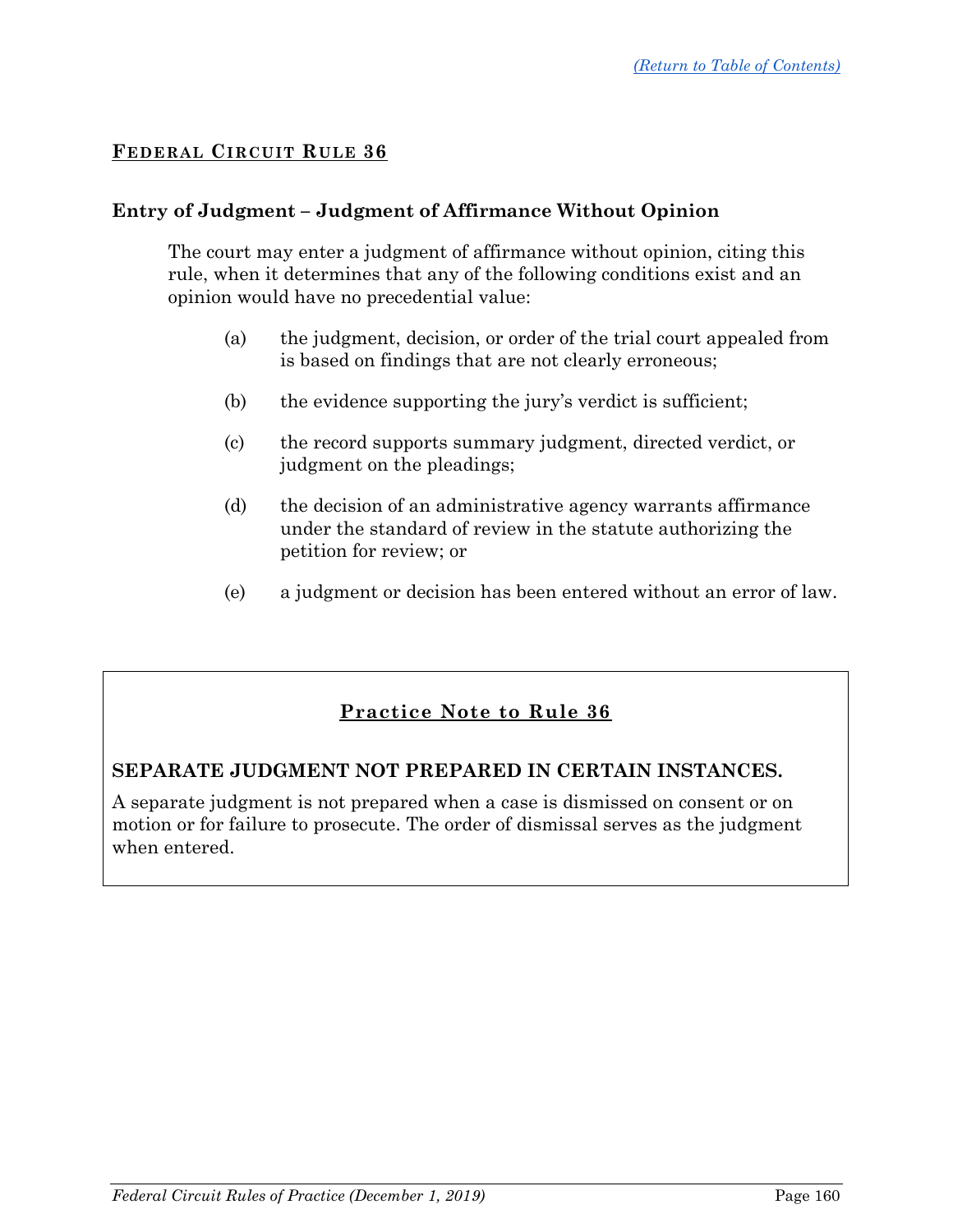## **Interest on Judgment**

## **(a) When the Court Affirms.**

Unless the law provides otherwise, if a money judgment in a civil case is affirmed, whatever interest is allowed by law is payable from the date when the district court's judgment was entered.

## **(b) When the Court Reverses.**

If the court modifies or reverses a judgment with a direction that a money judgment be entered in the district court, the mandate must contain instructions about the allowance of interest.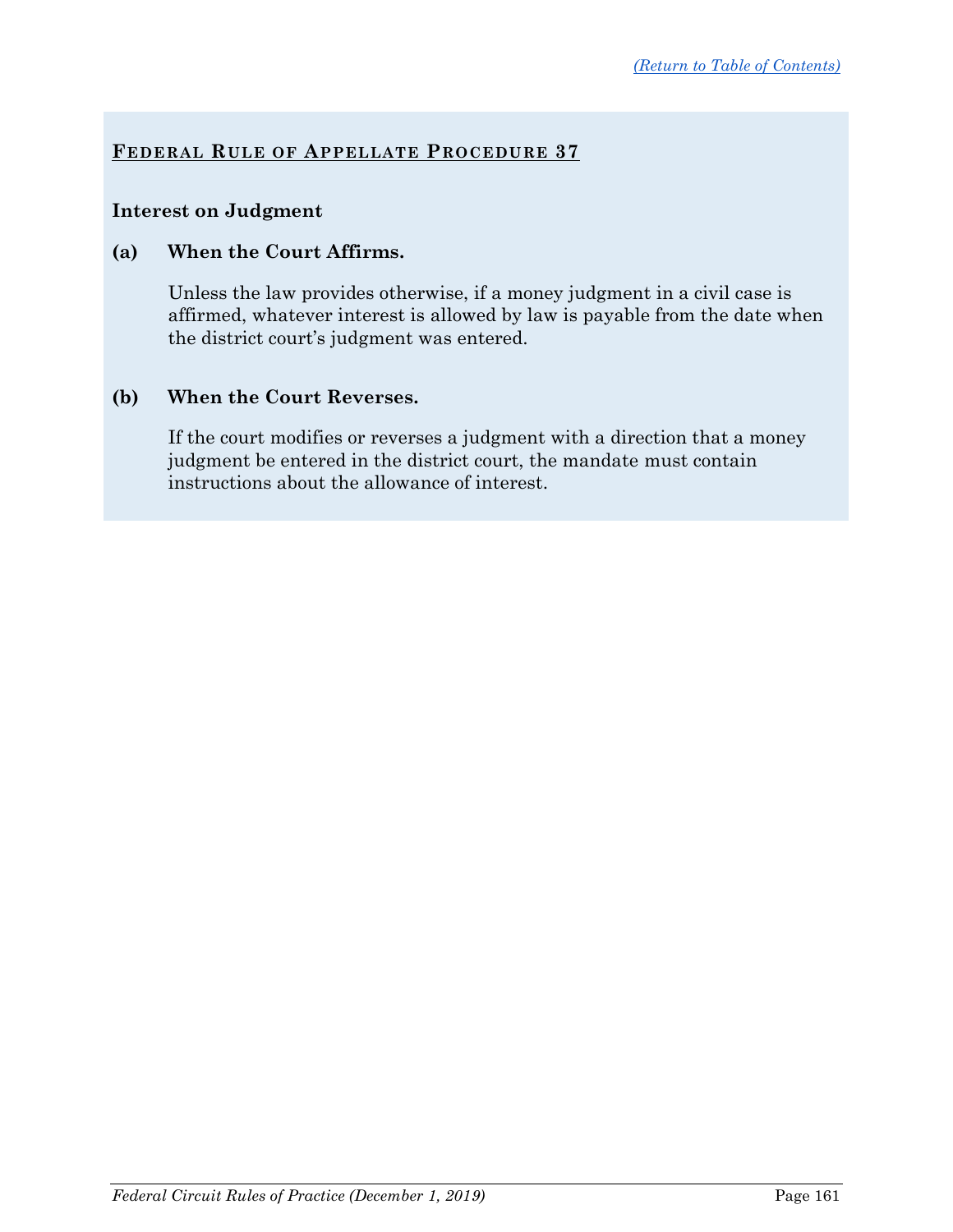# **Frivolous Appeal**

If a court of appeals determines that an appeal is frivolous, it may, after a separately filed motion or notice from the court and reasonable opportunity to respond, award just damages and single or double costs to the appellee.

# **Practice Notes to Rule 38**

## **WARNING AGAINST FILING OR PROCEEDING WITH A FRIVOLOUS APPEAL OR PETITION.**

The court's early decision in *Asberry v. United States*, 692 F.2d. 1378 (Fed. Cir. 1982), established the policy of enforcing this rule vigorously. Since then, many precedential opinions have included sanctions under the rule. Damages, double costs, and attorney fees, singly or in varying combinations, have been imposed on counsel, parties, and pro se petitioners for pursuing frivolous appeals.

# **CHALLENGING A FRIVOLOUS APPEAL.**

If an appellee or respondent considers an appeal or petition frivolous, the appellee or respondent must file a separate motion with that allegation. The assertion that an appeal is frivolous must be accompanied by citation to the opposing brief or the record below with clear argument as to why those citations establish that the appeal is frivolous. A party whose case has been challenged as frivolous is expected to respond or to request dismissal of the case.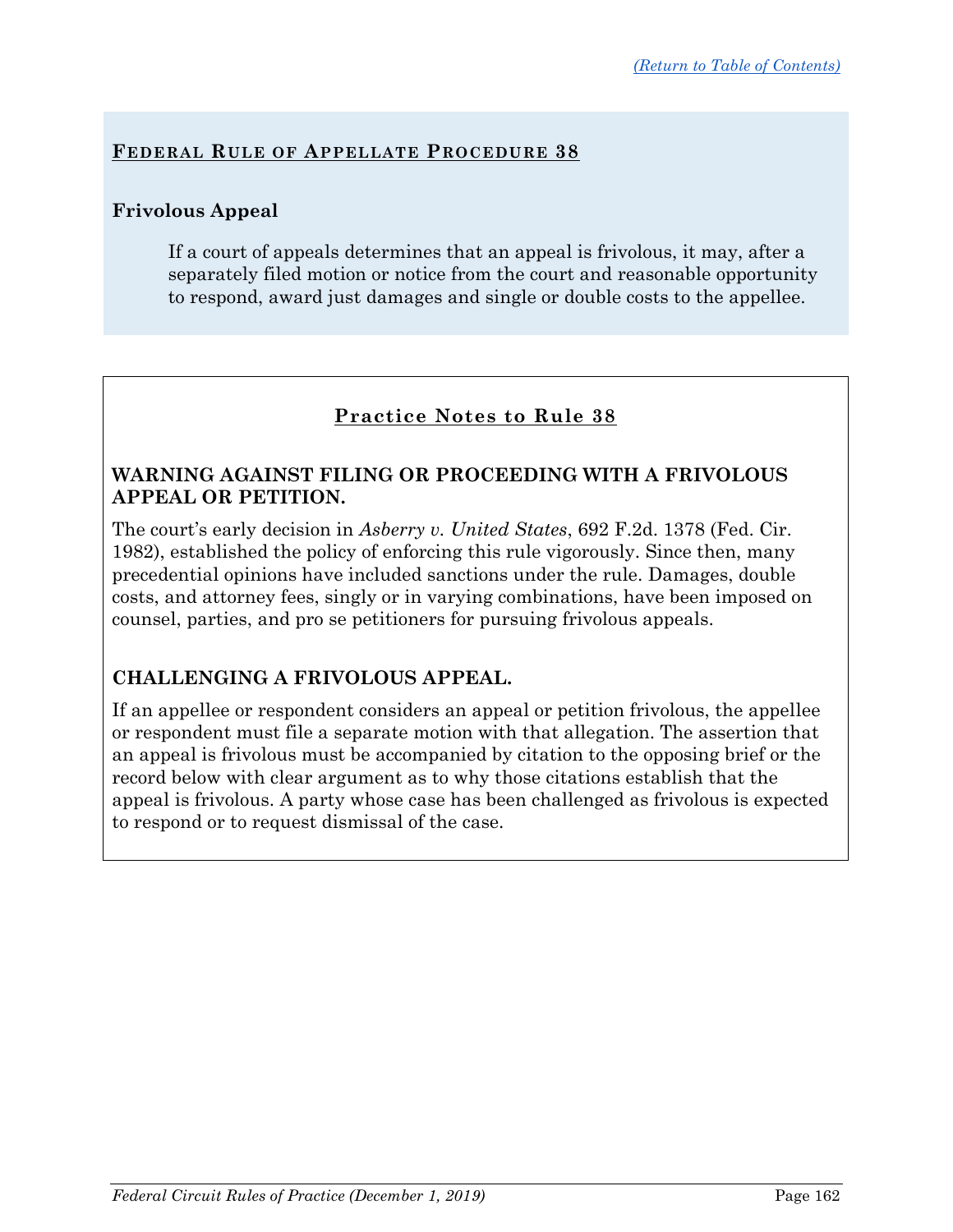# **Costs**

# <span id="page-176-0"></span>**(a) Against Whom Assessed.**

The following rules apply unless the law provides or the court orders otherwise:

- (1) if an appeal is dismissed, costs are taxed against the appellant, unless the parties agree otherwise;
- (2) if a judgment is affirmed, costs are taxed against the appellant;
- (3) if a judgment is reversed, costs are taxed against the appellee;
- (4) if a judgment is affirmed in part, reversed in part, modified, or vacated, costs are taxed only as the court orders.

# **(b) Costs For and Against the United States.**

Costs for or against the United States, its agency, or officer will be assessed under [Rule 39\(a\)](#page-176-0) only if authorized by law.

# **(c) Costs of Copies.**

Each court of appeals must, by local rule, fix the maximum rate for taxing the cost of producing necessary copies of a brief or appendix, or copies of records authorized by Rule  $30(f)$ . The rate must not exceed that generally charged for such work in the area where the clerk's office is located and should encourage economical methods of copying.

# **(d) Bill of Costs: Objections; Insertion in Mandate.**

- (1) A party who wants costs taxed must—within 14 days after entry of judgment—file with the circuit clerk and serve an itemized and verified bill of costs.
- (2) Objections must be filed within 14 days after service of the bill of costs, unless the court extends the time.
- (3) The clerk must prepare and certify an itemized statement of costs for insertion in the mandate, but issuance of the mandate must not be delayed for taxing costs. If the mandate issues before costs are finally determined, the district clerk must—upon the circuit clerk's request—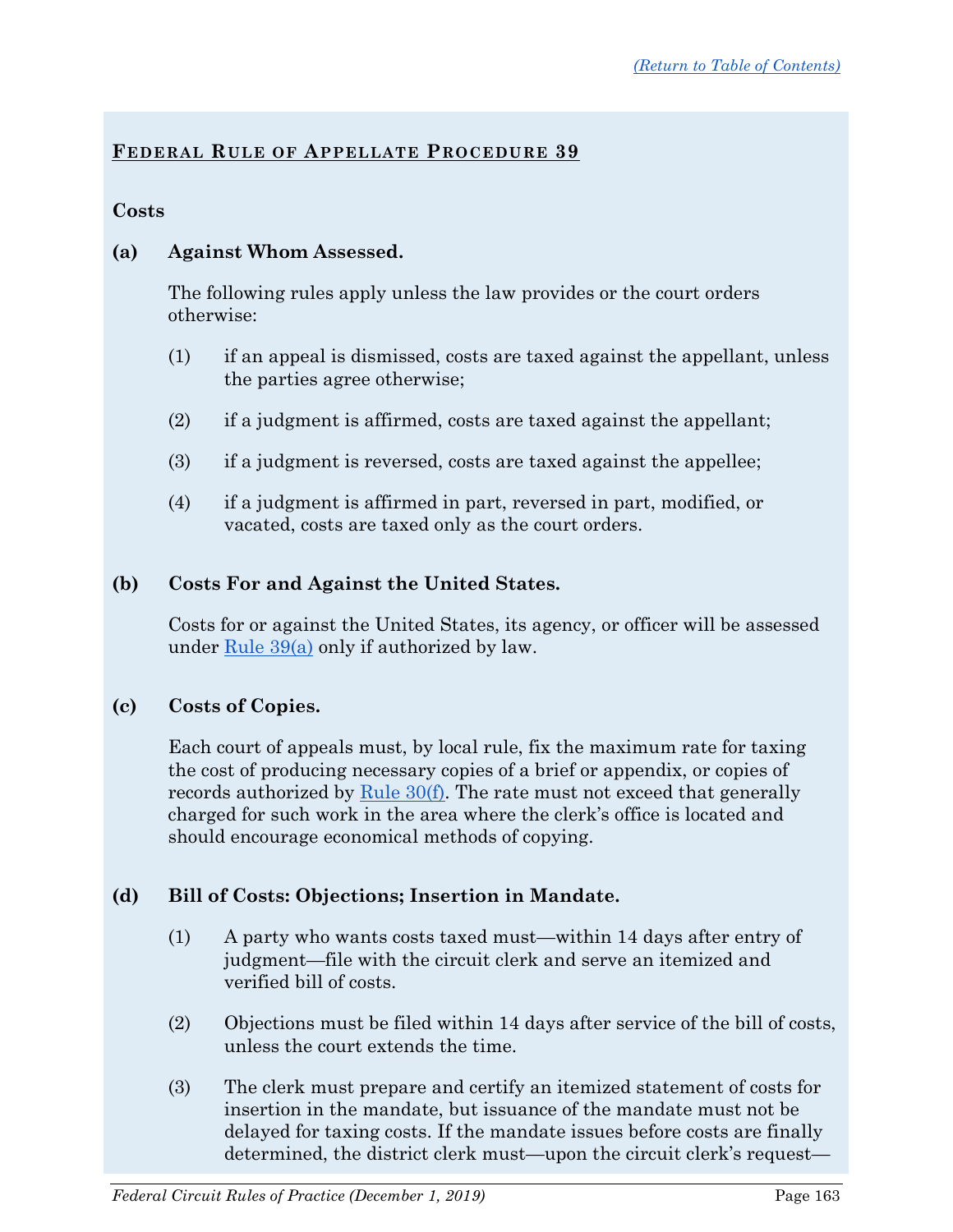add the statement of costs, or any amendment of it, to the mandate.

#### **(e) Costs on Appeal Taxable in the District Court.**

The following costs on appeal are taxable in the district court for the benefit of the party entitled to costs under this rule:

- (1) the preparation and transmission of the record;
- (2) the reporter's transcript, if needed to determine the appeal;
- (3) premiums paid for a bond or other security to preserve rights pending appeal; and
- (4) the fee for filing the notice of appeal.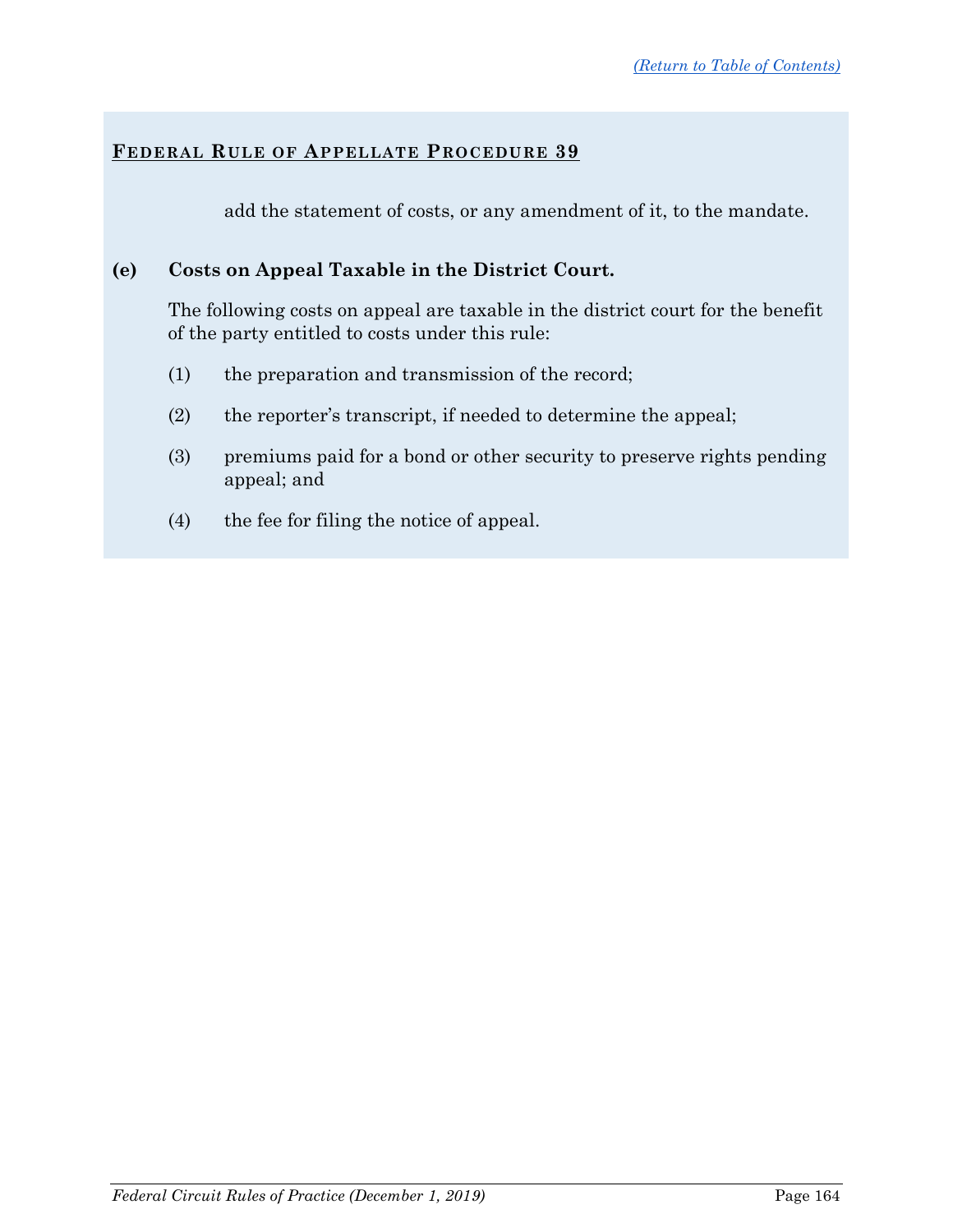#### **Costs**

## **(a) Notice of Entitlement to Costs.**

When the clerk of court provides notice of judgment or order disposing of an appeal, the clerk of court must advise which party or parties are entitled to costs.

## **(b) Bill of Costs; Copies; Objection.**

A party must file the bill of costs on the form prescribed by the court. An objection to the bill of costs must not exceed 1,300 words if prepared using a computer or 5 pages if handwritten or typewritten.

# **Practice Notes to Rule 39**

# **COSTS WHEN THE UNITED STATES IS A PARTY.**

28 U.S.C. § 2412(a) authorizes costs to be taxed against the United States; thus, costs (as defined in 28 U.S.C. § 1920) may be awarded both for and against the United States in this court.

# **LIMIT ON PRINTING COSTS.**

The costs taxable under Federal Rule of Appellate Procedure 39 are limited to the costs of preparing typewritten briefs (even if a party elects to have a brief printed) and of copying briefs and appendices.

# **CURRENT RATES.**

The following rates are the current maximum allowable costs: \$6.00 per page for the table of page numbers of designated materials, the originals of briefs, and the table of contents for the appendix (whether printed, typewritten, or word processed); \$0.08 per page for copying and collating; and \$2.00 per copy for covers and binding.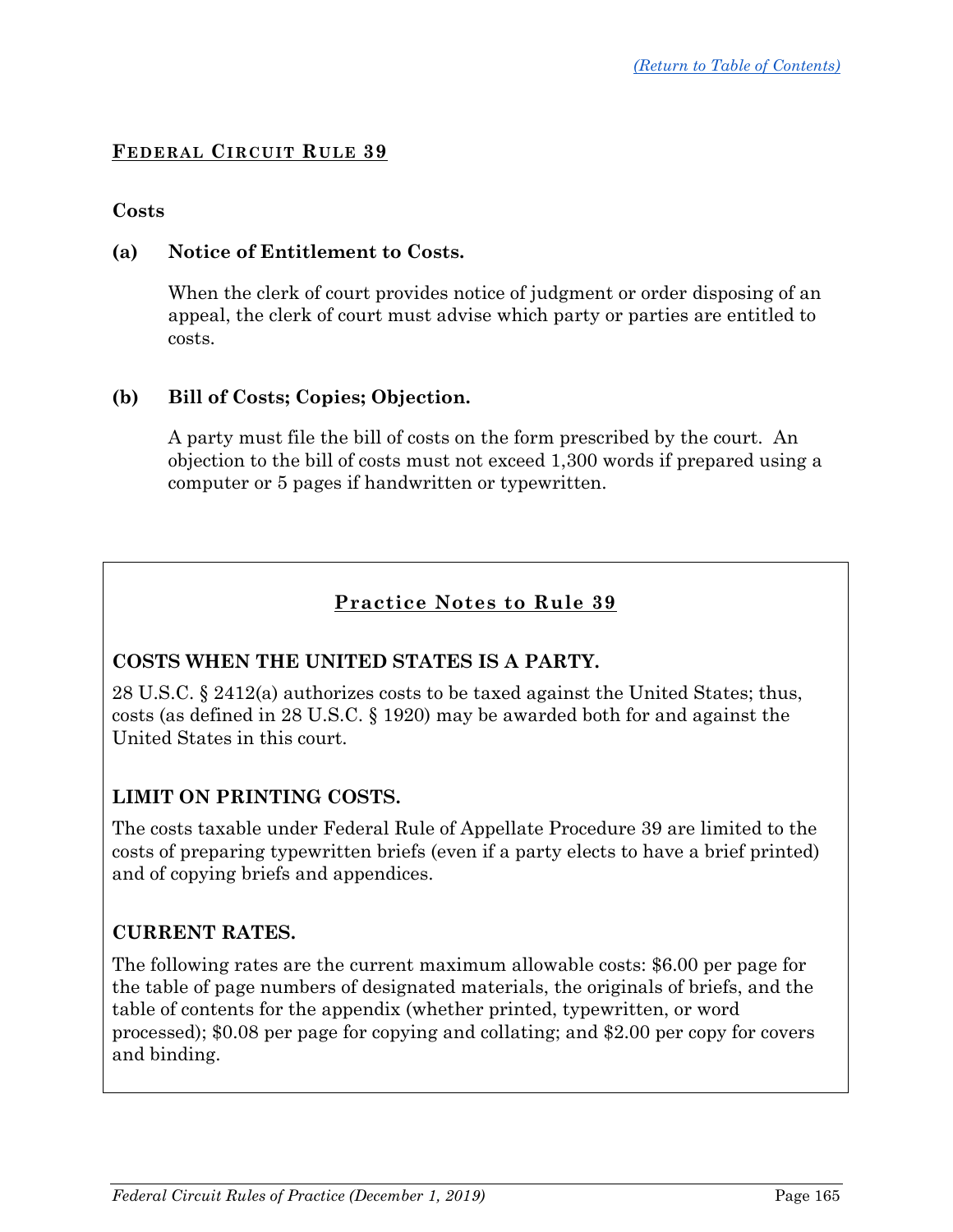# **Practice Notes to Rule 39**

# **ALLOWABLE COSTS.**

Costs may be billed for the number of copies of briefs and appendices required to be prepared by the court. The cost of service copies of the table or physical compilation of the designated materials may also be billed. Any other cost billed must be separately justified. The total billed for any item must be limited to the lesser of actual or allowable costs. Actual cost of briefs and appendices prepared in-house includes word processing, copying, and binding, at the amount normally billed to a client for these services. The United States may assume its actual costs are the allowable costs. The costs of correcting a nonconforming brief are not taxable. Counsel are urged to stipulate to costs.

# **PAYMENT OF COSTS TAXED.**

Pay the party or parties in whose favor costs are taxed by check sent to counsel for the party or to the party if the party appeared pro se. Do not involve the court in collection matters.

## **DOCKETING FEE AND COSTS IN A CASE INVOLVING A CLAIM UNDER THE UNIFORMED SERVICES EMPLOYMENT AND REEMPLOYMENT RIGHTS ACT OF 1994.**

No costs are taxed, and the docketing fee does not have to be paid, in a petition for review of a decision of the Merits Systems Protection Board if the underlying appeal involved a claim under the Uniformed Services Employment and Reemployment Rights Act of 1994 (USERRA)). 38 U.S.C. § 4323, 4324. The petitioner must complete [Form 6B](http://www.cafc.uscourts.gov/rules-of-practice/forms) to inform the court that the case involves a claim under USERRA.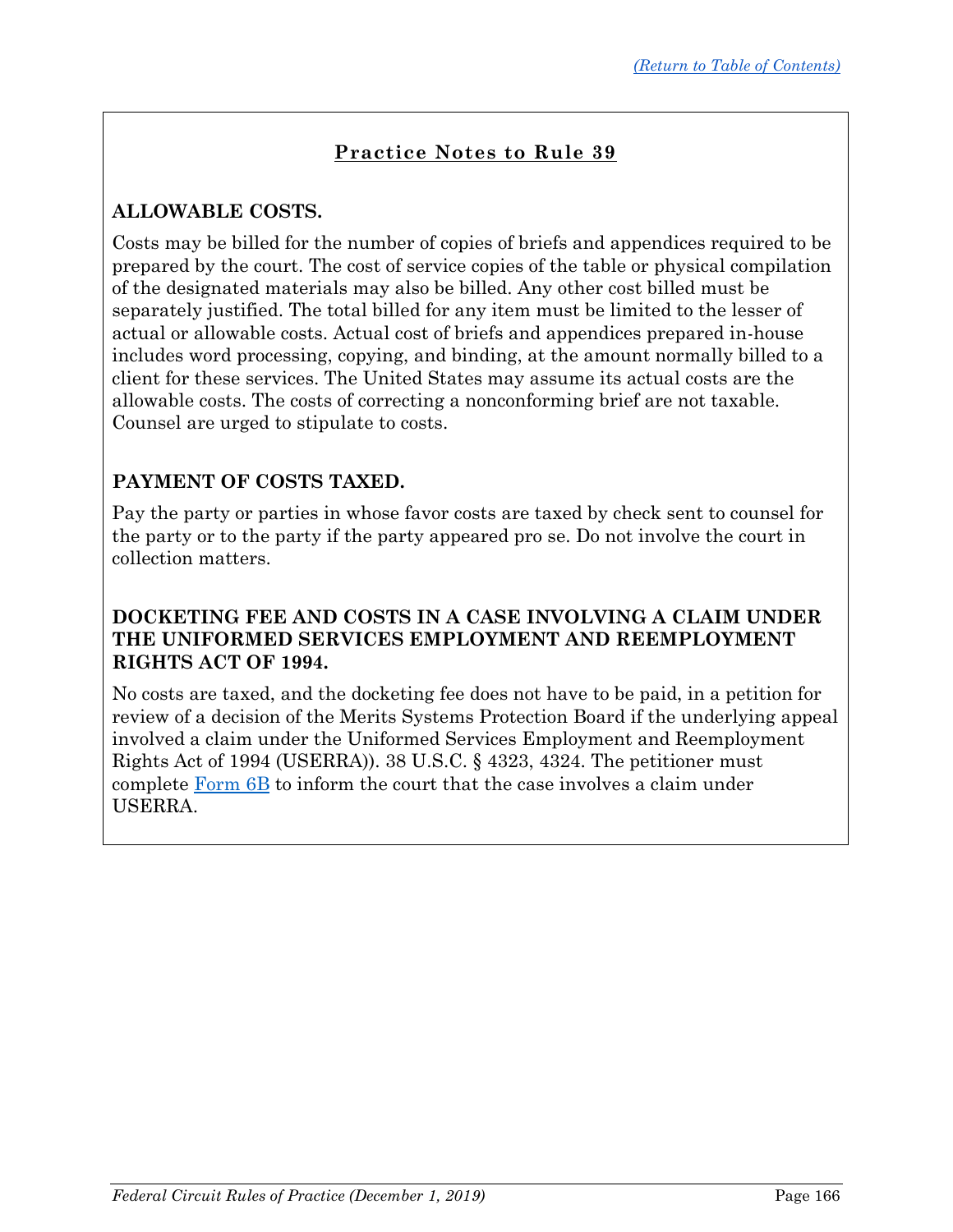### **Petition for Panel Rehearing**

## **(a) Time to File; Contents; Answer; Action by the Court if Granted.**

- (1) **Time.** Unless the time is shortened or extended by order or local rule, a petition for panel rehearing may be filed within 14 days after entry of judgment. But in a civil case, unless an order shortens or extends the time, the petition may be filed by any party within 45 days after entry of judgment if one of the parties is:
	- (A) the United States;
	- (B) a United States agency;
	- (C) a United States officer or employee sued in an official capacity; or
	- (D) a current or former United States officer or employee sued in an individual capacity for an act or omission occurring in connection with duties performed on the United States' behalf including all instances in which the United States represents that person when the court of appeals' judgment is entered or files that petition for that person.
- (2) **Contents.** The petition must state with particularity each point of law or fact that the petitioner believes the court has overlooked or misapprehended and must argue in support of the petition. Oral argument is not permitted.
- (3) **Answer.** Unless the court requests, no answer to a petition for panel rehearing is permitted. But ordinarily rehearing will not be granted in the absence of such a request.
- (4) **Action by the Court.** If a petition for panel rehearing is granted, the court may do any of the following:
	- (A) make a final disposition of the case without reargument;
	- (B) restore the case to the calendar for reargument or resubmission; or
	- (C) issue any other appropriate order.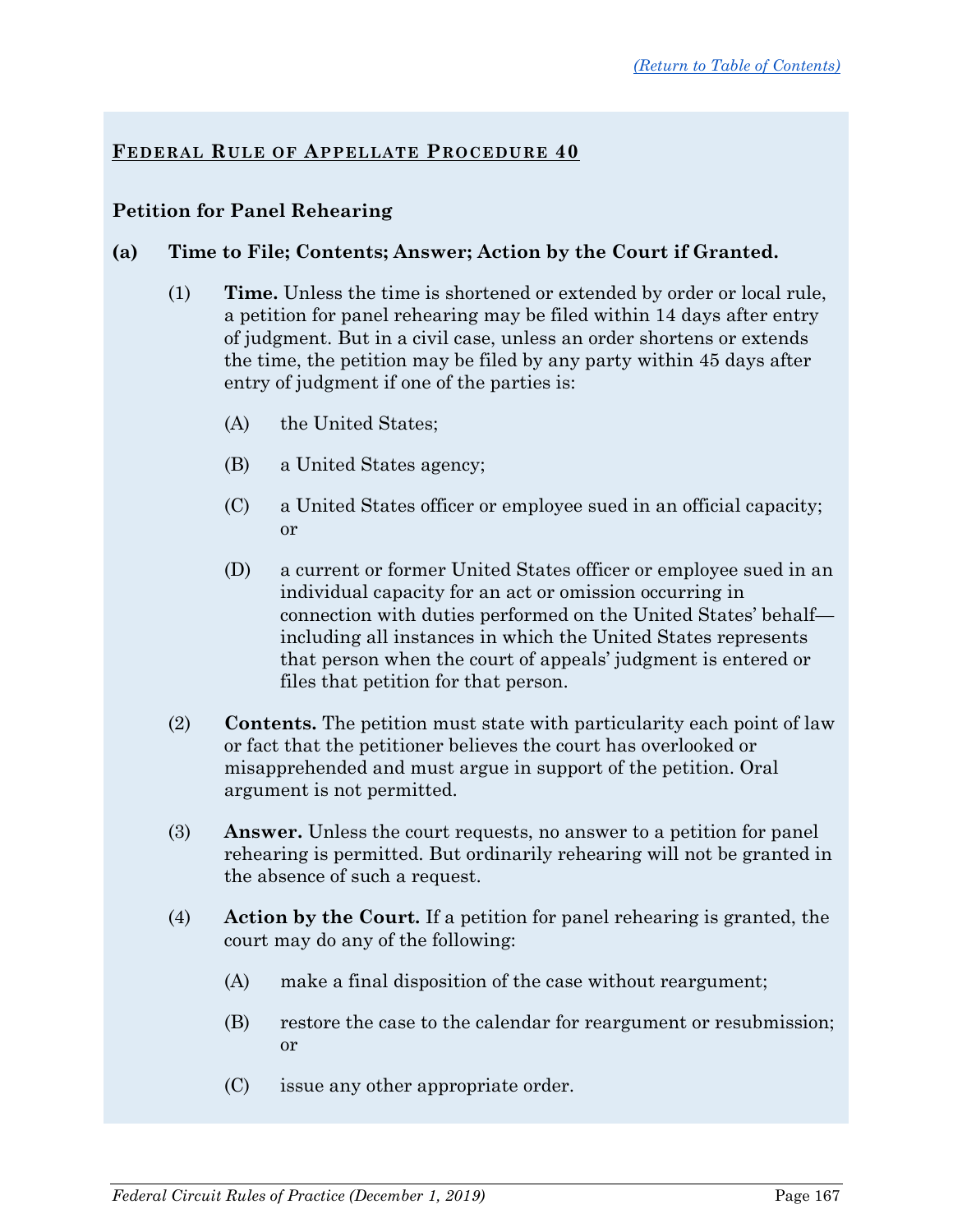## <span id="page-181-0"></span>**(b) Form of Petition; Length.**

The petition must comply in form with [Rule 32.](#page-145-0) Copies must be served and filed as <u>Rule 31</u> prescribes. Except by the court's permission:

- (1) a petition for panel rehearing produced using a computer must not exceed 3,900 words; and
- (2) a handwritten or typewritten petition for panel rehearing must not exceed 15 pages.

# <span id="page-181-1"></span>**FEDERAL CIRCUIT RULE 40**

# **Petition for Panel Rehearing**

# **(a) Contents of Petition for Panel Rehearing.**

The preferred contents and organization for a petition for panel rehearing are:

- (1) white cover or first page with the information prescribed in [Federal](#page-145-1)  [Rule of Appellate Procedure 32\(a\)\(2\);](#page-145-1)
- (2) the certificate of interest (see [Federal Circuit Rule 47.4\)](#page-202-0);
- (3) the table of contents;
- (4) the points of law or fact overlooked or misapprehended by the court;
- (5) the argument;
- (6) the addendum containing a copy of the court's opinion or judgment of affirmance without opinion sought to be reheard; and
- (7) the proof of service (see Federal Rule of Appellate Procedure  $25(d)$ ).

# **(b) Addendum.**

A copy of the opinion or judgment of affirmance without opinion sought to be reheard must be bound with the petition for panel rehearing as an addendum.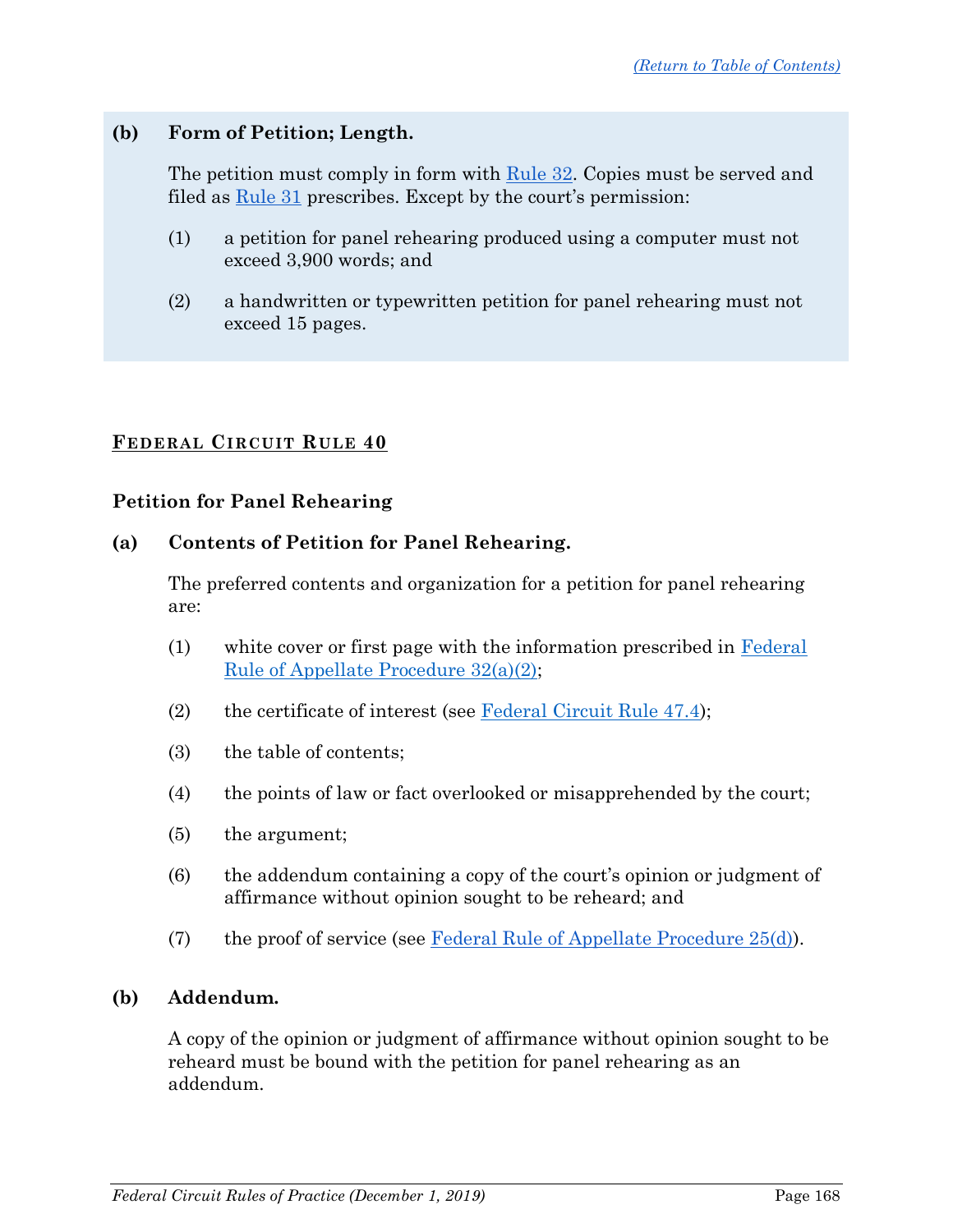## **(c) Items Excluded from Page or Word Limitation; Other Material.**

- (1) **Items Excluded**. The following items do not count against the page or word limitation in [Federal Rule of Appellate Procedure 40\(b\):](#page-181-0)
	- (A) the certificate of interest;
	- (B) the table of contents;
	- (C) the table of citations;
	- (D) the addendum containing a copy of the opinion or judgment of affirmance without opinion; and
	- (E) any addendum containing statutes, rules, regulations, and similar matters.
- (2) **Other Material**. Material not listed in this [Federal Circuit Rule 40](#page-181-1) may not be included in the addendum or in an appendix without leave of the court.

### **(d) Answer.**

If the court requests an answer, which must not exceed 3,900 words if prepared using a computer or 15 pages if handwritten or typewritten, the preferred contents and organization for the answer are:

- (1) white cover or first sheet with the information prescribed in [Federal](#page-145-1)  [Rule of Appellate Procedure 32\(a\)\(2\);](#page-145-1)
- (2) the certificate of interest (see [Federal Circuit Rule 47.4\)](#page-202-0);
- (3) the table of contents;
- (4) the argument; and
- (5) the proof of service (see Federal Rule of Appellate Procedure  $25(d)$ ).

### <span id="page-182-0"></span>**(e) Time.**

Except for a civil case in which the United States or its officer or agency is a party, a petition for panel rehearing may be filed within 30 days after entry of judgment. If the United States or its officer or agency is a party, a petition for panel rehearing may be filed within 45 days after entry of judgment. The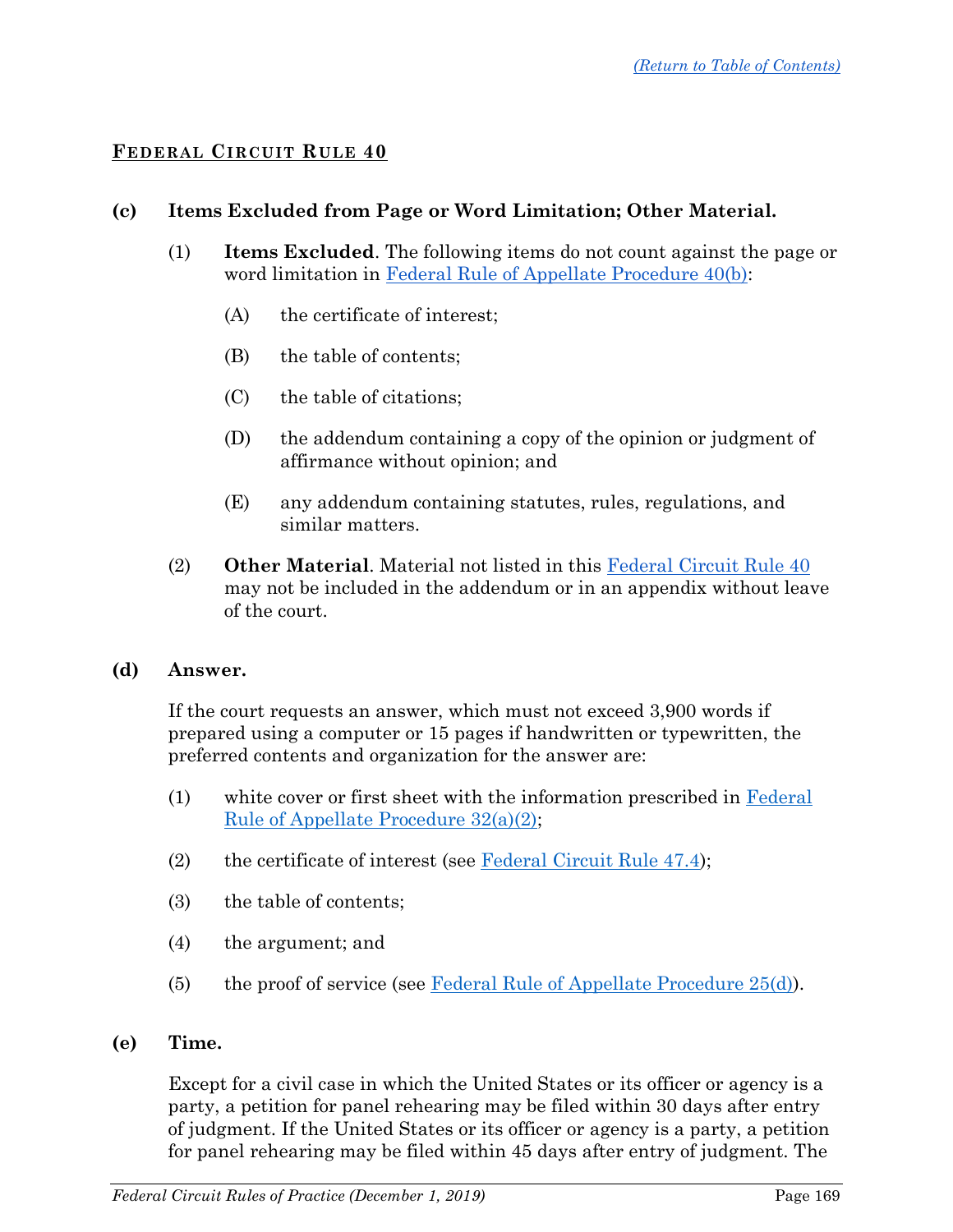time limits set forth in this rule also apply to a motion for panel reconsideration of a dispositive panel order.

## **(f) Informal Petition for Panel Rehearing; Answer.**

- (1) **Informal Petition**. A pro se party may file three copies of an informal petition for panel rehearing in letter form not to exceed 15 typewritten double-spaced pages, attaching to each a copy of the opinion or judgment sought to be reheard.
- (2) **Informal Answer**. If the court requests an answer to an informal petition for panel rehearing, or if the court requests a pro se party to answer a formal petition for panel rehearing, the answer may be informal, following the standards prescribed for informal briefs. The informal answer may not exceed 15 typewritten double-spaced pages, and three copies must be filed.

# **(g) Amicus Curiae Brief.**

Except by the court's permission or direction, an amicus curiae brief submitted in connection with a petition for panel rehearing must be accompanied by a motion for leave to file and must not exceed 2,600 words if produced using a computer or 10 pages if handwritten or typewritten. Except by the court's permission or direction, any brief amicus curiae or any motion for leave to file a brief amicus curiae must be filed within 14 days of the date of filing of the petition or response that the amicus curiae supports. If the amicus curiae does not support either party, then the brief or motion for leave to file the brief must be filed within 14 days of the date of filing of the petition.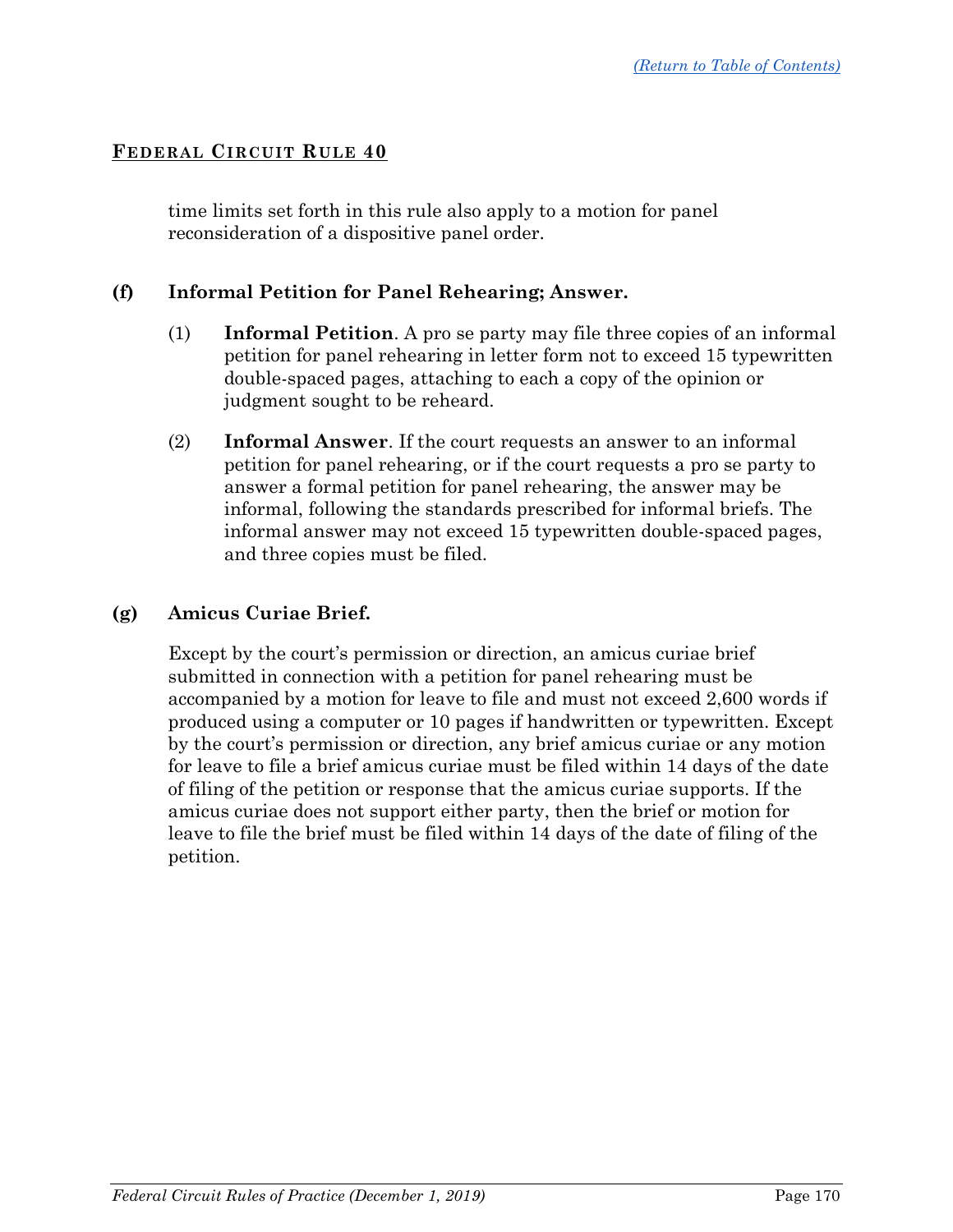# **Practice Notes to Rule 40**

# **PETITION FOR PANEL REHEARING NOT FILED WHEN MAILED.**

A petition for panel rehearing must be received by the court or filed through CM/ECF within the time fixed for filing. The time provided in [Federal Circuit Rule](#page-182-0)  [40\(e\)](#page-182-0) runs from the date the judgment is entered (see [Federal Rule of Appellate](#page-172-0)  [Procedure 36\)](#page-172-0), not from the date counsel or the pro se party receives the opinion or order. Therefore, [Federal Rule of Appellate Procedure 26\(c\)](#page-94-0) does not apply. The clerk of court may return an untimely petition for panel rehearing.

# **ACTION BY THE COURT.**

When a petition for panel rehearing is filed, the clerk of court will transmit copies to the panel that decided the case. The clerk of court will enter an order denying the petition unless a majority of the panel agrees to rehear the case. Rehearing before the panel may take place with or without further briefing or oral argument by the parties as the court directs.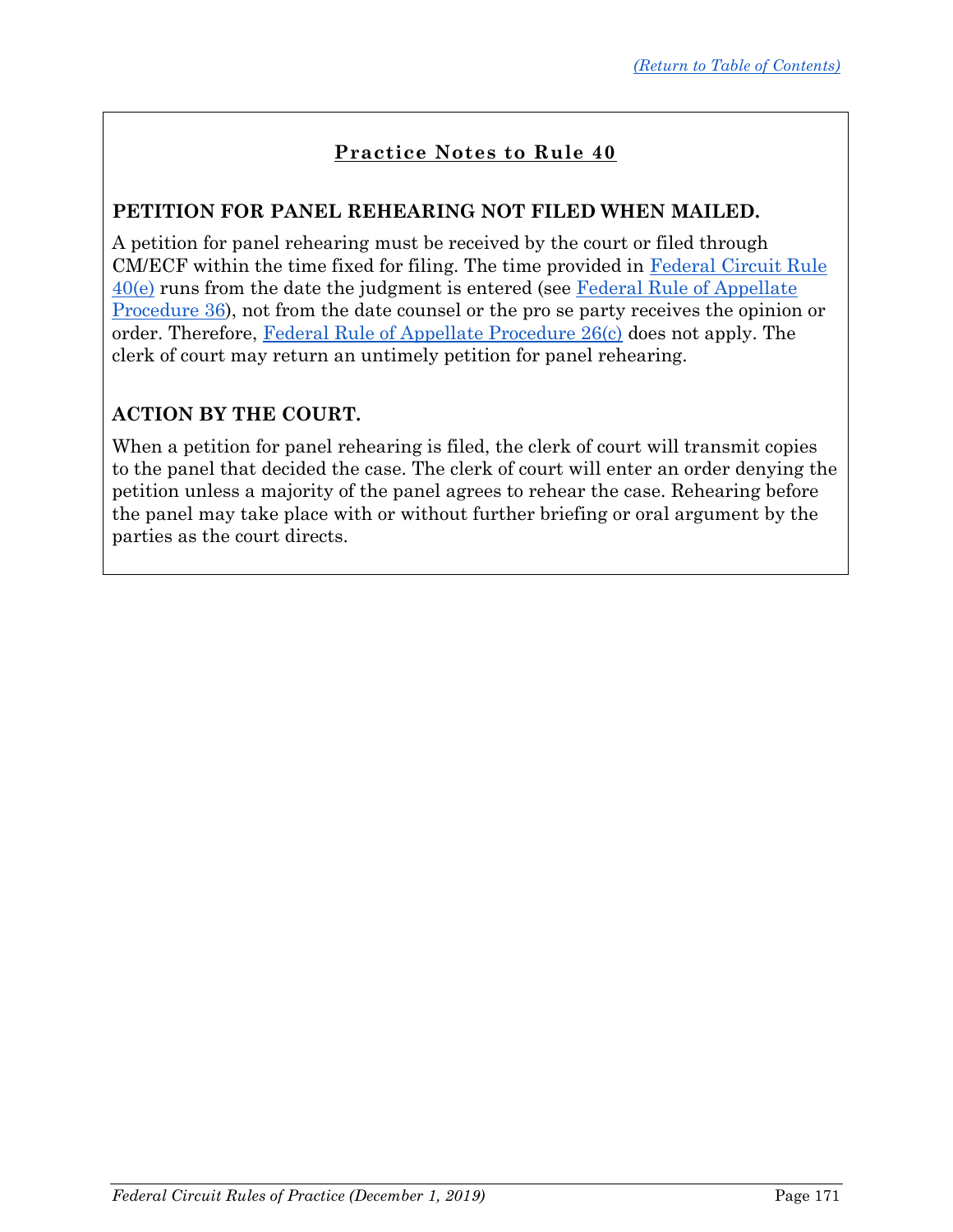### **Mandate: Contents; Issuance and Effective Date; Stay**

#### **(a) Contents.**

Unless the court directs that a formal mandate issue, the mandate consists of a certified copy of the judgment, a copy of the court's opinion, if any, and any direction about costs.

### **(b) When Issued.**

The court's mandate must issue 7 days after the time to file a petition for rehearing expires, or 7 days after entry of an order denying a timely petition for panel rehearing, petition for rehearing en banc, or motion for stay of mandate, whichever is later. The court may shorten or extend the time by order.

### **(c) Effective Date.**

The mandate is effective when issued.

### **(d) Staying the Mandate Pending a Petition for Certiorari.**

- (1) **Motion to Stay.** A party may move to stay the mandate pending the filing of a petition for a writ of certiorari in the Supreme Court. The motion must be served on all parties and must show that the petition would present a substantial question and that there is good cause for a stay.
- (2) **Duration of Stay; Extensions.** The stay must not exceed 90 days, unless:
	- (A) the period is extended for good cause; or
	- (B) the party who obtained the stay notifies the circuit clerk in writing within the period of the stay:
		- (i) that the time for filing a petition has been extended, in which case the stay continues for the extended period; or
		- (ii) that the petition has been filed, in which case the stay continues until the Supreme Court's final disposition.
- (3) **Security.** The court may require a bond or other security as a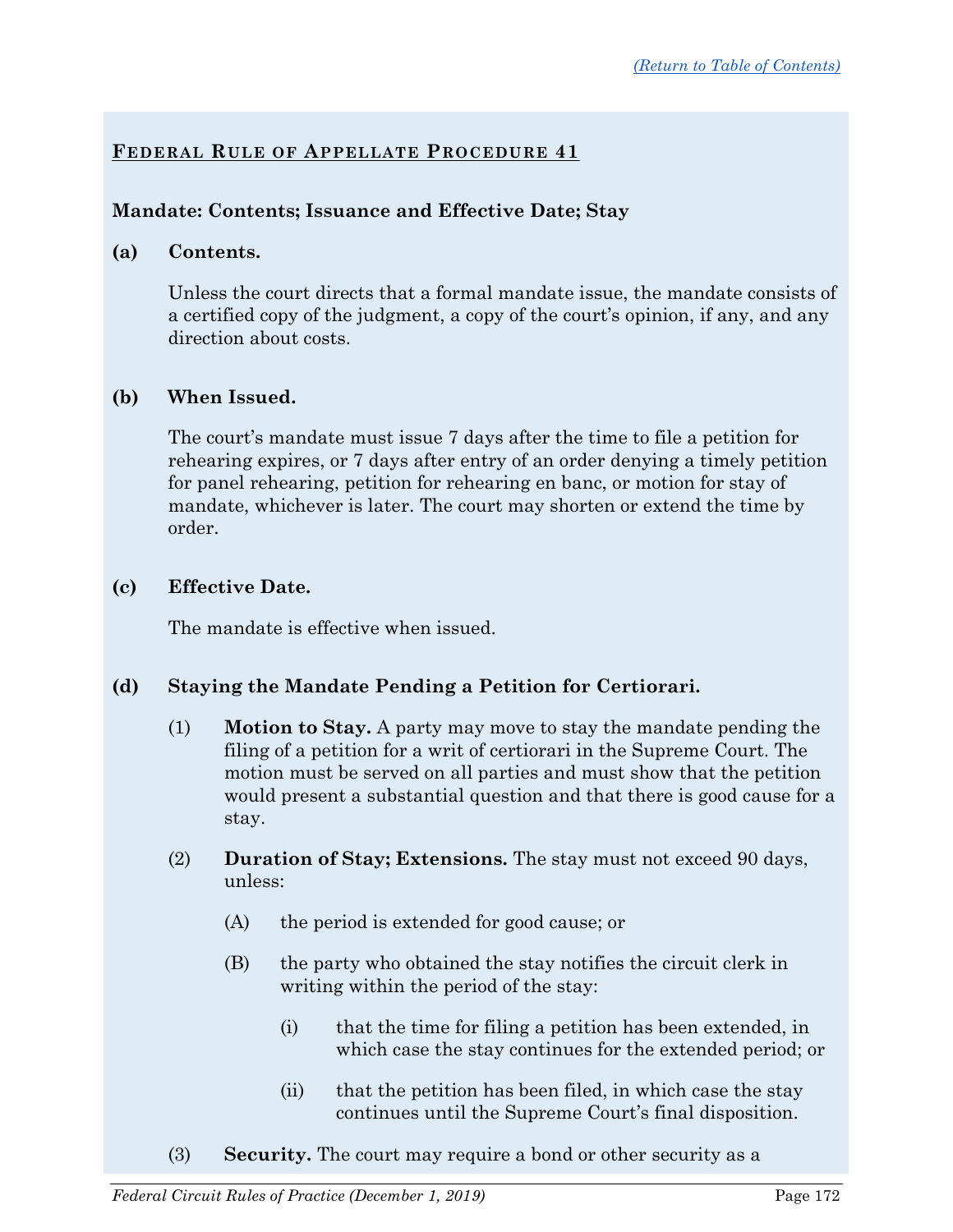condition to granting or continuing a stay of the mandate.

(4) **Issuance of Mandate.** The court of appeals must issue the mandate immediately on receiving a copy of a Supreme Court order denying the petition, unless extraordinary circumstances exist.

# **FEDERAL CIRCUIT RULE 41**

### **Issuance of Mandate**

An order dismissing a case on consent or for failure to prosecute, or dismissing, remanding, or transferring a case on motion, will constitute the mandate. The date of the certified order is the date of the mandate. In an appeal dismissed or transferred by the court sua sponte in an opinion, the mandate will issue in regular course.

# **Practice Note to Rule 41**

### **RELATION OF MANDATE TO APPLICATION FOR CERTIORARI; STAY.**

That a mandate has issued does not affect the right to apply to the Supreme Court for a writ of certiorari. Consequently, a motion to stay the mandate should advance reasons for the stay beyond the mere intention to apply for certiorari, e.g., to forestall action in the trial court or agency that would necessitate a remedial order of the Supreme Court if the writ of certiorari were granted.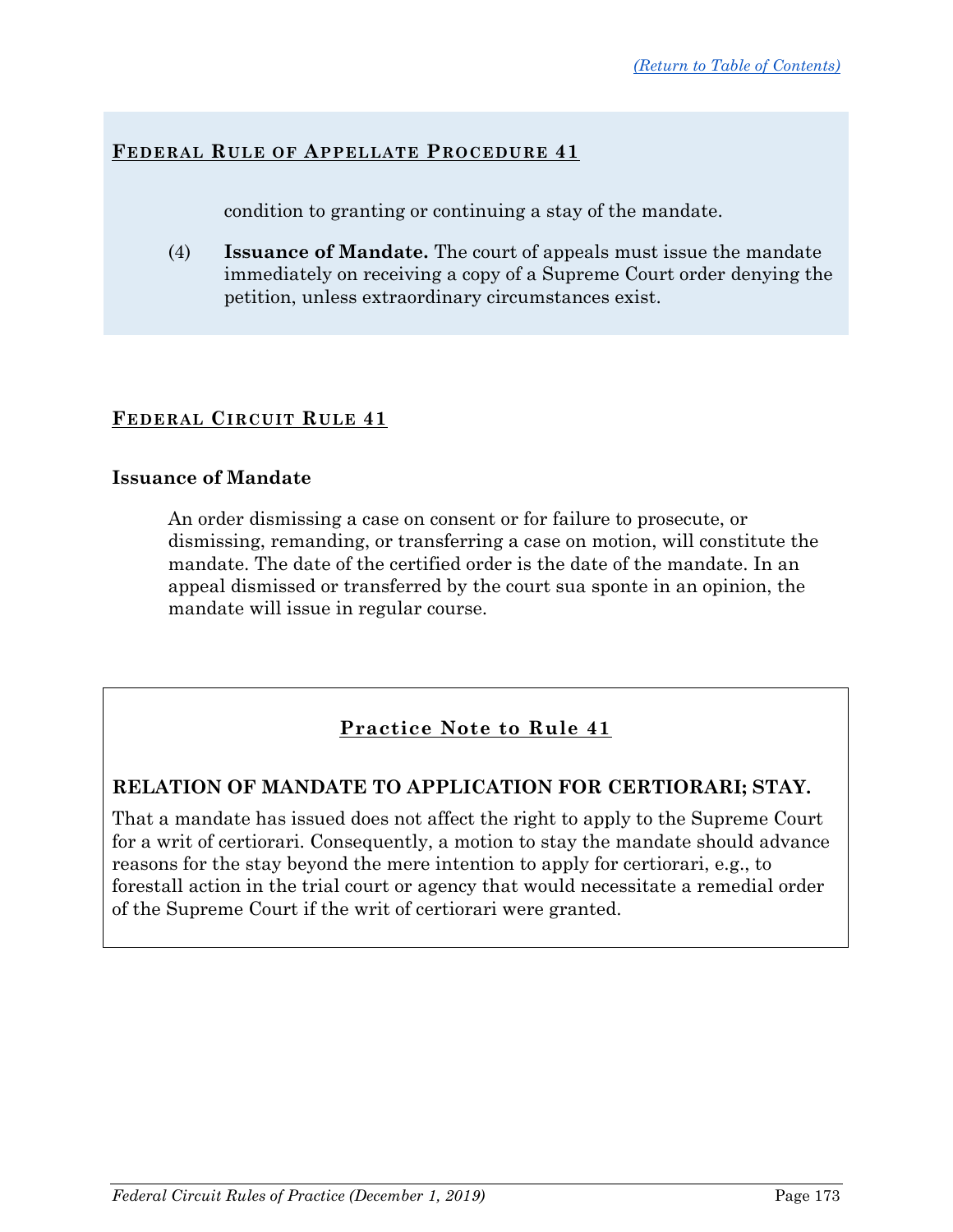### **Voluntary Dismissal**

### **(a) Dismissal in the District Court.**

Before an appeal has been docketed by the circuit clerk, the district court may dismiss the appeal on the filing of a stipulation signed by all parties or on the appellant's motion with notice to all parties.

### **(b) Dismissal in the Court of Appeals.**

The circuit clerk may dismiss a docketed appeal if the parties file a signed dismissal agreement specifying how costs are to be paid and pay any fees that are due. But no mandate or other process may issue without a court order. An appeal may be dismissed on the appellant's motion on terms agreed to by the parties or fixed by the court.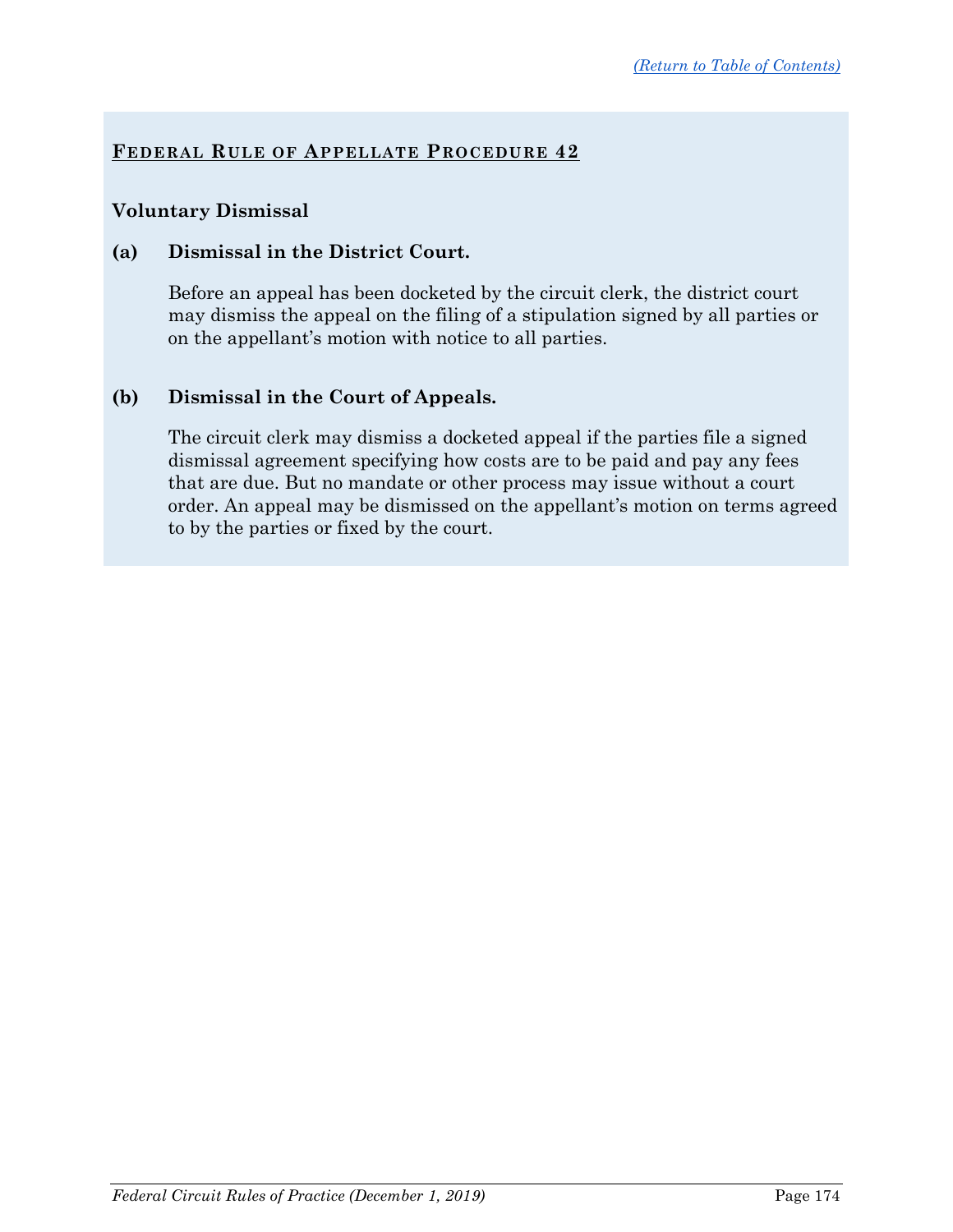# **Substitution of Parties**

## <span id="page-188-0"></span>**(a) Death of a Party.**

- (1) **After Notice of Appeal Is Filed.** If a party dies after a notice of appeal has been filed or while a proceeding is pending in the court of appeals, the decedent's personal representative may be substituted as a party on motion filed with the circuit clerk by the representative or by any party. A party's motion must be served on the representative in accordance with [Rule 25.](#page-80-0) If the decedent has no representative, any party may suggest the death on the record, and the court of appeals may then direct appropriate proceedings.
- (2) **Before Notice of Appeal Is Filed—Potential Appellant.** If a party entitled to appeal dies before filing a notice of appeal, the decedent's personal representative—or, if there is no personal representative, the decedent's attorney of record—may file a notice of appeal within the time prescribed by these rules. After the notice of appeal is filed, substitution must be in accordance with Rule  $43(a)(1)$ .
- (3) **Before Notice of Appeal Is Filed—Potential Appellee.** If a party against whom an appeal may be taken dies after entry of a judgment or order in the district court, but before a notice of appeal is filed, an appellant may proceed as if the death had not occurred. After the notice of appeal is filed, substitution must be in accordance with Rule  $43(a)(1)$ .

# **(b) Substitution for a Reason Other Than Death.**

If a party needs to be substituted for any reason other than death, the procedure prescribed in [Rule 43\(a\)](#page-188-0) applies.

# **(c) Public Officer: Identification; Substitution.**

- (1) **Identification of Party.** A public officer who is a party to an appeal or other proceeding in an official capacity may be described as a party by the public officer's official title rather than by name. But the court may require the public officer's name to be added.
- (2) **Automatic Substitution of Officeholder.** When a public officer who is a party to an appeal or other proceeding in an official capacity dies, resigns, or otherwise ceases to hold office, the action does not abate.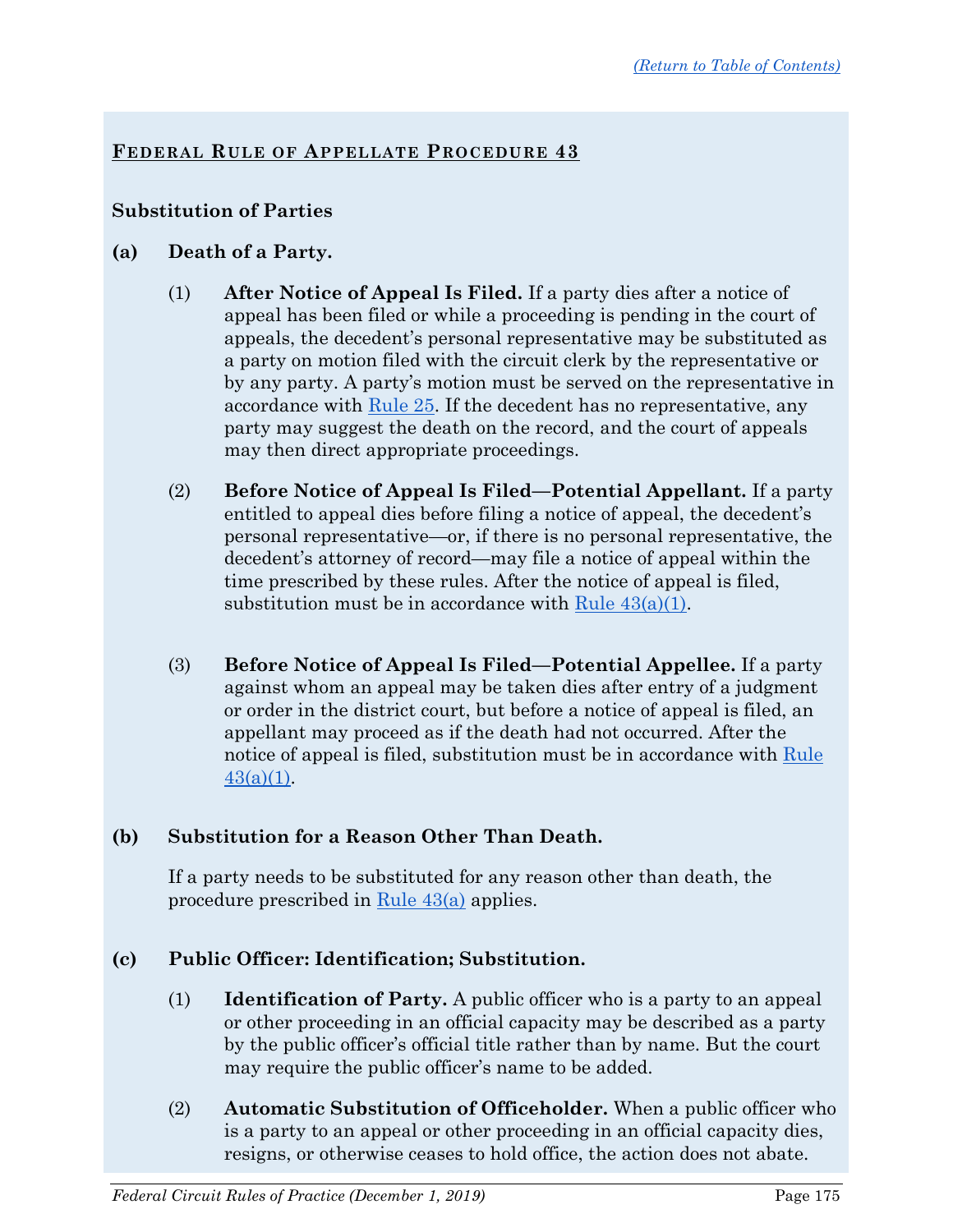The public officer's successor is automatically substituted as a party. Proceedings following the substitution are to be in the name of the substituted party, but any misnomer that does not affect the substantial rights of the parties may be disregarded. An order of substitution may be entered at any time, but failure to enter an order does not affect the substitution.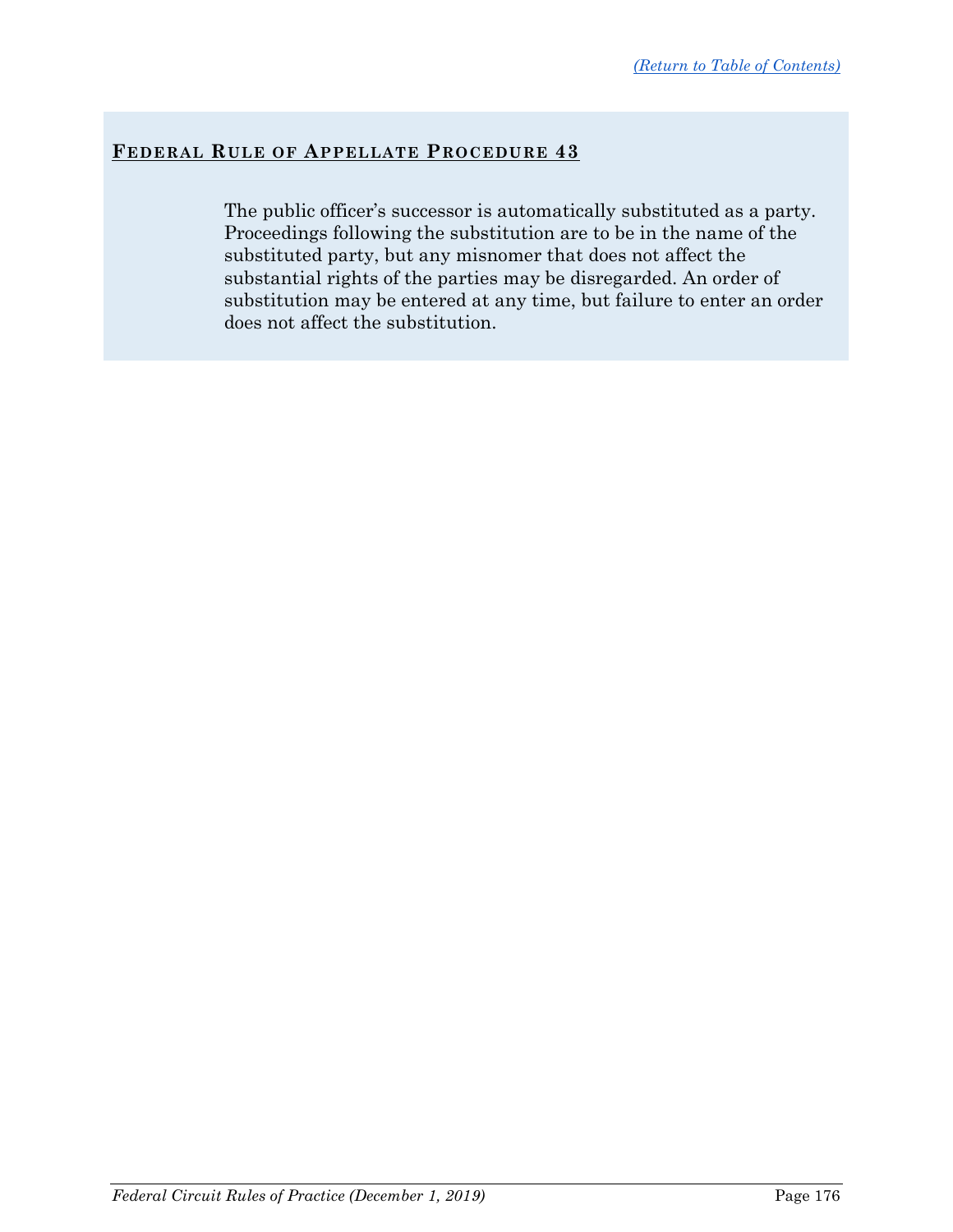## <span id="page-190-0"></span>**Case Involving a Constitutional Question When the United States or the Relevant State is Not a Party**

### **(a) Constitutional Challenge to Federal Statute.**

If a party questions the constitutionality of an Act of Congress in a proceeding in which the United States or its agency, officer, or employee is not a party in an official capacity, the questioning party must give written notice to the circuit clerk immediately upon the filing of the record or as soon as the question is raised in the court of appeals. The clerk must then certify that fact to the Attorney General.

### **(b) Constitutional Challenge to State Statute.**

If a party questions the constitutionality of a statute of a State in a proceeding in which that State or its agency, officer, or employee is not a party in an official capacity, the questioning party must give written notice to the circuit clerk immediately upon the filing of the record or as soon as the question is raised in the court of appeals. The clerk must then certify that fact to the attorney general of the State.

# **Practice Note to Rule 44**

# **RAISING A CONSTITUTIONAL QUESTION IN A BRIEF OR MOTION.**

Inclusion of a constitutional challenge in a brief or motion is insufficient to satisfy the written notice requirements of [Federal Rule of Appellate Procedure 44.](#page-190-0) Parties must file a separate notice before the clerk of court will certify a matter to the Attorney General of the United States or the attorney general of a State.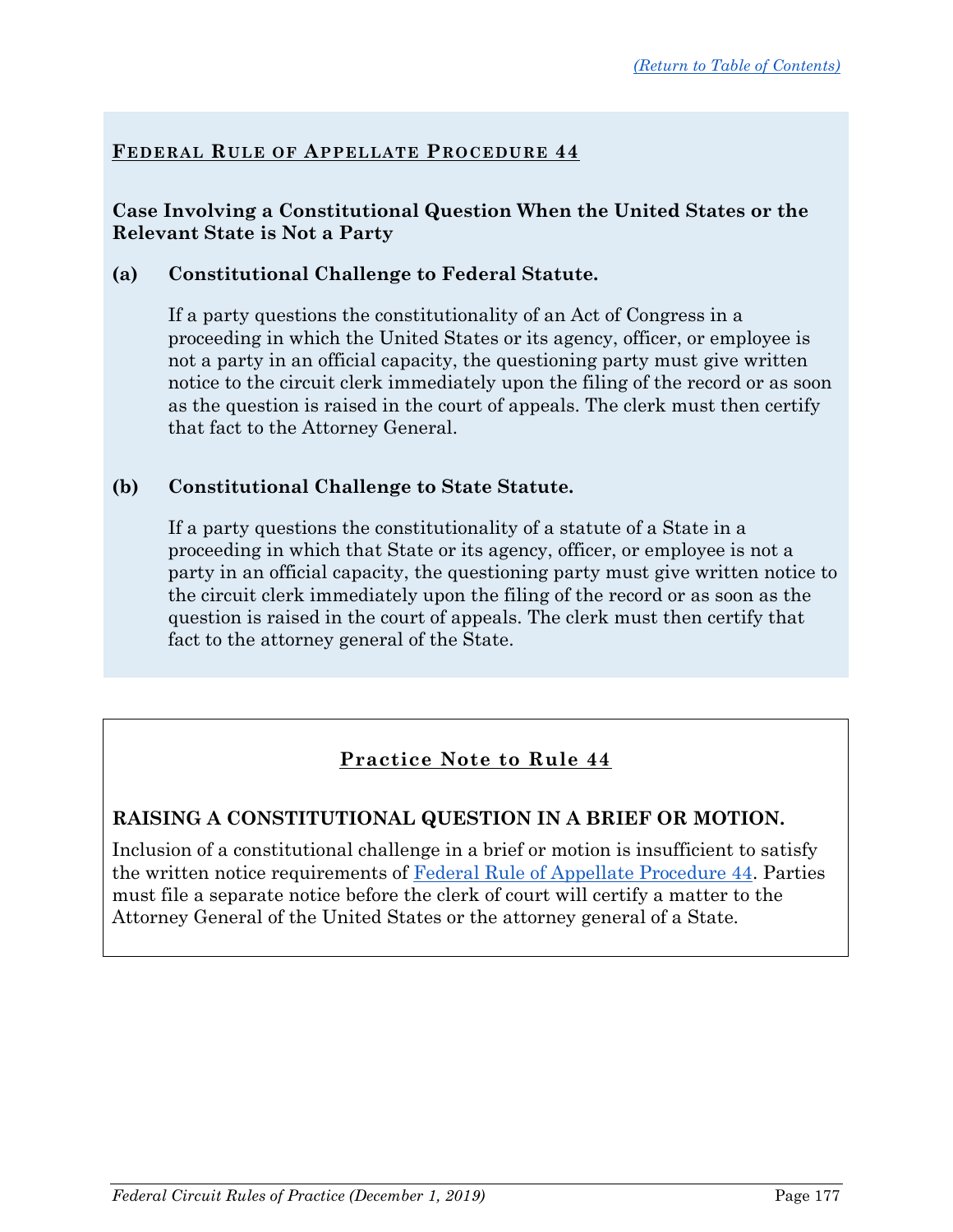# **Clerk's Duties**

# **(a) General Provisions.**

- (1) **Qualifications.** The circuit clerk must take the oath and post any bond required by law. Neither the clerk nor any deputy clerk may practice as an attorney or counselor in any court while in office.
- (2) **When Court Is Open.** The court of appeals is always open for filing any paper, issuing and returning process, making a motion, and entering an order. The clerk's office with the clerk or a deputy in attendance must be open during business hours on all days except Saturdays, Sundays, and legal holidays. A court may provide by local rule or by order that the clerk's office be open for specified hours on Saturdays or on legal holidays other than New Year's Day, Martin Luther King, Jr.'s Birthday, Washington's Birthday, Memorial Day, Independence Day, Labor Day, Columbus Day, Veterans' Day, Thanksgiving Day, and Christmas Day.

# **(b) Records.**

- (1) **The Docket.** The circuit clerk must maintain a docket and an index of all docketed cases in the manner prescribed by the Director of the Administrative Office of the United States Courts. The clerk must record all papers filed with the clerk and all process, orders, and judgments.
- (2) **Calendar.** Under the court's direction, the clerk must prepare a calendar of cases awaiting argument. In placing cases on the calendar for argument, the clerk must give preference to appeals in criminal cases and to other proceedings and appeals entitled to preference by law.
- (3) **Other Records.** The clerk must keep other books and records required by the Director of the Administrative Office of the United States Courts, with the approval of the Judicial Conference of the United States, or by the court.

# **(c) Notice of an Order or Judgment.**

Upon the entry of an order or judgment, the circuit clerk must immediately serve a notice of entry on each party, with a copy of any opinion, and must note the date of service on the docket. Service on a party represented by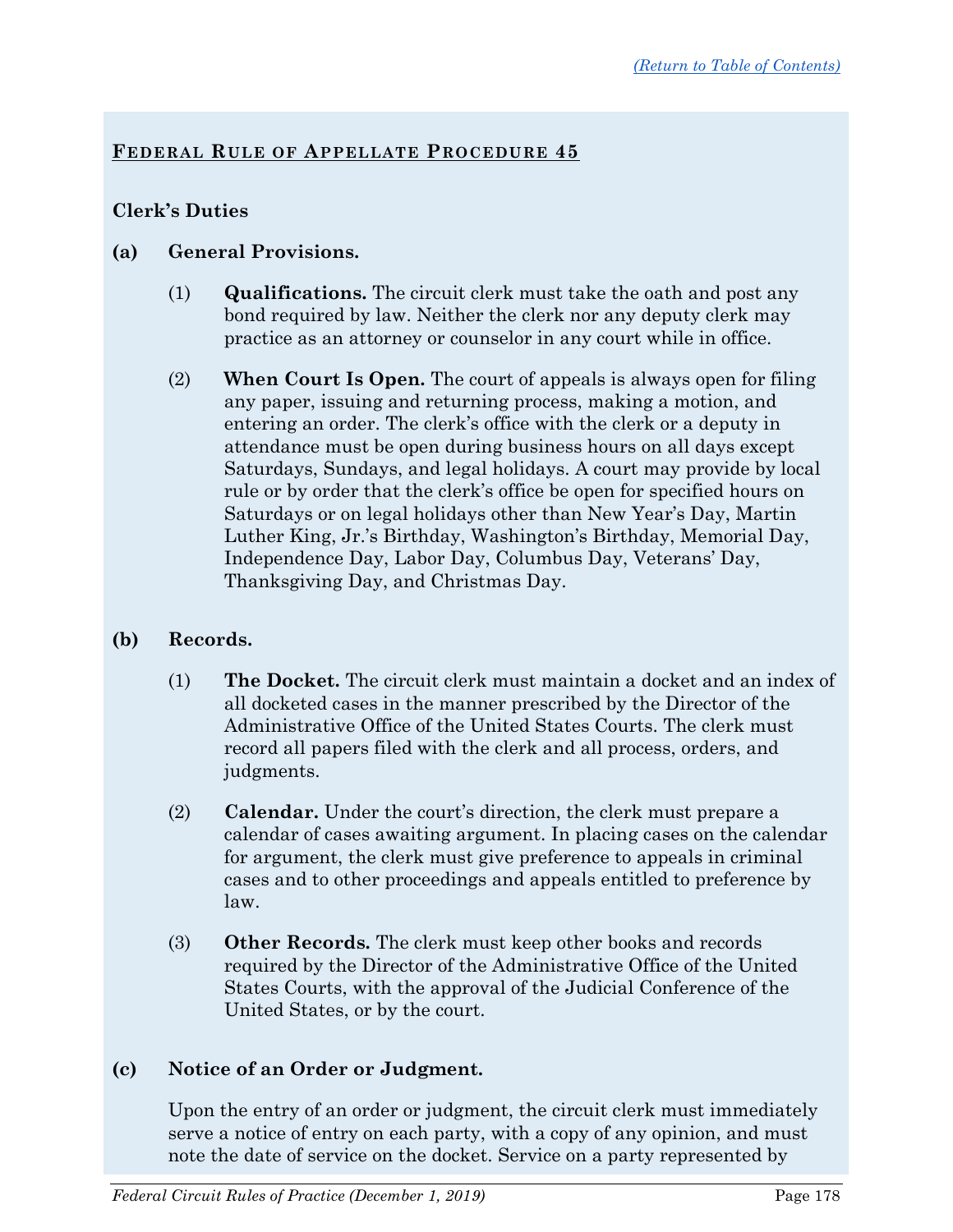counsel must be made on counsel.

# **(d) Custody of Records and Papers.**

The circuit clerk has custody of the court's records and papers. Unless the court orders or instructs otherwise, the clerk must not permit an original record or paper to be taken from the clerk's office. Upon disposition of the case, original papers constituting the record on appeal or review must be returned to the court or agency from which they were received. The clerk must preserve a copy of any brief, appendix, or other paper that has been filed.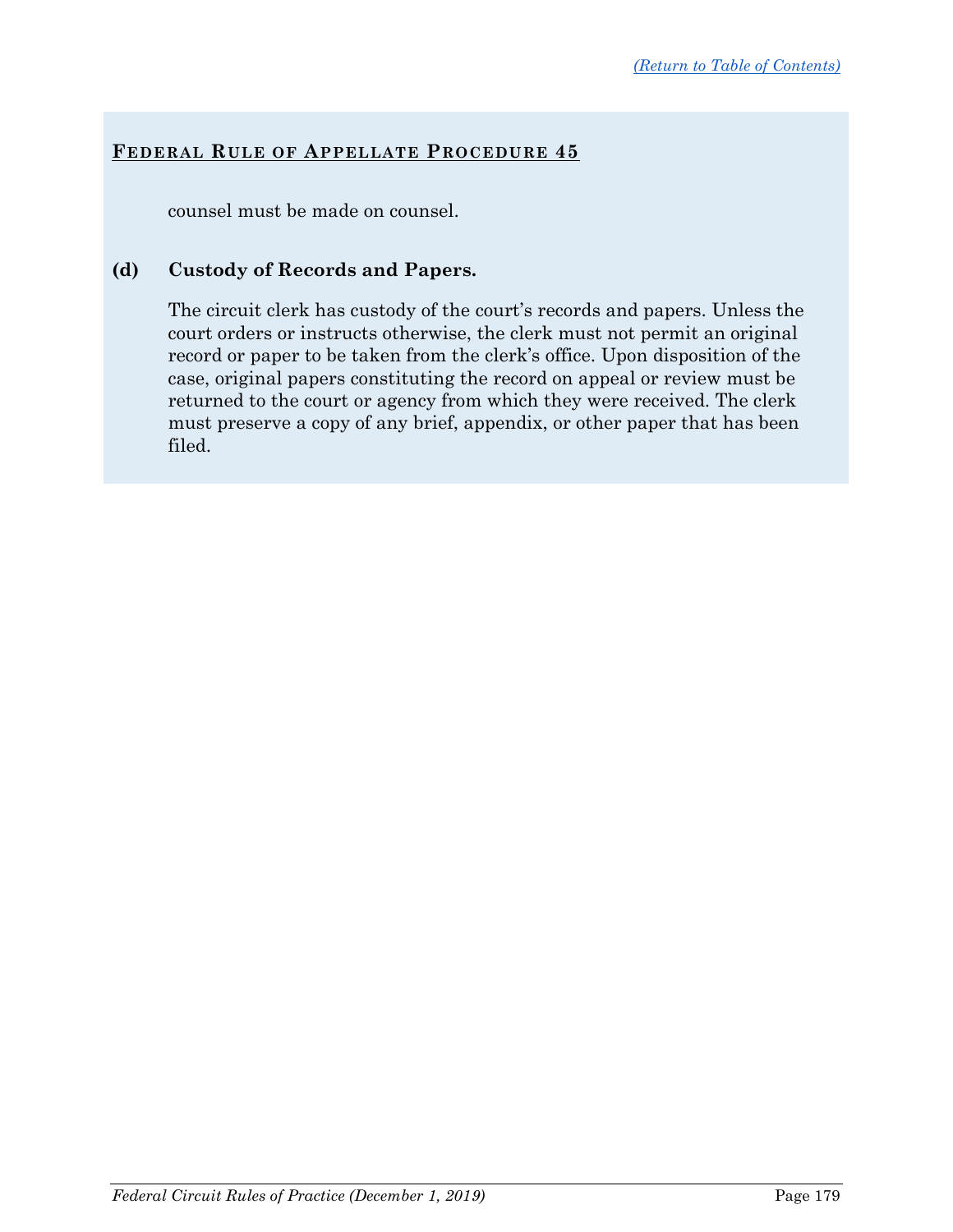# **Clerk of Court's Duties**

# **(a) Dismissal by Clerk of Court; Reconsideration.**

The clerk of court may dismiss an appeal for a failure to follow the Federal Rules of Appellate Procedure or these Federal Circuit Rules. A party may move that the court reconsider such dismissal. A motion for reconsideration must:

- (1) be filed within 14 days after issuance of the order of dismissal;
- (2) be in the form prescribed by Federal Rule of Appellate Procedure  $27$ and [Federal Circuit Rule 27;](#page-103-0) and
- (3) not exceed 5 pages.

# **(b) Informal Motion for Reconsideration.**

A pro se party may file one copy of an informal motion, which may be in the form of a letter, for reconsideration of the dismissal. The informal motion must not exceed 5 typewritten double-spaced pages. A copy of the dismissal order must be attached to the original and each copy of the informal motion.

### **(c) Authority to Enter Orders.**

The clerk of court may enter an order "For the Court" only when authorized by these rules or at the direction of a judge or the court.

# **(d) Communication with the Court.**

All correspondence and telephone calls about cases and motions and all press inquiries must be directed to the clerk of court.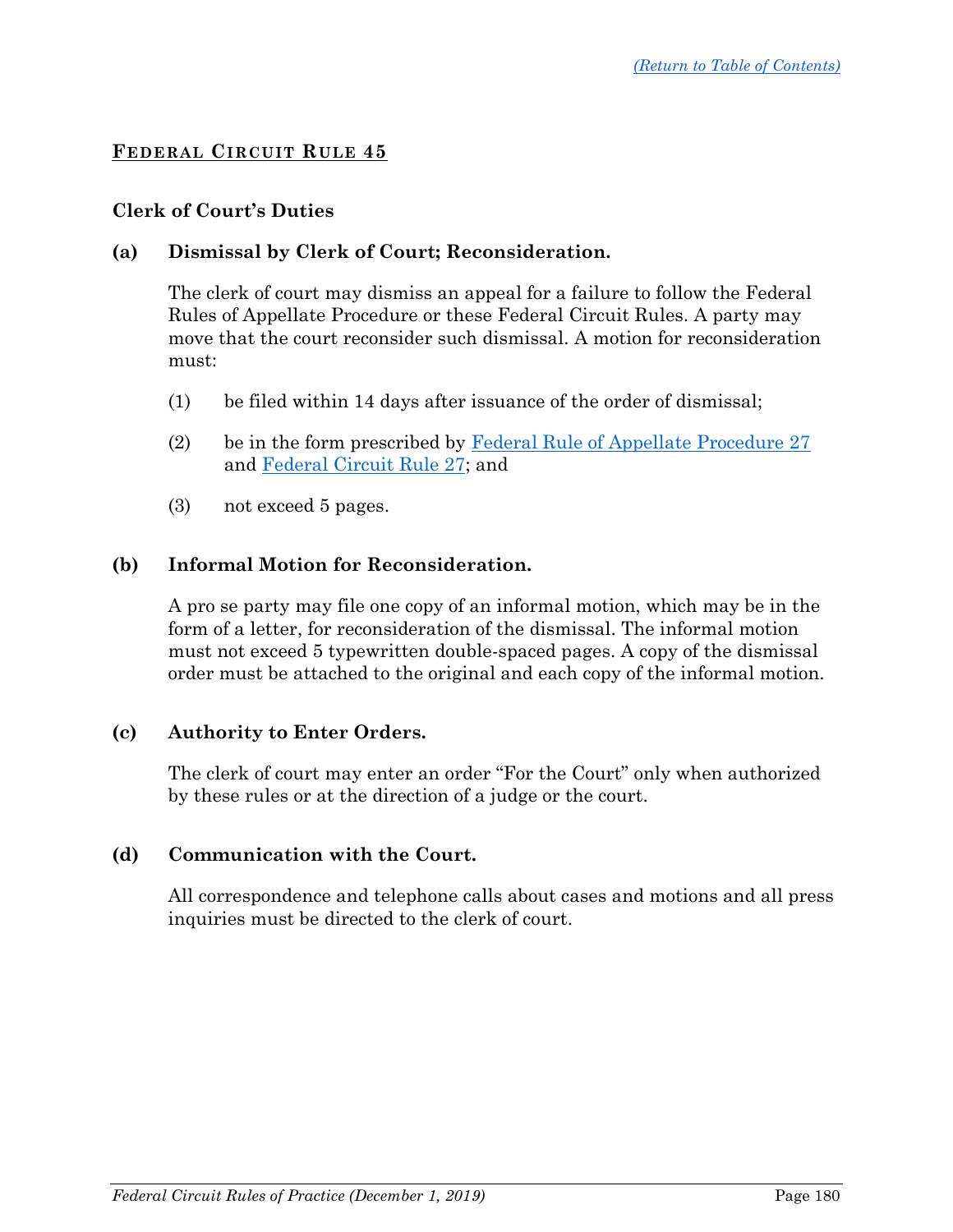### **Attorneys**

### <span id="page-194-0"></span>**(a) Admission to the Bar.**

- (1) **Eligibility.** An attorney is eligible for admission to the bar of a court of appeals if that attorney is of good moral and professional character and is admitted to practice before the Supreme Court of the United States, the highest court of a state, another United States court of appeals, or a United States district court (including the district courts for Guam, the Northern Mariana Islands, and the Virgin Islands).
- (2) **Application.** An applicant must file an application for admission, on a form approved by the court that contains the applicant's personal statement showing eligibility for membership. The applicant must subscribe to the following oath or affirmation:

"I, \_\_\_\_\_\_\_\_\_\_\_\_\_\_\_\_\_\_\_\_\_\_\_\_, do solemnly swear [or affirm] that I will conduct myself as an attorney and counselor of this court, uprightly and according to law; and that I will support the Constitution of the United States."

(3) **Admission Procedures.** On written or oral motion of a member of the court's bar, the court will act on the application. An applicant may be admitted by oral motion in open court. But, unless the court orders otherwise, an applicant need not appear before the court to be admitted. Upon admission, an applicant must pay the clerk the fee prescribed by local rule or court order.

### **(b) Suspension or Disbarment.**

- (1) **Standard.** A member of the court's bar is subject to suspension or disbarment by the court if the member:
	- (A) has been suspended or disbarred from practice in any other court; or
	- (B) is guilty of conduct unbecoming a member of the court's bar.
- (2) **Procedure.** The member must be given an opportunity to show good cause, within the time prescribed by the court, why the member should not be suspended or disbarred.
- (3) **Order.** The court must enter an appropriate order after the member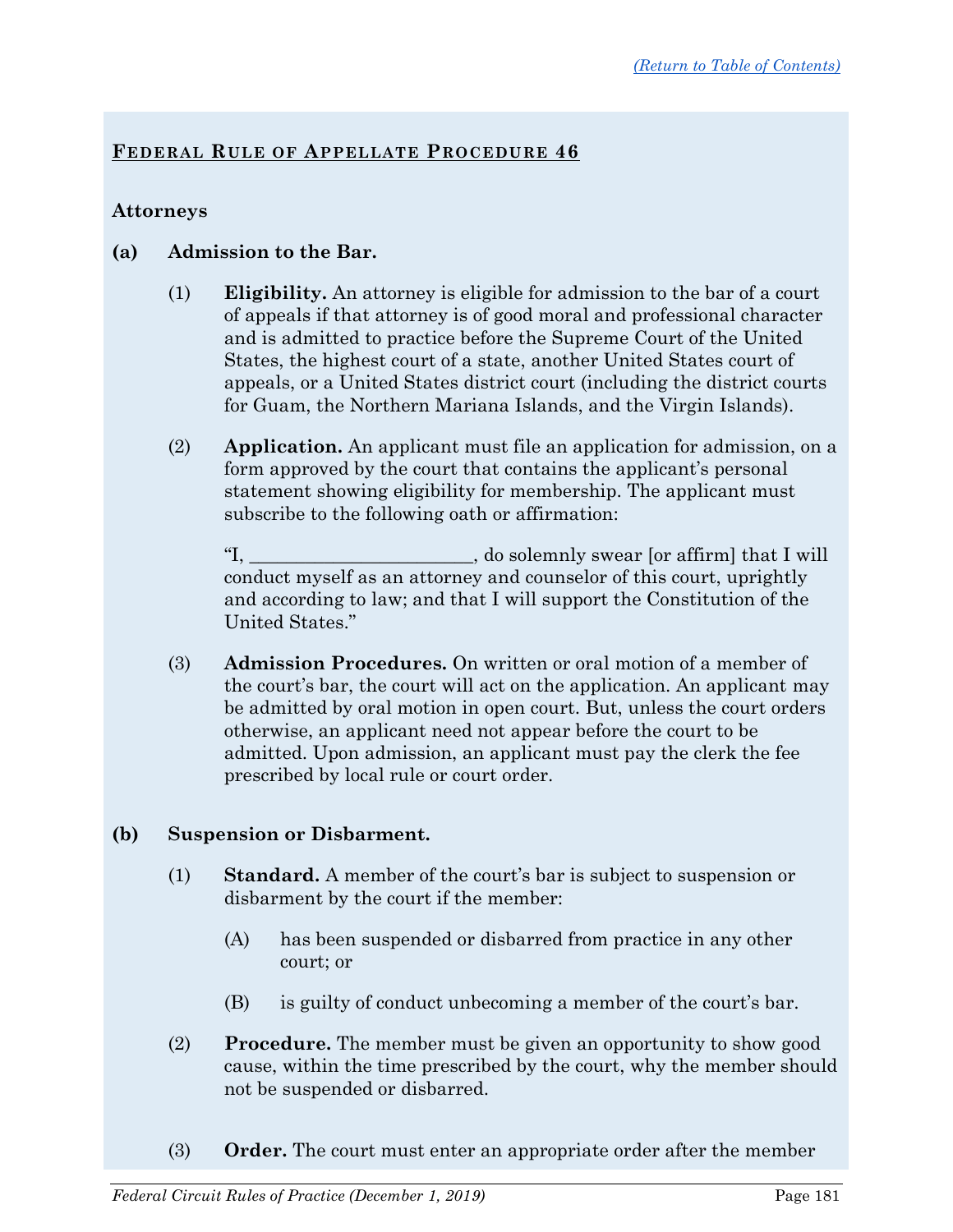responds and a hearing is held, if requested, or after the time prescribed for a response expires, if no response is made.

# **(c) Discipline.**

A court of appeals may discipline an attorney who practices before it for conduct unbecoming a member of the bar or for failure to comply with any court rule. First, however, the court must afford the attorney reasonable notice, an opportunity to show cause to the contrary, and, if requested, a hearing.

# <span id="page-195-1"></span>**FEDERAL CIRCUIT RULE 46**

### **Attorneys**

### <span id="page-195-0"></span>**(a) Eligibility.**

An attorney is eligible for admission to the bar of this court if that attorney is of good moral and professional character and is admitted to practice before and of good standing in:

- (1) any of the courts listed in Federal Rule of Appellate Procedure  $46(a)$ ;
- (2) the United States Court of International Trade;
- (3) the United States Court of Federal Claims;
- (4) the United States Court of Appeals for Veterans Claims; or
- (5) the District of Columbia Court of Appeals.

# **(b) Procedure for Admission.**

(1) **Motion in Open Court**. An attorney may be admitted to the bar in open court by appearing personally with a sponsor who is a member of the bar of this court and who states the applicant's qualifications and moves the admission. Motions for admission to the bar will be entertained at the opening of each session of court.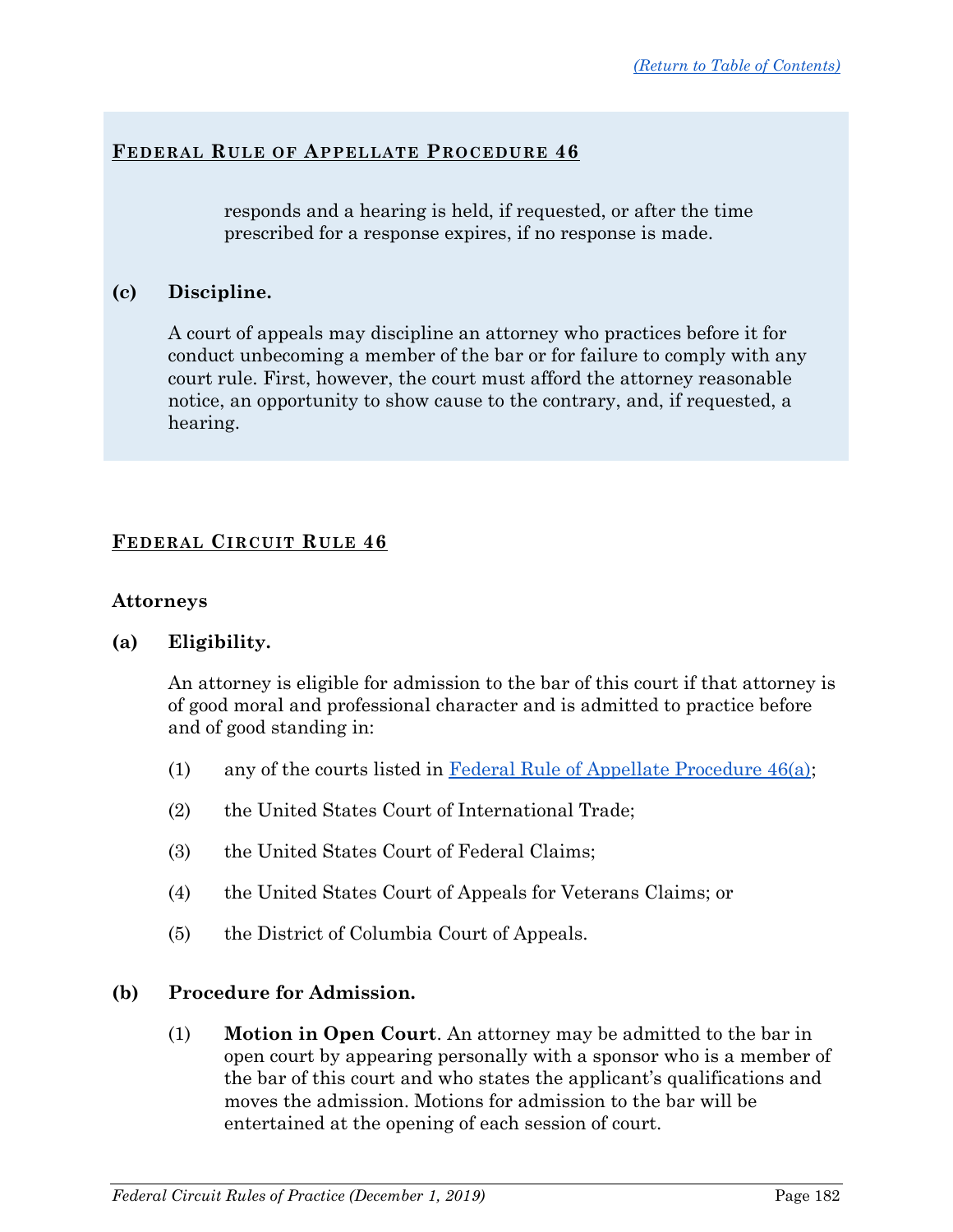- (2) **Written Motion by Member of the Court's Bar**. An attorney may be admitted on written motion of a member of the bar of the court who states the applicant's qualifications.
- (3) **Written Motion by Attorney**. An attorney may be admitted on that attorney's own motion, accompanied by a certificate of good standing from a court listed in [Federal Rule of Appellate Procedure 46\(a\)](#page-194-0) or [Federal Circuit Rule 46\(a\).](#page-195-0) The certificate must be dated within 30 days of the motion for admission and must bear the seal of the issuing court. A written motion for admission must be submitted on a form approved by this court. The clerk of court will furnish the form.
- (4) **Oath**. Each attorney admitted to the bar of this court must take an oath prescribed by the court.

### **(c) Admission Fee; Pay.gov.**

The fee for admission to the bar of the court and the fee for a duplicate certificate are posted on the court's [website.](http://www.cafc.uscourts.gov/) Payment must be made through CM/ECF using pay.gov. The applicant will receive a certificate of admission.

#### **(d) Government Attorney.**

An attorney for any federal, state, or local government office or agency may appear before this court in connection with that attorney's official duties without formal admission to the bar of the court.

### **(e) Change of Name, Address, or Telephone Number.**

An attorney admitted to the bar of this court must promptly notify the clerk of court of a change of name, address, email address or telephone number.

# **(f) Disciplinary Action.**

Disciplinary action against an attorney will be conducted in accordance with the [Federal Circuit Attorney Discipline Rules.](#page-216-0)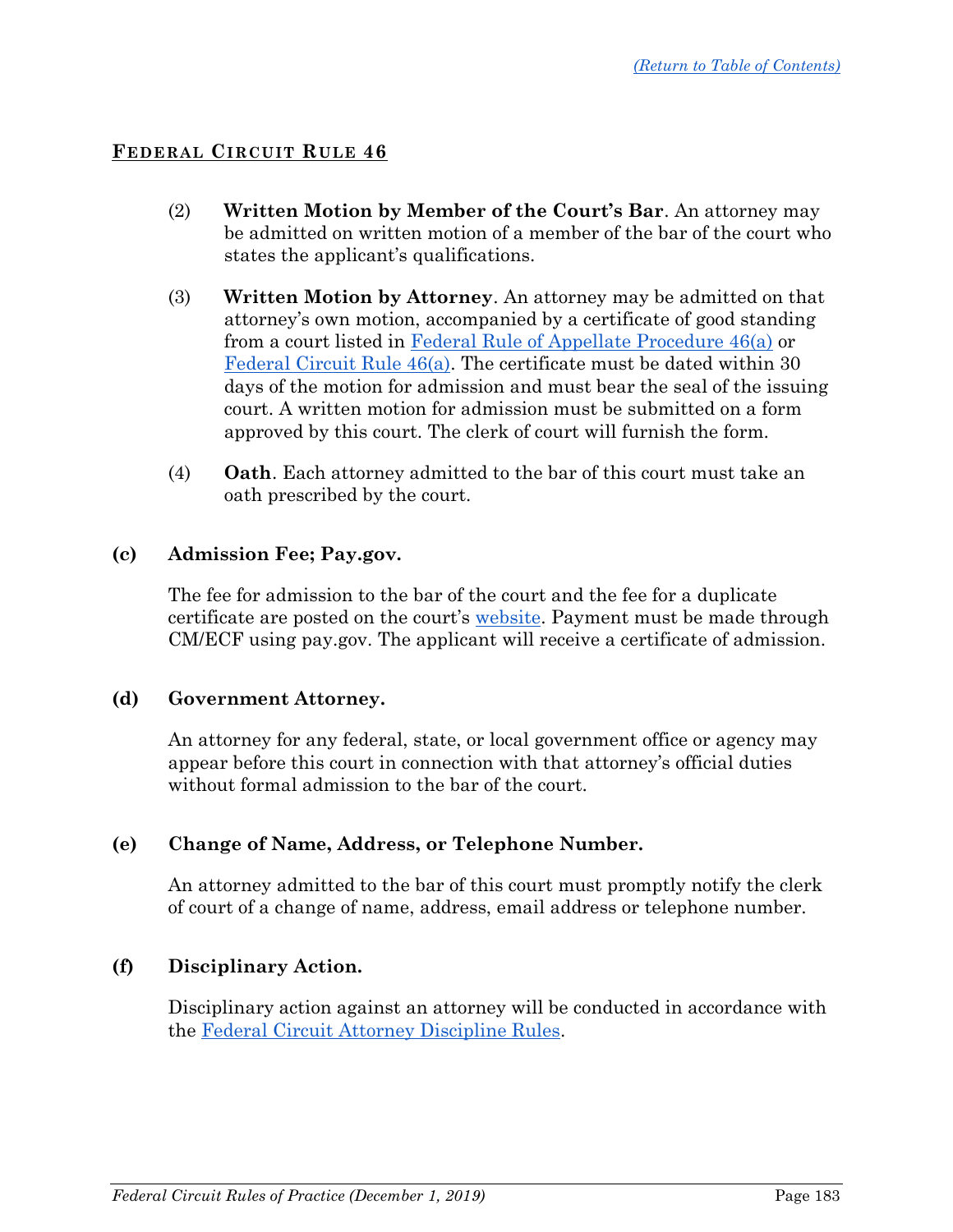# **Local Rules by Courts of Appeals**

### **(a) Local Rules.**

- (1) Each court of appeals acting by a majority of its judges in regular active service may, after giving appropriate public notice and opportunity for comment, make and amend rules governing its practice. A generally applicable direction to parties or lawyers regarding practice before a court must be in a local rule rather than an internal operating procedure or standing order. A local rule must be consistent with—but not duplicative of—Acts of Congress and rules adopted under 28 U.S.C. §2072 and must conform to any uniform numbering system prescribed by the Judicial Conference of the United States. Each circuit clerk must send the Administrative Office of the United States Courts a copy of each local rule and internal operating procedure when it is promulgated or amended.
- (2) A local rule imposing a requirement of form must not be enforced in a manner that causes a party to lose rights because of a nonwillful failure to comply with the requirement.

# **(b) Procedure When There Is No Controlling Law.**

A court of appeals may regulate practice in a particular case in any manner consistent with federal law, these rules, and local rules of the circuit. No sanction or other disadvantage may be imposed for noncompliance with any requirement not in federal law, federal rules, or the local circuit rules unless the alleged violator has been furnished in the particular case with actual notice of the requirement.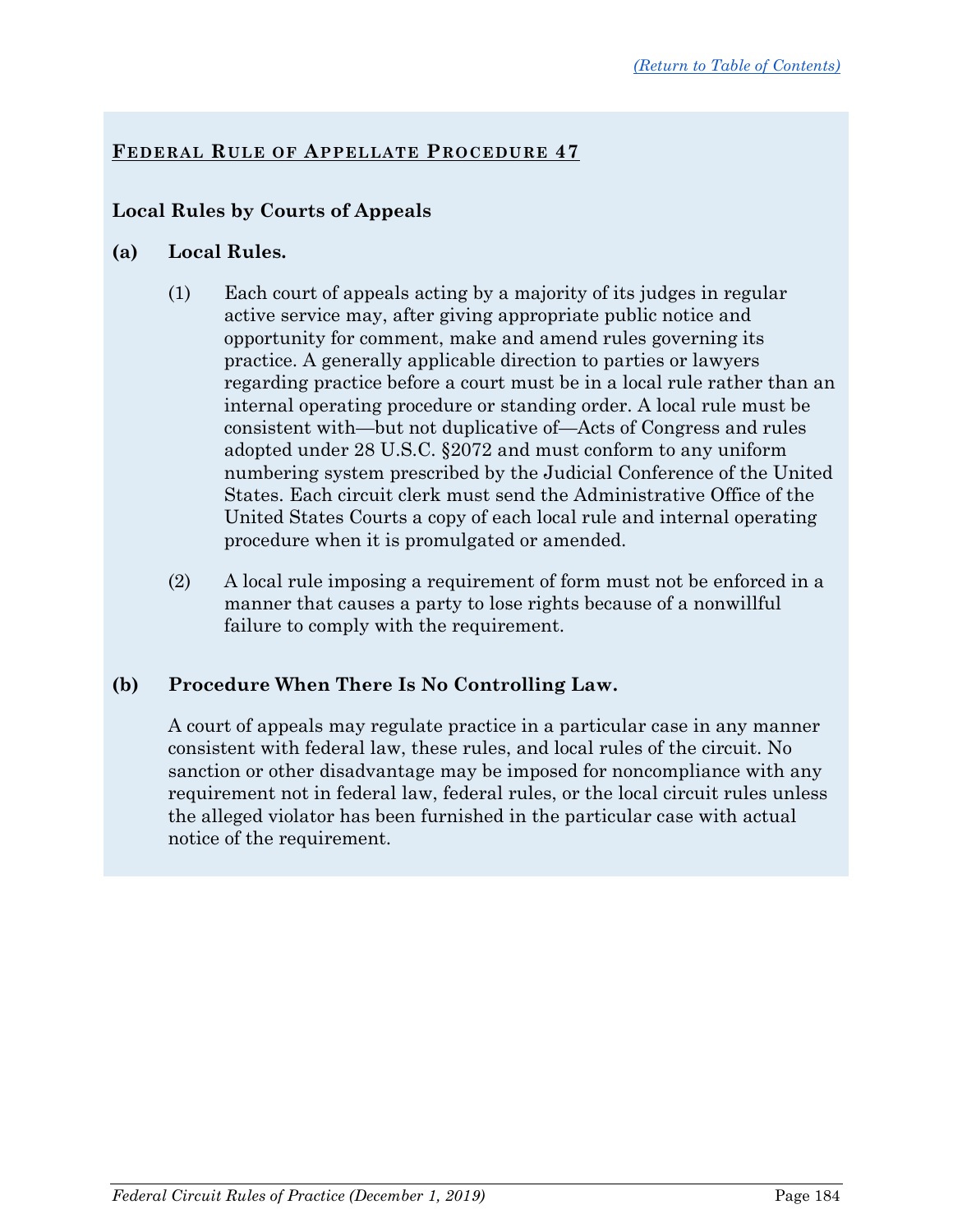### **Sessions and Places of Holding Court**

#### **(a) Sessions.**

Sessions of the court will be held as the court announces.

### **(b) Places of Holding Court.**

The court may hold sessions in any place named and permitted in 28 U.S.C. § 48.

### **FEDERAL CIRCUIT RULE 47.2**

### **Rule 47.2. Panels**

#### **(a) Panels.**

Cases and controversies will be heard and determined by a panel consisting of an odd number of at least three judges, two of whom may be senior judges of the court.

#### **(b) Assignment of Cases.**

Assignment of cases to panels will be made so as to provide each judge with a representative cross-section of the fields of law within the jurisdiction of the court.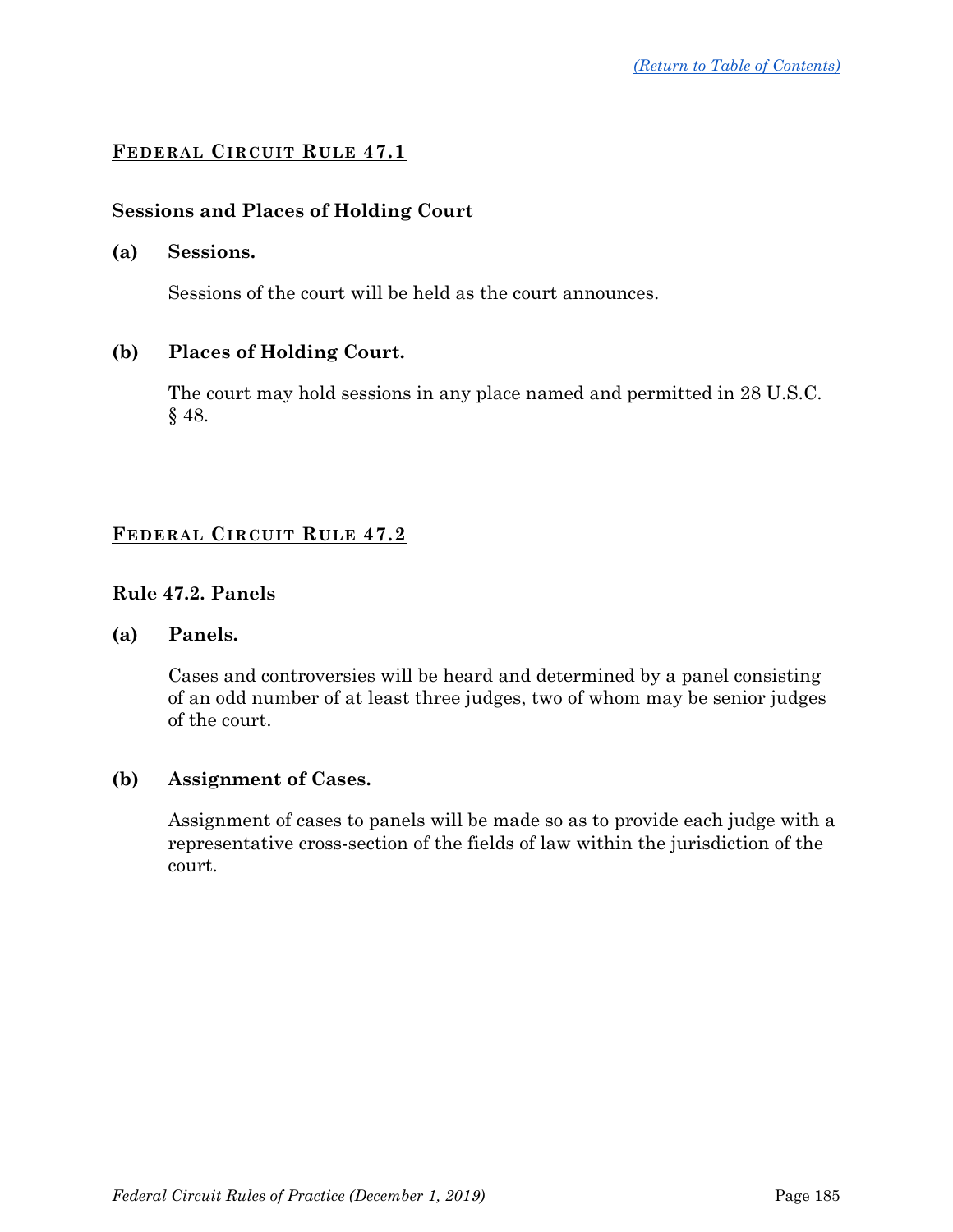# **Appearance**

# **(a) Party and Amicus Curiae Must Be Represented; Pro Se Party; Attorney of Record; Of Counsel.**

An individual (not a corporation, partnership, organization, or other legal entity) may choose to be represented by counsel or to represent himself or herself pro se, but may not be represented by a nonattorney. An individual represented by counsel, each other party in an action, each party seeking to intervene, and each amicus curiae must appear through an attorney authorized to practice before this court and must designate one attorney as the principal attorney of record. Any other attorney assisting the attorney of record must be designated as "of counsel." Every attorney named on a brief must enter an appearance, except that the filing of an entry of appearance does not apply to government officials who, by reason of their status as supervisors or heads of offices, are listed on briefs in their ex officio capacity. Documents and matters that are sent by the court will be transmitted only to the principal attorney of record.

# **(b) Petition for Writ of Mandamus or Prohibition.**

The attorney whose name, address, email address and telephone number appears first on a petition for a writ of mandamus or a writ of prohibition will be deemed attorney of record.

# **(c) Appearance; Contents; Service of Papers Before Appearance; Withdrawal of Counsel.**

(1) **Appearance.** Each attorney who intends to participate in an appeal must file, within 14 days of docketing, an entry of appearance on the form provided by the clerk of court. A pro se party must also file an entry of appearance unless all the necessary information appears on the petition for review or notice of appeal. Any attorney retained for the case later must file an entry of appearance within 14 days after being retained. An attorney representing a party seeking or permitted to intervene, and for each amicus curiae, must file an entry of appearance with the motion for leave to intervene (if required) or with the brief amicus curiae. If an attorney's entry of appearance is first submitted after a case is assigned to a merits panel, the appearance will be treated as a motion to appear and will be transmitted to the panel, which may choose to reject the entry of appearance. Counsel must immediately file an updated Entry of Appearance if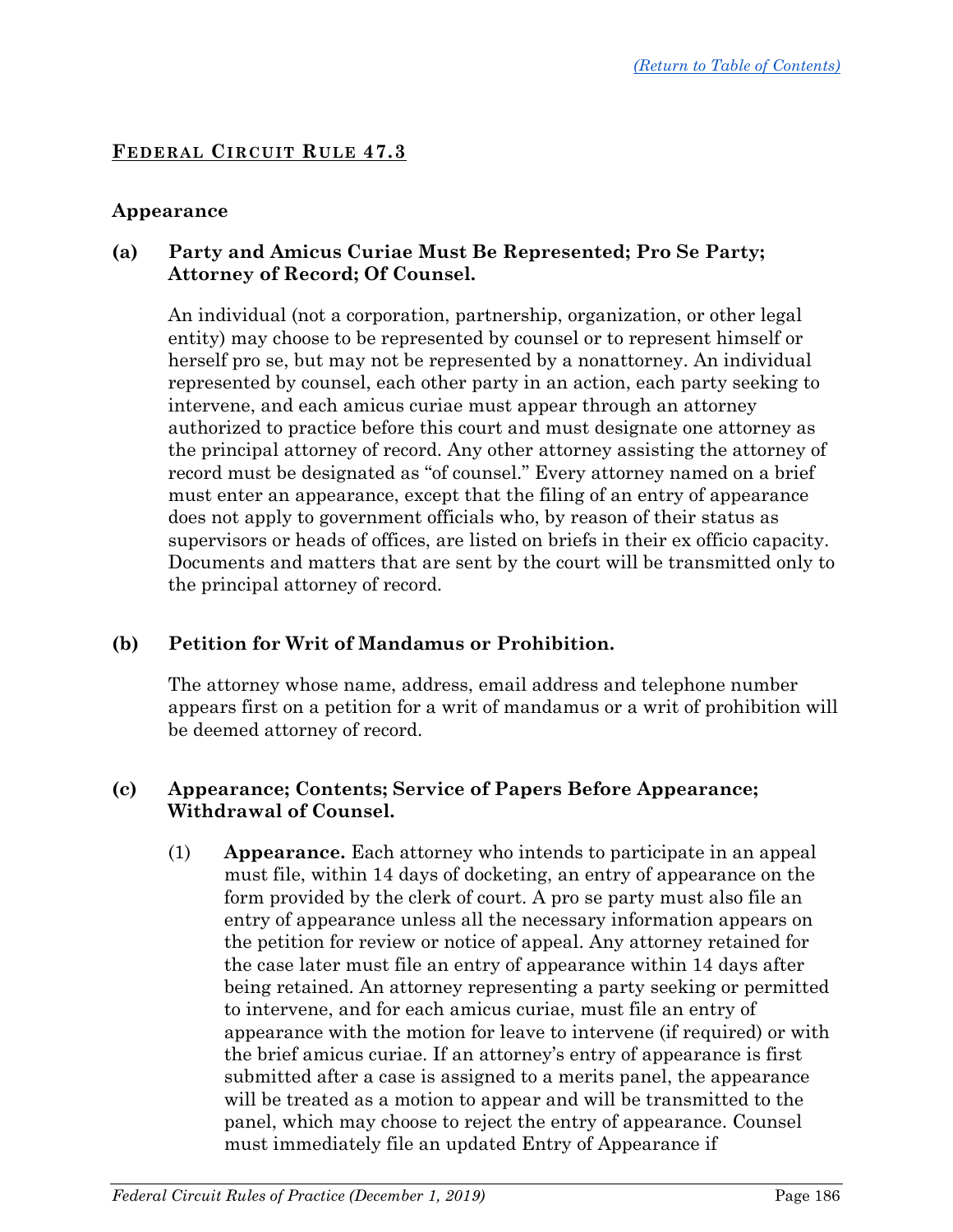representation changes, including a change in contact information. Electronic filers must also report a change in contact information to the PACER Service Center.

- (2) **Contents**. The appearance must include the name of the party or parties represented and the name, address, email address, and telephone number of the attorney or the pro se party. An attorney's appearance must show the name of the law firm or public or quasipublic legal office with which the attorney is associated. A new entry of appearance must be filed and served any time the information on record changes.
- (3) **Certificate of Interest**. A certificate of interest must be filed at the same time as the first-filed entry of appearance. See [Federal Circuit](#page-202-0)  [Rule 47.4.](#page-202-0) Both documents are due within 14 days of the date of docketing of the appeal or petition.
- (4) **Service of Papers Before Appearance**. Until an attorney files a written entry of appearance, service of all papers must be made on the attorney of record in the proceeding below at the last known address. If no attorney has filed an entry of appearance through ECF for a party, service of any matters must be made outside of CM/ECF until an attorney enters an appearance. In a pro se case, unless an attorney files an entry of appearance, service of all papers must be made on the pro se party at the last known address.
- (5) **Withdrawal of Counsel**. An attorney other than a government attorney who has been properly replaced, may not withdraw from representing a party without notice to the party, filing a motion with the court, and obtaining the court's consent.

### **(d) Signature.**

At least one copy of each brief, petition, motion, application, notice, or other paper presented for filing must contain the signature of the pro se party or the electronic signature of the attorney who has entered an appearance. When no attorney appearing for a party is available to sign, any person having actual authority may sign on behalf of the attorney of record, attaching an affidavit of authority or an unsworn declaration of authority under penalty of perjury pursuant to 28 U.S.C. § 1746.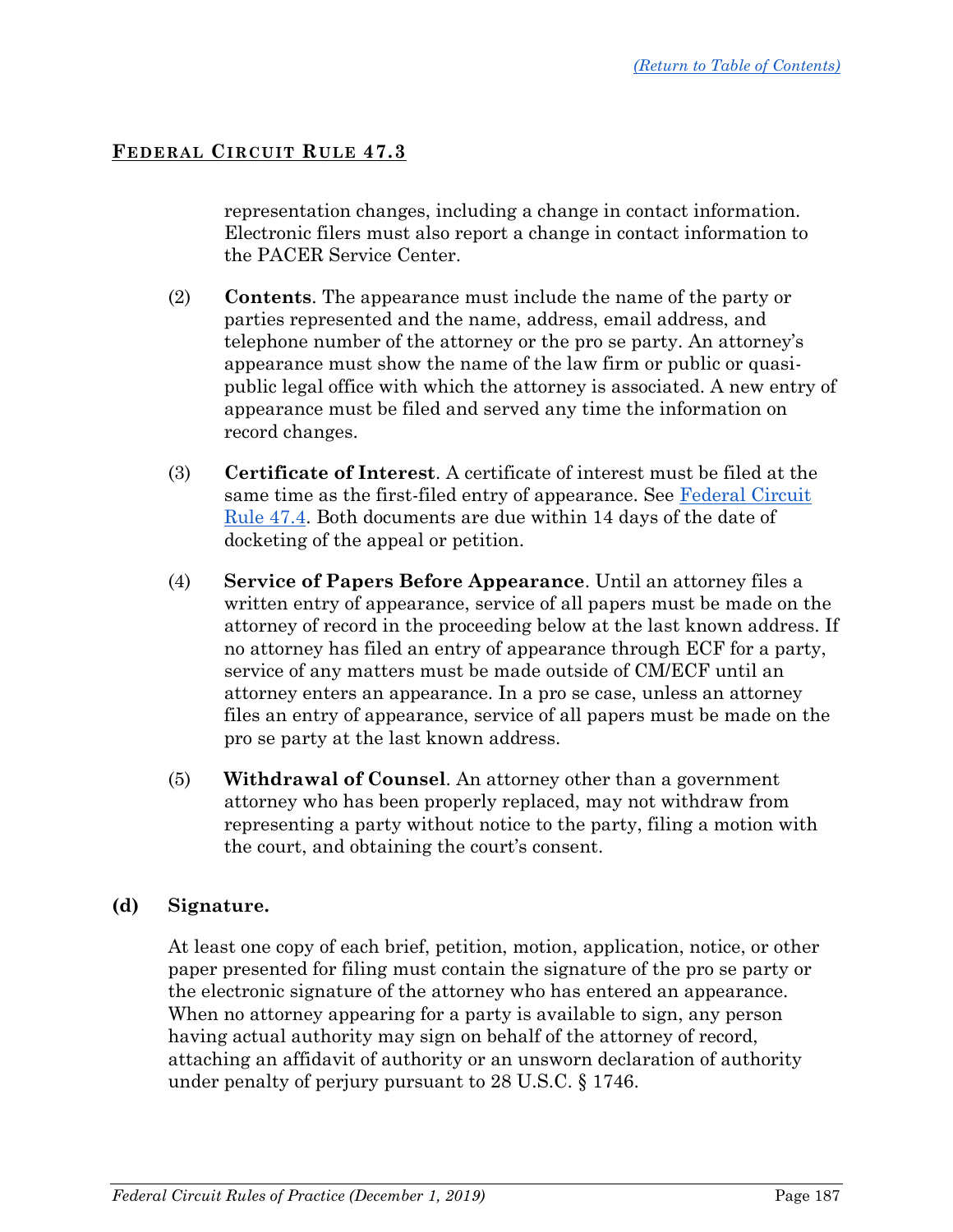# **Practice Notes to Rule 47.3**

# **FORM FOR ENTRY OF APPEARANCE.**

See [Form 8,](http://www.cafc.uscourts.gov/sites/default/files/rules-of-practice/forms/form8.pdf) for a form for entry of appearance.

# **FILINGS REQUIRING SIGNATURE AND APPEARANCE.**

After docketing, the clerk will accept no filing required to be signed, unless it is signed by a pro se party or an attorney who is a member of the bar, unless exempted under [Federal Circuit Rule 46,](#page-195-1) and unless the pro se party or attorney has entered an appearance in the case.

# **NEW COUNSEL ON APPEAL.**

New counsel on appeal should provide a copy of the entry of appearance form filed in this court to the lower court or agency to expedite service of the certified list and other communications.

# **POST-PANELING ENTRY OF APPEARANCE.**

When an entry of appearance is filed after the case has been assigned to a merits panel, that entry will be transmitted to the merits panel as a motion. Notification of the disposition of the motion, accepting or rejecting the entry of appearance, will be provided to counsel through CM/ECF.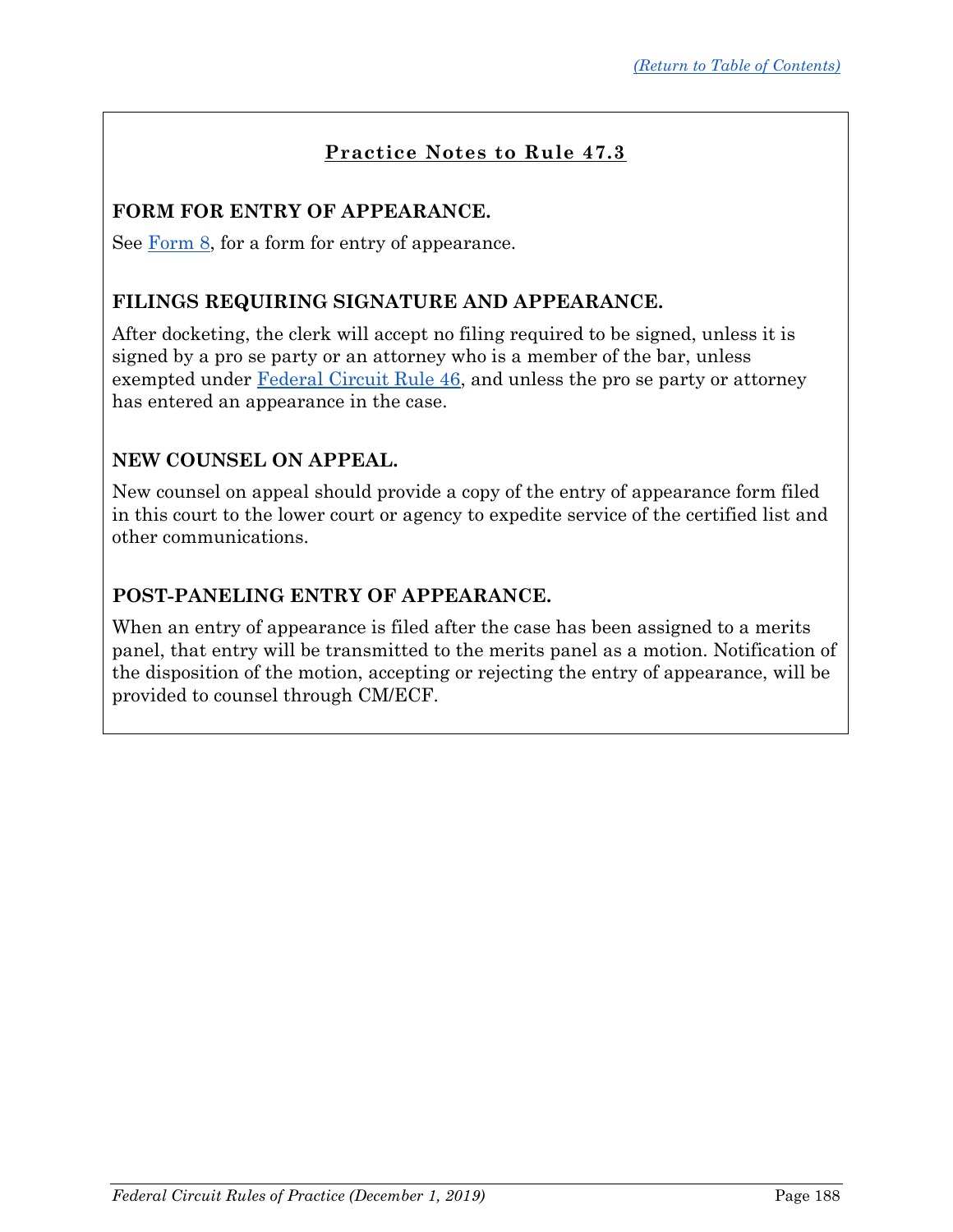# <span id="page-202-0"></span>**Certificate of Interest**

### <span id="page-202-1"></span>**(a) Purpose; Contents.**

To determine whether recusal by a judge is necessary or appropriate, an attorney—except an attorney for the United States—for each party, including a party seeking or permitted to intervene, and for each amicus curiae, must file a certificate of interest. The certificate of interest must be filed within 14 days of the date of docketing of the appeal or petition, except that for an intervenor or amicus curiae, the certificate of interest must be filed with the motion and with the brief. A certificate of interest must be in the form set forth in the appendix to these rules, and must contain the information below in the order listed. Negative responses, if applicable, are required as to each item on the form.

- (1) The full name of every party or amicus represented in the case by the attorney.
- (2) The name of the real party in interest if the party named in the caption is not the real party in interest.
- (3) The corporate disclosure statement prescribed in [Federal Rule of](#page-97-0)  [Appellate Procedure 26.1](#page-97-0) and identifying each party with its parent corporation or any publicly held corporation that owns 10% or more of its stock.
- (4) The names of all law firms and the partners and associates that have appeared for the party in the lower tribunal or are expected to appear for the party in this court and who are not already listed on the docket for the current case.
- (5) The title and number of any case known to counsel to be pending in this or any other court or agency that will directly affect or be directly affected by this court's decision in the pending appeal.

# **(b) Filing.**

The certificate must be filed with the entry of appearance. The certificate must also be included with each motion, petition, or response thereto, and in each principal brief and brief amicus curiae. When ownership, representation or contact information changes an updated Certificate of Interest must be filed when the change occurs.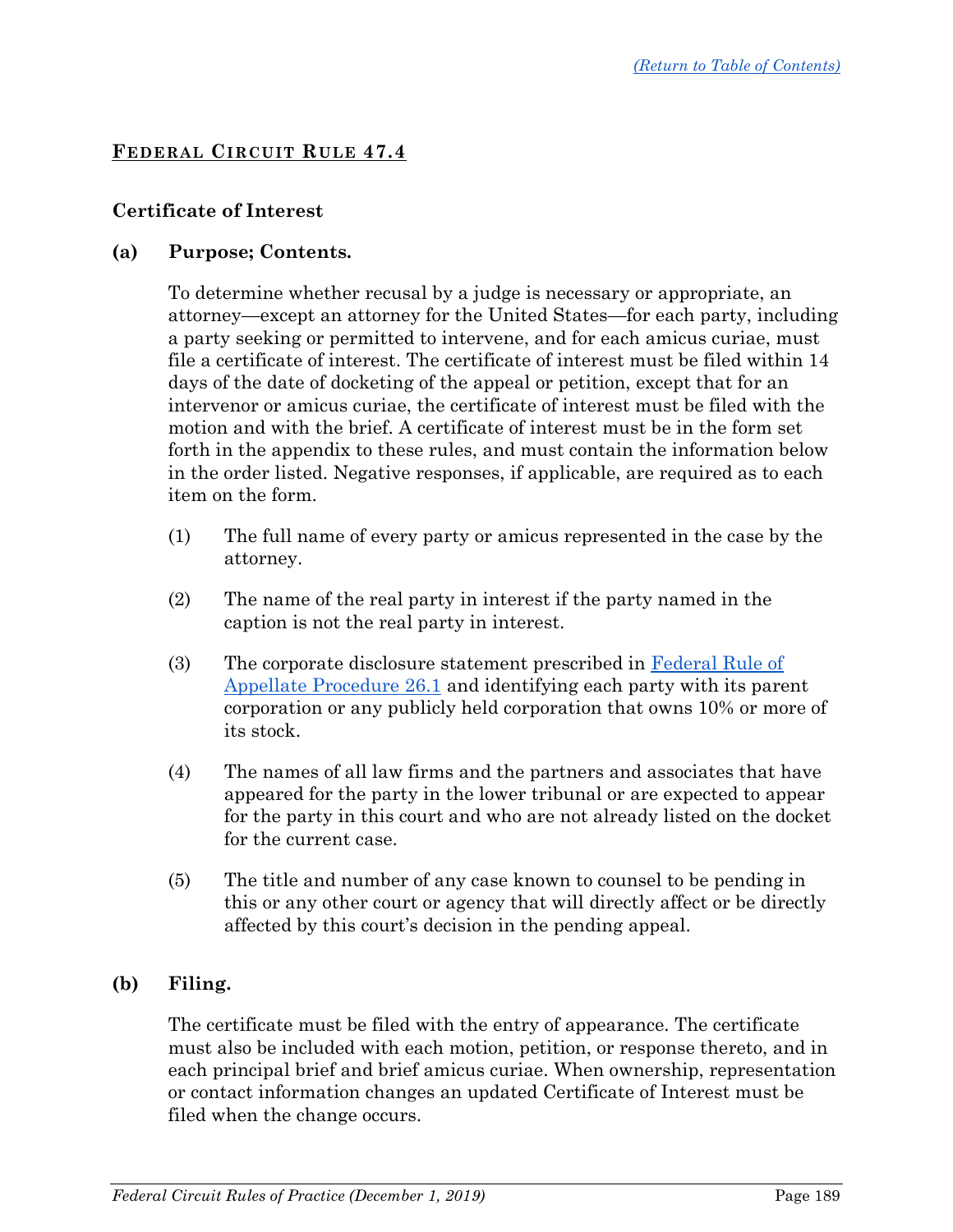### **(c) Changes.**

If any of the information required in [Federal Circuit Rule 47.4\(a\)](#page-202-1) changes after the certificate is filed and before the mandate has issued, the party must file an amended certificate within 7 days of the change.

# <span id="page-203-0"></span>**FEDERAL CIRCUIT RULE 47.5**

### **Rule 47.5. Statement of Related Cases**

Each principal brief and certificate of interest must contain a statement of related cases indicating:

- (a) whether any other appeal in or from the same civil action or proceeding in the lower court or body was previously before this or any other appellate court, stating:
	- (1) the title and number of that earlier appeal;
	- (2) the date of decision;
	- (3) the composition of the panel; and
	- (4) the citation of the opinion in the Federal Reporter;
- (b) the title and number of any case known to counsel to be pending in this or any other court or agency that will directly affect or be directly affected by this court's decision in the pending appeal.

# **Practice Note to Rule 47.5**

# **CASES THAT ONLY INVOLVE SAME GENERAL LEGAL ISSUE.**

Cases are not "related" within the meaning of  $\frac{\text{Rule } 47.4(a)(5)}{\text{And } Rule \ 47.5(b)}$ simply because they involve the same general legal issue, for example, an issue as to the correct construction of a statute or regulation.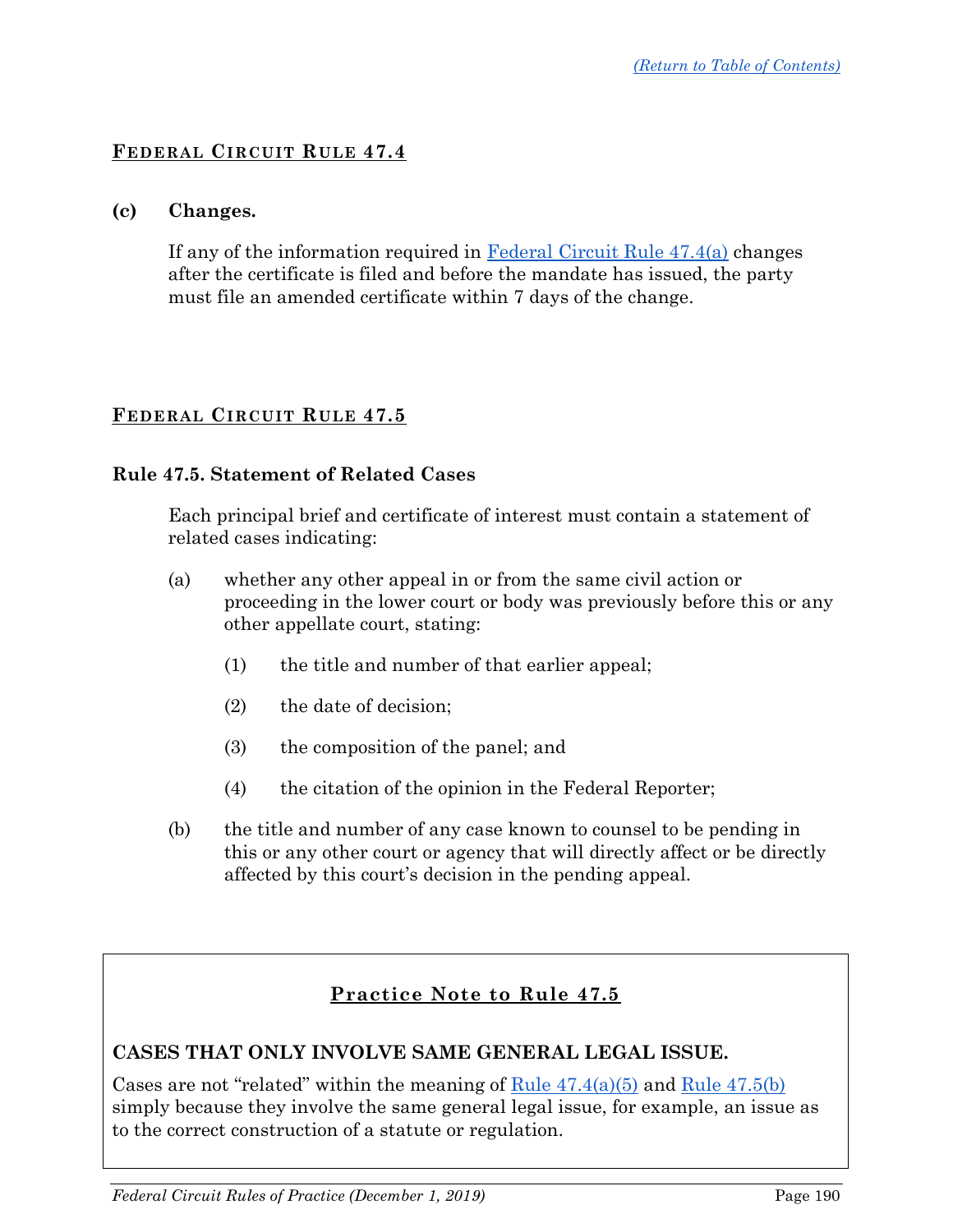# **[Reserved]**

# **FEDERAL CIRCUIT RULE 47.7**

### **Attorney Fees and Expenses Incurred in This Court**

### **(a) Time for Filing; Response.**

- (1) **Generally.** The court may award attorney fees and expenses when authorized by law. An award may be made by the court on its own motion or on application of a party.
- (2) **Time for Filing.** An application for an award of attorney fees and expenses must be served and filed within the time prescribed by the statute authorizing the award. If the statute does not prescribe a time, the application must be made within 30 days after entry of the judgment or order denying rehearing, whichever is later. However, if a petition for writ of certiorari is filed, the application will not be due until 30 days after all proceedings in the Supreme Court are concluded.
- (3) **Response**. No response may be filed to an application for attorney fees and expenses unless directed by the court, but no application will be granted without the court giving the party an opportunity to submit a response.
- (4) **Award on the Court's Motion**. A party awarded attorney fees and expenses by the court on its own motion must file and serve a bill of attorney fees and expenses containing the information required in [Federal Circuit Rule 47.7\(b\)\(2\)\(A\)-\(C\)](#page-204-0) with the bill of costs authorized by [Federal Rule of Appellate Procedure 39.](#page-176-0) Any objection must be filed within the time prescribed in [Federal Rule of Appellate Procedure 39.](#page-176-0)

### <span id="page-204-0"></span>**(b) Content of Application.**

(1) **Application under the Equal Access to Justice Act**. An application for attorney fees and expenses under the Equal Access to Justice Act must be made on [Form 20.](http://www.cafc.uscourts.gov/rules-of-practice/forms)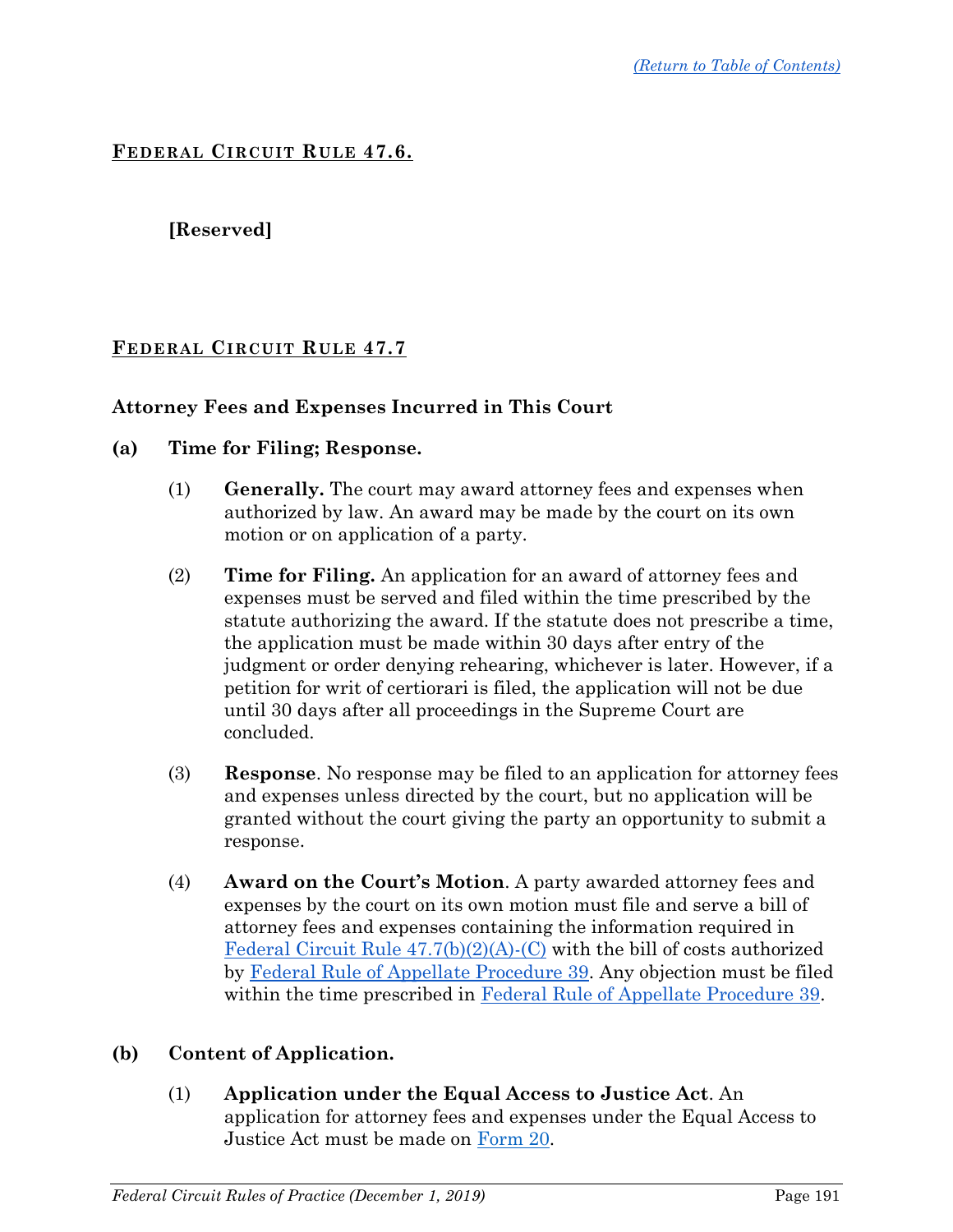- (2) **Other Applications**. Each other application for attorney fees and expenses must cite the authority for an award and must indicate how the prerequisites for an award, including timeliness, are met. In addition, each application must contain a statement, under oath, specifying:
	- (A) the nature of each service rendered;
	- (B) the amount of time expended rendering each type of service; and
	- (C) the customary charge for each type of service rendered.

# **FEDERAL CIRCUIT RULE 47.8**

### **In Camera Proceedings**

On motion showing that the interest of justice requires it, the court may sit in camera, seal its record, or both.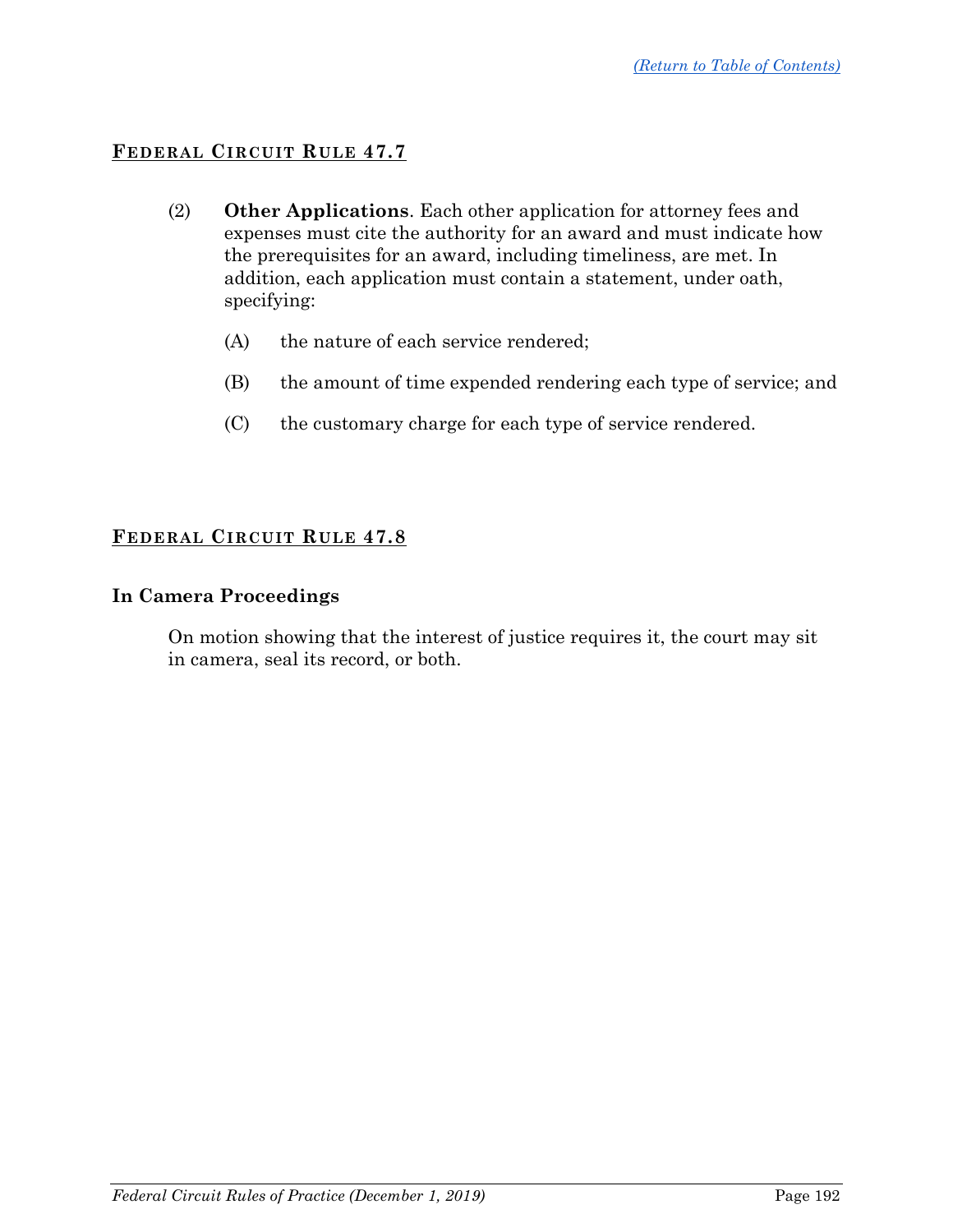# **Petition for Judicial Review Under 5 U.S.C. § 7703(d)**

# **(a) Time for Filing.**

A petition for review of a final order or decision of the Merit Systems Protection Board or of an arbitrator pursuant to 5 U.S.C. § 7703(d) must be filed by the Director of the Office of Personnel Management within 60 days after the date the Board or arbitrator issues notice of the final order or decision of the Board or arbitrator.

### **(b) Contents.**

The Director's petition must contain:

- (1) a statement of jurisdiction (see [Federal Rule of Appellate Procedure](#page-110-0)   $28(a)(4)$ ;
- (2) the Director's determination that the Board or arbitrator erred in interpreting a civil service law, rule, or regulation affecting personnel management and the reasons supporting the determination;
- (3) the Director's determination that the decision or order of the Board or arbitrator will have a substantial impact on a civil service law, rule, regulation, or policy directive, and the reasons supporting the determination; and
- (4) an appendix including a copy of the order or decision for which review is sought and any relevant portion of the record on review; the appendix may also include documents not part of the record on review that are relevant to the determination that the decision will have substantial impact.

# **(c) Length of Petition, Answer and Reply; Separate Brief.**

A petition or answer must not exceed 5,200 words if produced using a computer or 20 pages if handwritten or typewritten. A reply must not exceed 2,600 words if produced using a computer or 10 pages if handwritten or typewritten. A separate brief supporting a petition, answer, or reply is not permitted.

# **(d) Service and Filing.**

The Director must file the petition with the clerk of court through CM/ECF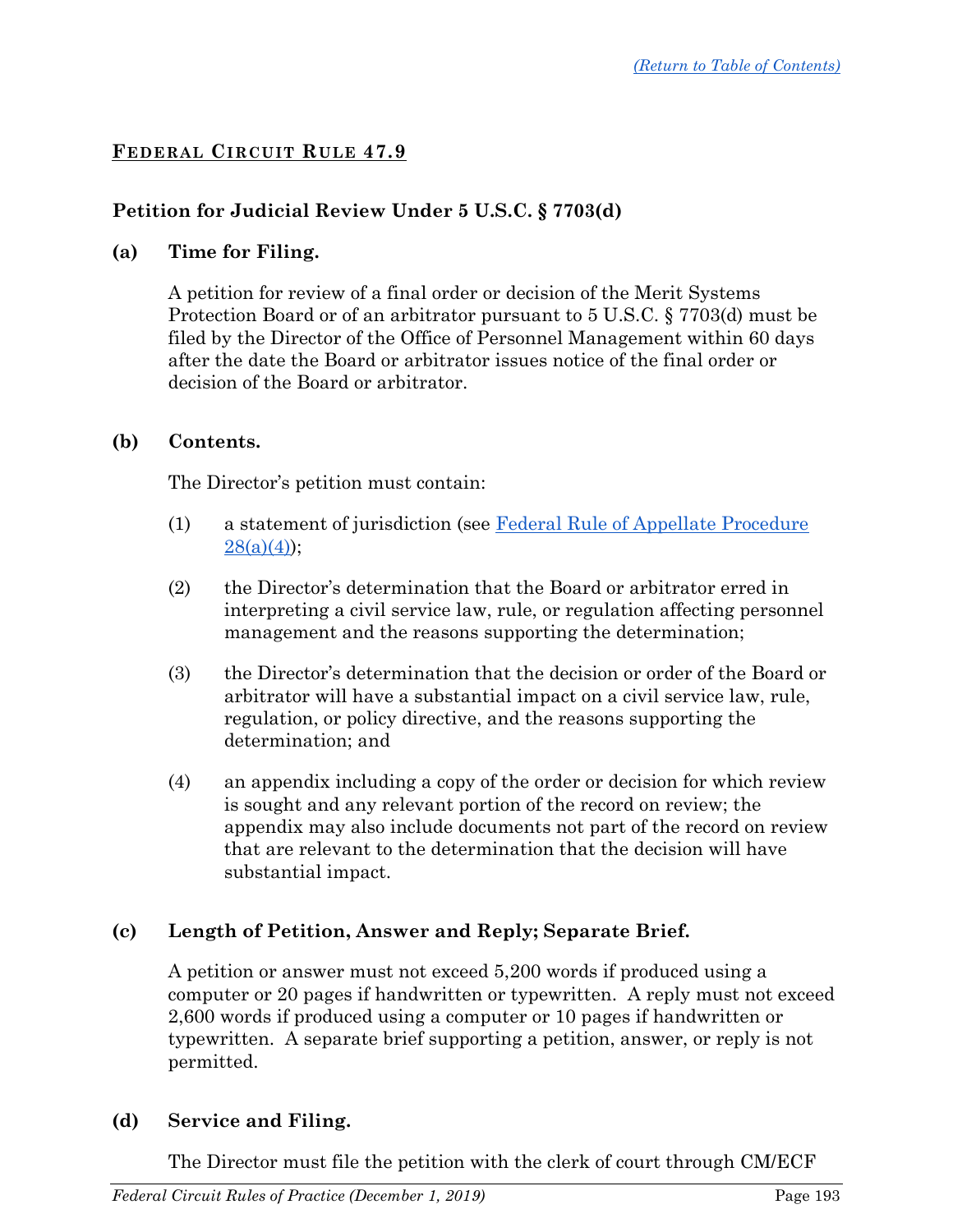and must serve a copy of the petition on the named respondents, all other parties before the Board or arbitrator, and the Board or arbitrator.

## **(e) Notice of Docketing.**

On receipt, the clerk of court will enter the petition on the docket as a miscellaneous case and notify the Director, the named respondents, all other parties before the Board or arbitrator, and the Board or arbitrator of the docketing date.

### **(f) Appearance by Other Than the Named Respondent.**

The Board or arbitrator and any other party to the proceeding desiring to participate in the proceeding in this court must enter an appearance. Anyone entering an appearance will be deemed a respondent.

### **(g) Answer; Appendix; Reply.**

Within 21 days after service of a petition, any respondent may file an answer. The answer may include an appendix containing any relevant portion of the record on review not included in the appendix to the petition; the appendix may also include documents or affidavits not part of the record on review that are relevant to the determination that the decision will have substantial impact. Within 14 days after service of an answer, the Director may file a reply.

### **(h) Action by the Court.**

Granting a petition for review is at the discretion of the court. On receipt of an order granting review, the clerk of court must enter the petition for review on the general docket. The petition for review will then proceed as if filed under [Federal Rule of Appellate Procedure 15.](#page-52-0)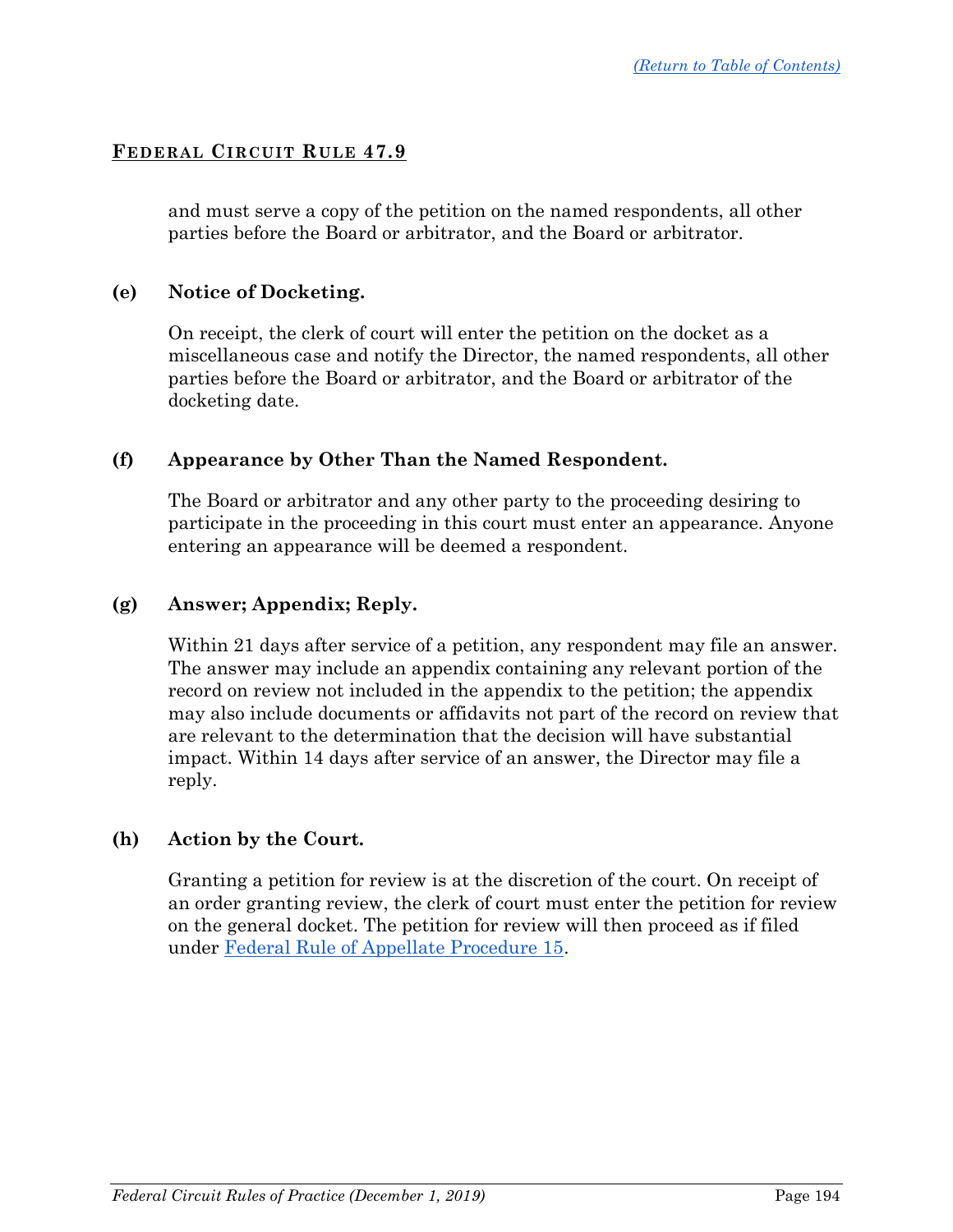## **Dismissal of a Bankruptcy Stay Case**

An appeal stayed in accordance with the bankruptcy stay provisions of 11 U.S.C. § 362 may be dismissed by the clerk of court without prejudice to the appellant reinstating the appeal within 30 days after the stay is lifted or the bankruptcy proceeding ends.

# **FEDERAL CIRCUIT RULE 47.11**

# **Quorum**

A quorum is a simple majority of a panel of the court or of the court en banc. In determining whether a quorum exists for en banc purposes, more than half of all circuit judges in regular active service, including recused or disqualified judges, must be eligible to participate in the en banc process. If a judge of a panel that has heard oral argument or taken under submission any appeal, petition, or motion is unable to continue with consideration of the matter because of death, illness, resignation, incapacity, or recusal, the remaining judges will determine the matter if they are in agreement and no remaining judge requests the designation of another judge. If the remaining judges are not in agreement or if any remaining judge requests the designation of another judge, the remaining judges will promptly advise the chief judge who will secure another judge to sit with the panel.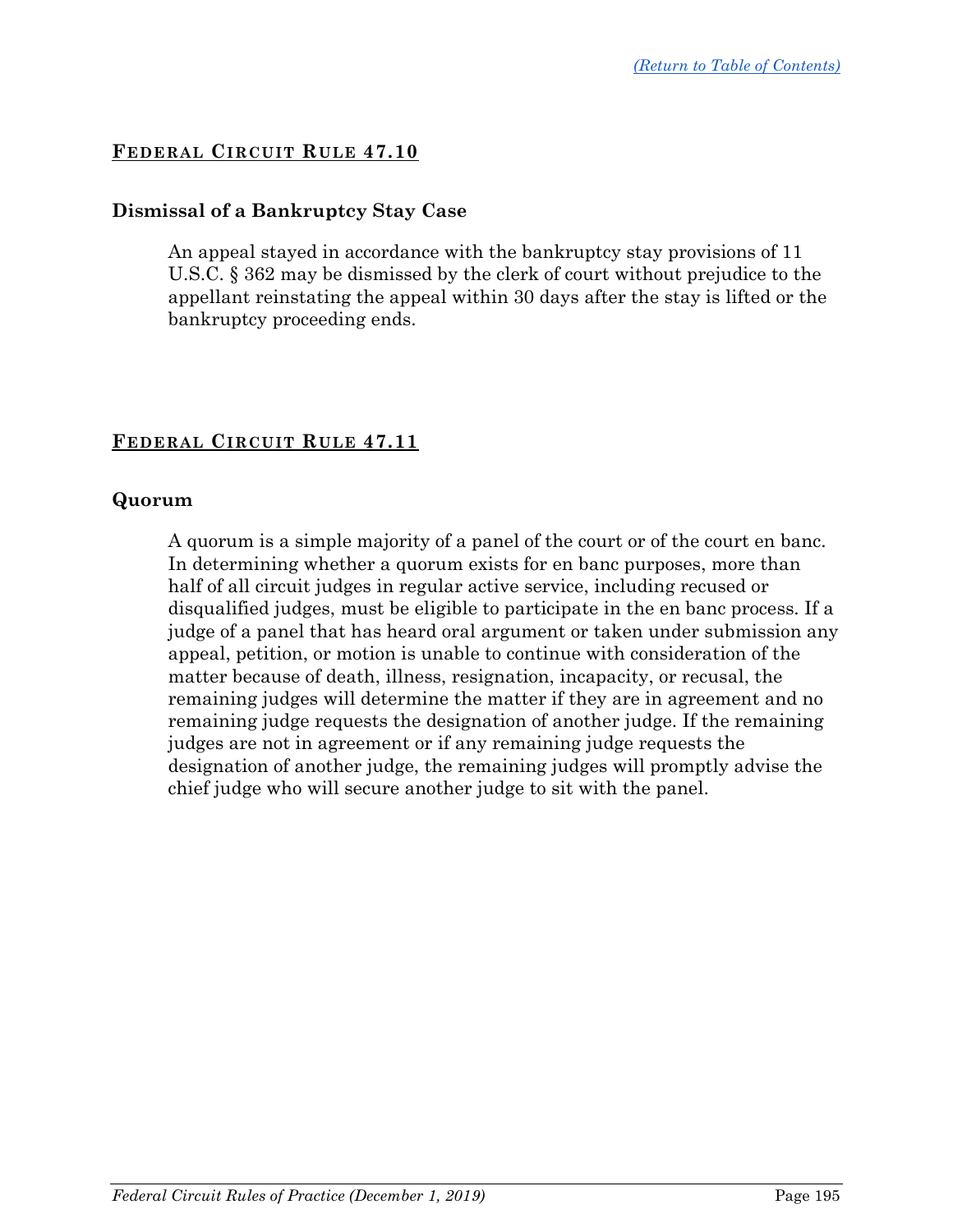# **Action for Judicial Review Under 38 U.S.C. § 502**

### **(a) Time for Filing.**

An action for judicial review under 38 U.S.C. § 502 of a rule and regulation of the Department of Veterans Affairs must be filed with the clerk of court within 60 days after issuance of the rule or regulation or denial of a request for amendment or waiver of the rule or regulation.

### **(b) Parties.**

Only a person or persons adversely affected by the rule or regulation or the rulemaking process may bring an action for judicial review. The Secretary of Veterans Affairs must be named the respondent.

### **(c) Contents.**

The action for judicial review must describe how the person or persons bringing the action are adversely affected and must specifically identify either:

- (1) the rule, regulation, opinion, or order of the Department of Veterans Affairs separately stated and published in the Federal Register pursuant to 5 U.S.C.  $\S$  552(a)(1) on which judicial review is sought; or
- (2) the notice-and-comment rulemaking process by the Department of Veterans Affairs pursuant to 5 U.S.C. § 553 on which judicial review is sought.

### **(d) Procedure.**

Except as provided in this rule, the procedures applicable to an action for judicial review under 38 U.S.C. § 502 are the same as those for a petition for review under [Federal Rule of Appellate Procedure 15.](#page-52-0)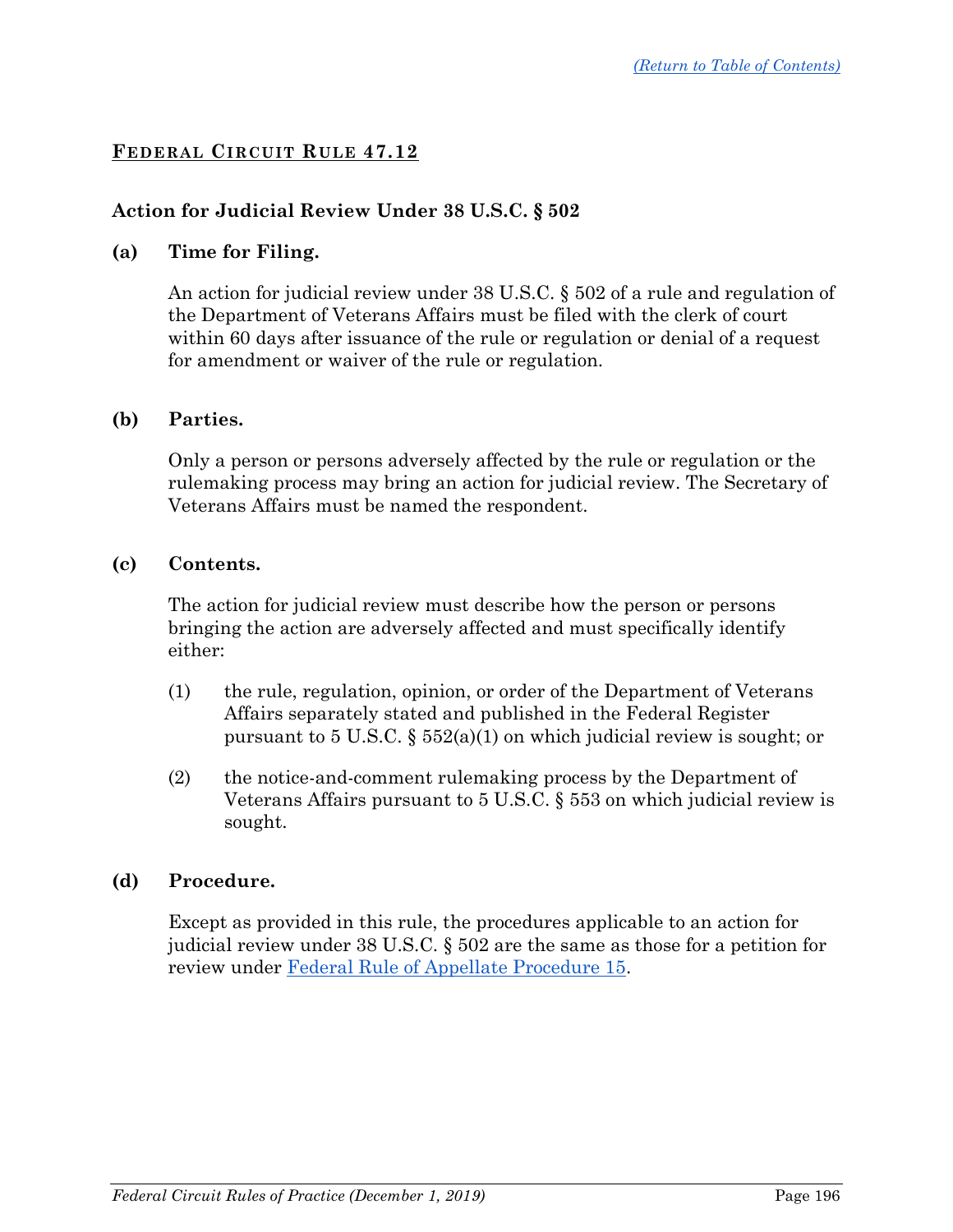### **Masters**

### **(a) Appointment; Powers.**

A court of appeals may appoint a special master to hold hearings, if necessary, and to recommend factual findings and disposition in matters ancillary to proceedings in the court. Unless the order referring a matter to a master specifies or limits the master's powers, those powers include, but are not limited to, the following:

- (1) regulating all aspects of a hearing;
- (2) taking all appropriate action for the efficient performance of the master's duties under the order;
- (3) requiring the production of evidence on all matters embraced in the reference; and
- (4) administering oaths and examining witnesses and parties.

#### **(b) Compensation.**

If the master is not a judge or court employee, the court must determine the master's compensation and whether the cost is to be charged to any party.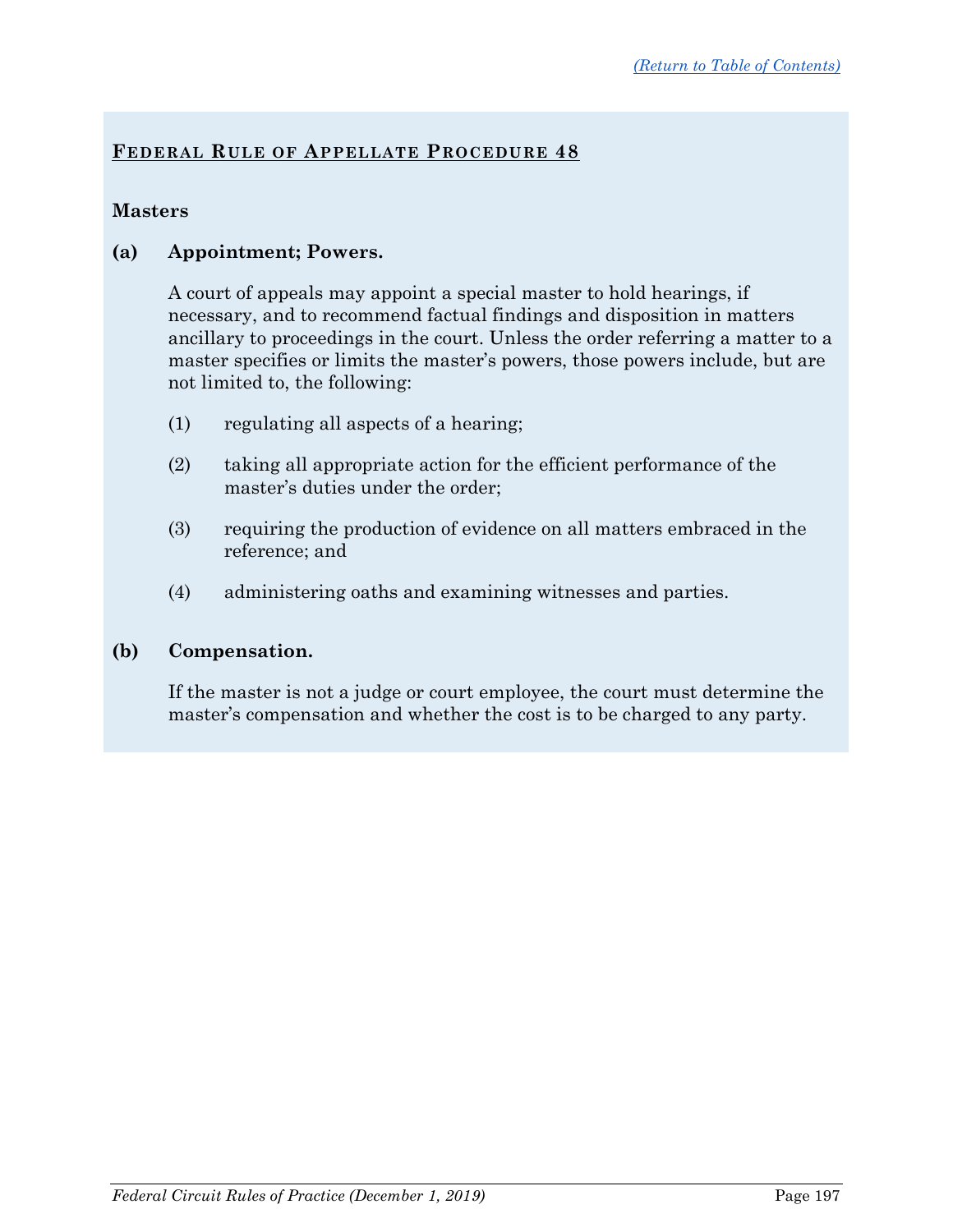### **Seal of the Court**

The clerk of court is the keeper of the seal, which is the means of authentication of all records and certificates issued from this court.

### <span id="page-211-0"></span>**FEDERAL CIRCUIT RULE 50**

### **Rule 50. Employee and Former Employee**

No employee of the court may engage in the practice of law. No former employee of the court may participate or assist, by representation, consultation, or otherwise, in any case that was pending in the court during the period of employment. For purposes of this rule, a person serving at the court as an intern, whether in a judge's chambers or otherwise, is considered an employee of the court, whether such service is for pay, for law school credit, or voluntary.

# **Practice Note to Rule 50**

### **ALL FUTURE PARTICIPATION AND ASSISTANCE PROHIBITED.**

A former employee of the court is prohibited from participating or assisting in any case after employment with the court if the case was before this court at any point during the person's employment. Thus, for example, a former employee is prohibited from participating or assisting in a case in a trial forum, agency, or other forum if the case was before this court during the person's employment and was remanded by this court or otherwise continued in the trial forum, agency, or other forum for any other reason. A former employee is also prohibited, for example, from participating or assisting in the case if it is subsequently before this court again or if it is before the Supreme Court of the United States. In addition to [Rule 50,](#page-211-0) former employees should also consult any applicable local bar rules and Canon 3(d) of the Code of Conduct for Judicial Employees.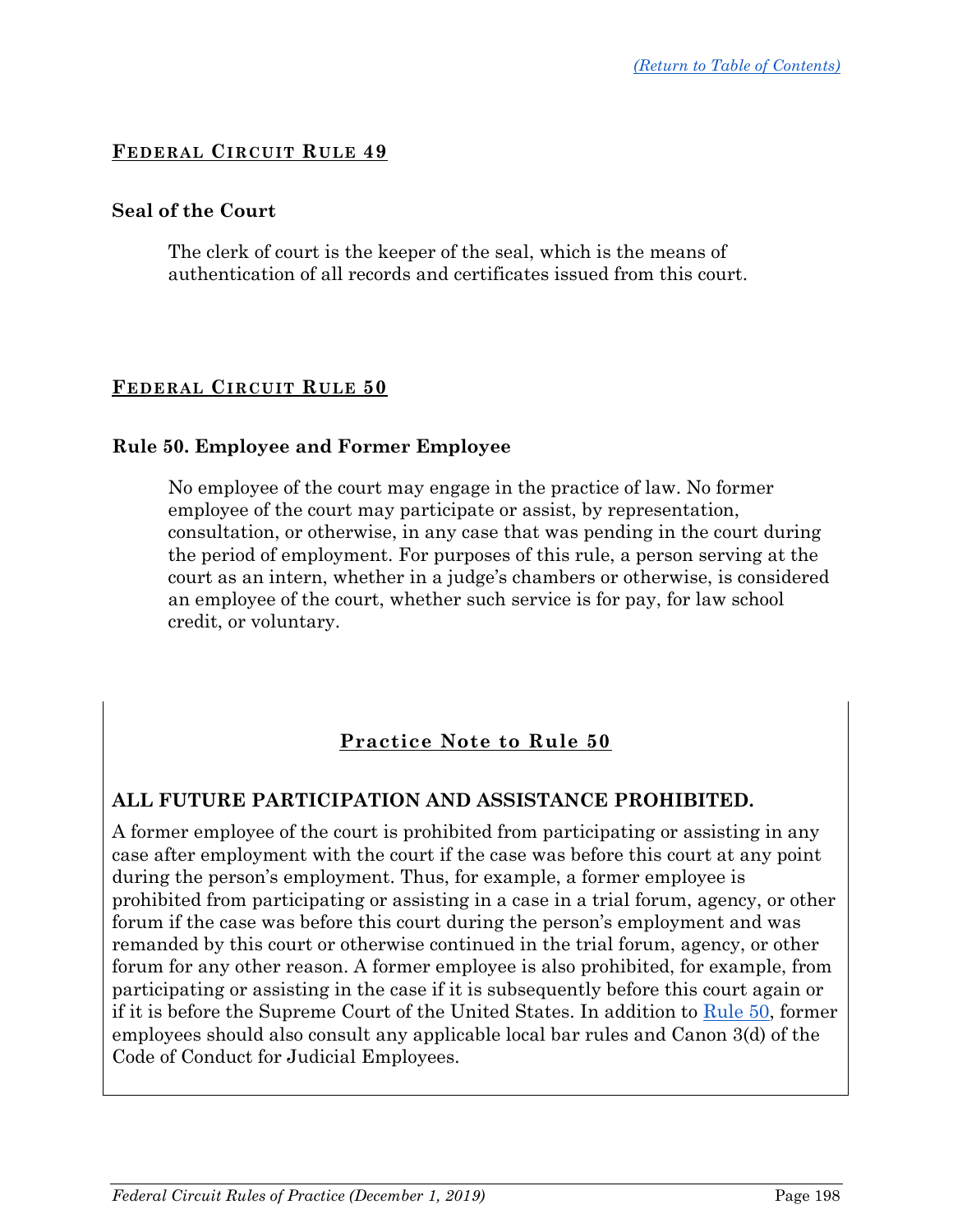## **Complaint of Judicial Misconduct or Disability**

The procedures for processing a complaint of judicial misconduct or disability are pursuant to 28 U.S.C. § 351, et seq. The clerk of court will provide copies of these procedures on request.

# **FEDERAL CIRCUIT RULE 52**

### **Fees**

### **(a) Judicial Conference Schedule of Fees.**

- (1) **General.** The fees charged by the clerk of court must be the fees prescribed by the Judicial Conference of the United States pursuant to 28 U.S.C. § 1913 or by this rule. No fees are to be charged for services rendered on behalf of the United States, with the exception of those specifically prescribed in subsections  $(3)(B)$ ,  $(D)$  and  $(E)$  of this rule. No fees under this schedule shall be charged to federal agencies or programs which are funded from judiciary appropriations, including, but not limited to, agencies, organizations, and individuals providing services authorized by the Criminal Justice Act, 18 U.S.C. § 3006A, and Bankruptcy Administrator programs. Fees paid to the court by attorneys must be made through CM/ECF using pay.gov.
- (2) **Docketing Fee**. The docketing fee will be paid to the trial court clerk of court on filing a notice of appeal in that court. The docketing fee will be paid to this court's clerk of court on filing any other proceeding, including an appeal or petition for review from the Patent and Trademark Office or the Merit Systems Protection Board, or any other agency, and including an extraordinary writ.
- (3) **Judicial Conference Schedule of Fees**. The fees charged by the court pursuant to the Judicial Conference Schedule of Fees are posted on the court's website.
- (4) **Electronic Public Access Fee Schedule.** The fees for electronic public access are authorized by 28 U.S.C. § 1913 and promulgated in the [Judicial Conference Electronic Public Access fee schedule.](http://www.uscourts.gov/services-forms/fees/electronic-public-access-fee-schedule)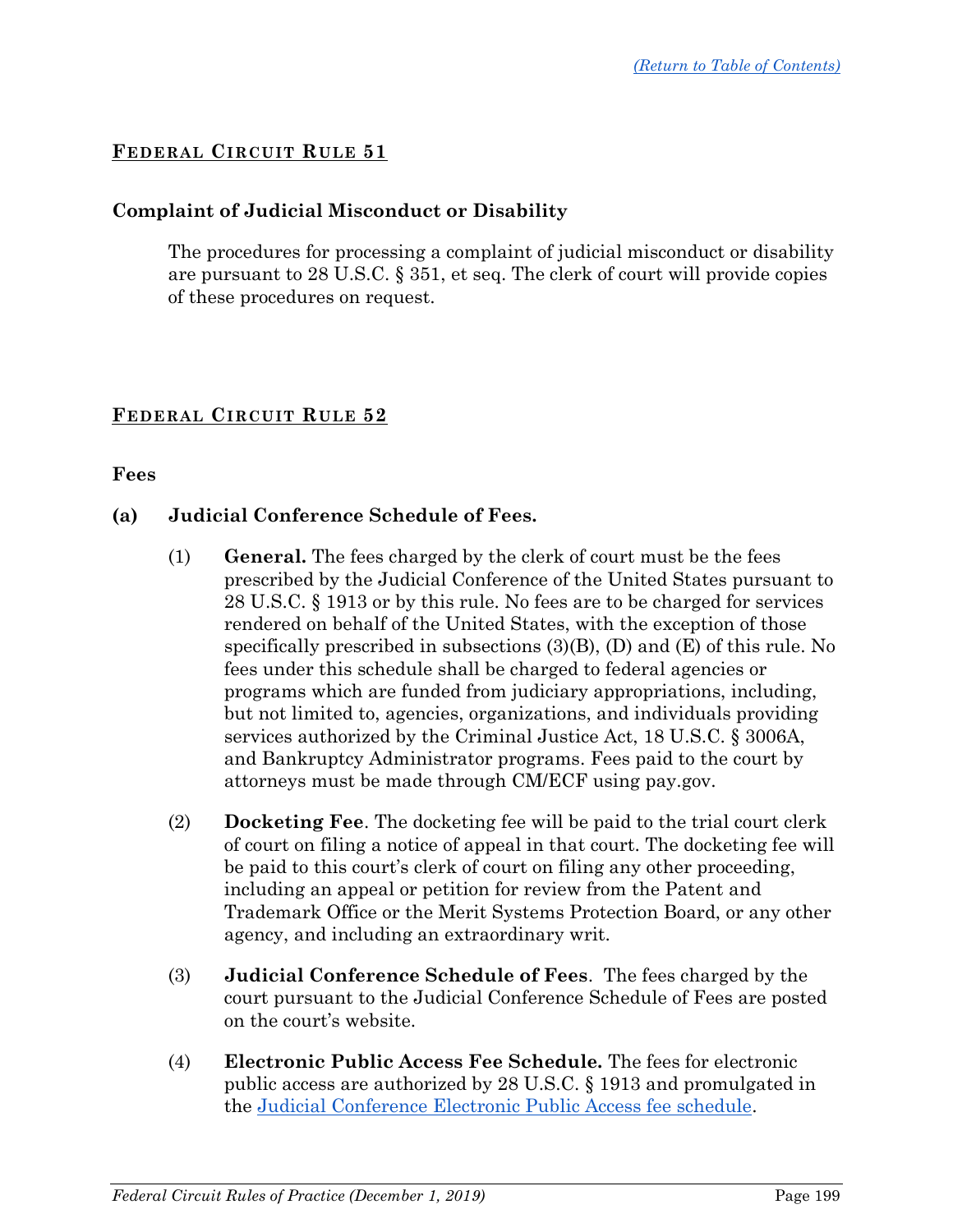## **(b) Copies of Opinions.**

All court opinions are available on the court's [website](http://www.cafc.uscourts.gov/) or PACER without charge. Printed copies of court orders and opinions are subject to the [Electronic Public Access fee schedule,](http://www.uscourts.gov/services-forms/fees/electronic-public-access-fee-schedule) and are available without cost to those persons and organizations whose names are on a public interest list established by order of the court.

# **(c) Fees To Be Paid in Advance.**

The clerk of court is not required to docket any proceeding or perform any other service until all fees due the clerk of court are paid unless a party has been granted leave to proceed in forma pauperis.

# **(d) Dismissal of Appeal or Petition for Failing To Pay Docketing Fee.**

If a proceeding is docketed without prepayment of the docketing fee, the appellant or petitioner must pay the fee within 14 days after docketing. If the clerk of court does not receive the docketing fee, a completed motion for leave to proceed in forma pauperis, or a completed [Form 6B](http://www.cafc.uscourts.gov/rules-of-practice/forms) within 14 days of the date of docketing of the appeal or petition, the clerk of court is authorized to dismiss the appeal or petition.

### **(e) Online Payments; Checks.**

Counsel shall use pay.gov to make payments for all applicable fees. Instructions for use of pay.gov are available on the court's [website.](http://www.cafc.uscourts.gov/) For matters that are not paid through pay.gov, and for pro se parties who do not use CM/ECF, checks in payment of fees must be made payable to the Clerk of Court, United States Court of Appeals for the Federal Circuit.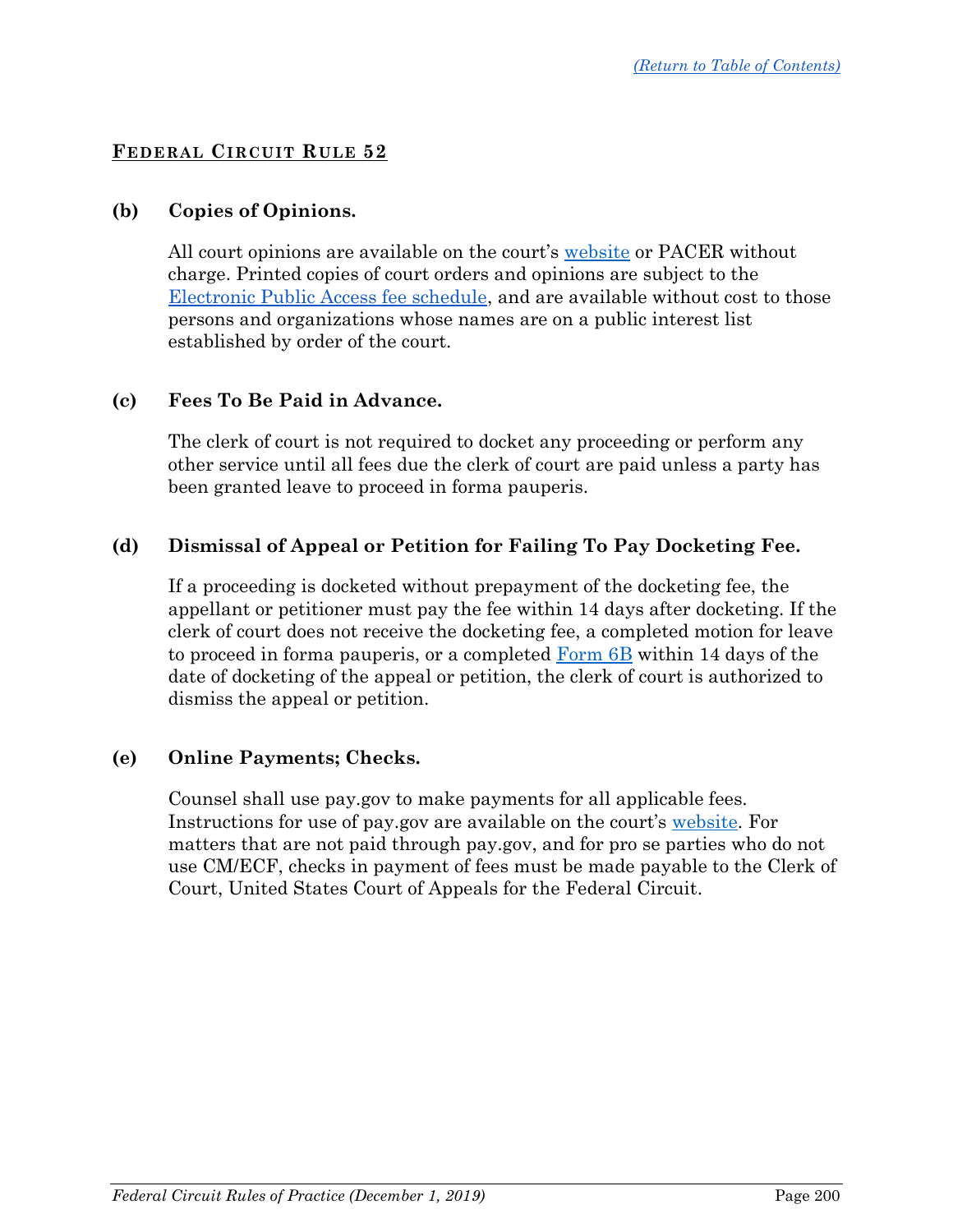# **Practice Notes to Rule 52**

# **NO REFUND OF FEES.**

Fees are deposited with the Treasury Department on receipt. The clerk of court cannot refund any fee once it is deposited.

# **CHECKS AND DRAFTS.**

Checks and drafts are accepted subject to collection, and full credit will be given only when the check or draft is accepted by the financial institution on which it is drawn.

### **DOCKETING FEE AND COSTS IN A CASE INVOLVING A CLAIM UNDER THE UNIFORMED SERVICES EMPLOYMENT AND REEMPLOYMENT RIGHTS ACT OF 1994.**

The docketing fee does not have to be paid, and no costs are taxed, in a petition for review of a decision of the Merits Systems Protection Board if the underlying appeal involved a claim under the Uniformed Services Employment and Reemployment Rights Act of 1994 (USERRA)). 38 U.S.C. § 4323, 4324. The petitioner must complete [Form 6B](http://www.cafc.uscourts.gov/rules-of-practice/forms) to inform the court that the case involves a claim under USERRA.

# **FEDERAL CIRCUIT RULE 53**

### **Judicial Conference**

There will be held, at a time and place designated by the chief judge, a conference to consider the business of the court and to advise means of improving the administration of justice. The chief judge presides at the conference. All members of the bar of the court may be members of the conference and may participate in its discussions and deliberations. Registrants must pay a fee to be applied to the payment of expenses of the conference.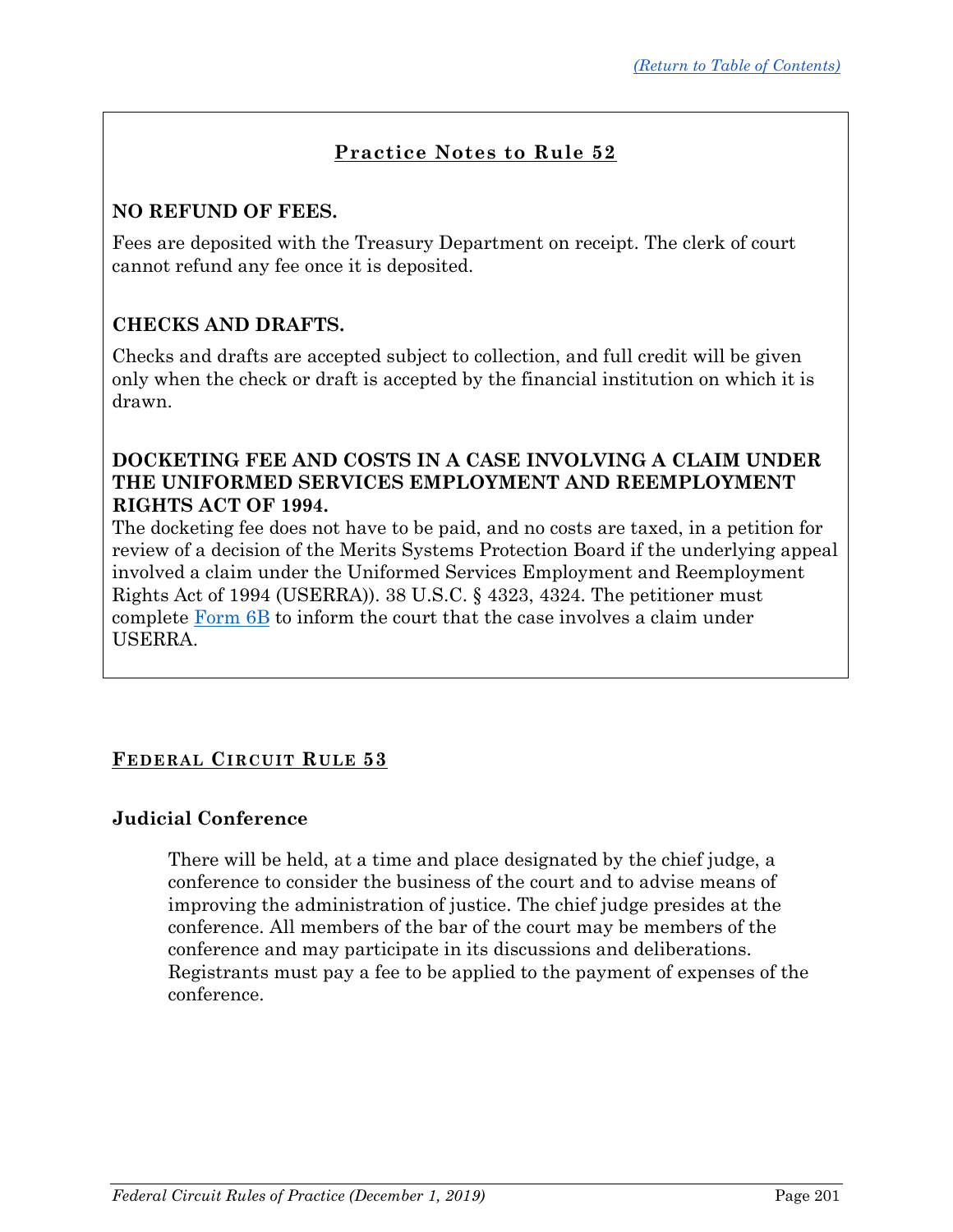### **Library**

### **(a) General.**

The library in the Howard T. Markey National Courts Building serves this court and the United States Court of Federal Claims.

### **(b) Authorized Users.**

The library's authorized users are limited to:

- (1) the judges of the courts;
- (2) their court staff;
- (3) members of the bars of either court;
- (4) pro se litigants with pending cases in either court;
- (5) attorneys employed by the United States; and
- (6) employees of the Administrative Office of the United States Courts and the Federal Judicial Center.

### **(c) Suspension; Closing.**

The librarian may suspend an authorized user for cause and may, when warranted, close the library to all except judges and the court staff.

### **(d) Books: Check Out and Removal.**

Only judges and the court staff may check out books from the library. Library books must not be removed from the premises of the Howard T. Markey National Courts Building without express permission from the librarian.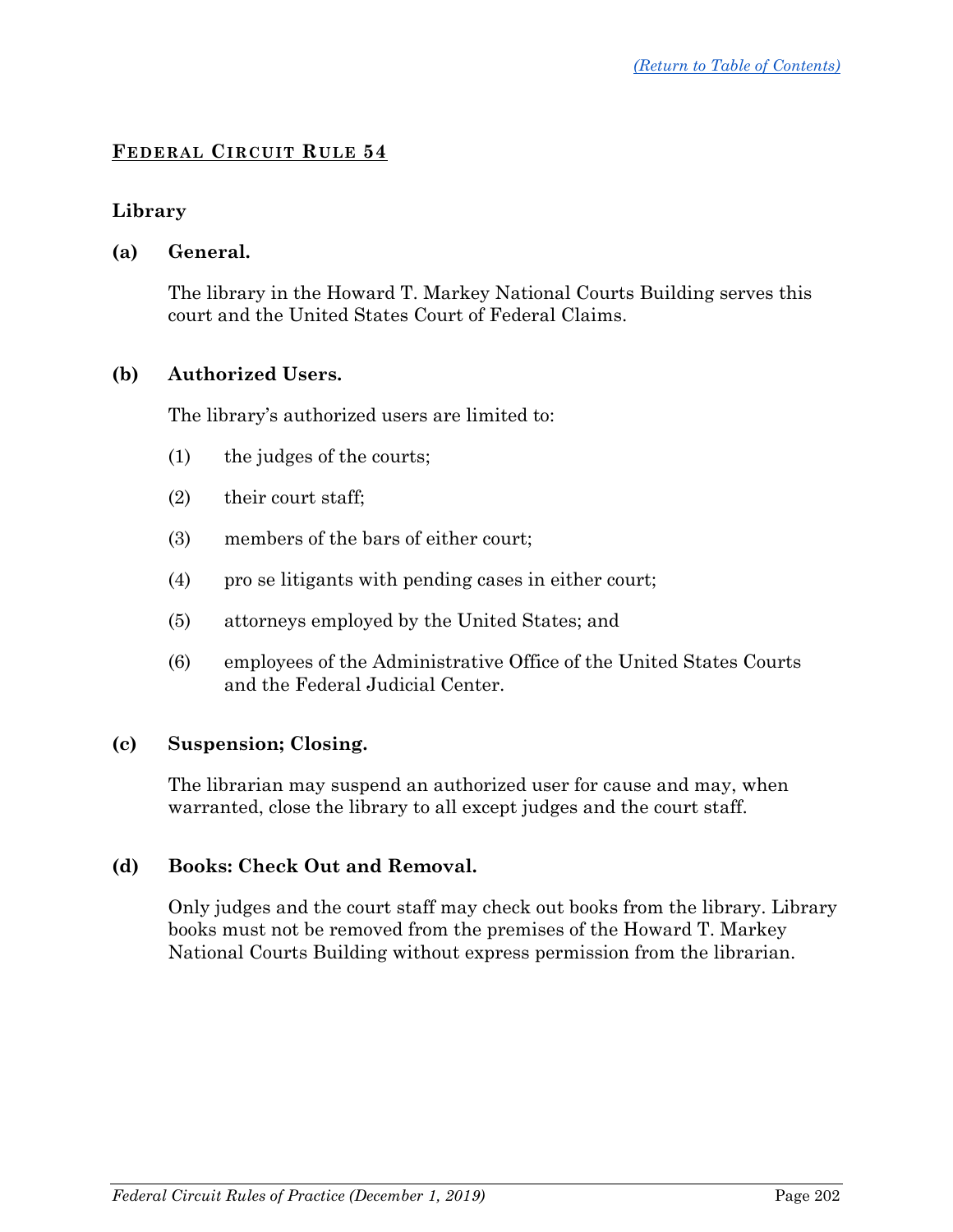# **[Federal Circuit Attorney Discipline Rules](#page-0-0)**

# **Introduction**

The United States Court of Appeals for the Federal Circuit, in furtherance of its power and responsibility under Federal Rule of Appellate Procedure 46 and its inherent power and responsibility to supervise the conduct of attorneys who are members of its bar, promulgates the following Attorney Discipline Rules.

The rules contemplate that a disciplinary proceeding stemming from most misconduct that occurs before a merits or motions panel will be conducted by that panel. A proceeding stemming from more serious misconduct, based on conviction of a serious crime, or imposing reciprocal discipline will be conducted by a Standing Panel on Attorney Discipline composed of three judges. In conformance with Federal Rule of Appellate Procedure 46, a hearing, if requested, will be available in any proceeding. The record in an ongoing proceeding will be confidential unless otherwise ordered. At the conclusion of a proceeding in which discipline is imposed, the final order and the record will be made a public record. A final order issued by a panel will be reviewable in a manner analogous to review under Federal Rules of Appellate Procedure 35 and 40.

## **Rule 1. Definitions**

- (a) **Another Court**. Another court means any Court of the United States or any court of a state, the District of Columbia, a territory, or a commonwealth of the United States. For purposes of these rules, another court also includes the United States Court of Appeals for Veterans Claims and the United States Court of Federal Claims.
- (b) **Agency.** Agency means any agency of the United States as defined in 5 U.S.C. § 551.
- (c) **Serious Crime.** Serious crime means (1) any felony or (2) any lesser crime a necessary element of which, as determined by statutory or common law definition of such crime in the jurisdiction where the conviction occurred, is (i) interference with the administration of justice, (ii) false swearing, (iii) misrepresentation, (iv) fraud, (v) willful failure to file an income tax return, (vi) deceit, (vii) bribery, (viii) extortion, (ix) misappropriation, (x) theft, or (xi) an attempt or conspiracy or solicitation of another to commit a serious crime.

# **Rule 2. Grounds for Discipline**

(a) **Conviction.** Conviction in another court of a serious crime may be the basis for discipline.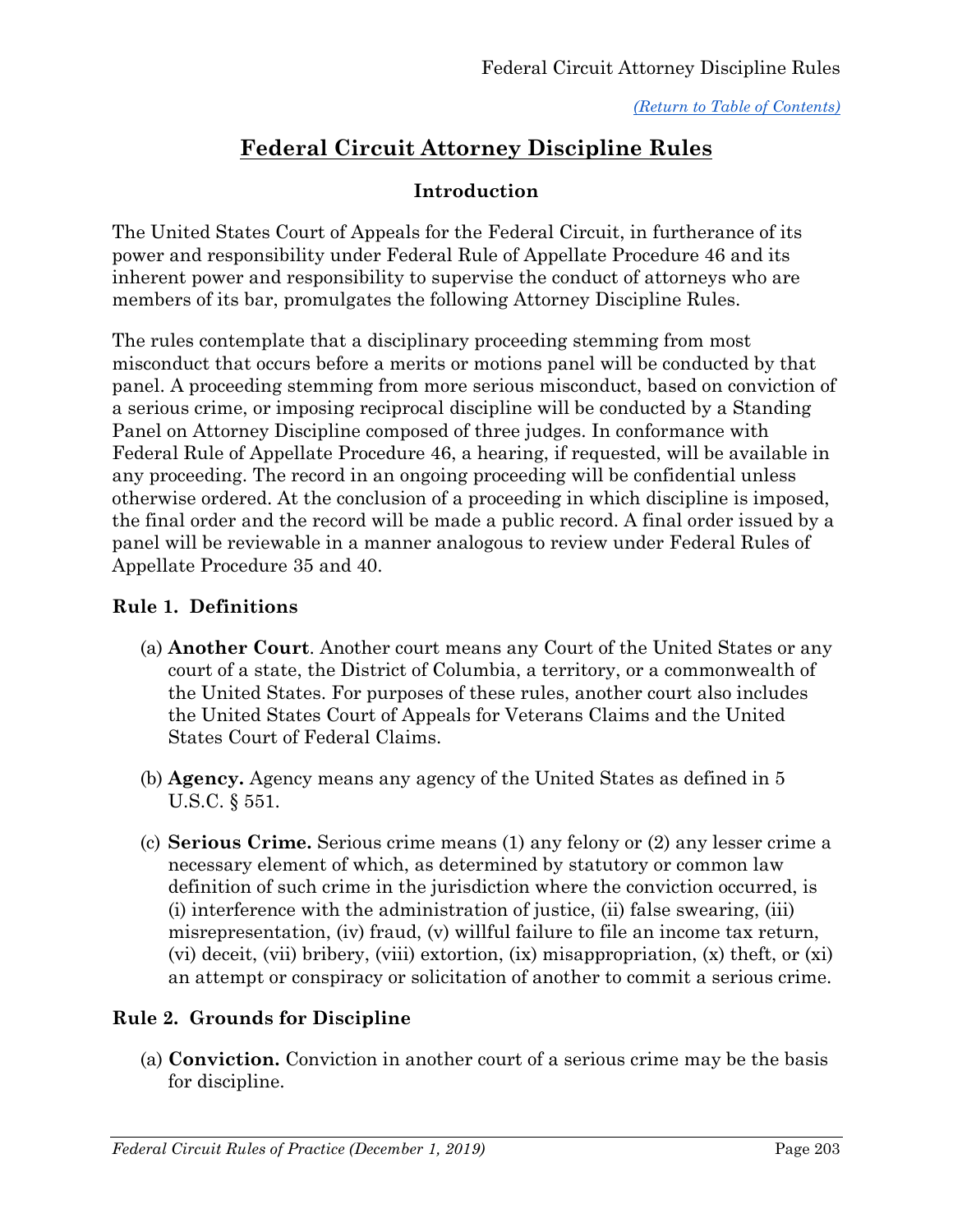- (b) **Disbarment or Suspension.** Reciprocal discipline may be imposed based on disbarment or suspension by another court or by an agency.
- (c) **Resignation.** Disbarment may be imposed based on an attorney's disbarment on consent or resignation from the bar of another court or an agency while an investigation into an allegation of misconduct is pending.
- (d) **Act or Omission.** An act or omission by an attorney that violates the Federal Rules of Appellate Procedure, the Federal Circuit Rules, these rules, or orders or instructions of the court, other than an act or omission contemplated by Rule 3(d) of these rules, may be the basis for discipline. A failure to notify the court in compliance with Rule 6(a) may itself be the basis for discipline.
- (e) **Conduct Unbecoming.** Any conduct before the court unbecoming a member of the bar may be the basis for discipline.

## **Rule 3. Types of Discipline**

- (a) **Discipline for Misconduct.** Discipline for attorney misconduct may consist of disbarment, suspension for a definite period, monetary sanction, public reprimand, private reprimand, or any other disciplinary action that the court deems appropriate.
- (b) **Disbarment.** Disbarment is the presumed discipline for conviction of a serious crime.
- (c) **Reciprocal Discipline.** The imposition of reciprocal disbarment or suspension is the presumed discipline based on the disbarment or suspension of an attorney by another court or an agency. Disbarment based on an attorney's disbarment on consent or resignation from a bar of another court or an agency while an investigation into an allegation of misconduct is pending constitutes reciprocal discipline.
- (d) **Sanctions Under Other Provisions.** Assessment of damages, costs, expenses, or attorney fees under Federal Rule of Appellate Procedure 38, 28 U.S.C. § 1927, or similar statutory provision are not disciplinary sanctions within the meaning of these rules and are not governed by these rules.

#### **Rule 4. Disciplinary Matters Referred to the Court**

(a) **Docketing.** The Clerk shall maintain a miscellaneous attorney disciplinary matter docket and shall assign a number to each matter.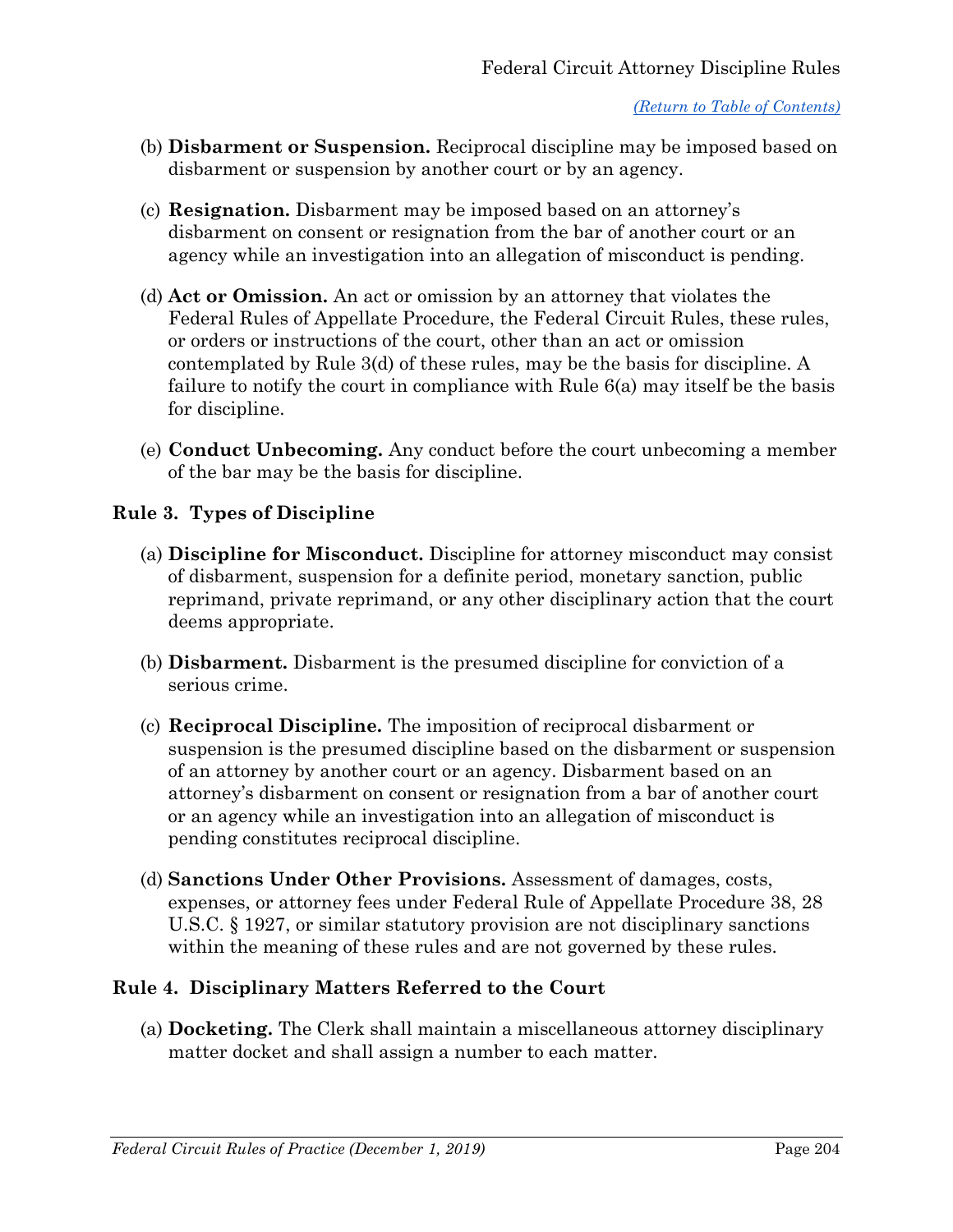(b) **Merits or Motions Panel.** When attorney misconduct under these rules occurs within the context of a case before a merits panel or a motions panel, that panel may impose any discipline except disbarment, suspension, or a monetary sanction over \$1,000. The proceeding is conducted in accordance with Rule 5. In lieu of conducting its own proceeding a majority of the panel may refer the matter to the Standing Panel on Attorney Discipline.

#### (c) **Standing Panel on Attorney Discipline.**

- (1) The Standing Panel shall conduct proceedings in any matter in which disbarment, suspension, or a monetary sanction over \$1000 may be considered, or in any matter referred by a merits or motions panel.
- (2) The Standing Panel shall consist of three judges, at least two of whom shall be active judges, appointed by the Chief Judge. The Chief Judge may serve as a member of the Standing Panel. The initial appointments shall be for one, two, and three year terms, so that the members' terms are staggered. Thereafter, a member shall be appointed for a three-year term. A member who has served on the Standing Panel for three years shall not be eligible for appointment to another term until three years after termination of his or her last appointment.
- (3) The chairperson of the Standing Panel shall be the senior active judge.
- (4) If a member of the Standing Panel is unable or unavailable to hear a particular matter, the Chief Judge shall appoint another judge to be a member of the Standing Panel for that matter. If a member of the Standing Panel is unable to complete the remainder of his or her term for any reason, e.g., retirement, incapacity, death, the Chief Judge shall appoint another judge to serve the remainder of the term.

#### **Rule 5. Merits/Motions Panel or Standing Panel Procedure**

(a) **Representation.** An attorney may be represented by counsel in any disciplinary proceeding. Counsel must enter an appearance promptly, and in any event prior to submitting any documents or at least 14 days before appearing at a hearing, whichever is earlier. Except as provided by [Federal](#page-197-0)  Circuit Rule  $46(d)$ , counsel must be a member of the bar of this court.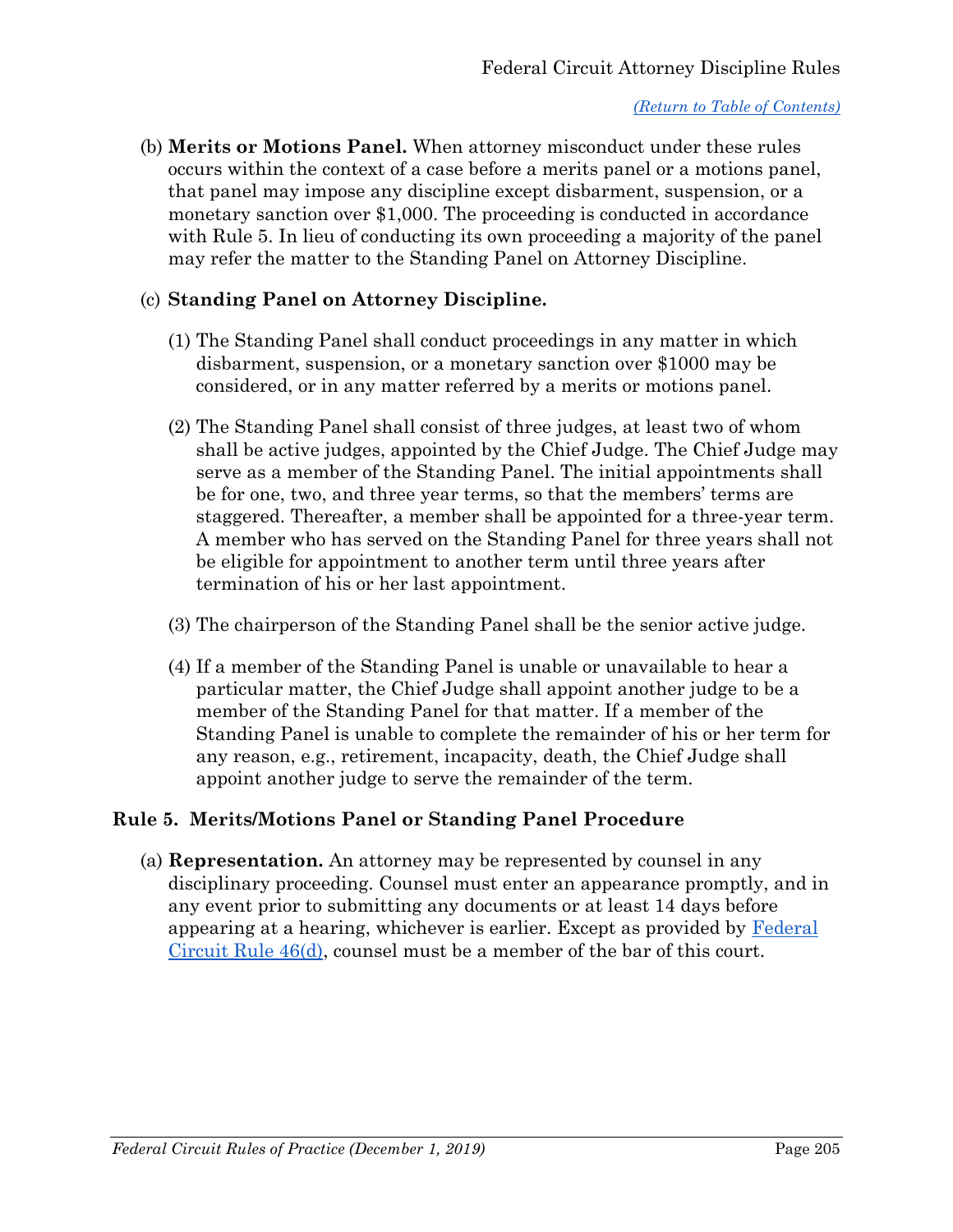- (b) **Show Cause Order.** Any panel may issue an order describing an attorney's misconduct and ordering the attorney to show cause (1) why a specific discipline should not be imposed or (2) why a discipline to be determined later should not be imposed. Unless otherwise ordered, a response shall be due within 30 days. Any request for a hearing shall be included in a response.
- (c) **Uncontested Matter.** If an attorney does not respond to a show cause order or does not object to the imposition of a specified discipline, the Clerk may then issue a final order imposing such discipline.
- (d) **Contested Matter.** If an attorney contests the imposition of discipline or requests a hearing, further proceedings shall be conducted in accordance with Rule 8.
- (e) **Referral to State Bar Association or Other Disciplinary Entity.** The Standing Panel or any merits or motions panel may in its discretion refer a pending disciplinary matter or a matter that has been concluded to an appropriate state bar association or other disciplinary entity.
- (f) **Final Order.** At the conclusion of a proceeding, a panel shall issue a final order in the matter. The order may direct the attorney or the Clerk to send a copy of the order to all other courts and agencies before which an attorney is admitted. The Clerk may also be directed to notify the American Bar Association's National Lawyer Regulatory Data Bank of the discipline.
- (g) **Review by the Panel or the Active Judges of the Court.** An attorney may file a petition for rehearing by the panel or a combined petition for rehearing by the panel and suggestion for rehearing by the active judges of the court, or a majority of the active judges may order that a disciplinary matter be heard or reheard by them. Such a hearing or rehearing is not favored and ordinarily will not be ordered except when necessary to secure or maintain uniformity of the court's decisions or when the proceeding involves a question of exceptional importance. Any such petition shall be filed within 30 days of the date of the panel's final order. The procedures governing a petition for rehearing or a combined petition/suggestion will otherwise be in accordance with the provisions of [Federal Rules of Appellate Procedure 35](#page-190-0) and  $40$  and [Federal Circuit Rules 35](#page-103-0) and  $40$ .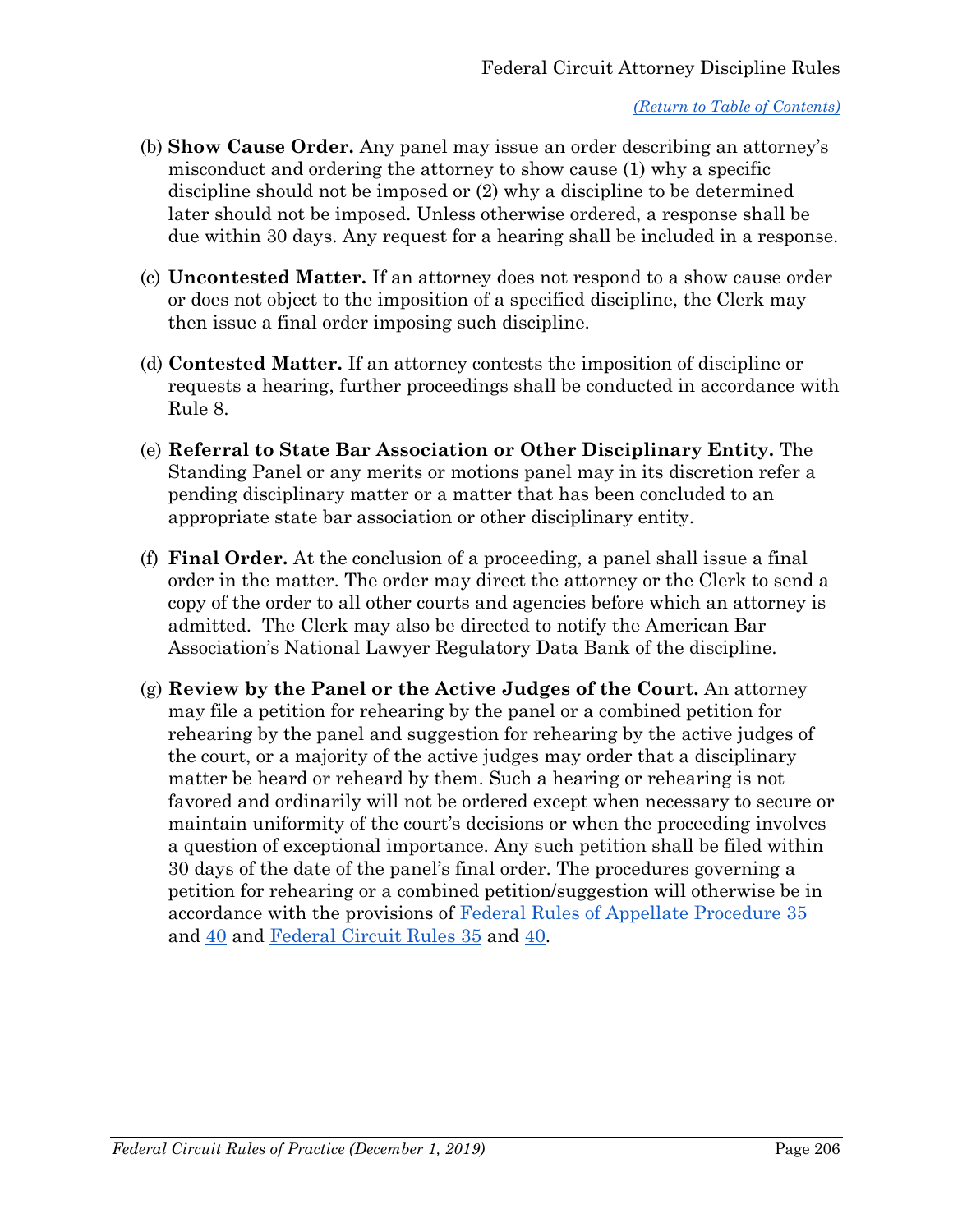## **Rule 6. Conviction or Discipline Imposed by Another Court or an Agency**

- (a) **Duty of Attorney to Notify.** An attorney who is a member of the bar of this court shall notify the Clerk in writing within 14 days of the member's (1) conviction of a serious crime, (2) disbarment or suspension by another court or by an agency, or (3) disbarment on consent or resignation from the bar of another court or an agency while an investigation into an allegation of misconduct is pending. Upon receipt of such information, the Clerk shall follow the procedures set forth in Rule 7.
- (b) **Notification from Another Court or Agency; Sua Sponte.** Upon receipt of a copy of a judgment, order, or other document demonstrating that a member of the bar of this court has been disbarred or suspended from the practice of law by another court or an agency, or has resigned while an investigation into an allegation of misconduct is pending, the Clerk shall follow the procedures set forth in Rule 7.

## **Rule 7. Proceedings for Reciprocal Discipline or Conviction of Serious Crime**

- (a) **Show Cause Order.** On notification of an attorney's disbarment or suspension by another court or agency, the Clerk shall issue a show cause order why the court should not impose the identical discipline. On notification of an attorney's conviction of a serious crime or resignation from the bar of another court or agency while a misconduct investigation is pending, the Clerk shall issue a show cause order why disbarment should not be imposed.
- (b) **Response.** Unless otherwise ordered, a response to a show cause order shall be due within 30 days. The response should be in an envelope marked "Direct to Chief Deputy Clerk" or e-mailed to [chiefdeputyclerk@cafc.uscourts.gov](mailto:chiefdeputyclerk@cafc.uscourts.gov) and should indicate the docket number of the matter. Any request for a hearing shall be included in a response. In any response, the attorney must (1) list all bars to which the attorney is admitted, including all bar numbers and other bar identification information and (2) list all cases pending before this court in which the attorney is involved.
- (c) **Uncontested Matter.** If an attorney does not object to the imposition of reciprocal discipline or does not respond to the show cause order, the Clerk may then issue a final order imposing such reciprocal discipline.
- (d) **Contested Matter.** If an attorney contests the imposition of reciprocal discipline, further proceedings shall be conducted in accordance with Rule 8.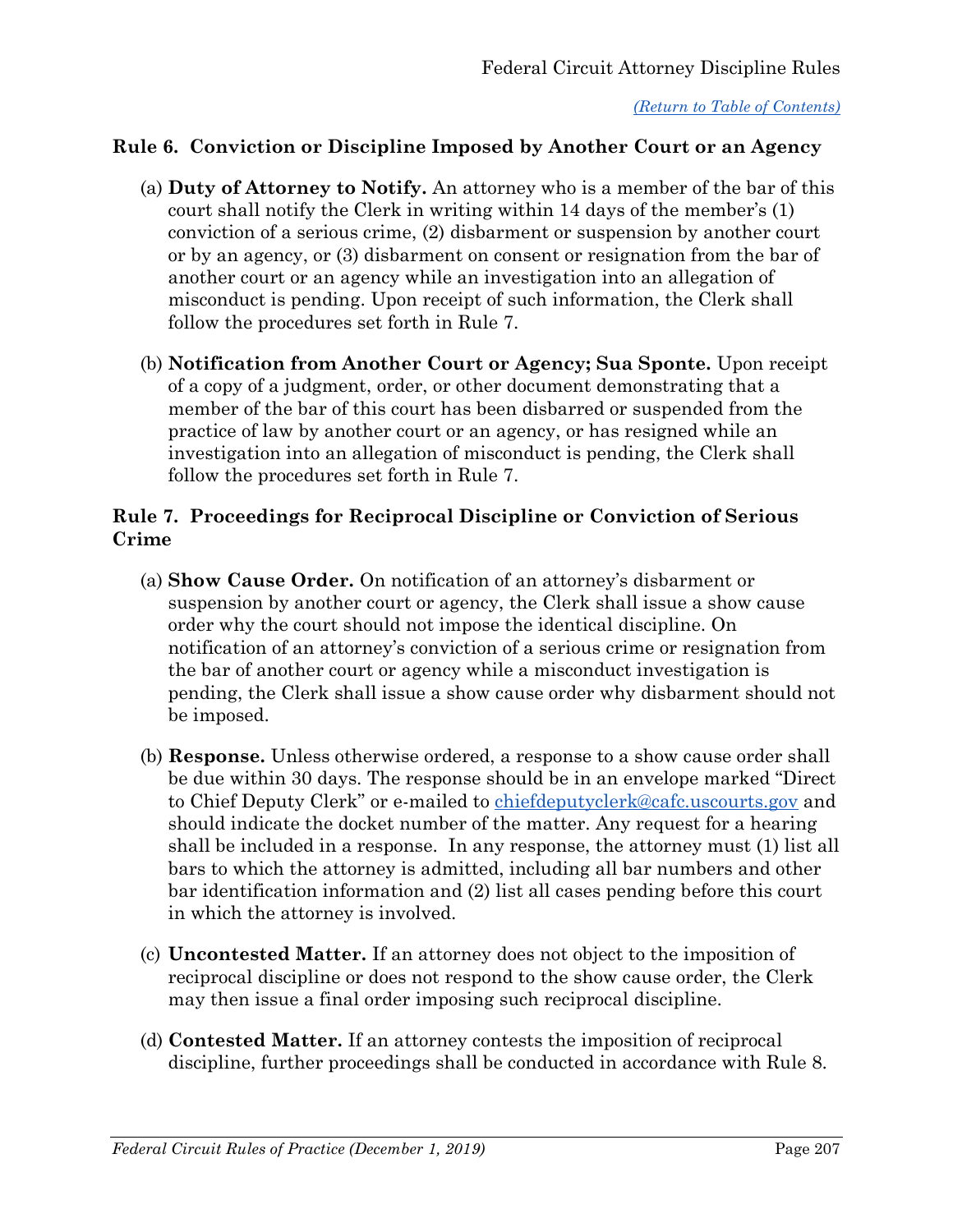(e) **Final Order and Further Review.** At the conclusion of a proceeding, the Standing Panel shall issue a final order in the matter. Any further review will be in accordance with Rule 5(g).

## **Rule 8. Contested Proceedings**

- (a) **No Request for a Hearing.** If an attorney does not request a hearing in response to a show cause order, then the panel shall prepare the record consisting of the show cause order, the response, and any other documents obtained by the panel. If the record includes documents in addition to the show cause order and the response, then an attorney shall be given notice that he or she may inspect and copy the record at his or her expense and may file a supplemental response. Information will be withheld from an attorney only in extraordinary circumstances, e.g., for national security or criminal investigation reasons. Any supplemental response shall be due within 14 days of the date of the notice concerning inspection and copying.
- (b) **Request for Hearing.** On request by an attorney, except in cases of reciprocal discipline under Rule 2(b) or resignation under Rule 2(c) where the hearing shall be at the discretion of the panel, the panel shall schedule a hearing. A hearing scheduled by a merits or motions panel will be an oral hearing. If a merits or motions panel determines that an evidentiary hearing is necessary, that panel shall refer the matter to the Standing Panel. In matters that have not been referred by a merits or motions panel, the Standing Panel shall determine whether a hearing is oral or evidentiary. An attorney shall be given at least 30 days' notice of the time, date, and place of a hearing.
	- (1) The record consists of the show cause order, the response, and any other documents obtained by the panel. If the record includes documents in addition to the show cause order and the response, then an attorney shall be given notice that he or she may inspect and copy the record at his or her expense. Information will be withheld from an attorney only in extraordinary circumstances, e.g., for national security or criminal investigation reasons.
	- (2) The Standing Panel may compel by subpoena the attendance of witnesses, including the attorney subject to the proceeding, and the production of documents.
	- (3) During an evidentiary hearing, an attorney shall be afforded an opportunity to cross-examine any witnesses called by the Standing Panel and to introduce evidence in defense or mitigation.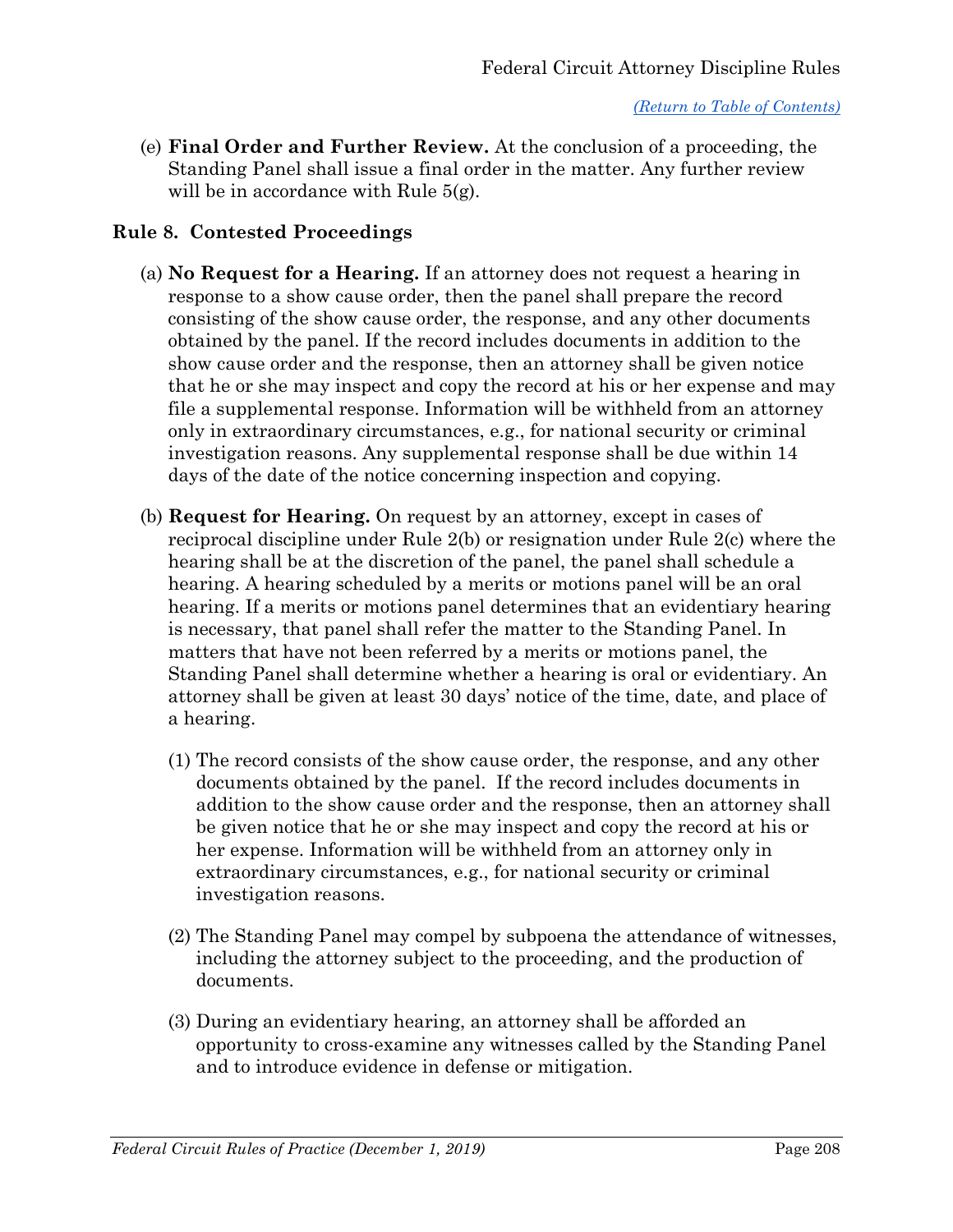- (4) A hearing shall be recorded on tape unless an attorney arranges to have a reporting service present at his or her own expense.
- (c) **Reciprocal Disciplinary Matter.** Notification that an attorney has been disbarred or suspended by another court or agency shall establish that the conduct in fact occurred and that the discipline was appropriate unless an attorney shows that:
	- (1) the procedure was so lacking in notice or opportunity to be heard that it constituted a deprivation of due process; or
	- (2) there was such an infirmity of proof establishing the misconduct that it gave rise to the clear conviction that this court could not, consistent with its duty, accept as final the conclusion on the matter; or
	- (3) the imposition of the same discipline by this court would result in grave injustice; or
	- (4) the misconduct established is deemed by this court to warrant substantially different discipline.
- (d) **Conviction of a Serious Crime.** Notification of a conviction of a serious crime shall be conclusive evidence of the commission of that crime for purposes of these disciplinary proceedings. If an attorney notifies the court that a conviction has been vacated or reversed, the Standing Panel shall promptly review the matter.

## **Rule 9. Reinstatement**

- (a) **After Reciprocal Disbarment or Suspension.** If disbarment by this court was based on a disbarment by another court or agency or a suspension was directed to run concurrently with a suspension ordered by another court or agency, then an attorney shall be eligible for reinstatement when the original discipline is lifted or expires. An attorney must submit an affidavit notifying this court of the action of the court that imposed the original discipline. The Clerk shall refer an attorney's notification affidavit to the Standing Panel. Unless otherwise ordered, the Clerk shall issue an order reinstating the attorney within 14 days after reference to the Standing Panel.
- (b) **After Disbarment.** An attorney who has been disbarred as a result of misconduct before this court may not apply for reinstatement until the expiration of five years from the effective date of the disbarment.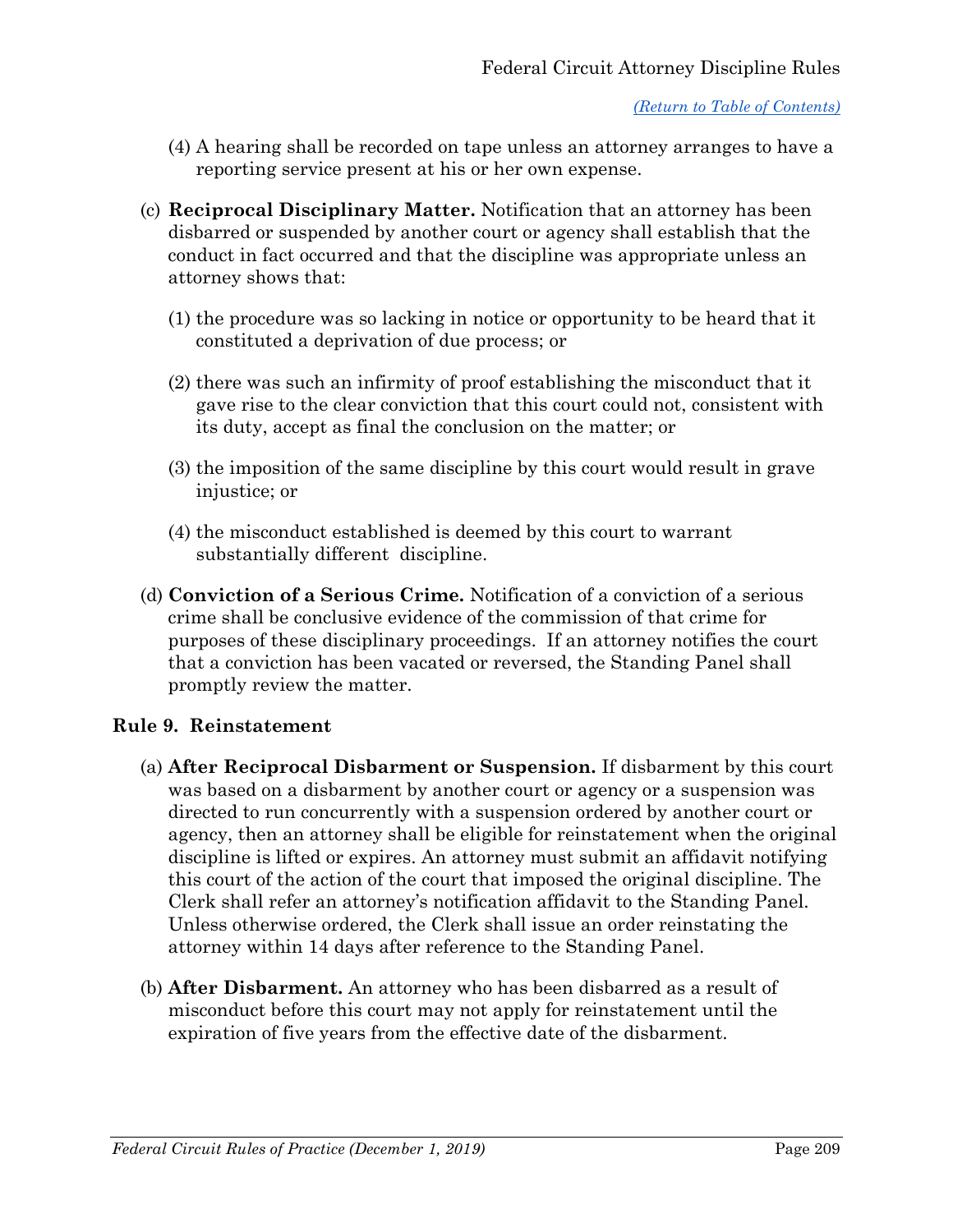- (c) After Suspension.
	- (1) An attorney who has been suspended with automatic reinstatement as a result of misconduct before this court may file an affidavit of compliance with the suspension order after the suspension period has expired. The Clerk shall issue an order reinstating the attorney within 14 days.
	- (2) An attorney who has been suspended conditioned on applying for reinstatement as a result of misconduct before this court may file an application after the suspension period expires.
- (d) **Application for Reinstatement.** The Clerk shall refer an application for reinstatement to the Standing Panel. Any request for a hearing shall be included in an application.
	- (1) The Standing Panel may issue an order granting an application or, if no hearing is requested, may issue an order denying an application.
	- (2) If the Standing Panel is not satisfied initially that reinstatement is appropriate and a hearing is requested, the Standing Panel shall schedule a hearing. The Standing Panel shall decide whether a hearing shall be oral or evidentiary. At a hearing the applicant has the burden of showing that he or she has the moral qualifications, competency, and learning in the law required for readmission and that the resumption of practice will not be detrimental to the integrity and standing of the bar or to the administration of justice.
	- (3) At the conclusion of a proceeding, the Standing Panel shall issue a final order. Further review shall be in accordance with Rule 5(g).
- (e) **Successive Application.** A successive application for reinstatement may not be filed until one year has elapsed after an adverse decision on an earlier application.

#### **Rule 10. Access to Information**

(a) **Confidentiality During Proceedings.** An ongoing disciplinary proceeding shall be confidential (1) unless the attorney subject to the proceeding requests that it be made a public record or (2) except to the extent that a panel may disclose the subject matter and status of a proceeding if the proceeding is based on a conviction of a serious crime, or an allegation that has become generally known to the public, or there is a need to notify another person or entity to protect the public, the legal profession, or the administration of justice.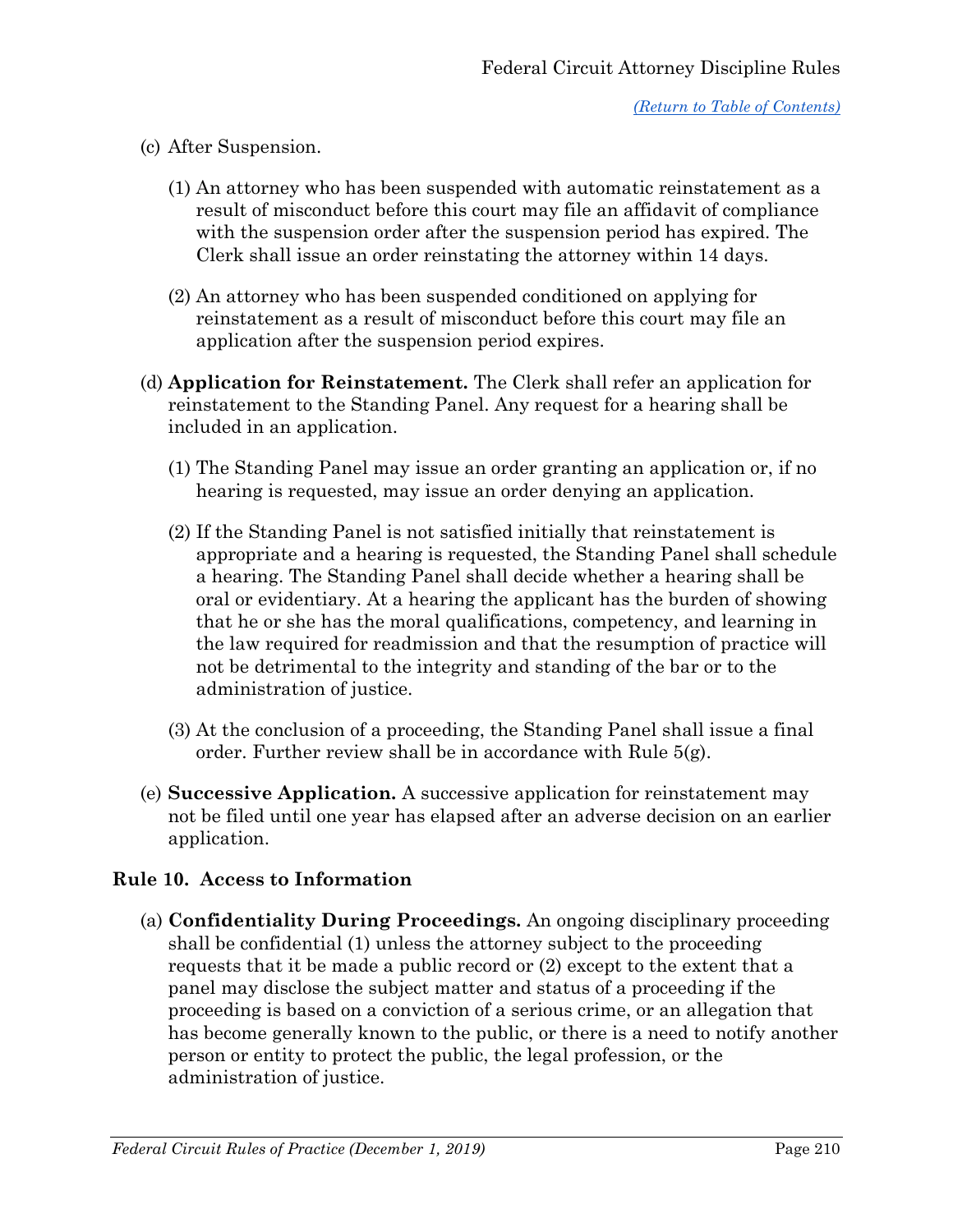(b) **Confidentiality Upon Issuance of a Final Order.** A final order issuing a private reprimand or imposing no discipline and the record of those proceedings shall be confidential unless the attorney subject to the proceeding requests that it be made a public record. If other discipline is imposed, a final order and the record shall be made a public record at the time of issuance of a final order. However, a panel may issue a permanent protective order prohibiting the disclosure of any part of the record to protect the interest of a complainant, a witness, a third party or nonparty, or the attorney.

#### **Rule 11. Effective Date**

These rules shall become effective February 1, 2016.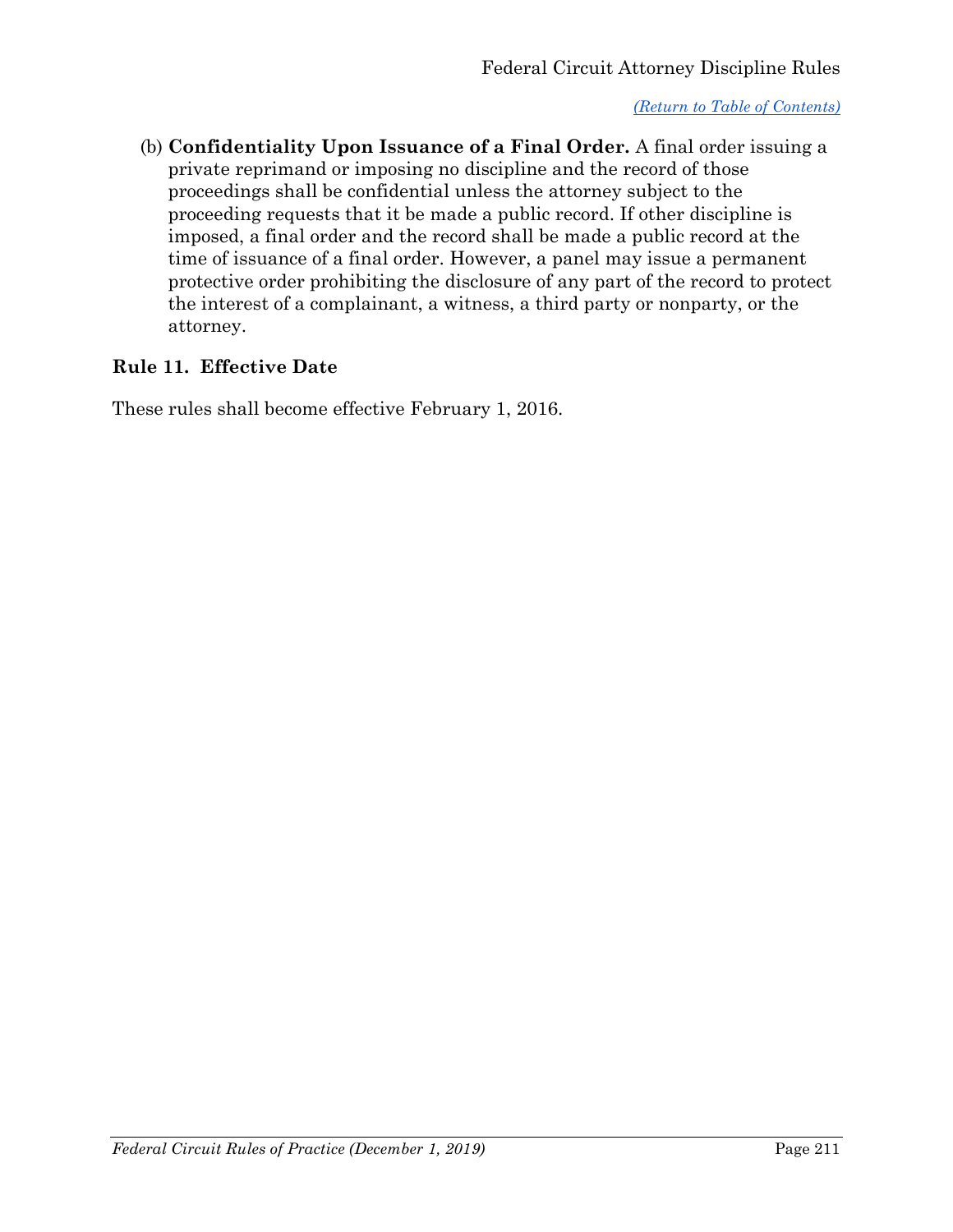# **Federal Circuit Forms**

# <http://www.cafc.uscourts.gov/rules-of-practice/forms/>

| Form 1  | Notice of Appeal to the United States Court of Appeals for the Federal<br>Circuit From a Judgment or Order of an United States District Court                           |
|---------|-------------------------------------------------------------------------------------------------------------------------------------------------------------------------|
| Form 2  | Notice of Appeal to the United States Court of Appeals for the Federal<br>Circuit From a Judgment or Order of the United States Court of<br>Federal Claims              |
| Form 3  | Notice of Appeal to the United States Court of Appeals for the Federal<br>Circuit From a Judgment or Order of the Court of International Trade                          |
| Form 4  | Notice of Appeal to the United States Court of Appeals for the Federal<br>Circuit From a Judgment or Order of the United States Court of<br>Appeals for Veterans Claims |
| Form 5  | Petition for Review or Appeal of an Order or Decision of an Agency,<br>Board, Commission, or Officer                                                                    |
| Form 6  | Motion and Declaration for Leave to Proceed in Forma Pauperis                                                                                                           |
| Form 6A | Supplemental in Forma Pauperis Form for Prisoners                                                                                                                       |
| Form 6B | <b>USERRA</b> Notification Form                                                                                                                                         |
| Form 7  | Abrogated                                                                                                                                                               |
| Form 8  | <b>Entry of Appearance</b>                                                                                                                                              |
| Form 9  | Certificate of Interest                                                                                                                                                 |
| Form 10 | <b>Statement Concerning Discrimination</b>                                                                                                                              |
| Form 11 | Informal Brief (MSPB or Arbitrator Cases)                                                                                                                               |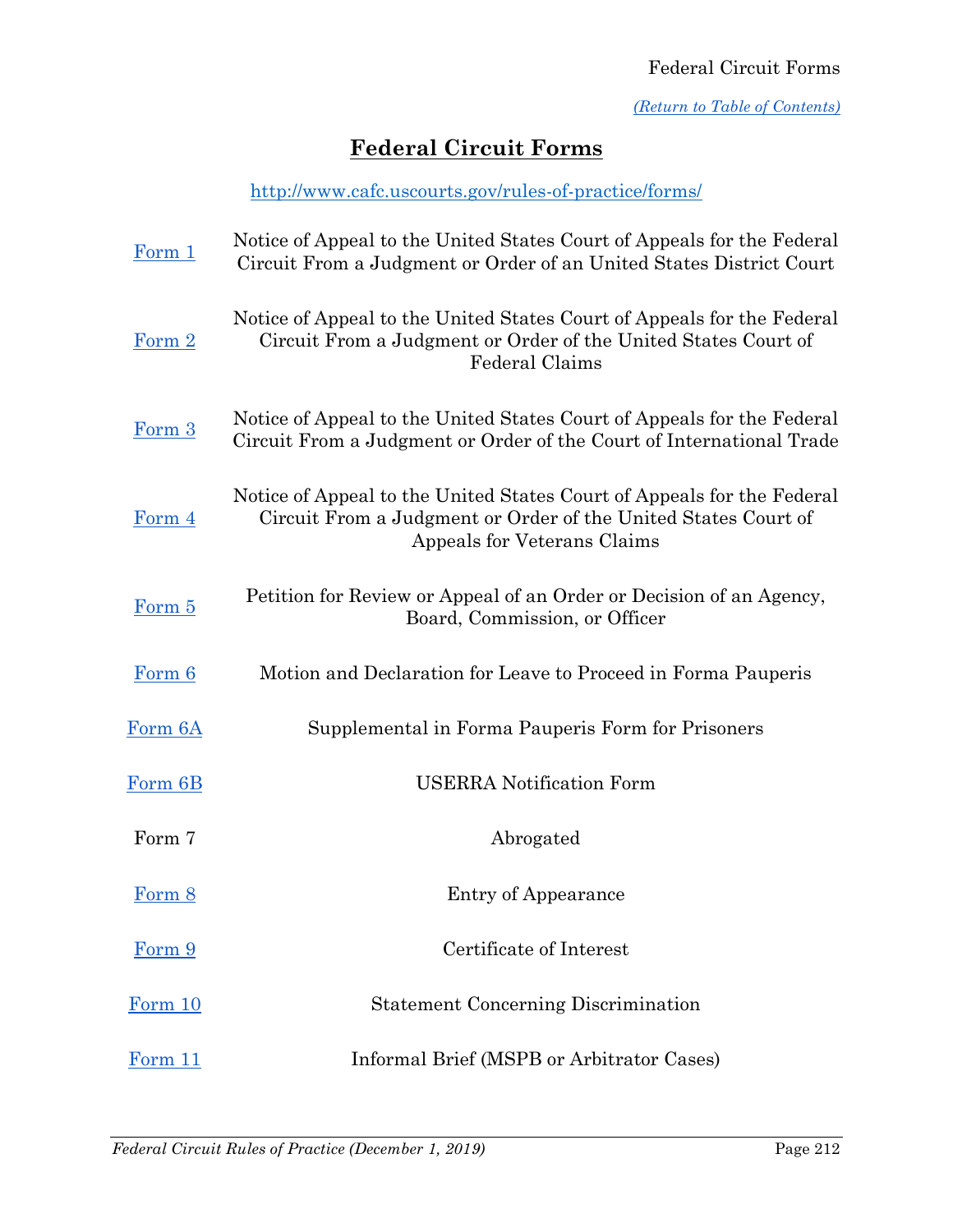## Federal Circuit Forms

*[\(Return to Table of Contents\)](#page-4-0)*

| <u>Form 11A</u> | Informal Brief of ProSe Appellee/Respondent                                                                                                                             |
|-----------------|-------------------------------------------------------------------------------------------------------------------------------------------------------------------------|
| $Form 12$       | Informal Brief (District Court, Court of International Trade, and<br>Court of Federal Claims Cases)                                                                     |
| <u>Form 13</u>  | Informal Brief (Court of Appeals for Veterans Claims Cases)                                                                                                             |
| Form $14$       | Informal Brief (Board of Contract Appeals, Board of Patent Appeals<br>and Interferences, Trademark Trial and Appeal Board, and<br>International Trade Commission Cases) |
| Form $15$       | Informal Brief (Secretary of Veterans Affairs Cases Under 38 U.S.C.<br>§ 502                                                                                            |
| Form $16$       | Informal Brief (General Accounting Office Personnel Appeals Board,<br>Office of Compliance, and Equal Employment Opportunity<br>Commission Cases)                       |
| Form $17$       | Sample Brief Cover (MSPB Cases)                                                                                                                                         |
| <u>Form 18</u>  | Sample Brief Cover (District Court Cases)                                                                                                                               |
| <u>Form 19</u>  | Certificate of Compliance with Rule 32(a)                                                                                                                               |
| Form 20         | Application for Fees and Other Expenses Under the Equal Access to<br>Justice Act                                                                                        |
| $Form 21$       | Application for Admission to the Bar                                                                                                                                    |
| $Form 22$       | Transcript Purchase Order                                                                                                                                               |
| <u>Form 23</u>  | <b>Bill of Costs Instruction Sheet</b>                                                                                                                                  |
| <u>Form 24</u>  | <b>Bill of Costs Form</b>                                                                                                                                               |
| <u>Form 25</u>  | <b>Mediator Application</b>                                                                                                                                             |